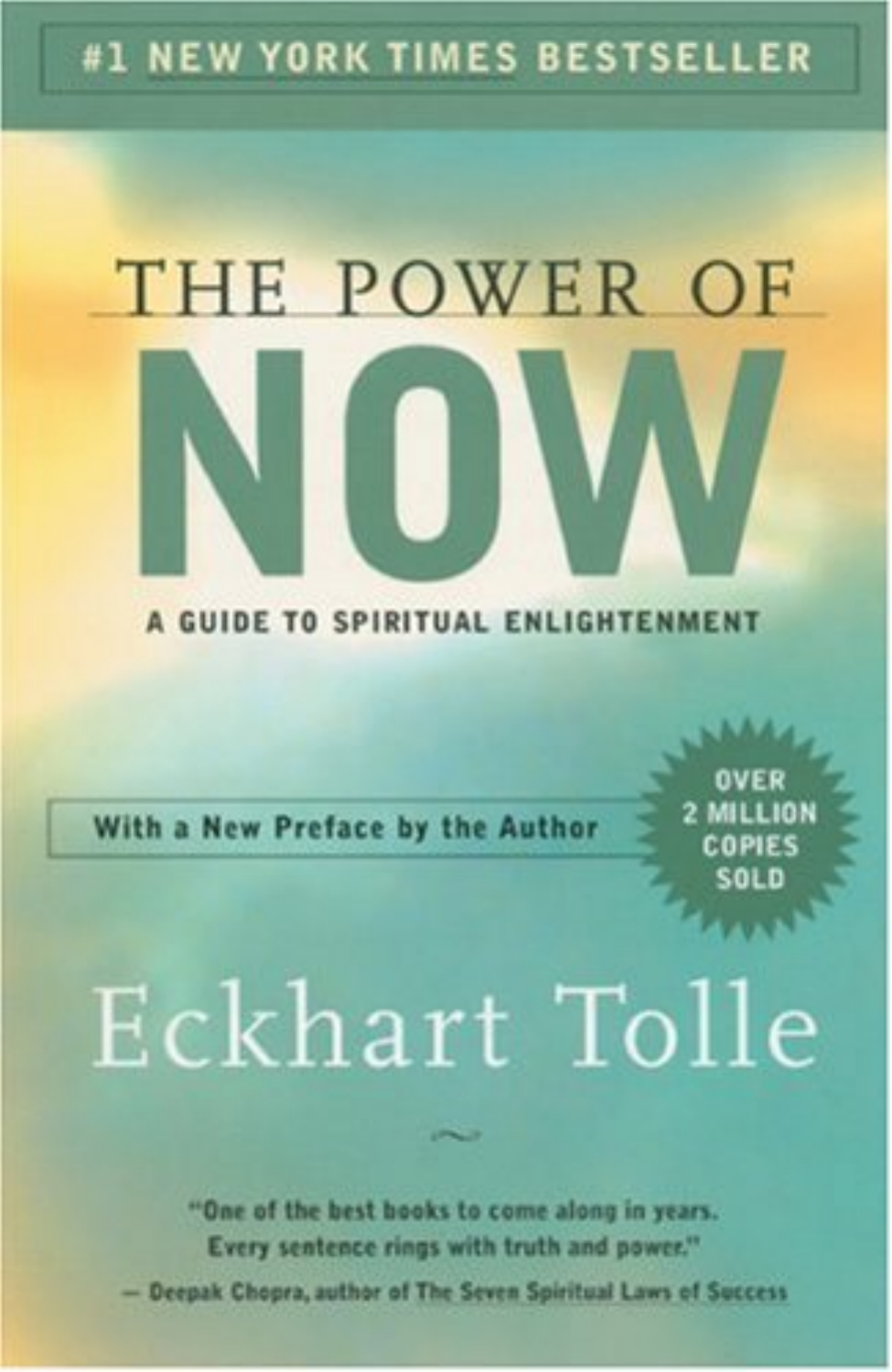### **The Power of Now**

### **CONTENTS CONTENTS CONTENTS CONTENTS**

| About this Book      |
|----------------------|
| About the Author     |
| Acclaim              |
| Preface              |
| Foreword             |
| Acknowledgments      |
| Introduction         |
| The Origin of This F |

The Origin of This Book The Truth That Is Within You

#### CHAPTER ONE: You Are Not Your Mind

The Greatest Obstacle to Enlightenment Freeing Yourself from Your Mind Enlightenment: Rising above Thought Emotion: The Body's Reaction to Your Mind

#### CHAPTER TWO: Consciousness: The Way Out of Pain

Create No More Pain in the Present Past Pain: Dissolving the Pain-Body Ego Identification with the Pain-Body The Origin of Fear The Ego's Search for Wholeness

CHAPTER THREE: Moving Deeply into the Now Don't Seek Your Self in the Mind End the Delusion of Time Nothing Exists Outside the Now The Key to the Spiritual Dimension Accessing the Power of the Now Letting Go of Psychological Time The Insanity of Psychological Time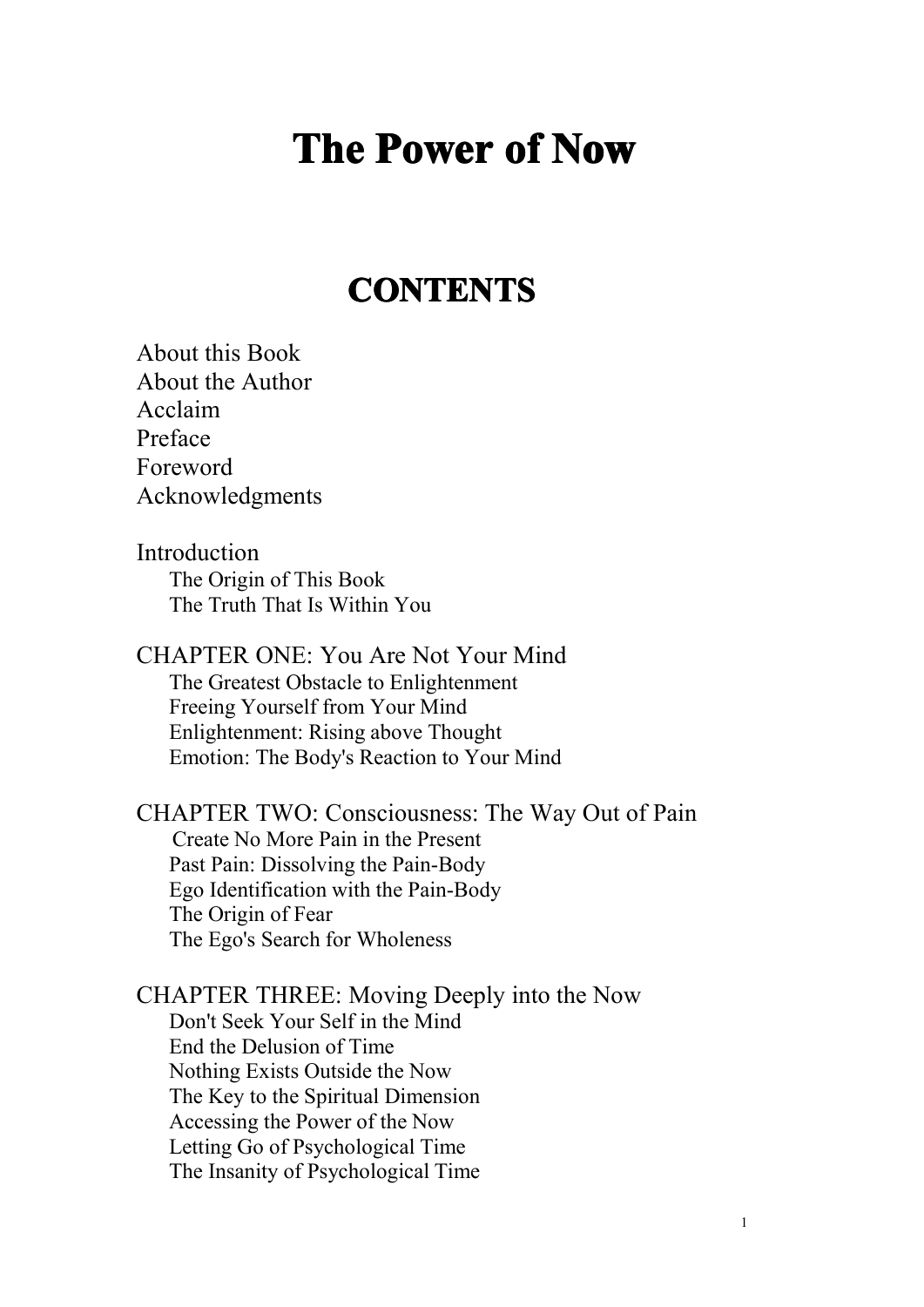Negativity and Suffering Have Their Roots inTime Finding the Life Underneath Your Life Situation All Problems Are Illusions of the Mind A Quantum Leap in the Evolution of Consciousness The Joy of Being

#### CHAPTER FOUR: Mind Strategies for Avoiding the Now

Loss of Now: The Core Delusion Ordinary Unconsciousness and Deep Unconsciousness What Are They Seeking? Dissolving Ordinary Unconsciousness Freedom from Unhappiness Wherever You Are, Be There Totally The Inner Purpose of Your Life's Journey The Past Cannot Survive in Your Presence

#### CHAPTER FIVE: The State of Presence

It's Not What You Think It Is The Esoteric Meaning of "Waiting" Beauty Arises in the Stillness of Your Presence Realizing Pure Consciousness Christ: The Reality of Your Divine Presence

#### CHAPTER SIX: The Inner Body

Being Is Your Deepest Self Look beyond the Words Finding Your Invisible and Indestructible Reality Connecting with the Inner Body Transformation through the Body Sermon on the Body Have Deep Roots Within Before You Enter the Body, Forgive Your Link with the Unmanifested Slowing Down the Aging Process Strengthening the Immune System Let the Breath Take You into the Body Creative Use of Mind The Art of Listening

### CHAPTER SEVEN: Portals into the Unmanifested Going Deeply into the Body The Source of Chi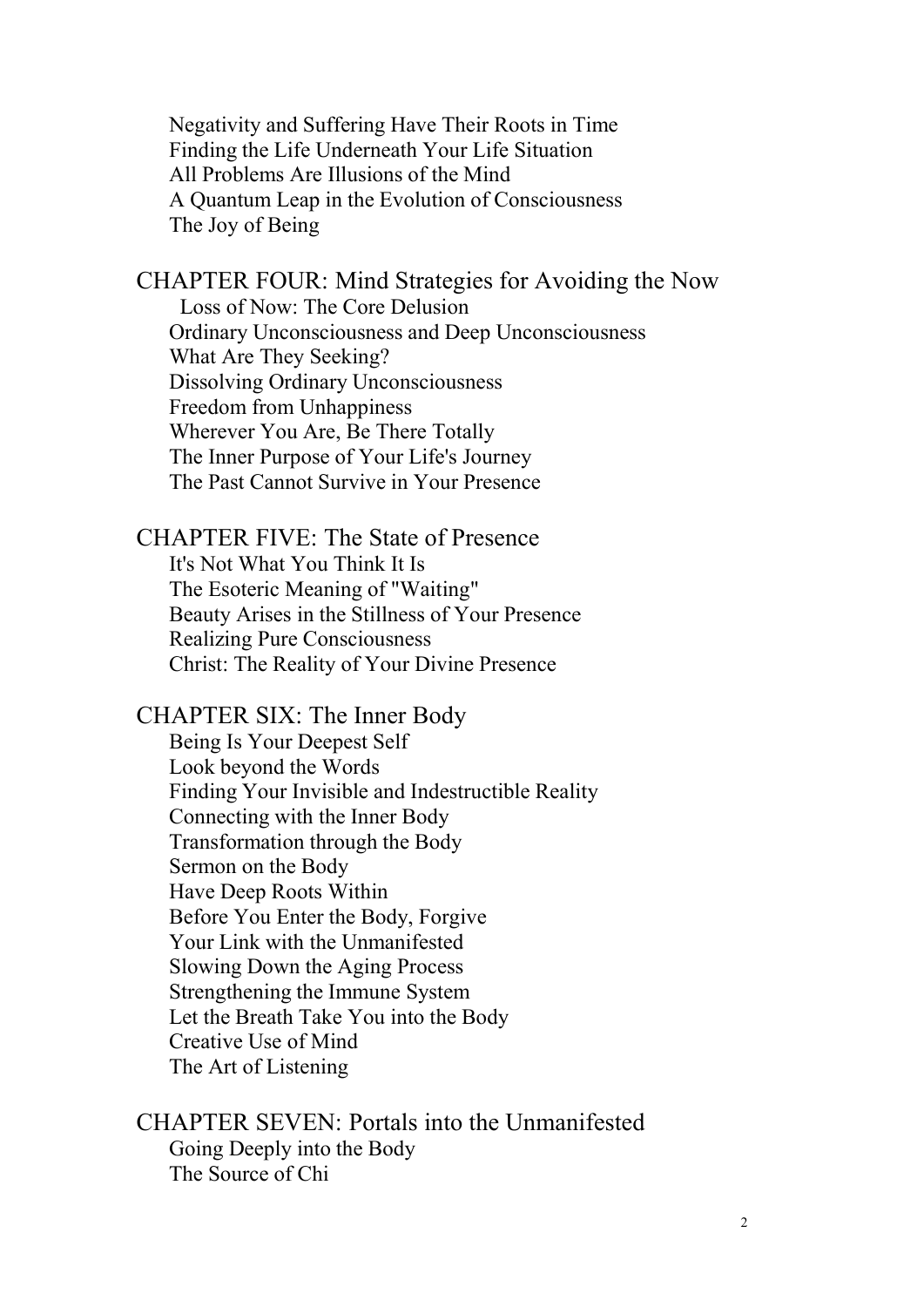Dreamless Sleep Other Portals Silence Space The True Nature of Space and Time Conscious Death

#### CHAPTER EIGHT: Enlightened Relationships

Enter the Now from Wherever You Are Love/Hate Relationships Addiction and the Search for Wholeness From Addictive to Enlightened Relationships Relationships as Spiritual Practice Why Women Are Closer to Enlightenment Dissolving the Collective Female Pain-Body Give Up the Relationship with Yourself

### CHAPTER NINE: Beyond Happiness and Unhappiness

There Is Peace

The Higher Good beyond Good and Bad The End of Your Life Drama Impermanence and the Cycles of Life Using and Relinquishing Negativity The Nature of Compassion Toward <sup>a</sup> Different Order of Reality

#### CHAPTER TEN: The Meaning of Surrender

Acceptance of the Now From Mind Energy to Spiritual Energy Surrender in Personal Relationships Transforming Illness into Enlightenment When Disaster Strikes Transforming Suffering into Peace The Way of the Cross The Power to Choose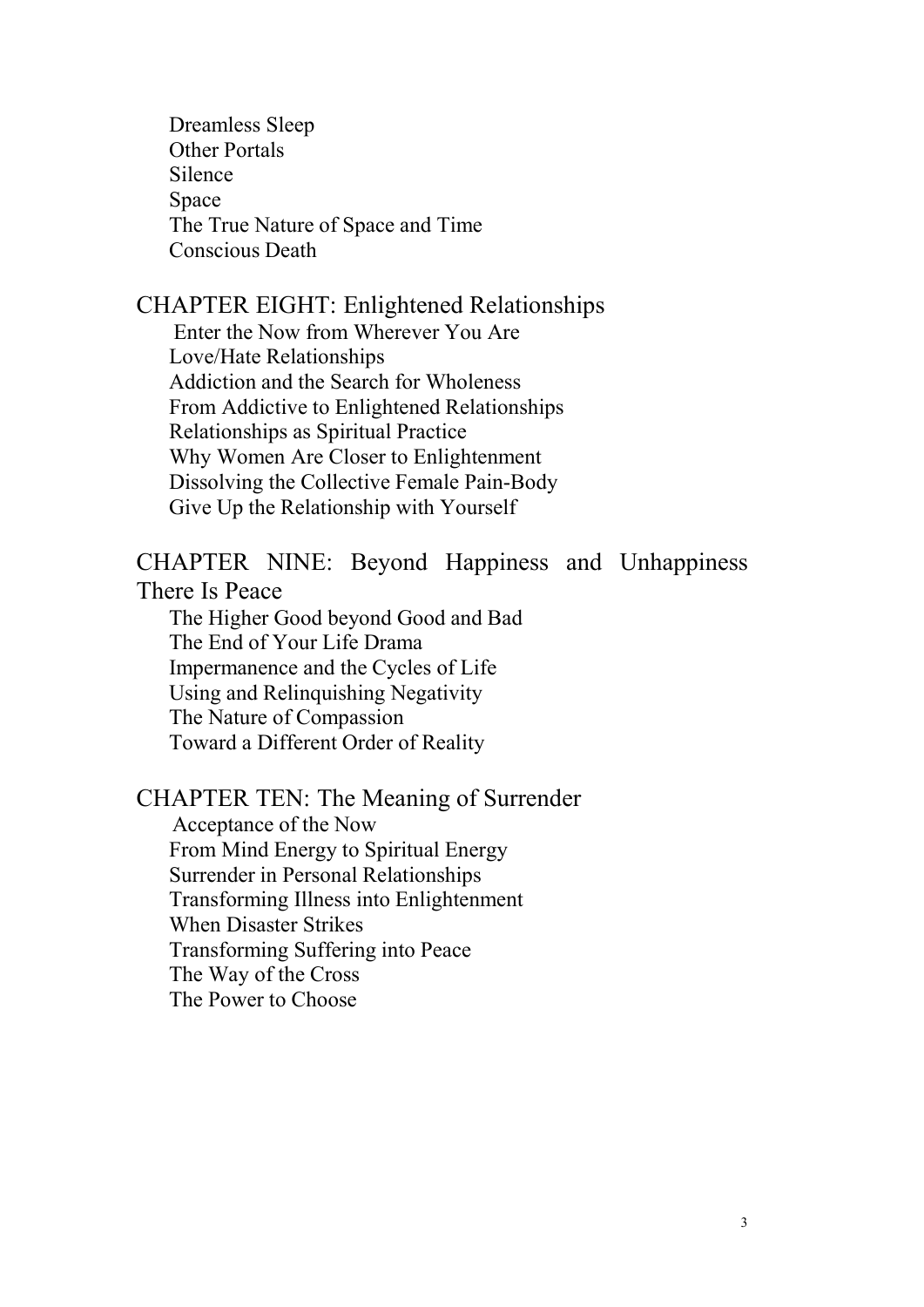### **About this Book**

To make the journey into *The Power of Now* we will need to leave our analytical mind and its false created self, the ego, behind. From the beginning of the first chapter we move rapidly into <sup>a</sup> significantly higher altitude where one breathes <sup>a</sup> lighter air, the air of the spiritual. Although the journey is challenging, Eckhart Tolle offers simple language and <sup>a</sup> question and answer format to guide us. The words themselves are the signposts.

For many of us there are new discoveries to be made along the way: we are *not* our mind; we can find our way out of psychological pain; authentic human power is found by surrendering to the Now. We also find out that the body is actually one of the keys to entry into <sup>a</sup> state of inner peace, as are the silence and space all around us. Indeed, access is everywhere available. These access points, or portals, can all be used to bring us into the Now, the presen<sup>t</sup> moment, where problems do not exist. It is here we find our joyand are able to embrace our true selves. It is here we discover that we are already complete and perfect.

Many of us will find that our biggest obstacle to this realization is our relationships, especially our intimate relationships. But again, we are in "new territory" and all is not what it had seemed before. We come to see that our relationships are ye<sup>t</sup> another doorway into spiritual enlightenment if we use them wisely, meaning if we use them to become more conscious and therefore more loving human beings. The result? *Real* communion between self and others.

If we are able to be fully presen<sup>t</sup> and take each step in the Now; if we are able to feel the reality of such things as the "inner-body," "surrender," "forgiveness," and the "Unmanifested," we will be opening ourselves to the transforming experience of *The Power of Now*.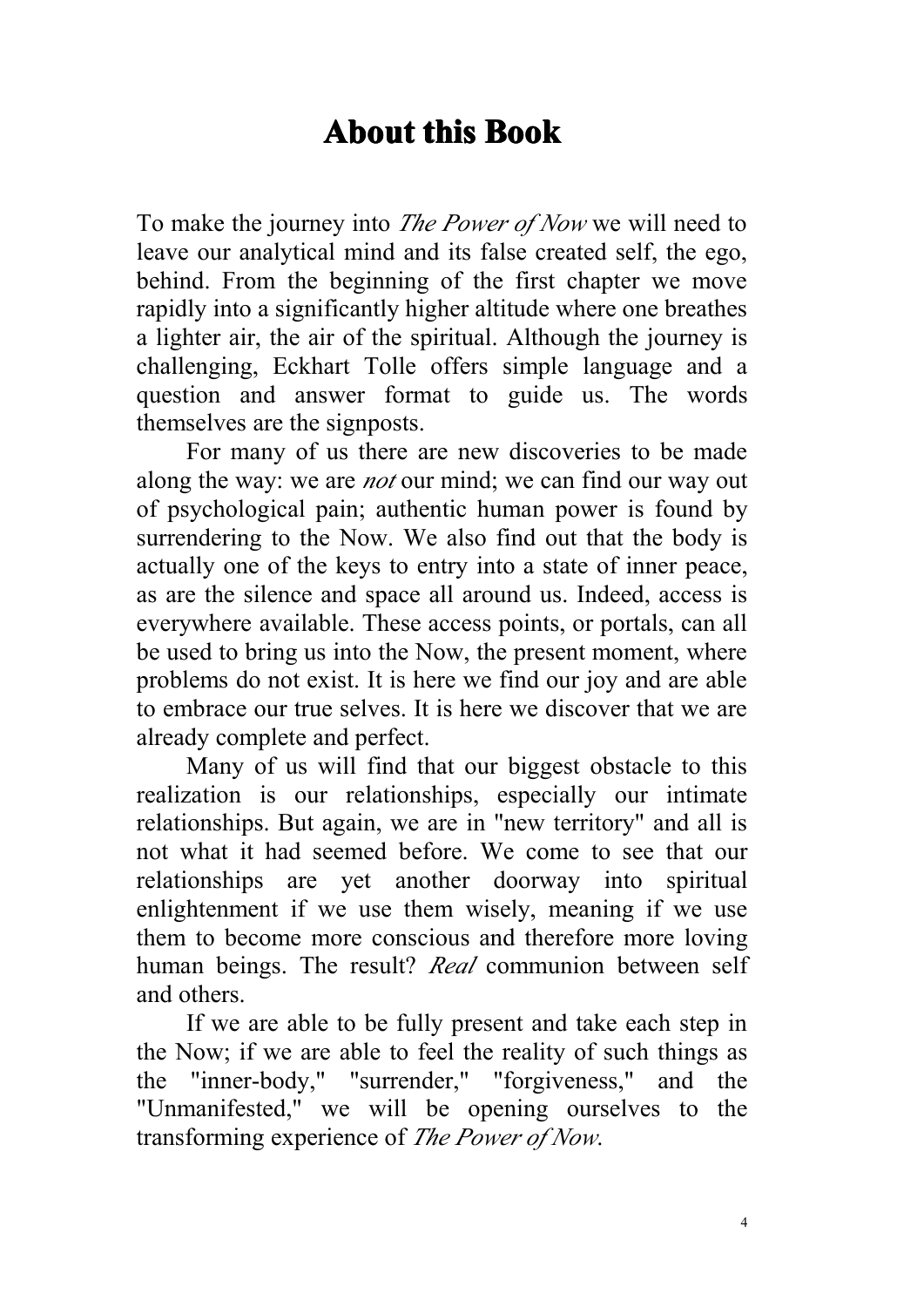### **About the Author**

Eckhart Tolle was born in Germany, where he spen<sup>t</sup> the first thirteen years of his life. After graduating from the University of London, he was <sup>a</sup> research scholar and supervisor at Cambridge University. When he was twentynine, <sup>a</sup> profound spiritual transformation virtually dissolved his old identity and radically changed the course of his life.

The next few years were devoted to understanding, integrating, and deepening that transformation, which marked the beginning of an intense inward journey.

Eckhart is not aligned with any particular religion or tradition. In his teaching, he conveys <sup>a</sup> simple ye<sup>t</sup> profound message with the timeless and uncomplicated clarity of the ancient spiritual masters: there is <sup>a</sup> way out of suffering and into peace.

Eckhart is currently traveling extensively, taking his teachings and his presence throughout the world. He has lived in Vancouver, Canada, since 1996.

### **Acclaim for "The Power of Now"**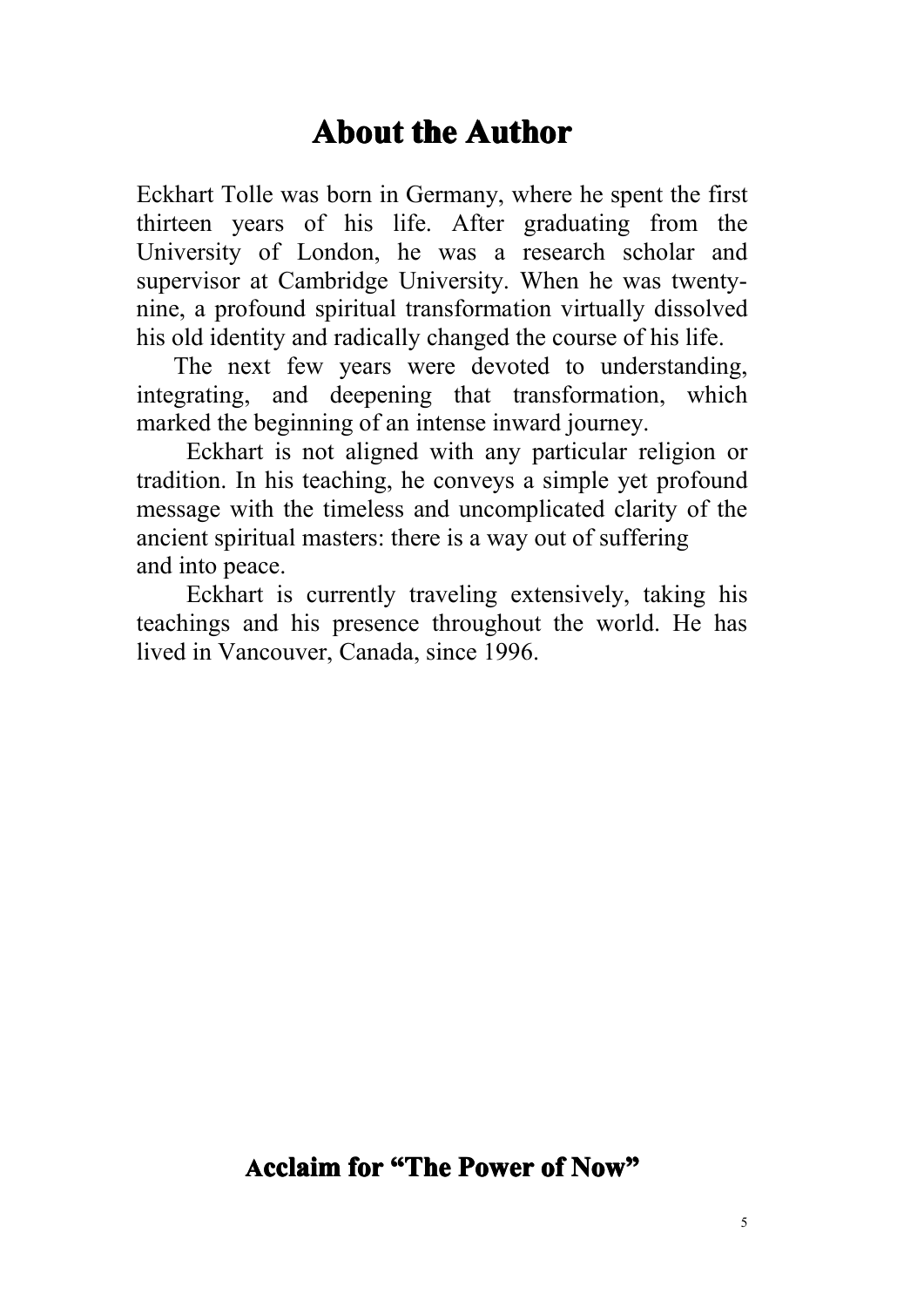"If I were allotted only one book, I would choose Eckhart Tolle's The Power of Now. Why? Because this book emanates <sup>a</sup> spirit of love, not only through its words, but in the spaces between the words. No book has touched me, nor embraced me as this one has."

— Patricia Gordon, Calgary, Alberta

"This book offers us <sup>a</sup> wonderful gift, but we must have the courage to seize it. I encourage you to accep<sup>t</sup> this gift. I believe our very survival on this planet is dependent on the inner journey that Eckhart Tolle is urging us to take."

—Bill Carpenter, Businessman and Fellow Spiritual Seeker

"I found this book to be <sup>a</sup> wonderful perspective for people like me who wish to integrate the message delivered so eloquently by A Course in Miracles and Deepak Chopra's Seven Spiritual Laws of Success. Every time I return to <sup>a</sup> segmen<sup>t</sup> of the book, I am surprised to find <sup>a</sup> new deeper meaning than the previous read."

— Jean-Pierre LeBlanc, CEO, SAJ E (manufacturer and retail chain of natural health products)

> "This manuscript is like <sup>a</sup> collection of 'Daily Bread' in that the gleanings of knowledge that are made available by Eckhart are in <sup>a</sup> spiritually digestible form of question and answer. These conscious awareness triggers are <sup>a</sup> must read in this presen<sup>t</sup> age of truth seekers."

— David L. Jones, author of *A Warrior in the Land of Disease*

"The book gave me comfort and inspired me no end and gave me insight after insight regarding my own personal journey. It was <sup>a</sup> revelation and <sup>a</sup> joy to read."

— Albert Koopman, Business Executive

"I have searched for meaning, well-being, health and life, but unfortunately I was searching outside myself. The Power of Now has shown me how to find life's elusive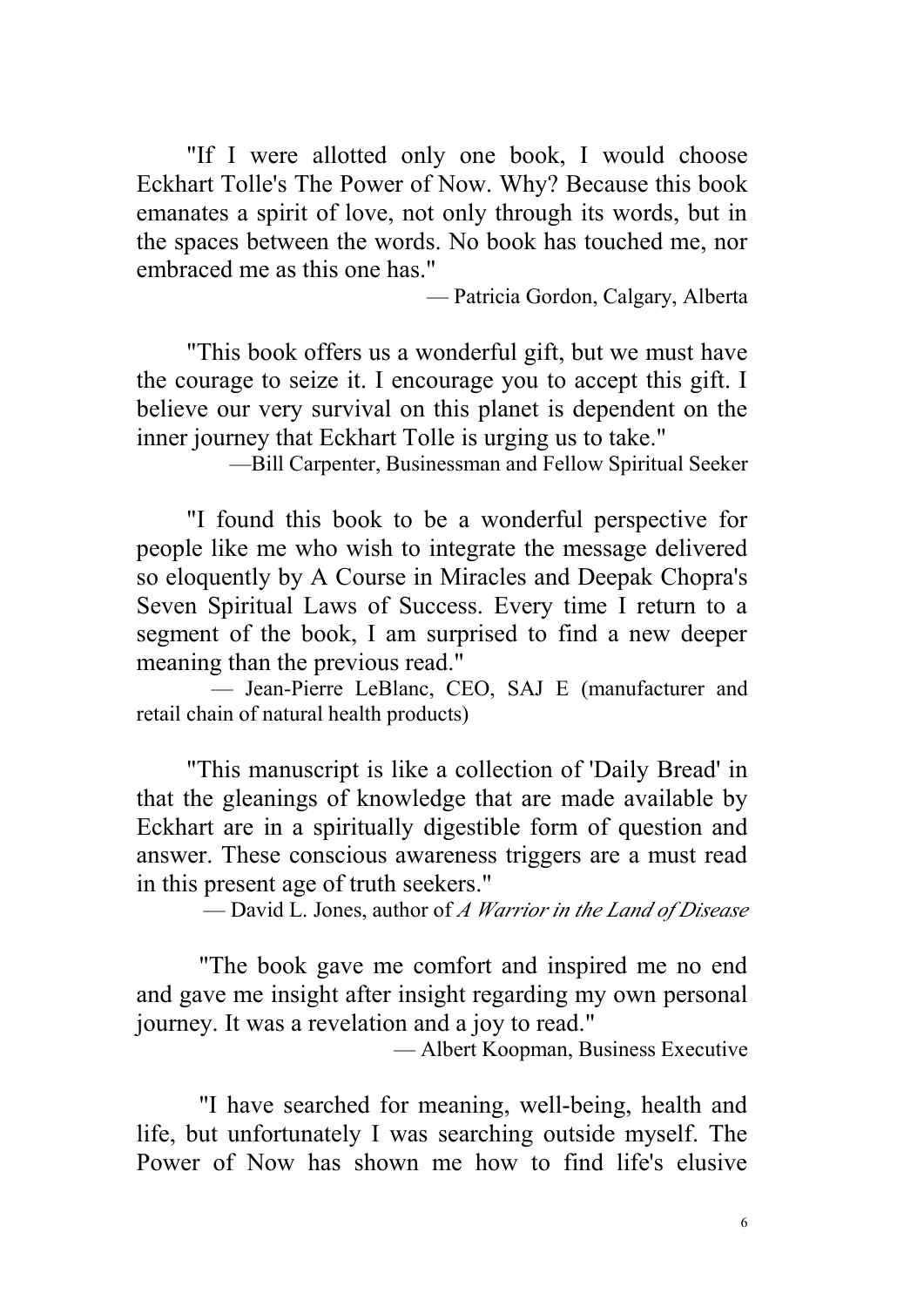treasures within."

— John Kuchenthal, Organizational Development Consultant

"I heartly recommend this profoundly inspiring book to all seekers today."

—Lama Surya Das, author of *Awakening the Buddha Within*

" . . . <sup>a</sup> reminder to be truly presen<sup>t</sup> in our own lives and liberated from our pas<sup>t</sup> and future. It can transform your thinking. The result? More joy, right now!"

— O: *The OPRAH Magazine*

"Tolle has succeeded on two fronts: synthesizing the teachings of masters such as Jesus and the Buddha into an easily accessible guide to achieving spiritual consciousness and making a strong case that the inability of humans to free themselves from dominance by the mind and live in the present is the root cause for misery in the world . . . . He makes enlightenment seem attainable and necessary for both individual peace and the health of the planet."

— *ForeWord* Magazine

"Fresh, revealing, current, new inspiration. Out of the many spiritual books that cross my desk this one stands out from the flock . . . . If you are considering getting back in touch with your soul, this book is <sup>a</sup> grea<sup>t</sup> companion."

— *Common Ground*, Vancouver, British Columbia

"With intense and compelling clarity, Tolle's guidance holds the promise of leading us to our own best and highest place within, to resonate with and reflect the energy of true transformation."

— *Spirit of Change Magazine*

"This seems to be the 'right book' for many people at this point in time. The writing is clear as <sup>a</sup> bell; the words ring true. Truly an exceptional book that promises to make <sup>a</sup> real difference in people's lives."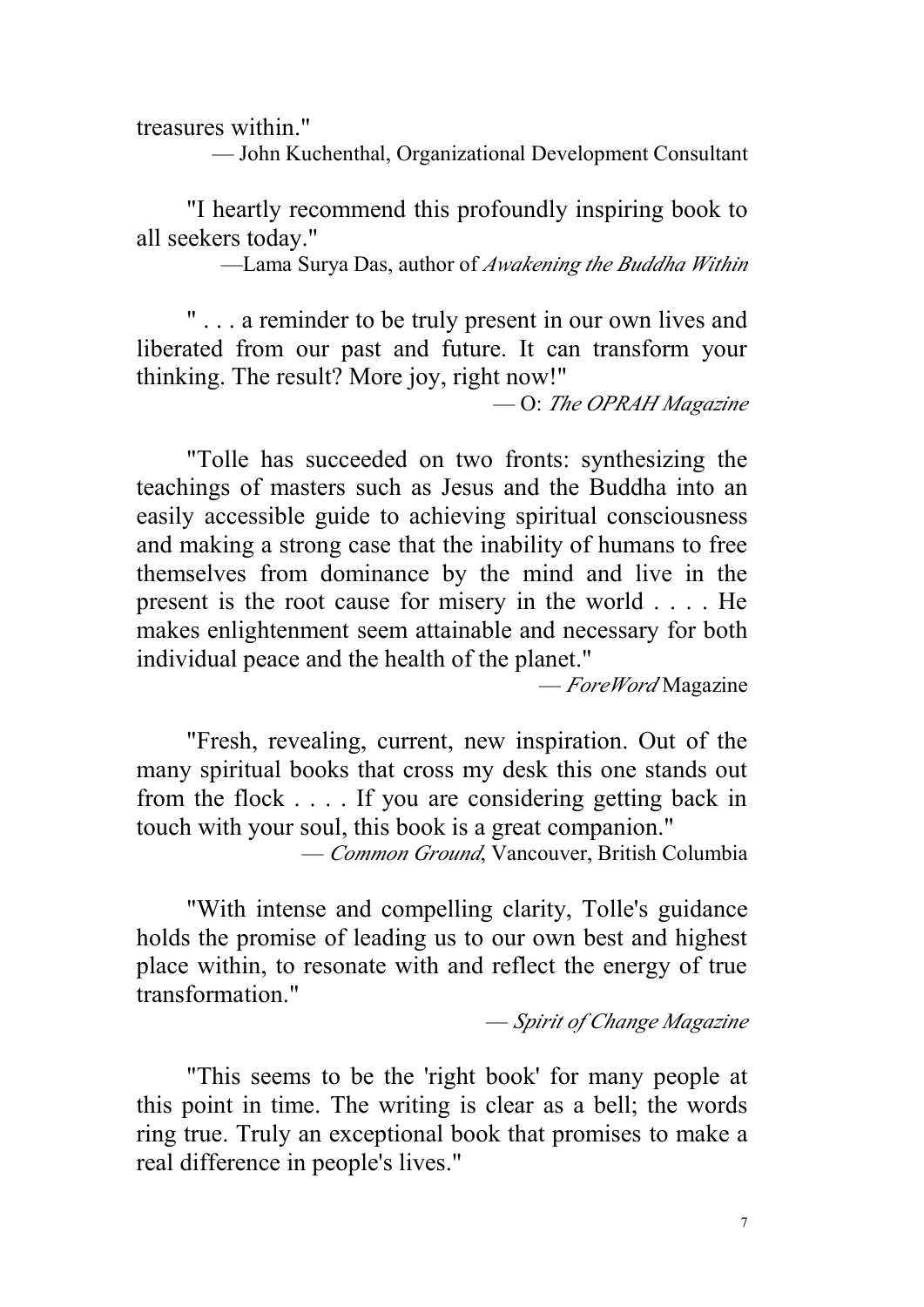— Tom Oakley, Banyen Books, Vancouver, British Columbia

### **PUBLISHER'S PUBLISHER'S PUBLISHER'SPREFACE PREFACE PREFACEPREFACE**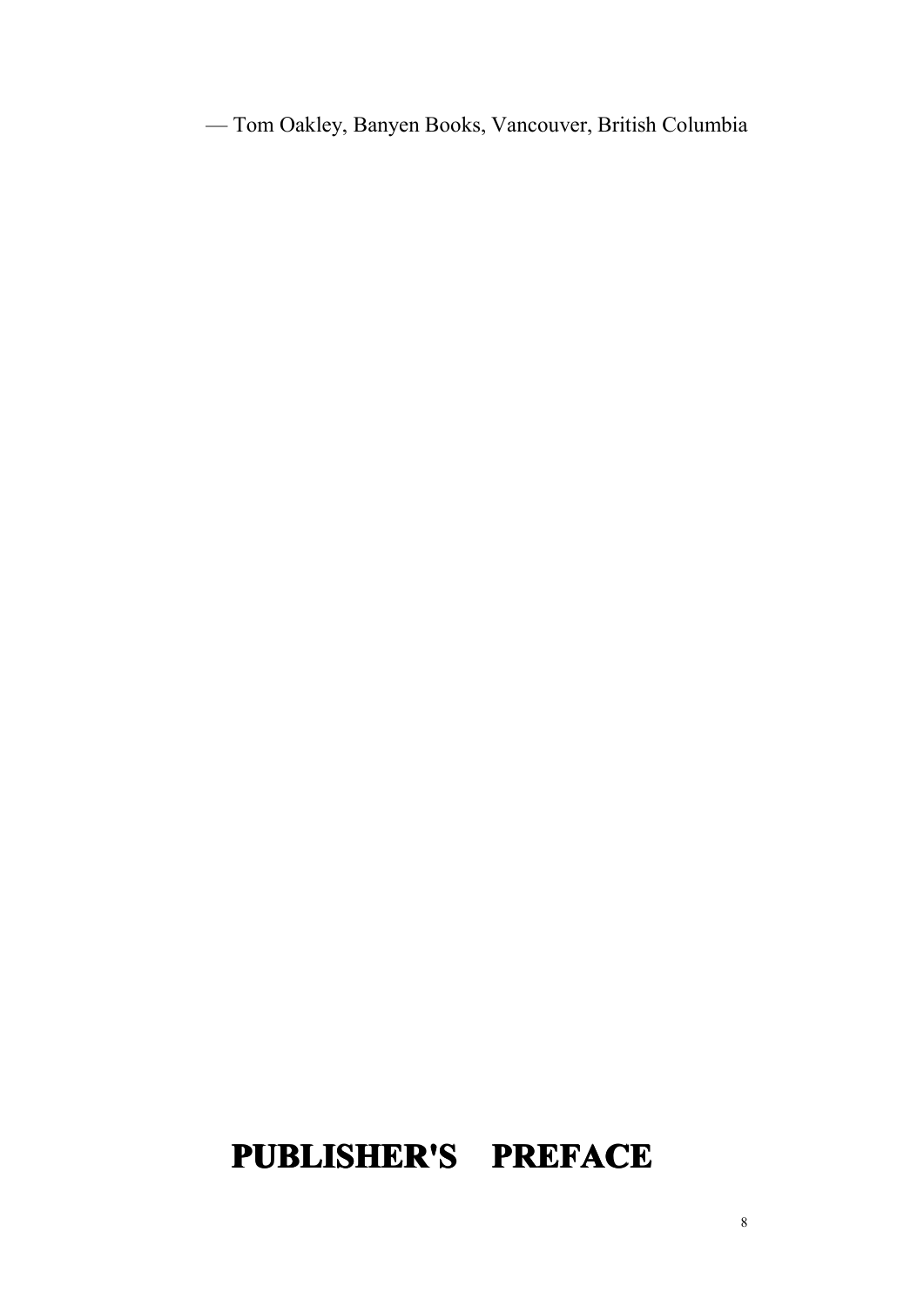BY MARC ALLEN Author of *Visionary Business and A Visionary Life*

Perhaps once in <sup>a</sup> decade, or even once in <sup>a</sup> generation, <sup>a</sup> book like *The Power of Now* comes along. It is more than <sup>a</sup> book; there is <sup>a</sup> living energy in it, one you can probably feel as you hold it. It has the power to create an experience in readers, and change their lives for the better.

*The Power of Now* was first published in Canada, and the Canadian publisher, Connie Kellough, told me she heard repeated stories of positive changes and even miracles that have happened once people go<sup>t</sup> into the book. "Readers call in," she said. "And so many of them tell me of the wonderful healings, transformations, and increased joy they are experiencing because they have embraced this book."

The book makes me aware that every moment of my life is <sup>a</sup> miracle. This is absolutely true, whether I realize it or not. And *The Power of Now*, over and over, shows me how to realize it.

From the first page of his writing, it is clear that Eckhart Tolle is <sup>a</sup> contemporary master. He is not aligned with any particular religion or doctrine or guru; his teaching embraces the heart, the essence, of all other traditions, and contradicts none of them — Christian, Hindu, Buddhist, Muslim, indigenous, or anything else. He is able to do what all the grea<sup>t</sup> masters have done: to show us, in simple and clear language, that the way, the truth, and the light is within us.

Eckhart Tolle begins by briefly introducing us to his story — <sup>a</sup> story of early depression and despair that culminated in <sup>a</sup> tremendous experience of awakening one night not long after his twenty-ninth birthday. For the pas<sup>t</sup> twenty years, he has reflected on that experience, meditated, and deepened his understanding.

In the last decade, he has become <sup>a</sup> world-class teacher, <sup>a</sup> grea<sup>t</sup> soul with <sup>a</sup> grea<sup>t</sup> message, one that Christ taught, one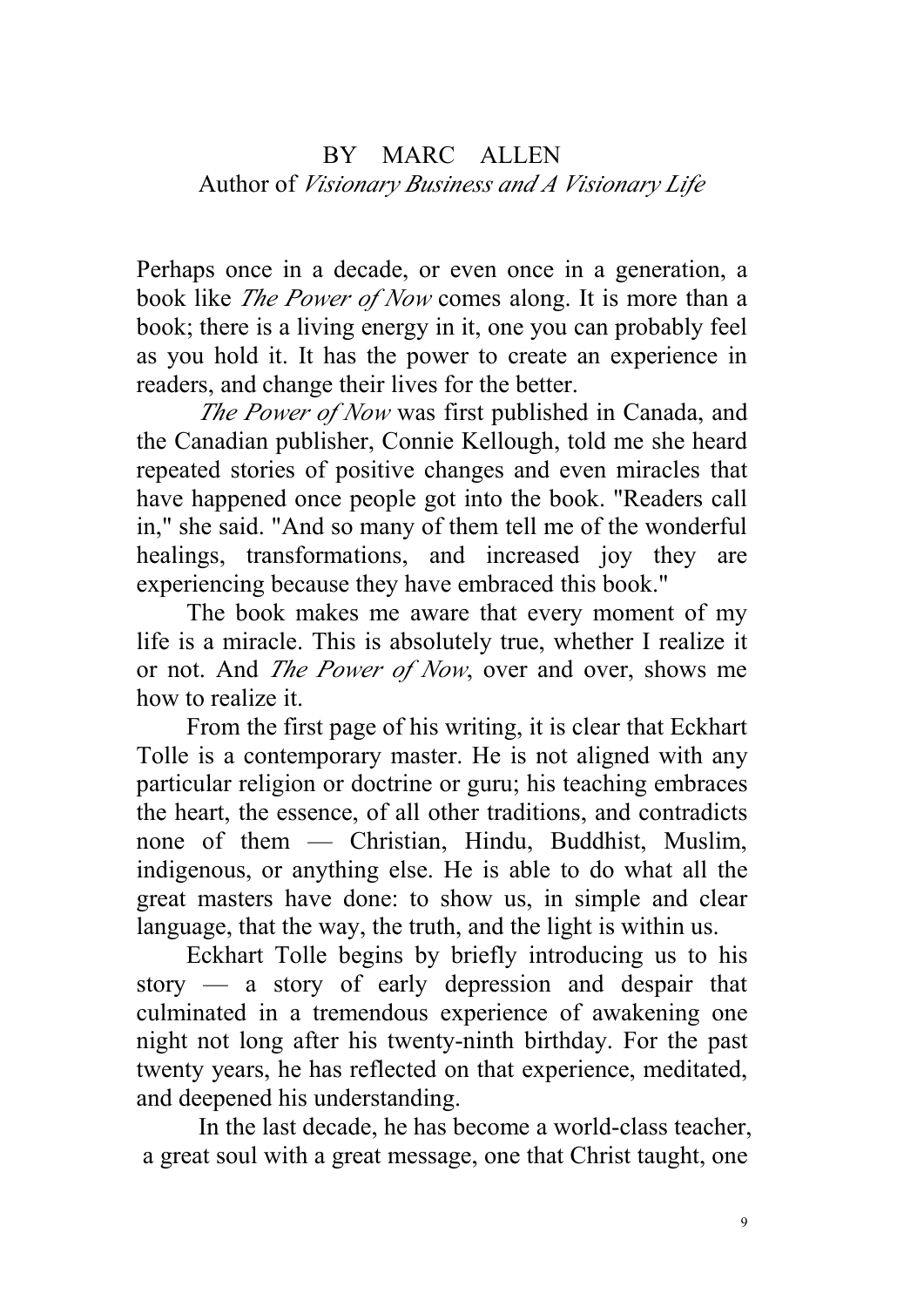that Buddha taught: <sup>a</sup> state of enlightenment is attainable, here and now. It is possible to live free of suffering, free of anxiety and neurosis. To do this, we have to come to understand our role as the creator of our pain; our own mind causes our problems, not other people, not "the world out there." It is our own mind, with its nearly constant stream of thoughts, thinking about the past, worrying about the future. We make the grea<sup>t</sup> mistake of identifying with our mind, thinking that's who we are — when, in fact, we are far greater beings.

Over and over, Eckhart Tolle shows us how to connect with what he calls our Being:

Being is the eternal, ever-presen<sup>t</sup> One Life beyond the myriad forms of life that aresubject to birth and death. However, Being is not only beyond but also deep within every form as its innermost invisible and indestructible essence. This means that it is accessible to you now as your own deepest self, your true nature. But don't seek to grasp it with your mind. Don't try to understand it. You can know it onlywhen the mind is still, when you are present, fully and intensely in the Now . . . . To regain awareness of Being and to abide in that state of 'feeling-realization' is enlightenment.

*The Power of Now* is nearly impossible to read straight through — it requires you to pu<sup>t</sup> it down periodically and reflect on the words and apply them to your own life experience. It is <sup>a</sup> complete guide, <sup>a</sup> complete course, in meditation and realization. It is <sup>a</sup> book to be revisited again and again — and each time you revisit it, you gain new depth and meaning. It is a book that many people, including me, will want to study for a lifetime.

*The Power of Now* has <sup>a</sup> growing number of devoted readers. It has already been called <sup>a</sup> masterpiece; whatever it is called, however it is described, it is <sup>a</sup> book with the power to change lives, the power to awaken us to fully realize who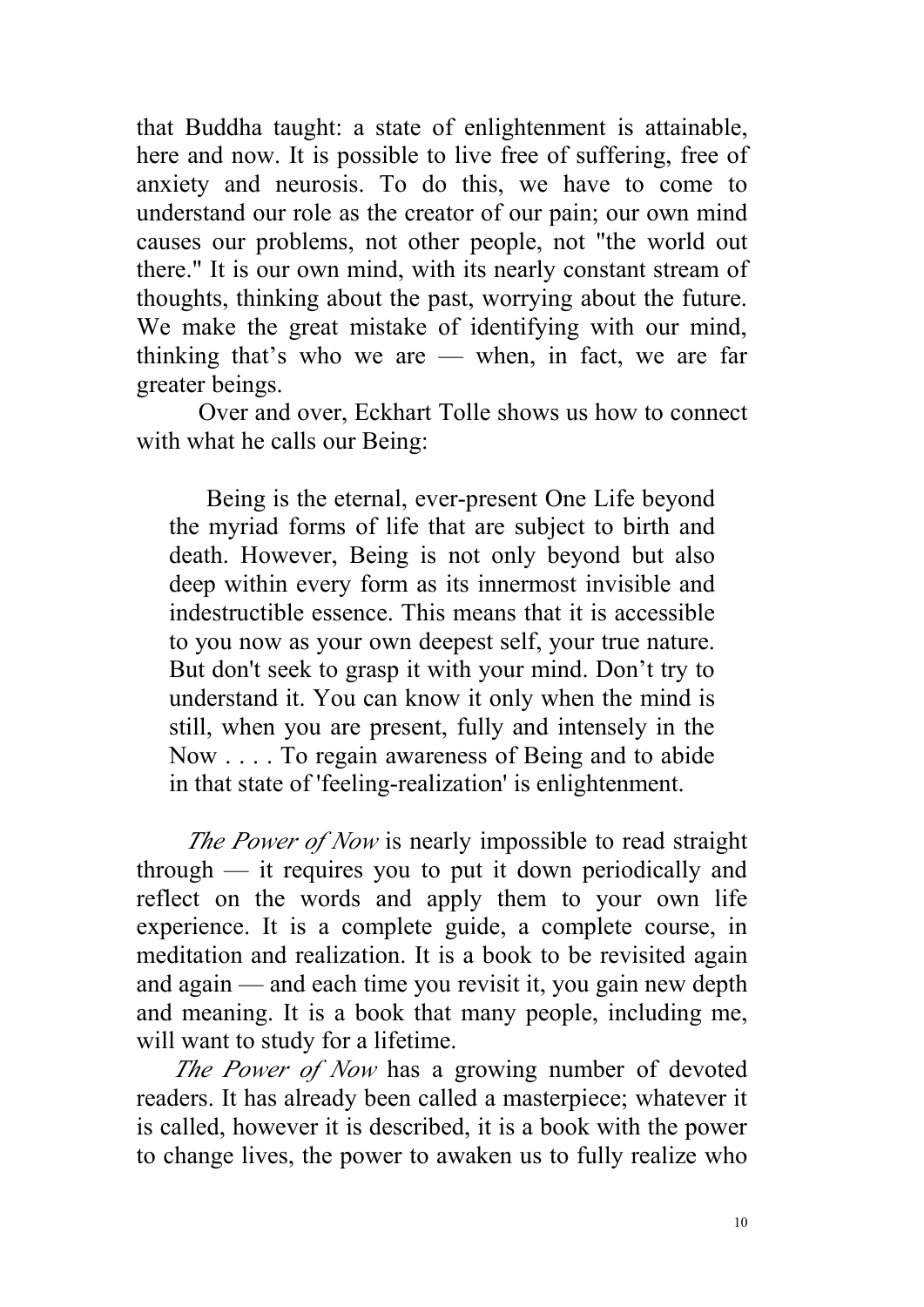we are.

Marc Allen Novato, California U.S.A. August I999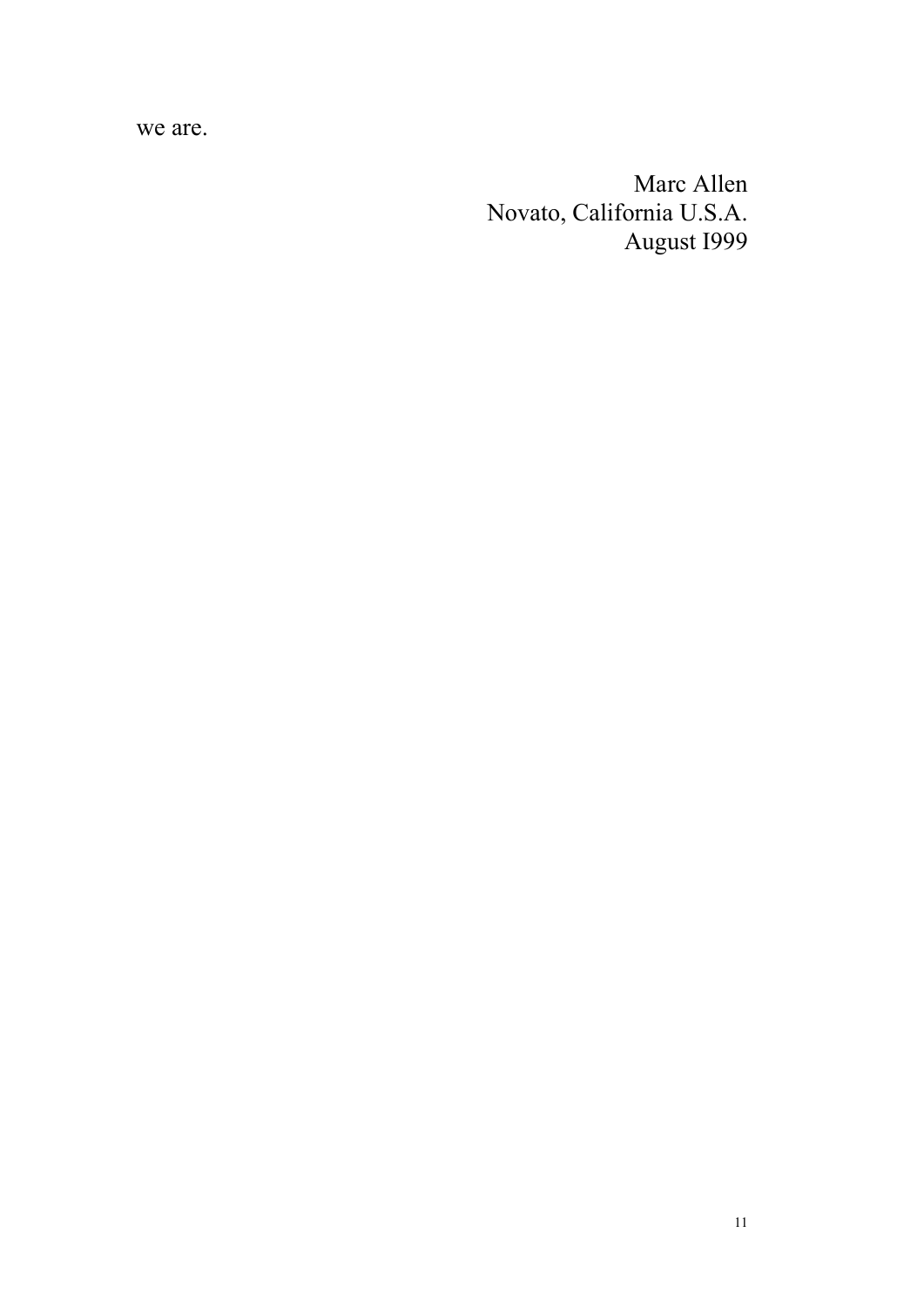### $$

### BY RUSSELL E. DICARLO Author of *Towards <sup>a</sup> New World View*

Blanketed by an azure sky, the orange-yellow rays of the setting sun can, at special times, gift us with <sup>a</sup> moment of such consider able beauty, we find ourselves momentarily stunned, with frozen gaze. The splendor of the moment so dazzles us, our compulsively chattering minds give pause, so as not to mentally whisk us away to <sup>a</sup> place other than the here-and-now. Bathed in luminescence, a door seems to open to another reality, always present, ye<sup>t</sup> rarely witnessed.

Abraham Maslow called these "peak experiences," since they represen<sup>t</sup> the high moments of life where we joyfully find ourselves catapulted beyond the confines of the mundane and ordinary. He might just as well have called them "peek" experiences. During these expansive occasions, we sneak <sup>a</sup> glimpse of the eternal realm of Being itself. If only for <sup>a</sup> brief moment in time, we come home to our True Self.

"Ah," one might sigh, "so grand . . . if only I could stay here. But how do I take up permanen<sup>t</sup> residence?"

During the pas<sup>t</sup> ten years, I have committed myself to finding out. During my search, I have been honored to engage in dialogue with some of the most daring, inspiring and insightful "paradigm pioneers" of our time: in medicine, science, psychology, business, religion/spirituality, and human potential. This diverse group of individuals is joined by their commonly voiced insight that humanity is now taking <sup>a</sup> quantum leap forward in its evolutionary development. This change is accompanied by <sup>a</sup> shift in world view — the basic picture we carry with us of "the way things are." A world view seeks to answer two fundamental questions, "Who are we?" and "What is the nature of the Universe in which we live?" Our answers to these questions dictate the quality and characteristics of our personal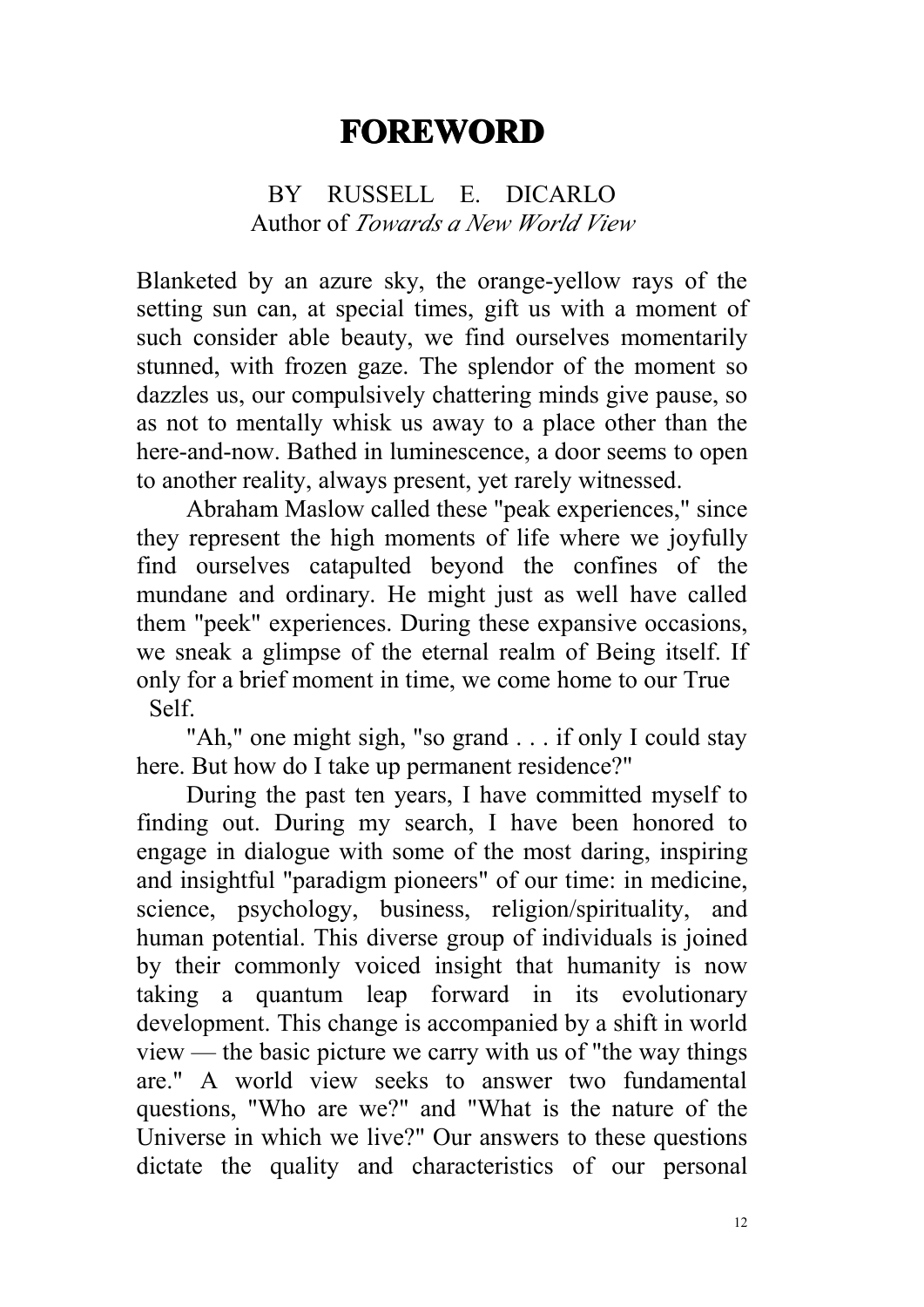relationships with family, friends and employers/employees. When considered on <sup>a</sup> larger scale, they define societies.

It should be of little surprise that the world view which is emerging calls into question many of the things Western society holds to be true:

MYTH #1 Humanity has reached the pinnacle of its development.

Esalen co-founder Michael Murphy, drawing upon comparative religious studies, medical science, anthropology, and sports, has made <sup>a</sup> provocative case that there are more advanced stages of human development. As <sup>a</sup> person reaches these advanced levels of spiritual maturity, extraordinary capacities begin to blossom — of love, vitality, personhood, bodily awareness, intuition, perception, communication, and volition.

First step: to recognize they exist. Most people do not. Then, methods can be employed with conscious intention.

MYTH #2 We are completely separate from each other, nature, and the Kosmos.

This myth of "other-than-me" has been responsible for wars, the rape of the planet, and all forms and expressions of human injustice. After alt, who in their right mind would harm another if they experienced that person as par<sup>t</sup> of themselves? Stan Grof, in his research of non-ordinary states of consciousness, summarizes by saying "the psyche and consciousness of each of us is, in the last analysis, commensurate with "All-That-Is" because there are no absolute boundaries between the body/ego and the totality of existence."

Dr. Larry Dossey's Era-3 medicine, where the thoughts, attitudes, and healing intentions of one individual can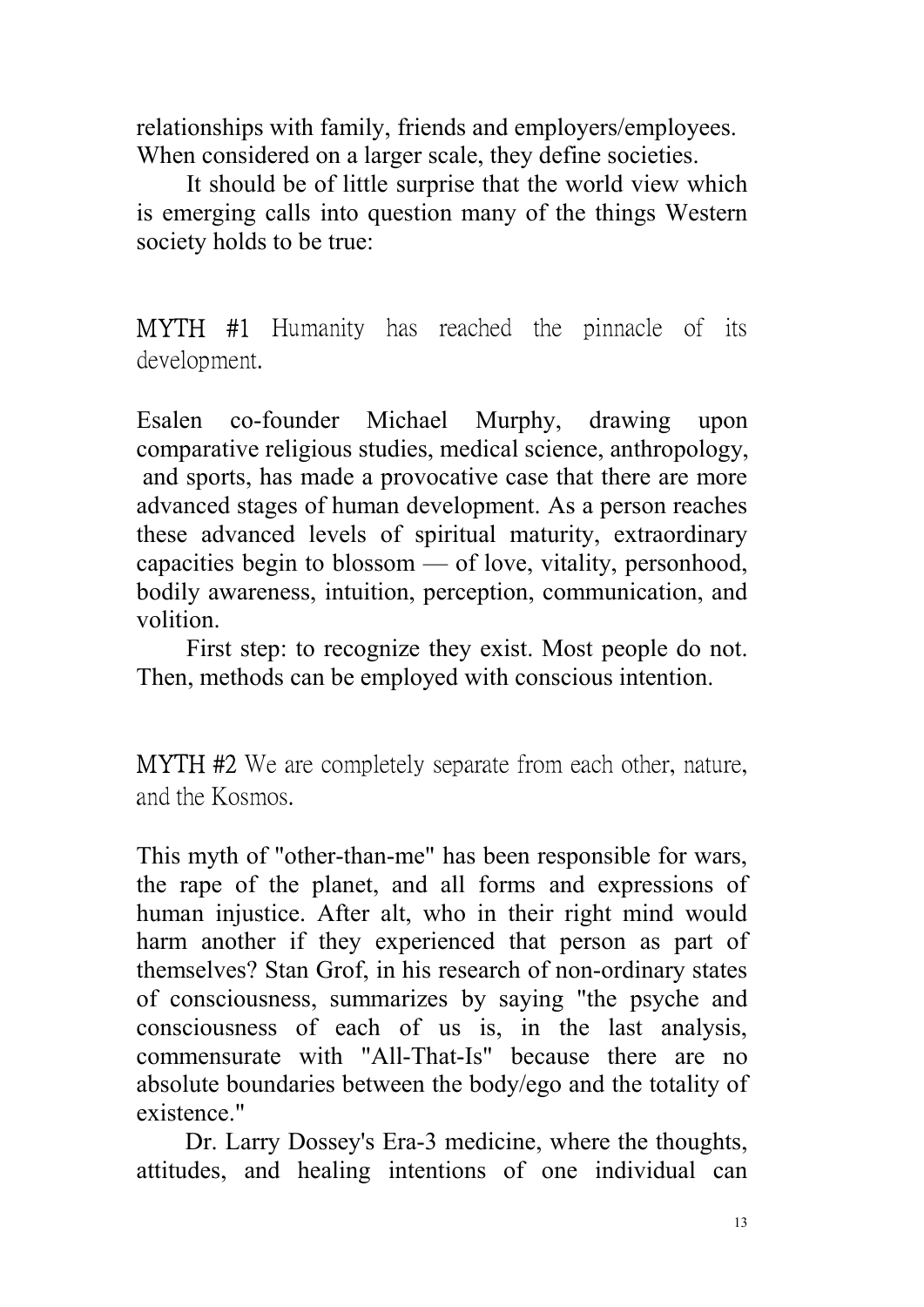influence the physiology of another person (in contrast to Era-z, prevailing mind-body medicine) is very well supported by scientific studies into the healing power of prayer. Now this can't happen according to the known principles of physics and world view of traditional science. Yet the preponderance of evidence suggests that indeed it does.

MYTH #3 The physical world is all there is.

Materialistically bound, traditional science assumes that anything that cannot be measured, tested in <sup>a</sup> laboratory, or probed by the five senses or their technological extensions simply doesn't exist. Ifs "not real." The consequence: all of reality has been collapsed into physical reality. Spiritual, or what I would call nonphysical, dimensions of reality have been run out of town.

This clashes with the "perennial philosophy," that philosophical consensus spanning ages, religions, traditions, and cultures, which describes different but continuous dimensions of reality. These run from the most dense and least conscious — what we'd call "matter" — to the least dense and most conscious, which we'd call spiritual.

Interestingly enough, this extended, multidimensional model of reality is suggested by quantum theorists such as Jack Scarfetti who describes superluminal travel. Other dimensions of reality are used to explain travel that occurs faster than the speed of light — the ultimate of speed limits. Or consider the work of the legendary physicist, David Bohm, with his explicate (physical) and implicate (nonphysical) multidimensional model of reality.

This is no mere theory — the i982 Aspect Experiment in France demonstrated, that two once-connected quantum particles separated by vast distances remained somehow connected. If one particle was changed, the other changed —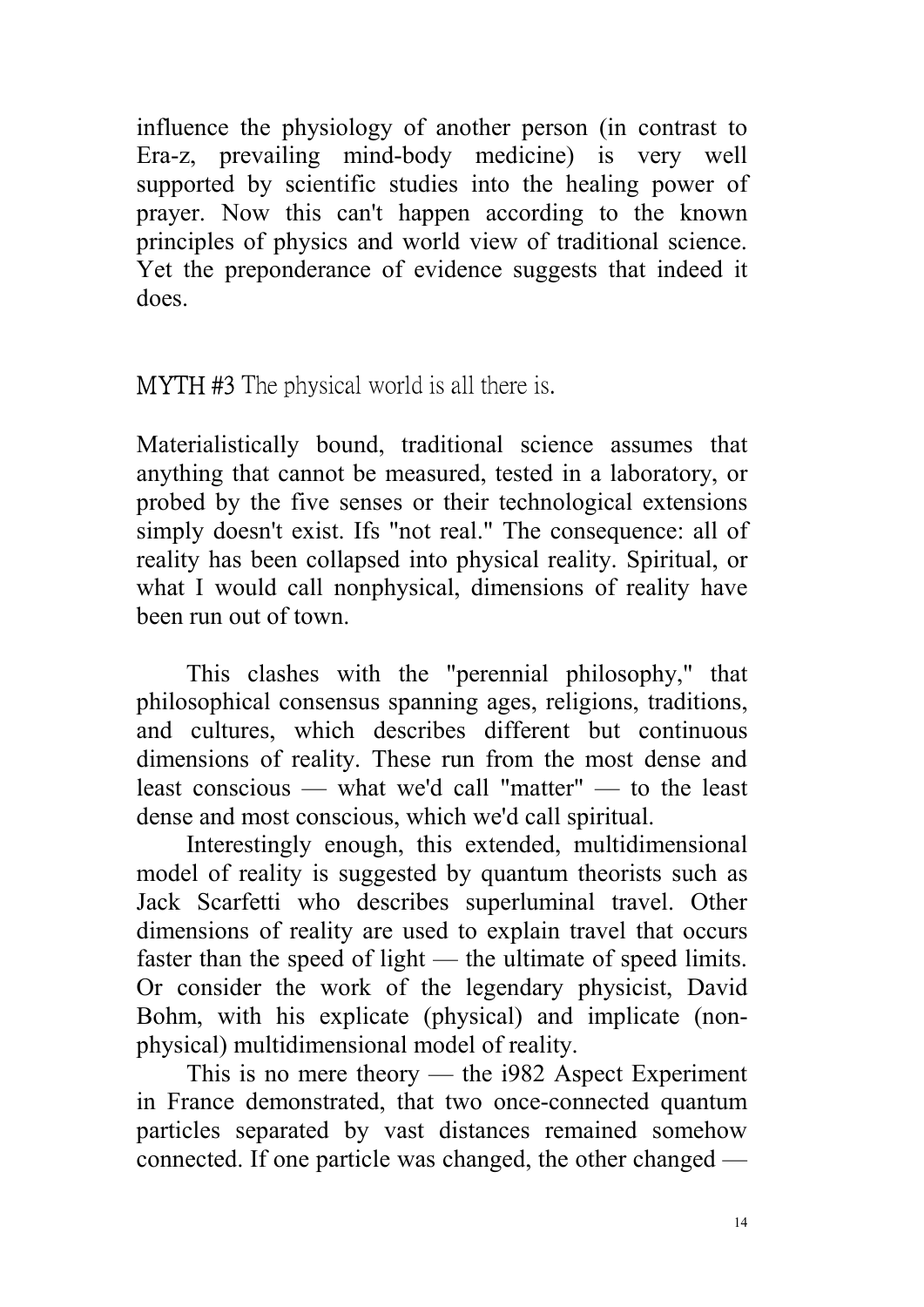instantly. Scientists don't know the mechanics of how this faster-than-the-speed-of-light travel can happen, though some theorists sugges<sup>t</sup> that this connection takes place via doorways into higher dimensions.

So contrary to what those who pledge their allegiance to the traditional paradigm might think, the influential, pioneering individuals I spoke with felt that we have not reached the pinnacle of human development, we are connected, rather than separate, from all of life, and that the full spectrum of consciousness encompasses both physical and <sup>a</sup> multitude of nonphysical dimensions of reality.

At core, this new world view involves seeing yourself, others, and all of life, not through the eyes of our small, earthly self that lives in time and is born in time. But rather through the eyes of the soul, our Being, the True Self. One by one, people are jumping to this higher orbit.

With his book, *The Power of Now*, Eckhart Tolle rightfully takes his place among this special group of worldclass teachers. Eckhart's message: the problem of humanity is deeply rooted in the mind itself. Or rather, our misidentification with mind.

Our drifting awareness, our tendency to take the path of least resistance by being less than fully awake to the presen<sup>t</sup> moment, creates <sup>a</sup> void. And the time-bound mind, which has been designed to be <sup>a</sup> useful servant, compensates by proclaiming itself master. Like <sup>a</sup> butterfly flittering from one flower to another, the mind engages pas<sup>t</sup> experiences or, projecting its own made-for-television movie, anticipates what is to come. Seldom do we find ourselves resting in the oceanic depth of the here and now. For it is here  $-$  in the Now — where we find our True Self, which lies behind our physical body, shifting emotions, and chattering mind.

The crowning glory of human development rests not in our ability to reason and think, though this is what distinguishes us from animals. Intellect, like instinct, is merely <sup>a</sup> point along the way. Our ultimate destiny is to re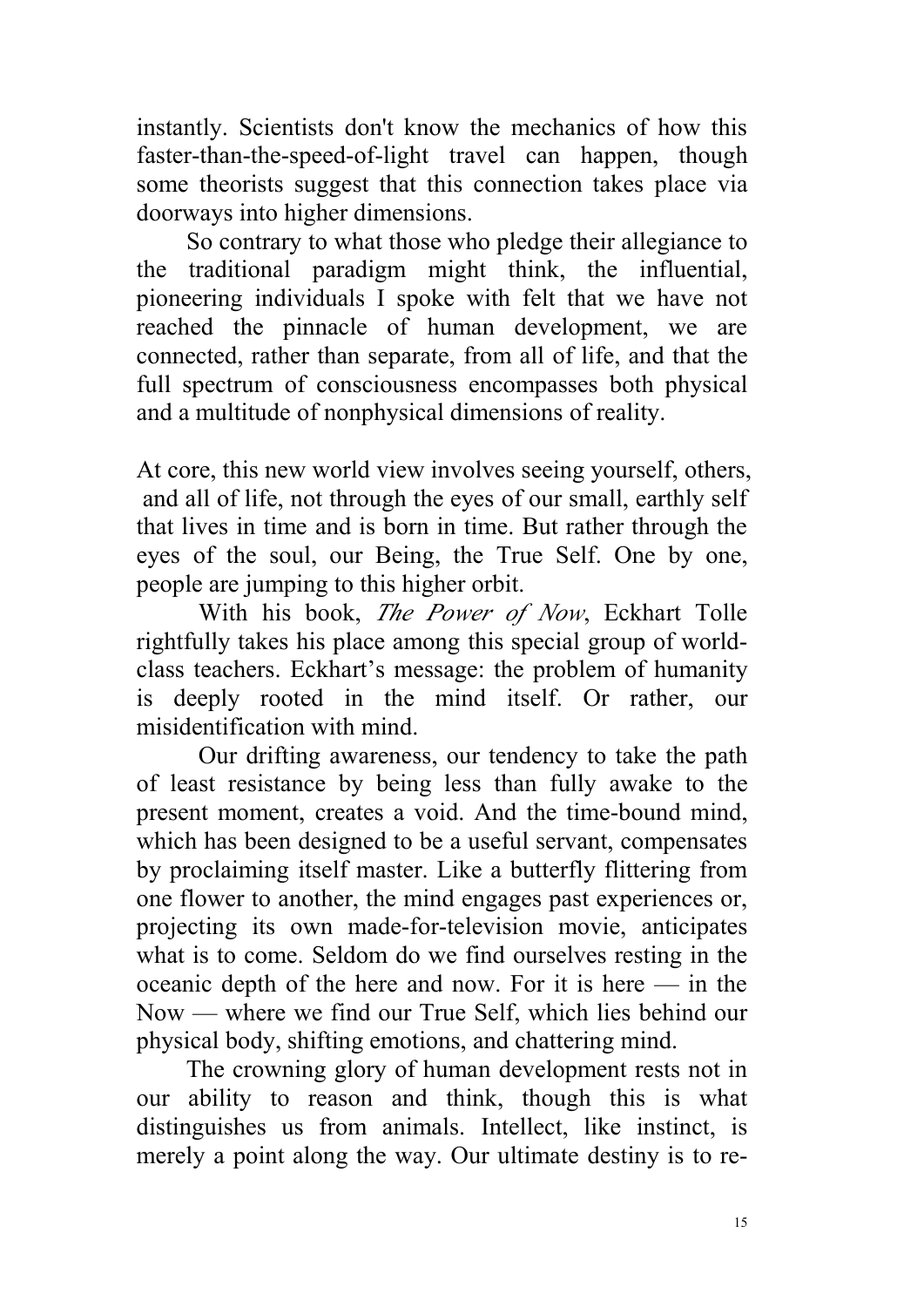connect with our essential Being and express from our extraordinary, divine reality in the ordinary physical world, moment by moment. Easy to say, ye<sup>t</sup> rare are those who have attained the further reaches of human development.

Fortunately, there are guides and teachers to help us along the way. As <sup>a</sup> teacher and guide, Eckhart's formidable power lies not in his adept ability to delight us with entertaining stories, make the abstract concrete, or provide useful technique. Rather, his magic is seated in his personal experience, as one who knows. As <sup>a</sup> result, there is <sup>a</sup> power behind his words found only in the most celebrated of spiritual teachers. By living from the depths of this Greater Reality, Eckhart clears an energetic pathway for others to join him.

And what if others do? Surely the world as we know it would change for the better. Values would shift in the flotsam of vanishing fears that have been funneled away through the whirlpool of Being itself. A new civilization would be born.

"Where's the proof of this Greater Reality?" you ask. I offer only an analogy. A battery of scientists can ge<sup>t</sup> together and tell you about all the scientific proof for the fact that bananas are bitter. But all you have to do is taste one, once, to realize that there is this whole other aspec<sup>t</sup> to bananas. Ultimately, proof lies not in intellectual arguments, but in being touched in some way by the sacred within and without.

Eckhart Tolle masterfully opens us to that possibility.

Russell E. DiCarlo Author, *Towards <sup>a</sup> New World View: Conversations at the Leading Edge* Erie, Pennsylvania U.S.A.

January 1998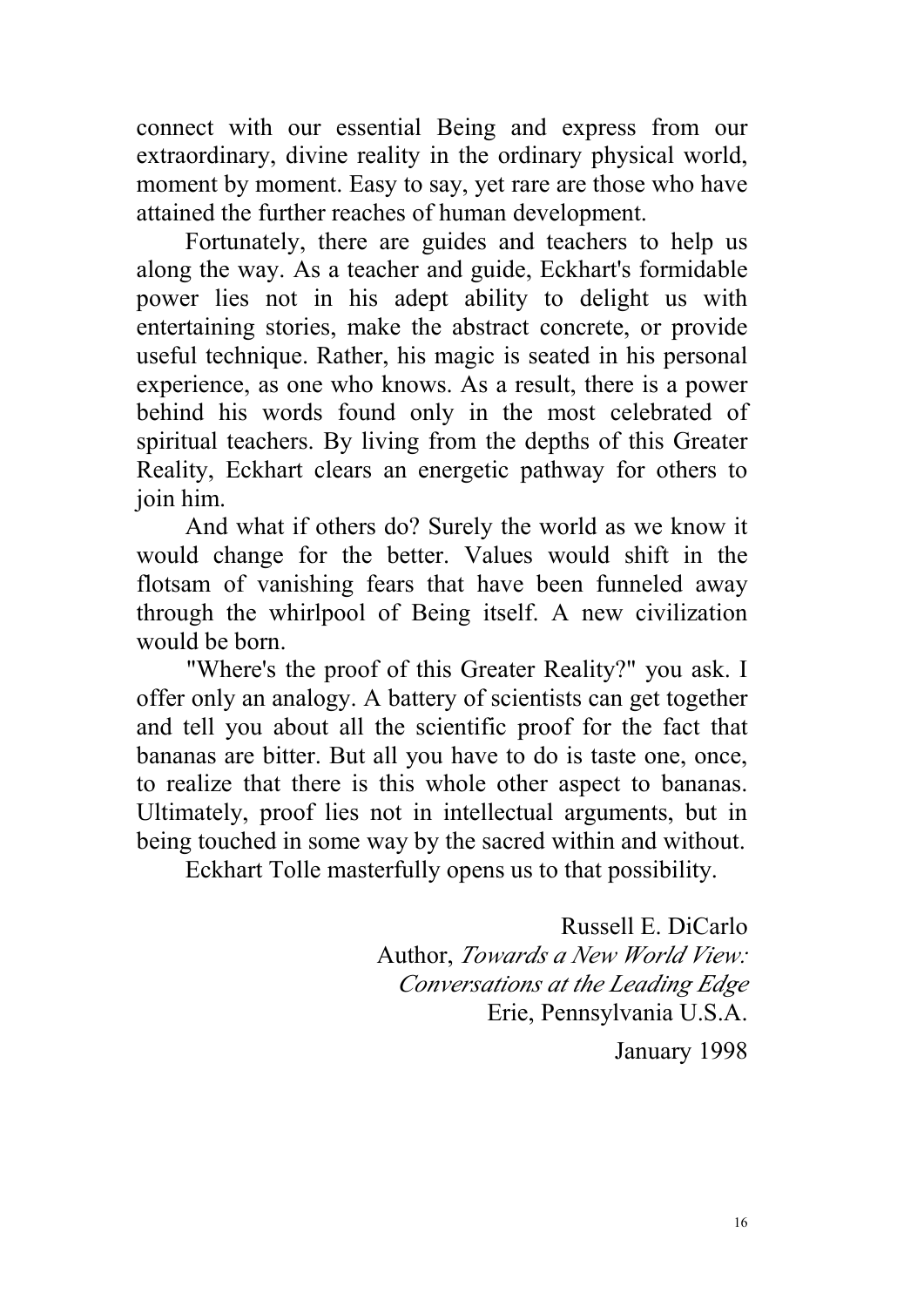### **ACKNOWLEDGMENTS ACKNOWLEDGMENTS ACKNOWLEDGMENTS**

I am deeply thankful to Connie Kellough for her loving suppor<sup>t</sup> and her vital par<sup>t</sup> in transforming the manuscript into this book and bringing it out into the world. It is <sup>a</sup> joy to work with her

I extend my gratitude to Corea Ladner and those wonderful people who have contributed to this book by giving me space, that most precious of gifts — space to write and space to be. Thank you to Adrienne Bradley in Vancouver, to Margaret Miller in London and Angie Francesco in Glastonbury, England, Richard in Menlo Park and Rennie Frumkin in Sausalito, California.

I am also thankful to Shirley Spaxman and Howard Kellough for their early review of the manuscript and helpful feedback as well as to those individuals who were kind enough to review the manuscript at <sup>a</sup> later stage and provide additional input. Thank you to Rose Dendewich for wordprocessing the manuscript in her unique cheerful and professional manner.

Finally, I would like to express my love and gratitude to my mother and father, without whom this book would not have come into existence, to my spiritual teachers, and to the greatest guru of all: life.

> *You are here to enable the divine purpose of the universe to unfold. That is how important you are!*

> > — Eckhart Tolle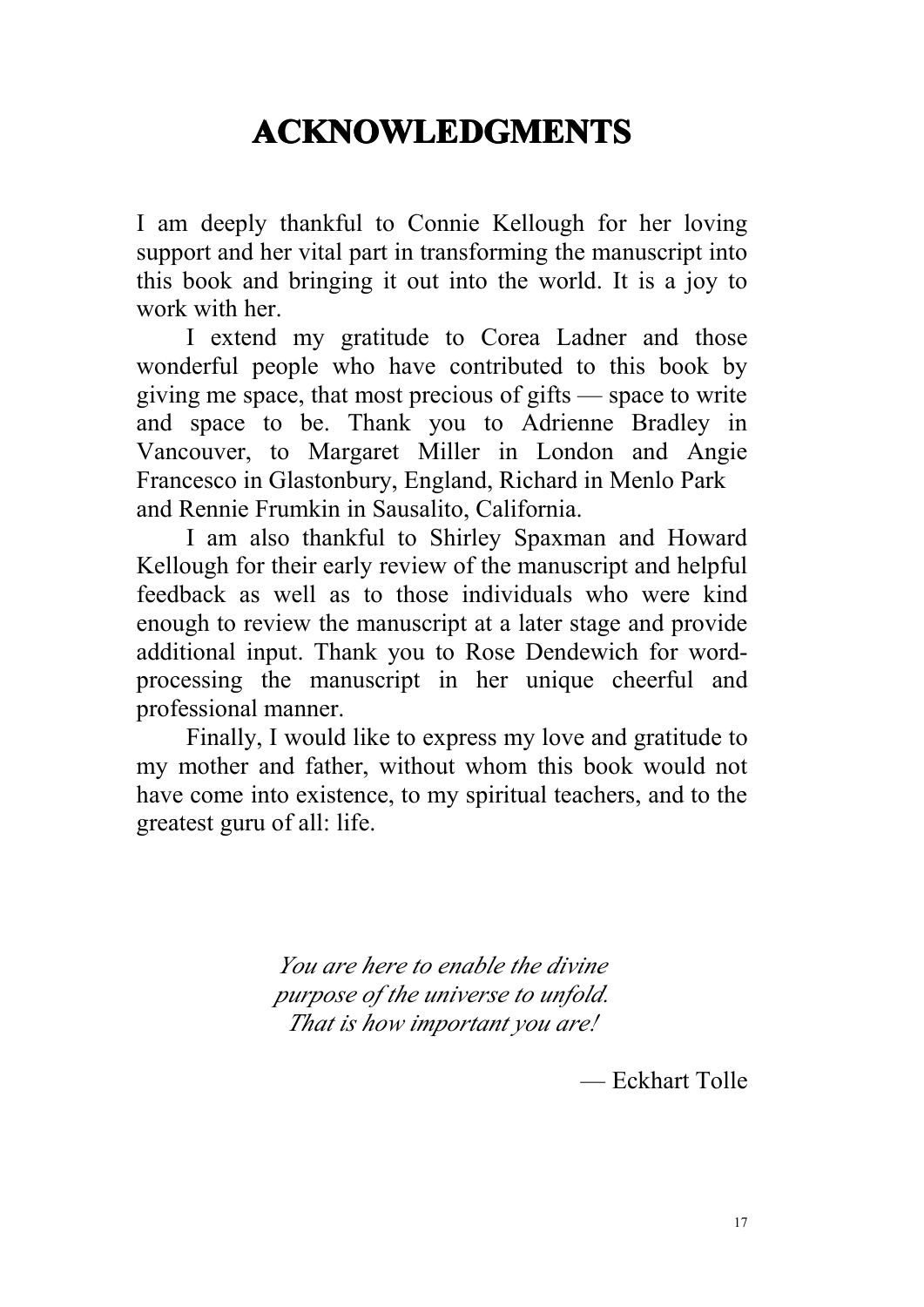### **INTRODUCTION INTRODUCTION INTRODUCTIONINTRODUCTION**

### **THE ORIGIN OF THIS BOOK**

I have little use for the pas<sup>t</sup> and rarely think about it; however, I would briefly like to tell you how I came to be a spiritual teacher and how this book came into existence.

Until my thirtieth year, I lived in <sup>a</sup> state of almost continuous anxiety interspersed with periods of suicidal depression. It feels now as if I am talking about some pas<sup>t</sup> lifetime or somebody else's life.

One night not long after my twenty-ninth birthday, I woke up in the early hours with <sup>a</sup> feeling of absolute dread. I had woken up with such <sup>a</sup> feeling many times before, but this time it was more intense than it had ever been. The silence of the night, the vague outlines of the furniture in the dark room, the distant noise of <sup>a</sup> passing train everything felt so alien, so hostile, and so utterly meaningless that it created in me <sup>a</sup> deep loathing of the world. The most loathsome thing of all, however, was my own existence. What was the point <sup>m</sup> continuing to live with this burden of misery? Why carry on with this continuous struggle? I could feel that a deep longing for annihilation, for nonexistence, was now becoming much stronger than the instinctive desire to continue to live.

"I cannot live with myself any longer." This was the thought that kept repeating itself in my mind. Then suddenly I became aware of what <sup>a</sup> peculiar thought it was. "Am I one or two? If I cannot live with myself, there must be two of me: the 'I' and the 'self' that 'I' cannot live with." "Maybe," I thought, "only one of them is real."

I was so stunned by this strange realization that my mind stopped. I was fully conscious, but there were no more thoughts. Then I felt drawn into what seemed like a vortex of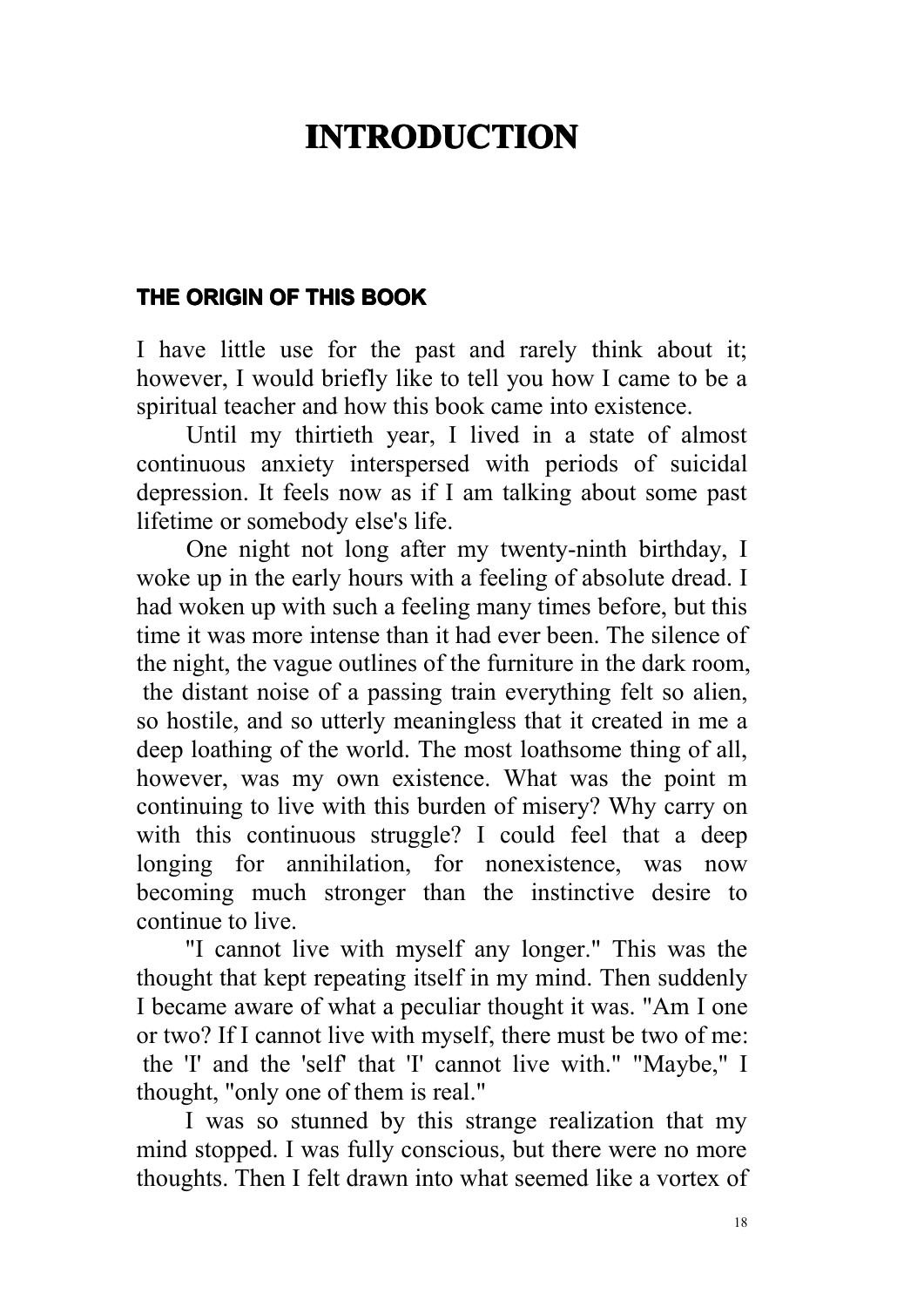energy. It was <sup>a</sup> slow movement at first and then accelerated. I was gripped by an intense fear, and my body started to shake. I heard the words "resist nothing," as if spoken inside my chest. I could feel myself being sucked into <sup>a</sup> void. It felt as if the void was inside myself rather than outside. Suddenly, there was no more fear, and I let myself fall into that void. I have no recollection of what happened after that.

I was awakened by the chirping of <sup>a</sup> bird outside the window. I had never heard such a sound before. My eyes were still closed, and I saw the image of <sup>a</sup> precious diamond. Yes, if <sup>a</sup> diamond could make <sup>a</sup> sound, this is what it would be like. I opened my eyes. The first light of dawn was filtering through the curtains. Without any thought, I felt, I knew, that there is infinitely more to light than we realize. That soft luminosity filtering through the curtains was love itself. Tears came into my eyes. I go<sup>t</sup> up and walked around the room. I recognized the room, and ye<sup>t</sup> I knew that I had never truly seen it before. Everything was fresh and pristine, as if it had just come into existence. I picked up things, a pencil, an empty bottle, marveling at the beauty and aliveness of it all.

That day I walked around the city in utter amazement at the miracle of life on earth, as if I had just been born into this world.

For the next five months, I lived in <sup>a</sup> state of uninterrupted deep peace and bliss. After that, it diminished somewhat in intensity, or perhaps it just seemed to because it became my natural state. I could still function in the world, although I realized that nothing I ever *did* could possibly add anything to what I already had.

I knew, of course, that something profoundly significant had happened to me, but I didn't understand it at all. It wasn't until several years later, after I had read spiritual texts and spen<sup>t</sup> time with spiritual teachers, that I realized that what everybody was looking for had already happened to me. I understood that the intense pressure of suffering that night must have forced my consciousness to withdraw from its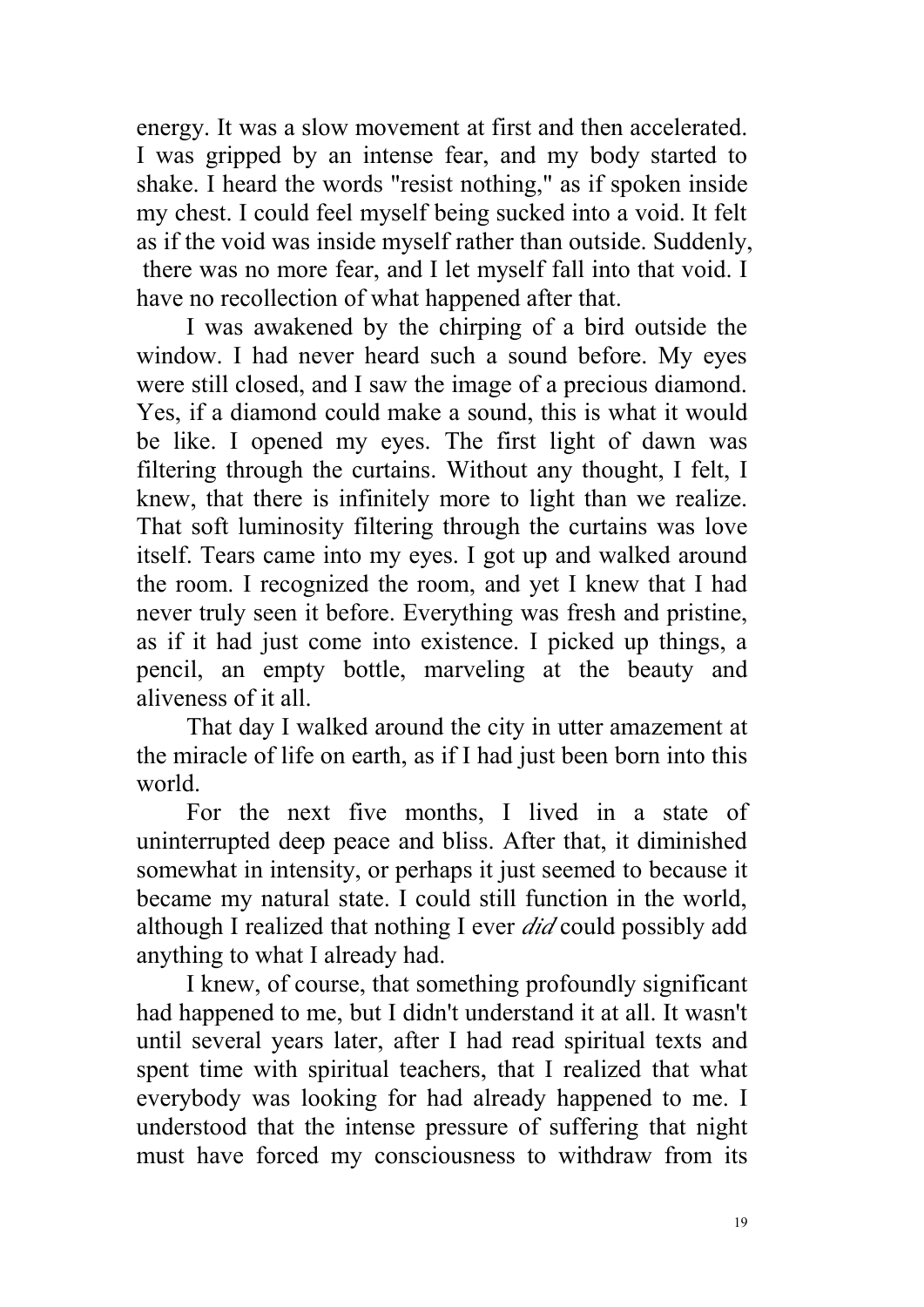identification with the unhappy and deeply fearful self, which is ultimately <sup>a</sup> fiction of the mind. This withdrawal must have been so complete that this false, suffering self immediately collapsed, just as if <sup>a</sup> plug had been pulled out of an inflatable toy. What was left then was my true nature as the ever-presen<sup>t</sup> *I am*: consciousness in its pure state prior to identification with form. Later I also learned to go into that inner timeless and deathless realm that I had originally perceived as <sup>a</sup> void and remain fully conscious. I dwelt in states of such indescribable bliss and sacredness that even the original experience I just described pales in comparison. A time came when, for <sup>a</sup> while, I was left with nothing on the physical plane. I had no relationships, no job, no home, no socially defined identity. I spen<sup>t</sup> almost two years sitting on park benches in a state of the most intense joy.

But even the most beautiful experiences come and go. More fundamental, perhaps, than any experience is the undercurrent of peace that has never left me since then. Sometimes it is very strong, almost palpable, and others can feel it too. At other times, it is somewhere in the background, like <sup>a</sup> distant melody.

Later, people would occasionally come up to me and say: "I want what you have. Can you give it to me, or show me how to ge<sup>t</sup> it?" And I would say: "You have it already. You just can't feel it because your mind is making too much noise." That answer later grew into the book that you are holding in your hands.

Before I knew it, I had an external identity again. I had become <sup>a</sup> spiritual teacher.

### **THE TRUTH THAT IS WITHIN YOU**

This book represents the essence of mywork, as far as it can be conveyed in words, with individuals and small groups of spiritual seekers during the pas<sup>t</sup> ten years, in Europe and in North America. In deep love and appreciation, I would like to thank those exceptional people for their courage, their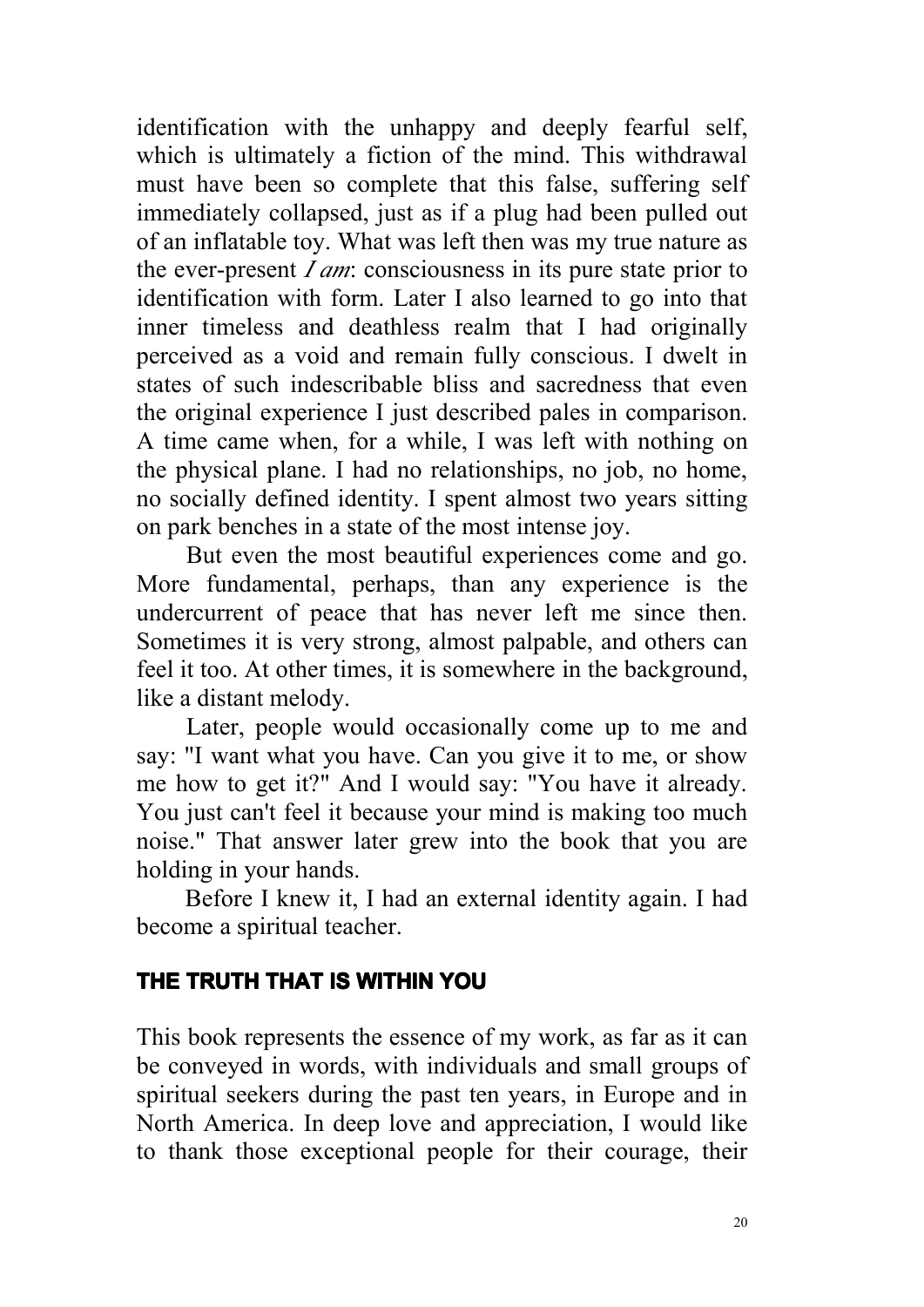willingness to embrace inner change, thought that kept repeating itself in my mind. Then suddenly I became aware of what <sup>a</sup> peculiar thought it was. "Am I one or two? If I cannot live with myself, there must be two of me: the'I' and the 'self' that 'I' cannot live with." "Maybe," I thought, "only one of them is real." their challenging questions, and their readiness to listen. This book would not have come into existence without them. They belong to what is as yet a small but fortunately growing minority of spiritual pioneers: people who are reaching <sup>a</sup> point where they become capable of breaking out of inherited collective mind-patterns that have kept humans in bondage to suffering for eons.

I trust that this book will find its way to those who are ready for such radical inner transformation and so act as <sup>a</sup> catalyst for it. I also hope that it will reach many others who will find its content worthy of consideration, although they may not be ready to fully live or practice it. It is possible that at <sup>a</sup> later time, the seed that was sown when reading this book will merge with the seed of enlightenment that each human being carries within, and suddenly that seed will sprou<sup>t</sup> and come alive within them.

The book in its present form originated, often spontaneously, in response to questions asked by individuals in seminars, meditation classes and private counseling sessions, and so I have kept the question-and-answer format. I learned and received as much in those classes and sessions as the questioners. Some of the questions and answers I wrote down almost verbatim. Others are generic, which is to say I combined certain types of questions that were frequently asked into one, and extracted the essence from different answers to form one generic answer. Sometimes, in the process of writing, an entirely new answer came that was more profound or insightful than anything I had ever uttered. Some additional questions were asked by the editor so as to provide further clarification of certain points.

You will find that from the first to the last page, the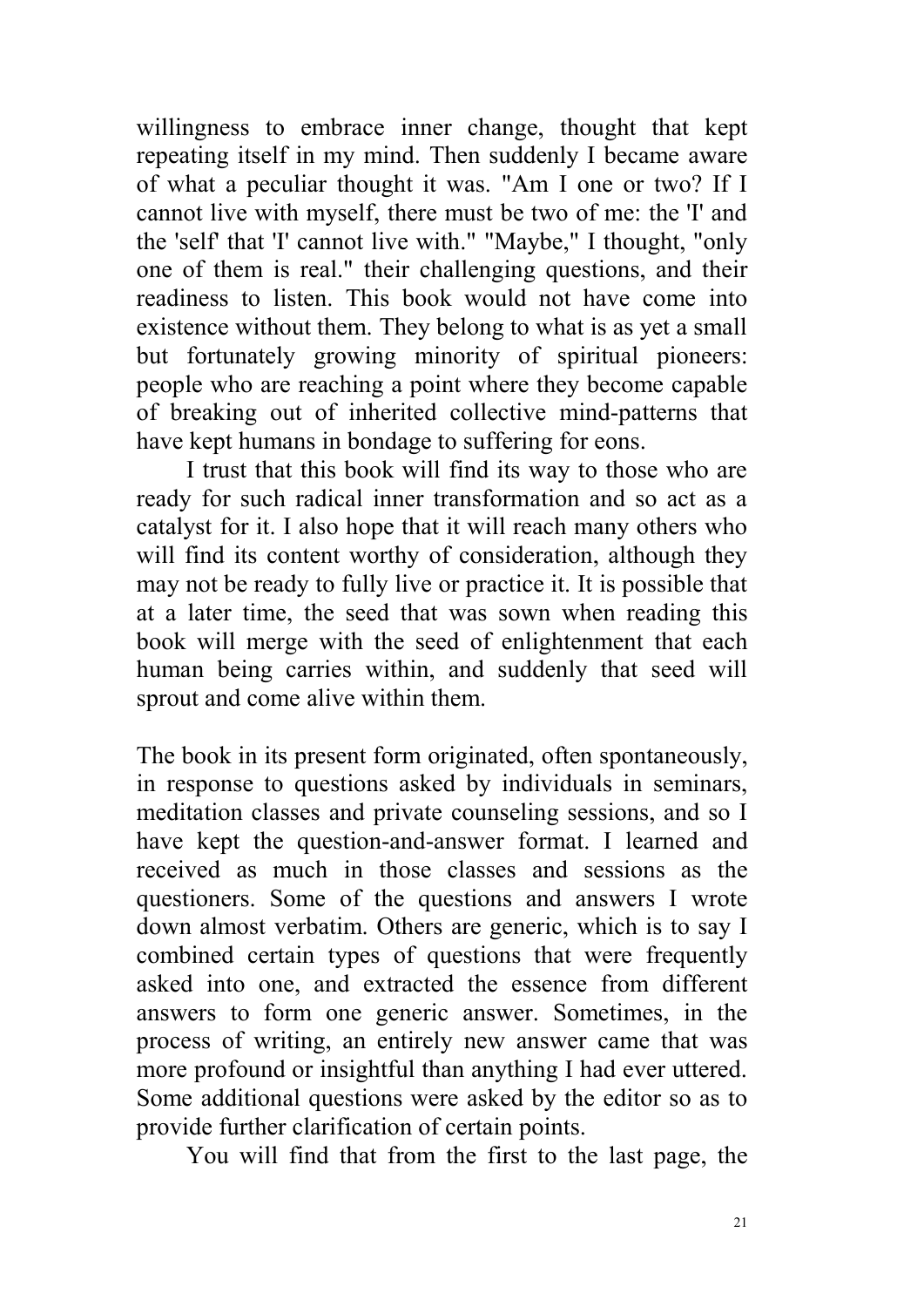dialogues continuously alternate between two different levels.

On one level, I draw your attention to what is*false* in you. I speak of the nature of human unconsciousness and dysfunction as well as its most common behavioral manifestations, from conflict in relationships to warfare between tribes or nations. Such knowledge is vital, for unless you learn to recognize the false as false — as not you there can be no lasting transformation, and you would always end up being drawn back into illusion and into some form of pain. On this level, I also show you how not to make that which is false in you into <sup>a</sup> self and into <sup>a</sup> personal problem, for that is how the false perpetuates itself.

On another level, I speak of <sup>a</sup> profound transformation of human consciousness — not as <sup>a</sup> distant future possibility, but available now no matter who or where you are. You are shown how to free yourself from enslavement to the mind, enter into this enlightened state of consciousness and sustain it in everyday life.

On this level of the book, the words are not always concerned with information, but often designed to draw you into this new consciousness as you read. Again and again, I endeavor to take you with me into that timeless state of intense conscious presence in the Now, so as to give you <sup>a</sup> taste of enlightenment. Until you are able to experience what I speak of, you may find those passages somewhat repetitive. As soon as you do, however, I believe you will realize that they contain <sup>a</sup> grea<sup>t</sup> deal of spiritual power, and they may become for you the most rewarding parts of the book. Moreover, since every person carries the seed of enlightenment within, I often address myself to the knower in you who dwells behind the thinker, the deeper self that immediately recognizes spiritual truth, resonates with it, and gains strength from it.

The pause symbol  $\int$  after certain passages is a suggestion that you may want to stop reading for <sup>a</sup> moment, become still,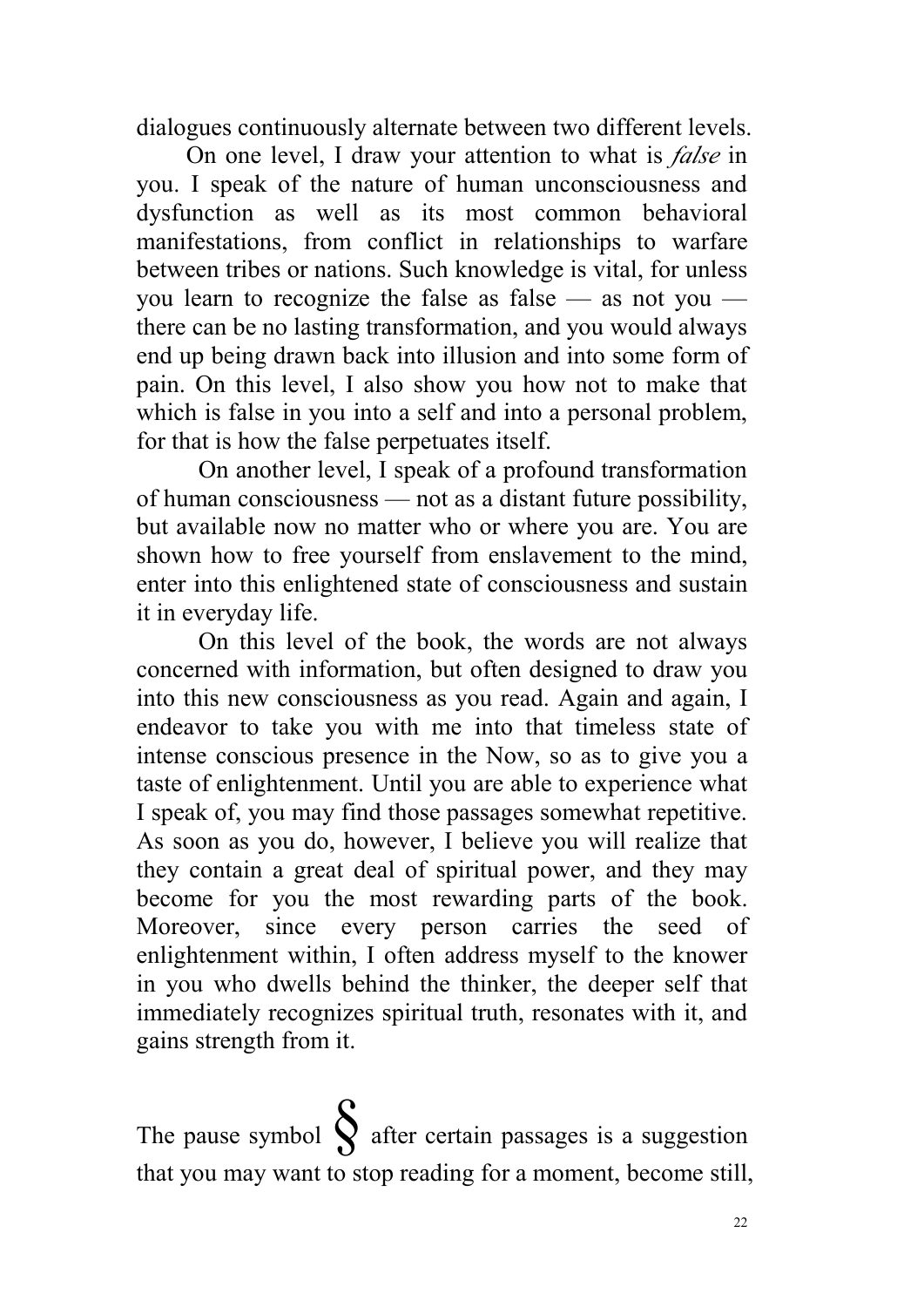and feel and experience the truth of what has just been said. There may be other places in the text where you will do this naturally and spontaneously.

As you begin reading the book, the meaning of certain words, such as "Being" or "presence," may not be entirely clear to you at first. Just read on. Questions or objections may occasionally come into your mind as you read. They will probably be answered later in the book, or they may turn out to be irrelevant as you go more deeply into the teaching — and into yourself.

> Don't read with the mind only. Watch out for any "feeling-response" as you read and <sup>a</sup> sense of recognition from deep within. Icannot tell you any spiritual truth that deep within you don't know already. All I can do is remind you of what you have forgotten. Living knowledge, ancient and ye<sup>t</sup> ever new, is then activated and released from within every cell of your body.

> The mind always wants to categorize and compare, but this book will work better for you if you do not attempt to compare its terminology with that of other teachings; otherwise, you will probably become confused. I use words such as "mind," "happiness," and "consciousness" in ways that do not necessarily correlate with other teachings. Don't ge<sup>t</sup> attached to any words. They are only stepping stones, to be left behind as quickly as possible.

> When I occasionally quote the words of Jesus or the Buddha, from *A Course in Miracles* or from other teachings, I do so not in order to compare, but to draw your attention to the fact that in essence there is and always has been only one spiritual teaching, although it comes in many forms. Some of these forms, such as the ancient religions, have become so overlaid with extraneous matter that their spiritual essence has become almost completely obscured by it. To <sup>a</sup> large extent, therefore, their deeper meaning is no longer recognized and their transformative power lost. When I quote from the ancient religions or other teachings, it is to reveal their deeper meaning and thereby restore their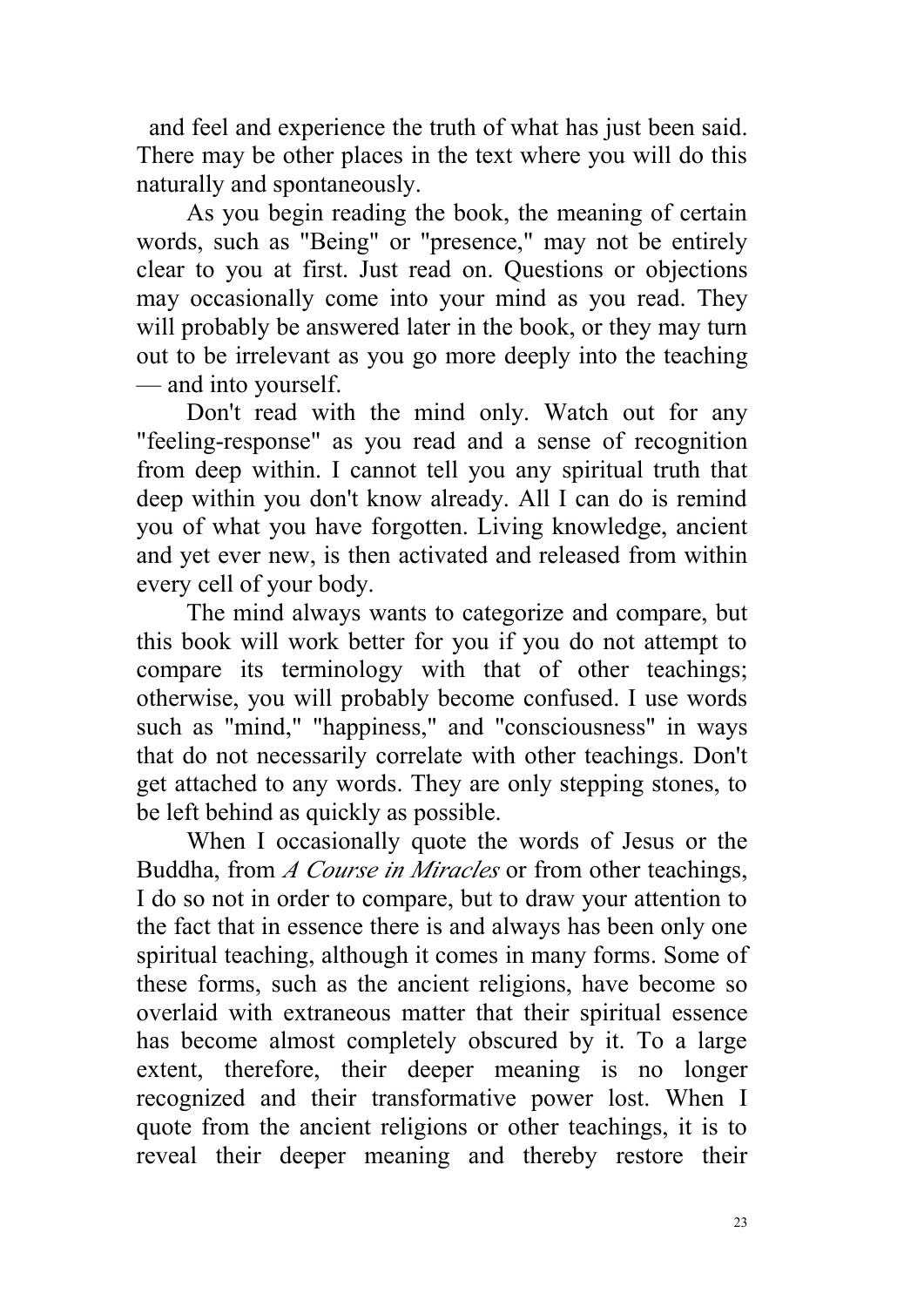transformative power — particularly for those readers who are followers of these religions or teachings. I say to them: there is no need to go elsewhere for the truth. Let me show you how to go more deeply into what you already have.

Mostly, however, I have endeavored to use terminology that is as neutral as possible in order to reach <sup>a</sup> wide range of people. This book can be seen as <sup>a</sup> restatement for our time of that one timeless spiritual teaching, the essence of all religions. It is not derived from external sources, but from the one true Source within, so it contains no theory or speculation. I speak from inner experience, and if at times I speak forcefully, it is to cut through heavy layers of mental resistance and to reach that place within you where you already know, just as I know, and where the truth is recognized when it is heard. There is then <sup>a</sup> feeling of exaltation and heightened aliveness, as something within you says: "Yes. I know this is true."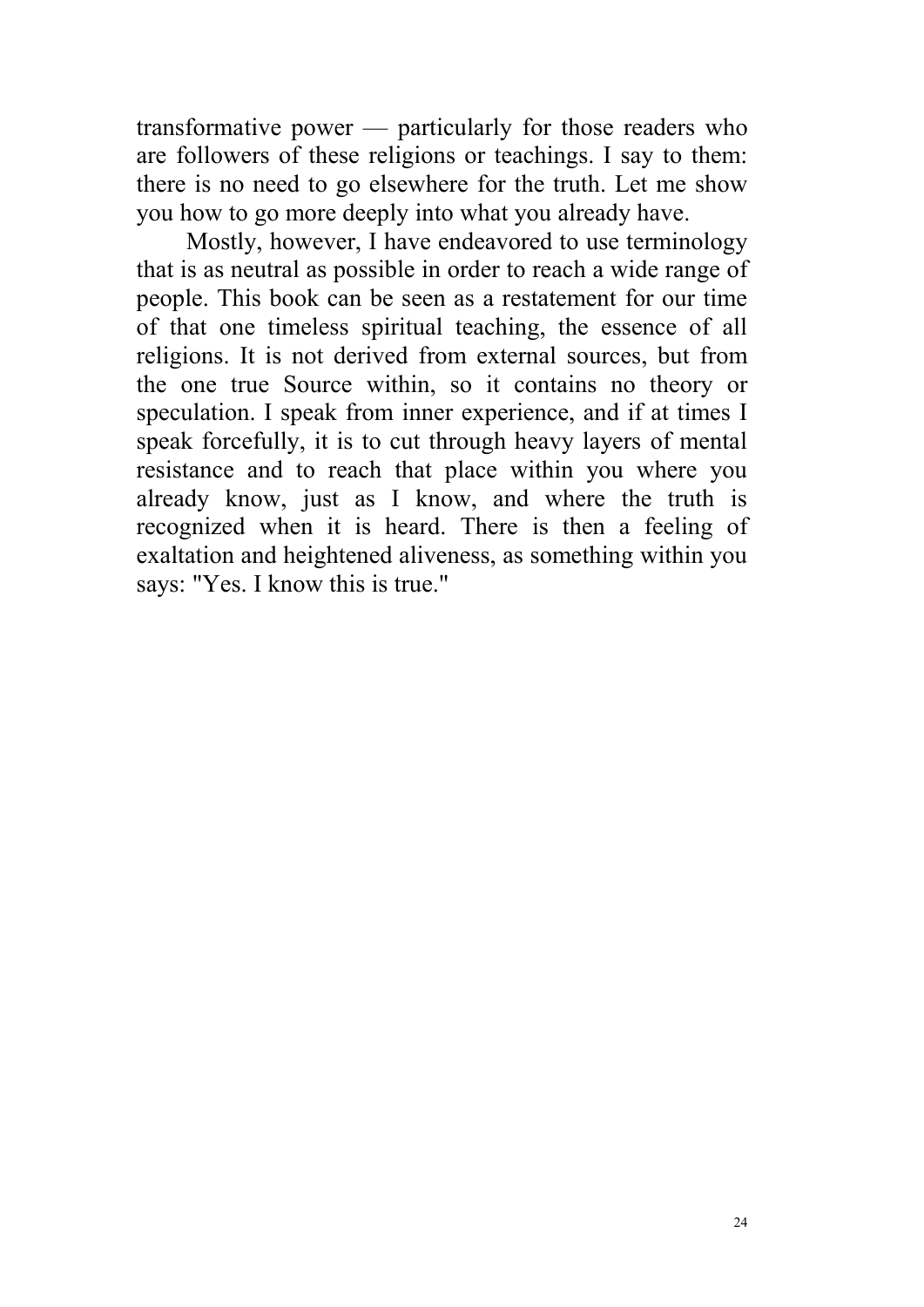### Chapter One

### **YOU ARE NOT YOUR MIND**

### **THE GREATEST OBSTACLE TO ENLIGHTENMENT**

### *Enlightenment — what is that?*

A beggar had been sitting by the side of <sup>a</sup> road for over thirty years. One day <sup>a</sup> stranger walked by. "Spare some change?" mumbled the beggar, mechanically holding out his old baseball cap. "I have nothing to give you," said the stranger. Then he asked: "What's that you are sitting on? " " Nothing," replied the beggar. "Just an old box. I have been sitting on it for as long as I can remember. " " Ever looked inside?" asked the stranger. "No," said the beggar. "What's the point? There's nothing in there." "Have <sup>a</sup> look inside," insisted the stranger. The beggar managed to pry open the lid. With astonishment, disbelief, and elation, he saw that the box was filled with gold.

I am that stranger who has nothing to give you and who is telling you to look inside. Not inside any box, as in the parable, but somewhere even closer, inside yourself.

"But I am not <sup>a</sup> beggar," I can hear you say.

Those who have not found their true wealth, which is the radiant joy of Being and the deep, unshakable peace that comes with it, are beggars, even if they have grea<sup>t</sup> material wealth. They are looking outside for scraps of pleasure or fulfillment, for validation, security, or love, while they have a treasure within that not only includes all those things but is infinitely greater than anything the world can offer.

The word enlightenment conjures up the idea of some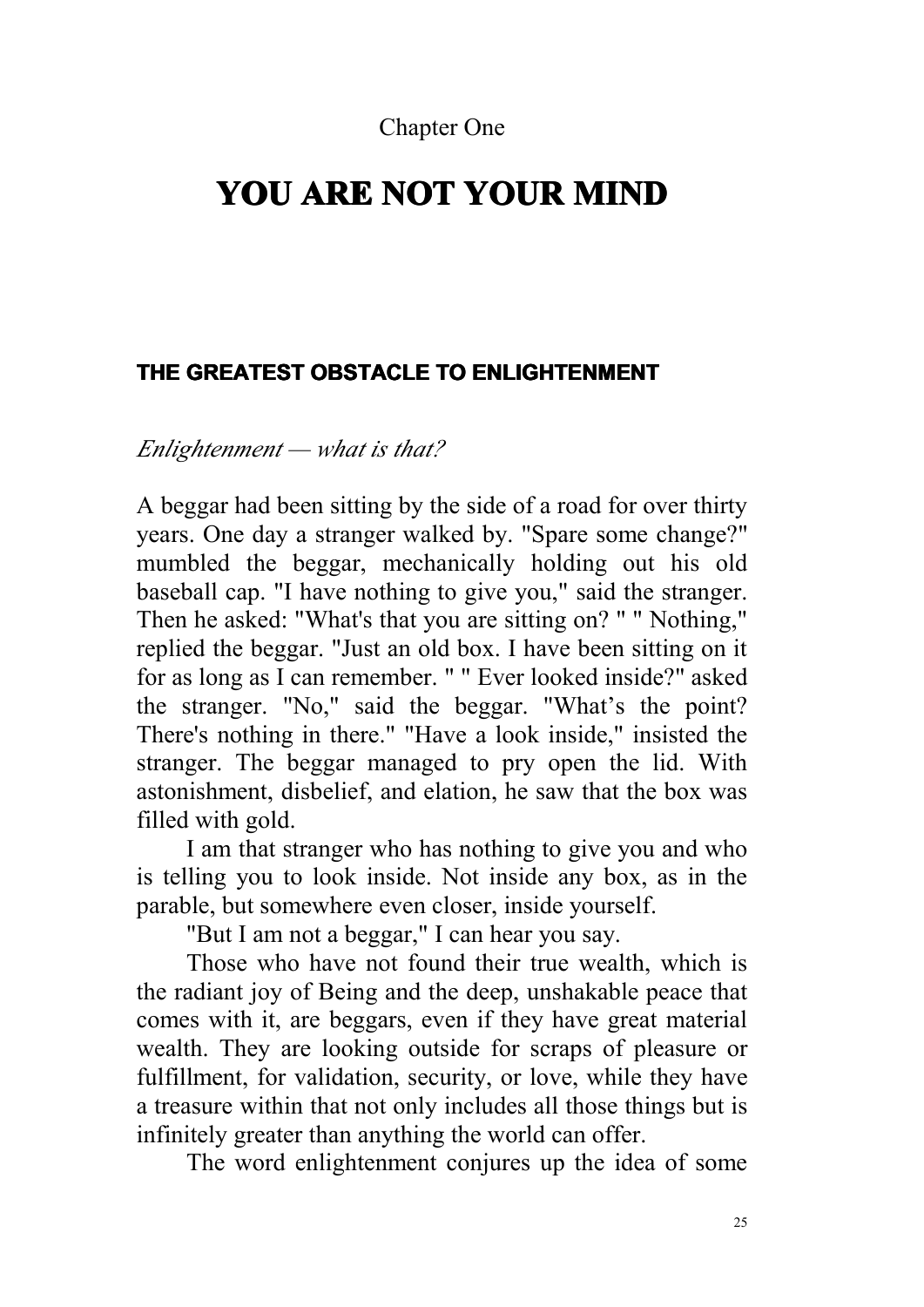superhuman accomplishment, and the ego likes to keep it that way, but it is simply your natural state of *felt* oneness with Being. It is <sup>a</sup> state of connectedness with something immeasurable and indestructible, something that, almost paradoxically, is essentially you and ye<sup>t</sup> is much greater than you. It is finding your true nature beyond name and form. The inability to feel this connectedness gives rise to the illusion of separation, from yourself and from the world around you. You then perceive yourself, consciously or unconsciously, as an isolated fragment. Fear arises, and conflict within and without becomes the norm.

I love the Buddha's simple definition of enlightenment as "the end of suffering." There is nothing superhuman in that, is there? Of course, as <sup>a</sup> definition, it is incomplete. It only tells you what enlightenment is not: no suffering. But what's left when there is no more suffering? The Buddha is silent on that, and his silence implies that you'll have to find out for yourself. He uses <sup>a</sup> negative definition so that the mind cannot make it into something to believe in or into <sup>a</sup> superhuman accomplishment, <sup>a</sup> goal that is impossible for you to attain. Despite this precaution, the majority of Buddhists still believe that enlightenment is for the Buddha, not for them, at least not in this lifetime.

### *You used the word Being. Can you explain what you mean by that?*

Being is the eternal, ever-presen<sup>t</sup> One Life beyond the myriad forms of life that are subject to birth and death. However, Being is not only beyond but also deep within every formas its innermost invisible and indestructible essence. This means that it is accessible to you now as your own deepest self, your true nature. But don't seekto grasp it with your mind. Don't try to understand it. You can know it only when the mind is still. When you are present, when your attention is fully and intensely in the Now, Being can be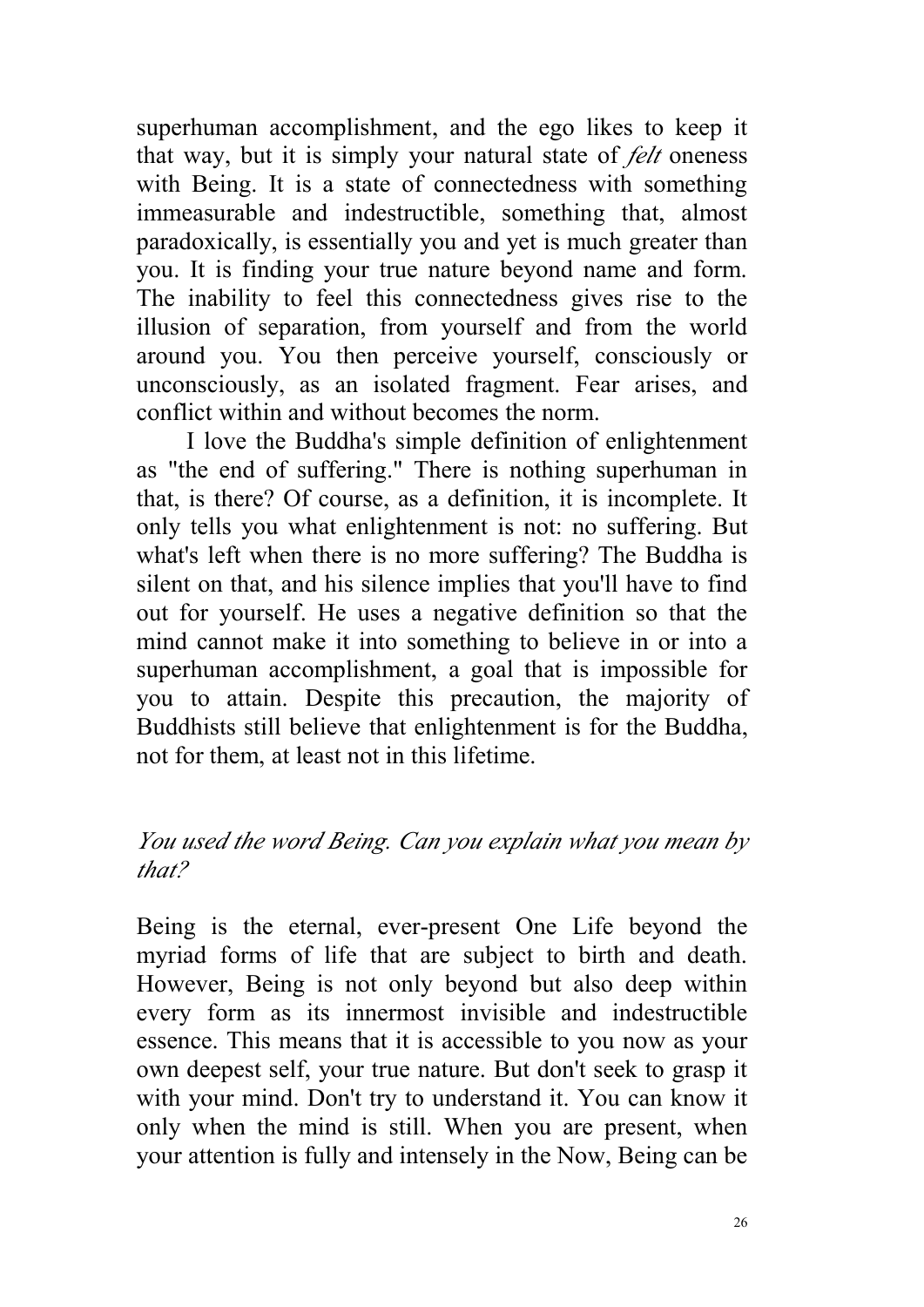felt, but it can never be understood mentally. To regain awareness of Being and to abide in that state of "feelingrealization" is enlightenment.

## §

*When you say Being, are you talking about God? If you are, then why don't you say it?*

The word God has become empty of meaning through thousands of years of misuse. I use it sometimes, but I do so sparingly. By misuse, I mean that people who have never even glimpsed the realm of the sacred, the infinite vastness behind that word, use it with great conviction, as if they knew what they are talking about. Or they argue against it, as if they knew what it is that they are denying. This misuse gives rise to absurd beliefs, assertions, and egoic delusions, such as "*My* or *our* God is the only true God, and *your* God is false," or Nietzsche's famous statement "God is dead."

The word *God* has become <sup>a</sup> closed concept. The moment the word is uttered, <sup>a</sup> mental image is created, no longer, perhaps, of an old man with <sup>a</sup> white beard, but still <sup>a</sup> mental representation of someone or something outside you, and, yes, almost inevitably <sup>a</sup> *male* someone or something.

Neither God nor *Being* nor any other word can define or explain the ineffable reality behind the word, so the only important question is whether the word is <sup>a</sup> help or <sup>a</sup> hindrance in enabling you to experience That toward which it points. Does it point beyond itself to that transcendental reality, or does it lend itself too easily to becoming no more than an idea in your head that you believe in, <sup>a</sup> mental idol?

The word *Being* explains nothing, but nor does *God*. *Being*, however, has the advantage that it is an open concept. It does not reduce the infinite invisible to <sup>a</sup> finite entity. It is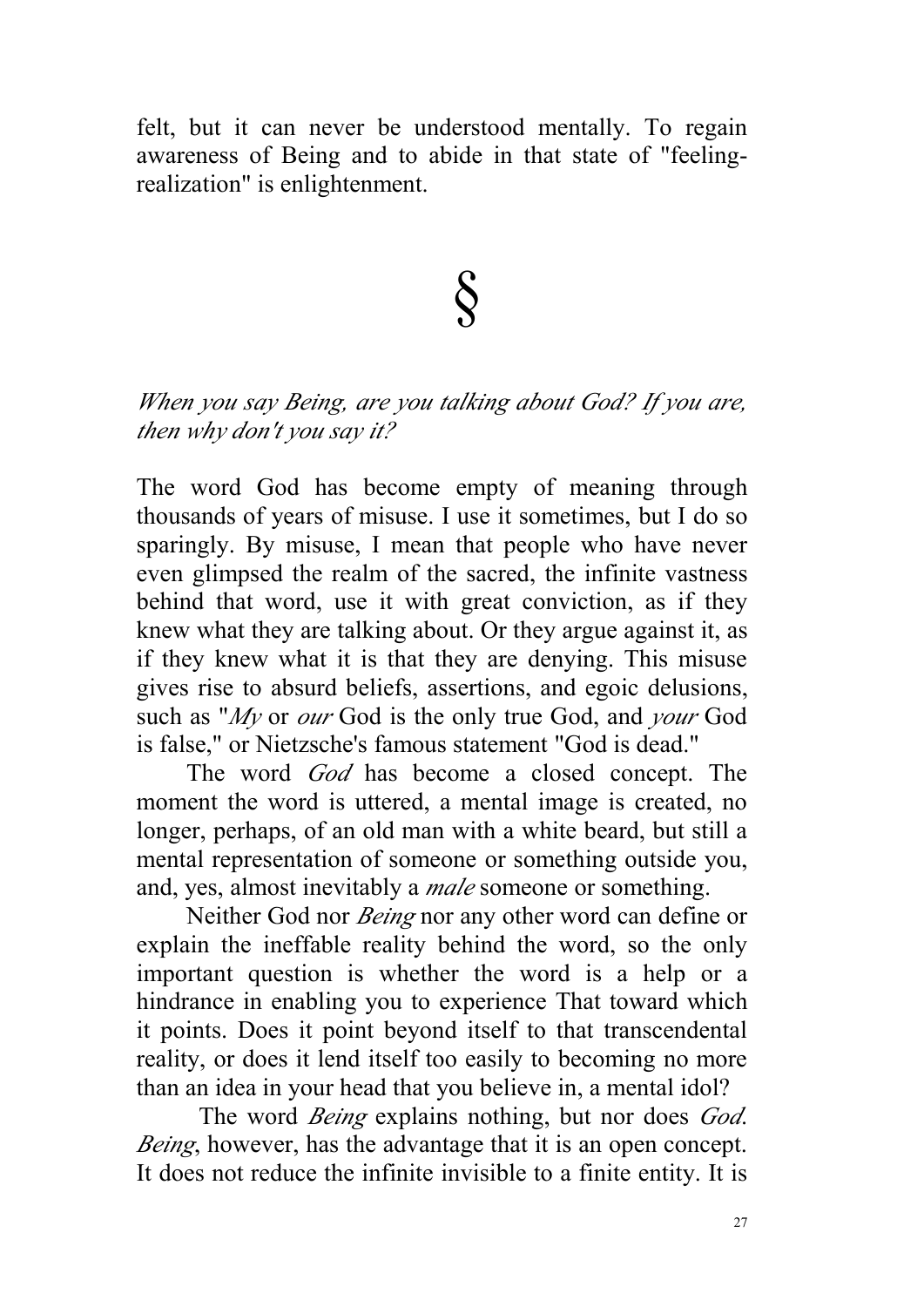impossible to form <sup>a</sup> mental image of it. Nobody can claim exclusive possession of Being. It is your very essence, and it is immediately accessible to you as the feeling of your own presence, the realization *I am*that is prior to I am this or I am that. So it is only a small step from the word Being to the experience of Being.

§

#### *What is the greatest obstacle to experiencing this reality?*

Identification with your mind, which causes thought to become compulsive. Not to be able to stop thinking is <sup>a</sup> dreadful affliction, but we don't realize this because almost everybody is suffering from it, so it is considered normal. This incessant mental noise prevents you from finding that realm of inner stillness that is inseparable from Being. It also creates <sup>a</sup> false mind-made self that casts <sup>a</sup> shadow of fear and suffering. We will lookat all that in more detail later.

The philosopher Descartes believed that he had found the most fundamental truth when he made his famous statement: "I think, therefore I am." He had, in fact, given expression to the most basic error, to equate thinking with Being and identity with thinking. The compulsive thinker, which means almost everyone, lives in <sup>a</sup> state of apparen<sup>t</sup> separateness, in an insanely complex world of continuous problems and conflict, <sup>a</sup> world that reflects the everincreasing fragmentation of the mind. Enlightenment is <sup>a</sup> state of wholeness, of being "at one" and therefore at peace. At one with life in its manifested aspect, the world, as well as with your deepest self and life unmanifested — at one with Being. Enlightenment is not only the end of suffering and of continuous conflict within and without, but also the end of the dreadful enslavement to incessant thinking. What an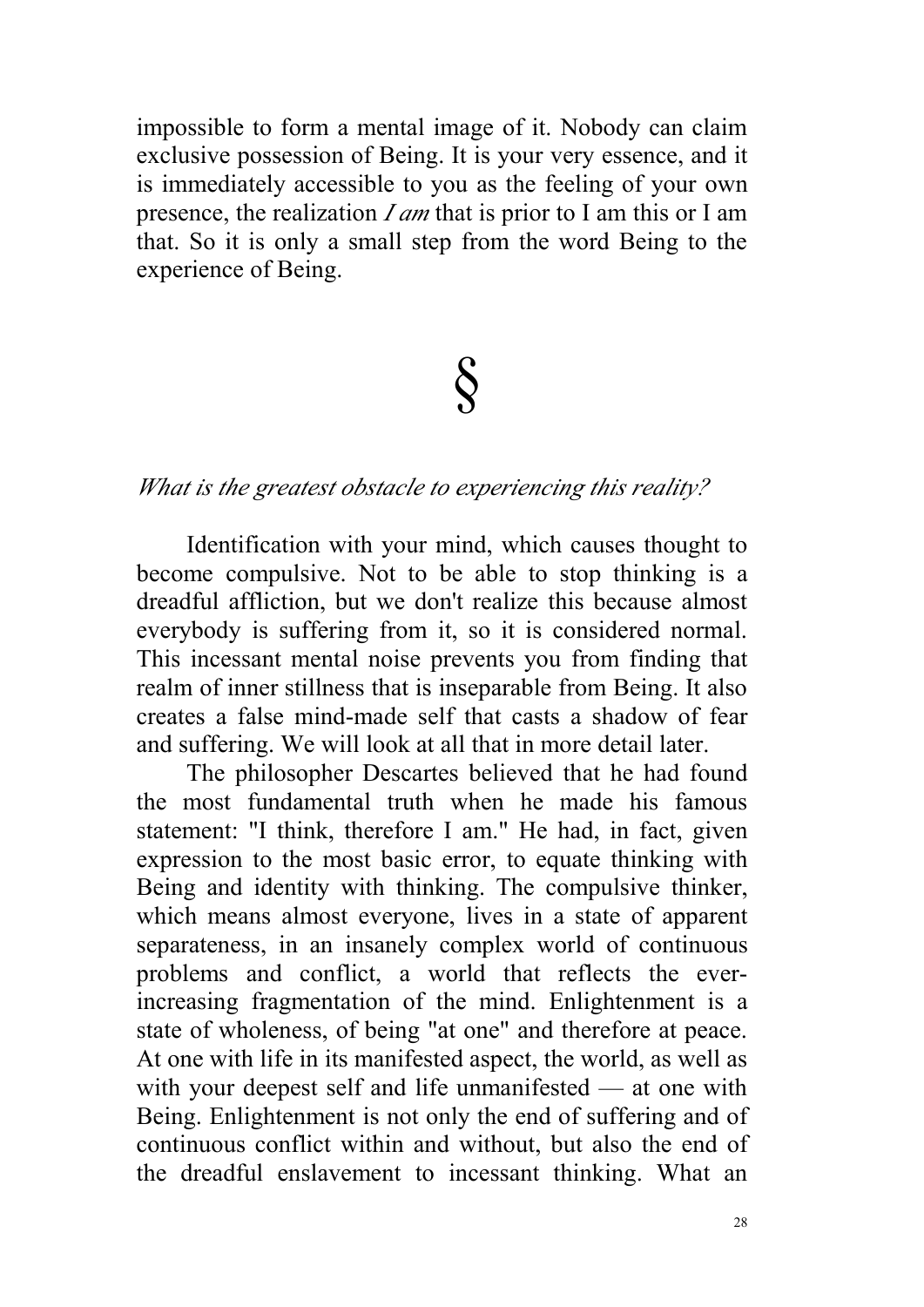incredible liberation this is!

Identification with your mind creates an opaque screen of concepts, labels, images, words, judgments, and definitions that blocks all true relationship. It comes between you and yourself, between you and your fellow man and woman, between you and nature, between you and God. It is this screen of thought that creates the illusion of separateness, the illusion that there is you and <sup>a</sup> totally separate "other." You then forget the essential fact that, underneath the level of physical appearances and separate forms, you are one with all that is. By "forget," I mean that you can no longer *feel* this oneness as self-evident reality. You may *believe* it to be true, but you no longer *know* it to be true. A belief may be comforting. Only through your own experience, however, does it become liberating.

Thinking has become <sup>a</sup> disease. Disease happens when things ge<sup>t</sup> out of balance. For example, there is nothing wrong with cells dividing and multiplying in the body, but when this process continues in disregard of the total organism, cells proliferate and we have disease.

The mind is <sup>a</sup> superb instrument if used rightly. Used wrongly, however, it becomes very destructive. To pu<sup>t</sup> it more accurately, it is not so much that you use your mind wrongly — you usually don't use it at all. It uses you. This is the disease. You believe that you are your mind. This is the delusion. The instrument has taken you over.

*I don't quite agree. It is true that I do <sup>a</sup> lot of aimless thinking, like most people, but I can still choose to use my mind to get and accomplish things, and I do that all the time.*

Just because you can solve <sup>a</sup> crossword puzzle or build an atom bomb doesn't mean that you use your mind. Just as dogs love to chew bones, the mind loves to ge<sup>t</sup> its teeth into problems. That's why it does crossword puzzles and builds atom bombs. *You* have no interest in either. Let me ask you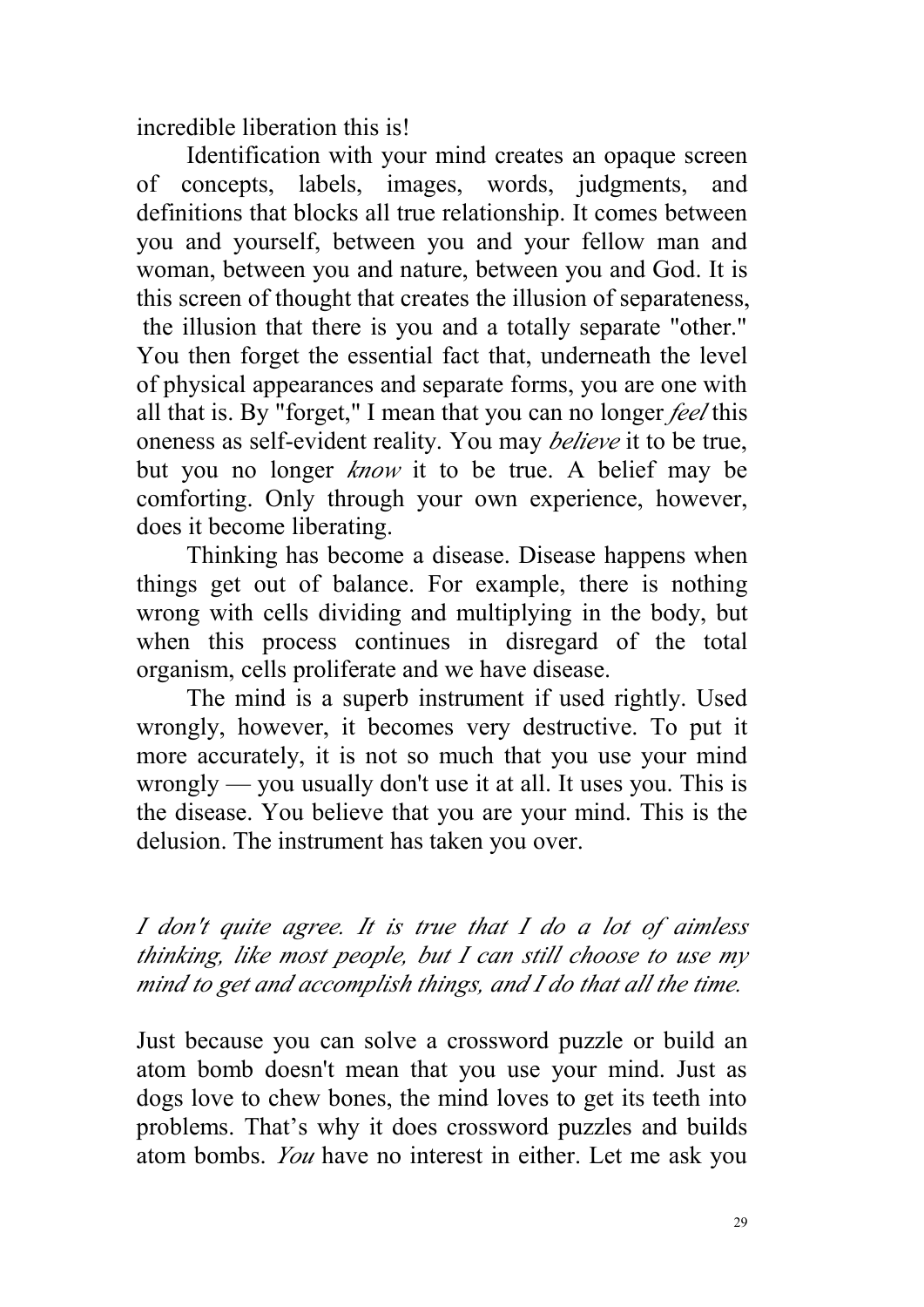this: can you be free of your mind whenever you want to? Have you found the "off" button?

*You mean stop thinking altogether? No, I can't, except maybe for <sup>a</sup> moment or two.*

Then the mind is using you. You are unconsciously identified with it, so you don't even know that you are its slave. It's almost as if you were possessed without knowing it, and so you take the possessing entity to be yourself. The beginning of freedom is the realization that you are not the possessing entity — the thinker. Knowing this enables you to observe the entity. The moment youstart *watching the thinker*, <sup>a</sup> higher level of consciousness becomes activated. You then begin to realize that there is <sup>a</sup> vast realm of intelligence beyond thought, that thought is only <sup>a</sup> tiny aspec<sup>t</sup> of that intelligence. You also realize that all the things that truly matter — beauty, love, creativity, joy, inner peace — arise from beyond the mind. You begin to awaken.

## §

### **FREEING FREEINGFREEING FREEINGYOURSELF YOURSELF YOURSELFFROM YOUR MIND**

### *What exactly do you mean by "watching the thinker"?*

When someone goes to the doctor and says, "I hear a voice in my head," he or she will most likely be sent to <sup>a</sup> psychiatrist. The fact is that, in <sup>a</sup> very similar way, virtually everyone hears <sup>a</sup> voice, or several voices, in their head all the time: the involuntary thought processes that you don't realize you have the power to stop. Continuous monologues or dialogues.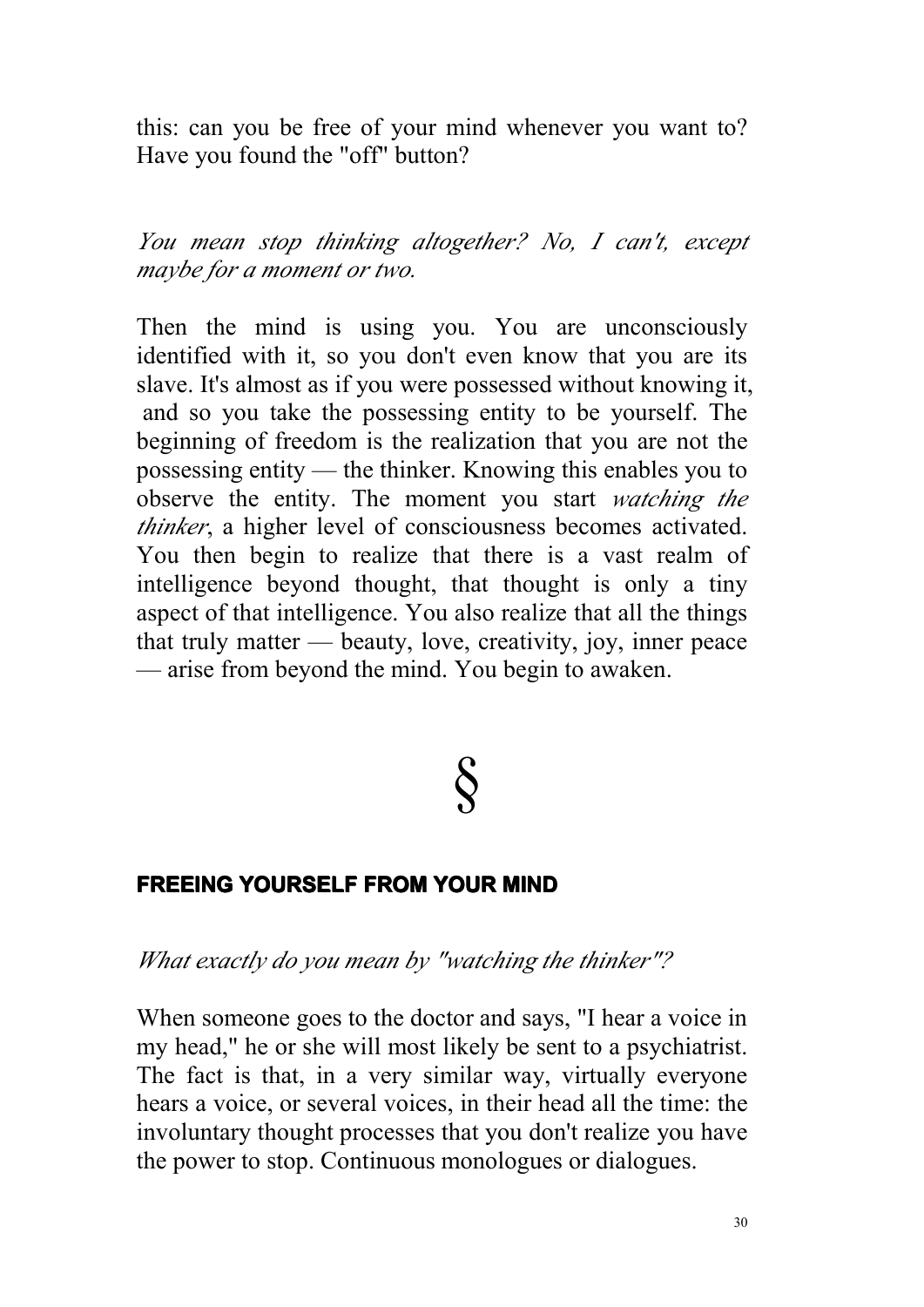You have probably come across "mad" people in the street incessantly talking or muttering to themselves. Well, that's not much different from what you and all other "normal" people do, excep<sup>t</sup> that you don't do it out loud. The voice comments, speculates, judges, compares, complains, likes, dislikes, and so on. The voice isn't necessarily relevant to the situation you find yourself in at the time; it may be reviving the recent or distant pas<sup>t</sup> or rehearsing or imagining possible future situations. Here it often imagines things going wrong and negative outcomes; this is called worry. Sometimes this soundtrack is accompanied by visual images or "mental movies." Even if the voice is relevant to the situation at hand, it will interpret it in terms of the past. This is because the voice belongs to your conditioned mind, which is the result of all your pas<sup>t</sup> history as well as of the collective cultural mind-set you inherited. So you see and judge the presen<sup>t</sup> through the eyes of the pas<sup>t</sup> and ge<sup>t</sup> <sup>a</sup> totally distorted view of it. It is not uncommon for the voice to be <sup>a</sup> person's own worst enemy. Many people live with <sup>a</sup> tormentor in their head that continuously attacks and punishes them and drains them of vital energy. It is the cause of untold misery and unhappiness, as well as of disease.

The good news is that you *can* free yourself from your mind. This is the only true liberation. You can take the first step right now. Start listening to the voice in your head as often as you can. Pay particular attention to any repetitive thought patterns, those old gramophone records that have been playing in your head perhaps for many years. This is what I mean by "watching the thinker," which is another way of saying: listen to the voice in your head, be there as the witnessing presence.

When you listen to that voice, listen to it impartially. That is to say, do not judge. Do not judge or condemn what you hear, for doing so would mean that the same voice has come in again through the back door. You'll soon realize: there is the voice, and here *I am* listening to it, watching it. This *I am* realization, this sense of your own presence, is not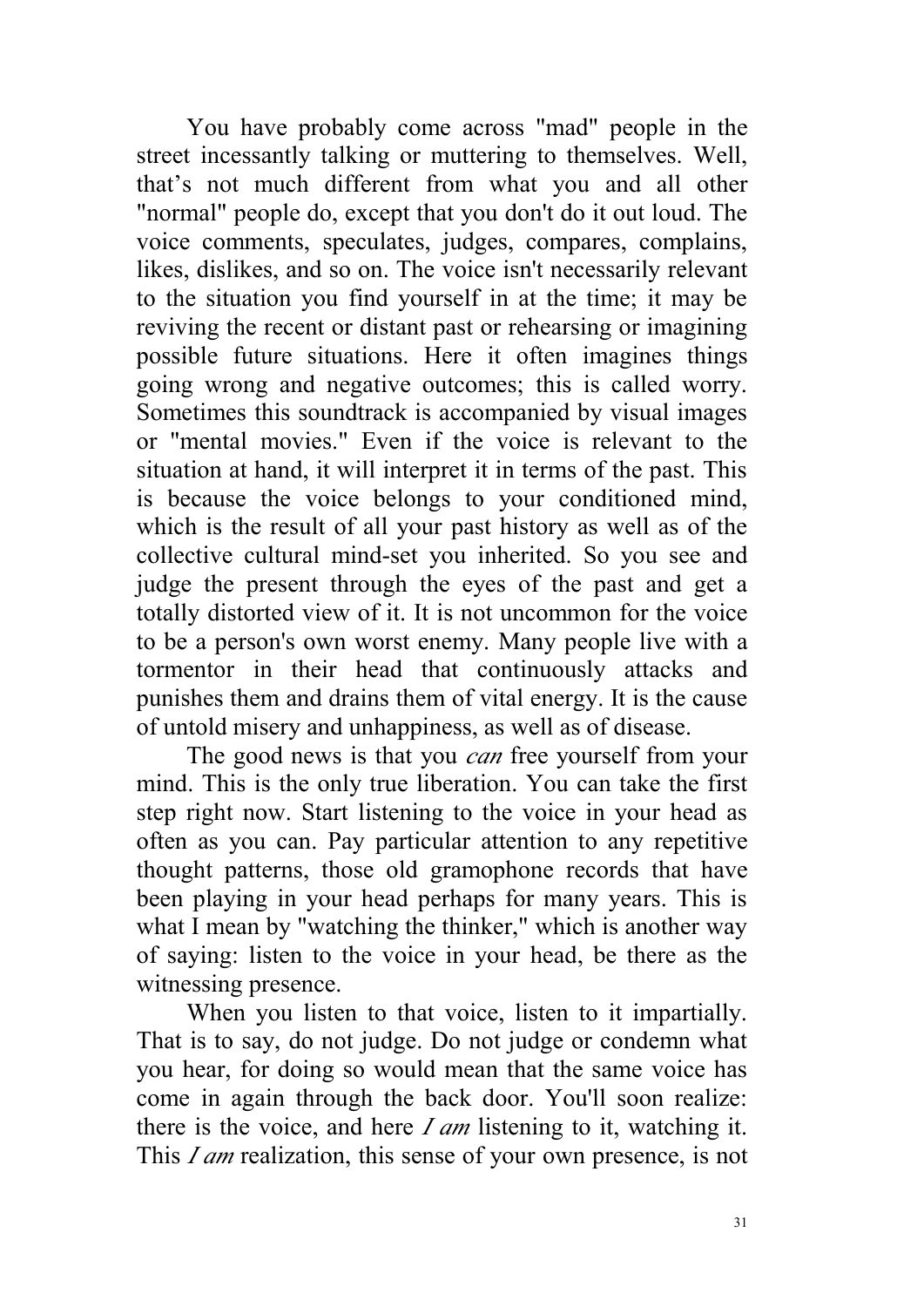<sup>a</sup> thought. It arises from beyond the mind.

## §

So when you listen to <sup>a</sup> thought, you are aware not only of the thought but also of yourself as the witness of the thought. A new dimension of consciousness has come in. As you listen to the thought, you feel <sup>a</sup> conscious presence — your deeper self— behind or underneath the thought, as it were. The thought then loses its power over you and quickly subsides, because you are no longer energizing the mind through identification with it. This is the beginning of the end of involuntary and compulsive thinking.

When <sup>a</sup> thought subsides, you experience <sup>a</sup> discontinuity in the mental stream — <sup>a</sup> gap of "no-mind." At first, the gaps will be short, <sup>a</sup> few seconds perhaps, but gradually they will become longer. When these gaps occur, you feel <sup>a</sup> certain stillness and peace inside you. This is the beginning of your natural state of felt oneness with Being, which is usually obscured by the mind. With practice, the sense of stillness and peace will deepen. In fact, there is no end to its depth. You will also feel <sup>a</sup> subtle emanation of joy arising from deep within: the joy of Being.

It is not <sup>a</sup> trancelike state. Not at all. There is no loss of consciousness here. The opposite is the case. If the price of peace were <sup>a</sup> lowering of your consciousness, and the price of stillness <sup>a</sup> lack of vitality and alertness, then they would not be worth having. In this state of inner connectedness, you are much more alert, more awake than in the mind-identified state. You are fully present. It also raises the vibrational frequency of the energy field that gives life to the physical body.

As you go more deeply into this realm of no-mind, as it is sometimes called in the East, you realize the state of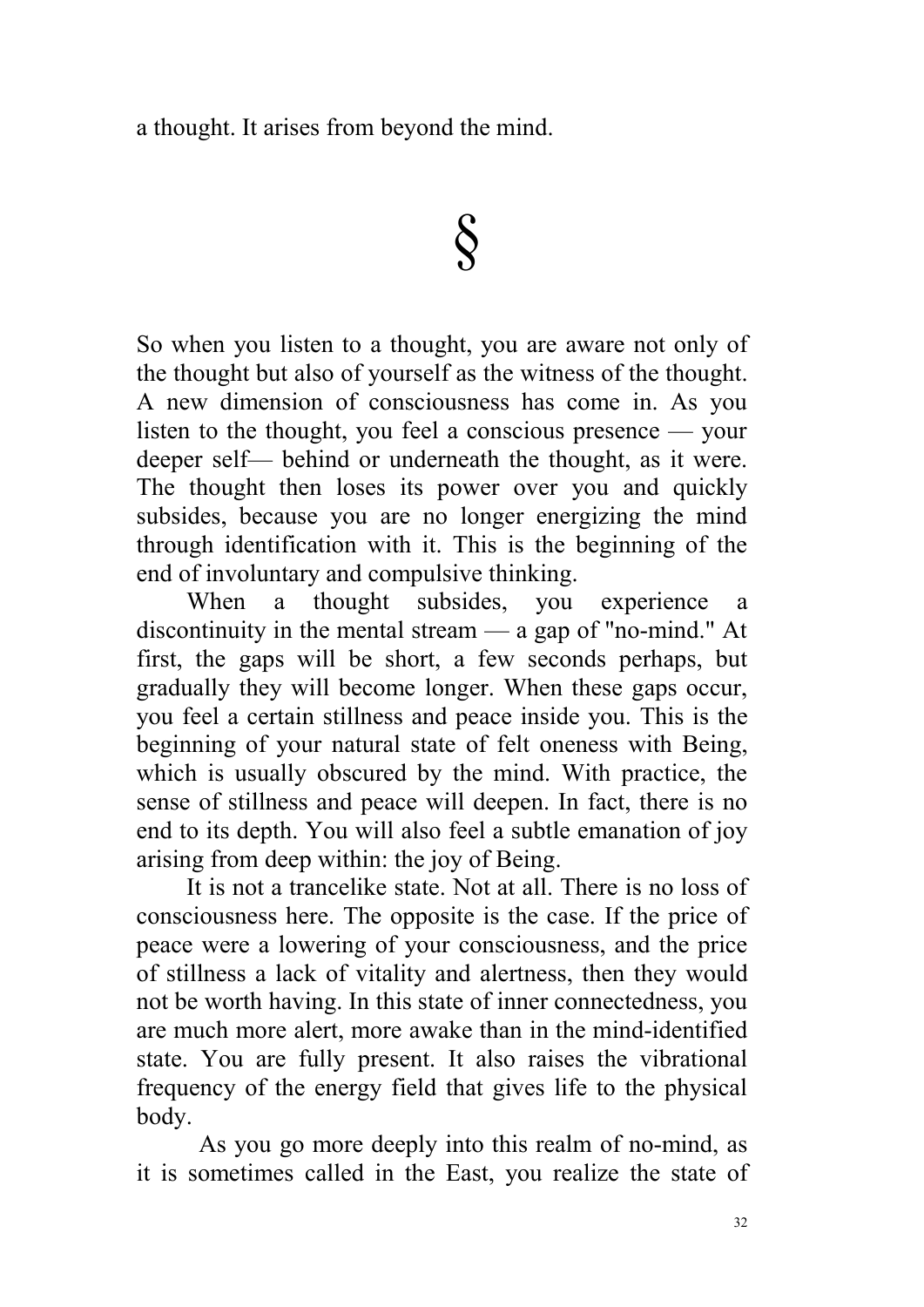pure consciousness. In that state, you feel your own presence with such intensity and such joy that all thinking, all emotions, your physical body, as well as the whole external world become relatively insignificant in comparison to it. And ye<sup>t</sup> this is not <sup>a</sup> selfish but <sup>a</sup> selfless state. It takes you beyond what you previously thought of as "your self." That presence is essentially you and at the same time inconceivably greater than you. What I am trying to convey here may sound paradoxical or even contradictory, but there is no other way that I can express it.

## §

Instead of "watching the thinker," you can also create <sup>a</sup> gap in the mind stream simply by directing the focus of your attention into the Now. Just become intensely conscious of the presen<sup>t</sup> moment. This is <sup>a</sup> deeply satisfying thing to do. In this way, you draw consciousness away from mind activity and create <sup>a</sup> gap of no-mind in which you are highly alert and aware but not thinking. This is the essence of meditation.

In your everyday life, you can practice this by taking any routine activity that normally is only <sup>a</sup> means to an end and giving it your fullest attention, so that it becomes an end in itself. For example, every time you walk up and down the stairs in your house or place of work, pay close attention to every step, every movement, even your breathing. Be totally present. Or when you wash your hands, pay attention to all the sense perceptions associated with the activity: the sound and feel of the water, the movement of your hands, the scent of the soap, and so on. Or when you ge<sup>t</sup> into your car, after you close the door, pause for <sup>a</sup> few seconds and observe the flow of your breath. Become aware of <sup>a</sup> silent but powerful sense of presence. There is one certain criterion by which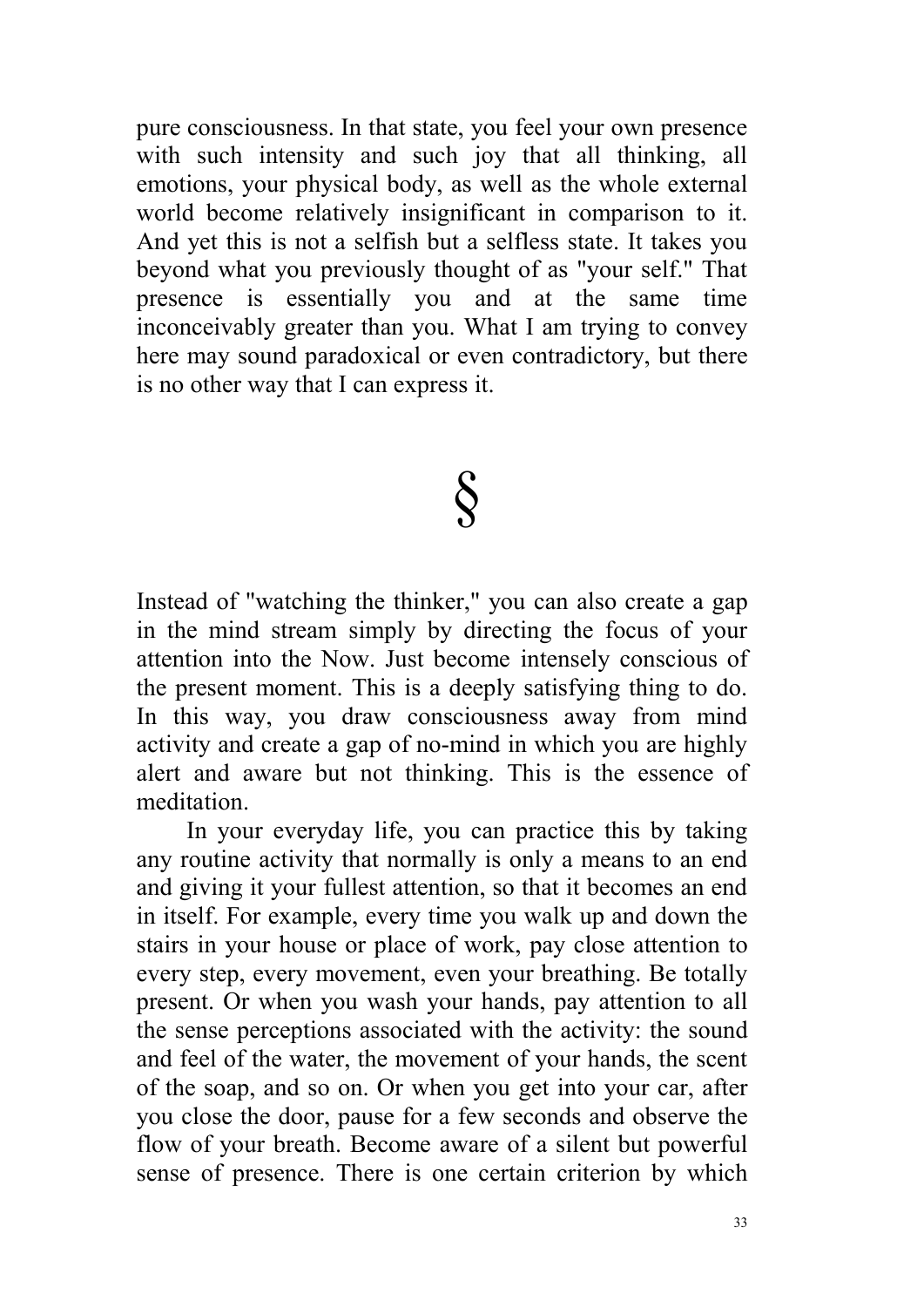you can measure your success in this practice: thedegree of peace that you feel within.

## §

So the single most vital step on your journey toward enlightenment is this: learn to disidentify from your mind. Every time you create <sup>a</sup> gap in the stream of mind, the light of your consciousness grows stronger.

One day you may catch yourself smiling at thevoice in your head, as you would smile at the antics of a child. This means that you no longer take the content of your mind all that seriously, as your sense of self does not depend on it.

### **ENLIGHTENMENT: ENLIGHTENMENT: RISING ABOVE THOUGHT THOUGHT THOUGHT**

### *Isn't thinking essential in order tosurvive in this world?*

Your mind is an instrument, <sup>a</sup> tool. It is there to be used for <sup>a</sup> specific task, and when the task is completed, you lay it down. As it is, I would say about 8o to 90 percen<sup>t</sup> of most people's thinking is not only repetitive and useless, but because of its dysfunctional and often negative nature, much of it is also harmful. Observe your mind and you will find this tobe true. It causes <sup>a</sup> serious leakage of vital energy.

This kind of compulsive thinking is actually an addiction. What characterizes an addiction? Quite simply this: you no longer feel that you have the choice to stop. It seems stronger than you. It also gives you <sup>a</sup> false sense of pleasure, pleasure that invariably turns into pain.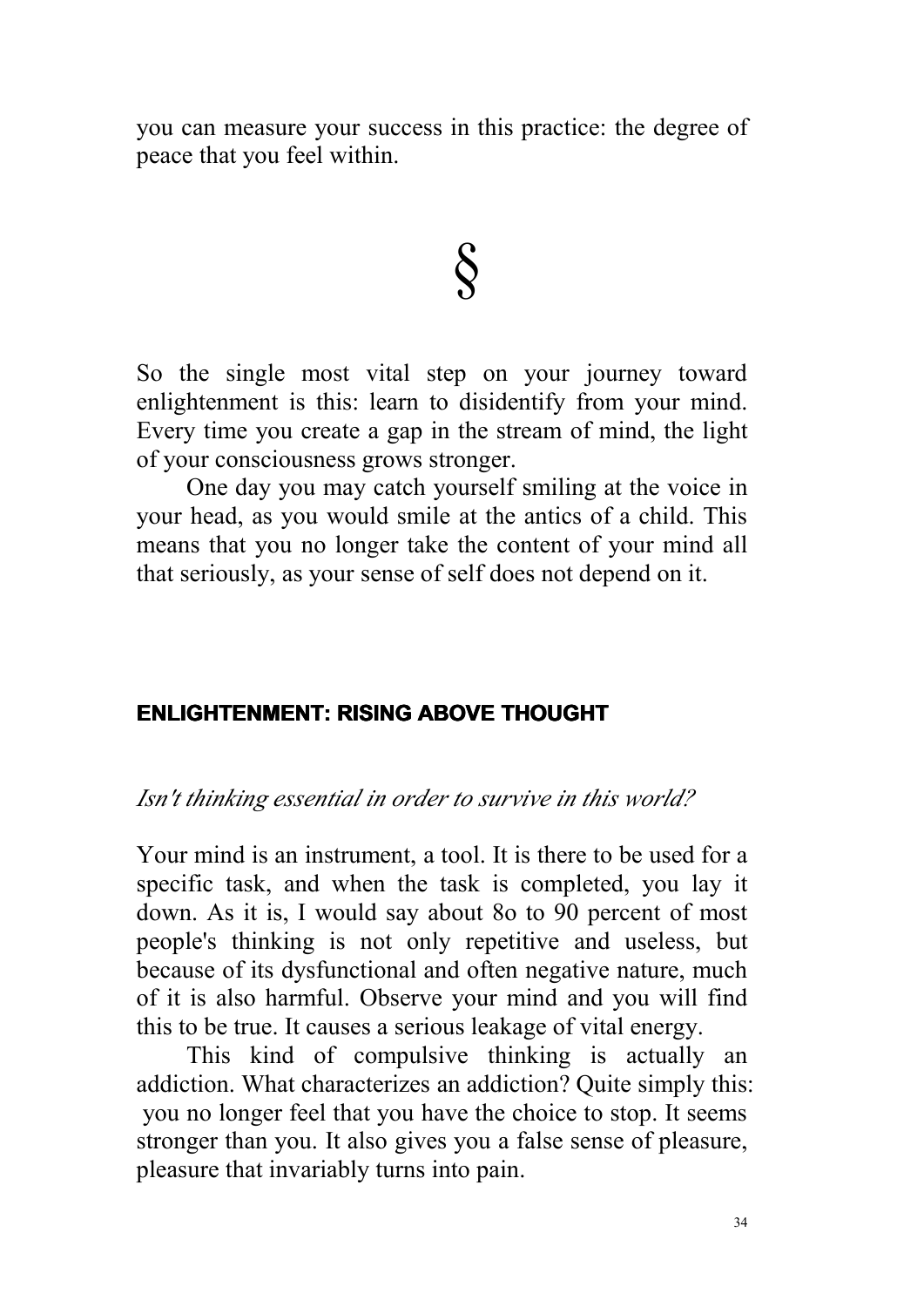Because you are identified with it, which means that you derive your sense of self from the content and activity of your mind. Because you believe that you would cease to be if you stopped thinking. As you grow up, you form <sup>a</sup> mental image of who you are, based on your personal and cultural conditioning. We may call this phantom self the ego. It consists of mind activity and can only be kept going through constant thinking. The term ego means different things to different people, but when I use it here it means <sup>a</sup> false self, created by unconscious identification with the mind.

To the ego, the presen<sup>t</sup> moment hardly exists. Only pas<sup>t</sup> and future are considered important. This total reversal of the truth accounts for the fact that in the ego mode the mind is so dysfunctional. It is always concerned with keeping the past alive, because without it — who are you? It constantly projects itself into the future to ensure its continued survival and to seek some kind of release or fulfillment there. It says: "One day, when this, that, or the other happens, I am going to be okay, happy, at peace." Even when the ego seems to be concerned with the present, it is not the presen<sup>t</sup> that it sees: It misperceives it completely because it looks at it through the eyes of the past. Or it reduces the presen<sup>t</sup> to <sup>a</sup> means to an end, an end that always lies in the mind-projected future. Observe your mind and you'll seethat this is how it works.

The presen<sup>t</sup> moment holds the key to liberation. But you cannot find the presen<sup>t</sup> moment as long as you are your mind.

*I don't want to lose my ability to analyze and discriminate. I wouldn't mind learning to think more clearly, in <sup>a</sup> more focused way, but I don't want to lose my mind. The gift of thought isthe most precious thing we have. Without it, we would just be another species of animal.*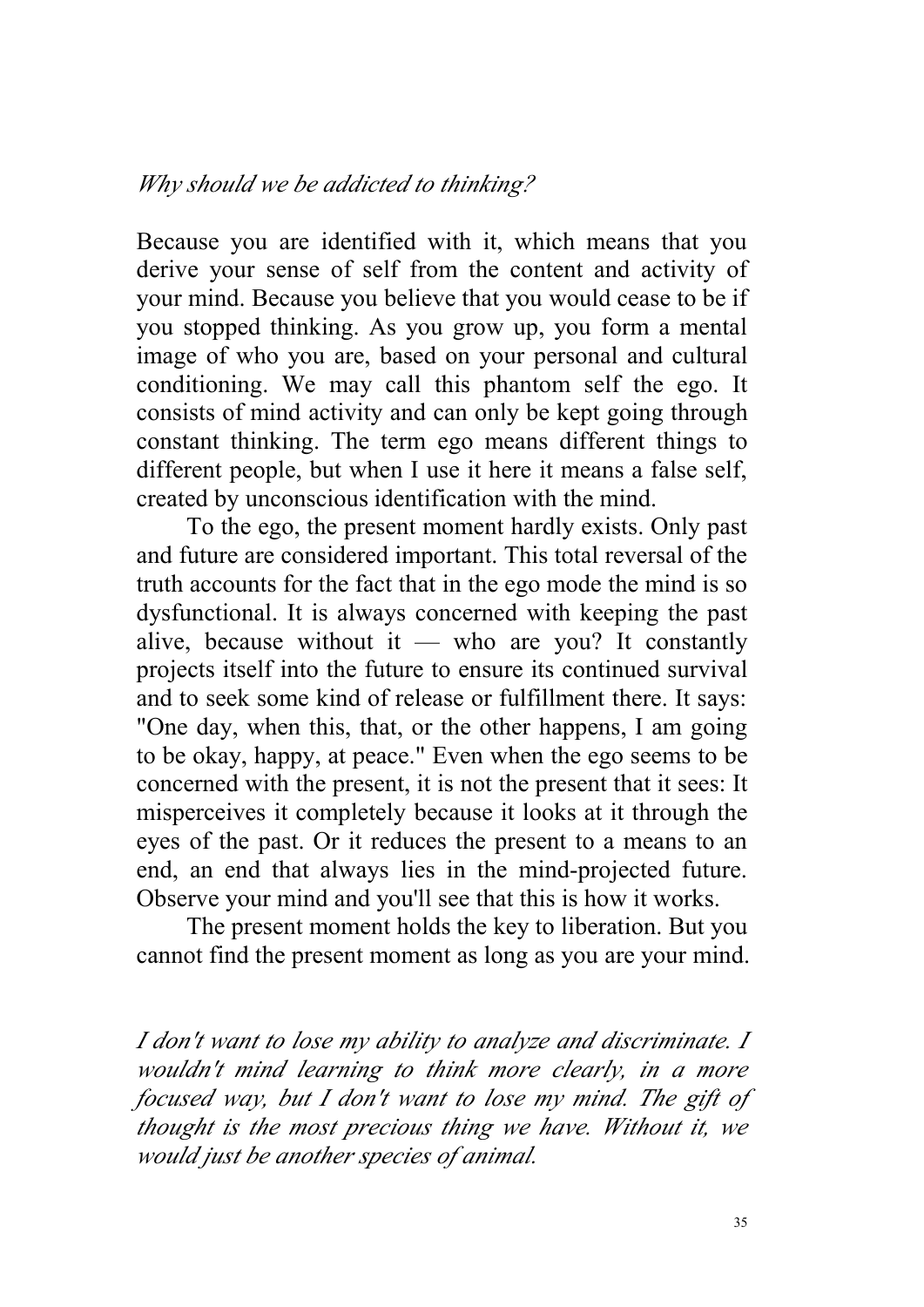The predominance of mind is no more than <sup>a</sup> stage in the evolution of consciousness. Weneed to go on to the next stage now as <sup>a</sup> matter of urgency; otherwise, we will be destroyed by the mind, which has grown into <sup>a</sup> monster. I will talk about this in more detail later. Thinking and consciousness are not synonymous. Thinking is only <sup>a</sup> small aspec<sup>t</sup> of consciousness. Thought cannot exist without consciousness, but consciousness does not need thought.

Enlightenment means rising above thought, not filling back to <sup>a</sup> level below thought, the level of an animal or <sup>a</sup> plant. In the enlightened state, you still use your thinking mind when needed, but in <sup>a</sup> much more focused and effective way than before. You use it mostly for practical purposes, but you are free of the involuntary internal dialogue, and there is inner stillness. When you do use your mind, and particularly when <sup>a</sup> creative solution is needed, you oscillate every few minutes or so between thought and stillness, between mind and no-mind. No-mind is consciousness without thought. Only in that way is it possible to think creatively, because only in that way does thought have any real power. Thought alone, when it is no longer connected with the much vaster realm of consciousness, quickly becomes barren, insane, destructive.

The mind is essentially <sup>a</sup> survival machine. Attack and defense against other minds, gathering, storing, and analyzing information  $-$  this is what it is good at, but it is not at all creative. All true artists, whether they know it or not, create from <sup>a</sup> place of no-mind, from inner stillness. The mind then gives form to the creative impulse or insight. Even the grea<sup>t</sup> scientists have reported that their creative breakthroughs came at <sup>a</sup> time of mental quietude. The surprising result of <sup>a</sup> nation-wide inquiry among America's most eminent mathematicians, including Einstein, to find out their working methods, was that thinking "plays only <sup>a</sup> subordinate par<sup>t</sup> in the brief, decisive phase of the creative act itself." So I would say that the simple reason why the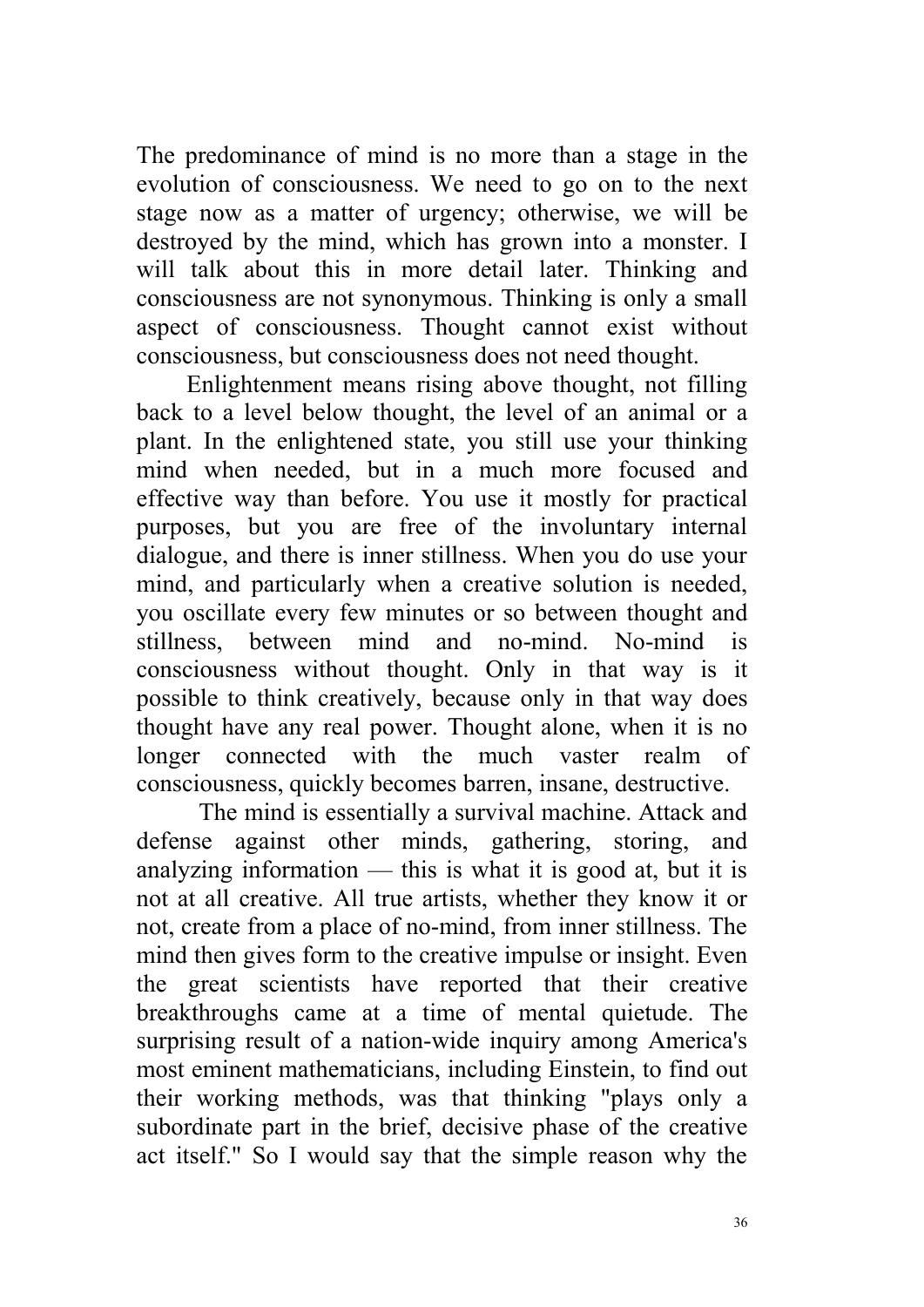majority of scientists are *not* creative is not because they don't know how to think but because they don't know how to stop thinking!

It wasn't through the mind, through thinking, that the miracle that is life on earth or your body were created and are being sustained. There is clearly an intelligence at work that is far greater than the mind. How can a single human cell measuring 1/1,000 of an inch across contain instructions within its DNA that would fill 1,000 books of 600 pages each? The more we learn about the workings of the body, the more we realize just how vast is the intelligence at work within it and how little we know. When the mind reconnects with that, it becomes <sup>a</sup> most wonderful tool. It then serves something greater than itself.

#### **EMOTION: EMOTION: THE BODY'S REACTION REACTION TO YOUR MIND**

*What about emotions? I get caught up in my emotions more than I do in my mind.*

Mind, in the way I use the word, is not just thought. It includes your emotions as well as all unconscious mentalemotional reactive patterns. Emotion arises at the place where mind and body meet. It is the body's reaction to your mind — or you might say, <sup>a</sup> reflection of your mind in the body. For example, an attack thought or <sup>a</sup> hostile thought will create <sup>a</sup> build-up of energy in the body that we call anger The body is getting ready to fight. The thought that you are being threatened, physically or psychologically, causes the body to contract, and this is the physical side of what we call fear. Research has shown that strong emotions even cause changes in the biochemistry of the body. These biochemical changes represen<sup>t</sup> the physical or material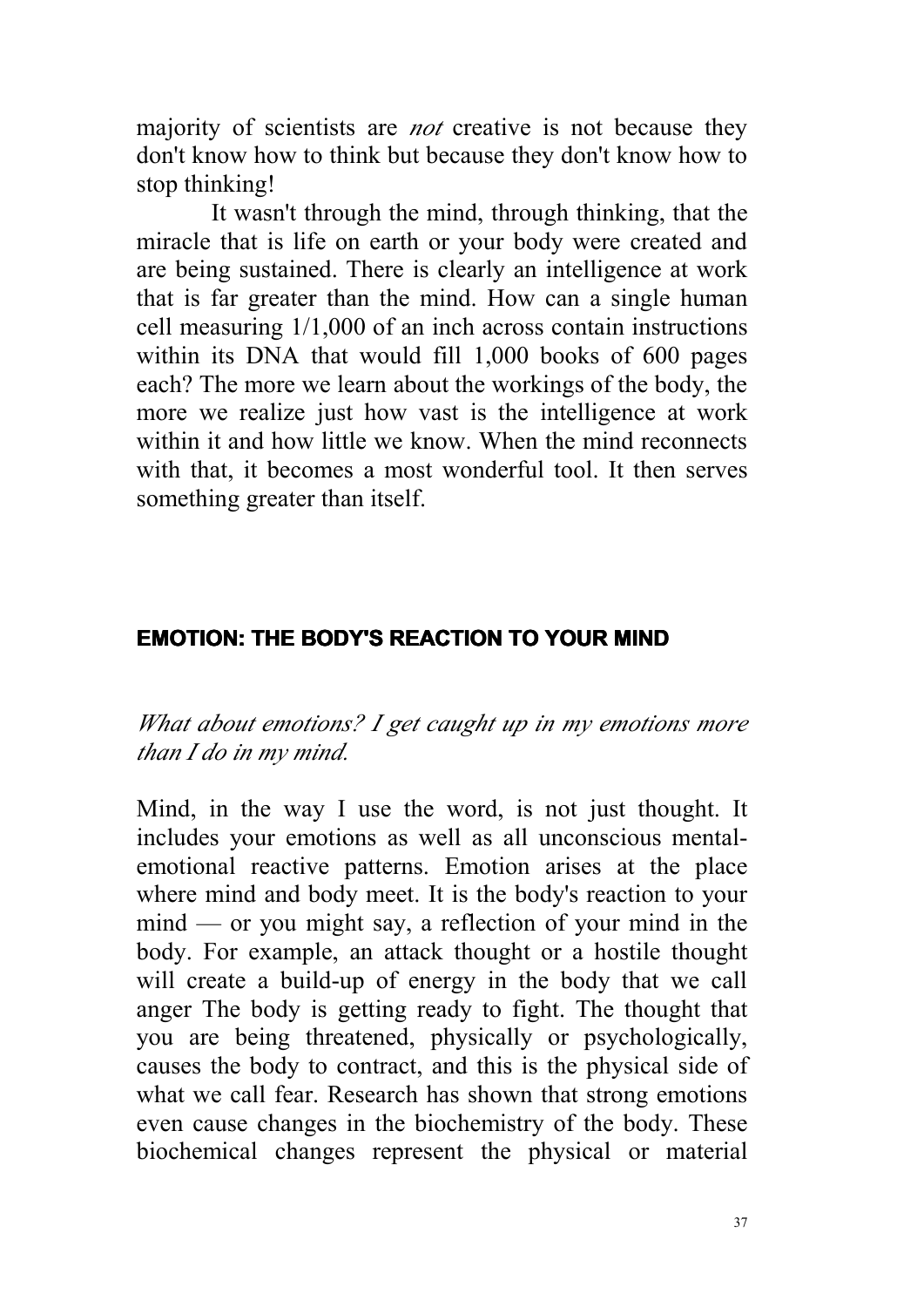aspec<sup>t</sup> of the emotion. Of course, you are not usually conscious of all your thought patterns, and it is often only through watching your emotions that you can bring them into awareness.

The more you are identified with your thinking, your likes and dislikes, judgments and interpretations, which is to say the less *present* you are as the watching consciousness, the stronger the emotional energy charge will be, whether you are aware of it or not. If you cannot feel your emotions, if you are cut off from them, you will eventually experience them on <sup>a</sup> purely physical level, as <sup>a</sup> physical problem or symptom. A grea<sup>t</sup> deal has been written about this in recent years, so we don't need to go into it here. A strong unconscious emotional pattern may even manifest as an external event that appears to just happen to you. For example, I have observed that people who carry <sup>a</sup> lot of anger inside without being aware of it and without expressing it are more likely to be attacked, verbally or even physically, by other angry people, and often for no apparen<sup>t</sup> reason. They have <sup>a</sup> strong emanation of anger that certain people pick up subliminally and that triggers their own latent anger.

If you have difficulty feeling your emotions, start by focusing attention on the inner energy field of your body. Feel the body from within. This will also pu<sup>t</sup> you in touch with your emotions. We will explore this in more detail later.

# §

*You sap that an emotion is the mind's reflection in the body. But sometimes there is <sup>a</sup> conflict between the two: the mind saps "no" while the emotion saps "yes,' or the other way around.*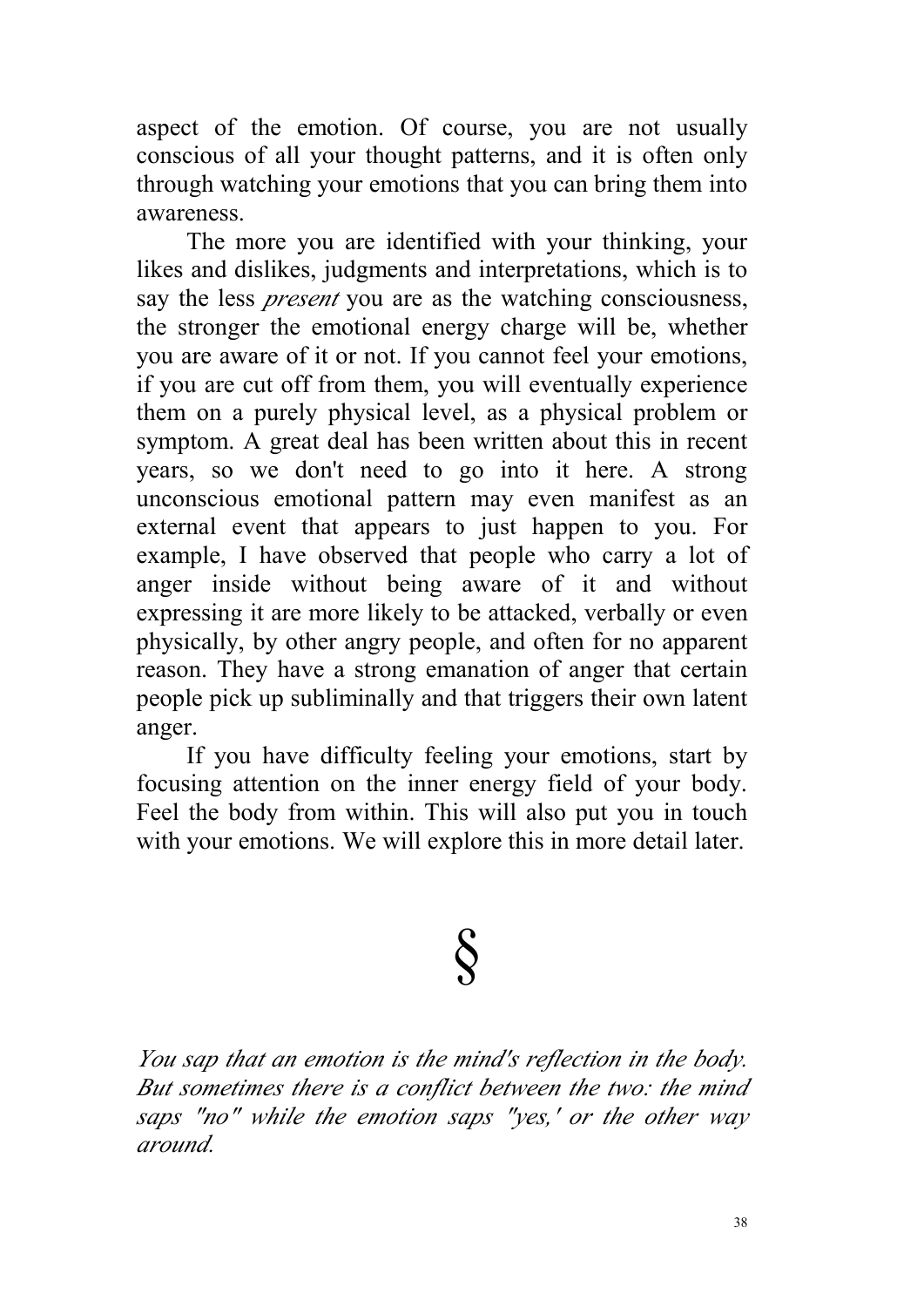If you really want to know your mind, the body will always give you <sup>a</sup> truthful reflection, so look at the emotion or rather *feel* it in your body. If there is an apparent conflict between them, the thought will be the lie, the emotion will be the truth. Not the ultimate truth of who you are, but the relative truth of your state of mind at that time.

Conflict between surface thoughts and unconscious mental processes is certainly common. You may not ye<sup>t</sup> be able to bring your unconscious mind activity into awareness *as thoughts*, but it will always be reflected in the body *as an emotion*, and of this you can become aware. To watch an emotion in this way is basically the same as listening to or watching <sup>a</sup> thought, which I described earlier. The only difference is that, while <sup>a</sup> thought is inyour head, an emotion has <sup>a</sup> strong physical componen<sup>t</sup> and so is primarily felt in the body. You can then allow the emotion to be there without being controlled by it. You no longer are the emotion; you are the watcher, the observing presence. If you practice this, all that is unconscious inyou will be brought into the light of consciousness.

#### *So observing our emotions is as important as observing our thoughts?*

Yes. Make it <sup>a</sup> habit to ask yourself. What's going on inside me at this moment? That question will point you in the right direction. But don't analyze, just watch. Focus your attention within. Feel the energy of the emotion. If there is no emotion present, take your attention more deeply into the inner energy field of your body. It is the doorway into Being.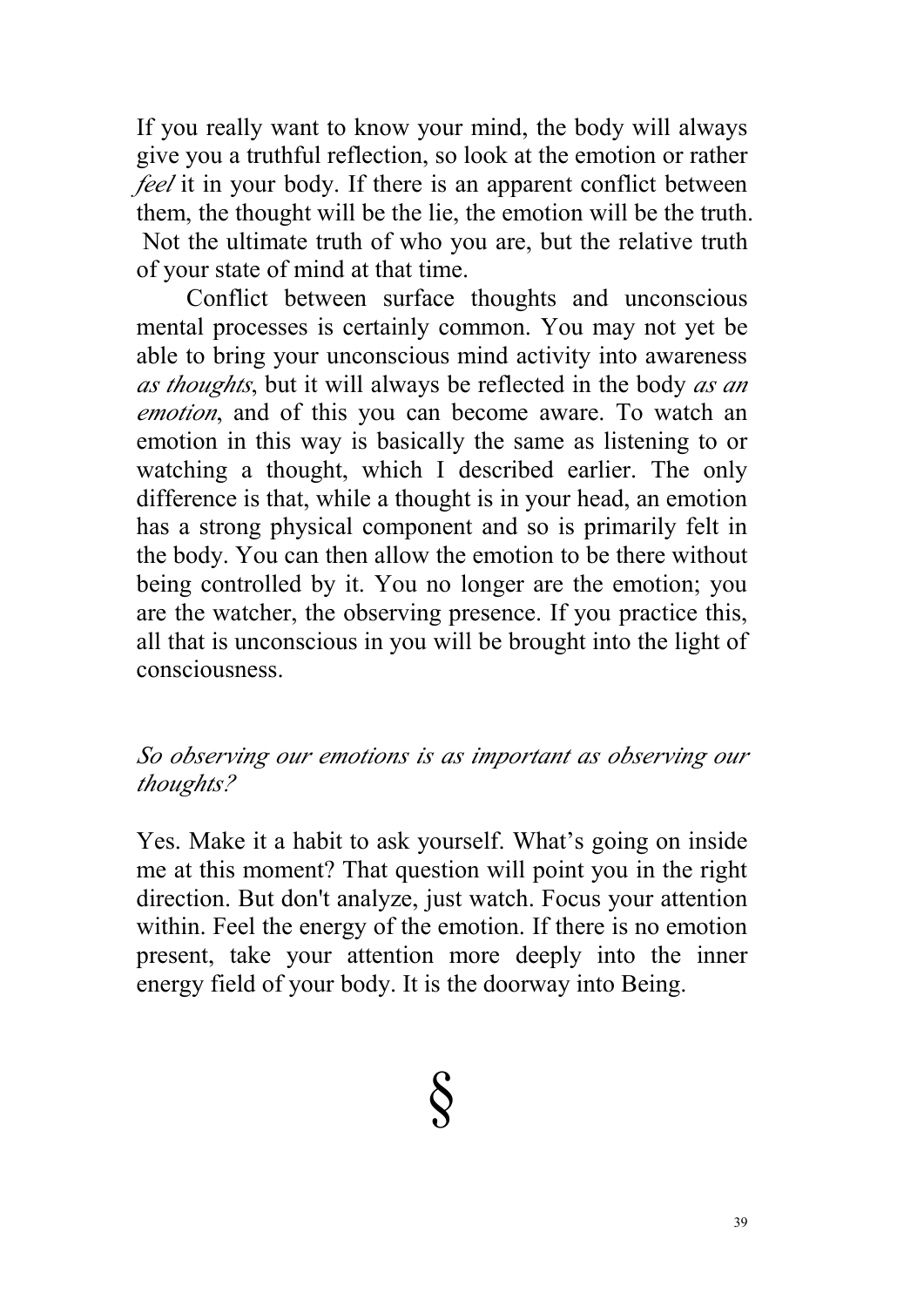An emotion usually represents an amplified and energized thought pattern, and because of its often overpowering energetic charge, it is not easy initially to stay presen<sup>t</sup> enough to be able to watch it. It wants to take you over, and it usually succeeds — unless there is enough presence in you. If you are pulled into unconscious identification with the emotion through lack of presence, which is normal, the emotion temporarily becomes "you." Often <sup>a</sup> vicious circle builds up between your thinking and the emotion: they feed each other. The thought pattern creates <sup>a</sup> magnified reflection of itself in the form of an emotion, and the vibrational frequency of the emotion keeps feeding the original thought pattern. By dwelling mentally on the situation, event, or person that is the perceived cause of the emotion, the thought feeds energy to the emotion, which in turn energizes the thought pattern, and so on.

Basically, all emotions are modifications of one primordial, undifferentiated emotion that has its origin in the loss of awareness of who you are beyond name and form. Because of its undifferentiated nature, it is hard to find <sup>a</sup> name that precisely describes this emotion. "Fear" comes close, but apar<sup>t</sup> from <sup>a</sup> continuous sense of threat, it also includes <sup>a</sup> deep sense of abandonment and incompleteness. It may be best to use a term that is as undifferentiated as that basic emotion and simply call it "pain." One of the main tasks of the mind is to fight or remove that emotional pain, which is one of the reasons for its incessant activity, but all it can ever achieve is to cover it up temporarily. In fact, the harder the mind struggles to ge<sup>t</sup> rid of the pain, the greater the pain. The mind can never find the solution, nor can it afford to allow you to find the solution, because it is itself an intrinsic par<sup>t</sup> of the "problem." Imagine <sup>a</sup> chief of police trying to find an arsonist when the arsonist is the chief of police. You will not be free of that pain until you cease to derive your sense of self from identification with the mind, which is to say from ego. The mind is then toppled from its place of power and Being reveals itself as your true nature.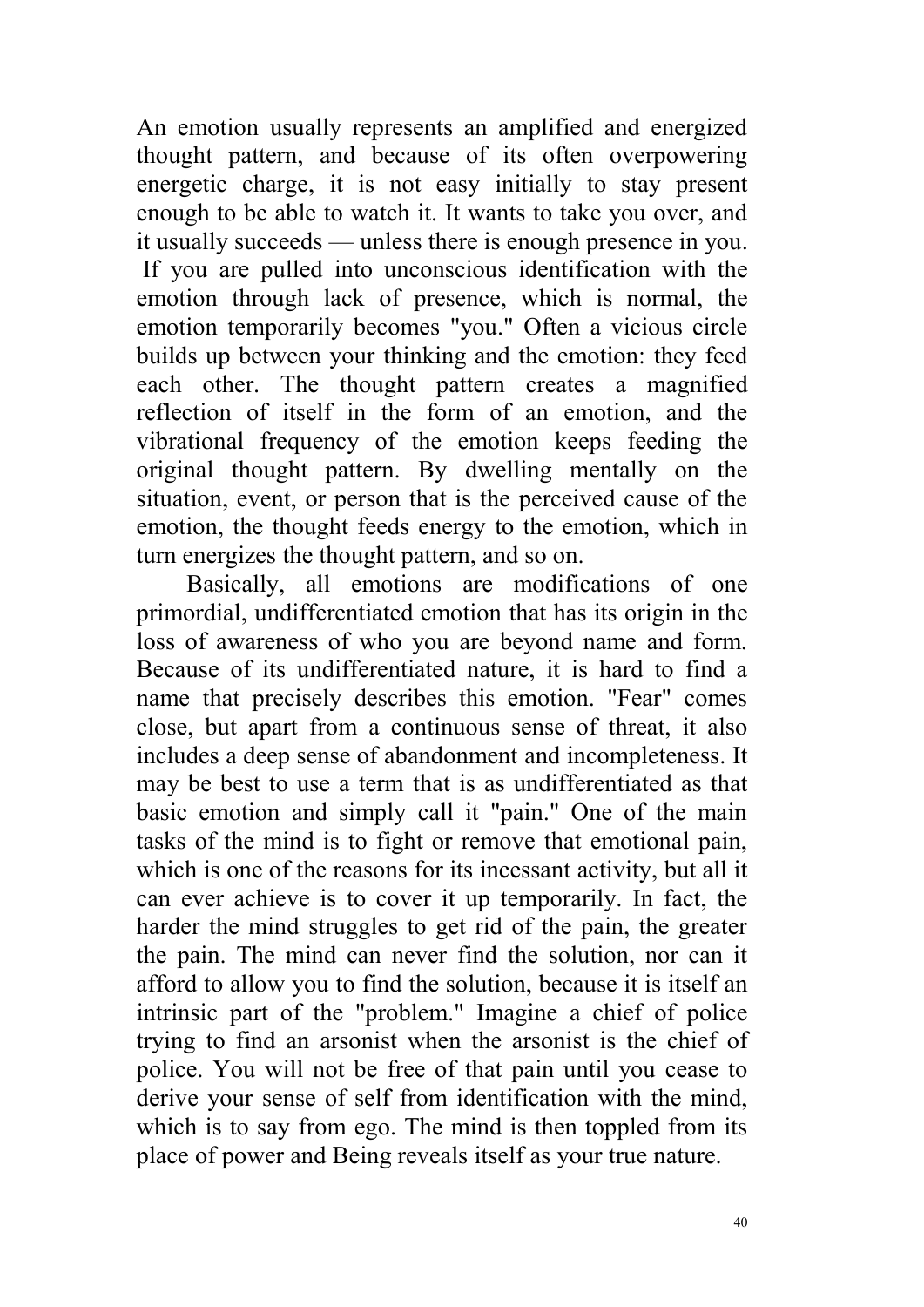Yes, I know what you are going to ask.

*I was going to ask: What about positive emotions such as love and joy?*

They are inseparable from your natural state of inner connectedness with Being. Glimpses of love and joy or brief moments of deep peace are possible whenever <sup>a</sup> gap occurs in the stream of thought. For most people, such gaps happen rarely and only accidentally, in moments when the mind is rendered "speechless," sometimes triggered by grea<sup>t</sup> beauty, extreme physical exertion, or even grea<sup>t</sup> danger. Suddenly, there is inner stillness. And within that stillness there is <sup>a</sup> subtle but intense joy, there is love, there is peace.

Usually, such moments are short-lived, as the mind quickly resumes its noise-making activity that we call thinking. Love, joy, and peace cannot flourish until you have freed yourself from mind dominance. But they are not what I would call emotions. They lie beyond the emotions, on <sup>a</sup> much deeper level. So you need to become fully conscious of your emotions and be able to *feel* them before you can feel that which lies beyond them. Emotion literally means "disturbance." The word comes from the Latin *emovere*, meaning "to disturb."

Love, joy, and peace are deep states of Being or rather three aspects of the state of inner connectedness with Being. As such, they have no opposite. This is because they arise from beyond the mind. Emotions, on the other hand, being par<sup>t</sup> of the dualistic mind, are subject to the law of opposites. This simply means that you cannot have good without bad. So in the unenlightened, mind-identified condition, what is sometimes wrongly called joy is the usually short-lived pleasure side of the continuously alternating pain/pleasure cycle. Pleasure is always derived from something outside you, whereas joy arises from within. The very thing that gives you pleasure today will give you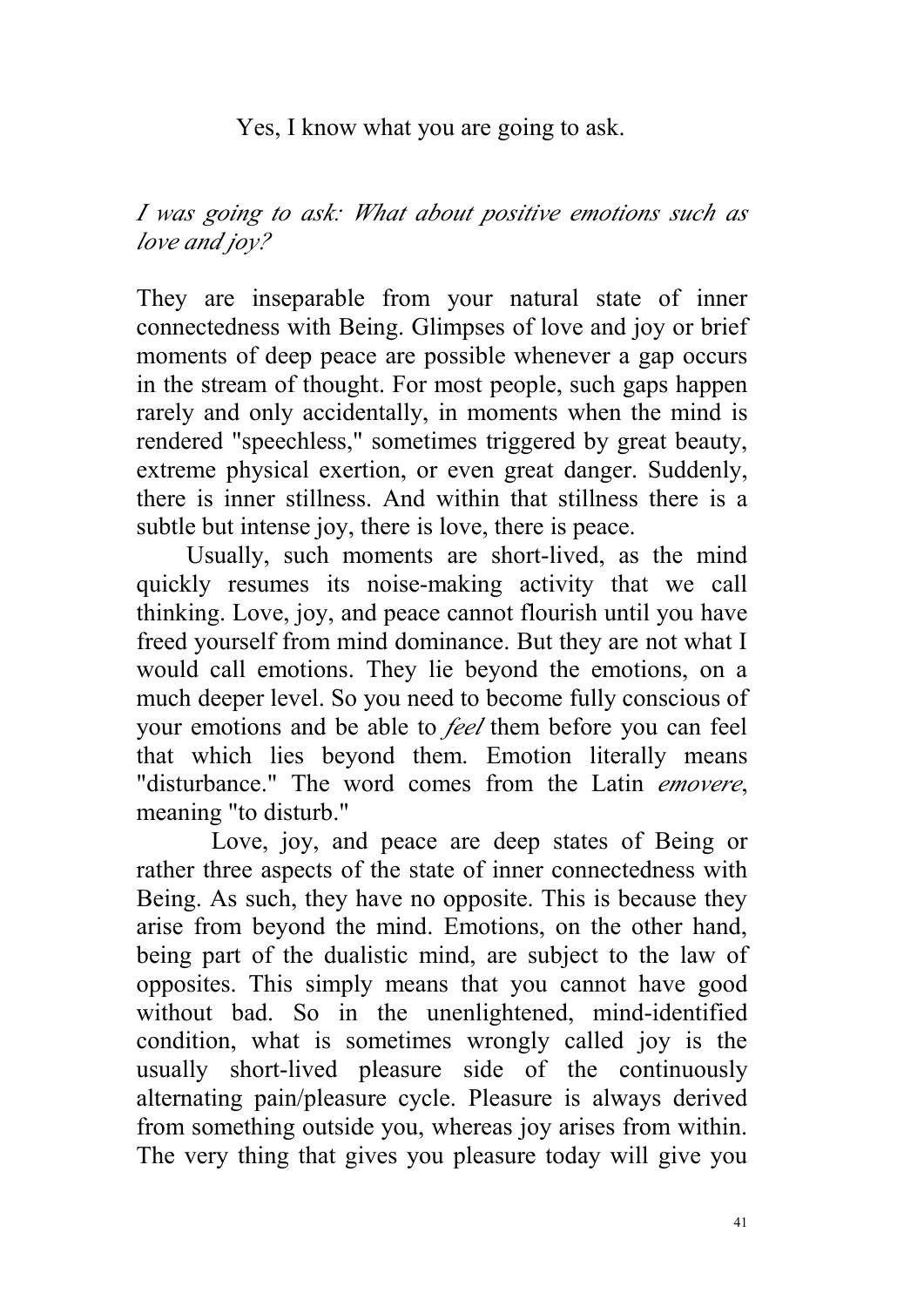pain tomorrow, or it will leave you, so its absence will give you pain. And what is often referred to as love may be pleasurable and exciting for a while, but it is an addictive clinging, an extremely needy condition that can turn into its opposite at the flick of a switch. Many "love" relationships, after the initial euphoria has passed, actually oscillate between "love" and hate, attraction and attack.

Real love doesn't make you suffer. How could it? It doesn't suddenly turn into hate, nor does real joy turn into pain. As I said, even before you are enlightened — before you have freed yourself from your mind — you may ge<sup>t</sup> glimpses of true joy, true love, or of <sup>a</sup> deep inner peace, still but vibrantly alive. These are aspects of your true nature, which is usually obscured by the mind. Even within <sup>a</sup> "normal'' addictive relationship, there can be moments when the presence of something more genuine, something incorruptible, can be felt. But they will only be glimpses, soon to be covered up again through mind interference. It may then seem that you had something very precious and lost it, or your mind may convince you that it was all an illusion anyway. The truth is that it wasn't an illusion, and you cannot lose it. It is par<sup>t</sup> of your natural state, which can be obscured but can never be destroyed by the mind. Even when the sky is heavily overcast, the sun hasn't disappeared. It's still there on the other side of the clouds.

*The Buddha says that painor suffering arises through desire or craving and that to be free of pain we need to cut the bonds of desire.*

All cravings are the mind seeking salvation or fulfillment in external things and in the future as <sup>a</sup> substitute for the joy of Being. As long as I am my mind, I am those cravings, those needs, wants, attachments, and aversions, and apar<sup>t</sup> from them there is no 'I' excep<sup>t</sup> as <sup>a</sup> mere possibility, an unfulfilled potential, <sup>a</sup> seed that has not ye<sup>t</sup> sprouted. In that state, even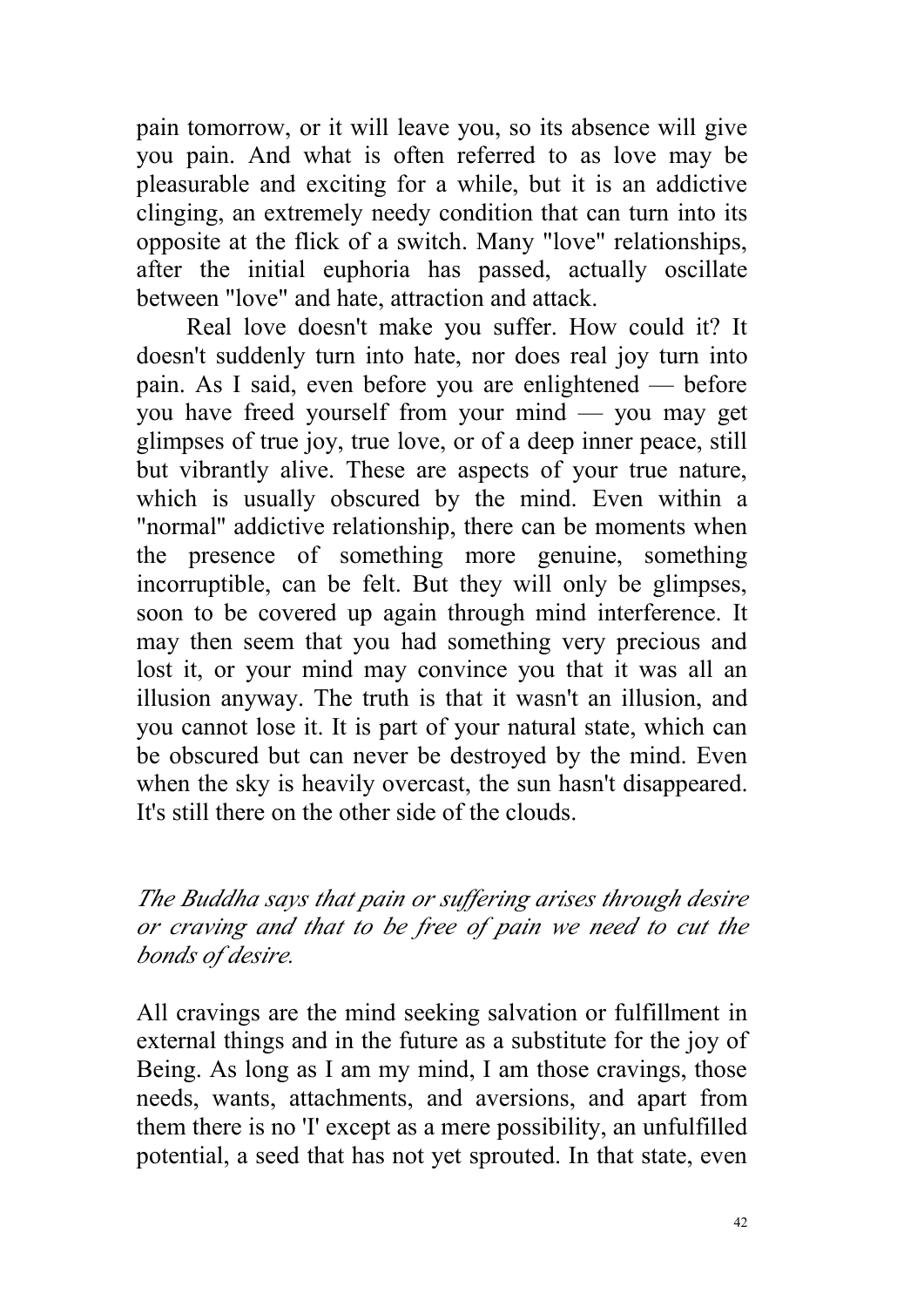my desire to become free or enlightened is just another craving for fulfillment or completion in the future. So don't seek to become free of desire or "achieve" enlightenment. Become present. Be there as the observer of the mind. Instead of quoting the Buddha, be the Buddha, be "the awakened one," which is what the word *buddha* means.

Humans have been in the grip of pain for eons, ever since they fell from the state of grace, entered the realm of time and mind, and lost awareness of Being. At that point, they started to perceive themselves as meaningless fragments in an alien universe, unconnected to the Source and to each other.

Pain is inevitable as long as you are identified with your mind, which is to say as long as you are unconscious, spiritually speaking. I am talking here primarily of emotional pain, which is also the main cause of physical pain and physical disease. Resentment, hatred, self-pity, guilt, anger, depression, jealousy, and so on, even the slightest irritation, are all forms of pain. And every pleasure or emotional high contains within itself the seed of pain: its inseparable opposite, which will manifest in time.

Anybody who has ever taken drugs to ge<sup>t</sup> "high" will know that the high eventually turns into <sup>a</sup> low, that the pleasure turns into some form of pain. Many people also know from their own experience how easily and quickly an intimate relationship can turn from <sup>a</sup> source of pleasure to <sup>a</sup> source of pain. Seen from a higher perspective, both the negative and the positive polarities are faces of the same coin, are both par<sup>t</sup> of the underlying pain that is inseparable from the mind-identified egoic state of consciousness.

There are two levels to your pain: the pain that you create now, and the pain from the pas<sup>t</sup> that still lives on in your mind and body. Ceasing to create pain in the presen<sup>t</sup> and dissolving pas<sup>t</sup> pain — this is what I want to talk about now.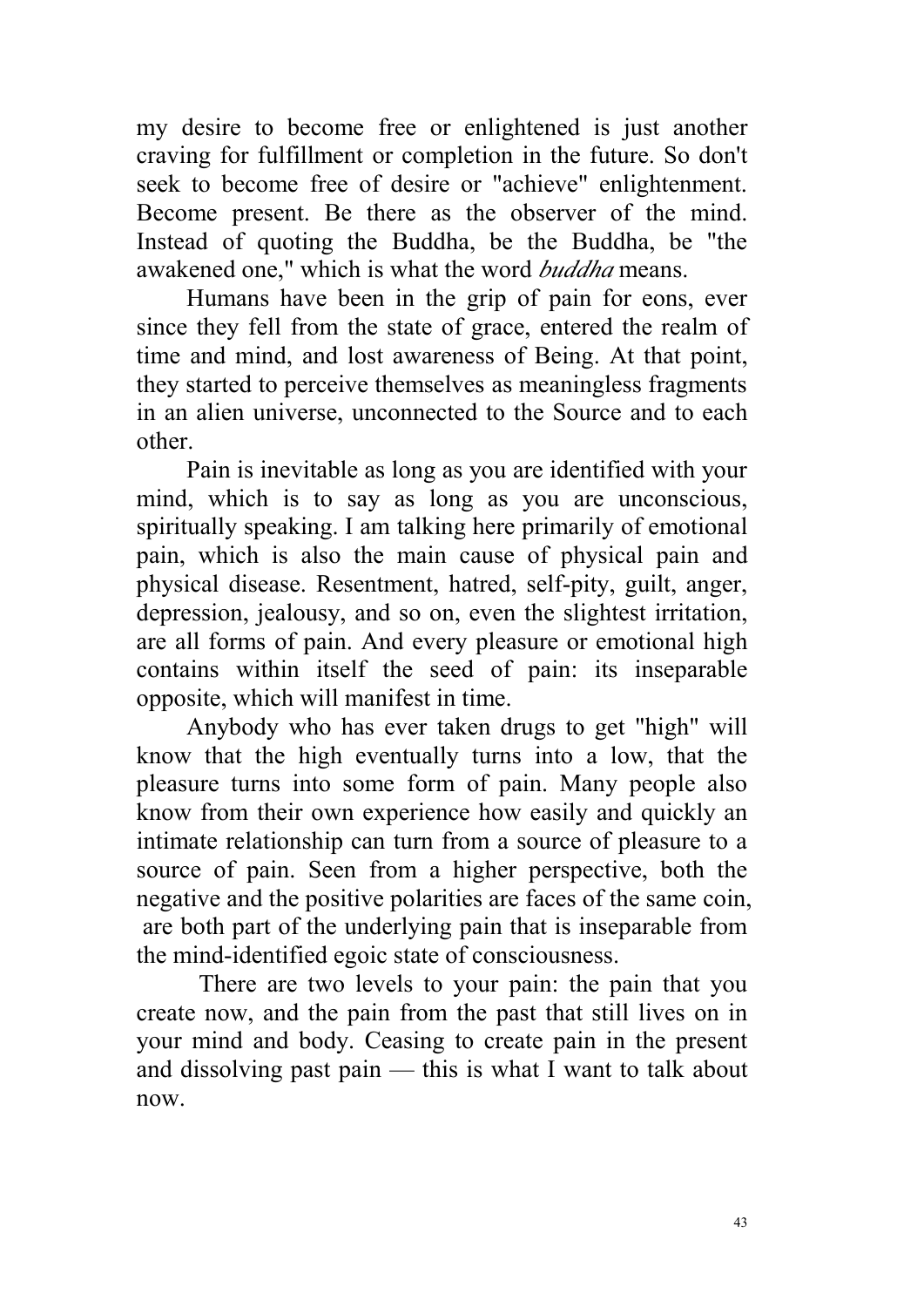#### Chapter Two

### $CONSCIOUSNESS:$ **THE WAY OUT OF PAIN**

#### **CREATE NO MORE PAIN IN THE PRESENT**

*Nobody's life is entirely free of pain and sorrow. Isn't it <sup>a</sup> question of learning to live with them rather than trying to avoid them?*

The greater par<sup>t</sup> of human pain is unnecessary. It is selfcreated as long as the unobserved mind runs your life.

The pain that you create now is always some form of nonacceptance, some form of unconscious resistance to what is. On the level of thought, the resistance is some form of judgment. On the emotional level, it is some form of negativity. The intensity of the pain depends on the degree of resistance to the present moment, and this in turn depends on how strongly you are identified with your mind. The mind always seeks to deny the Now and to escape from it. In other words, the more you are identified with your mind, the more you suffer. Or you may pu<sup>t</sup> it like this: the more you are able to honor and accept the Now, the more you are free of pain, of suffering — and free of the egoic mind.

Why does the mind habitually deny or resist the Now? Because it cannot function and remain in control without time, which is pas<sup>t</sup> and future, so it perceives the timeless Now as threatening. Time and mind are in fact inseparable.

Imagine the Earth devoid of human life, inhabited only by plants and animals. Would it still have <sup>a</sup> pas<sup>t</sup> and <sup>a</sup> future?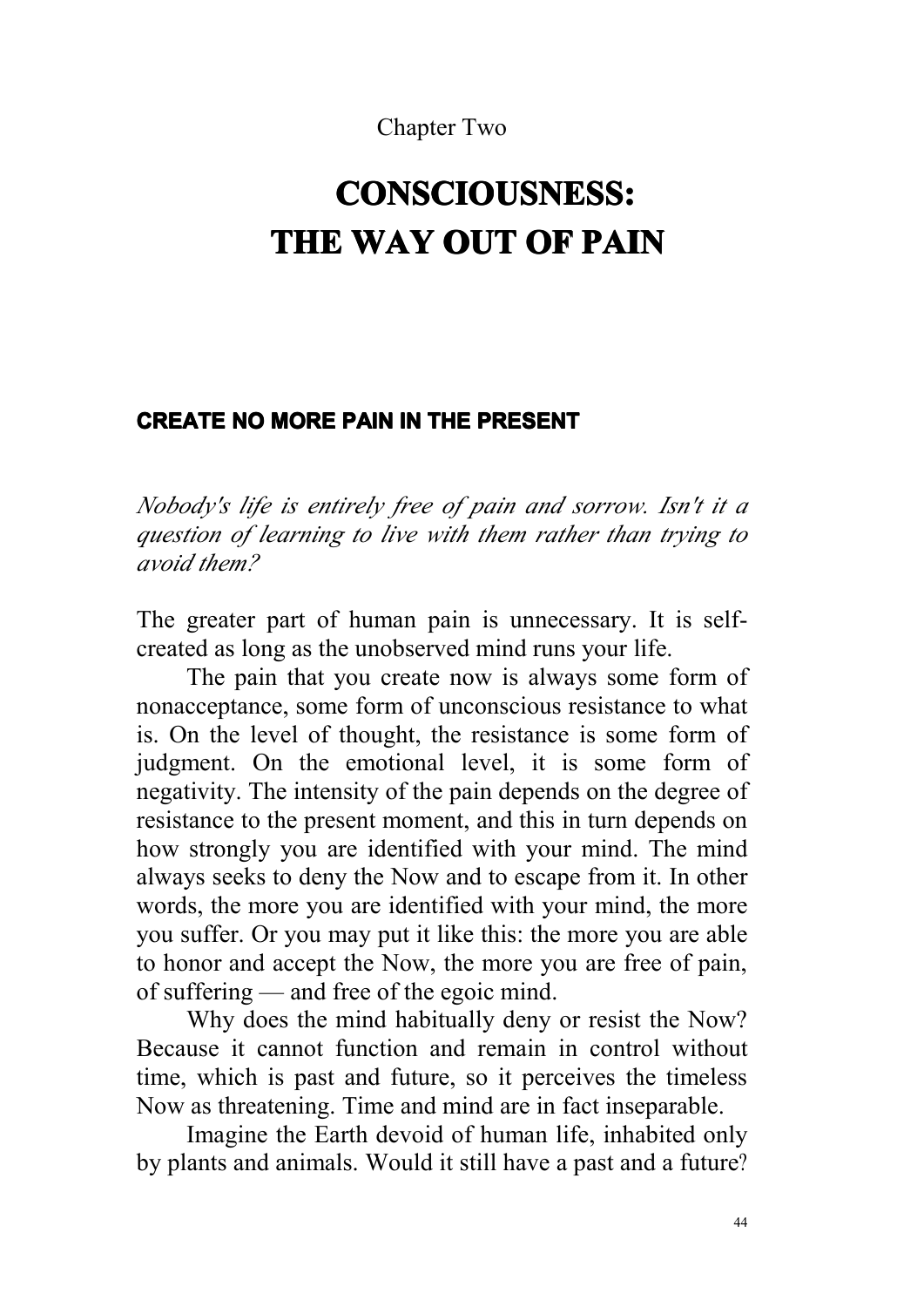Could we still speak of time in any meaningful way? The question "What time is it?" or "What's the date today?" — if anybody were there to ask it— would be quite meaningless. The oak tree or the eagle would be bemused by such <sup>a</sup> question. "What time?" they would ask. "Well, of course, it's now. The time is now. What else is there?"

Yes, we need the mind as well as time to function in this world, but there comes <sup>a</sup> point where they take over our lives, and this is where dysfunction, pain, and sorrow set in.

The mind, to ensure that it remains in control, seeks continuously to cover up the presen<sup>t</sup> moment with pas<sup>t</sup> and future, and so, as the vitality and infinite creative potential of Being, which is inseparable from the Now, becomes covered up by time, your true nature becomes obscured by the mind. An increasingly heavy burden of time has been accumulating in the human mind. All individuals are suffering under this burden, but they also keep adding to it every moment whenever they ignore or deny that precious moment or reduce it to <sup>a</sup> means of getting to some future moment, which only exists inthe mind, never in actuality. The accumulation of time in the collective and individual human mind also holds <sup>a</sup> vast amount of residual pain from the past.

If you no longer want to create pain for yourself and others, if you no longer want to add to the residue of pas<sup>t</sup> pain that still lives on in you, then don't create any more time, or at least no more than is necessary to deal with the practical aspects of your life. How to stop creating time? Realize deeply that the present moment is all you ever have. Make the Now the primary focus of your life. Whereas before you dwelt in time and paid brief visits to the Now, have your dwelling place in the Now and pay brief visits to pas<sup>t</sup> and future when required to deal with the practical aspects of your life situation. Always say "yes" to the presen<sup>t</sup> moment. What could be more futile, more insane, than to create inner resistance to something that already is? What could be more insane than to oppose life itself, which is now and always now? Surrender to what is. Say "yes" to life —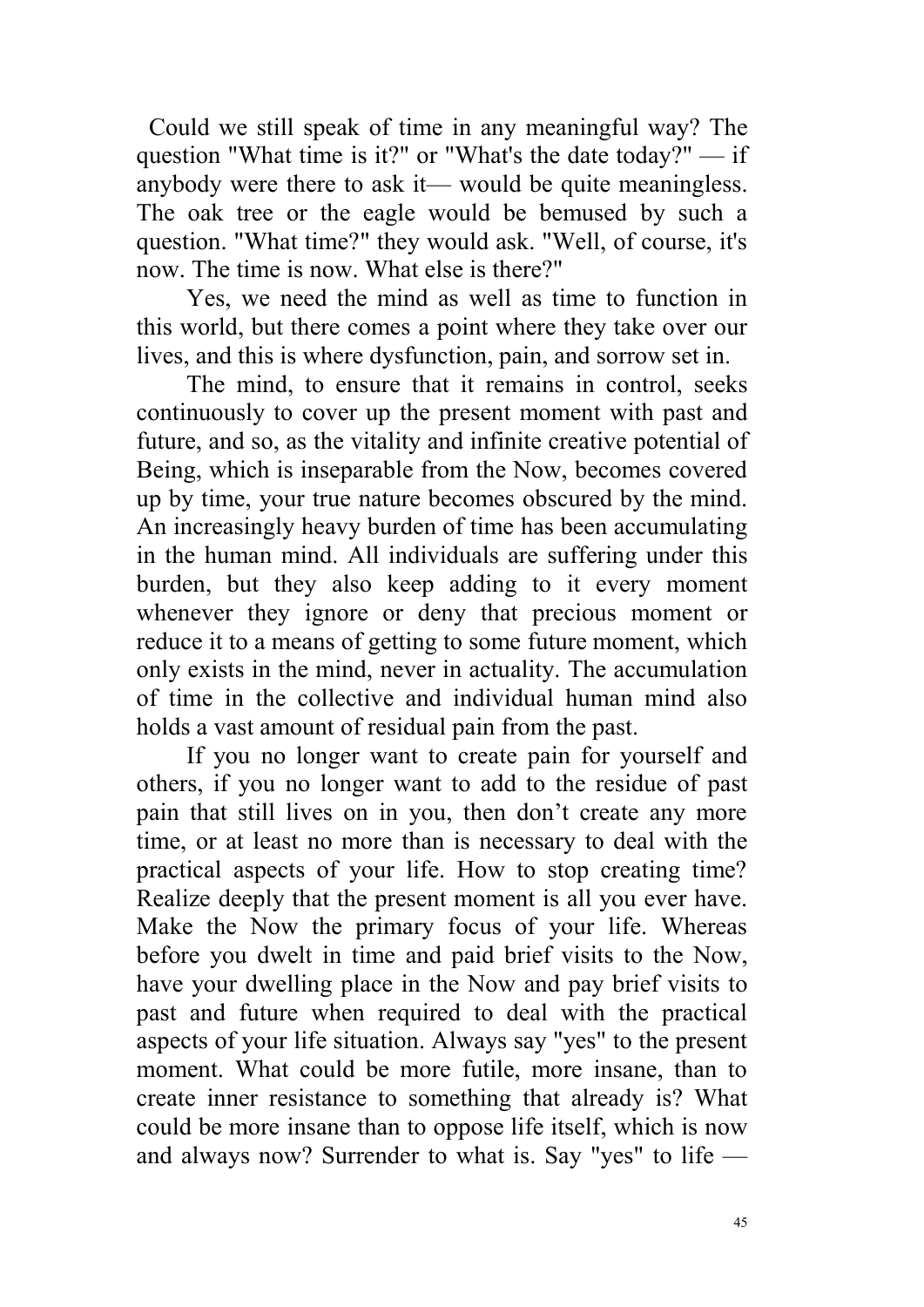and see how life suddenly starts working for you rather than against you.

### §

*The present moment is sometimes unacceptable, unpleasant, or awful.*

It is as it is. Observe how the mind labels it and how this labeling process, this continuous sitting in judgment, creates pain and unhappiness. By watching the mechanics of the mind, you step out of its resistance patterns, and you can then *allow the present moment to be*. This will give you <sup>a</sup> taste of the state of inner freedom from external conditions, the state of true inner peace. Then see what happens, and take action if necessary or possible.

Accept — then act. Whatever the presen<sup>t</sup> moment contains, accep<sup>t</sup> it as if you had chosen it. Always work with it, not against it. Make it your friend and ally, not your enemy. This will miraculously transform your whole life.

### §

#### **PAST PAIN: DISSOLVING DISSOLVINGTHE PAIN-BODY PAIN-BODY**

As long as you are unable to access the power of the Now, every emotional pain that you experience leaves behind <sup>a</sup> residue of pain that lives on in you. It merges with the pain from the past, which was already there, and becomes lodged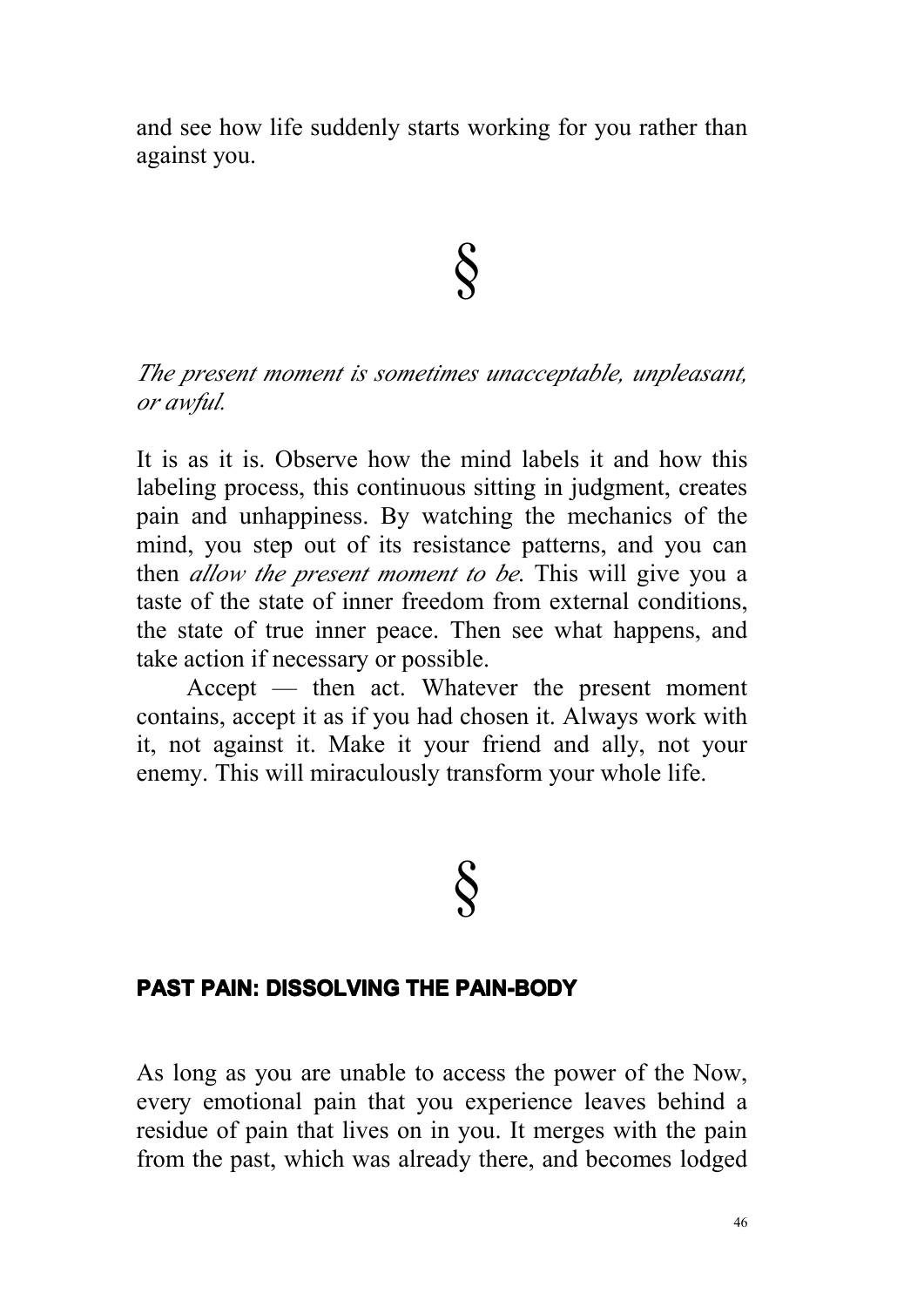in your mind and body. This, of course, includes the pain you suffered as <sup>a</sup> child, caused by the unconsciousness of the world into which you were born.

This accumulated pain is <sup>a</sup> negative energy field that occupies your body and mind. If you look on it as an invisible entity in its own right, you are getting quite close to the truth. It's the emotional pain-body. It has two modes of being: dormant and active. A pain-body may be dormant 90 percen<sup>t</sup> of the time; in <sup>a</sup> deeply unhappy person, though, it may be active up to mo percen<sup>t</sup> of the time. Some people live almost entirely through their pain-body, while others may experience it only in certain situations, such as intimate relationships, or situations linked with pas<sup>t</sup> loss or abandonment, physical or emotional hurt, and so on. Anything can trigger it, particularly if it resonates with <sup>a</sup> pain pattern from your past. When it is ready to awaken from its dormant stage, even <sup>a</sup> thought or an innocent remark made by someone close to you can activate it.

Some pain-bodies are obnoxious but relatively harmless, for example like <sup>a</sup> child who won't stop whining. Others are vicious and destructive monsters, true demons. Some are physically violent; many more are emotionally violent. Some will attack people around you or close to you, while others may attack you, their host. Thoughts and feelings you have about your life then become deeply negative and selfdestructive. Illnesses and accidents are often created in this way. Some pain-bodies drive their hosts to suicide.

When you thought you knew <sup>a</sup> person and then you are suddenly confronted with this alien, nasty creature for the first time, you are in for quite <sup>a</sup> shock. However, it's more important to observe it in yourself than in someone else. Watch out for any sign of unhappiness in yourself, in whatever form  $-$  it may be the awakening pain-body. This can take the form of irritation, impatience, <sup>a</sup> somber mood, <sup>a</sup> desire to hurt, anger, rage, depression, <sup>a</sup> need to have some drama in your relationship, and so on. Catch it the moment it awakens from its dormant state.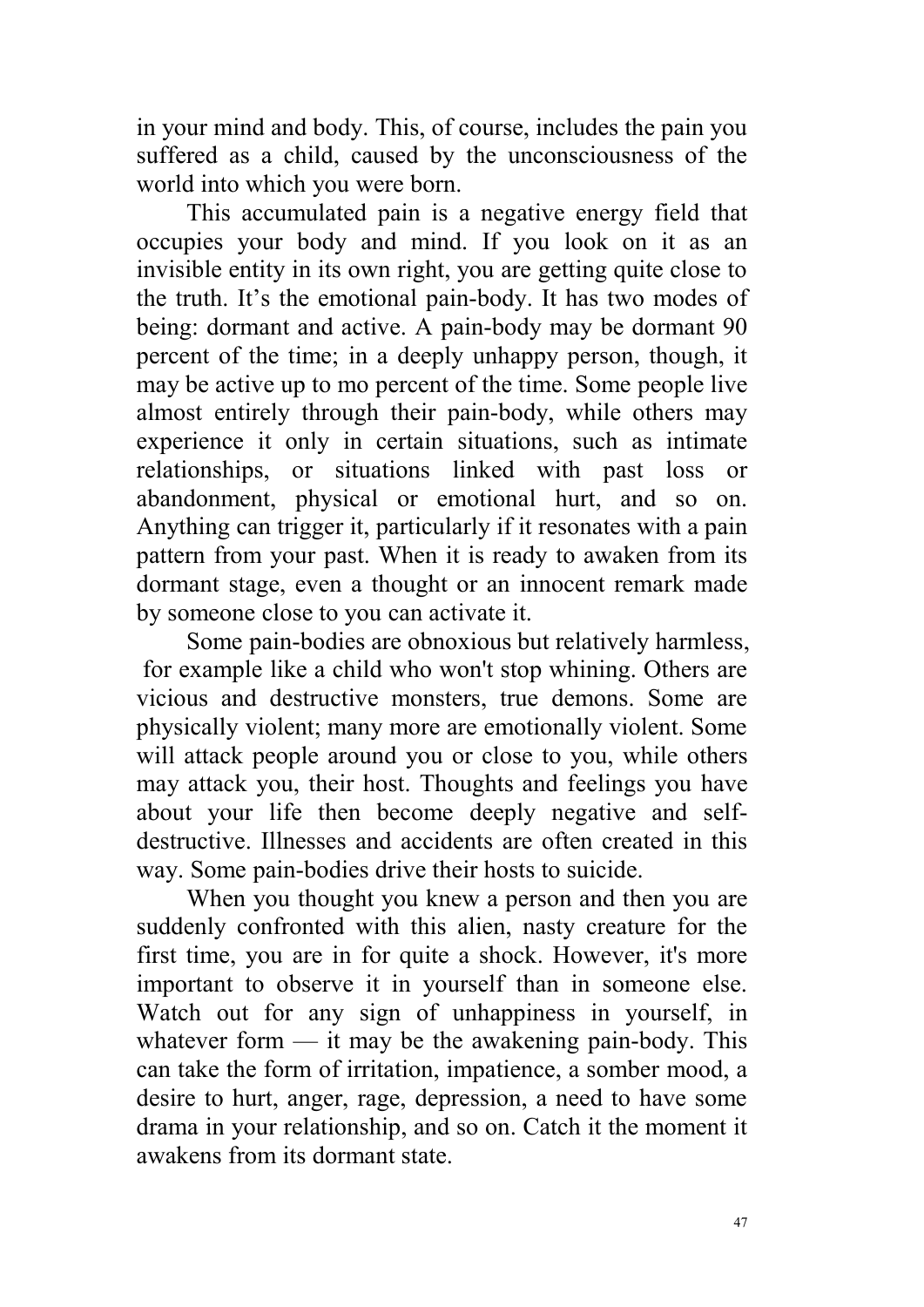The pain-body wants to survive, just like every other entity in existence, and it can only survive if it gets you to unconsciously identify with it. It can then rise up, take you over, "become you," and live through you. It needs to ge<sup>t</sup> its "food" through you. It will feed on any experience that resonates with its own kind of energy, anything that creates further pain in whatever form: anger, destructiveness, hatred, grief, emotional drama, violence, and even illness. So the pain-body, when it has taken you over, will create <sup>a</sup> situation in your life that reflects back its own energy frequency for it to feed on. Pain can only feed on pain. Pain cannot feed on joy. It finds it quite indigestible.

Once the pain-body has taken you over, you want more pain. You become <sup>a</sup> victim or <sup>a</sup> perpetrator. You want to inflict pain, or you want to suffer pain, or both. There isn't really much difference between the two. You are not conscious of this, of course, and will vehemently claim that you do not want pain. But look closely and you will find that your thinking and behavior are designed to keep the pain going, for yourself and others. If you were truly conscious of it, the pattern would dissolve, for to want more pain is insanity, and nobody is consciously insane.

The pain-body, which is the dark shadow cast by the ego, is actually afraid of the light of your consciousness. It is afraid of being found out. Its survival depends on your unconscious identification with it, as well as on your unconscious fear of facing the pain that lives in you. But if you don't face it, if you don't bring the light of your consciousness into the pain, you will be forced to relive it again and again. The pain-body may seem to you like <sup>a</sup> dangerous monster that you cannot bear to look at, but I assure you that it is an insubstantial phantom that cannot prevail against the power of your presence.

Some spiritual teachings state that all pain is ultimately an illusion, and this is true. The question is: Is it true for you? A mere belief doesn't make it true. Do you want to experience pain for the rest of your life and keep saying that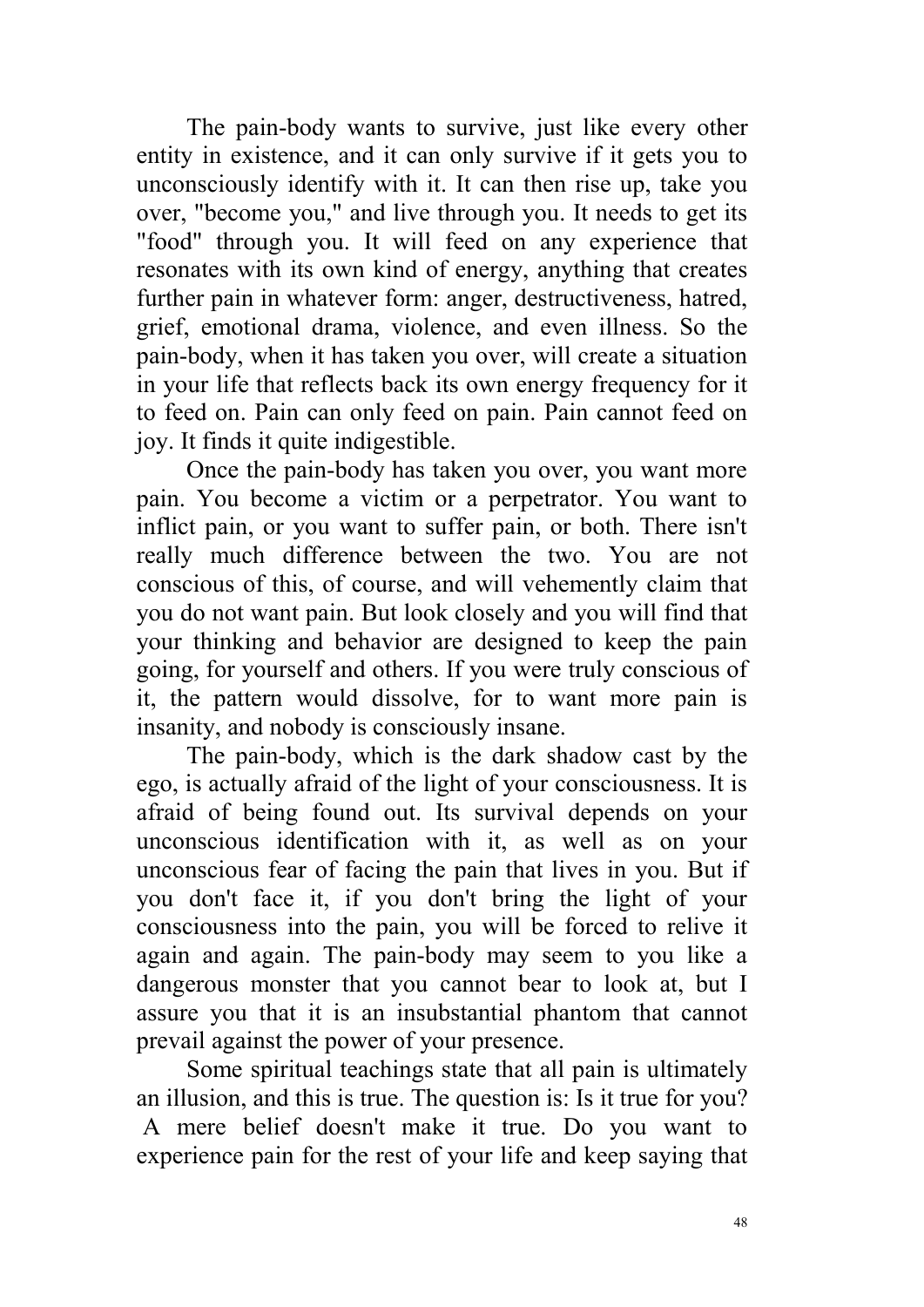it is an illusion? Does that free you from the pain? What we are concerned with here is how you can realize this truth that is, make it real in your own experience.

So the pain-body doesn't want you to observe it directly and see it for what it is. The moment you observe it, feel its energy field within you, and take your attention into it, the identification is broken. A higher dimension of consciousness has come in. I call it presence. You are now the witness or the watcher of the pain-body. This means that it cannot use you anymore by pretending to be you, and it can no longer replenish itself through you. You have found your own innermost strength. You have accessed the power of Now.

#### *What happens to the pain-body when we become conscious enough to break our identification with it?*

Unconsciousness creates it; consciousness transmutes it into itself. St. Paul expressed this universal principle beautifully:. "Everything is shown up by being exposed to the light, and whatever is exposed to the light itself becomes light." Just as you cannot fight the darkness, you cannot fight the pain-body. Trying to do so would create inner conflict and thus further pain. Watching it is enough. Watching it implies accepting it as par<sup>t</sup> of what is at that moment.

The pain-body consists of trapped life-energy that has split off from your total energy field and has temporarily become autonomous through the unnatural process of mind identification. It has turned in on itself and become anti-life, like an animal trying to devour its own tail. Why do you think our civilization has become so life-destructive? But even the life-destructive forces are still life-energy.

When you start to disidentify and become the watcher, the pain-body will continue to operate for <sup>a</sup> while and will try to trick you into identifying with it again. Although you are no longer energizing it through your identification, it has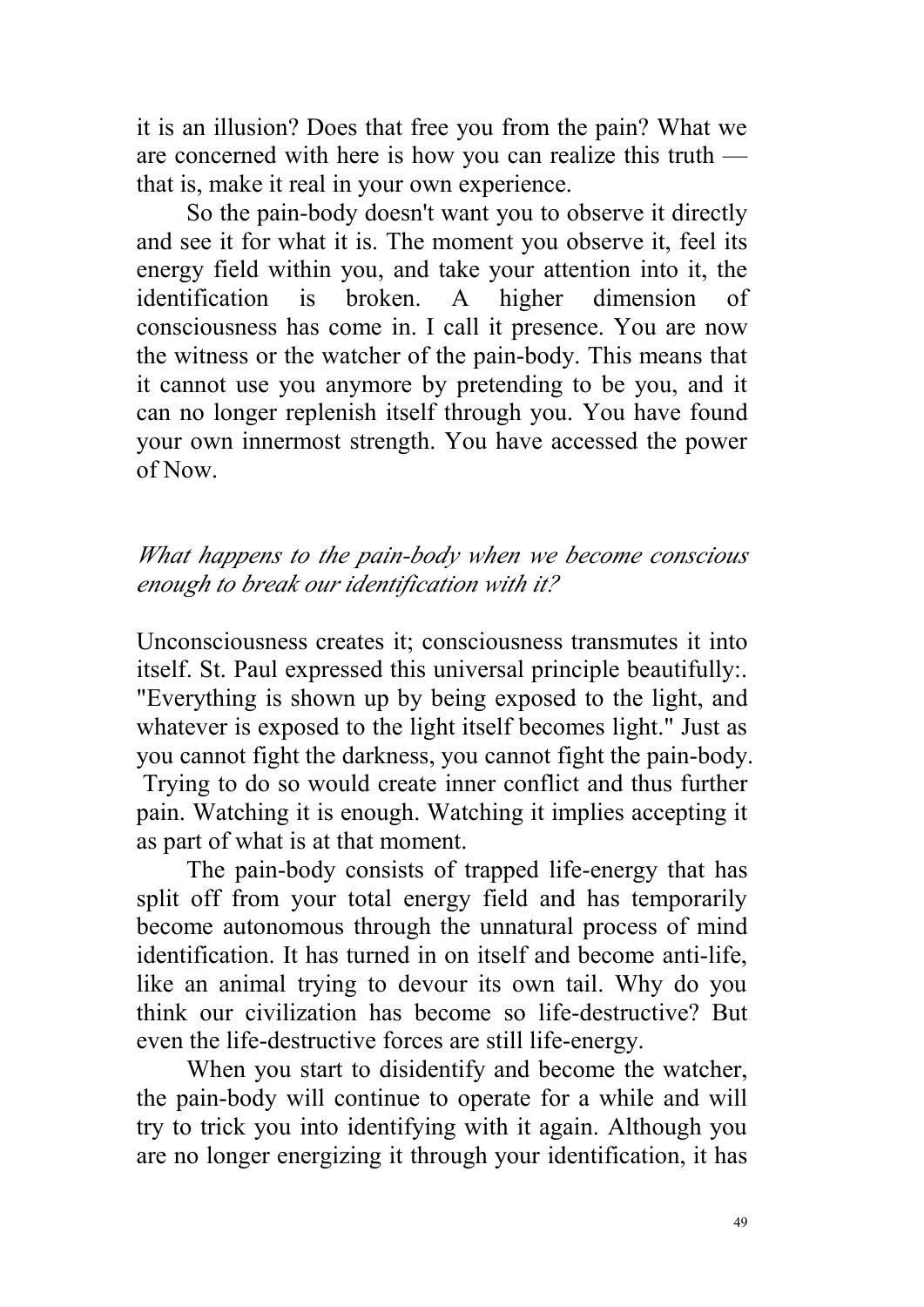<sup>a</sup> certain momentum, just like <sup>a</sup> spinning wheel that will keep turning for <sup>a</sup> while even when it is no longer being propelled. At this stage, it may also create physical aches and pains in different parts of the body, but they won't last. Stay present, stay conscious. Be the ever-alert guardian of your inner space. You need to be presen<sup>t</sup> enough to be able to watch the pain-body directly and feel its energy. It then cannot control your thinking. The moment your thinking is aligned with the energy field of the pain-body, you are identified with it and again feeding it with your thoughts.

For example, if anger is the predominant energy vibration of the pain-body and you think angry thoughts, dwelling on what someone did to you or what you are going to do to him or her, then you have become unconscious, and the pain-body has become "you." Where there is anger, there is always pain underneath. Or when <sup>a</sup> dark mood comes upon you and you start getting into <sup>a</sup> negative mind-pattern and thinking how dreadful your life is, your thinking has become aligned with the pain-body, and you have become unconscious and vulnerable to the pain-body's attack. "Unconscious," the way that I use the word here, means tobe identified with some mental or emotional pattern. It implies <sup>a</sup> complete absence of the watcher.

Sustained conscious attention severs the link between the pain-body and your thought processes and brings about the process of transmutation. It is as if the pain becomes fuel for the flame of your consciousness, which then burns more brightly as <sup>a</sup> result. This is the esoteric meaning of the ancient art of alchemy:, the transmutation of base metal into gold, of suffering into consciousness. The split within is healed, and you become whole again. Your responsibility then is not to create further pain.

Let me summarize the process. Focus attention on the feeling inside you. Know that it is the pain-body. Accept that it is there. Don't think about it — don't let the feeling turn into thinking. Don't judge or analyze. Don't make an identity for yourself out of it. Stay present, and continue to be the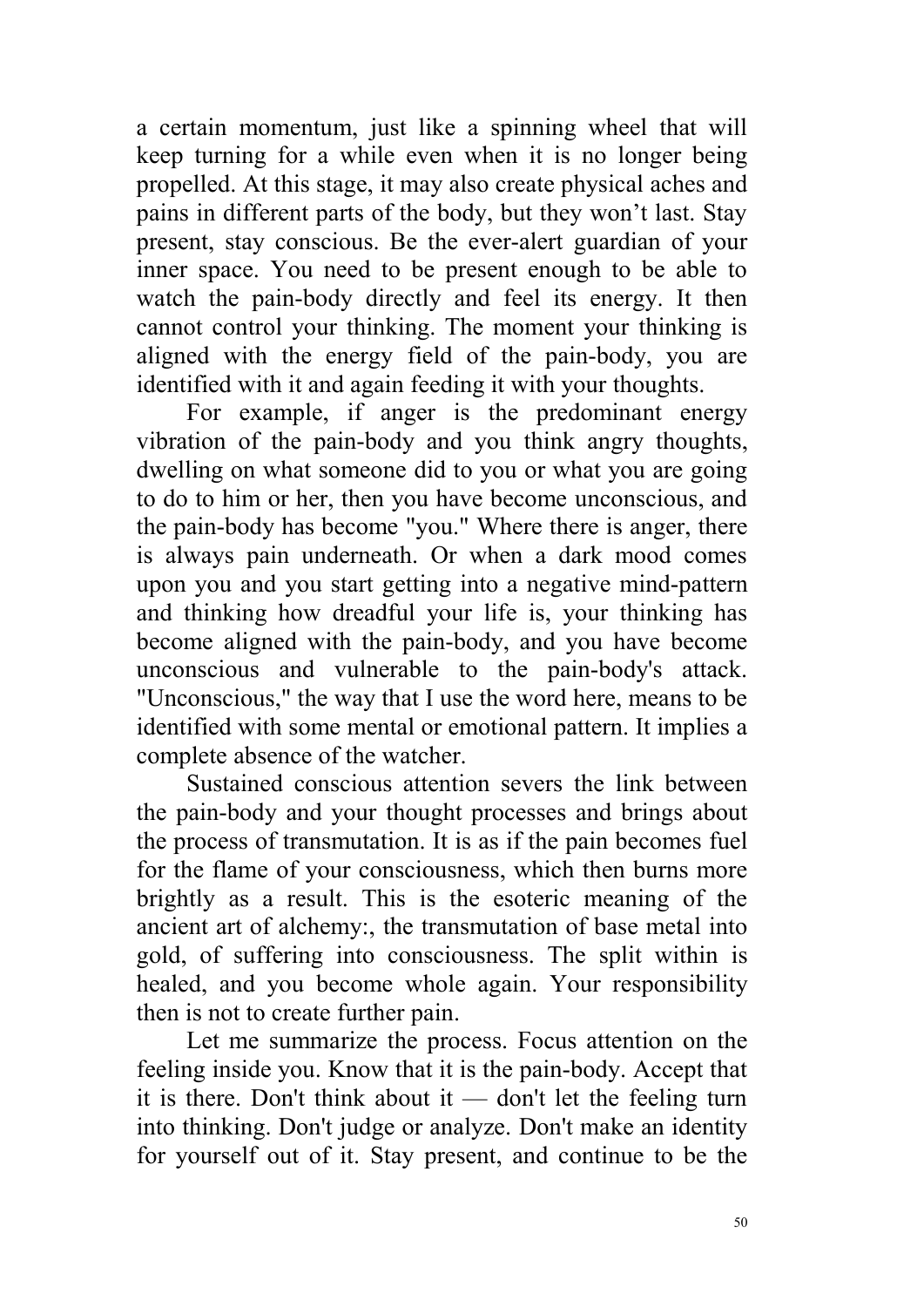observer of what is happening inside you. Become aware not only of the emotional pain but also of "the one who observes," the silent watcher. This is the power of the Now, the power of your own conscious presence. Then see what happens.

### §

For many women, the pain-body awakens particularly at the time preceding the menstrual flow. I will talk about this and the reason for it in more detail later. Right now, let me just say this: If you are able to stay alert and presen<sup>t</sup> at that time and watch whatever you feel within, rather than be taken over by it, it affords an opportunity for the most powerful spiritual practice, and <sup>a</sup> rapid transmutation of all pas<sup>t</sup> pain becomes possible.

#### **EGO IDENTIFICATION WITH THE PAIN-BODY**

The process that I have just described is profoundly powerful ye<sup>t</sup> simple. It could be taught to <sup>a</sup> child, and hopefully one day it will be one of the first things children learn in school. Once you have understood the basic principle of being presen<sup>t</sup> as the watcher of what happens inside you — and you "understand" it by experiencing it — you have at your disposal the most potent transformational tool.

This is not to deny that you may encounter intense inner resistance to disidentifying from your pain. This will be the case particularly if you have lived closely identified with your emotional pain-body for most of your life and the whole or <sup>a</sup> large par<sup>t</sup> of your sense of self is invested in it. What this means is that you have made an unhappy self out of your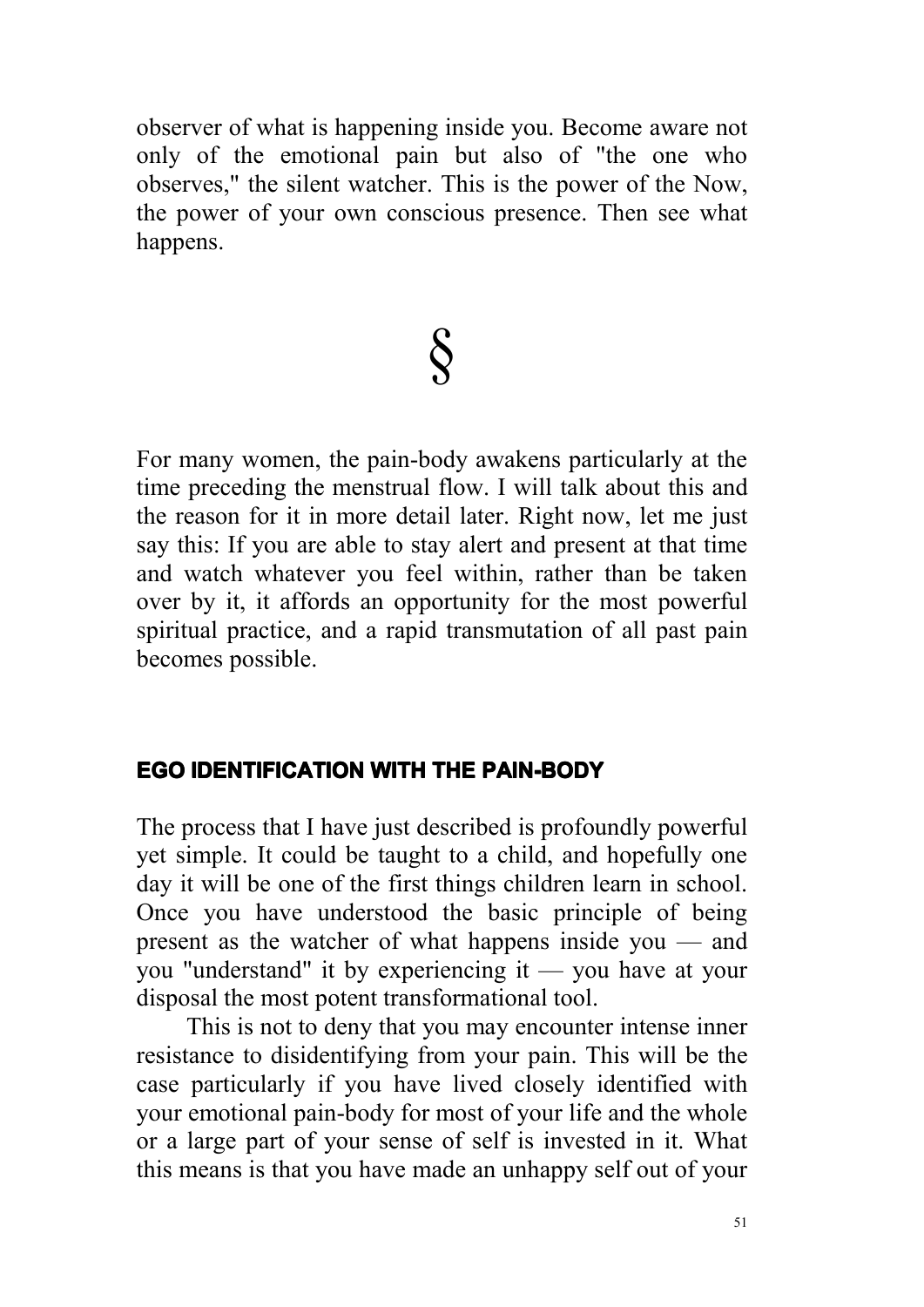pain-body and believe that this mind-made fiction is who you are. In that case, unconscious fear of losing your identity will create strong resistance to any disidentification. In other words, you would rather be in pain — *be* the pain-body than take <sup>a</sup> leap into the unknown and risk losing the familiar unhappy self.

If this applies to you, observe the resistance within yourself. Observe the attachment to your pain. Be very alert. Observe the peculiar pleasure you derive from being unhappy. Observe the compulsion to talk or think about it. The resistance will cease if you make it conscious. You can then take your attention into the pain-body, stay presen<sup>t</sup> as the witness, and so initiate its transmutation.

Only *you* can do this. Nobody can do it *for* you. But if you are fortunate enough to find someone who is intensely conscious, if you can be with them and join them in the state of presence, that can be helpful and will accelerate things. In this way, your own light will quickly grow stronger. When <sup>a</sup> log that has only just started to burn is placed next to one that is burning fiercely, and after <sup>a</sup> while they are separated again, the first log will be burning with much greater intensity. After all, it is the same fire. To be such a fire is one of the functions of <sup>a</sup> spiritual teacher. Some therapists may also be able to fulfill that function, provided that they have gone beyond the level of mind and can create and sustain <sup>a</sup> state of intense conscious presence while they are working with you.

#### **THE ORIGIN OF FEAR**

*You mentioned fear as being part of our basic underlying emotional pain. How does fear arise, and why is there so much of it in people's lives? And isn't <sup>a</sup> certain amount of fear just healthy self protection? If I didn't have <sup>a</sup> fear of fire, I might put my hand in it and get burned.*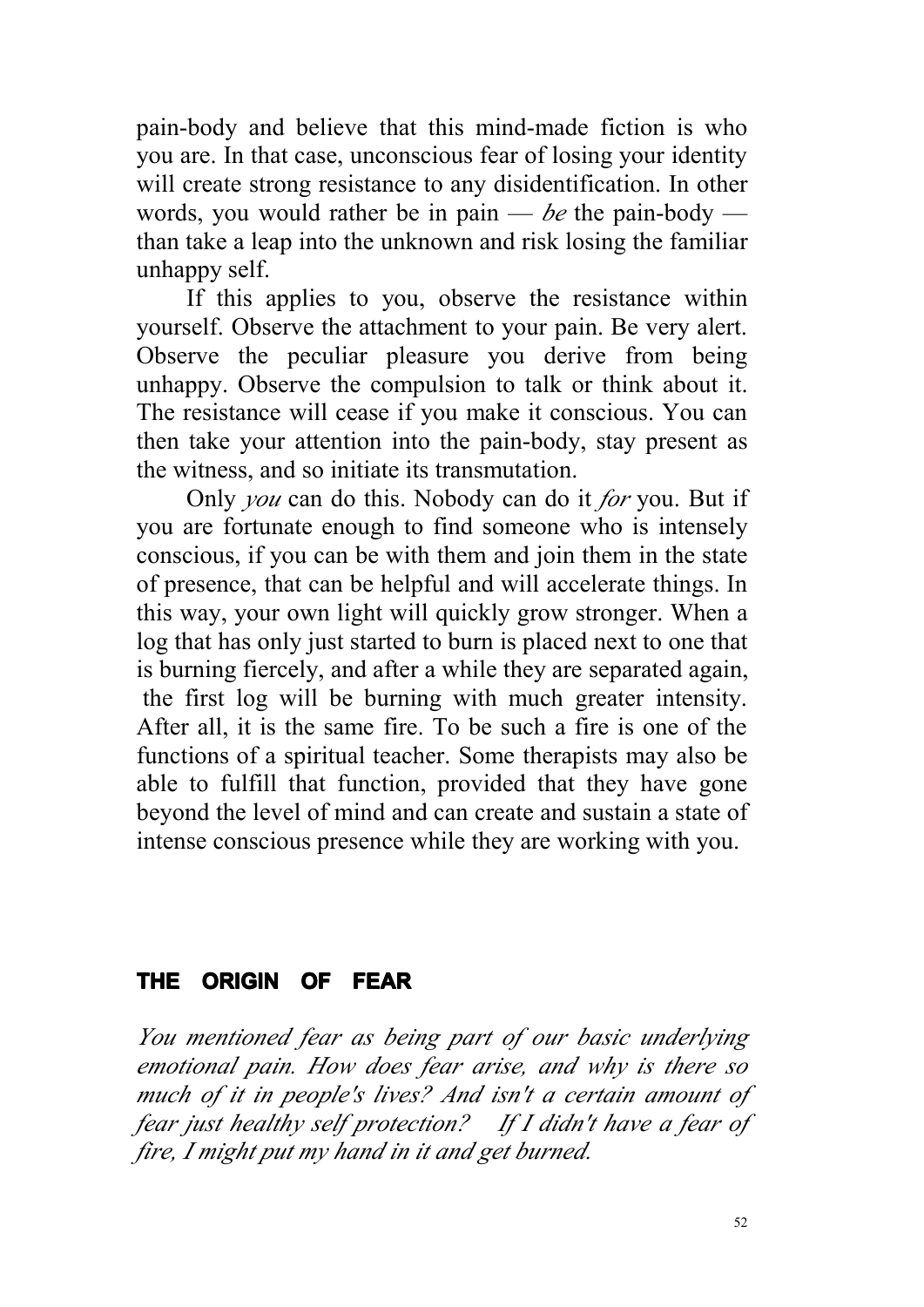The reason why you don't pu<sup>t</sup> your hand in the fire is not because of fear, ifs because you know that you'll get burned. You don't need fear to avoid unnecessary danger — just <sup>a</sup> minimum of intelligence and common sense. For such practical matters, it is useful to apply the lessons learned in the past. Now if someone *threatened* you with fire or with physical violence, you might experience something like fear. This is an instinctive shrinking back from danger, but not the psychological condition of fear that we are talking about here. The psychological condition of fear is divorced from any concrete and true immediate danger. It comes in many forms: unease, worry, anxiety, nervousness, tension, dread, phobia, and so on. This kind of psychological fear is always of something that *might* happen, not of something that is happening now. *You* are in the here and now, while your mind is in the future. This creates an anxiety gap. And if you are identified with your mind and have lost touch with the power and simplicity of the Now, that anxiety gap will be your constant companion. You can always cope with the presen<sup>t</sup> moment, but you cannot cope with something that is only <sup>a</sup> mind projection — you cannot cope with the future.

Moreover, as long as you are identified with your mind, the ego runs your life, as I pointed out earlier. Because of its phantom nature, and despite elaborate defense mechanisms, the ego is very vulnerable and insecure, and it sees itself as constantly under threat. This, by the way, is the case even if the ego is outwardly very confident. Now remember that an emotion is the body's reaction to your mind. What message is the body receiving continuously from the ego, the false, mind-made self? Danger, I am under threat. And what is the emotion generated by this continuous message? Fear, of course.

Fear seems to have many causes. Fear of loss, fear of failure, fear of being hurt, and so on, but ultimately all fear is the ego's fear of death, of annihilation. To the ego, death is always just around the corner. In this mind-identified state,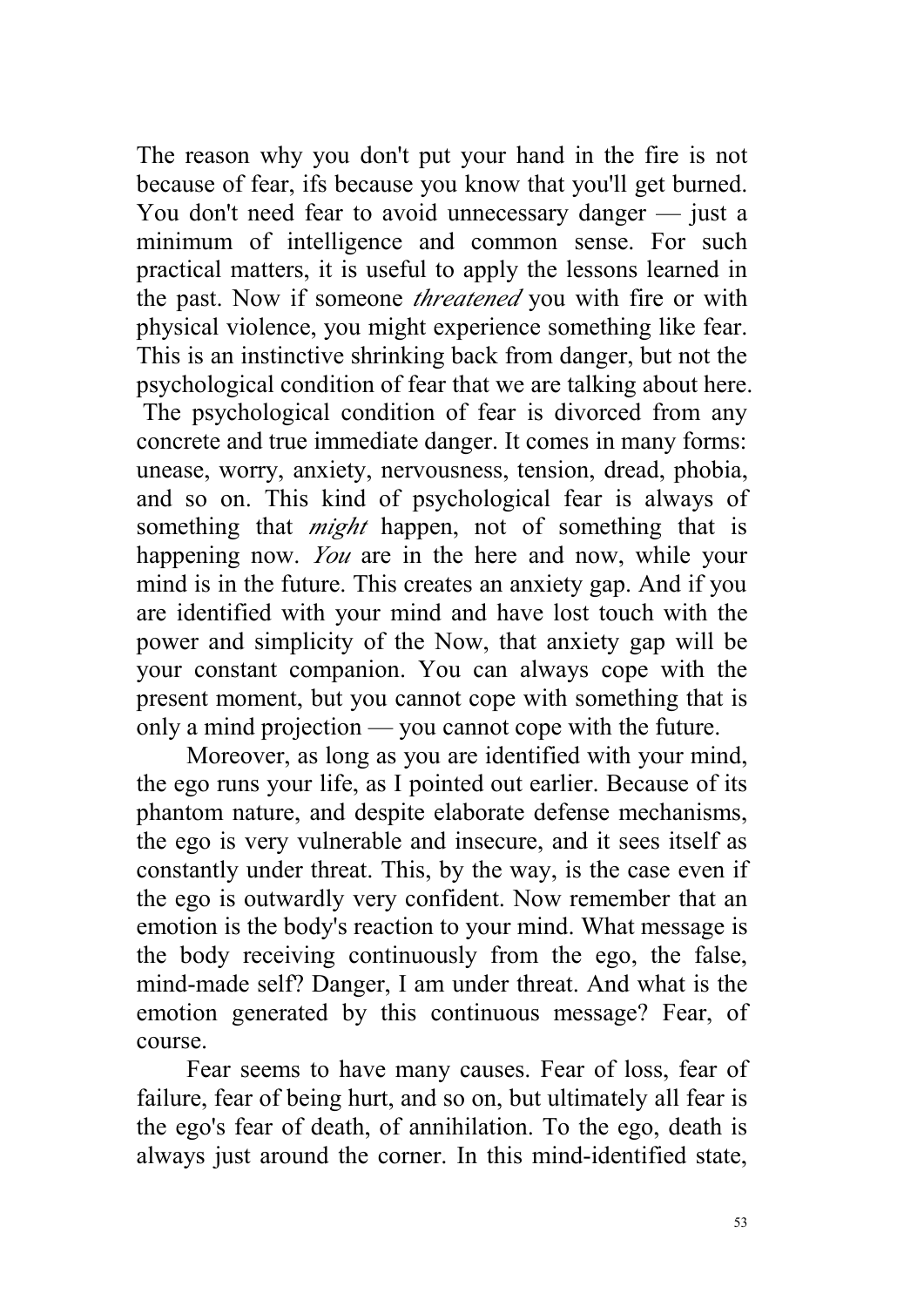fear of death affects every aspec<sup>t</sup> of your life. For example, even such <sup>a</sup> seemingly trivial and "normal" thing as the compulsive need to be right in an argumen<sup>t</sup> and make the other person wrong — defending the mental position with which you have identified — is due to the fear of death. If you identify with <sup>a</sup> mental position, then if you are wrong, your mind-based sense of self is seriously threatened with annihilation. So you as the ego cannot afford to be wrong. To be wrong is to die. Wars have been fought over this, and countless relationships have broken down.

Once you have disidentified from your mind, whether you are right or wrong makes no difference to your sense of self at all, so the forcefully compulsive and deeply unconscious need to be right, which is <sup>a</sup> form of violence, will no longer be there. You can state dearly and firmly how you feel or what you think, but there will be no aggressiveness or defensiveness about it. Your sense of self is then derived from <sup>a</sup> deeper and truer place within yourself, not from the mind. Watch out for any kind of defensiveness within yourself. What are you defending? An illusory identity, an image in your mind, <sup>a</sup> fictitious entity. By making this pattern conscious, by witnessing it, you disidentify from it. In the light of your consciousness, the unconscious pattern will then quickly dissolve. This is the end of all arguments and power games, which are so corrosive to relationships. Power over others is weakness disguised as strength. True power is within, and it is available to you now.

So anyone who is identified with their mind and, therefore, disconnected from their true power, their deeper self rooted in Being, will have fear as their constant companion. The number of people who have gone beyond mind is as ye<sup>t</sup> extremely small, so you can assume that virtually everyone you meet or know lives in <sup>a</sup> state of fear. Only the intensity of it varies. It fluctuates between anxiety and dread at one end of the scale and <sup>a</sup> vague unease and distant sense of threat at the other. Most people become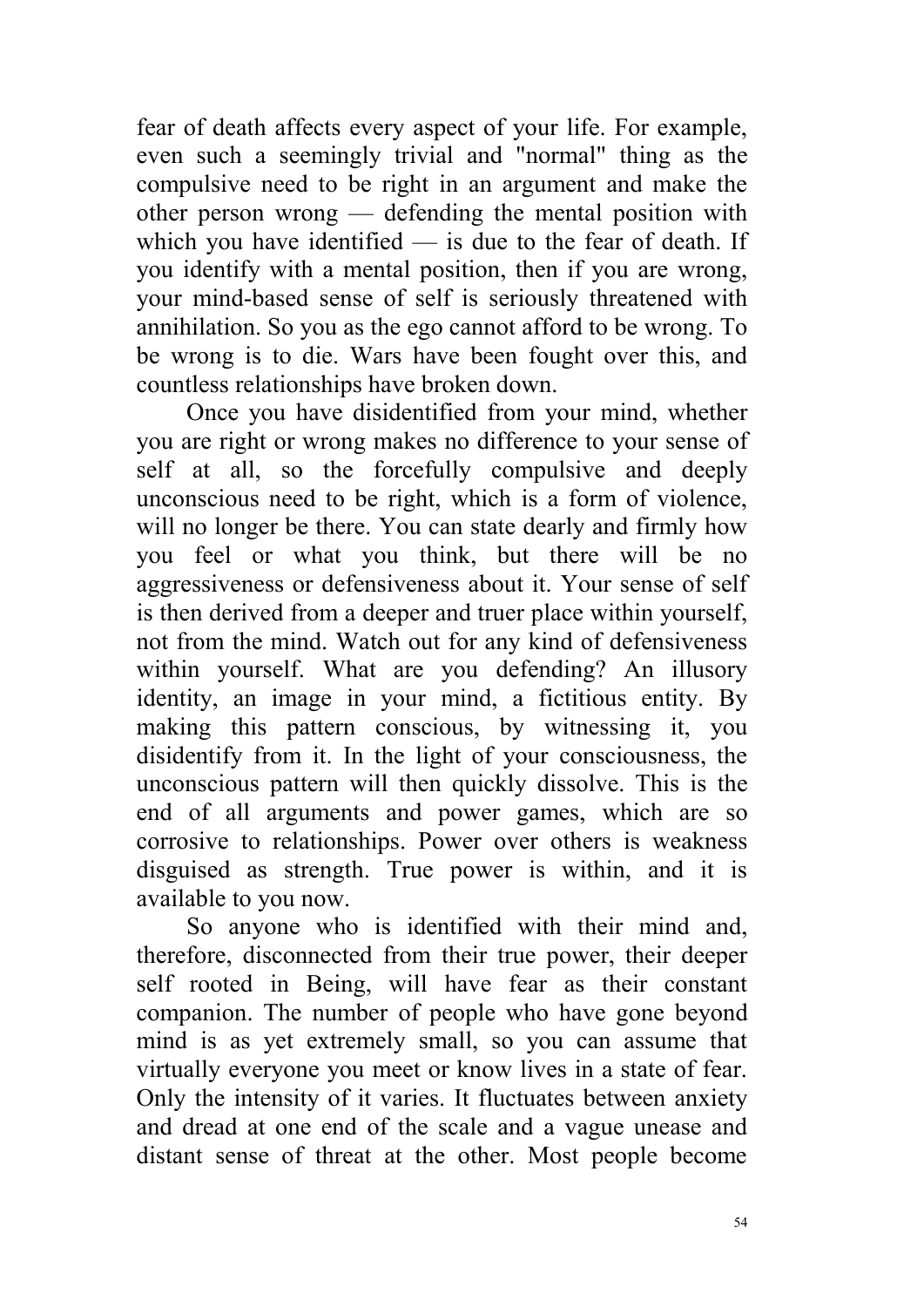conscious of it only when it takes on one of its more acute forms.

#### **THE EGO'S SEARCH FOR WHOLENESS WHOLENESS WHOLENESS**

Another aspect of the emotional pain that is an intrinsic part of the egoic mind is <sup>a</sup> deep-seated sense of lack or incompleteness, of not being whole. In some people, this is conscious, in others unconscious. If it is conscious, it manifests as the unsettling and constant feeling of not being worthy or good enough. If it is unconscious, it will only be felt indirectly as an intense craving, wanting and needing. In either case, people will often enter into <sup>a</sup> compulsive pursuit of ego-gratification and things to identify with in order to fill this hole they feel within. So they strive after possessions, money, success, power, recognition, or <sup>a</sup> special relationship, basically so that theycan feel better about themselves, feel more complete. But even when they attain all these things, they soon find that the hole is still there, that it is bottomless. Then they are really in trouble, because they cannot delude themselves anymore. Well, they can and do, but it gets more difficult.

As long as the egoic mind is running your life, you cannot truly be at ease; you cannot be at peace or fulfilled excep<sup>t</sup> for brief intervals when you obtained what you wanted, when <sup>a</sup> craving has just been fulfilled. Since the ego is <sup>a</sup> derived sense of self, it needs to identify with external things. It needs to be both defended and fed constantly. The most common ego identifications have to do with possessions, the work you do, social status and recognition, knowledge and education, physical appearance, special abilities, relationships, personal and family history, belief systems, and often also political, nationalistic, racial, religious, and other collective identifications. None of these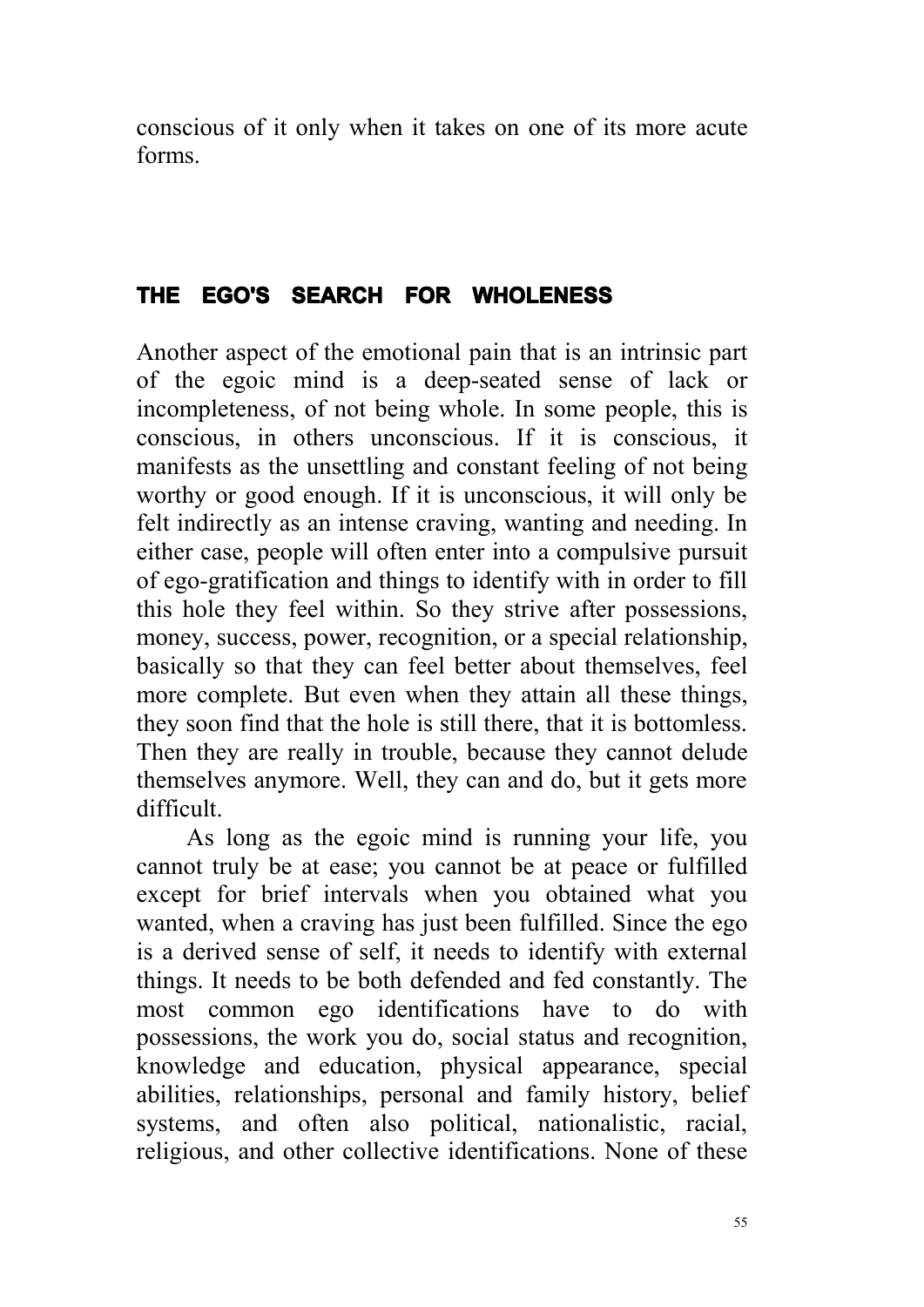is you.

Do you find this frightening? Or is it <sup>a</sup> relief to know this? All of these things you will have to relinquish sooner or later. Perhaps you find it as ye<sup>t</sup> hard to believe, and I am certainly not asking you to believe that your identity cannot be found in any of those things. You will know the troth of it for yourself. You will know it at the latest when you feel death approaching. Death is <sup>a</sup> stripping away of all that is not you. The secret of life is to "die before you die" — and find that there is no death.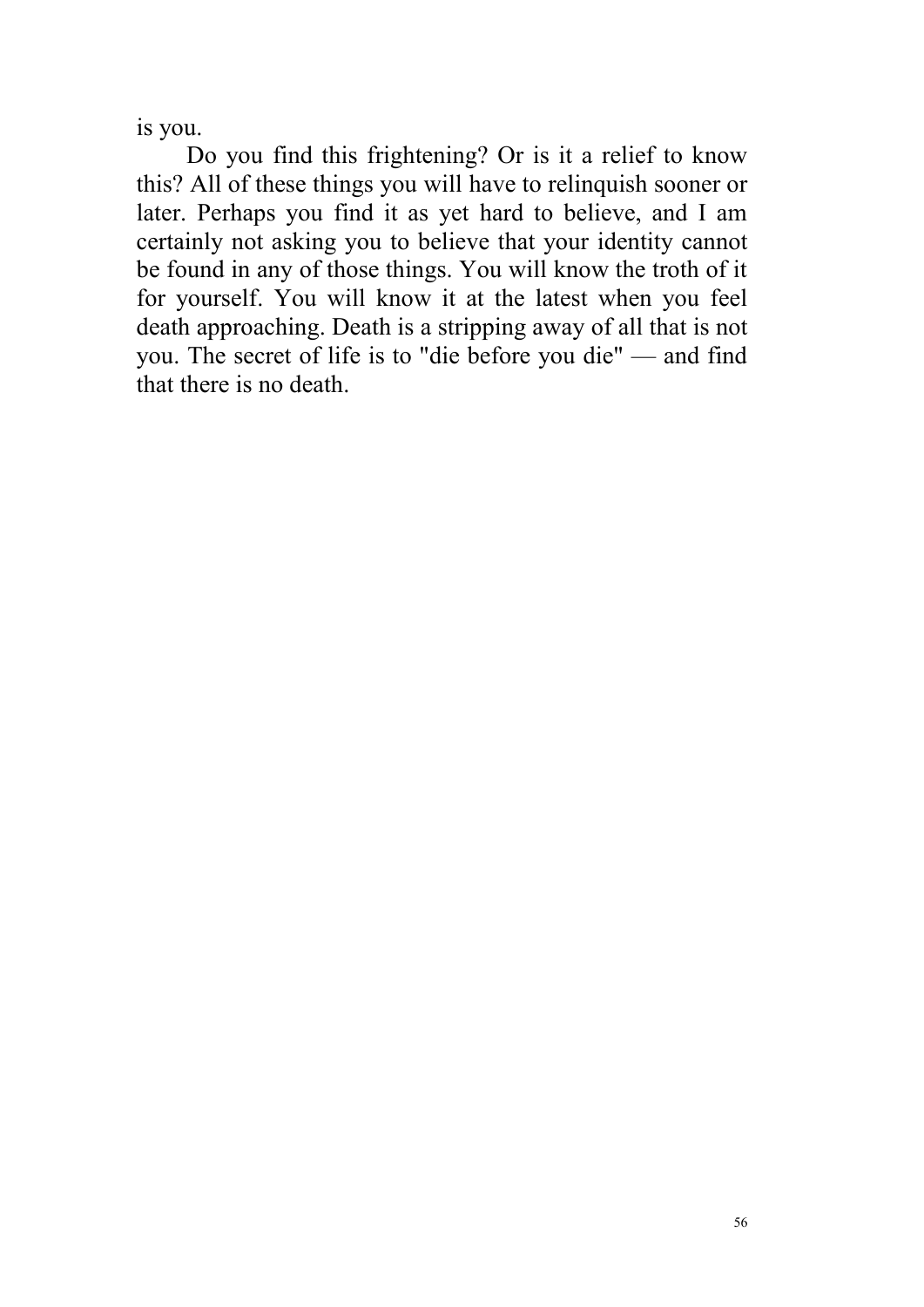#### Chapter One

### **MOVING DEEPLY INTO THE NOW**

#### **DON'T SEEK YOUR SELF IN THE MIND**

*I feel that there is still ct great deal I need to learn about the workings of my mind before I can get anywhere near full consciousness or spiritual enlightenment.*

No, you don't. The problems of the mind cannot be solved on the level of the mind. Once you have understood the basic dysfunction, there isn't really much else that you need to learn or understand. Studying the complexities of the mind may make you <sup>a</sup> good psychologist, but doing so won't take you beyond the mind, just as the study of madness isn't enough to create sanity. You have already understood the basic mechanics of the unconscious state: identification with the mind, which creates <sup>a</sup> false self, the ego, as <sup>a</sup> substitute for your true self rooted in Being. You become as <sup>a</sup> "branch cut off from the vine," as Jesus puts it.

The ego's needs are endless. It feels vulnerable and threatened and so lives in <sup>a</sup> state of fear and want. Once you know how the basic dysfunction operates, there is no need to explore all its countless manifestations, no need to make it into <sup>a</sup> complex personal problem. The ego, of course, loves that. It is always seeking for something to attach itself to in order to uphold and strengthen its illusory sense of self, and it will readily attach itself to your problems. This is why, for so many people, <sup>a</sup> large par<sup>t</sup> of their sense of self is intimately connected with their problems. Once this has happened, the last thing they want is to become free of them;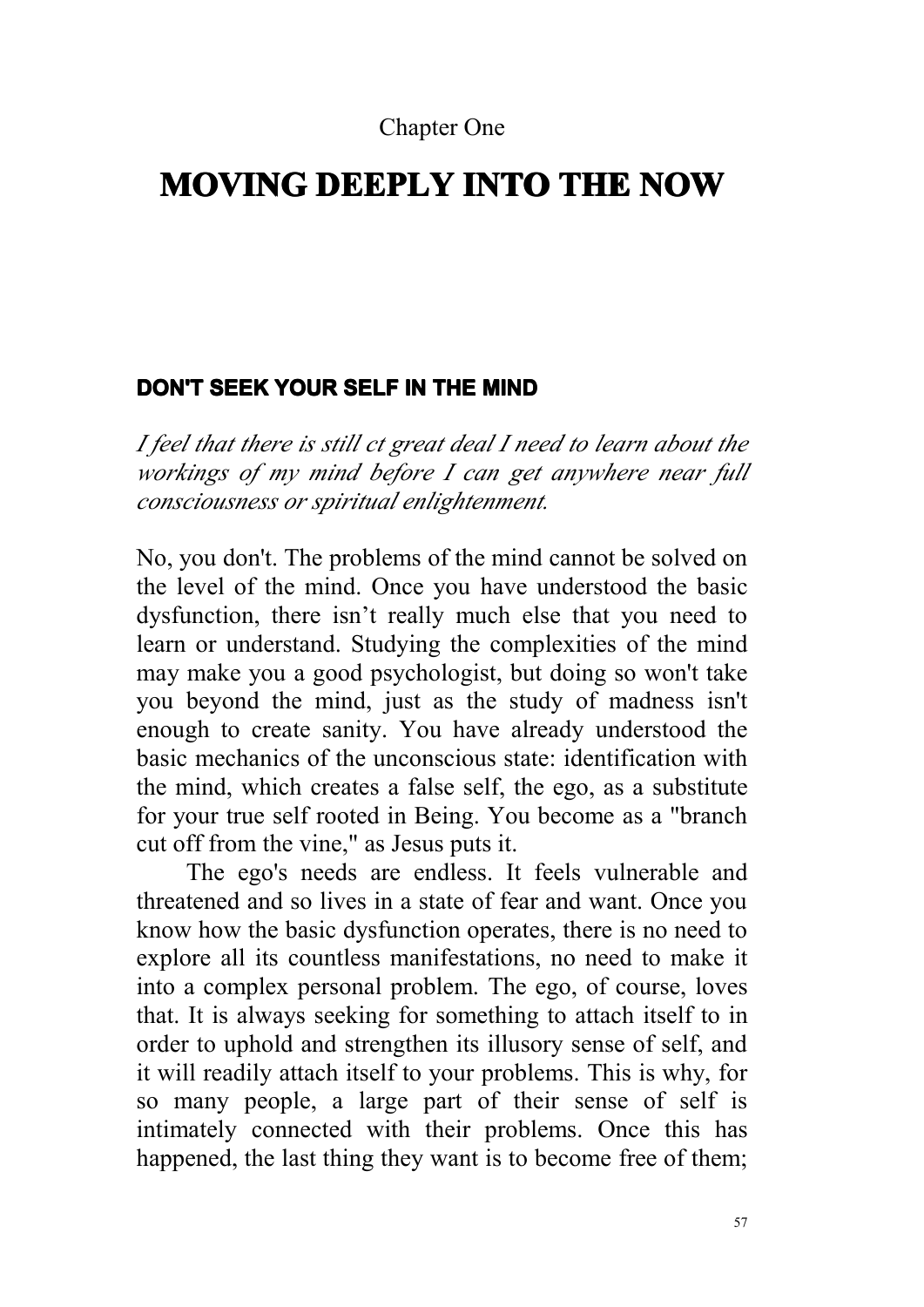that would mean loss of self. There can be <sup>a</sup> grea<sup>t</sup> deal of unconscious ego investment in pain and suffering.

So once you recognize the root of unconsciousness as identification with the mind, which of course includes the emotions, you step out of it. You become present. When you are present, you can allow the mind to be as it is without getting entangled in it. Themind in itself is not dysfunctional. It is <sup>a</sup> wonderful tool. Dysfunction sets in when you seek your self in it and mistake it for who you are. It then becomes the egoic mind and takes over your whole life.

#### **END THE DELUSION DELUSION OF TIME**

*It seems almost impossible to disidentify from the mind. We are all immersed in it. How do you teach <sup>a</sup> fish to fly?*

Here is the key: End the delusion of time. Time and mind are inseparable. Remove time from the mind and it stops unless you choose to use it.

To be identified with your mind is tobe trapped in time: the compulsion to live almost exclusively through memory and anticipation. This creates an endless preoccupation with pas<sup>t</sup> and future and an unwillingness to honor and acknowledge the presen<sup>t</sup> moment and *allow it to be*. The compulsion arises because the pas<sup>t</sup> gives you an identity and the future holds the promise of salvation, of fulfillment in whatever form. Both are illusions.

*But without <sup>a</sup> sense of time, how would we function in this world? There would be no goals to strive toward anymore. I wouldn't even know who I am, because my past makes me who I am today. I think time is something very precious, and we need to learn to use it wisely rather than waste it.*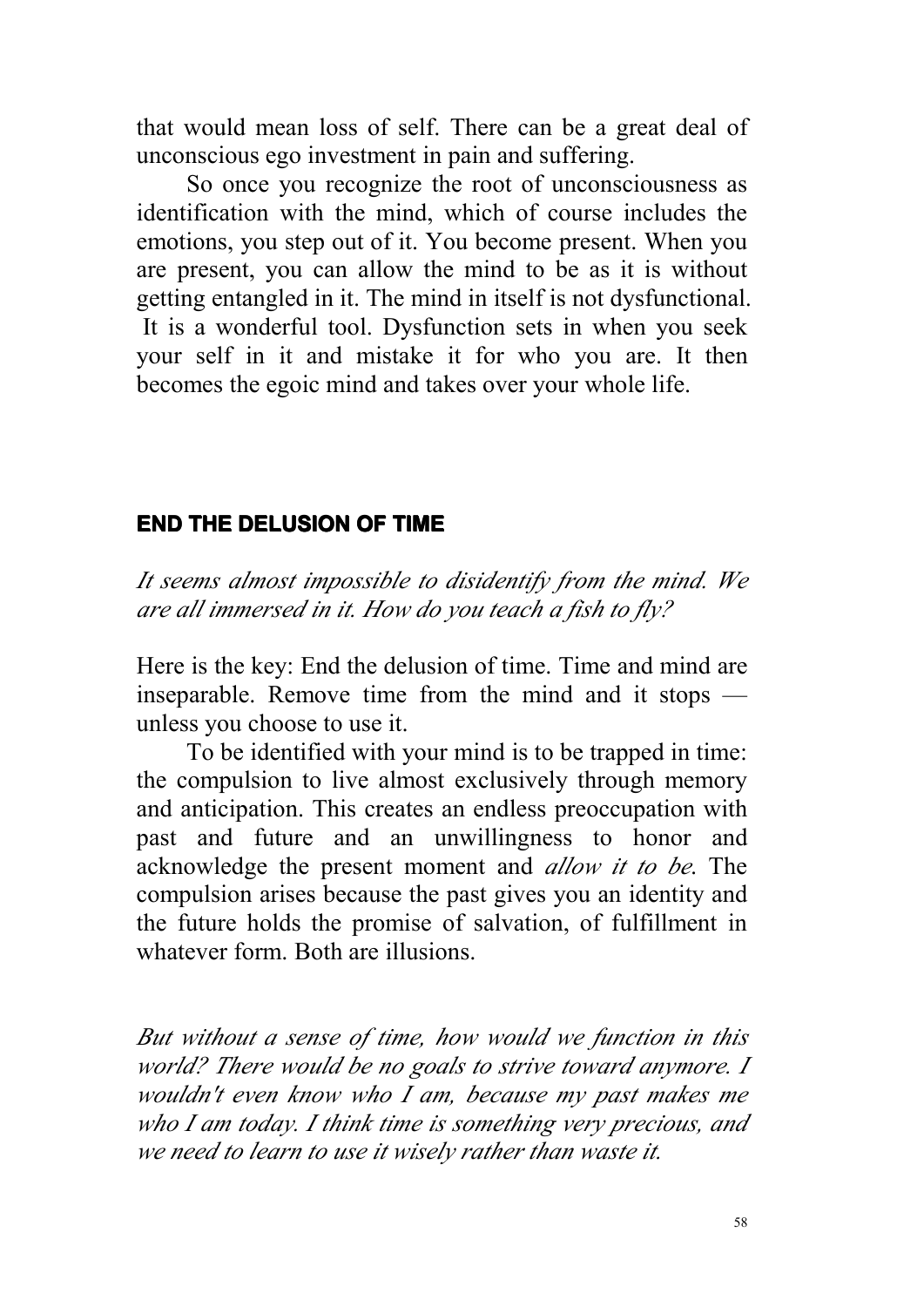Time isn't precious at all, because it is an illusion. What you perceive as precious is not time but the one point that is out of time: the Now. That is precious indeed. The more you are focused on time — past and future — the more you miss the Now, the most precious thing there is.

Why is it the most precious thing? Firstly, because it is the only thing. It's all there is. The eternal presen<sup>t</sup> is the space within which your whole life unfolds, the one factor that remains constant. Life is now. There was never <sup>a</sup> time when your life was not now, nor will there ever be. Secondly, the Now is the only point that can take you beyond the limited confines of the mind. It is your only point of access into the timeless and formless realm of Being.

## §

#### **NOTHING NOTHING EXISTS OUTSIDE OUTSIDE THE NOW**

*Aren't past and future just as real, sometimes even more real, than the present? After all, the past determines who we are, as well as how we perceive and behave in the present. And our future goals determine which actions we take in the present.*

You haven't ye<sup>t</sup> grasped the essence of what I am saying because you are trying to understand it mentally. The mind cannot understand this. Only *you* can. Please just listen.

Have you ever experienced, done, thought, or felt anything outside the Now? Do you think you ever will? Is it possible for anything to happen or be outside the Now? The answer is obvious, is it not?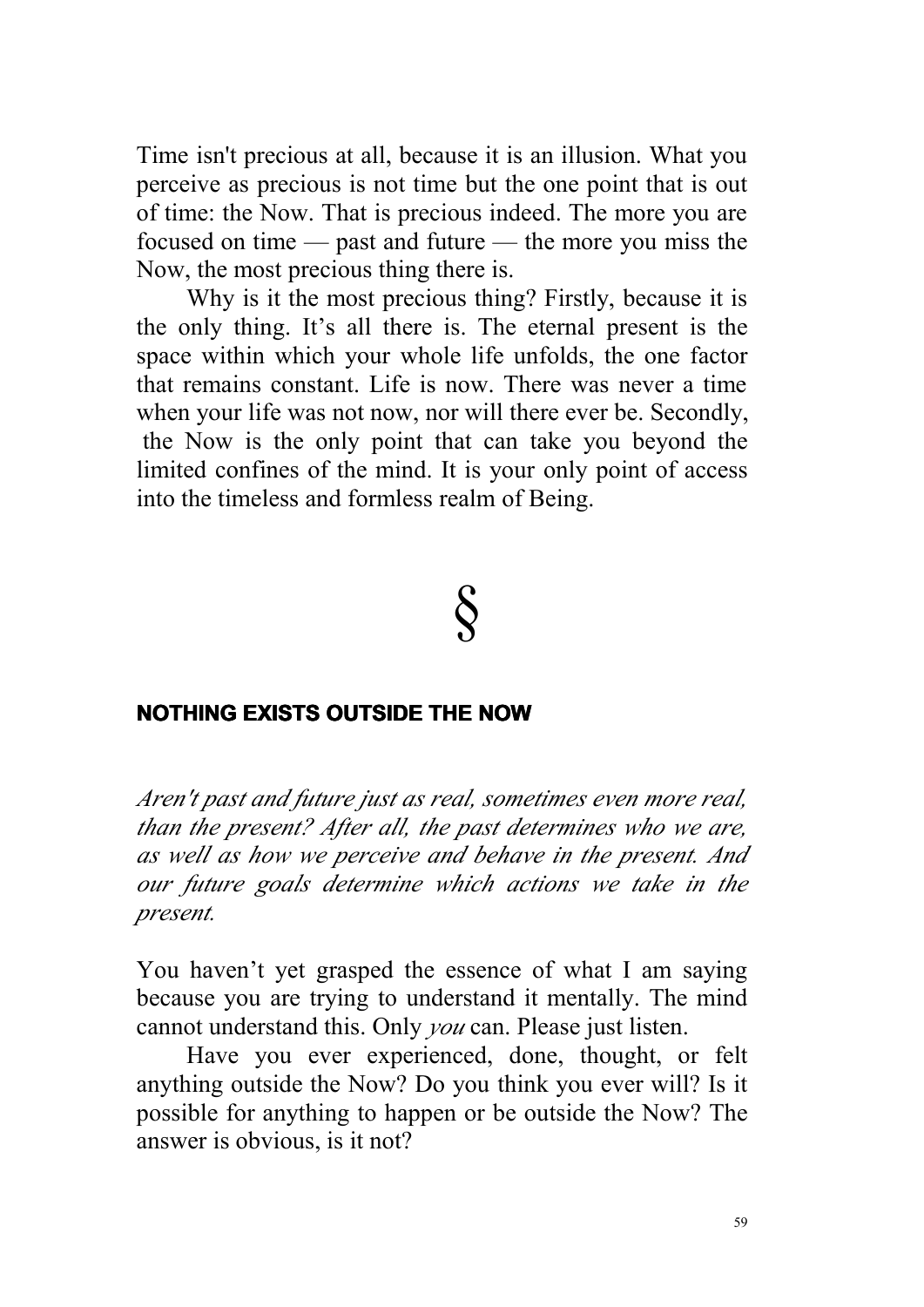Nothing ever happened in the past; it happened in the Now.

Nothing will ever happen in the future; it will happen in the Now.

What you think of as the pas<sup>t</sup> is <sup>a</sup> memory trace, stored in the mind, of a former Now. When you remember the past, you reactivate <sup>a</sup> memory trace — and you do so now. The future is an imagined Now, <sup>a</sup> projection of the mind. When the future comes, it comes as the Now. When you think about the future, you do it now. Past and future obviously have no reality of their own. Just as the moon has no light of its own, but can only reflect the light of the sun, so are past and future only pale reflections of the light, power, and reality of the eternal present. Their reality is "borrowed" from the Now.

The essence of what I am saying here cannot be understood by the mind. The moment you grasp it, there is <sup>a</sup> shift in consciousness from mind to Being, from time to presence. Suddenly, everything feels alive, radiates energy, emanates Being.

## §

#### **THE KEY TO THE SPIRITUAL SPIRITUAL SPIRITUALSPIRITUALDIMENSION DIMENSION**

In life-threatening emergency situations, the shift in consciousness from time to presence sometimes happens naturally. The personality that has a past and a future momentarily recedes and is replaced by an intense conscious presence, very still but veryalert at the same time. Whatever response is needed then arises out of that state of consciousness.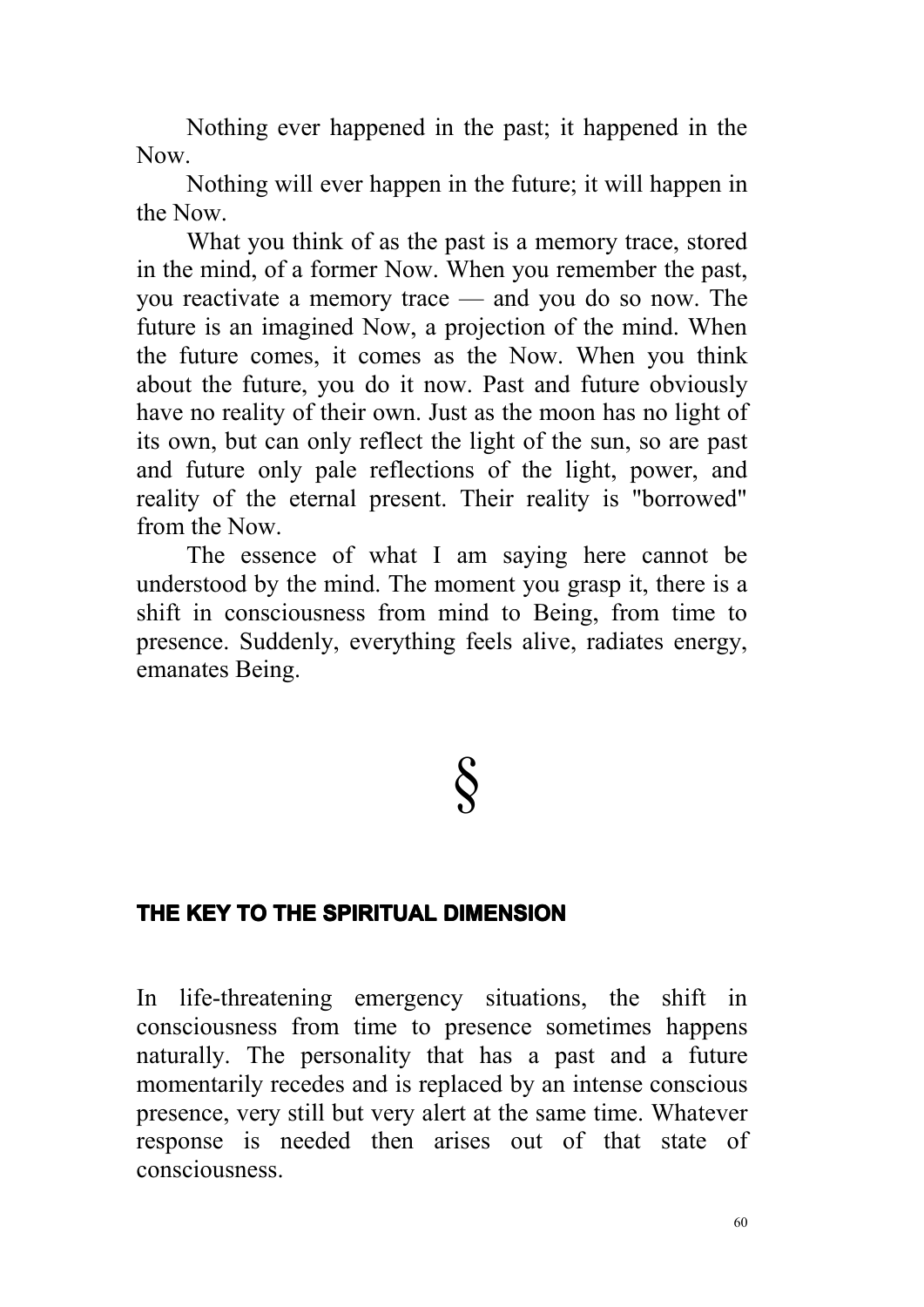The reason why some people love to engage in dangerous activities, such as mountain climbing, car racing, and so on, although they may not be aware of it, is that it forces them into the Now — that intensely alive state that is free of time, free of problems, free of thinking, free of the burden of the personality. Slipping away from the presen<sup>t</sup> moment even for <sup>a</sup> second may mean death. Unfortunately, they come to depend on <sup>a</sup> particular activity to be in that state. But you don't need to climb the north face of the Eiger. You can enter that state now.

## §

Since ancient times, spiritual masters of all traditions have pointed to the Now as the key to the spiritual dimension. Despite this, it seems to have remained <sup>a</sup> secret. It is certainly not taught in churches and temples. If you go to <sup>a</sup> church, you may hear readings from the Gospels such as "Take no thought for the morrow; for the morrow shall take thought for the things of itself," or "Nobody who puts his hands to the plow and *looks back* is fit for the Kingdom of God." Or you might hear the passage about the beautiful flowers that are not anxious about tomorrow but live with ease in the timeless Now and are provided for abundantly by God. The depth and radical nature of these teachings are not recognized. No one seems to realize that they are meant to be lived and so bring about <sup>a</sup> profound inner transformation.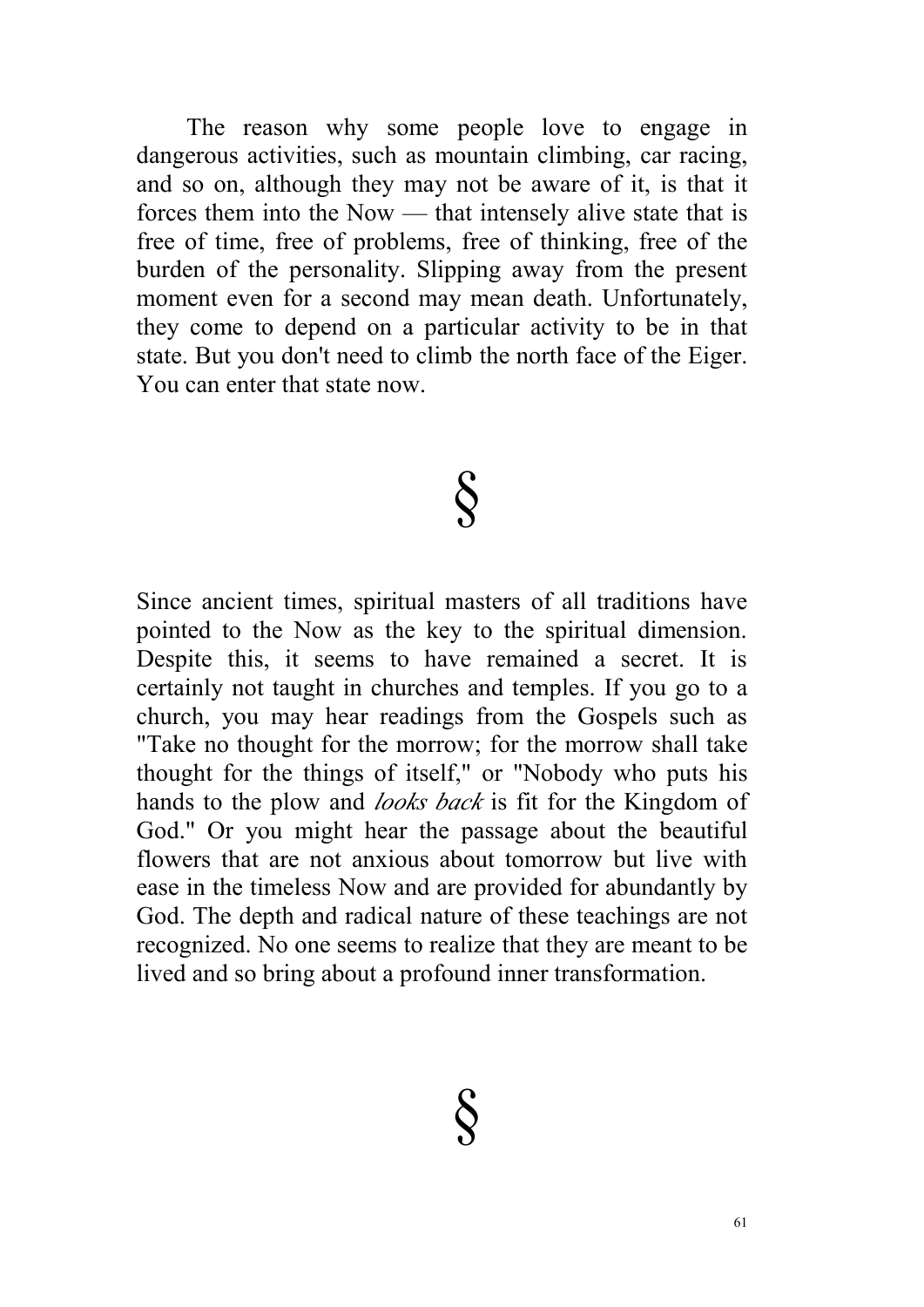The whole essence of Zen consists in walking along the razor's edge of Now — to be so utterly, so completely presen<sup>t</sup> that no problem, no suffering, nothing that is not who you are in your essence, can survive in you. In the Now, in the absence of time, all your problems dissolve. Suffering needs time; it cannot survive in the Now.

The grea<sup>t</sup> Zen master Rinzai, in order to take his students' attention away from time, would often raise his finger and slowly ask: "What, at this moment, is lacking?" A powerful question that does not require an answer on the level of the mind. It is designed to take your attention deeply into the Now. A similar question in the Zen tradition is this: "If not now, when?"

§

The Now is also central to the teaching of Sufism, the mystical branch of Islam. Sufis have <sup>a</sup> saying: "The Sufi is the son of time present." And Rumi, the great poet and teacher of Sufism, declares: "Past and future veil God from our sight; burn up both of them with fire."

Meister Eckhart, the thirteenth-century spiritual teacher, summed it all up beautifully "Time is what keeps the light from reaching us. There is no greater obstacle to God than time."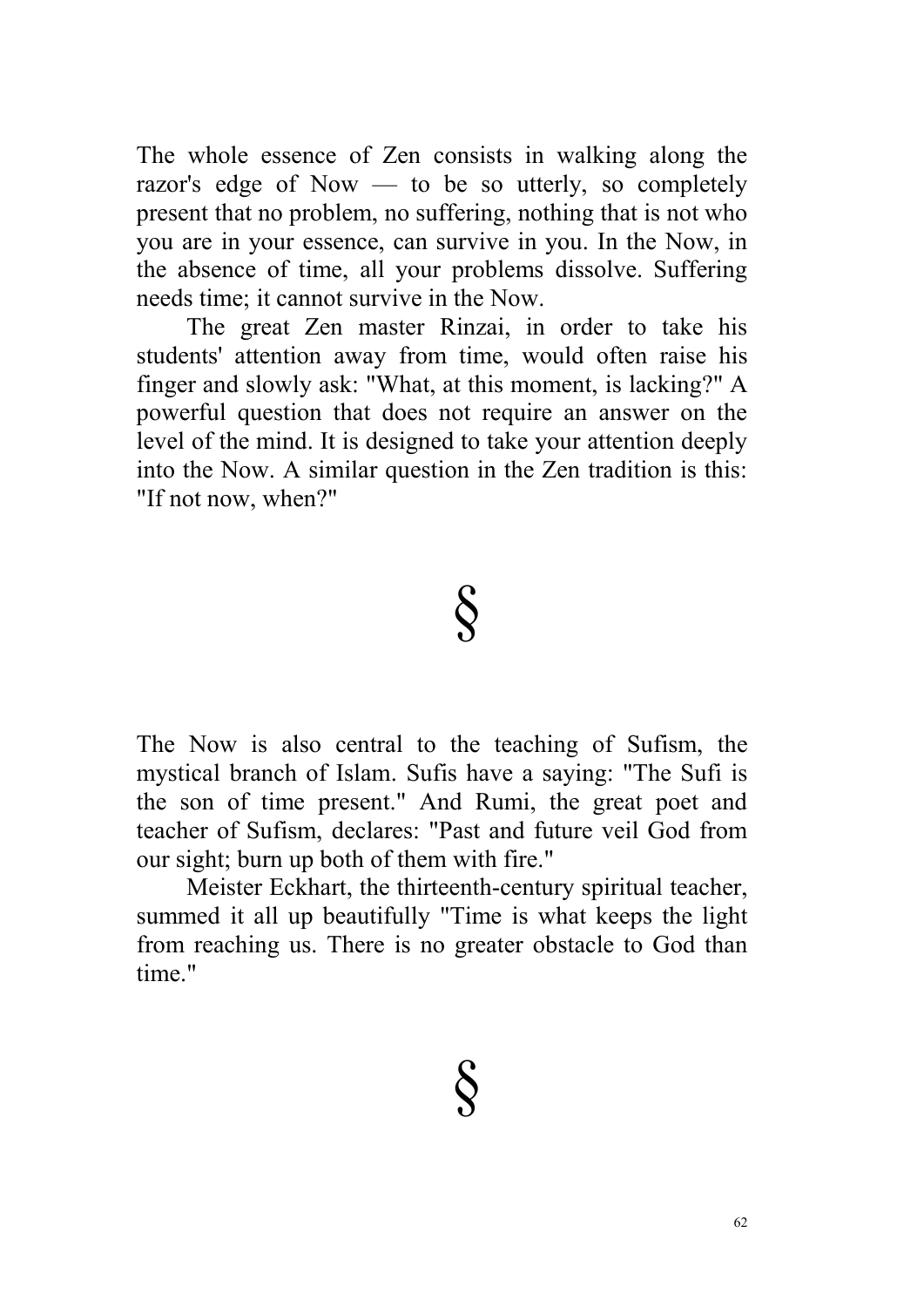#### **ACCESSING ACCESSING THE POWER OF THE NOW**

*A moment ago, when you talked about the eternal present and the unreality of past and future, I found myself looking at that tree outside the window. I had looked at it <sup>a</sup> few times before, but this time it was different. The external perception had not changed much, except that the colors seemed brighter and more vibrant. But there was now an added dimension to it. This is hard to explain. I don't know how, but I was aware of something invisible that I felt was the essence of that tree, itsinner spirit, if you like. And somehow I was part of that. I realize nowthat I hadn't truly seen the tree before, just <sup>a</sup> flat and dead image of it. When I look at the tree now, some of that awareness is still present, but I can feel it slipping away. You see, the experience is already receding into the past. Can something like this ever be more than affecting glimpse?*

You were free of time for <sup>a</sup> moment. You moved into the Now and therefore perceived the tree without the screen of mind. The awareness of Being became par<sup>t</sup> of your perception. With the timeless dimension comes <sup>a</sup> different kind of knowing, one that does not "kill" the spirit that lives within every creature and every thing. A knowing that does not destroy the sacredness and mystery of life but contains <sup>a</sup> deep love and reverence for all that is. A knowing of which the mind knows nothing.

The mind cannot know the tree. It can only know facts or information about the tree. My mind cannot know you, only labels, judgments, facts, and opinions about you. Being alone knows directly.

There is a place for mind and mind knowledge. It is in the practical realm of day-to-day living. However, when it takes over all aspects of your life, including your relationships with other human beings and with nature, it becomes <sup>a</sup> monstrous parasite that, unchecked, may well end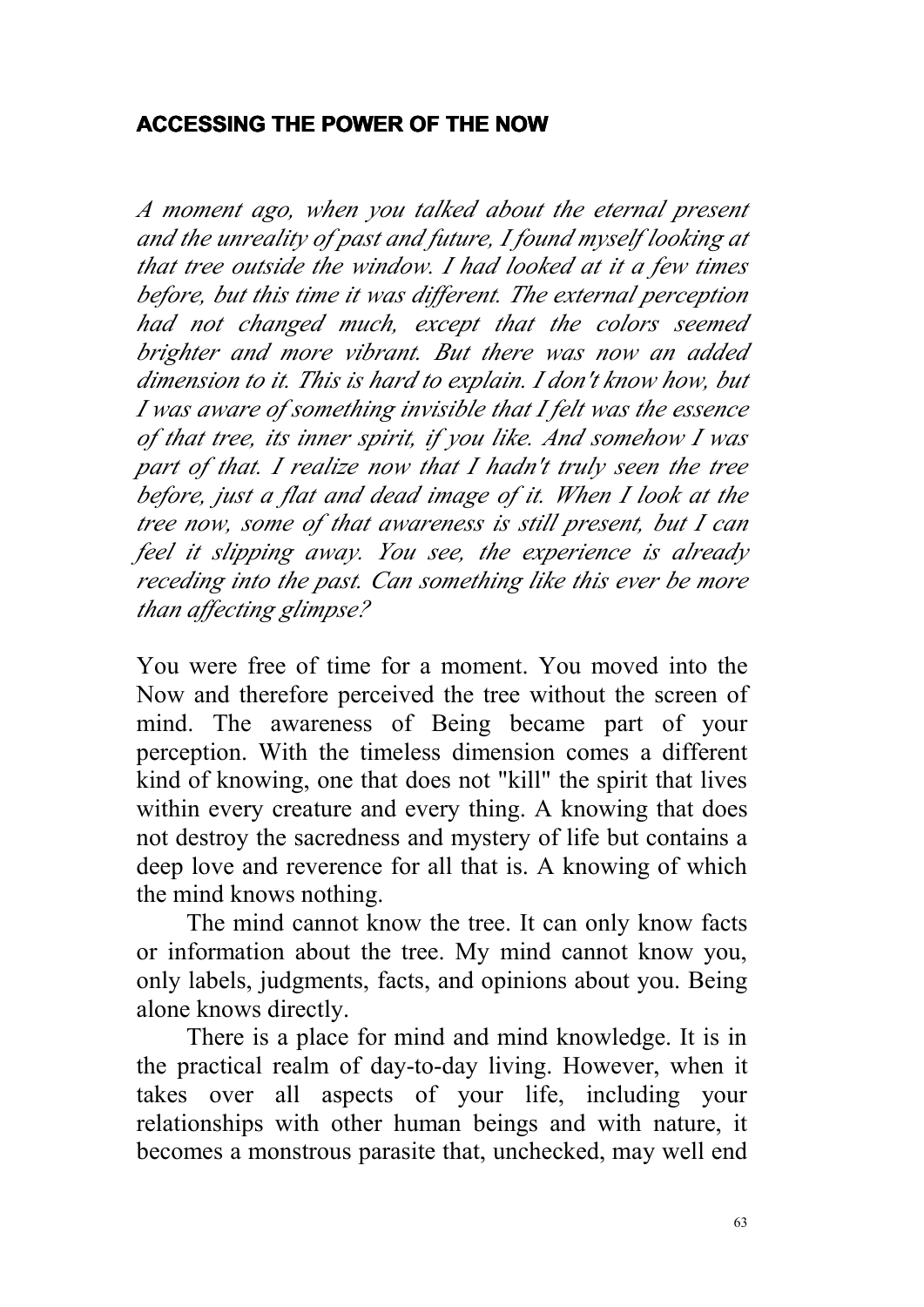up killing all life on the planet and finally itself by killing its host.

You have had <sup>a</sup> glimpse of how the timeless can transform your perceptions. But an experience is not enough, no matter how beautiful or profound. What is needed and what we are concerned with is <sup>a</sup> permanen<sup>t</sup> shift in consciousness.

So break the old pattern of present-moment denial and present-moment resistance. Make it your practice to withdraw attention from pas<sup>t</sup> and future whenever they are not needed. Step out of the time dimension as much as possible in everyday life. If you find it hard to enter the Now directly, start by observing the habitual tendency of your mind to want to escape from the Now. You will observe that the future is usually imagined as either better or worse than the present. If the imagined future is better, it gives you hope or pleasurable anticipation. If it isworse, it creates anxiety. Both are illusory. Through self-observation, more *presence* comes into your life automatically. The moment you realize you are not present, you are present. Whenever you are able to observe your mind, you are no longer trapped in it. Another factor has come in, something that is not of the mind: the witnessing presence.

Be presen<sup>t</sup> as the watcher of your mind — of your thoughts and emotions as well as your reactions in various situations. Be at least as interested in your reactions as in the situation or person that causes you to react. Notice also how often your attention is in the pas<sup>t</sup> or future. Don't judge or analyze what you observe. Watch the thought, feel the emotion, observe the reaction. Don't make <sup>a</sup> personal problem out of them. You will then feel something more powerful than any of those things that you observe: the still, observing presence itself behind the content of your mind, the silent watcher.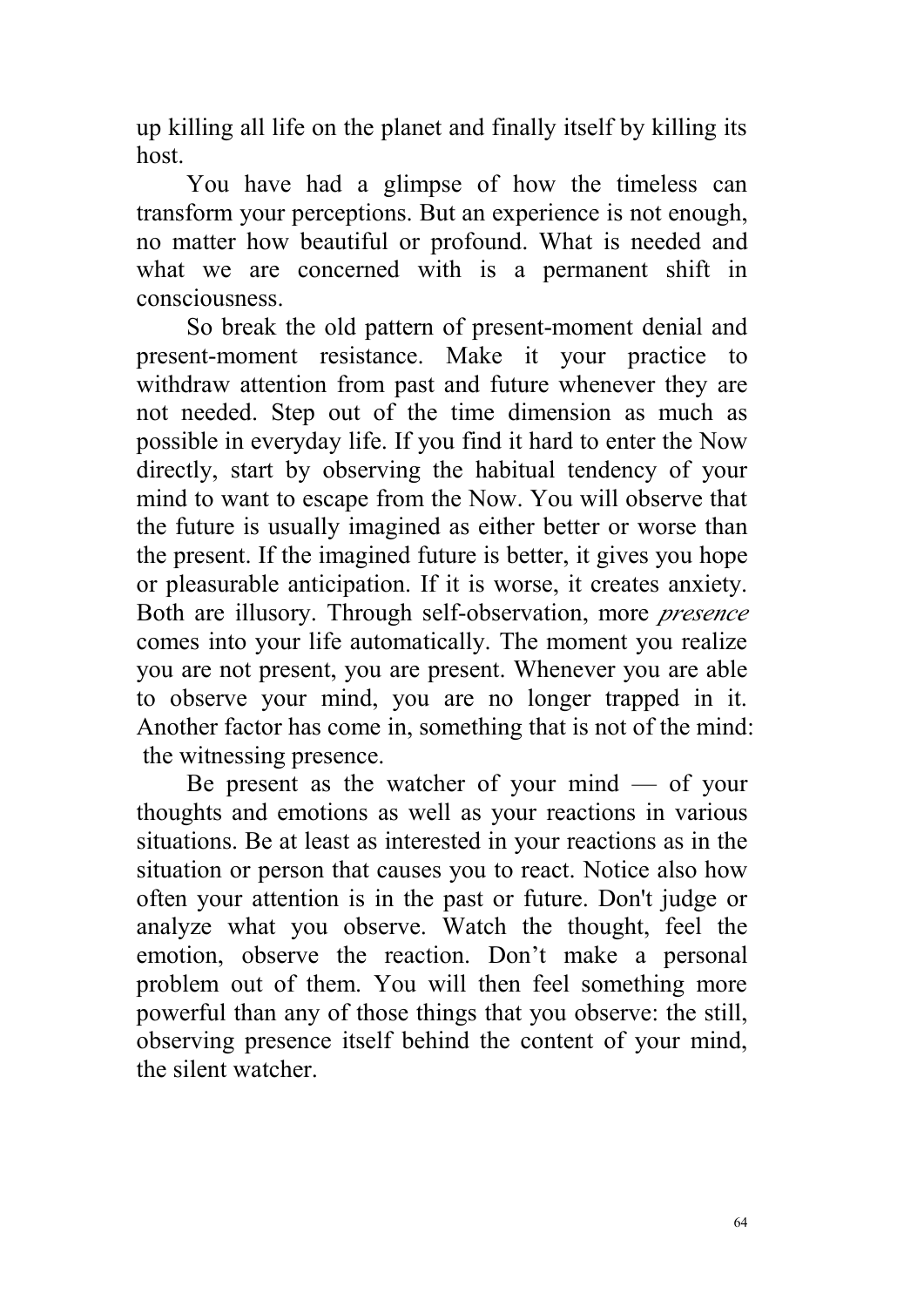Intense presence is needed when certain situations trigger <sup>a</sup> reaction with <sup>a</sup> strong emotional charge, such as when your self-image is threatened, <sup>a</sup> challenge comes into your life that triggers fear, things "go wrong," or an emotional complex from the pas<sup>t</sup> is brought up. In those instances, the tendency is for you to become "unconscious." The reaction or emotion takes you over — you "become" it. You act it out. You justify, make wrong, attack, defend . . . excep<sup>t</sup> that it isn't you, it's the reactive pattern, the mind in its habitual survival mode.

Identification with the mind gives it more energy;, observation of the mind withdraws energy from it. Identification with the mind creates more time; observation of the mind opens up the dimension of the timeless. The energy that is withdrawn from the mind turns into presence. Once you can feel what it means to be present, it becomes much easier to simply choose to step out of the time dimension whenever time is not needed for practical purposes and move more deeply into the Now. This does not impair your ability to use time — pas<sup>t</sup> or future — when you need to refer to it for practical matters. Nor does it impair your ability to use your mind. In fact, it enhances it. When you do use your mind, it will be sharper, more focused.

#### **LETTING GO OF PSYCHOLOGICAL TIME**

Learn to use time in the practical aspects of your life — we may call this "clock time" — but immediately return to present-moment awareness when those practical matters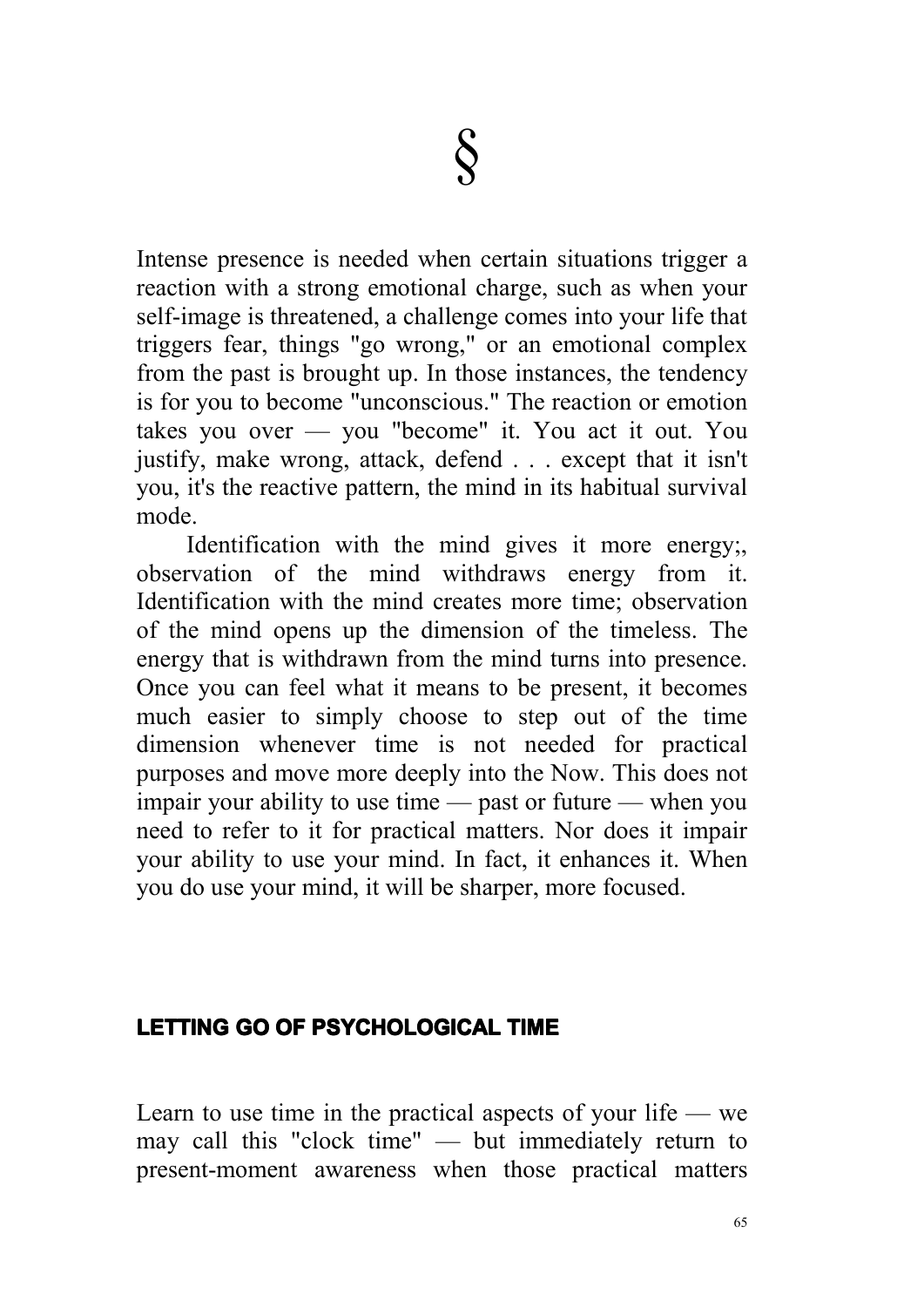have been dealt with. In this way, there will be no build-up of "psychological time," which is identification with the pas<sup>t</sup> and continuous compulsive projection into the future.

Clock time is not just making an appointment or planning <sup>a</sup> trip. It includes learning from the pas<sup>t</sup> so that we don't repeat the same mistakes over and over. Setting goals and working toward them. Predicting the future by means of patterns and laws, physical, mathematical and so on, learned from the pas<sup>t</sup> and taking appropriate action on the basis of our predictions.

But even here, within the sphere of practical living, where we cannot do without reference to pas<sup>t</sup> and future, the presen<sup>t</sup> moment remains the essential factor, Any lesson from the pas<sup>t</sup> becomes relevant and is applied *now*. Any planning as well as working toward achieving <sup>a</sup> particular goal is done now.

The enlightened person's main focus of attention is always the Now, but they are still peripherally aware of time. In other words, they continue to use clock time but are free of psychological time.

Be alert as you practice this so that you do not unwittingly transform clock time into psychological time. For example, if you made <sup>a</sup> mistake in the pas<sup>t</sup> and learn from it now, you are using clock time. On the other hand, if you dwell on it mentally, and self-criticism, remorse, or guilt come up, then you are making the mistake into "me" and "mine": you make it part of your sense of self, and it has become psychological time, which is always linked to <sup>a</sup> false sense of identity. Nonforgiveness necessarily implies <sup>a</sup> heavy burden of psychological time.

If you set yourself <sup>a</sup> goal and work toward it, you are using clock time. You are aware of where you want to go, but you honor and give your fullest attention to the step that you are taking at this moment. If you then become excessively focused on the goal, perhaps because you are seeking happiness, fulfillment, or <sup>a</sup> more complete sense of self in it, the Now is no longer honored. It becomes reduced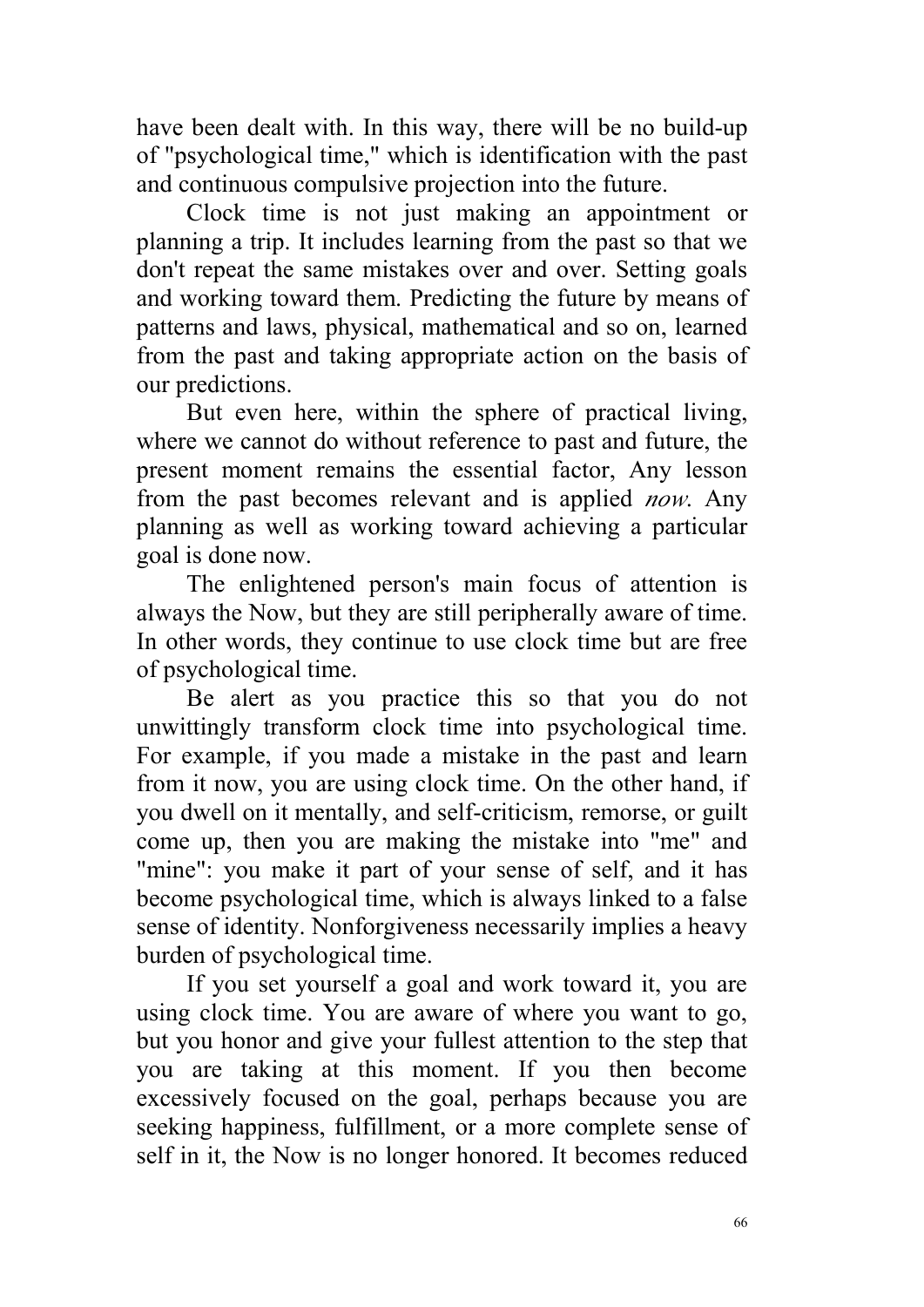to <sup>a</sup> mere stepping stone to the future, with no intrinsic value. Clock time then turns into psychological time. Your life's journey is no longer an adventure, just an obsessive need to arrive, to attain, to "make it." You no longer see or smell the flowers by the wayside either, nor are you aware of the beauty and the miracle of life that unfolds all around you when you are presen<sup>t</sup> in the Now.

# §

*I can see the supreme importance of the Now, but I cannot quite go along with you when you say that time is <sup>a</sup> complete illusion.*

When I say "time is an illusion," my intention is not to make <sup>a</sup> philosophical statement. I am just reminding you of <sup>a</sup> simple fact — a fact so obvious that you may find it hard to grasp and may even find it meaningless — but once fully realized, it can cut like <sup>a</sup> sword through all the mind-created layers of complexity and "problems." Let me say it again: the present moment is all you ever have. There is never a time when your life is not "this moment." Is this not <sup>a</sup> fact?

#### **ITHE INSANITY OF PSYCHOLOGICAL TIME**

You will not have any doubt that psychological time is <sup>a</sup> mental disease if you look at its collective manifestations. They occur, for example, in the form of ideologies such as communism, national socialism or any nationalism, or rigid religious belief systems, which operate under the implicit assumption that the highest good lies in the future and that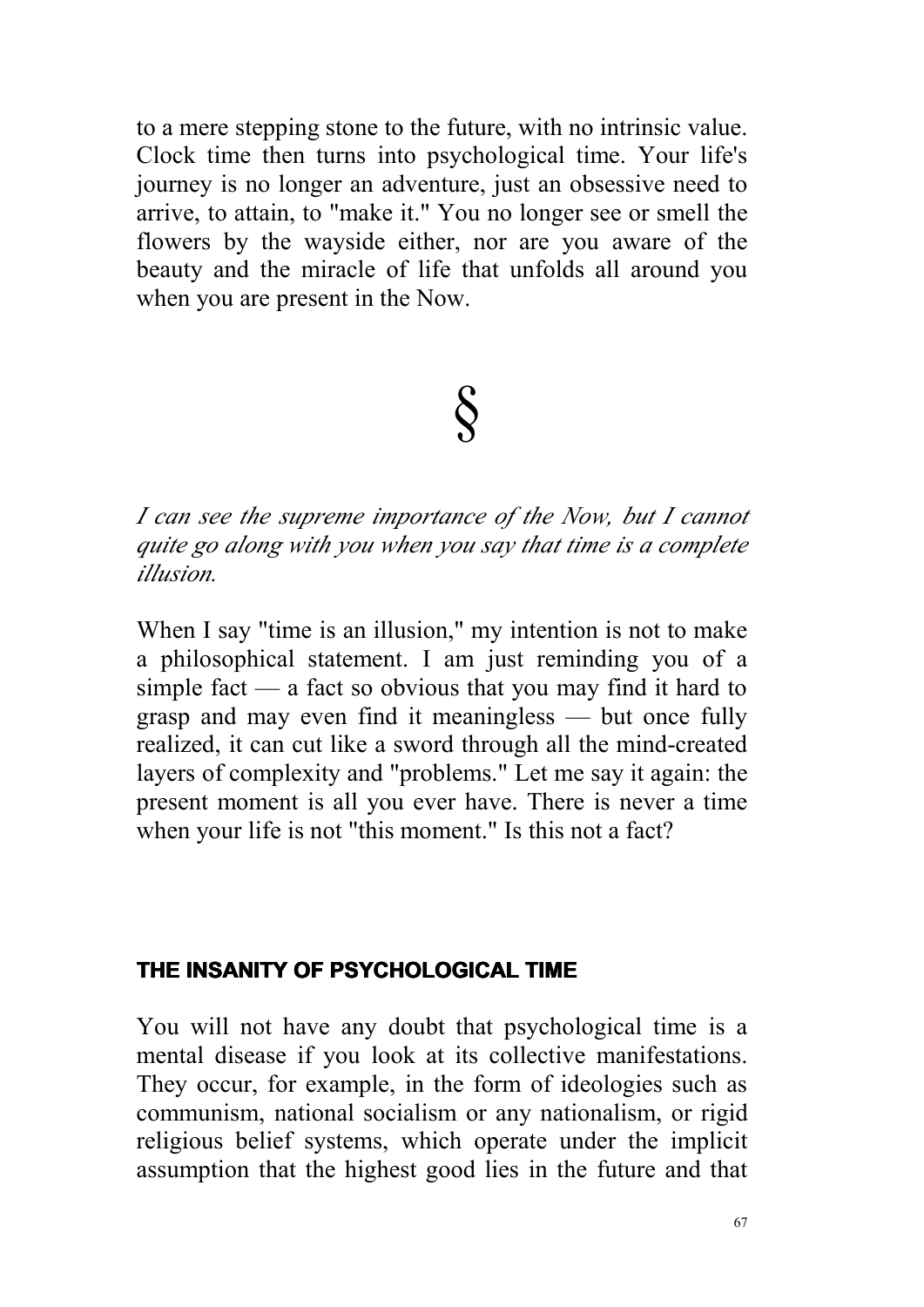therefore the end justifies the means. The end is an idea, <sup>a</sup> point in the mind-projected future, when salvation in whatever form happiness, fulfillment, equality, liberation, and so on — will be attained. Not infrequently, the means of getting there are the enslavement, torture, and murder of people in the present.

For example, it is estimated that as many as 50 million people were murdered to further the cause of communism, to bring about <sup>a</sup> "better world" in Russia, China, and other countries. This is <sup>a</sup> chilling example of how belief in <sup>a</sup> future heaven creates <sup>a</sup> presen<sup>t</sup> hell. Can there be any doubt that psychological time is <sup>a</sup> serious and dangerous mental illness?

How does this mind pattern operate in *your* life? Are you always trying to ge<sup>t</sup> somewhere other than where you are? Is most of your *doing* just <sup>a</sup> means to an end? Is fulfillment always just around the corner or confined to short-lived pleasures, such as sex, food, drink, drugs, or thrills and excitement? Are you always focused on becoming, achieving, and attaining, or alternatively chasing some new thrill or pleasure? Do you believe that if you acquire more things you will become more fulfilled, good enough, or psychologically complete? Are you waiting for <sup>a</sup> man or woman to give meaning to your life?

In the normal, mind-identified or unenlightened state of consciousness, the power and infinite creative potential that lie concealed in the Now are completely obscured by psychological time. Your life then loses its vibrancy, its freshness, its sense of wonder. The old patterns of thought, emotion, behavior, reaction, and desire are acted out in endless repea<sup>t</sup> performances, <sup>a</sup> script in your mind that gives you an identity of sorts but distorts or covers up the reality of the Now. The mind then creates an obsession with the future as an escape from the unsatisfactory present.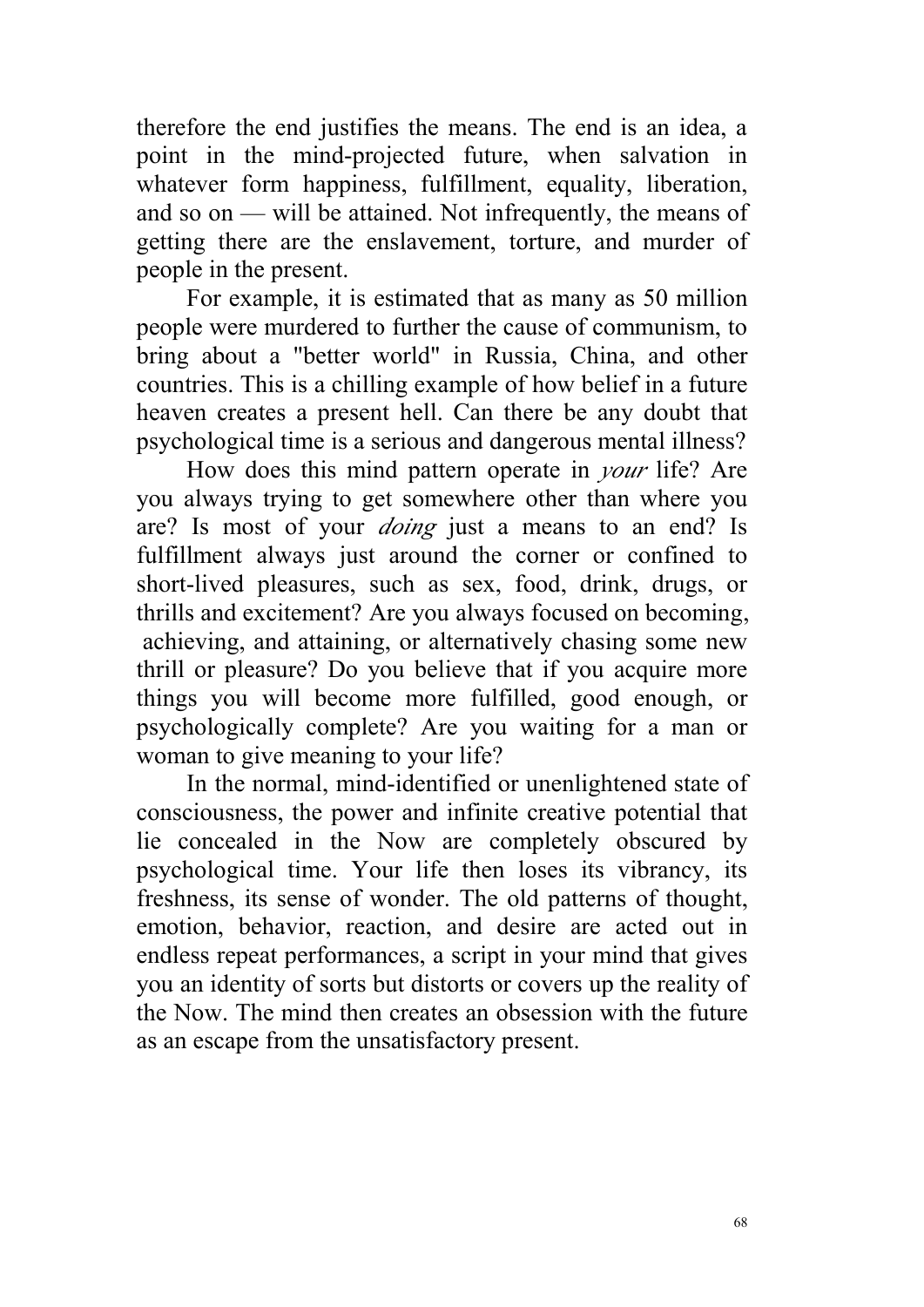#### **NEGATIVITY AND SUFFERING SUFFERING HAVE THEIR ROOTS IN TIME**

*But the belief that the future will be better than the present is not always an illusion. The present can be dreadful, and things can get better inthe future, and often they do.*

Usually, the future is <sup>a</sup> replica of the past. Superficial changes are possible, but *real* transformation is rare and depends upon whether you can become presen<sup>t</sup> enough to dissolve the pas<sup>t</sup> by accessing the power of the Now. What you perceive as future is an intrinsic par<sup>t</sup> of your state of consciousness now. If your mind carries <sup>a</sup> heavy burden of past, you will experience more of the same. The pas<sup>t</sup> perpetuates itself through lack of presence. The quality of your consciousness at this moment iswhat shapes the future — which, of course, can only be experienced as the Now.

You may win \$10 million, but that kind of change is no more than skin deep. You would simply continue to act out the same conditioned patterns in more luxurious surroundings. Humans have learned to split the atom. Instead of killing ten or twenty people with <sup>a</sup> wooden club, one person can now kill <sup>a</sup> million just by pushing <sup>a</sup> button. Is that *real* change?

If it is the quality of your consciousness at this moment that determines the future, then what is it that determines the quality of your consciousness? Your degree of presence. So the only place where true change can occur and where the pas<sup>t</sup> can be dissolved is the Now.

§

All negativity is caused by an accumulation of psychological time and denial of the present. Unease, anxiety, tension,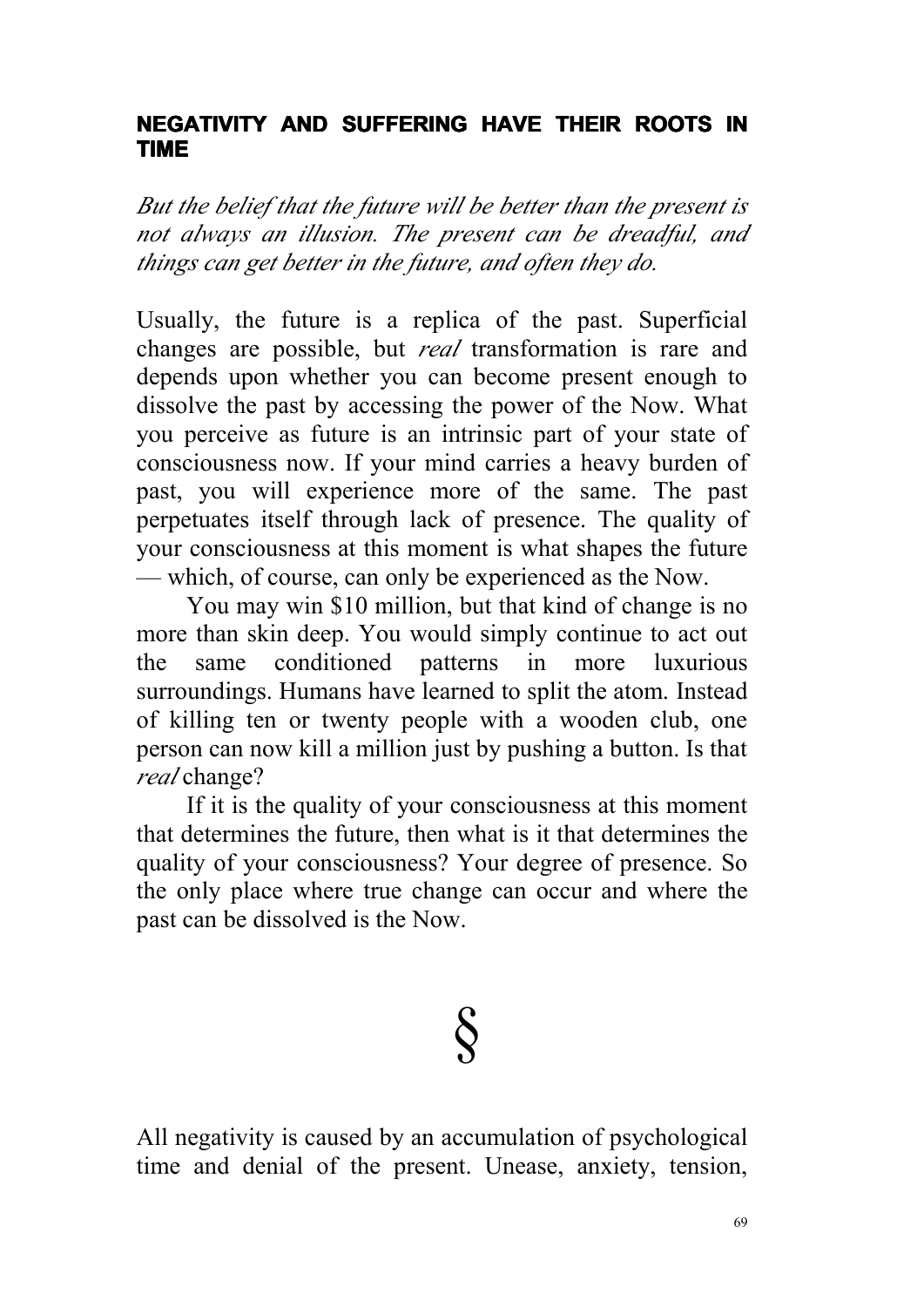stress, worry — all forms of fear — are caused by too much future, and not enough presence. Guilt, regret, resentment, grievances, sadness, bitterness, and all forms of nonforgiveness are caused by too much past, and not enough presence.

Most people find it difficult to believe that <sup>a</sup> state of consciousness totally free of all negativity is possible. And ye<sup>t</sup> this is the liberated state to which all spiritual teachings point. It is the promise of salvation, not in an illusory future but right here and now.

You may find it hard to recognize that time is the cause of your suffering or your problems. You believe that they are caused by specific situations in your life, and seen from <sup>a</sup> conventional viewpoint, this is true. But until you have dealt with the basic problem-making dysfunction of the mind its attachment to pas<sup>t</sup> and future and denial of the Now problems are actually interchangeable. If all your problems or perceived causes of suffering or unhappiness were miraculously removed for you today, but you had not become more present, more conscious, you would soon find yourself with <sup>a</sup> similar set of problems or causes of suffering, like <sup>a</sup> shadow that follows you wherever you go. Ultimately, there is only one problem: the time-bound mind itself.

#### *I cannot believe that I could ever reach <sup>a</sup> point where I am completely free of my problems.*

You are right. You can never reach that point because you are at that point now.

There is no salvation in time. You cannot be free in the future. Presence is the key to freedom, so you can only be free now.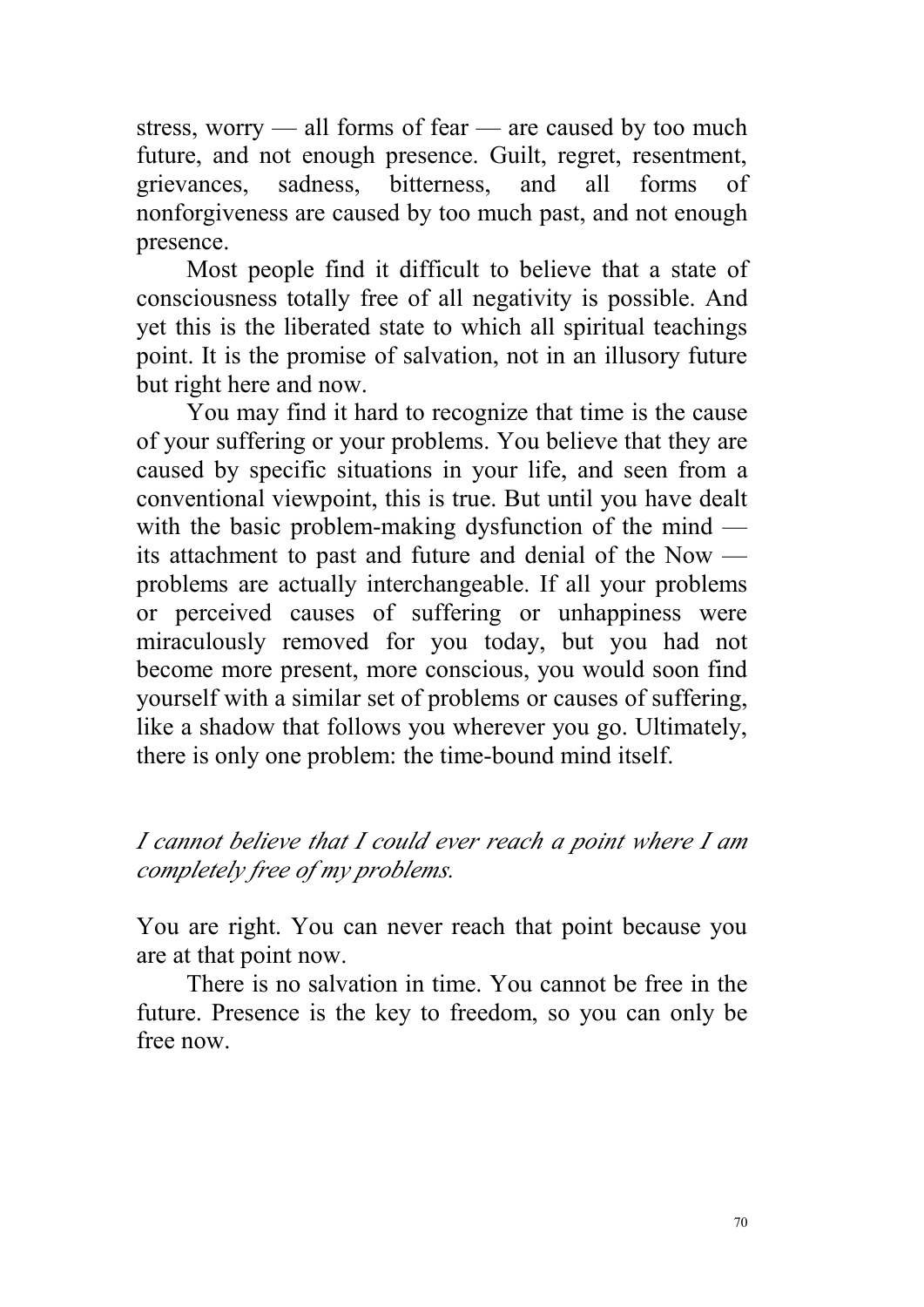#### **FINDING THE LIFE UNDERNEATH UNDERNEATHYOUR LIFE SITUATION**

*I don't see how I can be free now. As it happens, I am extremely unhappy with my life at the moment. This is <sup>a</sup> fact, and I would be deluding myself if I tried to convince myself that all is well when it definitely isn't. To me, the present moment is very unhappy; it is not liberating at all. What keeps me going is the hope or possibility of some improvement in the future.*

You think that your attention is in the presen<sup>t</sup> moment when it's actually taken up completely by time. You cannot be both unhappy and fully presen<sup>t</sup> in the Now.

What you refer to as your "life" should more accurately be called your "life situation." It is psychological time: past and future. Certain things in the pas<sup>t</sup> didn't go the way you wanted them to go. You are still resisting what happened in the past, and now you are resisting what is. Hope is what keeps you going, but hope keeps you focused on the future, and this continued focus perpetuates your denial of the Now and therefore your unhappiness.

*It istrue that my present lifesituation is the result of things that happened in the past, but it is still my present situation, and being stuck in it is what makes me unhappy.*

Forget about your life situation for <sup>a</sup> while and pay attention to your life.

*What is the difference?*

Your life situation exists in time. Your life is now. Your life situation is mind-stuff. Your life is real.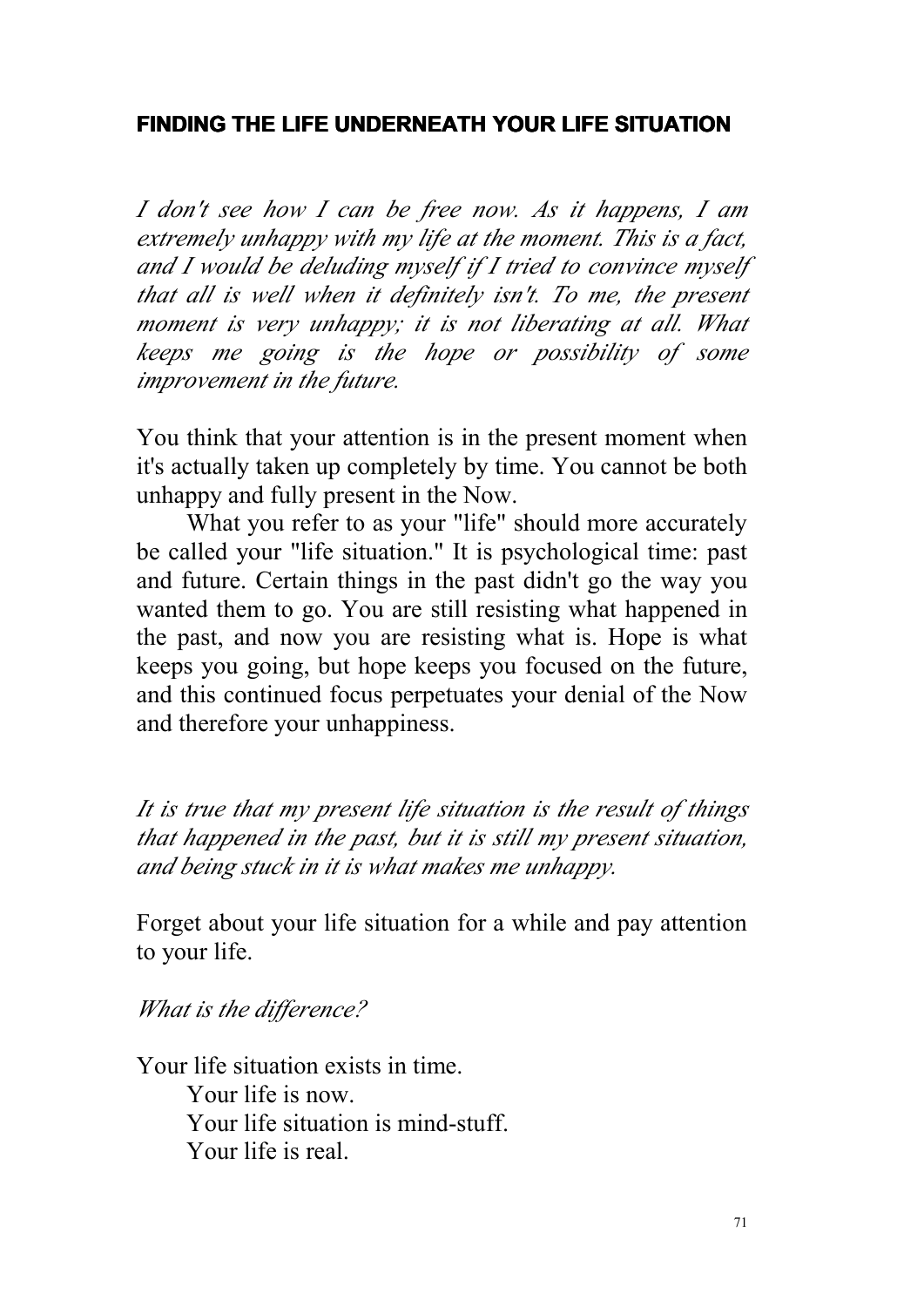Find the "narrow gate that leads to life." It is called the Now. Narrow your life down to this moment. Your life situation may be full of problems — most life situations are — but find out if you have any problem at this moment. Not tomorrow or in ten minutes, but now. Do you have <sup>a</sup> problem now?

When you are full of problems, there is no room for anything new to enter, no room for <sup>a</sup> solution. So whenever you can, make some room, create some space, so that you find the life underneath your life situation.

Use your senses fully. Be where you are. Look around. Just look, don't interpret. See the light, shapes, colors, textures. Be aware of the silent presence of each thing. Be aware of the space that allows everything to be. Listen to the sounds; don't judge them. Listen to the silence underneath the sounds. Touch something — anything — and feel and acknowledge its Being. Observe the rhythm of your breathing; feel the air flowing in and out, feel the life energy inside your body. Allow everything to be, within and without. Allow the "isness" of all things. Move deeply into the Now.

You are leaving behind the deadening world of mental abstraction, of time. You are getting out of the insane mind that is draining you of life energy, just as it is slowly poisoning and destroying the Earth. You are awakening out of the dream of time into the present.

§

#### **ALL PROBLEMS PROBLEMS PROBLEMSARE ILLUSIONS ILLUSIONS ILLUSIONSOF THE MIND**

*It feels as if <sup>a</sup> heavy burden has been lifted. A sense of lightness. I feel clear . . . but myproblems are still there waiting for me, aren't they? They haven't been solved. Am I*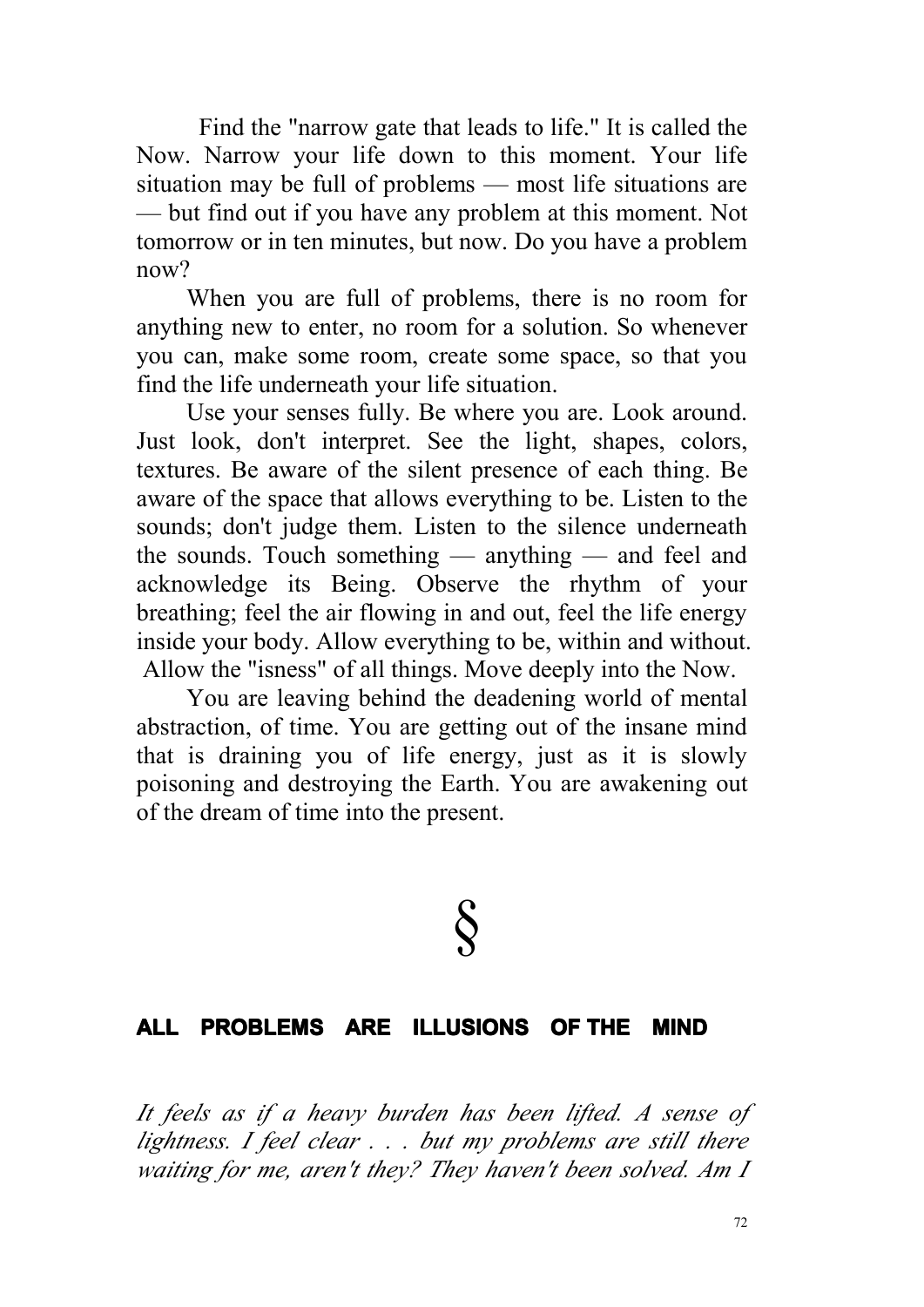*not just temporarily evading them?*

If you found yourself in paradise, it wouldn't be long before your mind would say "yes, but . . . "Ultimately, this is not about solving your problems. Ifs about realizing that there are no problems. Onlysituations — to be dealt with now, or to be left alone and accepted as par<sup>t</sup> of the "isness' of the presen<sup>t</sup> moment until they change or can be dealt with. Problems are mind-made and need time to survive. They cannot survive in the actuality of the Now.

Focus your attention on the Now and tell me what problem you have at this moment.

# §

I am not getting any answer because it is impossible to have <sup>a</sup> problem when your attention is fully in the Now. A situation that needs to be either dealt with or accepted — yes. Why make it into <sup>a</sup> problem? Why make anything into <sup>a</sup> problem? Isn't life challenging enough as it is? What do you need problems for? The mind unconsciously loves problems because they give you an identity of sorts. This is normal, and it is insane. "Problem" means that you are dwelling on <sup>a</sup> situation mentally without there being <sup>a</sup> true intention or possibility of taking action now and that you are unconsciously making it par<sup>t</sup> of your sense of self. You become so overwhelmed by your life situation that you lose your sense of life, of Being. Or you are carrying in your mind the insane burden of <sup>a</sup> hundred things that you will or may have to do in the future instead of focusing your attention on the one thing that you can do now.

When you create <sup>a</sup> problem, you create pain. All it takes is <sup>a</sup> simple choice, <sup>a</sup> simple decision: no matter what happens, I will create no more pain for myself. I will create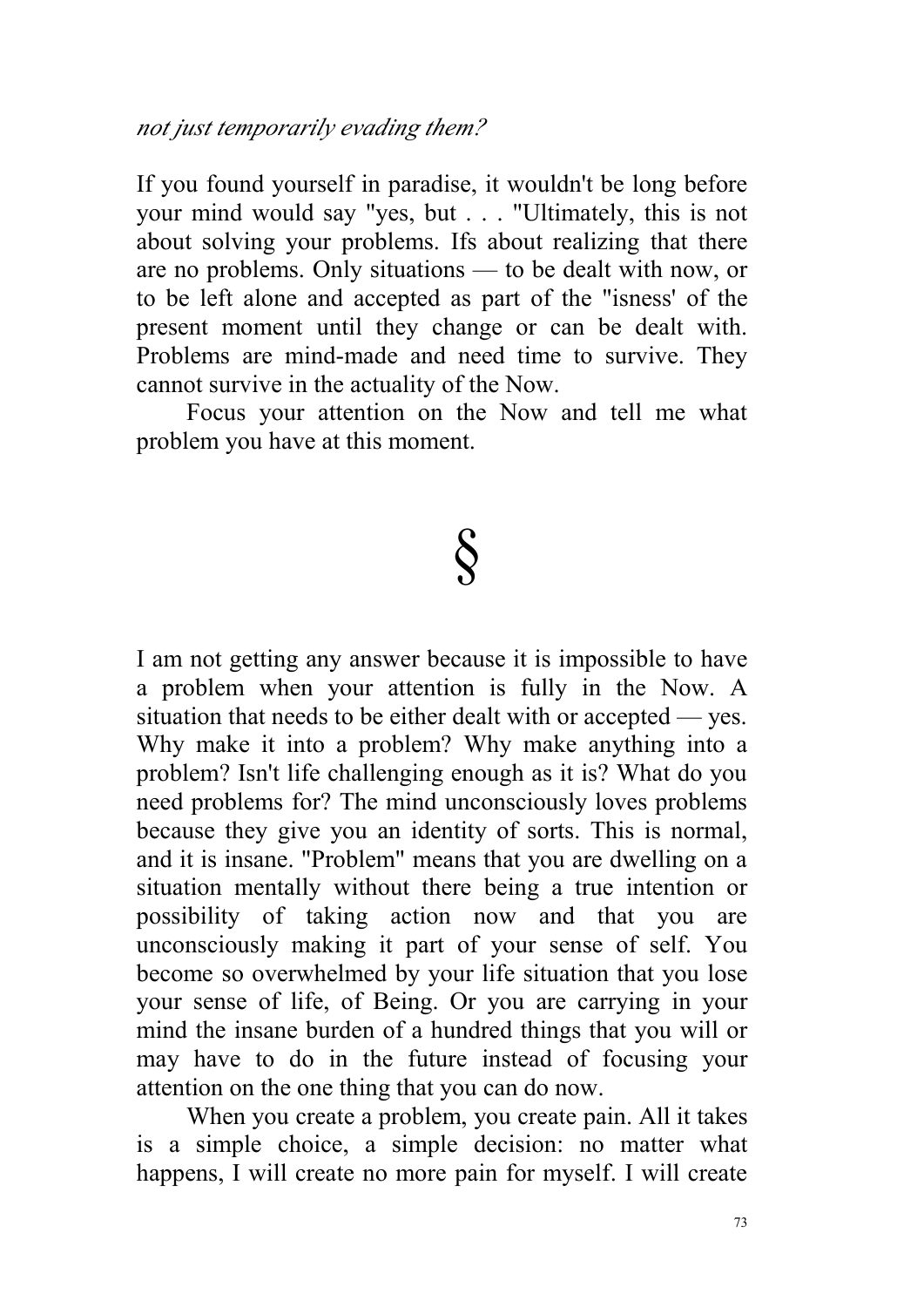no more problems. Although it is a simple choice, it is also very radical. You won't make that choice unless you are truly fed up with suffering, unless you have truly had enough. And you won't be able to go through with it unless you access the power of the Now. If you create no more pain for yourself, then you create no more pain for others. You also no longer contaminate the beautiful Earth, your inner space, and the collective human psyche with the negativity of problem-making.

## §

If you have ever been in <sup>a</sup> life-or-death emergency situation, you will know that it wasn't <sup>a</sup> problem. The mind didn't have *time* to fool around and make it into <sup>a</sup> problem. In <sup>a</sup> true emergency, the mind stops; you become totally presen<sup>t</sup> in the Now, and something infinitely more powerful takes over. This is why there are many reports of ordinary people suddenly becoming capable of incredibly courageous deeds. In any emergency, either you survive or you don't. Either way, it is not <sup>a</sup> problem.

Some people ge<sup>t</sup> angry when they hear me say that problems are illusions. I am threatening to take away their sense of who they are. They have invested much time in <sup>a</sup> false sense of self. For many years, they have unconsciously defined their whole identity in terms of their problems or their suffering. Who would they be without it?

A grea<sup>t</sup> deal of what people say, think, or do is actually motivated by fear, which of course is always linked with having your focus on the future and being out of touch with the Now. As there are no problems in the Now, there is no fear either.

Should a situation arise that you need to deal with now, your action will be clear and incisive if it arises out of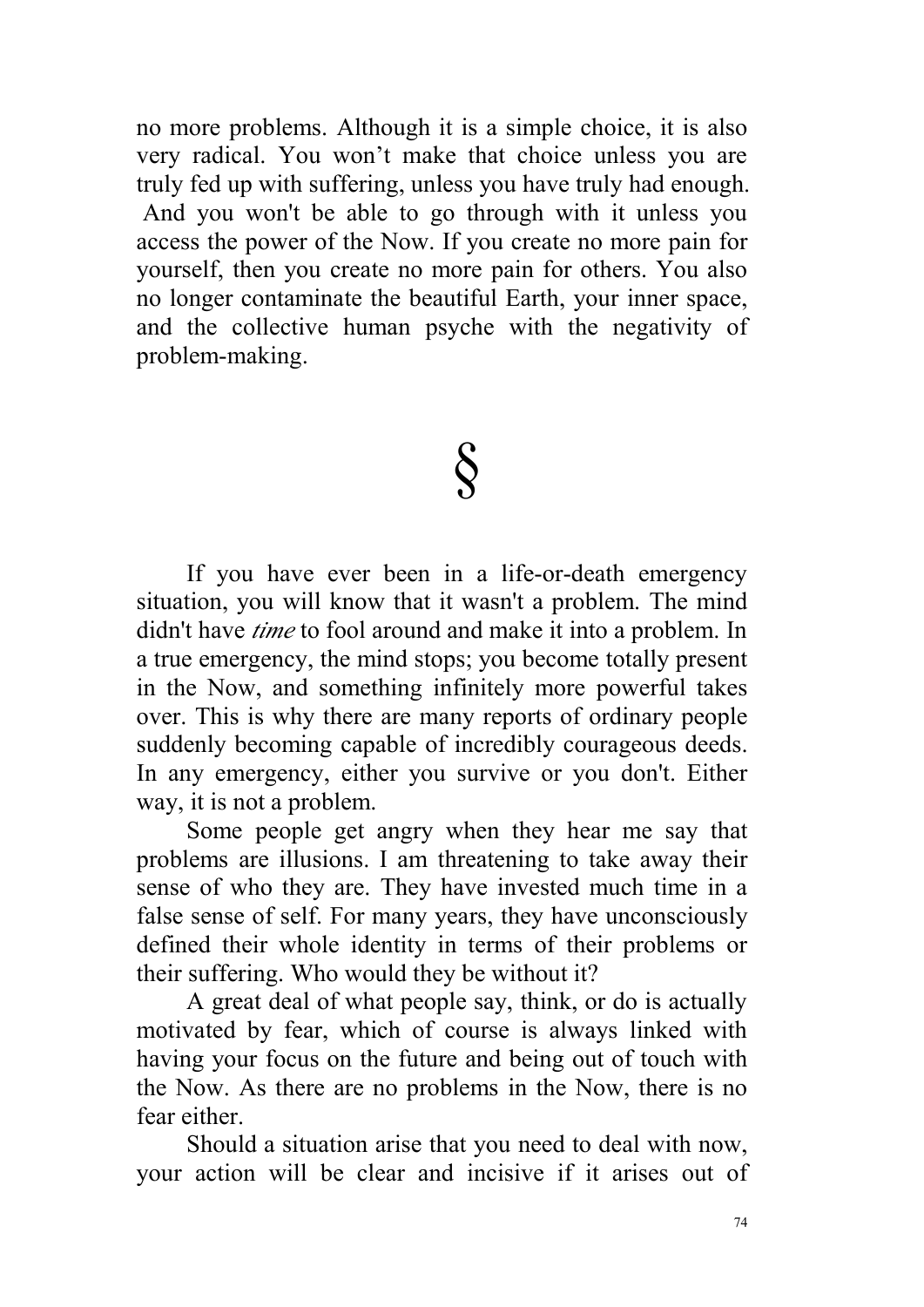present-moment awareness. It is also more likely to be effective. It will not be <sup>a</sup> reaction coming from the pas<sup>t</sup> conditioning of your mind but an intuitive response to the situation. In other instances, when the time-bound mind would have reacted, you will find it more effective to do nothing — just stay centered in the Now.

#### **A QUANTUM LEAP IN THE EVOLUTION OF CONSCIOUSNESS CONSCIOUSNESSCONSCIOUSNESSCONSCIOUSNESS**

*I have had glimpses of this state off freedom from mind and time that you describe, but past and future are so overwhelmingly strong that I cannot keepthem out for long.*

The time-bound mode of consciousness is deeply embedded in the human psyche. But what we are doing here is par<sup>t</sup> of <sup>a</sup> profound transformation that is taking place in the collective consciousness of the planet and beyond: the awakening of consciousness from the dream of matter, form, and separation. The ending of time. We are breaking mind patterns that have dominated human life for eons. Mind patterns that have created unimaginable suffering on <sup>a</sup> vast scale. I am not using the word evil. It is more helpful to call it unconsciousness or insanity.

*This breaking up of theold mode of consciousness or rather unconsciousness: is it something we have to do or will it happen anyway? I mean, is this change inevitable?*

That's <sup>a</sup> question of perspective. The doing and the happening is in fact <sup>a</sup> single process; because you are one with the totality of consciousness, you cannot separate the two. But there is no absolute guarantee that humans will make it. The process isn't inevitable or automatic. Your cooperation is an essential par<sup>t</sup> of it. However you look at it, it is <sup>a</sup> quantum leap in the evolution of consciousness, as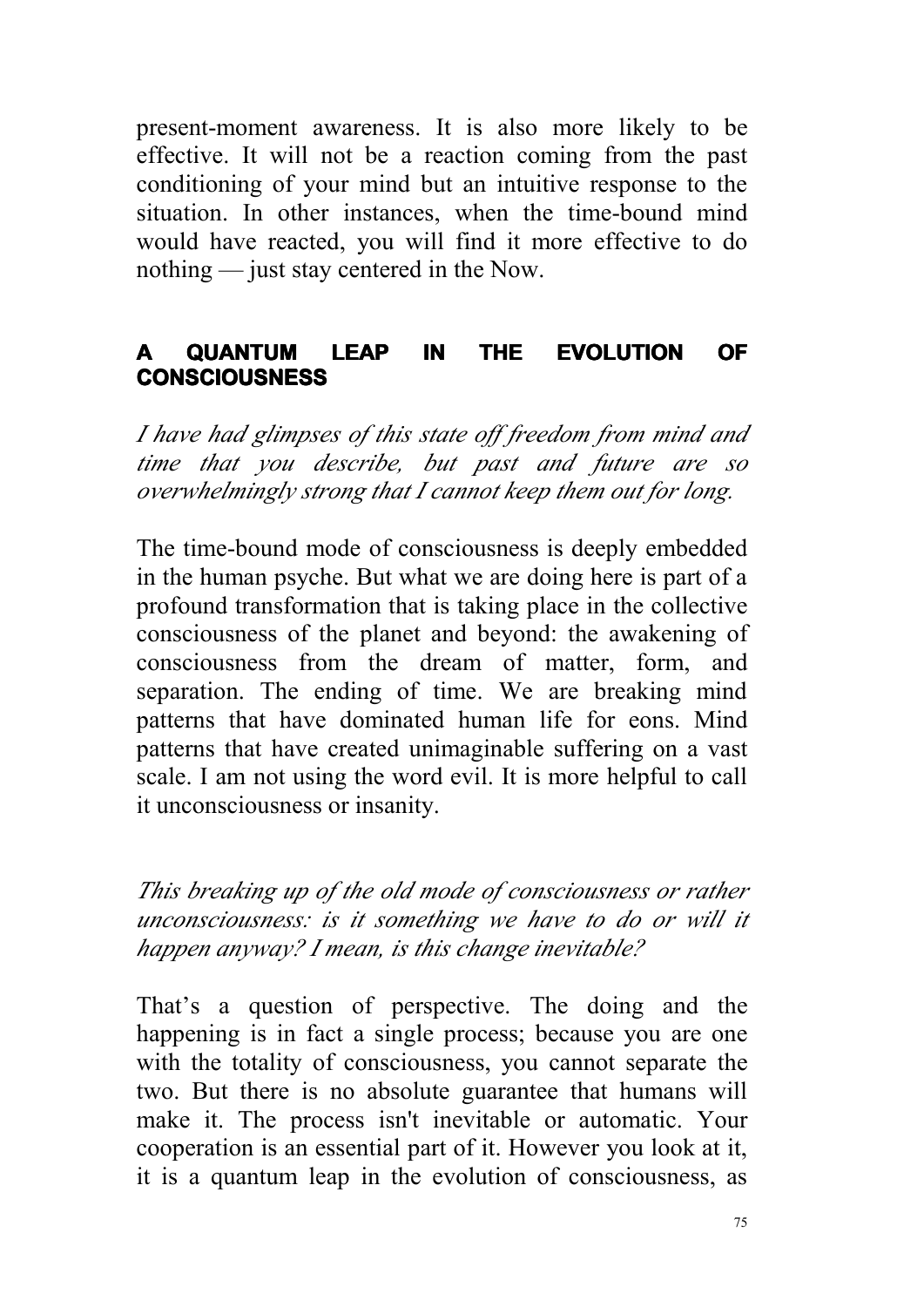well as our only chance of survival as a race.

#### **THE JOY OF BEING**

To alert you that you have allowed yourself to be taken over by psychological time, you can use <sup>a</sup> simple criterion. Ask yourself: Is there joy, ease, and lightness in what I am doing? If there isn't, then time is covering up the presen<sup>t</sup> moment, and life is perceived as <sup>a</sup> burden or <sup>a</sup> struggle.

If there is no joy, ease, or lightness in what you are doing, it does not necessarily mean that you need to change *what* you are doing. It maybe sufficient to change the *how*. "How" is always more important than "what." See if you can give much more attention to the *doing* than to the result that you want to achieve through it. Give your fullest attention to whatever the moment presents. This implies that you also completely accep<sup>t</sup> what *is*, because you cannot give your full attention to something and at the same time resist it.

As soon as you honor the presen<sup>t</sup> moment, all unhappiness and struggle dissolve, and life begins to flow with joy and ease. When you act out of present-moment awareness, whatever you do becomes imbued with <sup>a</sup> sense of quality, care, and love — even the most simple action.

# §

So do not be concerned with the fruit of your action  $-$  just give attention to the action itself. The fruit will come of its own accord. This is <sup>a</sup> powerful spiritual practice. In the *Bhagavad Gita*, one of the oldest and most beautiful spiritual teachings in existence, non-attachment to the fruit of your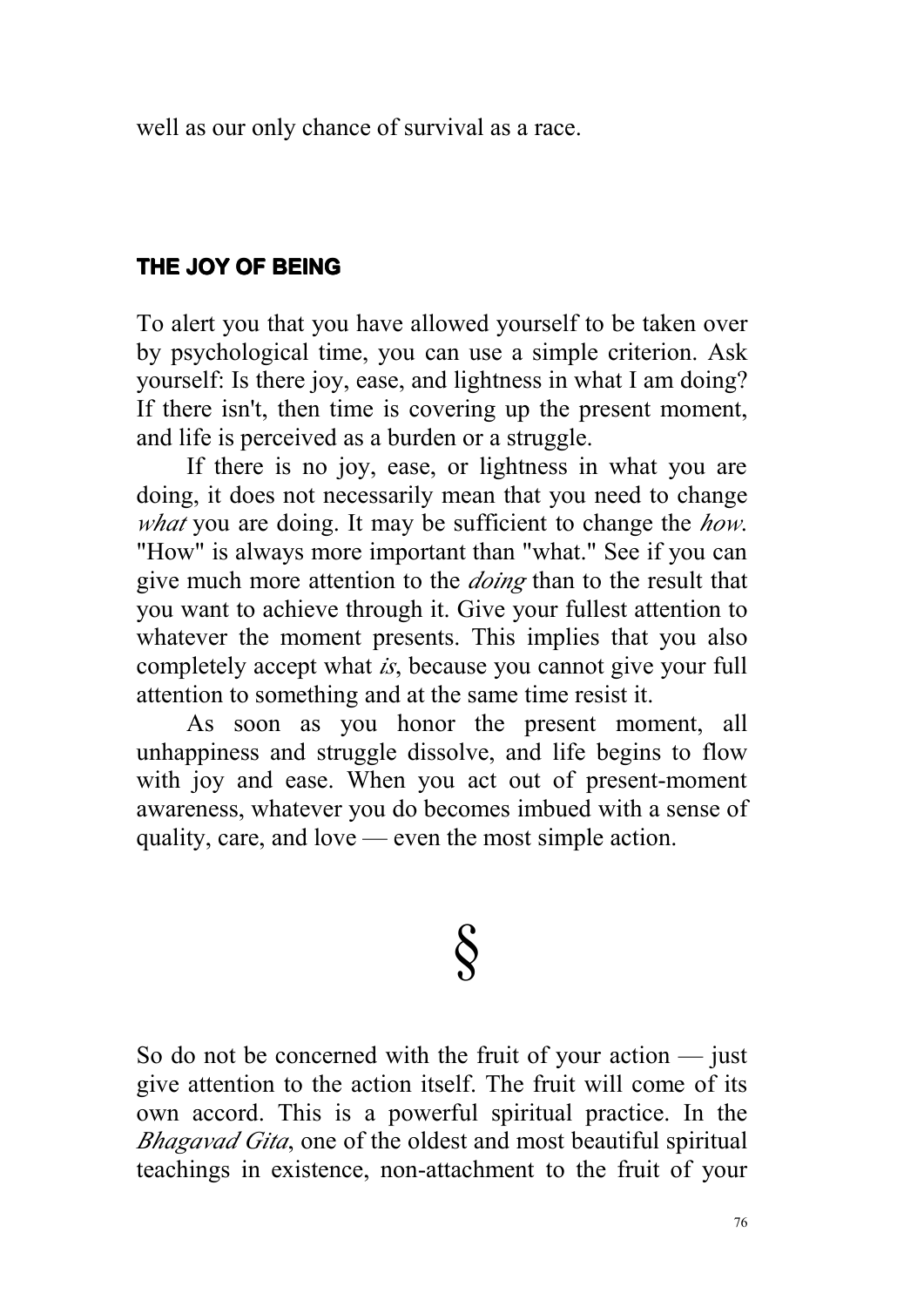action is called Karma Yoga. It is described as the path of "consecrated action."

When the compulsive striving away from the Now ceases, the joy of Being flows into everything you do. The moment your attention turns to the Now, you feel <sup>a</sup> presence, <sup>a</sup> stillness, <sup>a</sup> peace. You no longer depend on the future for fulfillment and satisfaction — you don't look to it for salvation. Therefore, you are not attached to the results. Neither failure nor success has the power to change your inner state of Being. You have found the life underneath your life situation.

In the absence of psychological time, your sense of self is derived from Being, not from your personal past. Therefore, the psychological need to become anything other than who you are already is no longer there. In the world, on the level of your life situation, you may indeed become wealthy, knowledgeable, successful, free of this or that, but in the deeper dimension of Being you are complete and whole now.

#### *In that state of wholeness, would we still be able or willing to pursue external goals ?*

Of course, but you will not have illusory expectations that anything or anybody in the future will save you or make you happy. As far as your life situation is concerned, there may be things to be attained or acquired. That's the world of form, of gain and loss. Yet on <sup>a</sup> deeper level you are already complete, and when you realize that, there is <sup>a</sup> playful, joyous energy behind what you do. Being free of psychological time, you no longer pursue your goals with grim determination, driven by fear, anger, discontent, or the need to become someone. Nor will youremain inactive through fear of failure, which to the ego is loss of self. When your deeper sense of self is derived from Being, when you are free of "becoming" as <sup>a</sup> psychological need, neither your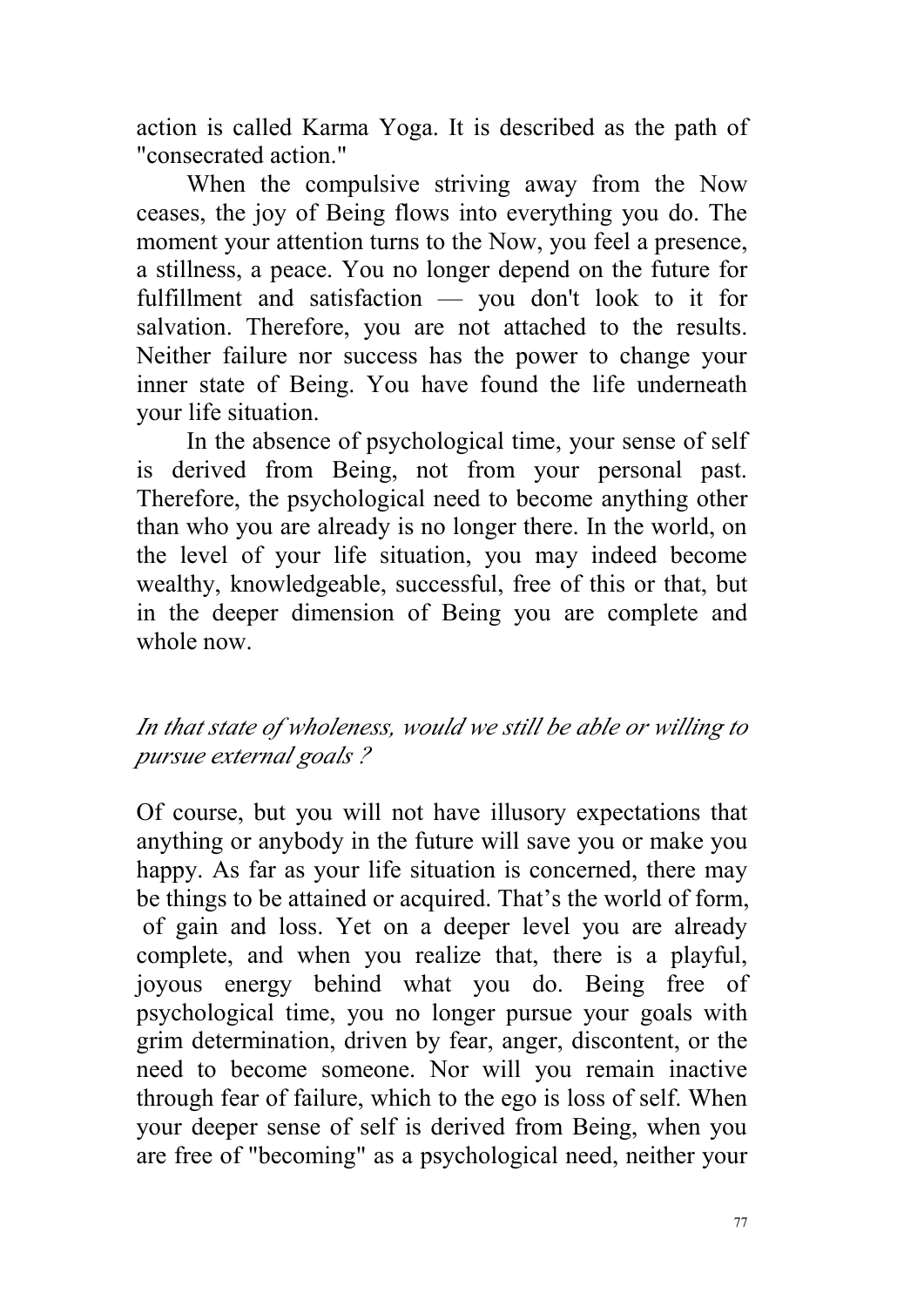happiness nor your sense of self depends on the outcome, and so there is freedom from fear. You don't seek permanency where it cannot be found: in the world of form, of gain and loss, birth and death. You don't demand that situations, conditions, places, or people should make you happy, and then suffer when they don't live up to your expectations.

Everything is honored, but nothing matters. Forms are born and die, ye<sup>t</sup> you are aware of the eternal underneath the forms. You know that "nothing real can be threatened."

When this is your state of Being, how can you not succeed? You have succeeded already.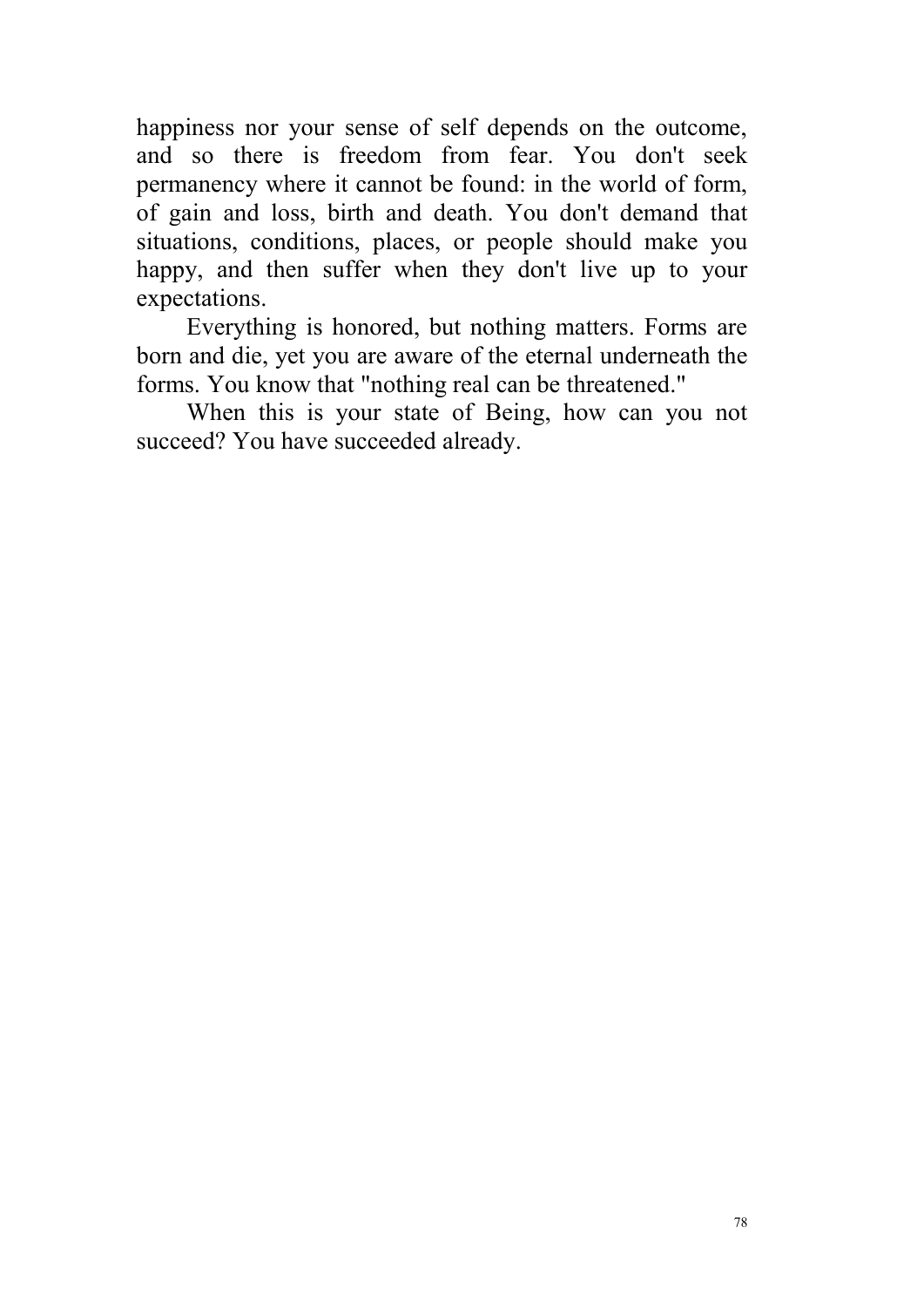#### Chapter One

### **MIND STRATEGIES STRATEGIES STRATEGIES STRATEGIES FOR AVOIDING VOIDING VOIDING VOIDING THE NOW**

#### **LOSS OF NOW: THE CORE DELUSION**

*Even if I completely accept that ultimately time is an illusion, what difference is that going to make in my life? I still have to live in <sup>a</sup> world that is completely dominated by time.*

Intellectual agreement is just another belief and won't make much difference to your life. To realize this truth, you need to live it. When every cell of your body is so presen<sup>t</sup> that it feels vibrant with life, and when you can feel that life every moment as the joy of Being, then it can be said that you are free of time.

*But I still have to pay the bills tomorrow, and I am still going to grow old and die just like everybody else. So how can I ever say that I am free of time?*

Tomorrow's bills are not the problem. The dissolution of the physical body is not <sup>a</sup> problem. Loss of Now is the problem, or rather: the core delusion that turns <sup>a</sup> mere situation, event, or emotion into <sup>a</sup> personal problem and into suffering. Loss of Now is loss of Being.

To be free of time is to be free of the psychological need of pas<sup>t</sup> for your identity and future for your fulfillment. It represents the most profound transformation of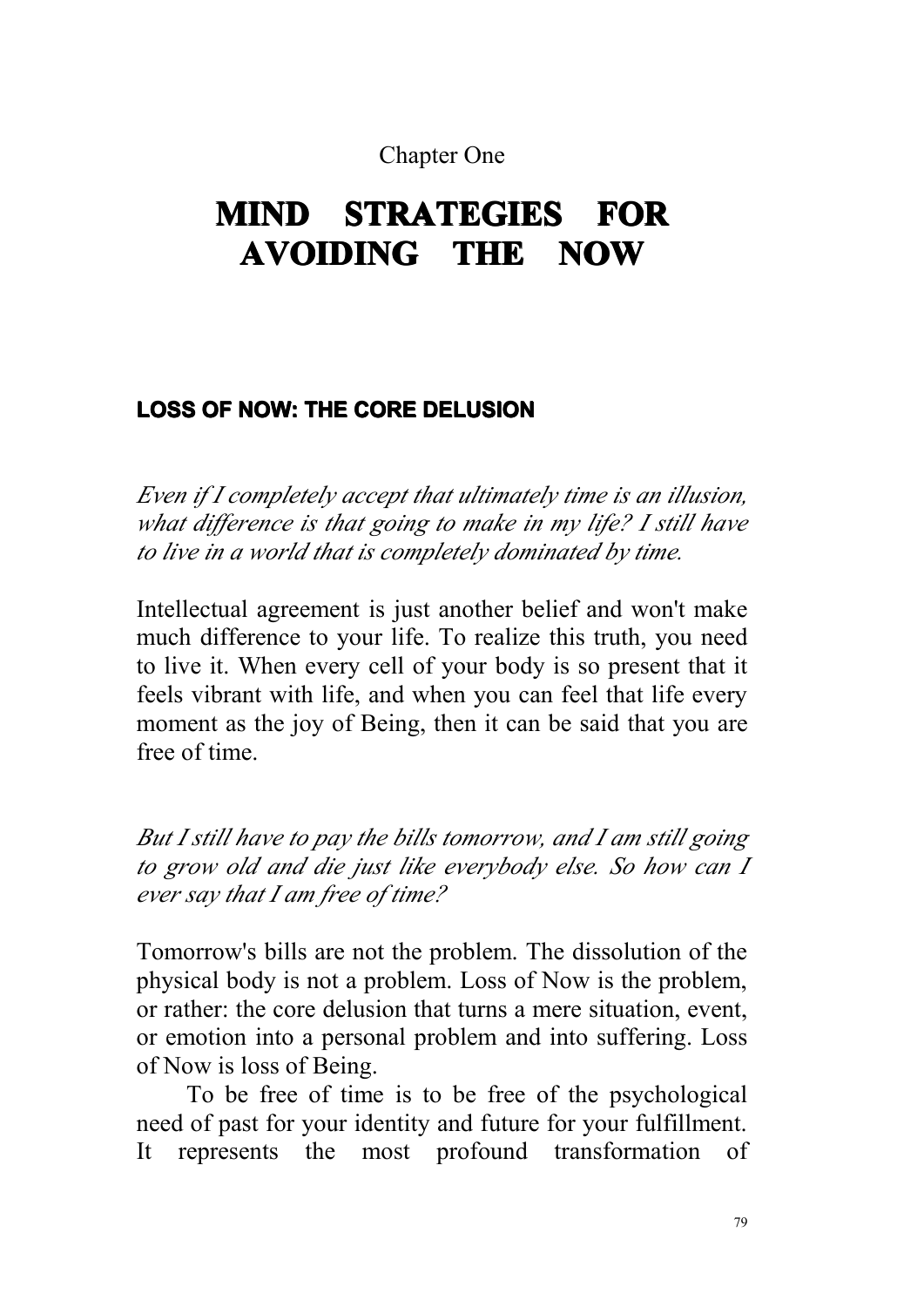consciousness that you can imagine. In some rare cases, this shift in consciousness happens dramatically and radically, once and for all. When it does, it usually comes about through total surrender in the midst of intense suffering. Most people, however, have to work at it.

When you have had your first few glimpses of the timeless state of consciousness, you begin to move back and forth between the dimensions of time and presence. First you become aware of just how rarely your attention is truly in the Now. But to know that you are not presen<sup>t</sup> is <sup>a</sup> grea<sup>t</sup> success: that knowing *is* presence — even if initially it onlylasts for <sup>a</sup> couple of seconds of dock time before it is lost again. Then, with increasing frequency, you choose to have the focus of your consciousness in the presen<sup>t</sup> moment rather than in the pas<sup>t</sup> or future, and whenever you realize that you had lost the Now, you are able to stay in it not just for <sup>a</sup> couple of seconds, but for longer periods as perceived from the external perspective of dock time. So before you are firmly established in the state of presence, which is to say before you are fully conscious, you shift back and forth for <sup>a</sup> while between consciousness and unconsciousness, between the state of presence and the state of mind identification. You lose the Now, and you return to it, again and again. Eventually, presence becomes your predominant state.

For most people, presence is experienced either never at all or only accidentally and briefly on rare occasions without being recognized for what it is. Most humans alternate not between consciousness and unconsciousness but only between different levels of unconsciousness.

#### **ORDINARY UNCONSCIOUSNESS AND DEEP UNCONSCIOUSNESS**

*What do you mean by different levels of unconsciousness?*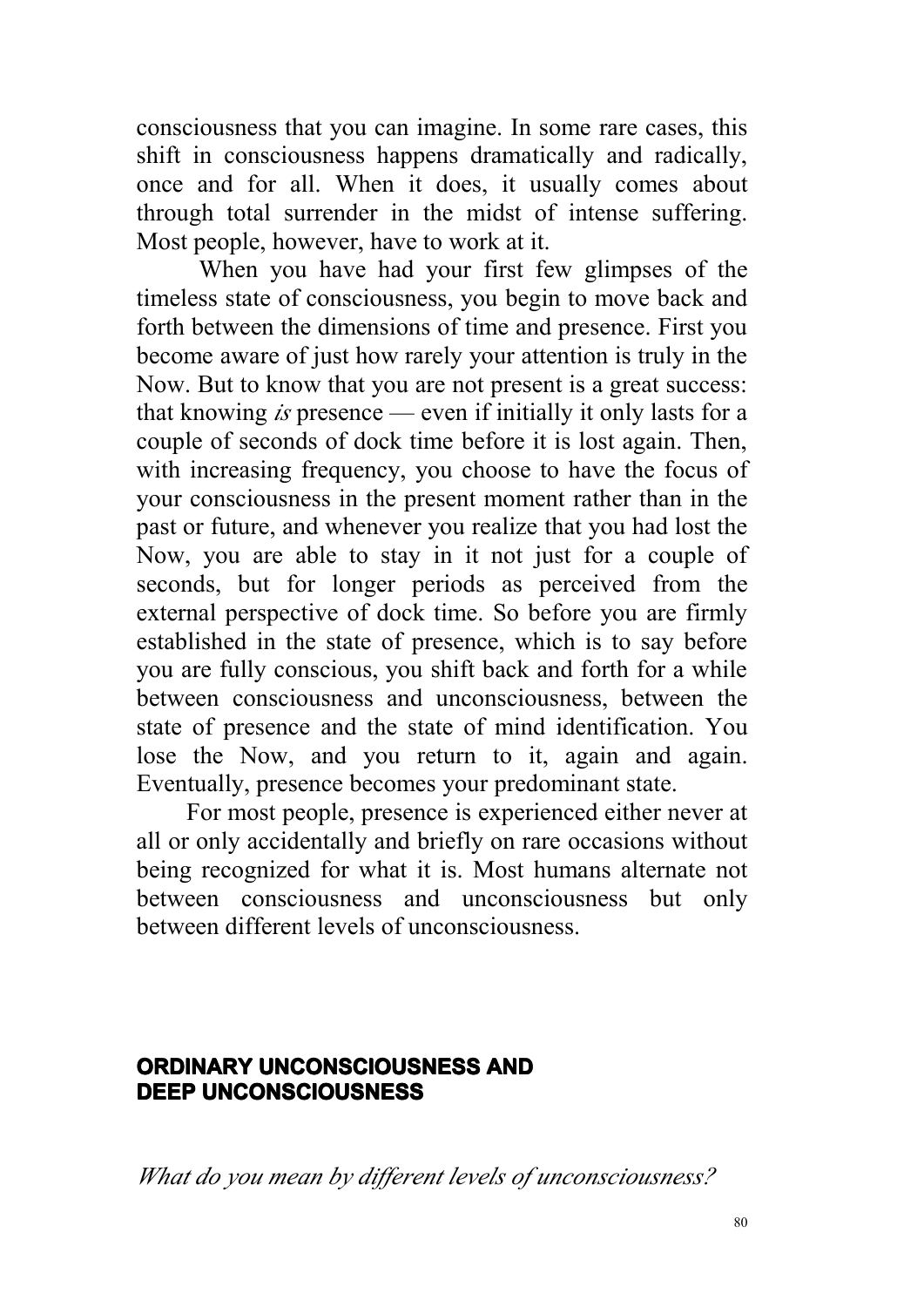As you probably know, in sleep you constantly move between the phases of dreamless sleep and the dream state. Similarly, in wakefulness most people only shift between ordinary unconsciousness and deep unconsciousness. What I call ordinary unconsciousness means being identified with your thought processes and emotions, your reactions, desires, and aversions. It is most people's normal state. In that state, you are run by the egoic mind, and you are unaware of Being. It is <sup>a</sup> state not of acute pain or unhappiness but of an almost continuous low level of unease, discontent, boredom, or nervousness — <sup>a</sup> kind of background static. You may not realize this because it is so much a part of "normal" living, just as you are not aware of <sup>a</sup> continuous low background noise, such as the hum of an air conditioner, until it stops. When it suddenly does stop, there is <sup>a</sup> sense of relief. Many people use alcohol, drugs, sex, food, work, television, or even shopping as anesthetics in an unconscious attempt to remove the basic unease. When this happens, an activity that might be very enjoyable if used in moderation becomes imbued with <sup>a</sup> compulsive or addictive quality, and all that is ever achieved through it is extremely short-lived symptom relief.

The unease of ordinary unconsciousness turns into the pain of deep unconsciousness — <sup>a</sup> state of more acute and more obvious suffering or unhappiness — when things "go wrong," when the ego is threatened or there is <sup>a</sup> major challenge, threat, or loss, real or imagined, in your life situation or conflict in <sup>a</sup> relationship. It is an intensified version of ordinary unconsciousness, different from it not in kind but in degree.

In ordinary unconsciousness, habitual resistance to or denial of what is creates the unease and discontent that most people accep<sup>t</sup> as normal living. When this resistance becomes intensified through some challenge or threat to the ego, it brings up intense negativity such as anger, acute fear, aggression, depression, and so on. Deep unconsciousness often means that the pain-body has been triggered and that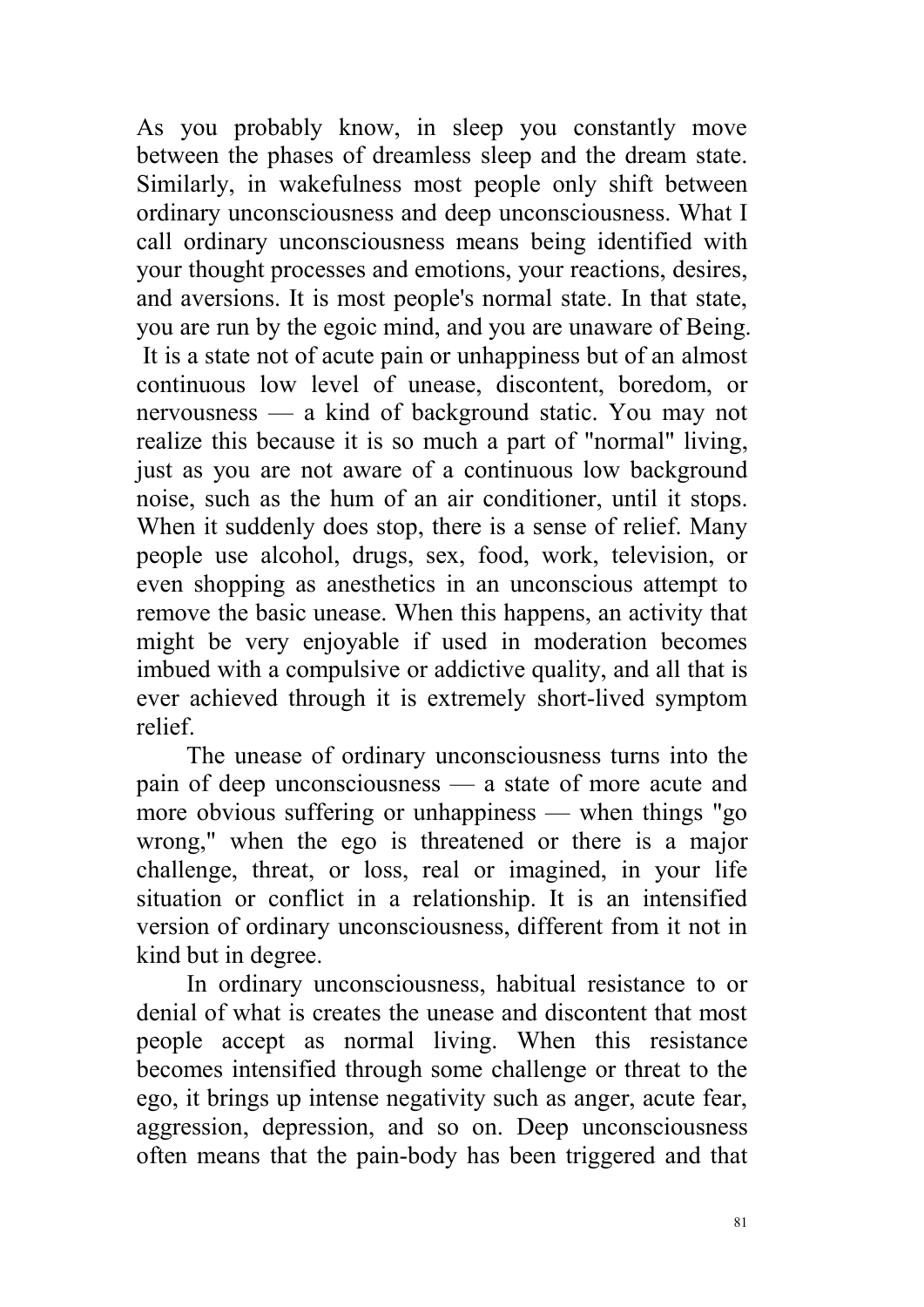you have become identified with it. Physical violence would be impossible without deep unconsciousness. It can also occur easily whenever and wherever <sup>a</sup> crowd of people or even an entire nation generates <sup>a</sup> negative collective energy field.

The best indicator of your level of consciousness is how you deal with life's challenges when they come. Through those challenges, an already unconscious person tends to become more deeply unconscious, and <sup>a</sup> conscious person more intensely conscious. You can use a challenge to awaken you, or you can allow it to pull you into even deeper sleep. The dream of ordinary unconsciousness then turns into <sup>a</sup> nightmare.

If you cannot be presen<sup>t</sup> even in normal circumstances, such as when you are sitting alone in <sup>a</sup> room, walking in the woods, or listening to someone, then you certainly won't be able to stay conscious when something "goes wrong" or you are faced with difficult people or situations, with loss or the threat of loss. You will be taken over by <sup>a</sup> reaction, which ultimately is always some form of fear, and pulled into deep unconsciousness. Those challenges are your tests. Only the way in which you deal with them will show you and others where you are at as far as your state of consciousness is concerned, not how long you can sit with your eyes closed or what visions you see.

So it is essential to bring more consciousness into your life in ordinary situations when everything is going relatively smoothly. In this way, you grow in presence power. It generates an energy field in you and around you of <sup>a</sup> high vibrational frequency. No unconsciousness, no negativity, no discord or violence can enter that field and survive, just as darkness cannot survive in the presence of light.

When you learn to be the witness of your thoughts and emotions, which is an essential par<sup>t</sup> of being present, you may be surprised when you first become aware of the background "static" of ordinary unconsciousness and realize how rarely, if ever, you are truly at ease within yourself. On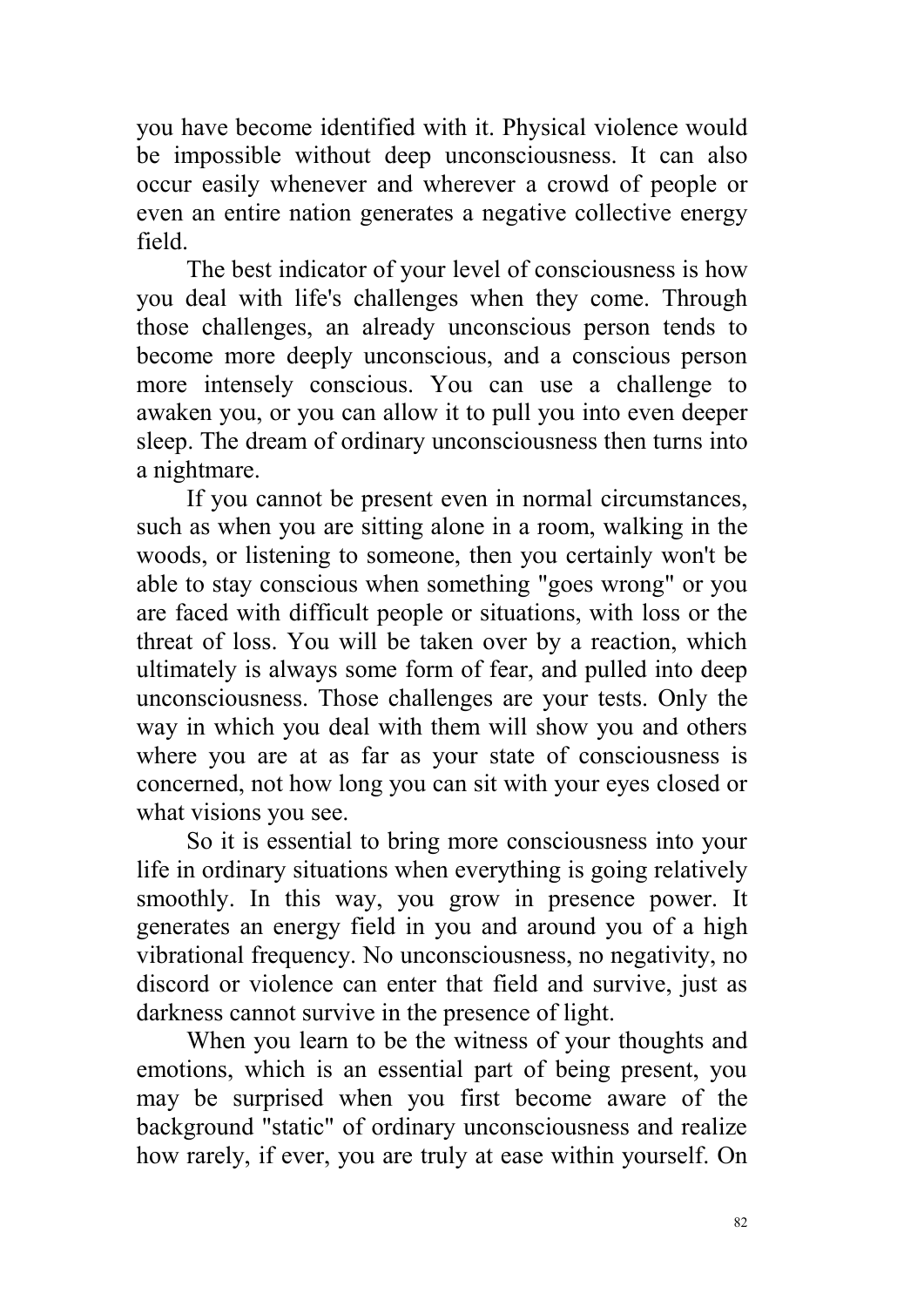the level of your thinking, you will find <sup>a</sup> grea<sup>t</sup> deal of resistance in the form of judgment, discontent, and mental projection away from the Now. On the emotional level, there will be an undercurrent of unease, tension, boredom, or nervousness. Both are aspects of the mind in its habitual resistance mode.

#### **WHAT ARE THEY SEEKING? SEEKING?**

Carl Jung tells in one of his books of <sup>a</sup> conversation he had with <sup>a</sup> Native American chief who pointed out to him that in his perception most white people have tense faces, staring eyes, and <sup>a</sup> cruel demeanor. He said: "They are always seeking something. What are they seeking? The whites always want something. They are always uneasy and restless. We don't know what they want. We think they are mad."

The undercurrent of constant unease started long before the rise of Western industrial civilization, of course, but in Western civilization, which now covers almost the entire globe, including most of the East, it manifests in an unprecedentedly acute form. It was already there at the time of Jesus, and it was there 60o years before that at the time of Buddha, and long before that. Why are you always anxious? Jesus asked his disciples. "Can anxious thought add a single day to your life?" And the Buddha taught that the root of suffering is to be found in our constant wanting and craving.

Resistance to the Now as <sup>a</sup> collective dysfunction is intrinsically connected to loss of awareness of Being and forms the basis of our dehumanized industrial civilization. Freud, by the way, also recognized the existence of this undercurrent of unease and wrote about it in his book Civilization and Its Discontents, but he did not recognize the true root of the unease and failed to realize that freedom from it is possible. This collective dysfunction has created <sup>a</sup> very unhappy and extraordinarily violent civilization that has become <sup>a</sup> threat not only to itself but also to all life on the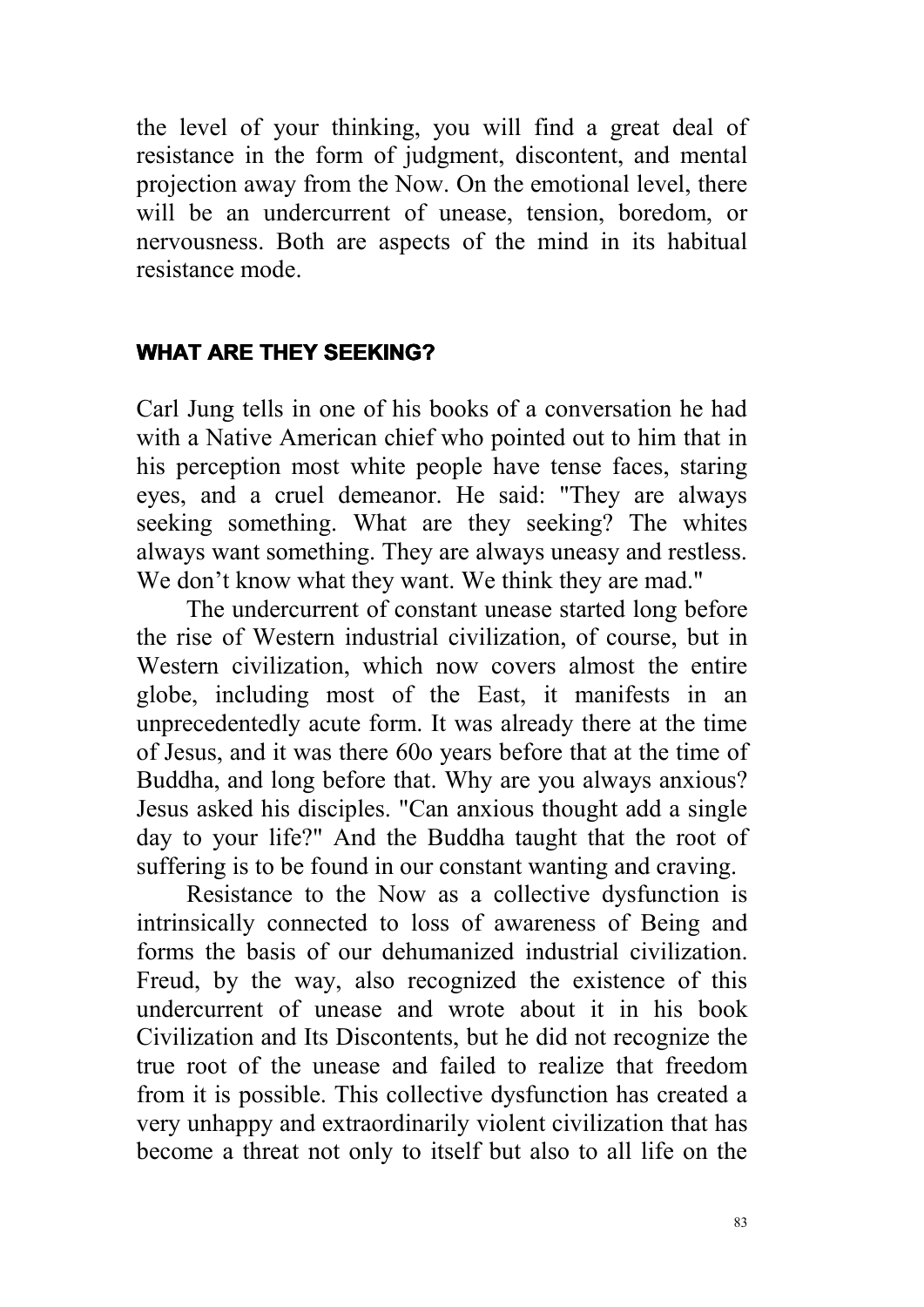planet.

#### **DISSOLVING ORDINARY UNCONSCIOUSNESS**

#### *So how can we be free of this affliction?*

Make it conscious. Observe the many ways in which unease, discontent, and tension arise within you through unnecessary judgment, resistance to what is, and denial of the Now. Anything unconscious dissolves when you shine the light of consciousness on it. Once you know how to dissolve ordinary unconsciousness, the light of your presence will shine brightly, and it will be much easier to deal with deep unconsciousness whenever you feel its gravitational pull. However, ordinary unconsciousness may not be easy to detect initially because it is so normal.

Make it <sup>a</sup> habit to monitor your mental-emotional state through self-observation. 'Am I at ease at this moment?" is <sup>a</sup> good question to ask yourself frequently. Or you can ask: "What's going on inside me at this moment?" Be at least as interested in what goes on inside you as what happens outside. If you get the inside right, the outside will fall into place. Primary reality is within, secondary reality without. But don't answer these questions immediately. Direct your attention inward. Have <sup>a</sup> look inside yourself. What kind of thoughts is your mind producing? What do you feel? Direct your attention into the body. Is there any tension? Once you detect that there is <sup>a</sup> low level of unease, the background static, see in what way you are avoiding, resisting, or denying life — by denying the Now. There are many ways in which people unconsciously resist the presen<sup>t</sup> moment. I will give you a few examples. With practice, your power of selfobservation, of monitoring your inner state, will become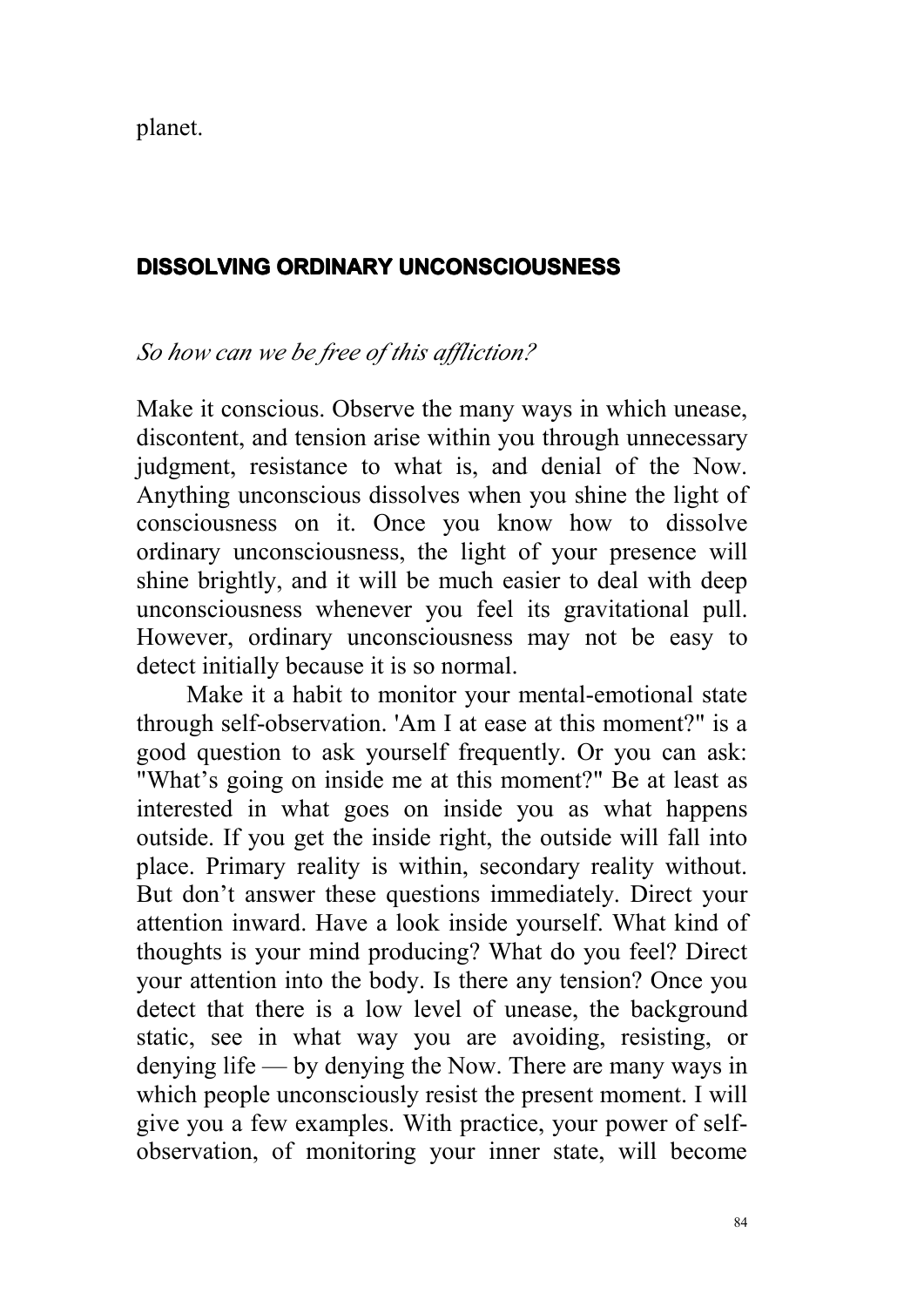sharpened.

#### **FREEDOM FROM UNHAPPINESS**

Do you resent doing what you are doing? It may be your job, or you may have agreed to do something and are doing it, but part of you resents and resists it. Are you carrying unspoken resentment toward <sup>a</sup> person close to you? Do you realize that the energy you thus emanate is so harmful in its effects that you are in fact contaminating yourself as well as those around you? Have <sup>a</sup> good look inside. Is there even the slightest trace of resentment, unwillingness? If there is, observe it on both the mental and the emotional levels. What thoughts is your mind creating around this situation? Then look at the emotion, which is the body's reaction to those thoughts. Feel the emotion. Does it feel pleasant or unpleasant? Is it an energy that you would actually *choose* to have inside you? Do you *have* <sup>a</sup> choice?

Maybe you *are* being taken advantage of, maybe the activity you are engaged in *is* tedious, maybe someone close to you *is* dishonest, irritating, or unconscious, but all this is irrelevant. Whether your thoughts and emotions about this situation are justified or not makes no difference. The fact is that you are resisting what is. You are making the presen<sup>t</sup> moment into an enemy. You are creating unhappiness, conflict between the inner and the outer. Your unhappiness is polluting not only your own inner being and those around you but also the collective human psyche of which you are an inseparable part. The pollution of the planet is only an outward reflection of an inner psychic pollution: millions of unconscious individuals not taking responsibility for their inner space.

Either stop doing what you are doing, speak to the person concerned and express fully what you feel, or drop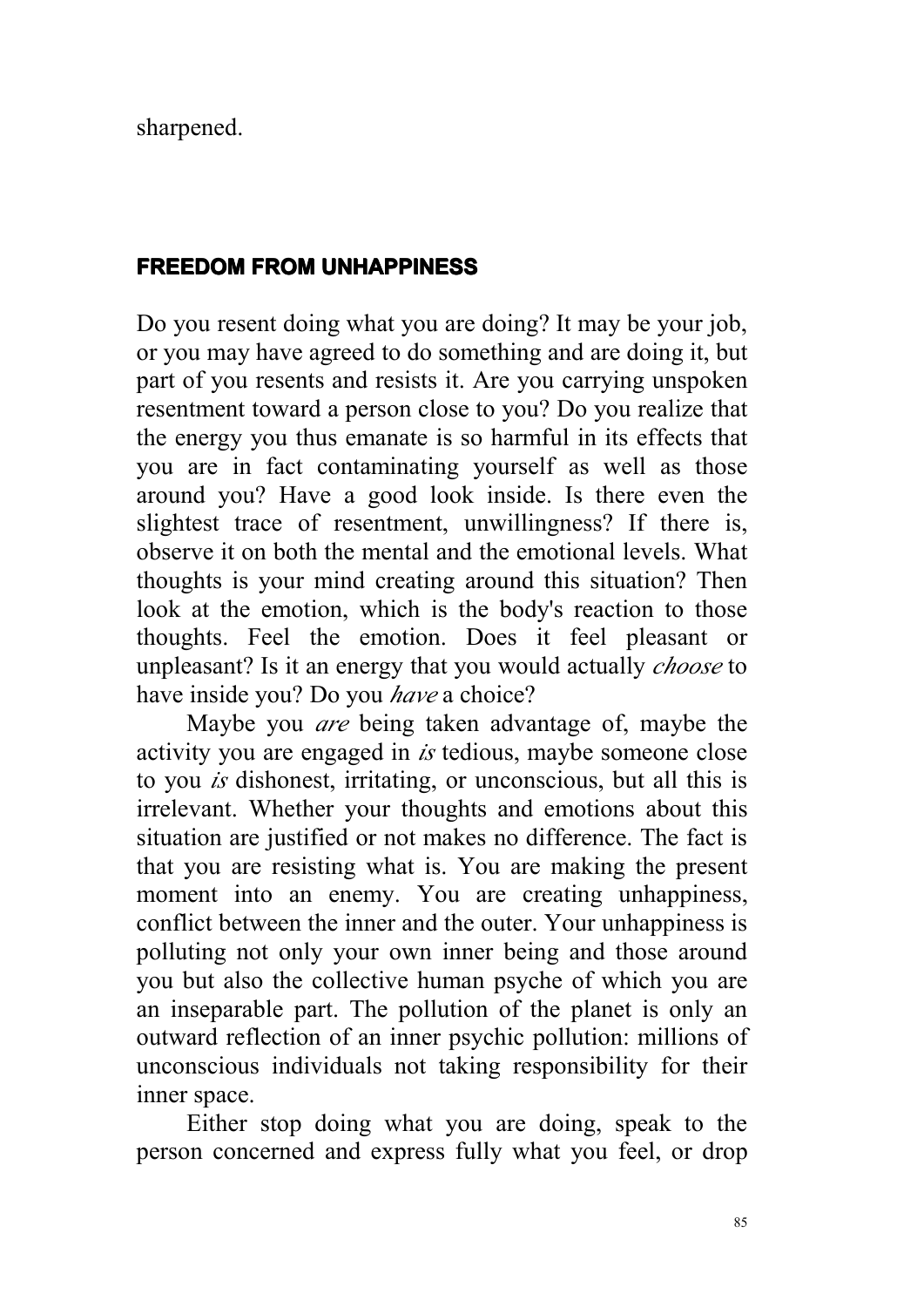the negativity that your mind has created around the situation and that serves no purpose whatsoever excep<sup>t</sup> to strengthen <sup>a</sup> false sense of self. Recognizing its futility is important. Negativity is never the optimum way of dealing with any situation. In fact, in most cases it keeps you stuck in it, blocking real change. Anything that is done with negative energy will become contaminated by it and in time give rise to more pain, more unhappiness. Furthermore, any negative inner state is contagious: Unhappiness spreads more easily than <sup>a</sup> physical disease. Through the law of resonance, it triggers and feeds latent negativity in others, unless they are immune — that is, highly conscious.

Are you polluting the world or cleaning up the mess? You are responsible for your inner space; nobody else is, just as you are responsible for the planet. As within, so without: If humans clear inner pollution, then they will also cease to create outer pollution.

#### *How can we drop negativity, as you suggest?*

By dropping it. How do you drop <sup>a</sup> piece of hot coal that you are holding in your hand? How do you drop some heavy and useless baggage that you are carrying? By recognizing that you don't want to suffer the pain or carry the burden anymore and then letting go of it.

Deep unconsciousness, such as the pain-body, or other deep pain, such as the loss of <sup>a</sup> loved one, usually needs to be transmuted through acceptance combined with the light of your presence — your sustained attention. Many patterns in ordinary unconsciousness, on the other hand, can simply be dropped once you know that you don't want them and don't need them anymore, once you realize that you have <sup>a</sup> choice, that you are not just <sup>a</sup> bundle of conditioned reflexes. All this implies that you are able to access the power of Now. Without it, you have no choice.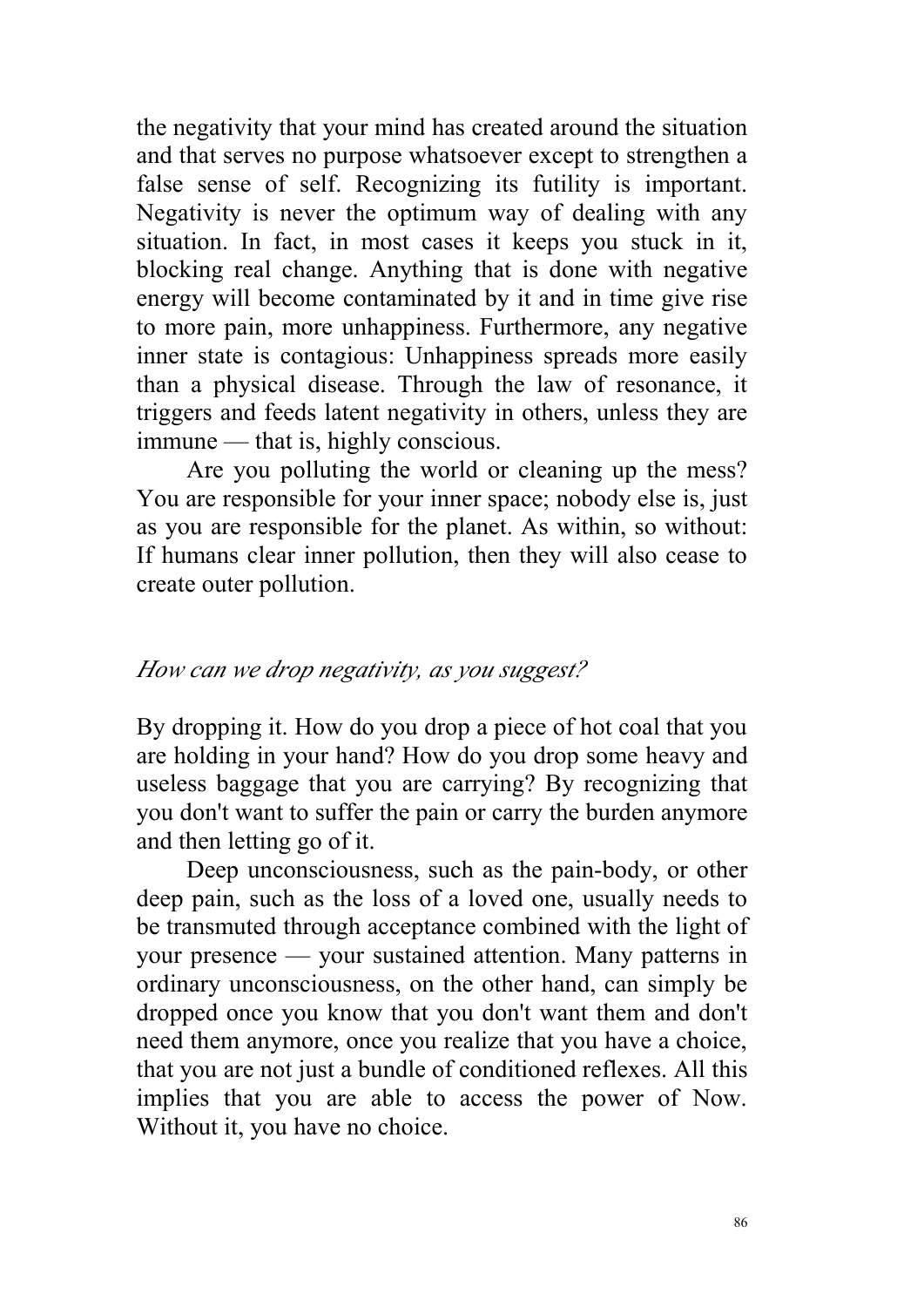*If you call some emotions negative, aren't you creating <sup>a</sup> mental polarity of good and bad, as you explained earlier?*

No. The polarity was created at an earlier stage when your mind judged the presen<sup>t</sup> moment as bad; this judgment then created the negative emotion.

*But if you call some emotions negative, aren't you really saying that they shouldn't be there, that it's not okay to have those emotions? My understanding is that we should give ourselves permission to have whatever feelings come up, rather than judge them as bad or say that we shouldn't have them. It's okay to feel resentful; it's okay to be angry, irritated, moody, or whatever — otherwise, we get into repression, inner conflict, or denial. Everything is okay as it is.*

Of course. Once <sup>a</sup> mind pattern, an emotion or <sup>a</sup> reaction is there, accep<sup>t</sup> it. You were not conscious enough to have <sup>a</sup> choice in the matter. That's not <sup>a</sup> judgment, just <sup>a</sup> fact. If you *had* <sup>a</sup> choice, or realized that you *do* have <sup>a</sup> choice, would you choose suffering or joy, ease or unease, peace or conflict? Would you choose <sup>a</sup> thought or feeling that cuts you off from your natural state of well-being, the joy of life within? Any such feeling I call negative, which simply means bad. Not in the sense that "You shouldn't have done that" but just plain factual bad, like feeling sick in the stomach.

How is it possible that humans killed in excess of 100 million fellow humans in the twentieth century alone? Humans inflicting pain of such magnitude on one another is beyond anything you can imagine. And that's not taking into account the mental, emotional and physical violence, the torture, pain, and cruelty they continue to inflict on each other as well as on other sentient beings on <sup>a</sup> daily basis.

Do they act in this way because they are in touch with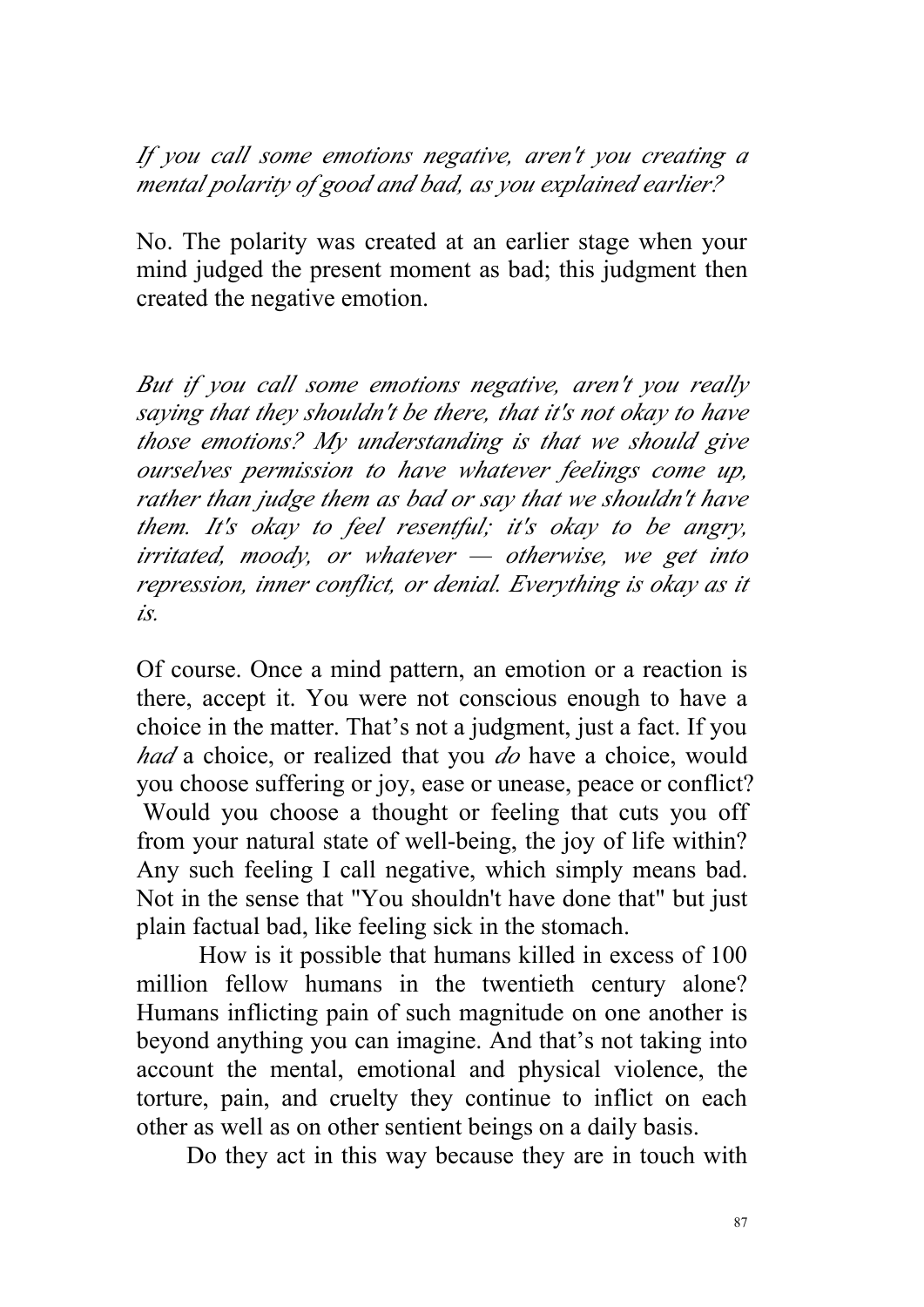their natural state, the joy of life within? Of course not. Only people who are in <sup>a</sup> deeply negative state, who feel verybad indeed, would create such <sup>a</sup> reality as <sup>a</sup> reflection of how they feel. Now they are engaged in destroying nature and the planet that sustains them. Unbelievable but true. Humans are <sup>a</sup> dangerously insane and very sick species. That's not <sup>a</sup> judgment. Ifs a fact. It is also a fact that the sanity is there underneath the madness. Healing and redemption are available right now.

Coming back specifically to what you said  $-$  it is certainly true that, when you accep<sup>t</sup> your resentment, moodiness, anger, and so on, you are no longer forced to act them out blindly, and you are less likely to project them onto others. But I wonder if you are not deceiving yourself. When you have been practicing acceptance for <sup>a</sup> while, as you have, there comes <sup>a</sup> point when you need to go on to the next stage, where those negative emotions are not created anymore. If you don't, your "acceptance" just becomes <sup>a</sup> mental label that allows your ego to continue to indulge in unhappiness and so strengthen its sense of separation from other people, your surroundings, you're here and now. As you know, separation is the basis for the ego's sense of identity. True acceptance would transmute those feelings at once. And if you really knew deeply that everything is "okay," as you pu<sup>t</sup> it, and which of course is true, then would you have those negative feelings in the first place? Without judgment, without resistance to what is, they would not arise. You have an idea in your mind that "everything is okay," but deep down you don't really believe it, and so the old mentalemotional patterns of resistance are still in place. That's what makes you feel bad.

#### *That's okay, too.*

Are you defending your right to be unconscious, your right to suffer? Don't worry: nobody is going to take that away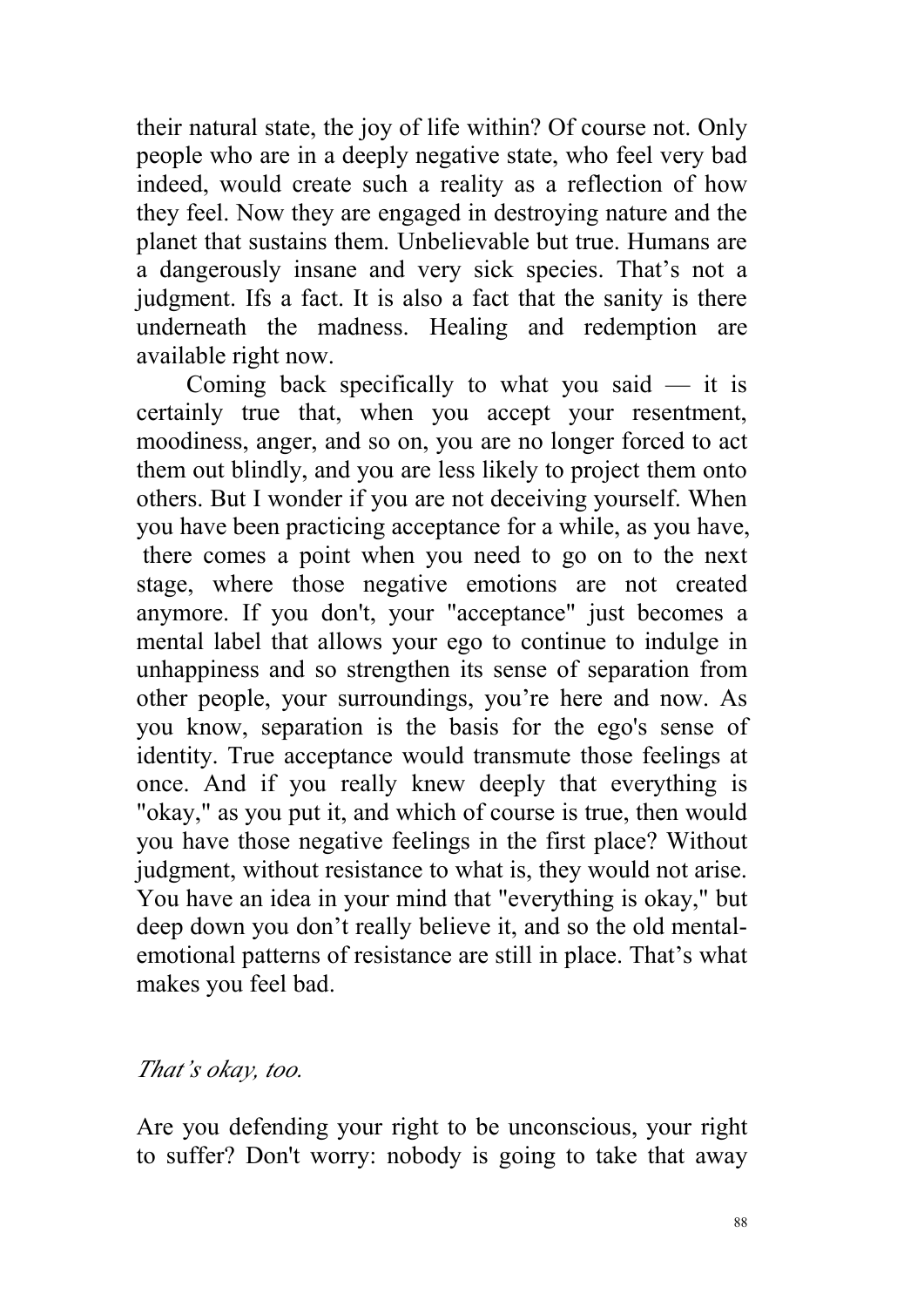from you. Once you realize that <sup>a</sup> certain kind of food makes you sick, would you carry on eating that food and keep asserting that it is okay to be sick?

#### **WHEREVER YOU ARE, BE THERE TOTALLY**

*Can you give some more examples of ordinary unconsciousness?*

See if you can catch yourself complaining, in either speech or thought, about <sup>a</sup> situation you find yourself in, what other people do or say, your surroundings, your life situation, even the weather. To complain is always nonacceptance of what *is*. It invariably carries an unconscious negative charge. When you complain, you make yourself into <sup>a</sup> victim. When you speak out, you are in your power. So change the situation by taking action or by speaking out if necessary or possible; leave the situation or accep<sup>t</sup> it. All else is madness.

Ordinary unconsciousness is always linked in some way with denial of the Now. The Now, of course, also implies the here. Are you resisting your here and now? Some people would always rather be somewhere else. Their "here" is never good enough. Through self-observation, find out if that is the case in your life. Wherever you are, be there totally. If you find your here and now intolerable and it makes you unhappy, you have three options: remove yourself from the situation, change it, or accep<sup>t</sup> it totally. If you want to take responsibility for your life, you must choose one of those three options, and you must choose now. Then accep<sup>t</sup> the consequences. No excuses. No negativity. No psychic pollution. Keepyour inner space clear.

If you take any action — leaving or changing your situation — drop the negativity first, if at all possible. Action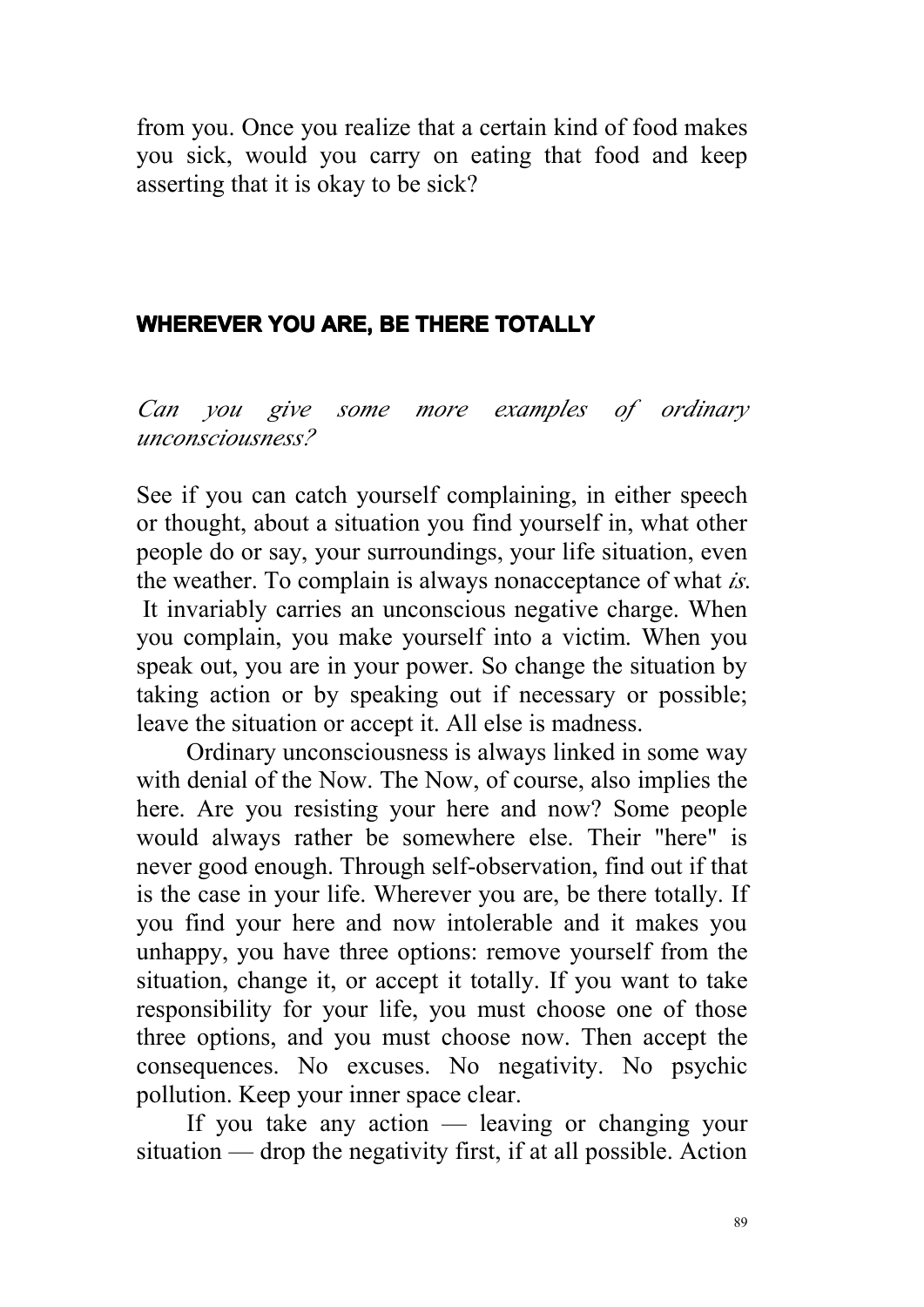arising out of insight into what is required is more effective than action arising out of negativity.

Any action is often better than no action, especially if you have been stuck in an unhappy situation for <sup>a</sup> long time. If it is <sup>a</sup> mistake, at least you learn something, in which case ifs no longer <sup>a</sup> mistake. If you remain stuck, you learn nothing. Is fear preventing you from taking action? Acknowledge the fear, watch it, take your attention into it, be fully present with it. Doing so cuts the link between the fear and your thinking. *Don't let thefear rise up into pour mind.* Use the power of the Now. Fear cannot prevail against it.

If there is truly nothing that you can do to change your here and now, and you can't remove yourself from the situation, then accep<sup>t</sup> your here and now totally by dropping all inner resistance. The false, unhappy self that loves feeling miserable, resentful, or sorry for itself can then no longer survive. This is called surrender. Surrender is not weakness. There is great strength in it. Only a surrendered person has spiritual power. Through surrender, you will be free internally of the situation. Youmay then find that the situation changes without any effort on your part. In any case, you are free.

Or is there something that you "should" be doing but are not doing it? Get up and do it now. Alternatively, completely accep<sup>t</sup> your inactivity, laziness, or passivity at this moment, if that is your choice. Go into it fully. Enjoy it. Be as lazy or inactive as you can. If you go into it fully and consciously, you will soon come out of it. Or maybe you won't. Either way, there is no inner conflict, no resistance, no negativity.

Are you stressed? Are you so busy getting to the future that the presen<sup>t</sup> is reduced to <sup>a</sup> means of getting there? Stress is caused by being "here" but wanting to be "there," or being in the presen<sup>t</sup> but wanting to be in the future. It's <sup>a</sup> split that tears you apar<sup>t</sup> inside. To create and live with such an inner split is insane. The fact that everyone else is doing it doesn't make it any less insane. If you have to, you can move fast, work fast, or even run, without projecting yourself into the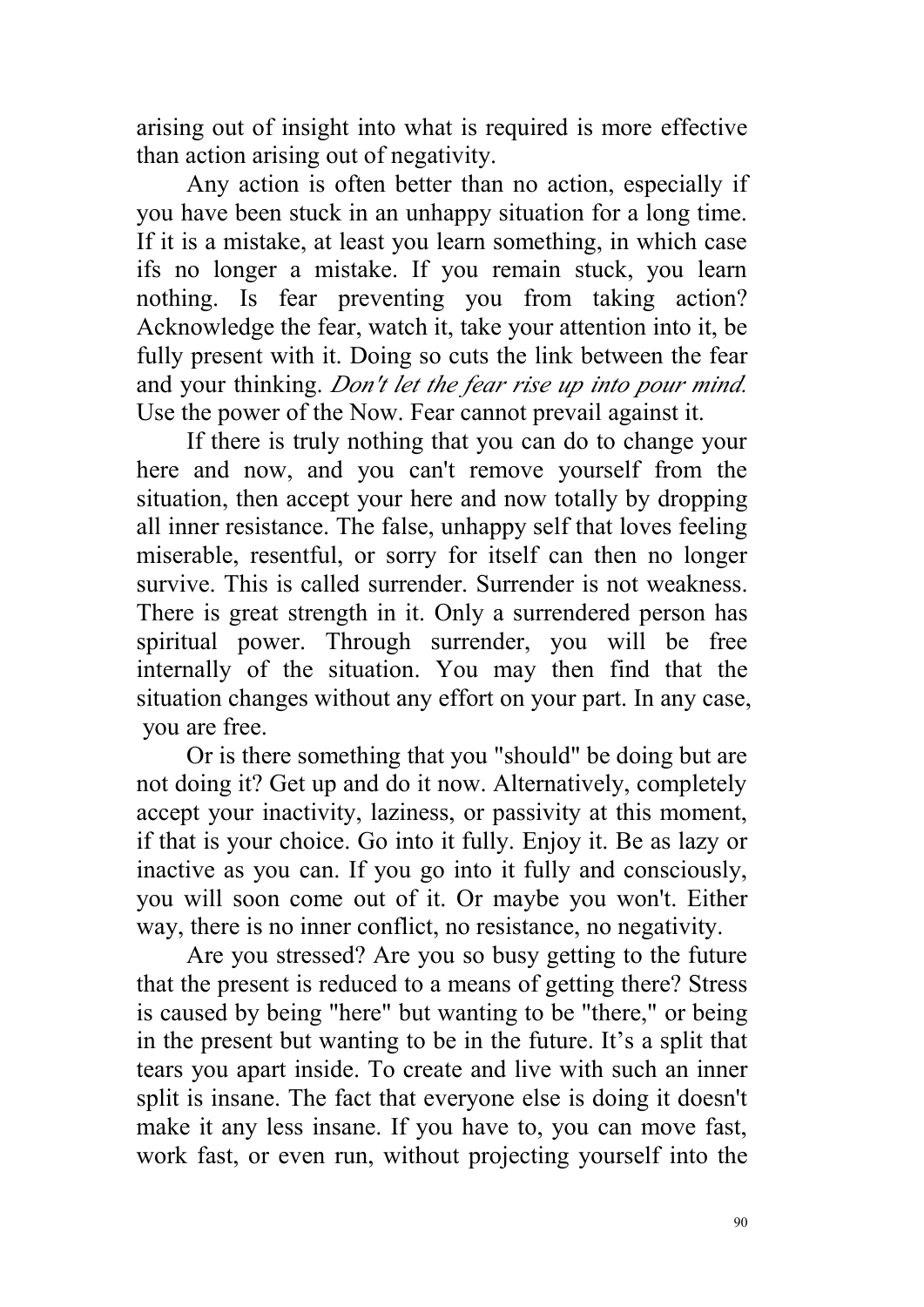future and without resisting the present. As you move, work, run — do it totally. Enjoy the flow of energy, the high energy of that moment. Now you are no longer stressed, no longer splitting yourself in two. Just moving, running, working — and enjoying it. Or you can drop the whole thing and sit on <sup>a</sup> park bench. But when you do, watch your mind. It maysay: "You should be working. You are wasting time." Observe the mind. Smile at it.

Does the pas<sup>t</sup> take up <sup>a</sup> grea<sup>t</sup> deal of your attention? Do you frequently talk and think about it, either positively or negatively? The grea<sup>t</sup> things that you have achieved, your adventures or experiences, or your victim story and the dreadful things that were done to you, or maybe what you did to someone else? Are your thought processes creating guilt, pride, resentment, anger, regret, or self-pity? Then you are not only reinforcing a false sense of self but also helping to accelerate your body's aging process by creating an accumulation of pas<sup>t</sup> in your psyche. Verify this for yourself by observing those around you who have <sup>a</sup> strong tendency to hold on to the past.

Die to the pas<sup>t</sup> every moment. You don't need it. Only refer to it when it is absolutely relevant to the present. Feel the power of this moment and the fullness of Being. Feel your presence.

### §

Are you worried? Do you have many "what if" thoughts? You are identified with your mind, which is projecting itself into an imaginary future situation and creating fear. There is no way that you can cope with such <sup>a</sup> situation, because it doesn't exist. It's <sup>a</sup> mental phantom. You can stop this healthand life-corroding insanity simply by acknowledging the presen<sup>t</sup> moment. Become aware of your breathing. Feel the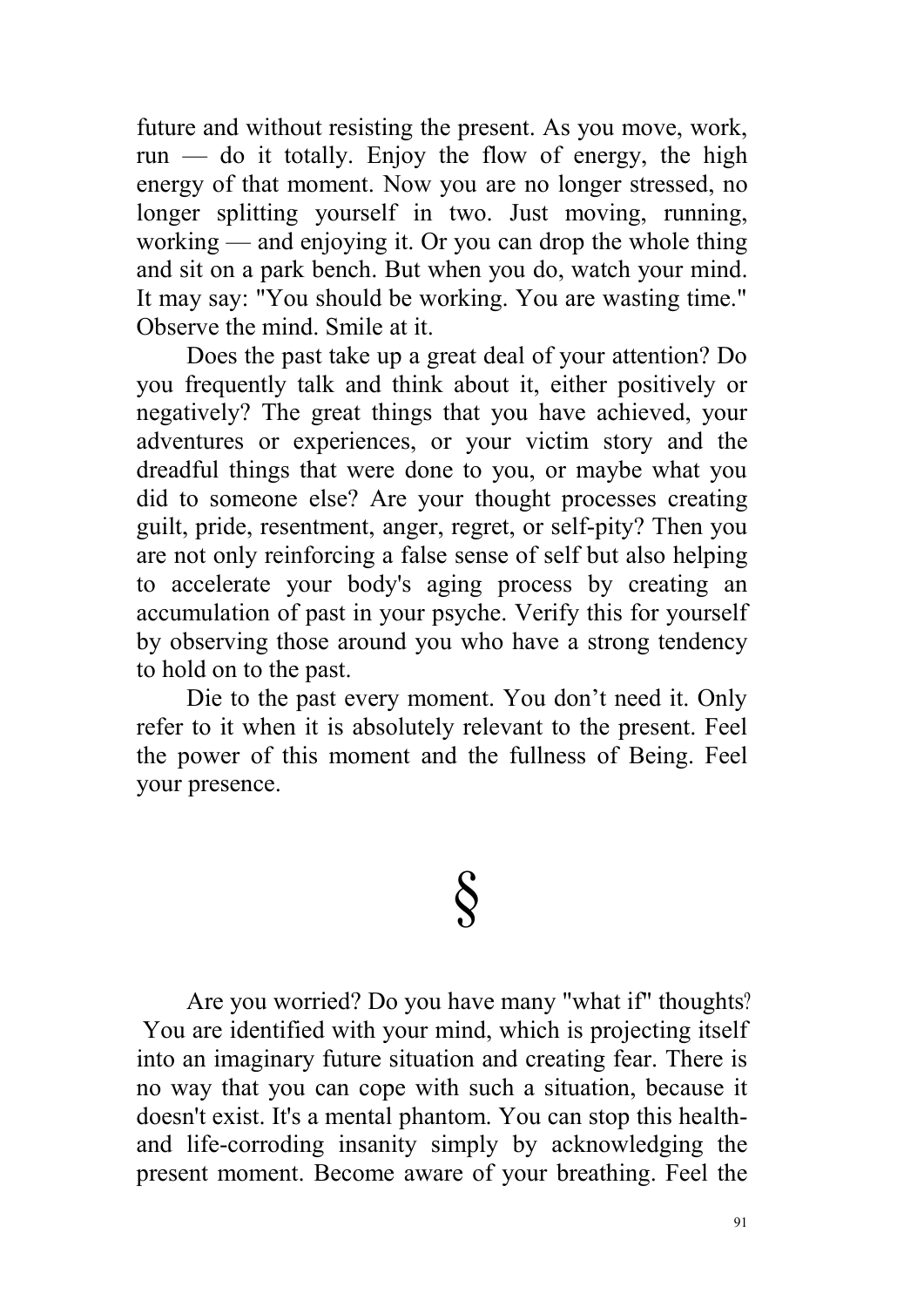air flowing in and out of your body. Feel your inner energy field. All that you ever have to deal with, cope with, in real life — as opposed to imaginary mind projections — is this moment. Ask yourself what "problem" you have right now, not next year, tomorrow, or five minutes from now. What is wrong with this moment? You can always cope with the Now, but you can never cope with the future — nor do you have to. The answer, the strength, the right action or the resource will be there when you need it, not before, not after.

"One day I'll make it." Is your goal taking up so much of your attention that you reduce the presen<sup>t</sup> moment to <sup>a</sup> means to an end? Is it taking the joy out of your doing? Are you waiting to start living? If you develop such <sup>a</sup> mind pattern, no matter what you achieve or get, the presen<sup>t</sup> will never be good enough; the future will always seem better. A perfect recipe for permanen<sup>t</sup> dissatisfaction and nonfulfillment, don't you agree?

Are you <sup>a</sup> habitual "waiter"? How much of your life do you spend waiting? What I call "small-scale waiting" is waiting in line at the pos<sup>t</sup> office, in <sup>a</sup> traffic jam, at the airport, or waiting for someone to arrive, to finish work, and so on. "Large-scale waiting" is waiting for the next vacation, for <sup>a</sup> better job, for the children to grow up, for <sup>a</sup> truly meaningful relationship, for success, to make money, to be important, to become enlightened. It is not uncommon for people to spend their whole life waiting to start living.

Waiting is <sup>a</sup> state of mind. Basically, it means that you want the future; you don't want the present. You don't want what you've got, and you want what you haven't got. With every kind of waiting, you unconsciously create inner conflict between your here and now, where you don't want to be, and the projected future, where you want to be. This greatly reduces the quality of your life by making you lose the present.

There is nothing wrong with striving to improve your life situation. You can improve your life situation, but you cannot improve your life. Life is primary. Life is your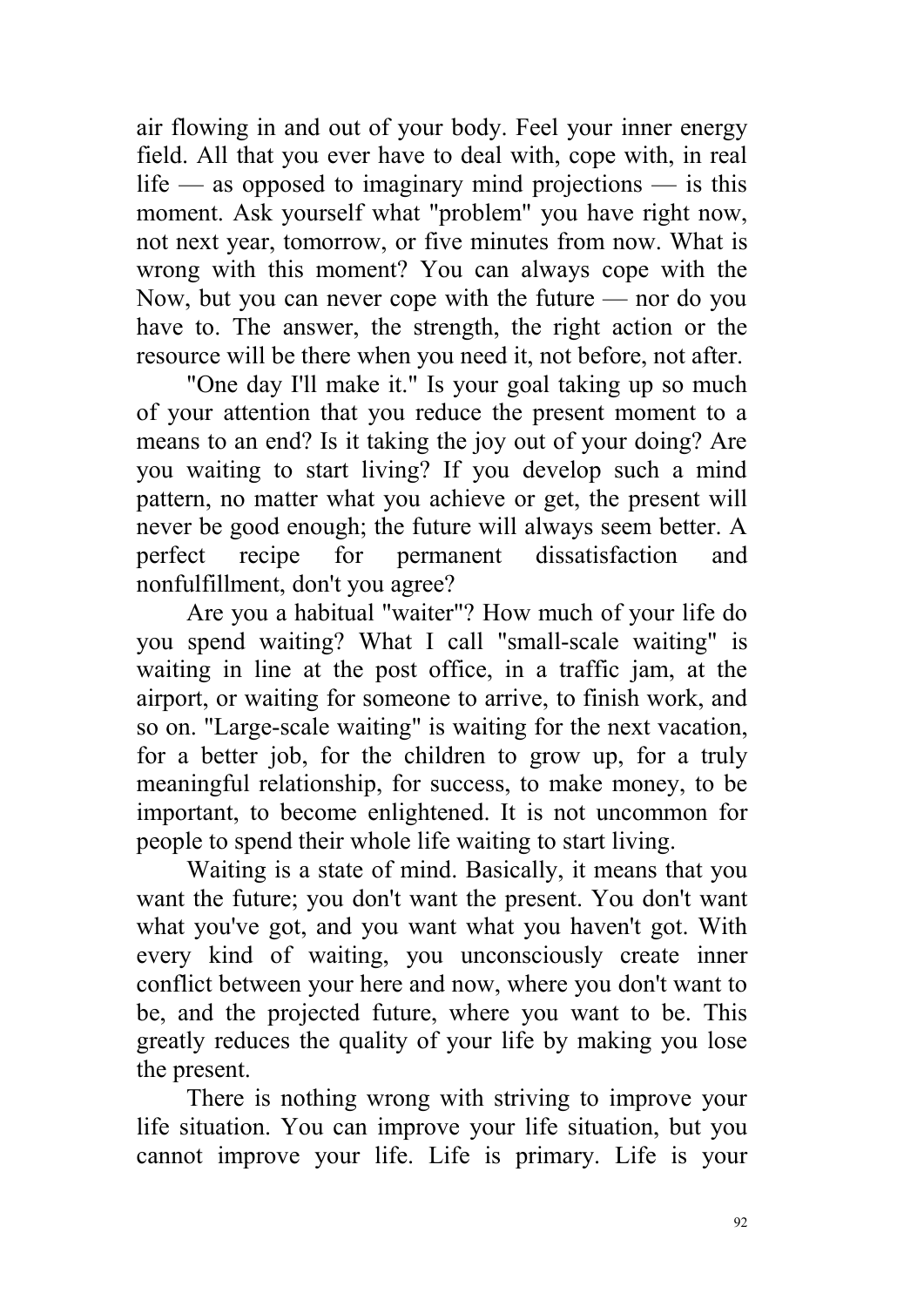deepest inner Being. It is already whole, complete, perfect. Your life situation consists of your circumstances you're your experiences. There is nothing wrong with setting goals and striving to achieve things. The mistake lies in using it as <sup>a</sup> substitute for the feeling of life, for Being. The only point of access for that is the Now. You are then like an architect who pays no attention to the foundation of <sup>a</sup> building but spends <sup>a</sup> lot of time working on the superstructure.

For example, many people are waiting for prosperity. It cannot come in the future. When you honor, acknowledge, and fully accep<sup>t</sup> your presen<sup>t</sup> reality — where you are, who you are, what you are doing right now — when you fully accep<sup>t</sup> what you have got, you are grateful for what you have got, grateful for what *is*, grateful for Being. Gratitude for the presen<sup>t</sup> moment and the fullness of *life now* is true prosperity. It cannot come in the future. Then, in time, that prosperity manifests for you in various ways.

If you are dissatisfied with what you have got, or even frustrated or angry about your presen<sup>t</sup> lack, that may motivate you to become rich, but even if you do make millions, you will continue to experience the inner condition of lack, and deep down you will continue to feel unfulfilled. You may have many exciting experiences that money can buy, but they will come and go and always leave you with an empty feeling and the need for further physical or psychological gratification. You won't abide in Being and so feel the fullness of life now that alone is true prosperity.

So give up waiting as <sup>a</sup> state of mind. When you catch yourself slipping into waiting . . . snap out of it. Come into the presen<sup>t</sup> moment. Just be, and enjoy being. If you are present, there is never any need for you to wait for anything. So next time somebody says, "Sorry to have kept you waiting," you can reply, "That's all right, I wasn't waiting. I was just standing here enjoying myself— in joy in my self."

These are just <sup>a</sup> few of the habitual mind strategies for denying the presen<sup>t</sup> moment that are par<sup>t</sup> of ordinary unconsciousness. They are easy to overlook because they are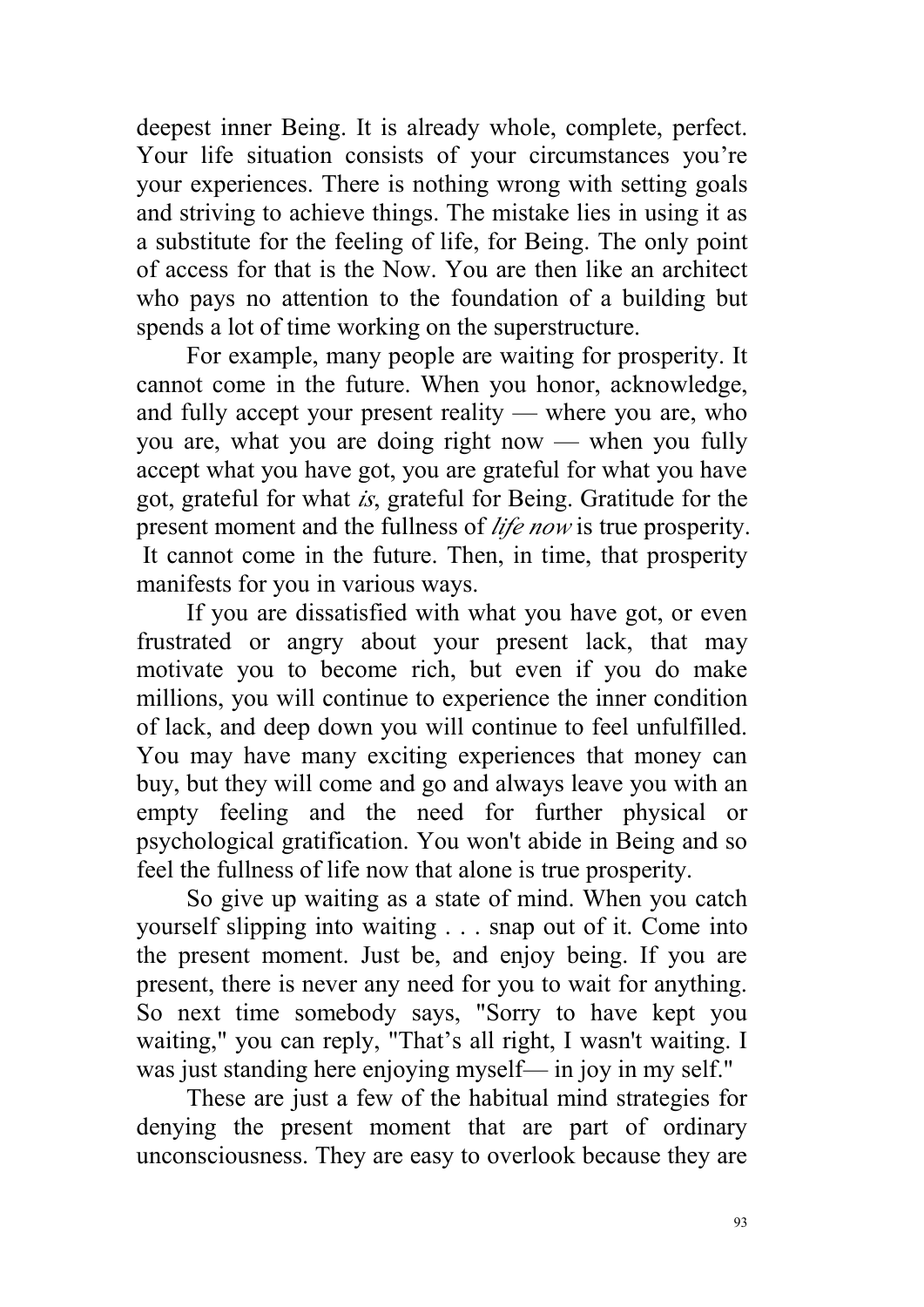so much <sup>a</sup> par<sup>t</sup> of normal living: the background static of perpetual discontent. But the more you practice monitoring your inner mental-emotional state, the easier it will be to know when you have been trapped in pas<sup>t</sup> or future, which is to say unconscious, and to awaken out of the dream of time into the present. But beware: The false, unhappy self, based on mind identification, lives on time. It knows that the presen<sup>t</sup> moment is its own death and so feels very threatened by it. It will do all it can to take you out of it. It will try to keep you trapped in time.

#### **THE INNER PURPOSE PURPOSE PURPOSE PURPOSE OF YOUR LIFE'S JOURNEY JOURNEY**

*I can see the truth of what you are saying, but I still think that we must have purpose on our life's journey; otherwise we just drift, and purpose means future, doesn't it? Howdo we reconcile that with living in the present?*

When you are on a journey, it is certainly helpful to know where you are going or at least the general direction in which you are moving, but don't forget: the only thing that is ultimately real about your journey is the step that you are taking at this moment. That's all there ever is.

Your life's journey has an outer purpose and an inner purpose. The outer purpose is to arrive at your goal or destination, to accomplish what you set out to do, to achieve this or that, which, of course, implies future. But if your destination, or the steps you are going to take in the future, take up so much of your attention that they become more important to you than the step you are taking now, then you completely miss the journey's inner purpose, which has nothing to do with *where* you are going or *what* you are doing, but everything to do with *how*. It has nothing to do with future but everything to do with the quality of your consciousness at this moment. The outer purpose belongs to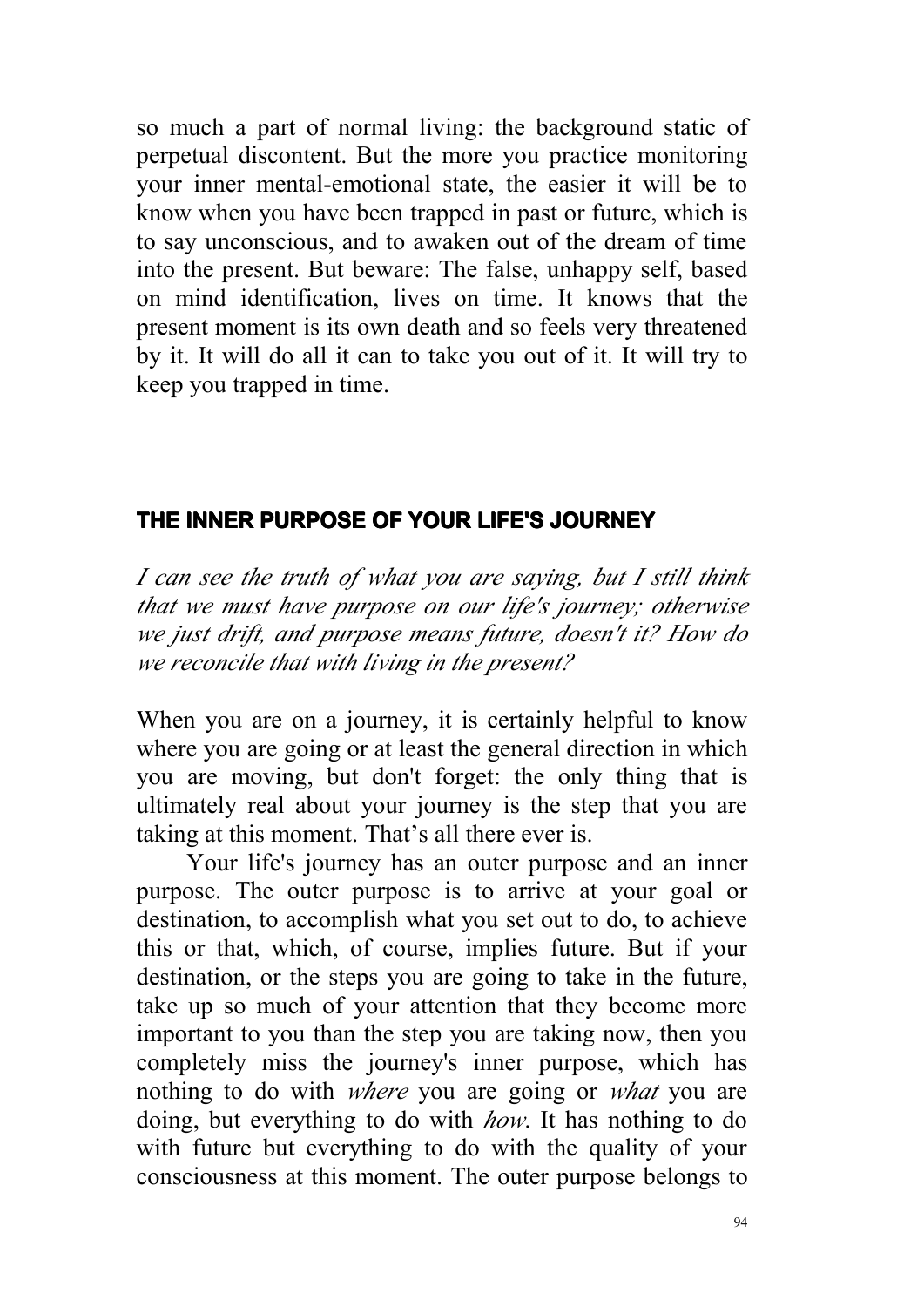the horizontal dimension of space and time; the inner purpose concerns <sup>a</sup> deepening of your Being in the vertical dimension of the timeless Now. Your outer journey may contain <sup>a</sup> million steps; your inner journey only has one: the step you are taking right now. As you become more deeply aware of this one step, you realize that it already contains within itself all the other steps as well as the destination. This one step then becomes transformed into an expression of perfection, an act of grea<sup>t</sup> beauty and quality. It will have taken you into Being, and the light of Being will shine through it. This is both the purpose and the fulfillment of your inner journey, the journey into yourself.

# §

#### *Does it matter whether we achieve our outer purpose, whether we succeed or fail in the world?*

It will matter to you as long as you haven't realized your inner purpose. After that, the outer purpose is just <sup>a</sup> game that you may continue to play simply because you enjoy it. It is also possible to fail completely in your outer purpose and at the same time totally succeed in your inner purpose. Or the other way around, which is actually more common: outer riches and inner poverty, or to "gain the world and lose your soul," as Jesus puts it. Ultimately, of course, *every* outer purpose is doomed to "fail" sooner or later, simply because it is subject to the law of impermanence of all things. The sooner you realize that your outer purpose cannot give you lasting fulfillment, the better. When you have seen the limitations of your outer purpose, you give up your unrealistic expectation that it should make you happy, and you make it subservient to your inner purpose.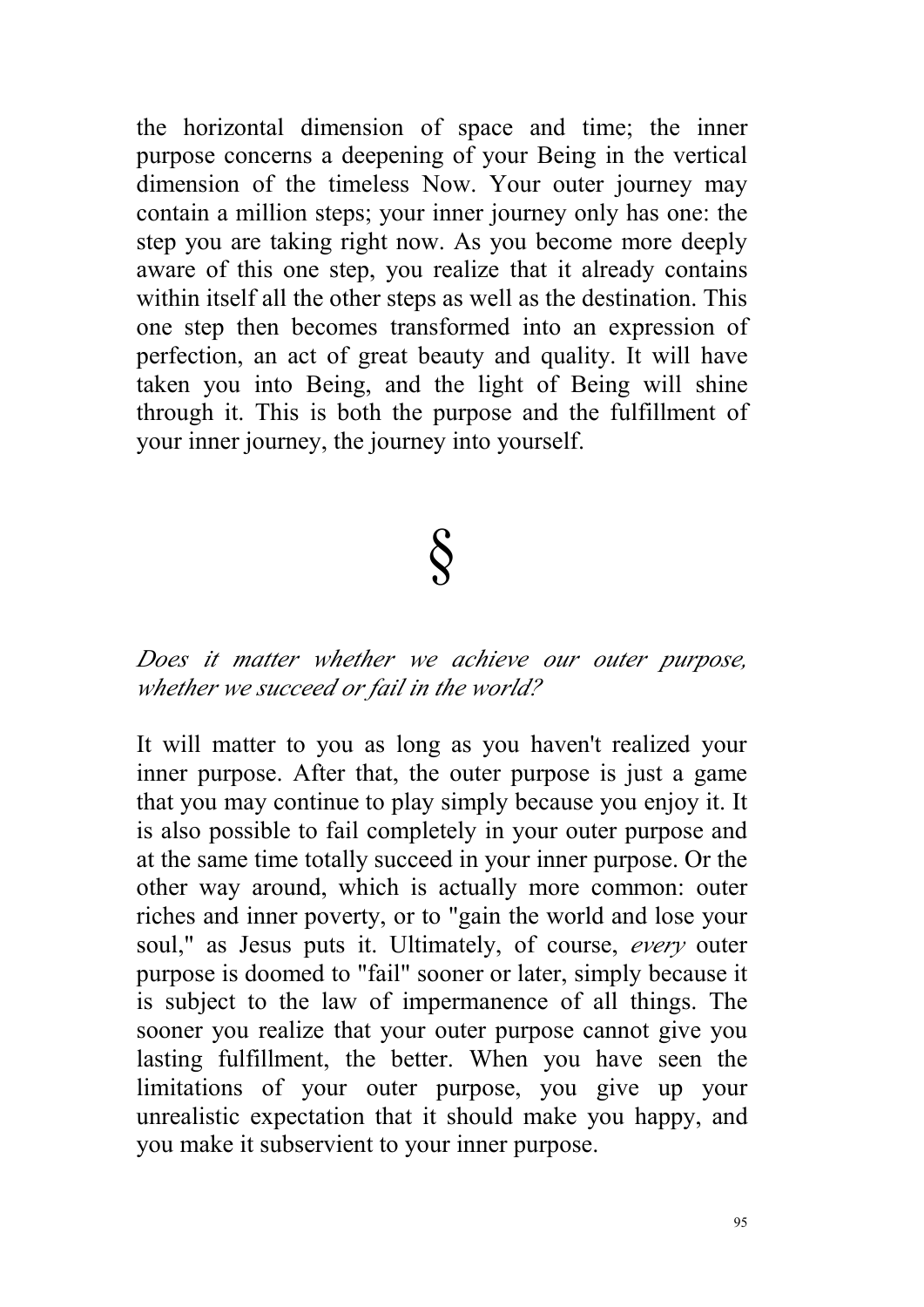#### **THE PAST CANNOT SURVIVE IN YOUR PRESENCE**

*You mentioned that thinking or talking about the past unnecessarily is one of the ways in which we avoid the present. But apart from the past that we remember and perhaps identify with, isn't there another level of past within us that is much more deep-seated? I am talking about the unconscious past that conditions our lives, especially through early childhood experiences, perhaps even past-life experiences. And then there is our cultural conditioning, which has to do with where we live geographically and the historical time period in which we live. All these things determine how we see the world, how we react, what we think, what kindof relationships we have, how we live our lives. How could we ever become conscious of all that or get rid of it? How long would that take? And even if wedid, what would there be left?*

What is left when illusion ends?

There is no need to investigate the unconscious pas<sup>t</sup> in you excep<sup>t</sup> as it manifests at this moment as <sup>a</sup> thought, an emotion, a desire, a reaction, or an external event that happens to you. Whatever you need to know about the unconscious pas<sup>t</sup> in you, the challenges of the presen<sup>t</sup> will bring it out. If you delve into the past, it will become <sup>a</sup> bottomless pit: There is always more. You may think that you need more time to understand the pas<sup>t</sup> or become free of it, in other words, that the future will eventually free you of the past. This is <sup>a</sup> delusion. Only the presen<sup>t</sup> can free you of the past. More time cannot free you of time. Access the power of Now. That is the key.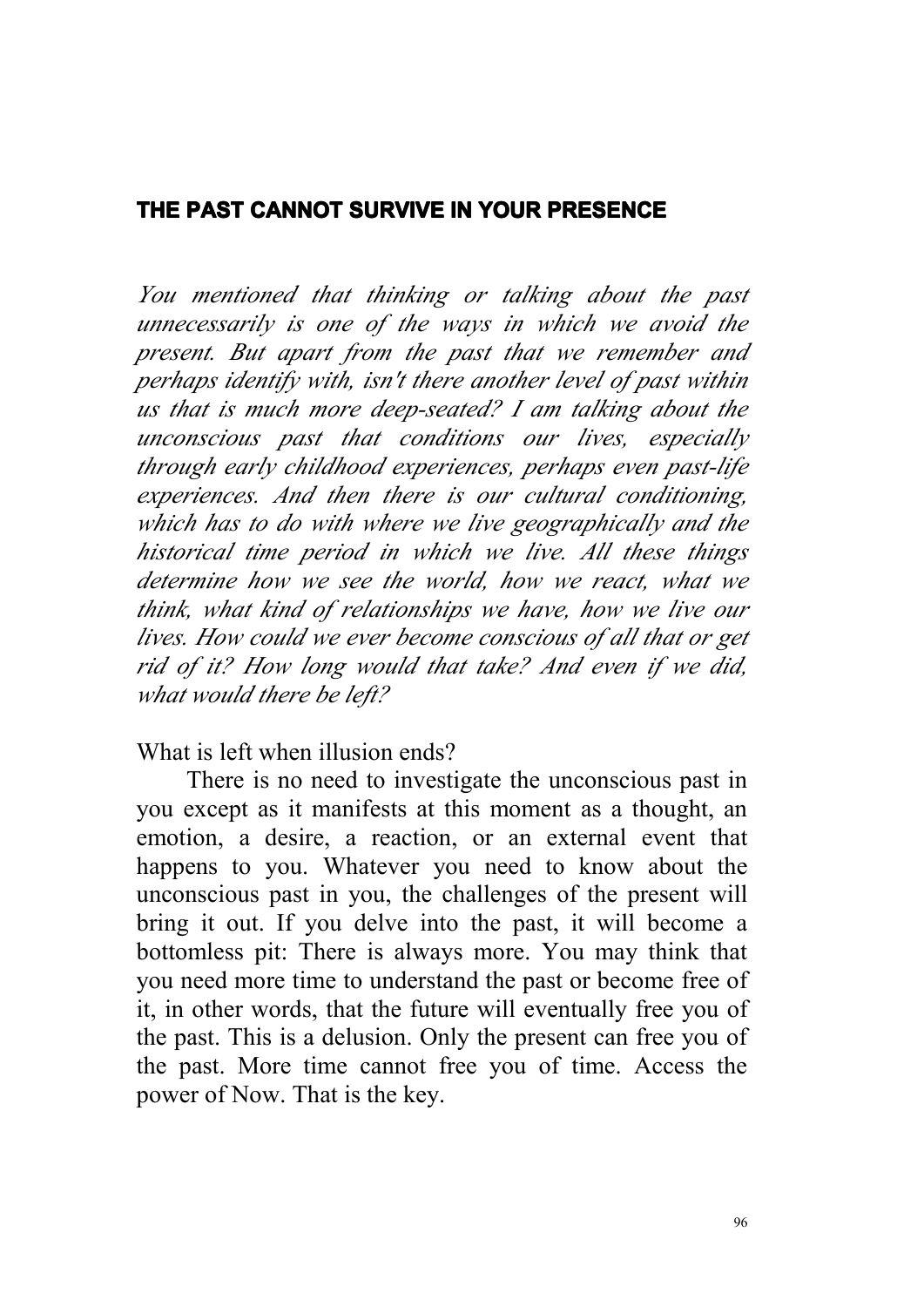*What is the power of Now?*

None other than the power of your presence, your consciousness liberated from thought forms.

So deal with the pas<sup>t</sup> on the level of the present. The more attention you give to the past, the more you energize it, and the more likely you are to make <sup>a</sup> "self" out of it. Don't misunderstand: Attention is essential, but not to the pas<sup>t</sup> as past. Give attention to the present; give attention to your behavior, to your reactions, moods, thoughts, emotions, fears, and desires as they occur in the present. *There's* the pas<sup>t</sup> in you. If you can be presen<sup>t</sup> enough to watch all those things, not critically or analytically but nonjudgmentally, then you are dealing with the pas<sup>t</sup> and dissolving it through the power of your presence. You cannot find yourself by going into the past. You find yourself by coming into the present.

*Isn't it helpful to understand the past and so understand why we do certain things, react in certain ways, or why we unconsciously create our particular kind of drama, patterns in relationships, and so on?*

As you become more conscious of your presen<sup>t</sup> reality, you may suddenly ge<sup>t</sup> certain insights as to *why* your conditioning functions inthose particular ways; for example, why your relationships follow certain patterns, and you may remember things that happened in the pas<sup>t</sup> or see them more dearly. That is fine and can be helpful, but it is not essential. What is essential is your conscious presence. *That* dissolves the past. That is the transformative agent. So don't seek to understand the past, but be as presen<sup>t</sup> as you can. The pas<sup>t</sup> cannot survive in your presence. It can only survive in your absence.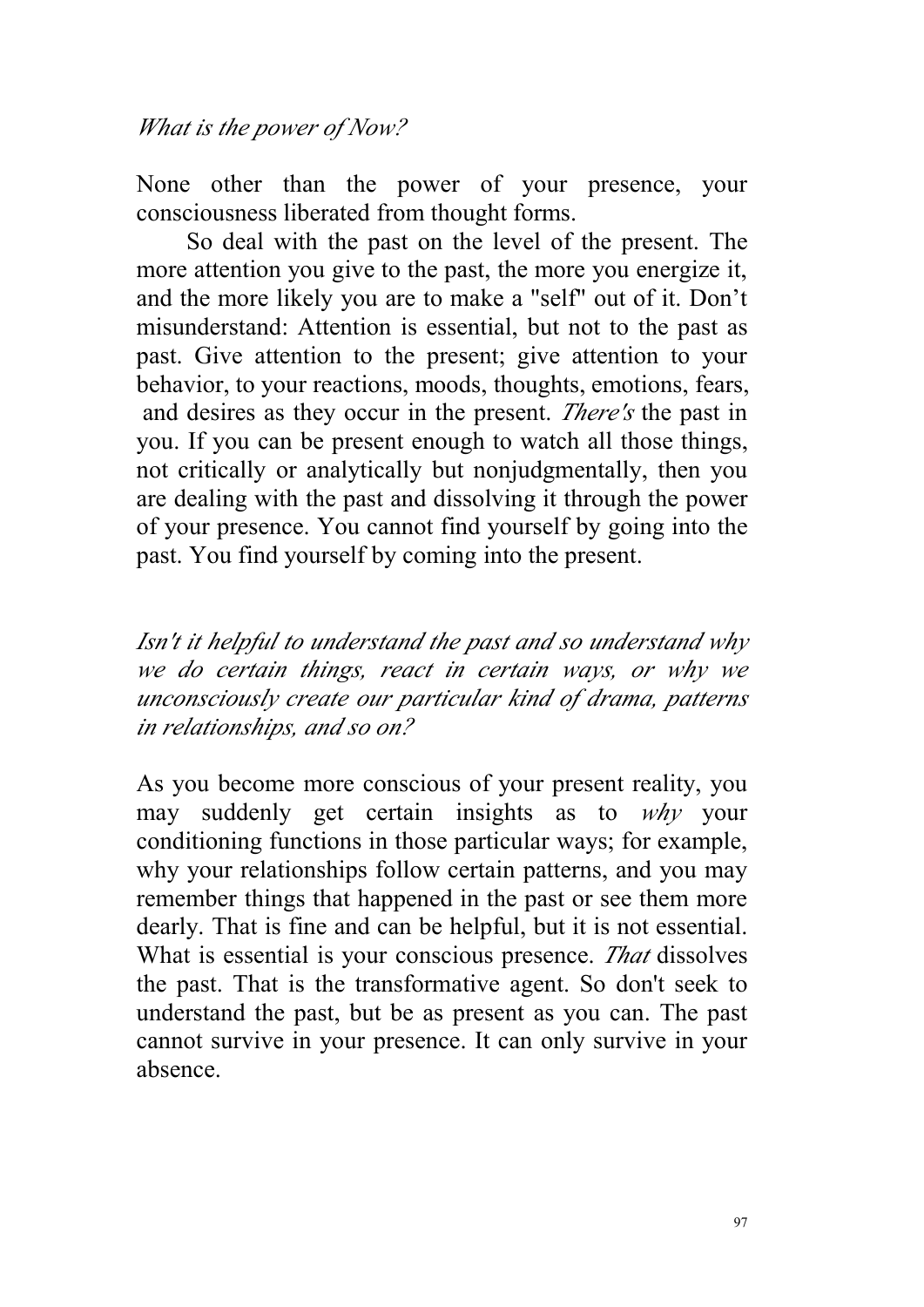#### Chapter Five

### **THE STATE OF PRESENCE**

#### **IT'S NOT WHAT YOU THINK IT IS**

*You keep talking about the state of presence as the key. I think I understand it intellectually, but I don't know if I have ever truly experienced it. I wonder — is it what I think it is, or is it something entirely different?*

It's not what you think it is! You can't think about presence, and the mind can't understand it. Understanding presence is being present.

Try <sup>a</sup> little experiment. Close your eyes and say to yourself: "I wonder what my next thought is going to be." Then become very alert and wait for the next thought. Be like <sup>a</sup> cat watching <sup>a</sup> mouse hole. What thought is going to come out of the mouse hole? Try it now.

## §

Well?

*I had to wait for quite <sup>a</sup> long time before <sup>a</sup> thought came in.*

Exactly. As long as you are in <sup>a</sup> state of intense presence, you are free of thought. You are still, ye<sup>t</sup> highly alert. The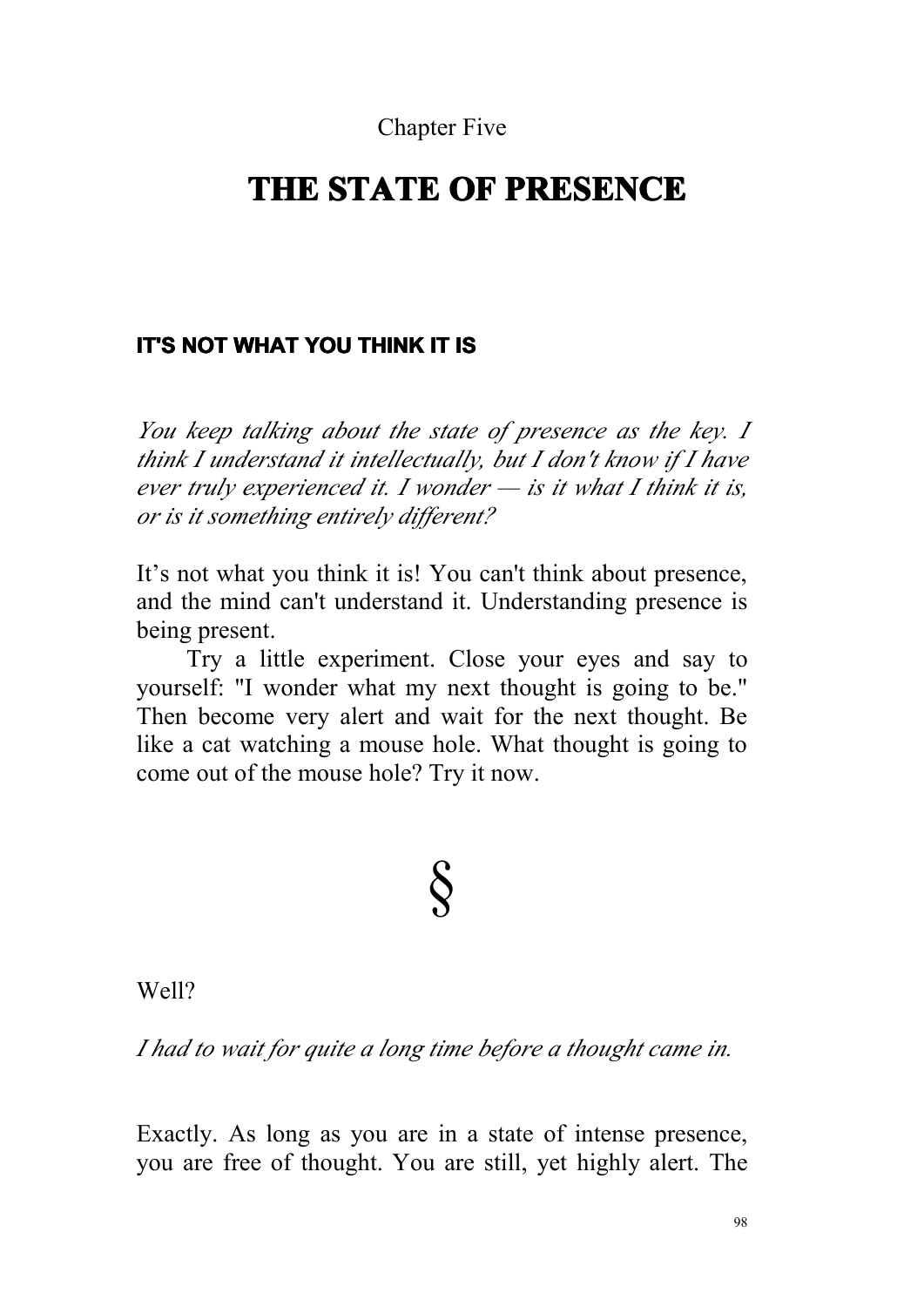instant your conscious attention sinks below <sup>a</sup> certain level, thought rushes in. The mental noise returns; the stillness is lost. You are back in time.

To test their degree of presence, some Zen masters have been known to creep up on their students from behind and suddenly hit them with <sup>a</sup> stick. Quite <sup>a</sup> shock! If the student had been fully presen<sup>t</sup> and in <sup>a</sup> state of alertness, if he had "kept his loin girded and his lamp burning," which is one of the analogies that Jesus uses for presence, he would have noticed the master coming up from behind and stopped him or stepped aside. But if he were hit, that would mean he was immersed in thought, which is to say absent, unconscious.

To stay presen<sup>t</sup> in everyday life, it helps to be deeply rooted within yourself otherwise, the mind, which has incredible momentum, will dragyou along like <sup>a</sup> wild river.

#### *What do you mean by "rooted within yourself"?*

It means to inhabit your body fully. To always have some of your attention in the inner energy field of your body. To feel the body from within, so to speak. Body awareness keeps you present. It anchors you in the Now (see Chapter 6).

#### **THE ESOTERIC MEANING OF "WAITING"**

In a sense, the state of presence could be compared to waiting. Jesus used the analogy of waiting in some of his parables. This is not the usual bored or restless kind of waiting that is <sup>a</sup> denial of the presen<sup>t</sup> and that I spoke about already. It is not <sup>a</sup> waiting in which your attention is focused on some point in the future and the presen<sup>t</sup> is perceived as an undesirable obstacle that prevents you from having what you want. There is <sup>a</sup> qualitatively different kind of waiting, one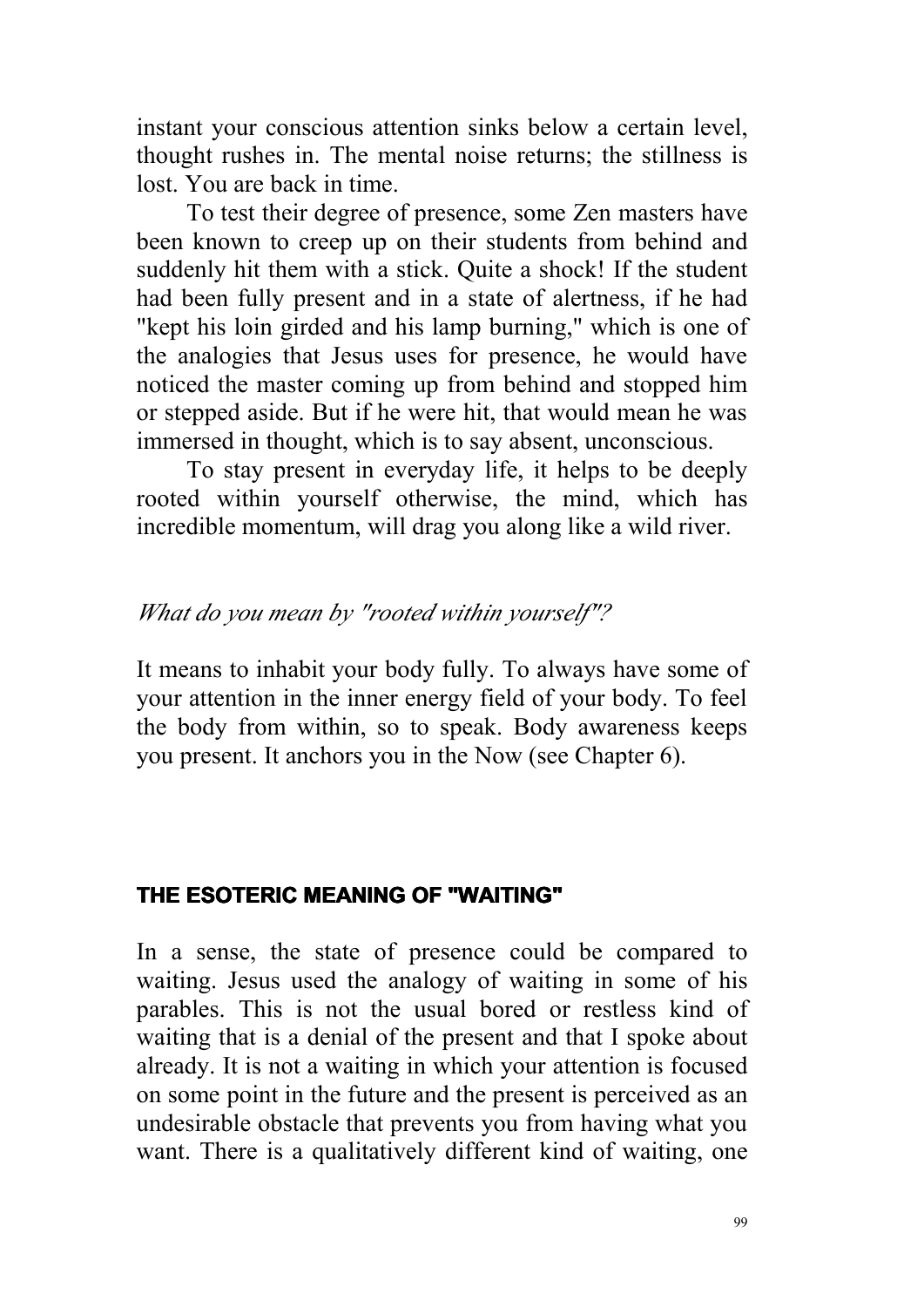that requires your total alertness. Something could happen at any moment, and if you are not absolutely awake, absolutely still, you will miss it. This is the kind of waiting Jesus talks about. In that state, all your attention is in the Now. There is none left for daydreaming, thinking, remembering, anticipating. There is no tension in it, no fear, just alert presence. You are presen<sup>t</sup> with your whole Being, with every cell of your body. In that state, the "you" that has <sup>a</sup> pas<sup>t</sup> and <sup>a</sup> future, the personality if you like, is hardly there anymore. And ye<sup>t</sup> nothing of value is lost. You are still essentially yourself. In fact, you are more fully yourself than you ever were before, or rather it is only *now* that you are truly yourself.

"Be like <sup>a</sup> servant waiting for the return of the master," says Jesus. The servant does not know at what hour the master is going to come. So he stays awake, alert, poised, still, lest he miss the master's arrival. In another parable, Jesus speaks of the five careless (unconscious) women who do not have enough oil (consciousness) to keep their lamps burning (stay present) and so miss the bridegroom (the Now) and don't ge<sup>t</sup> to the wedding feast (enlightenment). These five stand in contrast to the five wise women who have enough oil (stay conscious).

Even the men who wrote the Gospels did not understand the meaning of these parables, so the first misinterpretations and distortions crep<sup>t</sup> in as they were written down. With subsequent erroneous interpretations, the real meaning was completely lost. These are parables not about the end of the world but about the end of psychological time. They point to the transcendence of the egoic mind and the possibility of living in an entirely new state of consciousness.

#### **BEAUTY ARISES IN THE STILLNESS STILLNESS STILLNESSOF YOUR PRESENCE PRESENCE PRESENCE**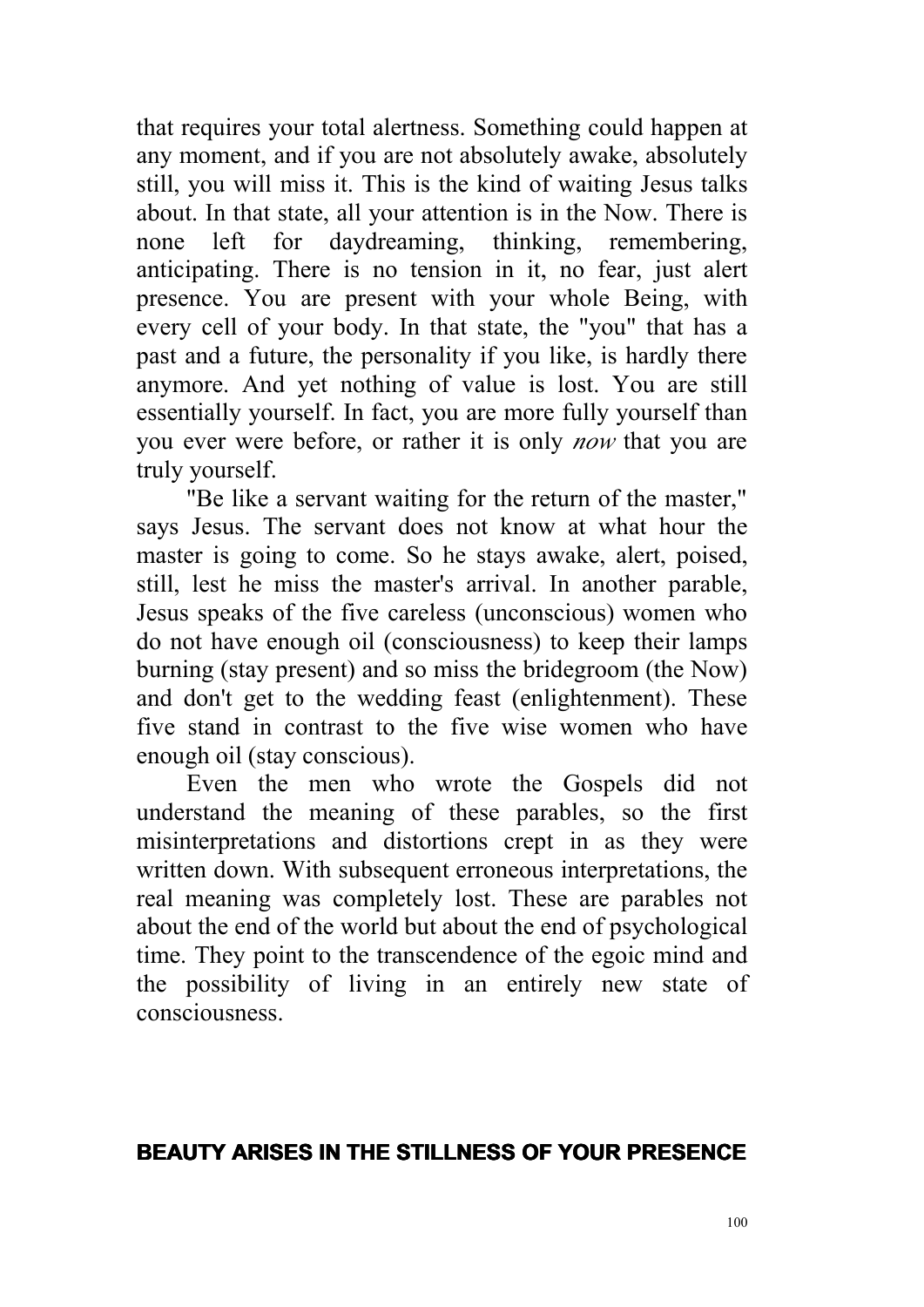*What you have just described is something that I occasionally experience for brief moments when I am alone and surrounded by nature.*

Yes. Zen masters use the word *satori* to describe <sup>a</sup> flash of insight, <sup>a</sup> moment of no-mind and total presence. Although *satori* is not <sup>a</sup> lasting transformation, be grateful when it comes, for it gives you <sup>a</sup> taste of enlightenment. You may, indeed, have experienced it many times without knowing what it is and realizing its importance. Presence is needed to become aware of the beauty, the majesty, the sacredness of nature. Have you ever gazed up into the infinity of space on <sup>a</sup> clear night, awestruck by the absolute stillness and inconceivable vastness of it? Have you listened, truly listened, to the sound of <sup>a</sup> mountain stream in the forest? Or to the song of <sup>a</sup> blackbird at dusk on <sup>a</sup> quiet summer evening? To become aware of such things, the mind needs tobe still. You have to pu<sup>t</sup> down for <sup>a</sup> moment your personal baggage of problems, of pas<sup>t</sup> and future, as well as all your knowledge; otherwise, you will see but not see, hear but not hear. Your total presence is required.

Beyond the beauty of the external forms, there is more here: something that cannot be named, something ineffable, some deep, inner, holy essence. Whenever and wherever there is beauty, this inner essence shines through somehow. It only reveals itself to you when you are present. Could it be that this nameless essence and your presence are one and the same? Would it be there without your presence? Go deeply into it. Find out for yourself.

When you experienced those moments of presence, you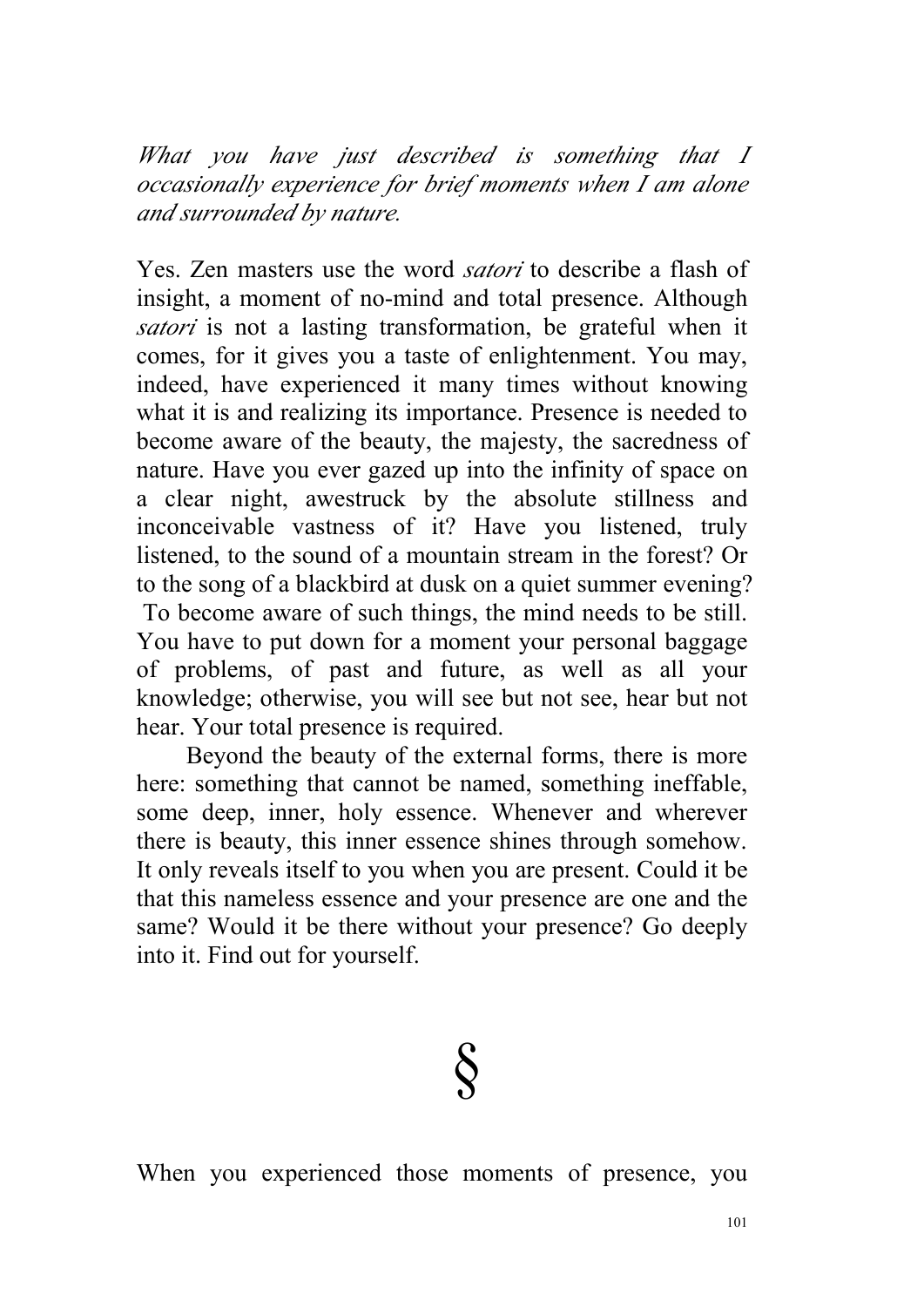likely didn't realize that you were briefly in <sup>a</sup> state of nomind. This is because the gap between that state and the influx of thought was too narrow. Your *satori* may only have lasted for <sup>a</sup> few seconds before the mind came in, but it was there; otherwise, you would not have experienced the beauty. Mind can neither recognize nor create beauty. Only for <sup>a</sup> few seconds, while you were completely present, was that beauty or that sacredness there. Because of the narrowness of that gap and <sup>a</sup> lack of vigilance and alertness on your part, you were probably unable to see the fundamental difference between the perception, the thought-less awareness of beauty, and the naming and interpreting of it as thought: The time gap was so small that it seemed to be <sup>a</sup> single process. The truth is, however, that themoment thought came in, all you had was <sup>a</sup> memory of it.

The wider the time gap between perception and thought, the more depth there is to you as <sup>a</sup> human being, which is to say the more conscious you are.

Many people are so imprisoned in their minds that the beauty of nature does not really exist for them. They might say, "What <sup>a</sup> pretty flower," but that's just <sup>a</sup> mechanical mental labeling. Because they are not still, not present, they don't truly see the flower, don't feel its essence, its holiness — just as they don't know themselves, don't feel their own essence, their own holiness.

Because we live in such <sup>a</sup> mind-dominated culture, most modem art, architecture, music, and literature are devoid of beauty, of inner essence, with very few exceptions. The reason is that the people who create those things cannot — even for <sup>a</sup> moment — free themselves from their mind. So they are never in touch with that place within where tree creativity and beauty arise. The mind left to itself creates monstrosities, and not only in art galleries. Look at our urban landscapes and industrial wastelands. No civilization has ever produced so much ugliness.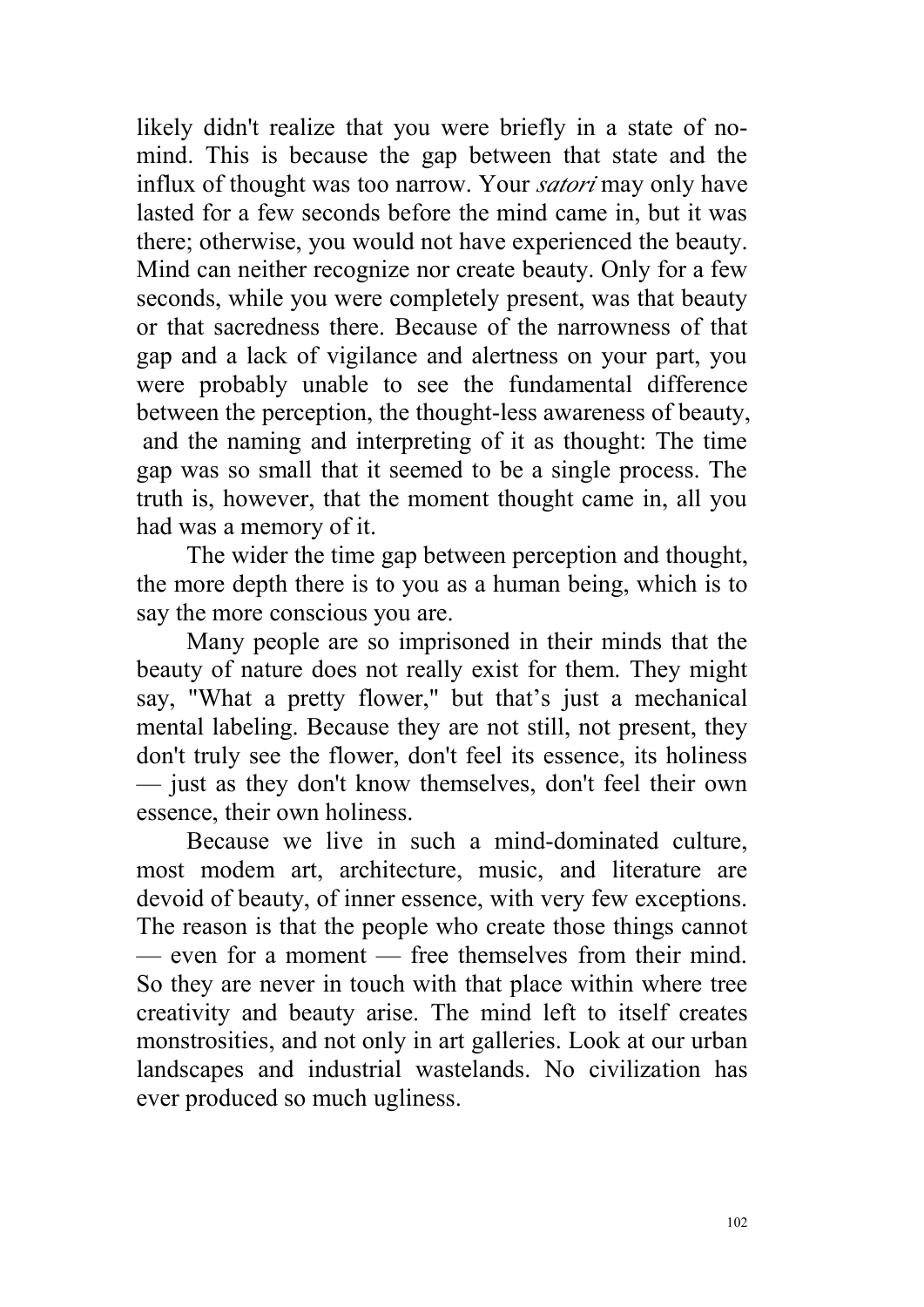#### **REALIZING PURE CONSCIOUSNESS**

#### *Is presence the same as Being?*

When you become conscious of Being, what is really happening is that Being becomes conscious of itself. When Being becomes conscious of itself — that's presence. Since Being, consciousness, and life are synonymous, we could say that presence means consciousness becoming conscious of itself, or life attaining self-consciousness. But don't ge<sup>t</sup> attached to the words, and don't make an effort to understand this. There is nothing that you need to understand before you can become present.

*I do understand what you just said, but it seems toimply that Being, the ultimate transcendental reality, is not yet complete, that it isundergoing <sup>a</sup> process of development. Does God need time for personal growth?*

Yes, but only as seen from the limited perspective of the manifested universe. In the Bible, God declares: "I am the Alpha and the Omega, and I am the living One." In the timeless realm where God dwells, which is also *your* home, the beginning and the end, the Alpha and the Omega, are one, and the essence of everything that ever has been and ever will be is eternally present in an unmanifested state of oneness and perfection — totally beyond anything the human mind can ever imagine or comprehend. In our world of seemingly separate forms, however, timeless perfection is an inconceivable concept. Here even consciousness, which is the light emanating from the eternal Source, seems to be subject to <sup>a</sup> process of development, but this is due to our limited perception. It is not so in absolute terms. Nevertheless, let me continue to speak for <sup>a</sup> moment about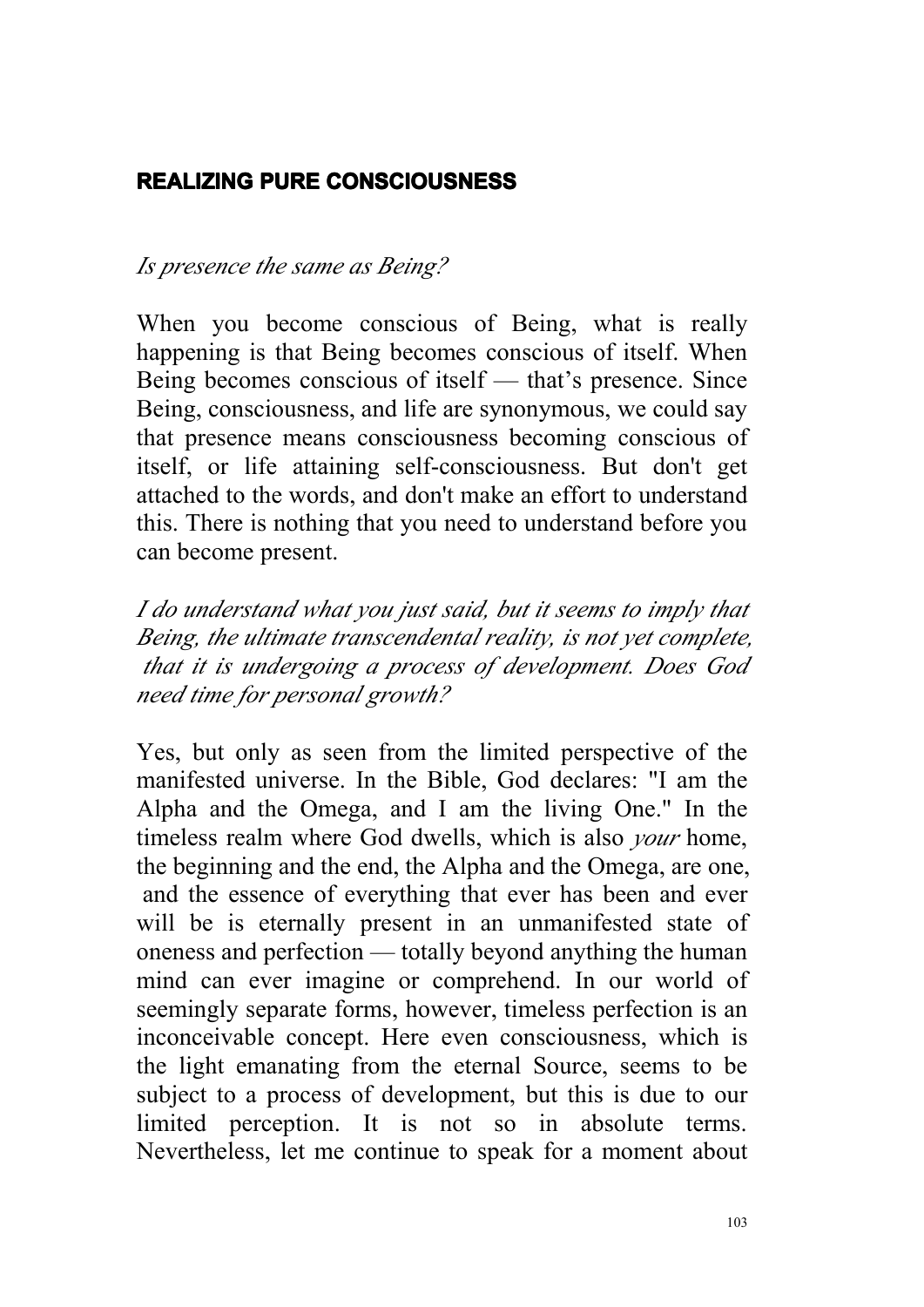the evolution of consciousness in this world.

Everything that exists has Being, has God-essence, has some degree of consciousness. Even a stone has rudimentary consciousness; otherwise, it would not be, and its atoms and molecules would disperse. Everything is alive. The sun, the earth, plants, animals, humans — all are expressions of consciousness invarying degrees, consciousness manifesting as form.

The world arises when consciousness takes on shapes and forms, thought forms and material forms. Look at the millions of life forms on this planet alone. In the sea, on land, in the air — and then each life form is replicated millions of times. To what end? Is someone or something playing <sup>a</sup> game, a game with form? This is what the ancient seers of India asked themselves. They saw the world as *lila*, a kind of divine game that God is playing. The individual life forms are obviously not very important in this game. In the sea, most life forms don't survive for more than <sup>a</sup> few minutes after being born. The human form turns to dust pretty quickly too, and when it is gone it is as if it had never been. Is that tragic or cruel? Only if you create <sup>a</sup> separate identity for each form, if you forget that its consciousness is Godessence expressing itself in form. But you don't truly know that until you realize your own God-essence as pure consciousness.

If a fish is born in your aquarium and you call it John, write out <sup>a</sup> birth certificate, tell him about his family history, and two minutes later he gets eaten by another fish — that's tragic. But ifs only tragic because you projected <sup>a</sup> separate self where there was none. You go<sup>t</sup> hold of <sup>a</sup> fraction of <sup>a</sup> dynamic process, <sup>a</sup> molecular dance, and made <sup>a</sup> separate entity out of it.

Consciousness takes on the disguise of forms until they reach such complexity that it completely loses itself in them. In present-day humans, consciousness is completely identified with its disguise. It only knows itself as form and therefore lives in fear of the annihilation of its physical or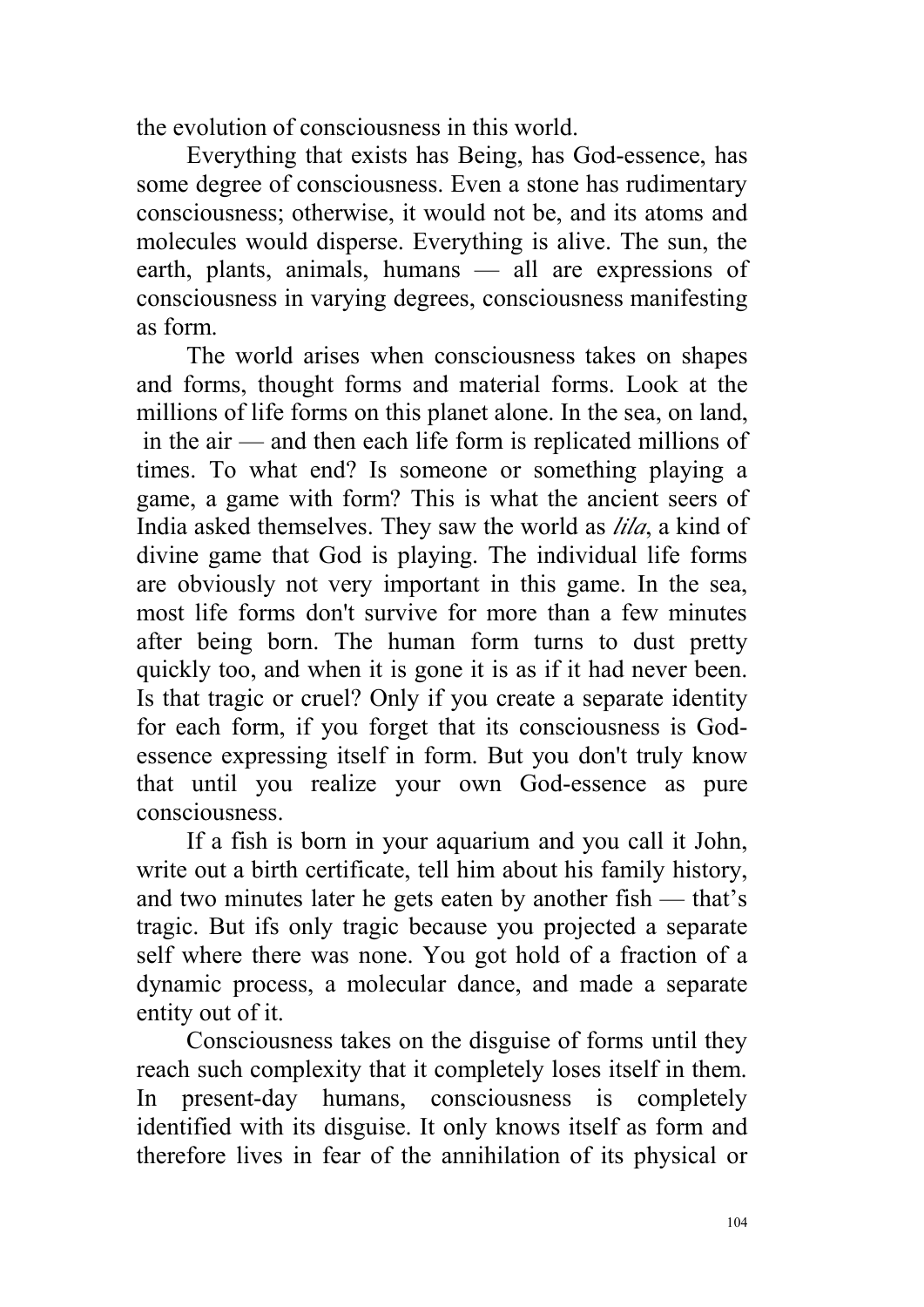psychological form. This is the egoic mind, and this is where considerable dysfunction sets in. It now looks as if something had gone very wrong somewhere along the line of evolution. But even this is par<sup>t</sup> of *lila*, the divine game. Finally, the pressure of suffering created by this apparen<sup>t</sup> dysfunction forces consciousness to disidentify from form and awakens it from its dream of form: It regains selfconsciousness, but it is at <sup>a</sup> far deeper level than when it lost it.

This process is explained by Jesus in his parable of the lost son, who leaves his father's home, squanders his wealth, becomes destitute, and is then forced by his suffering to return home. When he does, his father *loves him more* than before. The son's state is the same as it was before, ye<sup>t</sup> not the same. It has an added dimension of depth. The parable describes <sup>a</sup> journey from unconscious perfection, through apparen<sup>t</sup> imperfection and "evil" to conscious perfection.

Can you now see the deeper and wider significance of becoming presen<sup>t</sup> as the watcher of your mind? Whenever you watch the mind, you withdraw consciousness from mind forms, which then becomes what we call the watcher or the witness. Consequently, the watcher — pure consciousness beyond form  $\sim$  becomes stronger, and the mental formations become weaker. When we talk about watching the mind we are personalizing an event that is truly of cosmic significance: through you, consciousness is awakening out of its dreamof identification with form and withdrawing from form. This foreshadows, but is already par<sup>t</sup> of, an event that is probably still in the distant future as far as chronological time is concerned. The event is called the end of the world.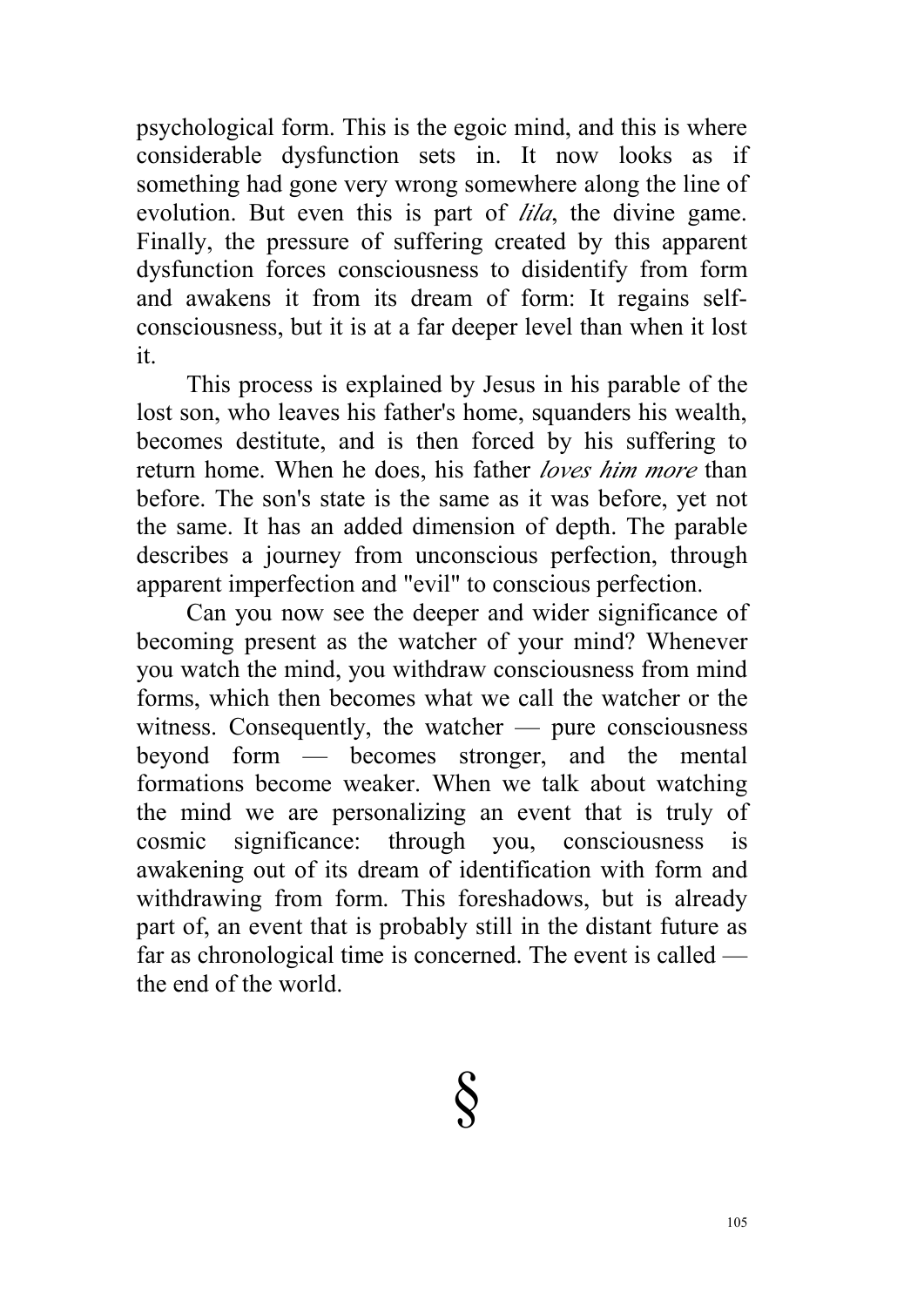When consciousness frees itself from its identification with physical and mental forms, it becomes what we may call pure or enlightened consciousness, or presence. This has already happened in <sup>a</sup> few individuals, and it seems destined to happen soon on <sup>a</sup> much larger scale, although there is no absolute guarantee that it *will* happen. Most humans are still in the grip of the egoic mode of consciousness: identified with their mind and run by their mind. If they do not free themselves from their mind in time, they will be destroyed by it. They will experience increasing confusion, conflict, violence, illness, despair, madness. Egoic mind has become like <sup>a</sup> sinking ship. If you don't ge<sup>t</sup> off, you will go down with it. The collective egoic mind is the most dangerously insane and destructive entity ever to inhabit this planet. What do you think will happen on this planet if human consciousness remains unchanged?

Already for most humans, the only respite they find from their own minds is to occasionally revert to <sup>a</sup> level of consciousness below thought. Everyone does that every night during sleep. But this also happens to some extent through sex, alcohol, and other drugs that suppress excessive mind activity. If it weren't for alcohol, tranquilizers, antidepressants, as well as the illegal drugs, which are all consumed in vast quantities, the insanity of the human mind would become even more glaringly obvious than it is already. I believe that, if deprived of their drugs, <sup>a</sup> large par<sup>t</sup> of the population would become <sup>a</sup> danger to themselves and others. These drugs, of course, simply keep you stuck in dysfunction. Their widespread use only delays the breakdown of the old mind structures and the emergence of higher consciousness. While individual users may ge<sup>t</sup> some relief from the daily torture inflicted on them by their minds, they are prevented from generating enough conscious presence to rise above thought and so find true liberation.

Falling back to <sup>a</sup> level of consciousness below mind, which is the pre-thinking level of our distant ancestors and of animals and plants, is not an option for us. There is no way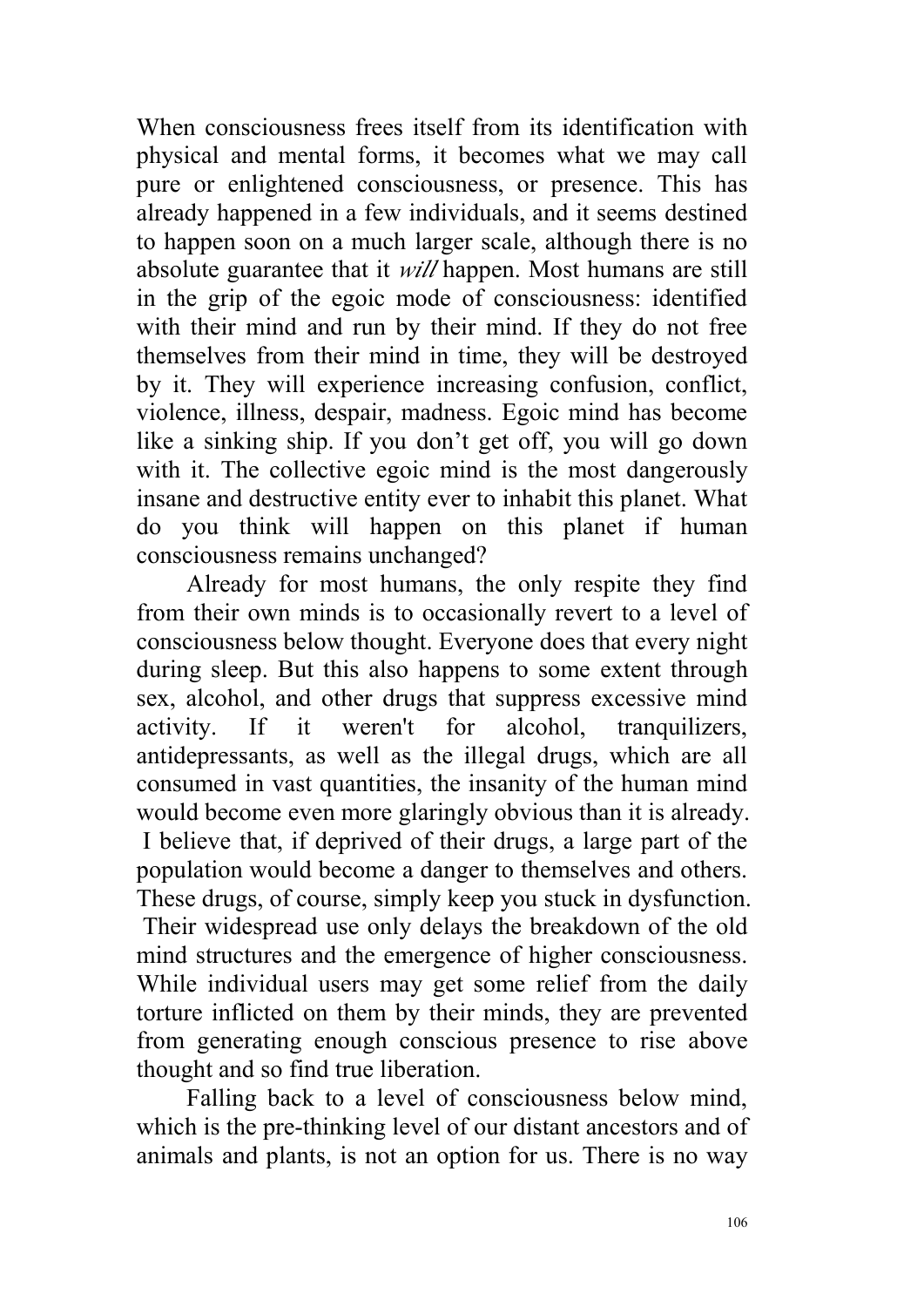back. If the human race is to survive, it will have to go on to the next stage. Consciousness is evolving throughout the universe in billions of forms. So even if we didn't make it, this wouldn't matter on <sup>a</sup> cosmic scale. No gain in consciousness is ever lost, so it would simply express itself through some other form. But the very fact that I am speaking here and you are listening or reading this is <sup>a</sup> clear sign that the new consciousness is gaining a foothold on the planet.

There is nothing personal in this: I am not teaching you. You are consciousness, and you are listening to yourself. There is an Eastern saying: "The teacher and the taught together create the teaching." In any case, the words in themselves are not important. They are not the Truth; they only point to it. I speak from presence, and as I speak, you may be able to join me in that state. Although every word that I use has <sup>a</sup> history, of course, and comes from the past, as all language does, the words that I speak to you noware carriers of the high-energy frequency of presence, quite apar<sup>t</sup> from the meaning they convey as words.

Silence is an even more potent carrier of presence, so when you read this or listen to me speak, be aware of the silence between and underneath the words. Be aware of the gaps. To listen to the silence, wherever you are, is an easy and direct way of becoming present. Even if there is noise, there is always some silence underneath and in between the sounds. Listening to the silence immediately creates stillness inside you. Only the stillness in you can perceive the silence outside. And what is stillness other than presence, consciousness freed from thought forms? Here is the living realization of what we have been talking about.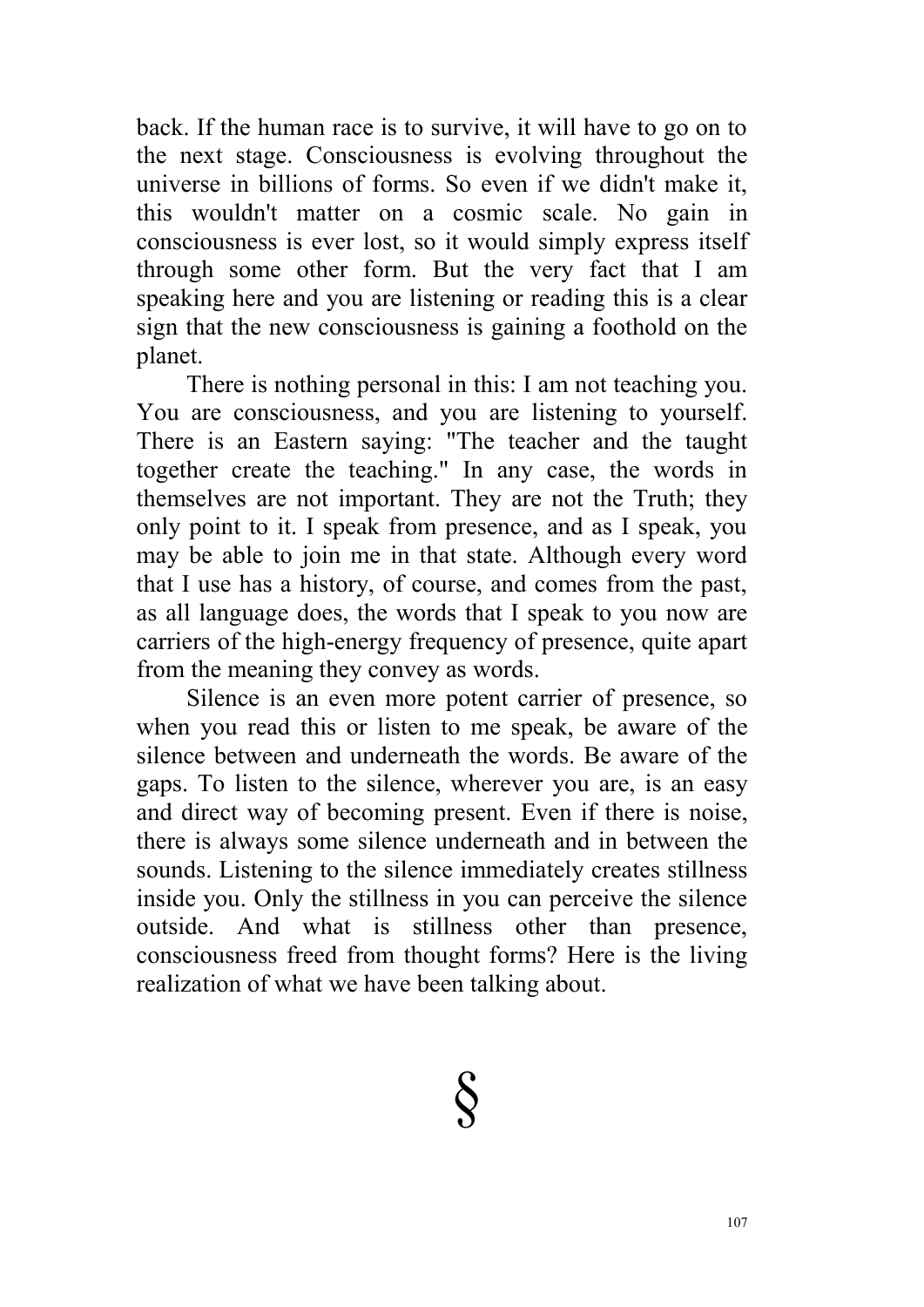## **CHRIST: THE REALITY OF YOUR DIVINE PRESENCE**

Don't ge<sup>t</sup> attached to any one word. You can substitute "Christ" for presence, if that is more meaningful to you. Christ is your God-essence or the Self, as it is sometimes called in the East. The only difference between Christ and presence is that Christ refers to your indwelling divinity regardless of whether you are conscious of it or not, whereas presence means your *awakened* divinity or God-essence.

Many misunderstandings and false beliefs about Christ will clear if you realize that there is no pas<sup>t</sup> or future in Christ. To say that Christ *was* or *will be* is <sup>a</sup> contradiction in terms. Jesus was. He was <sup>a</sup> man who lived two thousand years ago and realized divine presence, his true nature. And so he said: "Before Abraham was, I am." He did not say. "I already existed before Abraham was born." That would have meant that he was still within the dimension of time and form identity. The words *I am* used in <sup>a</sup> sentence that starts in the pas<sup>t</sup> tense indicate <sup>a</sup> radical shift, <sup>a</sup> discontinuity in the temporal dimension. It is <sup>a</sup> Zen-like statement of grea<sup>t</sup> profundity. Jesus attempted to convey directly, not through discursive thought, the meaning of presence, of selfrealization. He had gone beyond the consciousness dimension governed by time, into the realm of the timeless. The dimension of eternity had come into this world. Eternity, of course, does not mean endless time, but no time. Thus, the man Jesus became Christ, <sup>a</sup> vehicle for pure consciousness. And what is God's self-definition in the Bible? Did God say "I have always been, and I always will be?" Of course not. That would have given reality to pas<sup>t</sup> and future. God said: "I AM THAT I AM." No time here, just presence.

The "second coming" of Christ is <sup>a</sup> transformation of human consciousness, <sup>a</sup> shift from time to presence, from thinking to pure consciousness, not the arrival of some man or woman. If "Christ" were to return tomorrow in some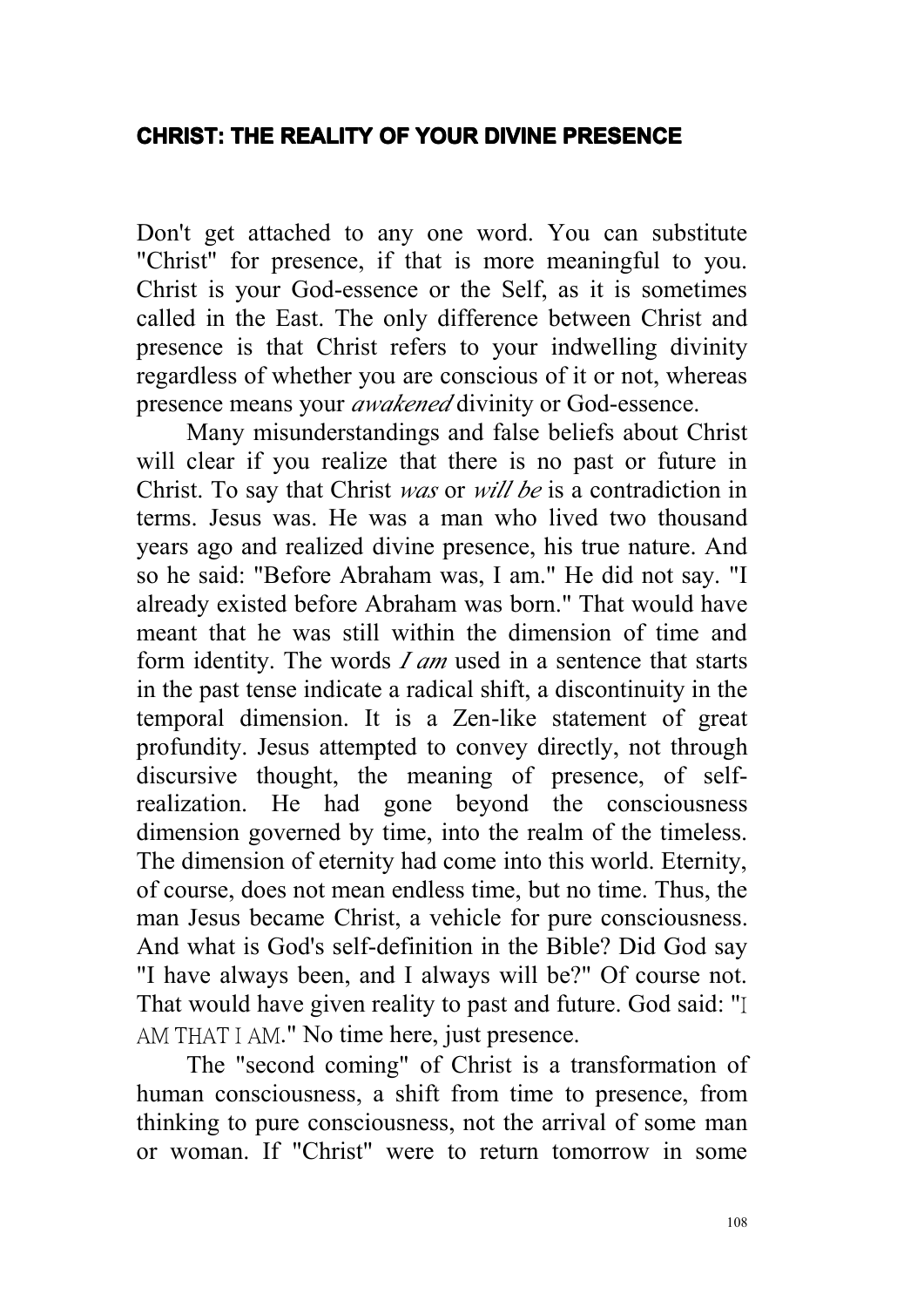externalized form, what could he or she possibly say to you other than this: "I am the Truth. I am divine presence. I am eternal life. I am within you. I am here. I am Now."

§

Never personalize Christ. Don't make Christ into <sup>a</sup> form identity. Avatars, divine mothers, enlightened masters, the very few that are real, are not special as persons. Without a false self to uphold, defend, and feed, they are more simple, more ordinary than the ordinary man or woman. Anyone with a strong ego would regard them as insignificant or, more likely, not see them at all.

If you are drawn to an enlightened teacher, it is because there is already enough presence in you to recognize presence in another. There were many people who did not recognize Jesus or the Buddha, as there are and always have been many people who are drawn to false teachers. Egos are drawn to bigger egos. Darkness cannot recognize light. Only light can recognize light. So don't believe that the light is outside you or that it can only come through one particular form. If only your master is an incarnation of God, then who are you? Any kind of exclusivity is identification with form, and identification with form means ego, no matter how well disguised.

Use the master's presence to reflect your own identity beyond name and form back to you and to become more intensely presen<sup>t</sup> yourself. You will soon realize that there is no "mine" or "yours" in presence. Presence is one.

Group work can also be helpful for intensifying the light of your presence. A group of people coming together in <sup>a</sup> state of presence generates <sup>a</sup> collective energy field of grea<sup>t</sup> intensity. It not only raises the degree of presence of each member of the group but also helps to free the collective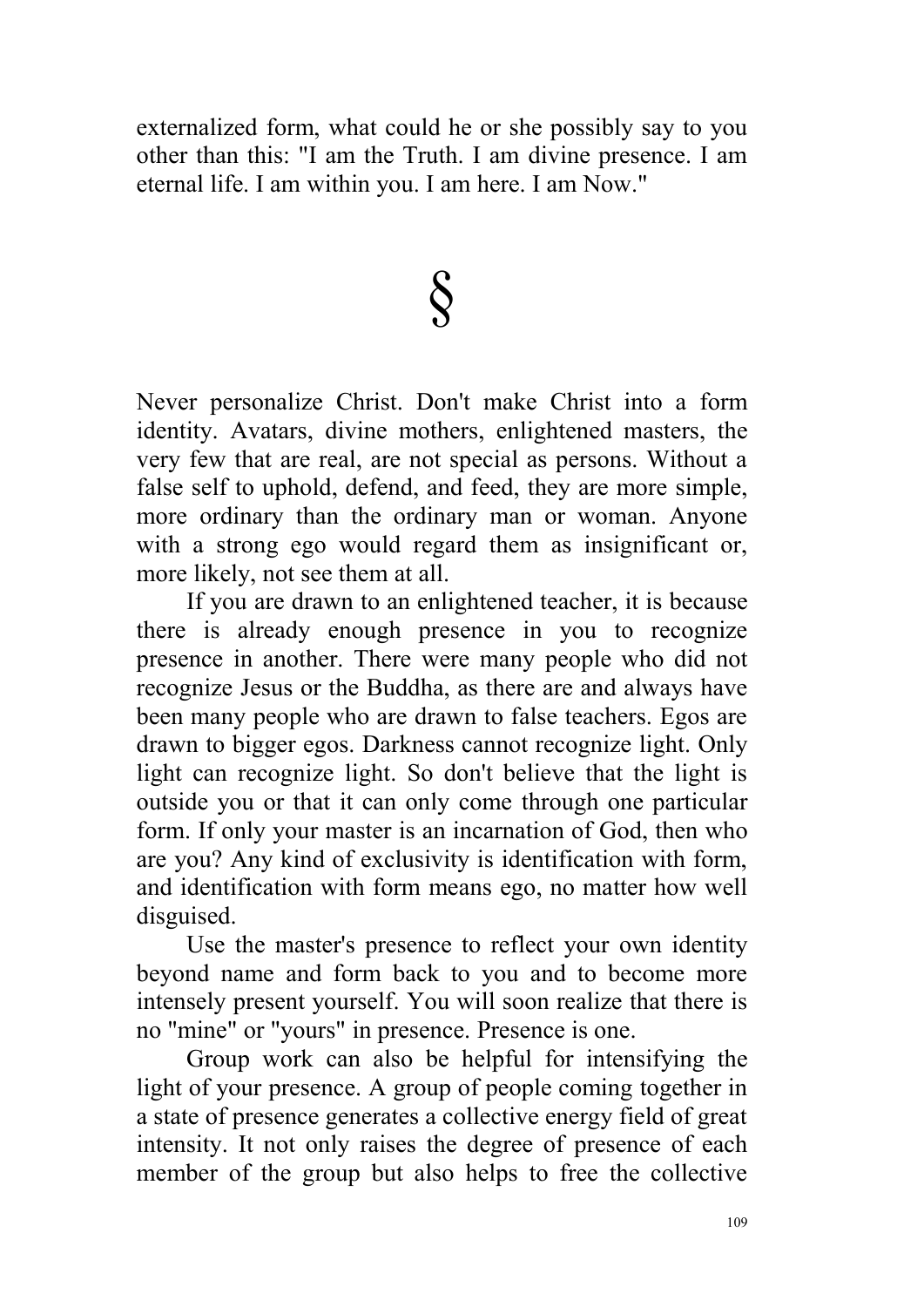human consciousness from its current state of mind dominance. This will make the state of presence increasingly more accessible to individuals. However, unless at least one member of the group is already firmly established in it and thus can hold the energy frequency of that state, the egoic mind can easily reassert itself and sabotage the group's endeavors. Although group work is invaluable, it is not enough, and you must not come to depend on it. Nor must you come to depend on <sup>a</sup> teacher or <sup>a</sup> master, excep<sup>t</sup> during the transitional period, when you are learning the meaning and practice of presence.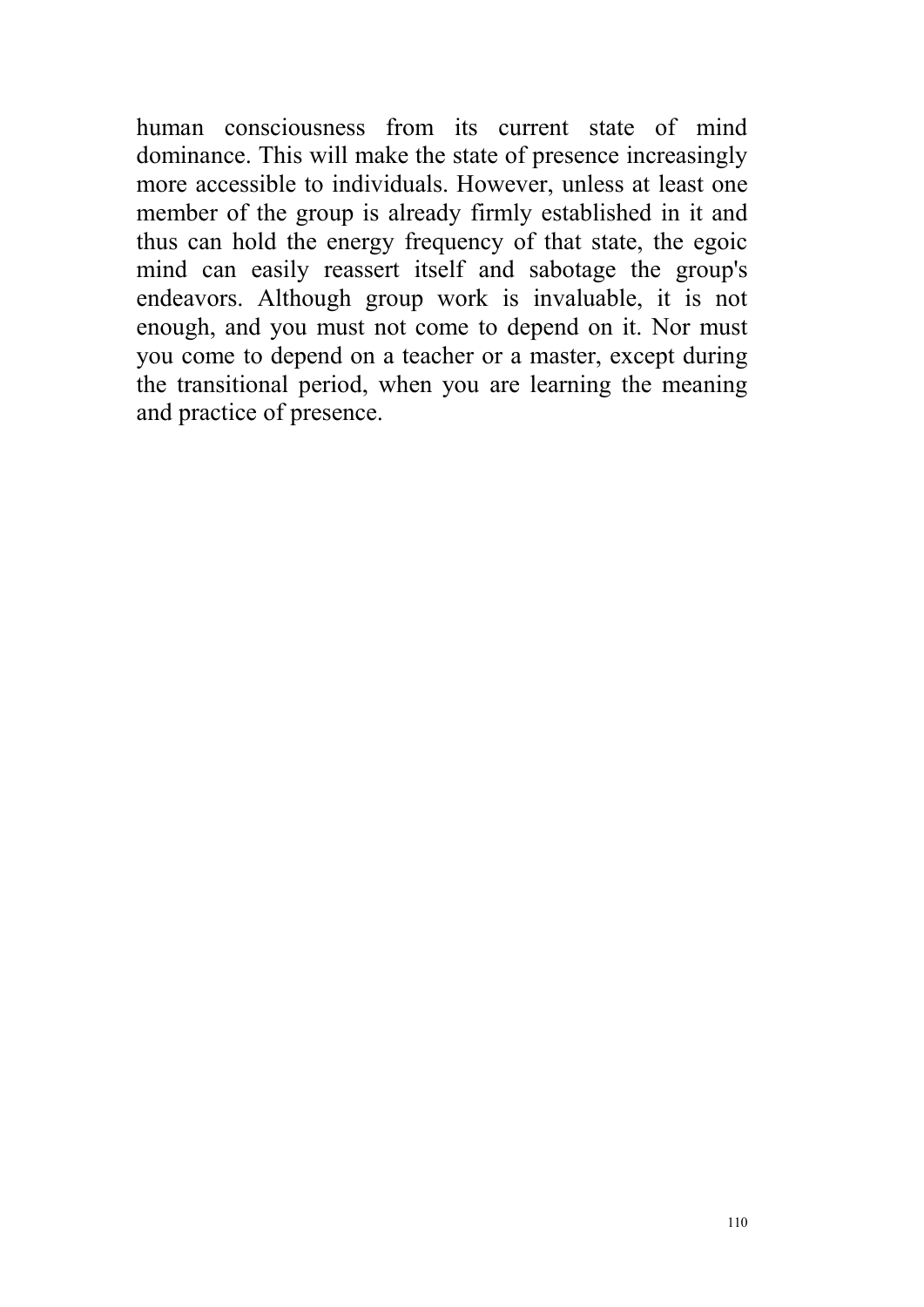# Chapter Six

# **THE INNER BODY**

# **BEING IS YOUR DEEPEST SELF**

*You spoke earlier about the importance of having deep roots within or inhabiting the body. Can you explain what you meant by that?*

The body can become <sup>a</sup> point of access into the realm of Being. Let's go into that more deeply now.

*I am still not quite sure if I fully understand what you mean by Being.*

"Water? What do you mean by that? I don't understand it." This is what <sup>a</sup> fish would say if it had <sup>a</sup> human mind.

Please stop trying to understand Being. You have already had significant glimpses of Being, but themind will always try to squeeze it into <sup>a</sup> little box and then pu<sup>t</sup> <sup>a</sup> label on it. It cannot be done. It cannot become an object of knowledge. In Being, subject and object merge into one.

Being can be *felt* as the ever-presen<sup>t</sup> I am that is beyond name and form. To feel and thus to know that you are and to abide in that deeply rooted state is enlightenment, is the truth that Jesus says will make you free.

#### *Free from what?*

Free from the *illusion* that you are nothing more than your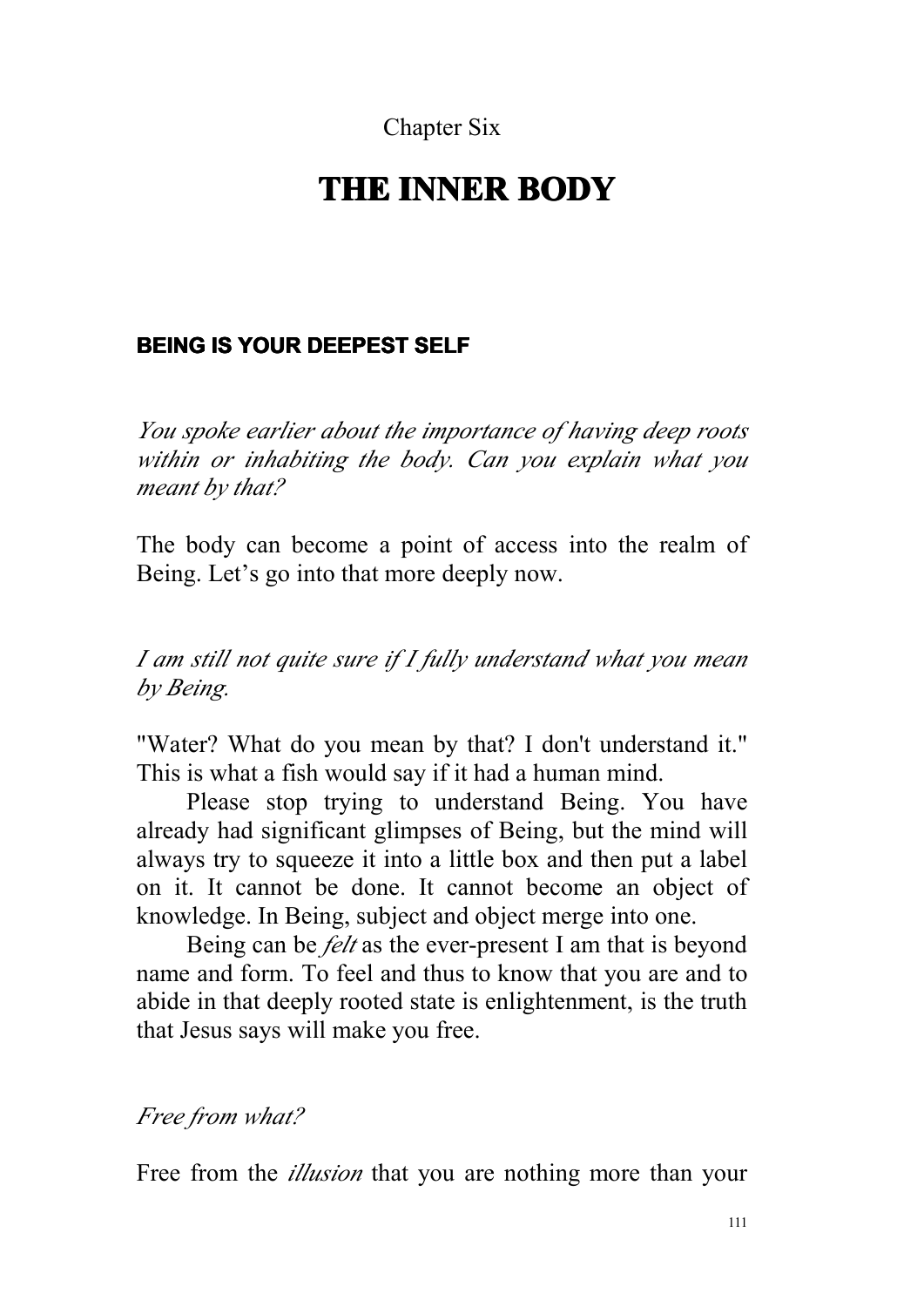physical body and your mind. This "illusion of the self," as the Buddha calls it, is the core error. Free from *fear* in its countless disguises as the inevitable consequence of that illusion — the fear that is your constant tormentor as long as you derive your sense of self only from this ephemeral and vulnerable form. And free from *sin*, which is the suffering you unconsciously inflict on yourself and others as long as this illusory sense of self governs what you think, say, and do.

# **LOOK BEYOND THE WORDS**

*I don't like the word sin. It implies that I am being judged and found guilty.*

I can understand that. Over the centuries, many erroneous views and interpretations have accumulated around words such as *sin*, due to ignorance, misunderstanding, or a desire to control, but they contain an essential core of truth. If you are unable to look beyond such interpretations and so cannot recognize the reality to which the word points, then don't use it. Don't ge<sup>t</sup> stuck on the level of words. A word is no more than <sup>a</sup> means to an end. It's an abstraction. Not unlike <sup>a</sup> signpost, it points beyond itself. The word *honey* isn't honey. You can study and talk about honey for as long as you like, but you won't really *know* it until you taste it. After you have tasted it, the word becomes less important to you. You won't be attached to it anymore. Similarly, you can talk or think about *God* continuously for the rest of your life, but does that mean you know or have even glimpsed the reality to which the word points? It really is no more than an obsessive attachment to <sup>a</sup> signpost, <sup>a</sup> mental idol.

The reverse also applies: If, for whatever reason, you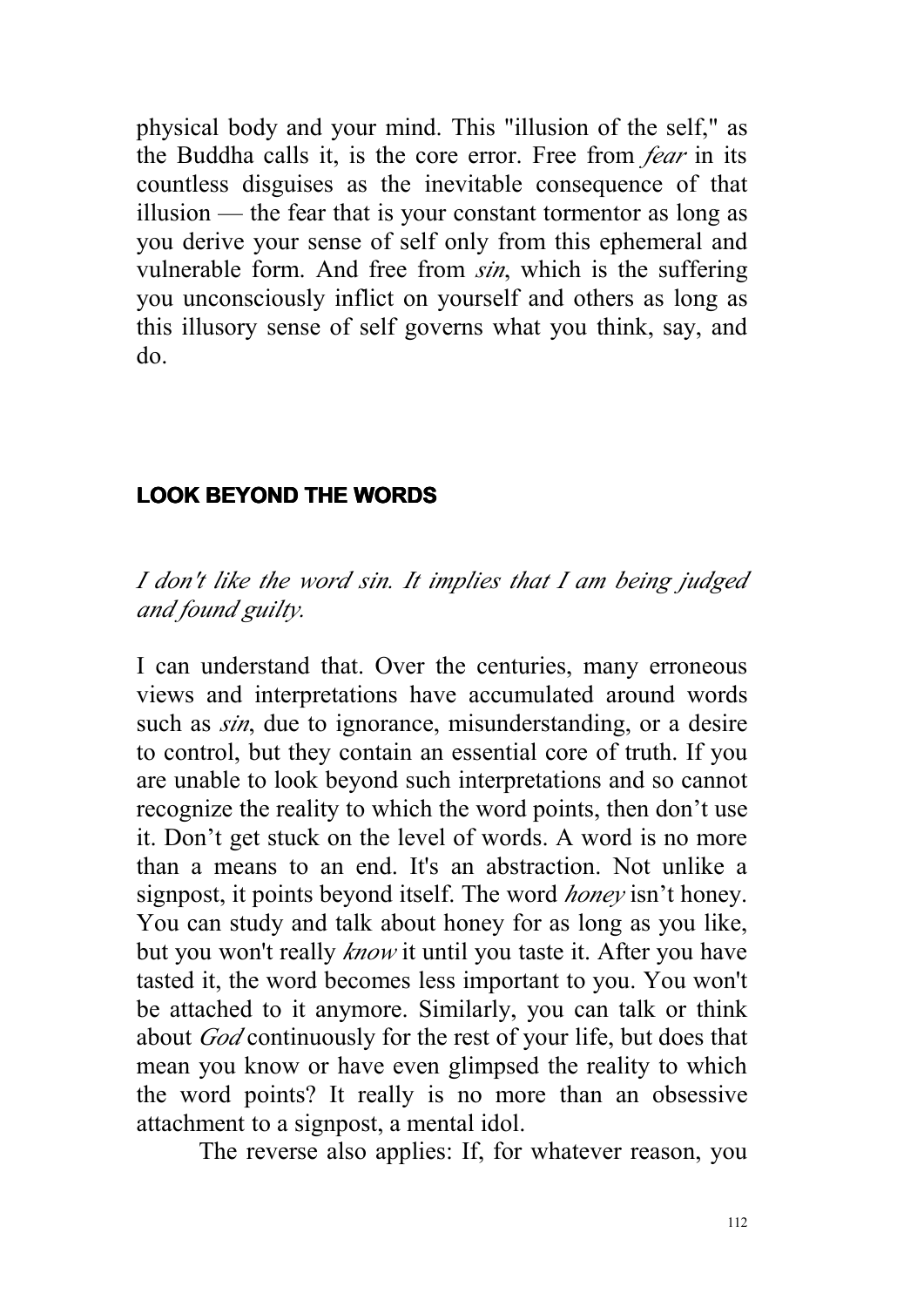disliked the word *honey*, that might preven<sup>t</sup> you from ever tasting it. If you had <sup>a</sup> strong aversion to the word *God*, which is <sup>a</sup> negative form of attachment, you may be denying not just theword but also the reality to which it points. You would be cutting yourself off from the possibility of experiencing that reality. All this is, of course, intrinsically connected with being identified with your mind.

So, if <sup>a</sup> word doesn't work for you anymore, then drop it and replace it with one that does work. If you don't like the word *sin*, then call it unconsciousness or insanity. That may ge<sup>t</sup> you closer to the truth, the reality behind the word, than <sup>a</sup> long-misused word like sin, and leaves little room for guilt.

*I don't like those words either. They imply that there is something wrong with me. I am being judged.*

Of course there is something wrong with you — and you are not being judged.

I don't mean to offend you personally, but do you not belong to the human race that has killed over mo million members of their own species in the twentieth century alone?

#### *You mean guilt by association?*

It is not <sup>a</sup> question of guilt. But as long as you are run by the egoic mind, you are par<sup>t</sup> of the collective insanity. Perhaps you haven't looked very deeply into the human condition in its state of dominance by the egoic mind. Open your eyes and see the fear, the despair, the greed, and the violence that are all-pervasive. See the heinous cruelty and suffering on an unimaginable scale that humans have inflicted and continue to inflict on each other as well as on other life forms on the planet. You don't need to condemn. Just observe. That is sin. That is insanity. That is unconsciousness. Above all, don't forget to observe your own mind. Seek out the root of the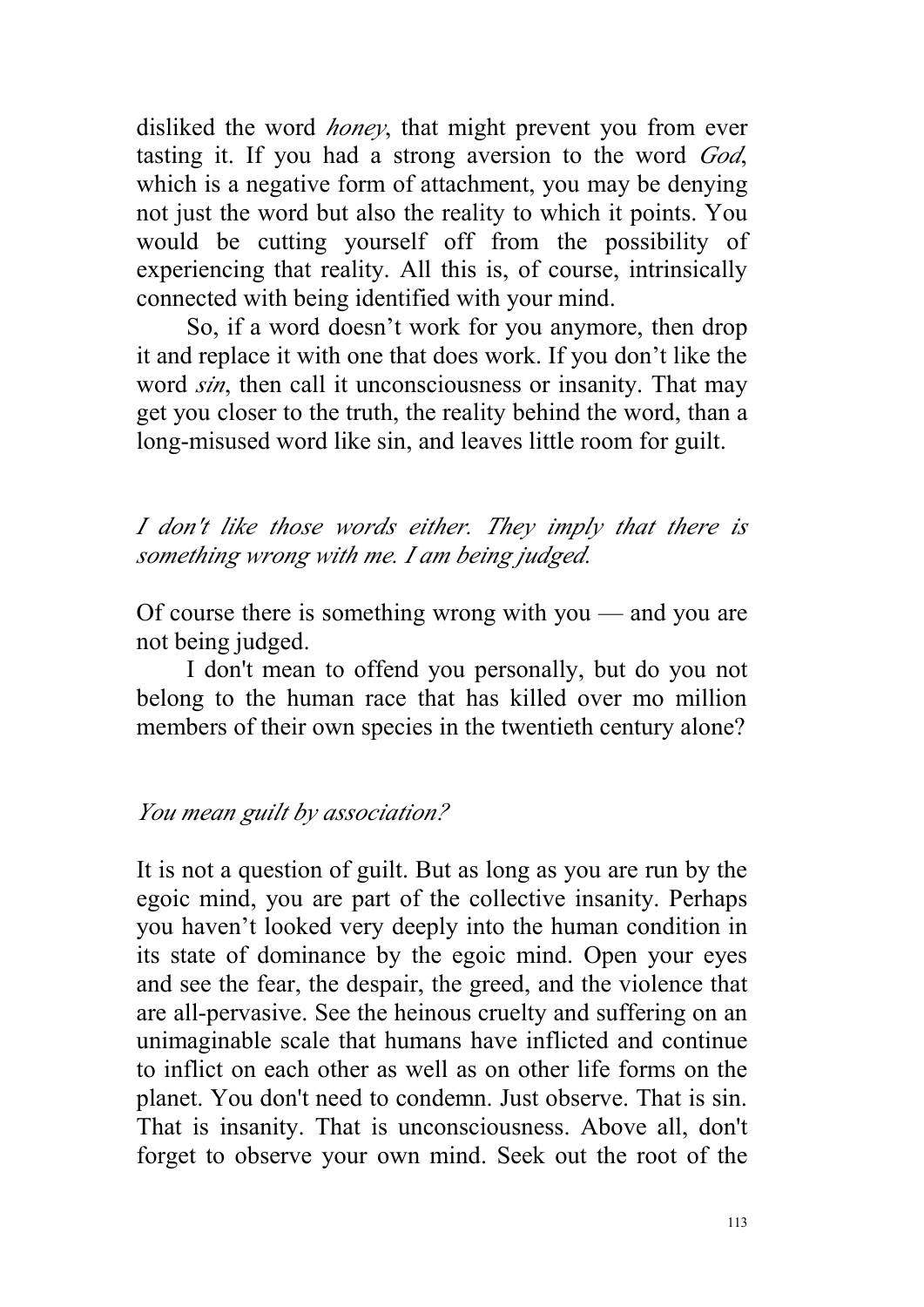insanity there.

### **FINDING YOUR INVISIBLE AND INDESTRUCTIBLE REALITY**

*You said that identification with our physical form is part of the illusion, so how can the body, the physical form, bring you to <sup>a</sup> realization of Being?*

The body that you can see and touch cannot take you into Being. But that visible and tangible body is only an outer shell, or rather <sup>a</sup> limited and distorted perception of <sup>a</sup> deeper reality. In your natural state of connectedness with Being, this deeper reality can be felt every moment as the invisible inner body, the animating presence within you. So to "inhabit" the body" is to feel the body from within, to feel the life inside the body and thereby come to know that you are beyond the outer form.

But that is only the beginning of an inward journey that will take you ever more deeply into a realm of great stillness and peace, ye<sup>t</sup> also of grea<sup>t</sup> power and vibrant life. At first, you may only ge<sup>t</sup> fleeting glimpses of it, but through them you will begin to realize that you are not just <sup>a</sup> meaningless fragment in an alien universe, briefly suspended between birth and death, allowed <sup>a</sup> few short-lived pleasures followed by pain and ultimate annihilation. Underneath your outer form, you are connected with something so vast, so immeasurable and sacred, that it cannot be conceived or spoken of  $-$  yet I am speaking of it now. I am speaking of it not to give you something to believe in but to show you how you can know it for yourself.

You are cut off from Being as long as your mind takes up all your attention. When this happens — and it happens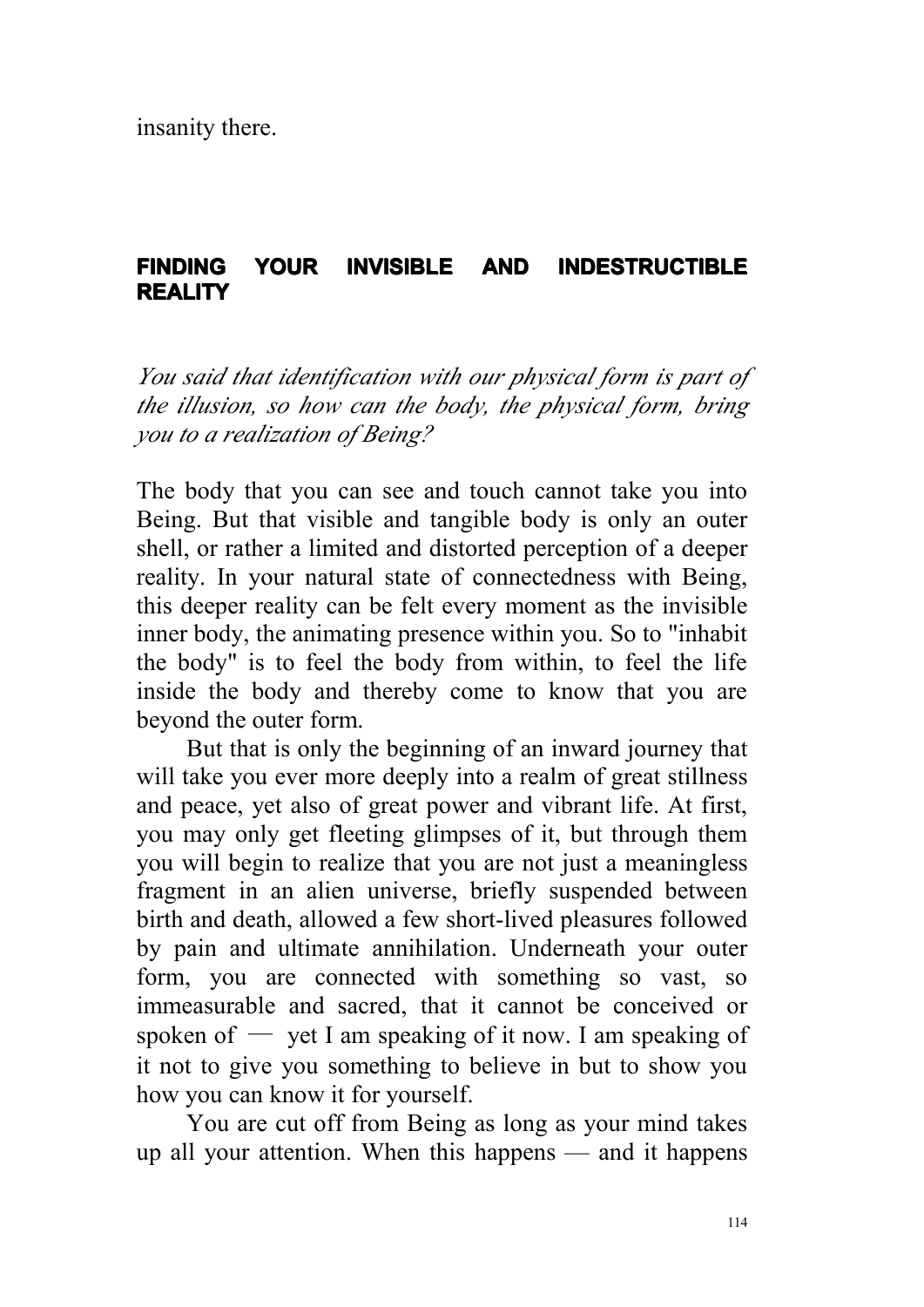continuously for most people — you are not in your body. The mind absorbs all your consciousness and transforms it into mind stuff. You cannot stop thinking. Compulsive thinking has become <sup>a</sup> collective disease. Your whole sense of who you are is then derived from mind activity. Your identity, as it is no longer rooted in Being, becomes <sup>a</sup> vulnerable and ever-needy mental construct, which creates fear as the predominant underlying emotion. The one thing that truly matters is then missing from your life: awareness of your deeper self your invisible and indestructible reality.

To become conscious of Being, you need to reclaim consciousness from the mind. This is one of the most essential tasks on your spiritual journey. It will free vast amounts of consciousness that previously had been trapped in useless and compulsive thinking. A very effective way of doing this is simply to take the focus of your attention away from thinking and direct it into the body, where Being can be felt in the first instance as the invisible energy field that gives life to what you perceive as the physical body.

# **CONNECTING CONNECTINGCONNECTING WITH THE INNER BODY**

Please try it now. You may find it helpful to close your eyes for this practice. Later on, when "being in the body" has become natural and easy, this will no longer be necessary. Direct your attention into the body. Feel it from within. Is it alive? Is there life in your hands, arms, legs, and feet — in your abdomen, your chest? Can you feel the subtle energy field that pervades the entire body and gives vibrant life to every organ and every cell? Can you feel it simultaneously in all parts of the body as <sup>a</sup> single field of energy? Keep focusing on the feeling of your inner body for <sup>a</sup> few moments. Do not start to think about it. Feel it. The more attention you give it, the clearer and stronger this feeling will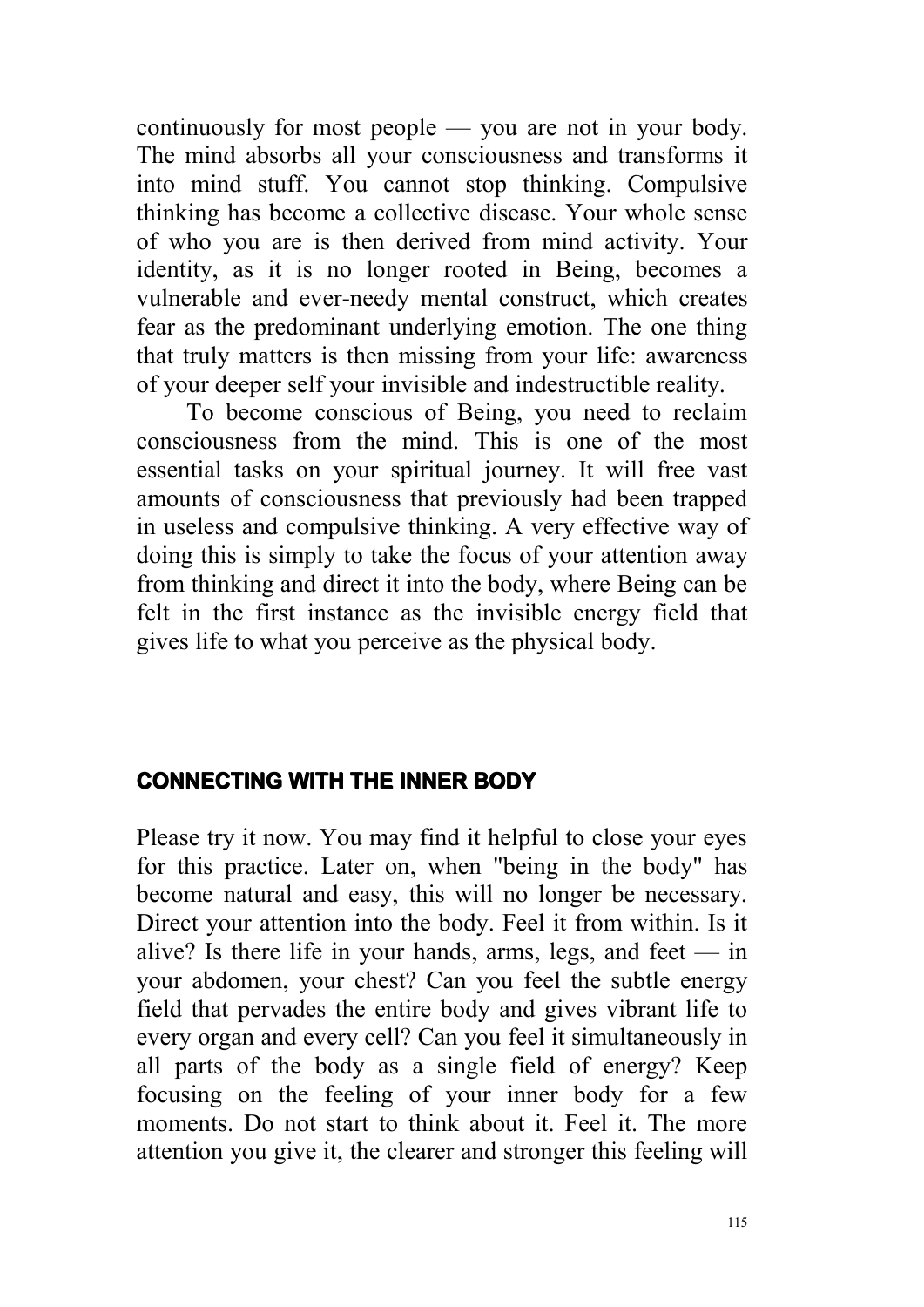become. It will feel as if every cell is becoming more alive, and if you have <sup>a</sup> strong visual sense, you may ge<sup>t</sup> an image of your body becoming luminous. Although such an image can help you temporarily, pay more attention to the feeling than to any image that mayarise. An image, no matter how beautiful or powerful, is already defined in form, so there is less scope for penetrating more deeply.

# §

The feeling of your inner body is formless, limitless, and unfathomable. You can always go into it more deeply. If you cannot feel verymuch at this stage, pay attention to whatever you can feel. Perhaps there is just <sup>a</sup> slight tingling in your hands or feet. That's good enough for the moment. Just focus on the feeling. Your body is coming alive. Later, we will practice some more. Please open your eyes now, but keep some attention in the inner energy field of the body even as you look around the room. The inner body lies at the threshold between your form identity and your essence identity, your true nature. Never lose touch with it.

# §

#### **TRANSFORMATION TRANSFORMATIONTRANSFORMATION THROUGH THROUGHTHROUGHTHE BODY**

*Why have most religions condemned or denied the body? It seems that spiritual seekers have always regarded the body as <sup>a</sup> hindrance or even as sinful.*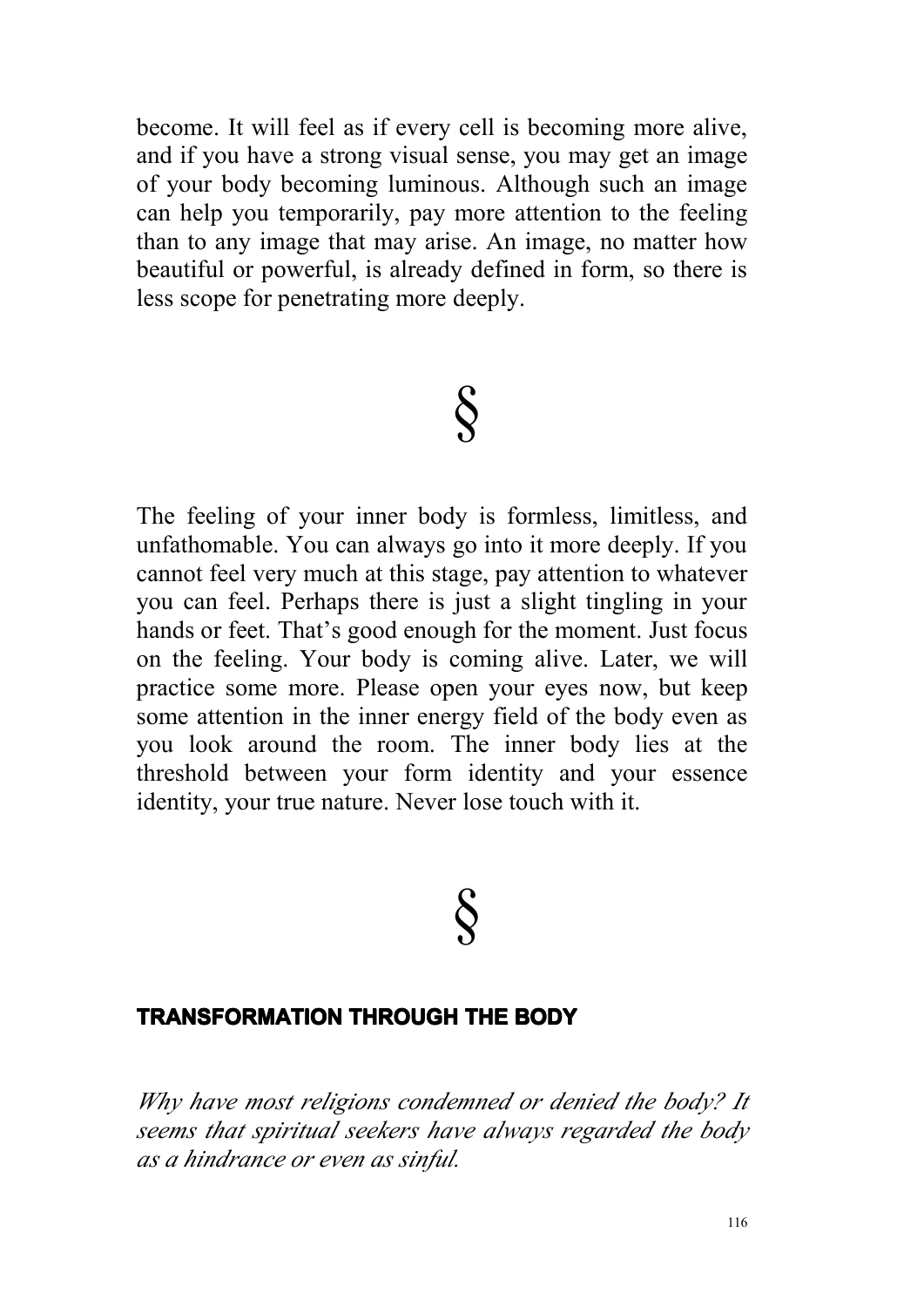Why have so few seekers become finders?

On the level of the body, humans are very dose to animals. All the basic bodily functions — pleasure, pain, breathing, eating, drinking, defecating, sleeping, the drive to find <sup>a</sup> mate and procreate, and of course birth and death we share with the animals. A long time after their fall from <sup>a</sup> state of grace and oneness into illusion, humans suddenly woke up in what seemed to be an animal body — and they found this very disturbing. "Don't fool yourself. You are no more than an animal." This seemed to be the truth that was staring them in the face. But it was too disturbing <sup>a</sup> truth to tolerate. Adam and Eve saw that they were naked, and they became afraid. Unconscious denial of their animal nature set in very quickly. The threat that they might be taken over by powerful instinctual drives and revert back to complete unconsciousness was indeed <sup>a</sup> very real one. Shame and taboos appeared around certain parts of the body and bodily functions, especially sexuality. The light of their consciousness was not ye<sup>t</sup> strong enough to make friends with their animal nature, to allow it to be and even enjoy that aspec<sup>t</sup> of themselves — let alone to go deeply into it to find the divine hidden within it, the reality within the illusion. So they did what they had to do. They began to disassociate from their body. They now saw themselves as having a body, rather than just being it.

When religions arose, this disassociation became even more pronounced as the "you are not your body" belief. Countless people in East and West throughout the ages have tried to find God, salvation, or enlightenment through denial of the body. This took the form of denial of sense pleasures and of sexuality in particular, fasting, and other ascetic practices. They even inflicted pain on the body in an attempt to weaken or punish it because they regarded it as sinful. In Christianity, this used to be called mortification of the flesh. Others tried to escape from the body by entering trance states or seeking out-of-the-body experiences. Many still do. Even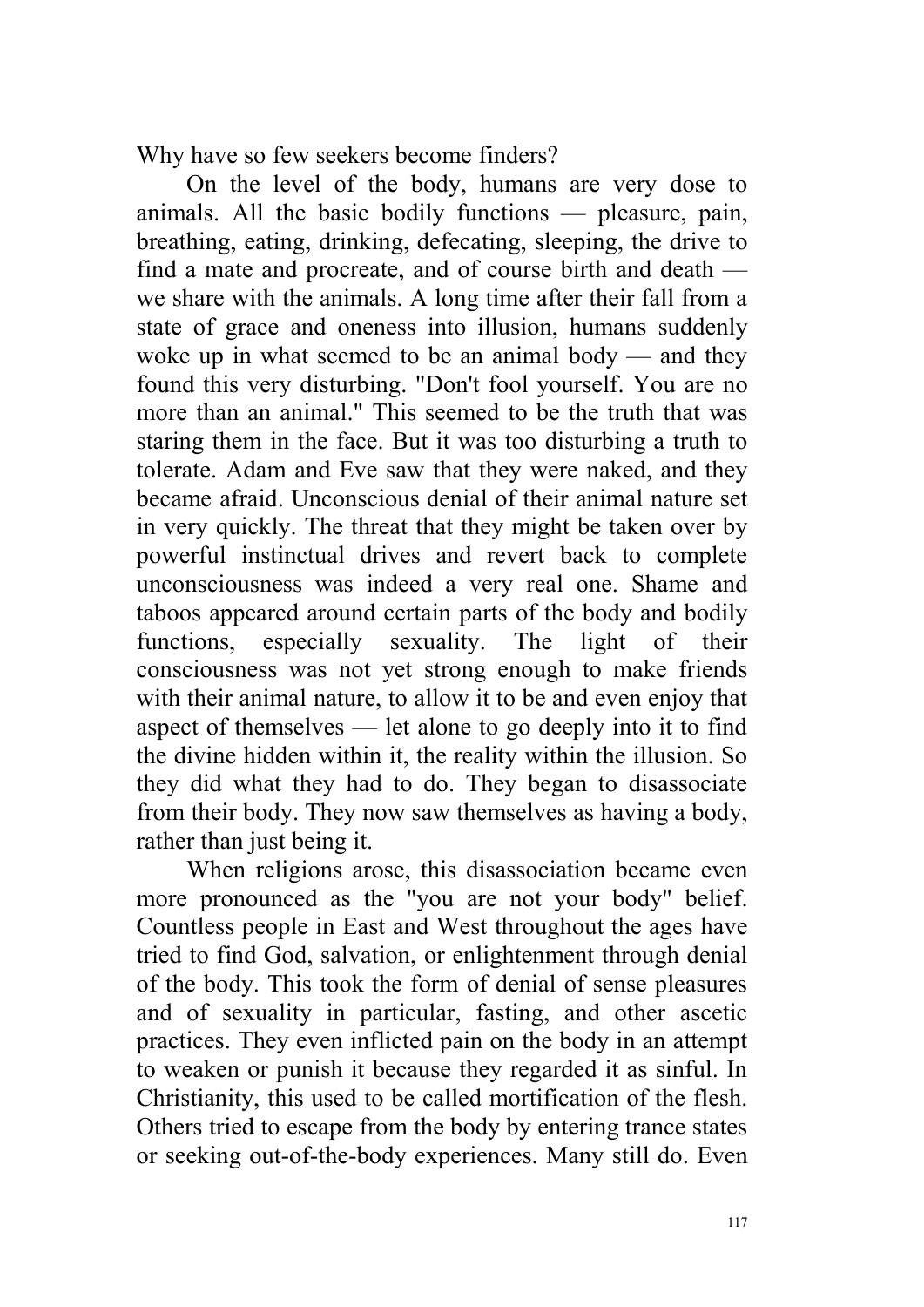the Buddha is said to have practiced body denial through fasting and extreme forms of asceticism for six years, but he did not attain enlightenment until after he had given up this practice.

The fact is that no one has ever become enlightened through denying or fighting the body or through an out-ofthe-body experience. Although such an experience can be fascinating and can give you <sup>a</sup> glimpse of the state of liberation from the material form, in the end you will always have to return to the body, where the essential work of transformation takes place. Transformation is *through* the body, not away from it. This is why no true master has ever advocated fighting or leaving the body, although their mindbased followers often have.

Of the ancient teachings concerning the body, only certain fragments survive, such as Jesus's statement that "your whole body will be filled with light," or they survive as myths, such as the belief that Jesus never relinquished his body but remained one with it and ascended into "heaven" with it. Almost no one to this day has understood those fragments or the hidden meaning of certain myths, and the "you are not your body" belief has prevailed universally, leading to body denial and attempts to escape from the body. Countless seekers have thus been prevented from attaining spiritual realization for themselves and becoming finders.

*Is it possible to recover the lost teachings on the significance of the body or to reconstruct them from the existing fragments?*

There is no need for that. All spiritual teachings originate from the same Source. In that sense, there is and always has been only one master, who manifests in many different forms. I am that master, and so are you, once you are able to access the Source within. And the way to it is through the inner body. Although all spiritual teachings originate from the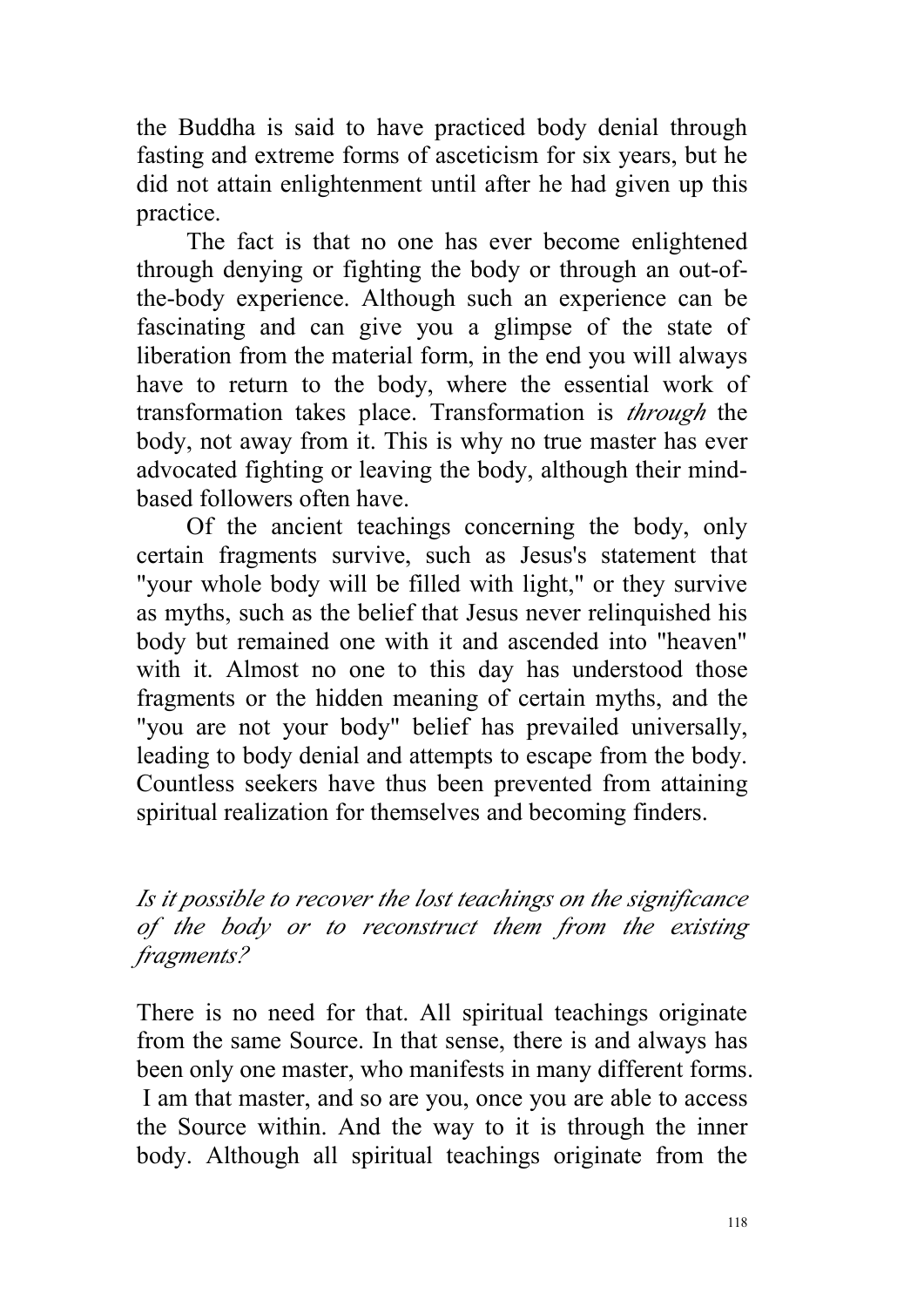same Source, once they become verbalized and written down they are obviously no more than collections of words — and <sup>a</sup> word is nothing but <sup>a</sup> signpost, as we talked about earlier. All such teachings are signposts pointing the way back to the Source.

I have already spoken of the Truth that is hidden within your body, but I will summarize for you again the lost teachings of the masters  $\frac{1}{x}$  so here is another signpost. Please endeavor to feel your inner body as you read or listen.

# **SERMON ON THE BODY**

What you perceive as <sup>a</sup> dense physical structure called the body, which is subject to disease, old age, and death, is not ultimately real  $-$  is not you. It is a misperception of your essential reality that is beyond birth and death, and is due to the limitations of your mind, which, having lost touch with Being, creates the body as evidence of its illusory belief in separation and to justify its state of fear. But do not turn away from the body, for within that symbol of impermanence, limitation, and death that you perceive as the illusory creation of your mind is concealed the splendor of your essential and immortal reality. Do not turn your attention elsewhere in your search for the Truth, for it is nowhere else to be found but within your body.

Do not fight against the body, for in doing so you are fighting against your own reality. You *are* your body. The body that you can see and touch is only <sup>a</sup> thin illusory veil. Underneath it lies the invisible inner body, the doorway into Being, into Life Unmanifested. Through the inner body, you are inseparably connected to this unmanifested One Life birthless, deathless, eternally present. Through the inner body, you are forever one with God.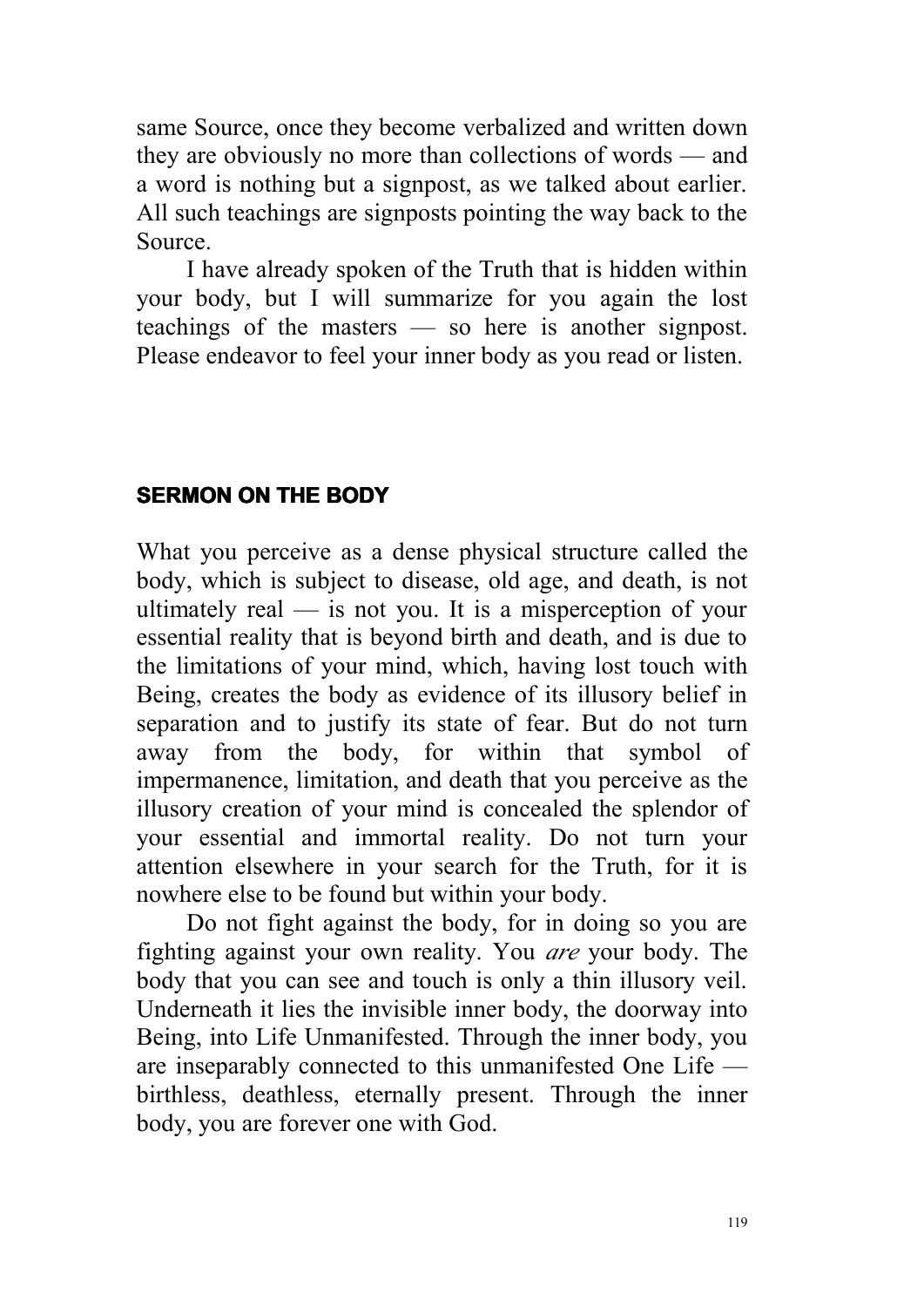### **HAVE DEEP ROOTS WITHIN**

The key is to be in <sup>a</sup> state of permanen<sup>t</sup> connectedness with your inner body — to feel it at all times. This will rapidly deepen and transform your life. The more consciousness you direct into the inner body, the higher its vibrational frequency becomes, much like <sup>a</sup> light that grows brighter as you turn up the dimmer switch and so increase the flow of electricity. At this higher energy level, negativity cannot affect you anymore, and you tend to attract new circumstances that reflect this higher frequency.

If you keep your attention in the body as much as possible, you will be anchored in the Now. You won't lose yourself in the external world, and you won't lose yourself in your mind. Thoughts and emotions, fears and desires, may still be there to some extent, but they won't take you over.

Please examine where your attention is at this moment. You are listening to me, or you are reading these words in a book. That is the focus of your attention. You are also peripherally aware of your surroundings, other people, and so on. Furthermore, there may be some mind activity around what you are hearing or reading, some mental commentary. Yet there is no need for any of this to absorb *all* your attention. See if you can be in touch with your inner body at the same time. Keep some of your attention within. Don't let it all flow out. Feel your whole body from within, as <sup>a</sup> single field of energy. It is almost as if you were listening or reading with your whole body. Let this be your practice in the days and weeks to come.

Do not give all your attention away to the mind and the external world. By all means focus on what you are doing, but feel the inner body at the same time whenever possible.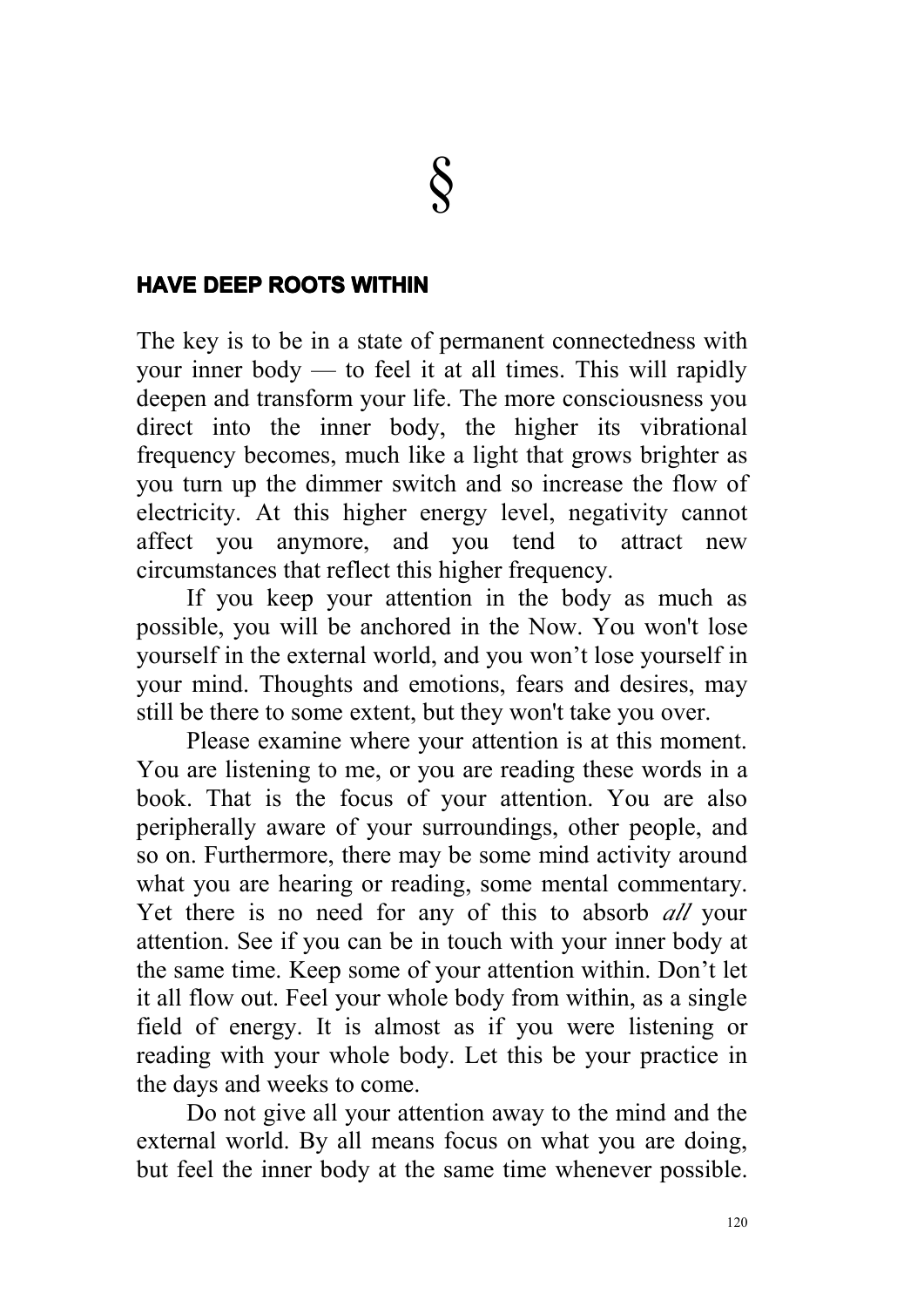Stay rooted within. Then observe how this changes your state of consciousness and the quality of what you are doing.

Whenever you are waiting, wherever it may be, use that time to feel the inner body. In this way, traffic jams and lineups become very enjoyable. Instead of mentally projecting yourself away from the Now, go more deeply into the Now by going more deeply into the body.

The art of inner-body awareness will develop into <sup>a</sup> completely new way of living, <sup>a</sup> state of permanen<sup>t</sup> connectedness with Being, and will add <sup>a</sup> depth to your life that you have never known before.

It is easy to stay present as the observer of your mind when you are deeply rooted within your body. No matter what happens on the outside, nothing can shake you anymore.

Unless you stay presen<sup>t</sup> — and inhabiting your body is always an essential aspec<sup>t</sup> of it — you will continue to be run by your mind. The script in your head that you learned a long time ago, the conditioning of your mind, will dictate your thinking and your behavior. You may be free of it for brief intervals, but rarely for long. This is especially true when something "goes wrong" or there is some loss or upset. Your conditioned reaction will then be involuntary, automatic, and predictable, fueled by the one basic emotion that underlies the mind-identified state of consciousness: fear.

So when such challenges come, as they always do, make it <sup>a</sup> habit to go within at once and focus as much as you can on the inner energy field of your body. This need not take long, just <sup>a</sup> few seconds. But you need to do it the moment that the challenge presents itself. Any delay will allow <sup>a</sup> conditioned mental-emotional reaction to arise and take you over. When you focus within and feel the inner body, you immediately become still and presen<sup>t</sup> as you are withdrawing consciousness from the mind. If <sup>a</sup> response is required in that situation, it will come up from this deeper level. Just as the sun is infinitely brighter than a candle flame, there is infinitely more intelligence in Being than in your mind.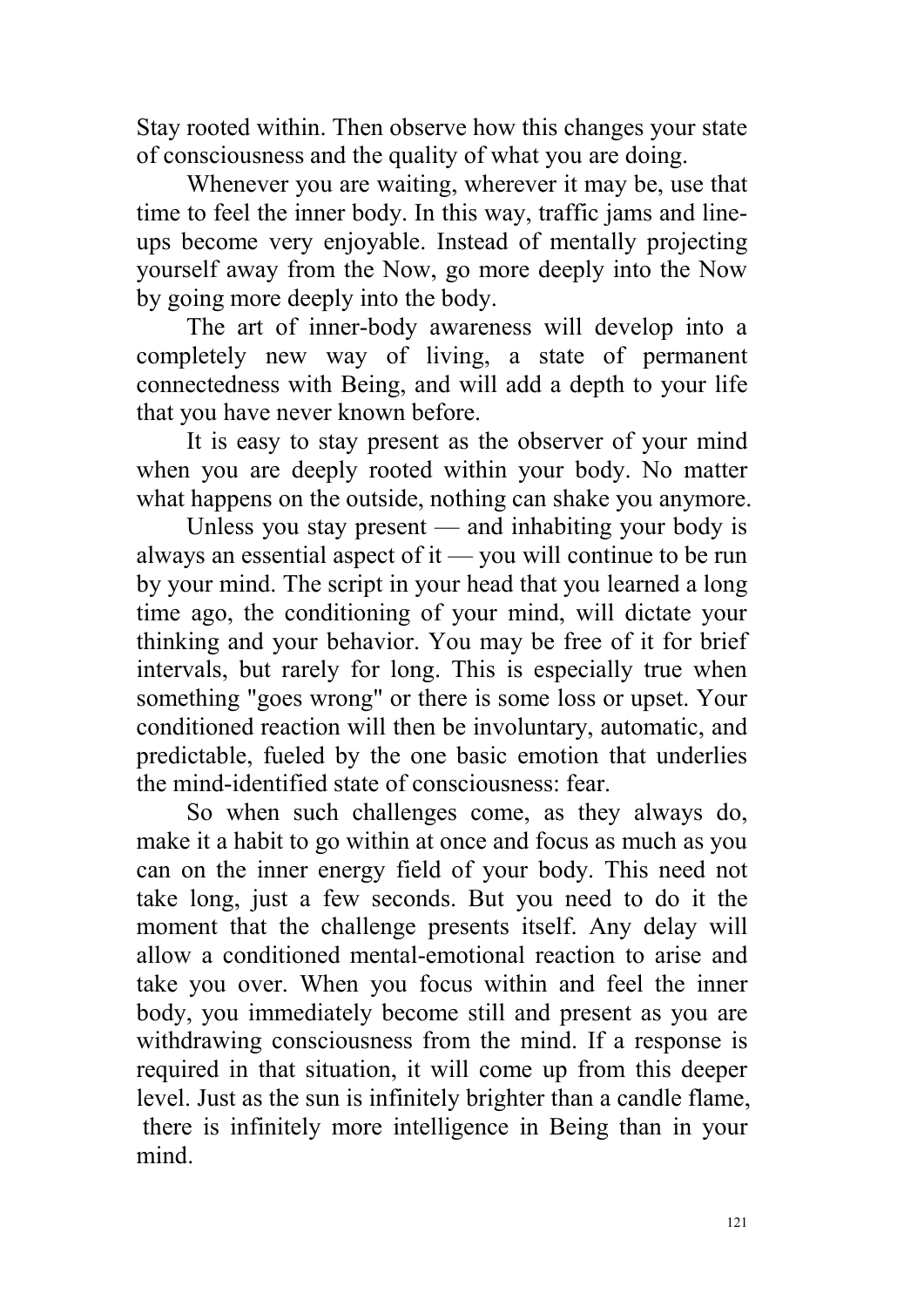As long as you are in conscious contact with your inner body, you are like <sup>a</sup> tree that is deeply rooted in the earth, or <sup>a</sup> building with <sup>a</sup> deep and solid foundation. The latter analogy is used by Jesus in the generally misunderstood parable of the two men who build <sup>a</sup> house. One man builds it on the sand, without <sup>a</sup> foundation, and when the storms and floods come, the house is swep<sup>t</sup> away. The other man *digs deep* until he reaches the rock, then builds his house, which is not swep<sup>t</sup> away by the floods.

#### **BEFORE YOU ENTER THE BODY, FORGIVE**

*I felt very uncomfortable when I tried to put my attention on the inner body. There was <sup>a</sup> feeling of agitation and some nausea. So I haven't been able to experience what you are talking about.*

What you felt was <sup>a</sup> lingering emotion that you were probably unaware of, until you started putting some attention into the body. Unless you first give it some attention, the emotion will preven<sup>t</sup> you from gaining access to the inner body, which lies at <sup>a</sup> deeper level underneath it. Attention does not mean that you start *thinking* about it. It means to just observe the emotion, to feel it fully, and so to acknowledge and accep<sup>t</sup> it as it is. Some emotions are easily identified: anger, fear, grief, and so on. Others may be much harder to label. They may just be vague feelings of unease, heaviness, or constriction, halfway between an emotion and <sup>a</sup> physical sensation. In any case, what matters is not whether you can attach <sup>a</sup> mental label to it but whether you can bring the feeling of it into awareness as much as possible. Attention is the key to transformation — and full attention also implies acceptance. Attention is like <sup>a</sup> beam of light —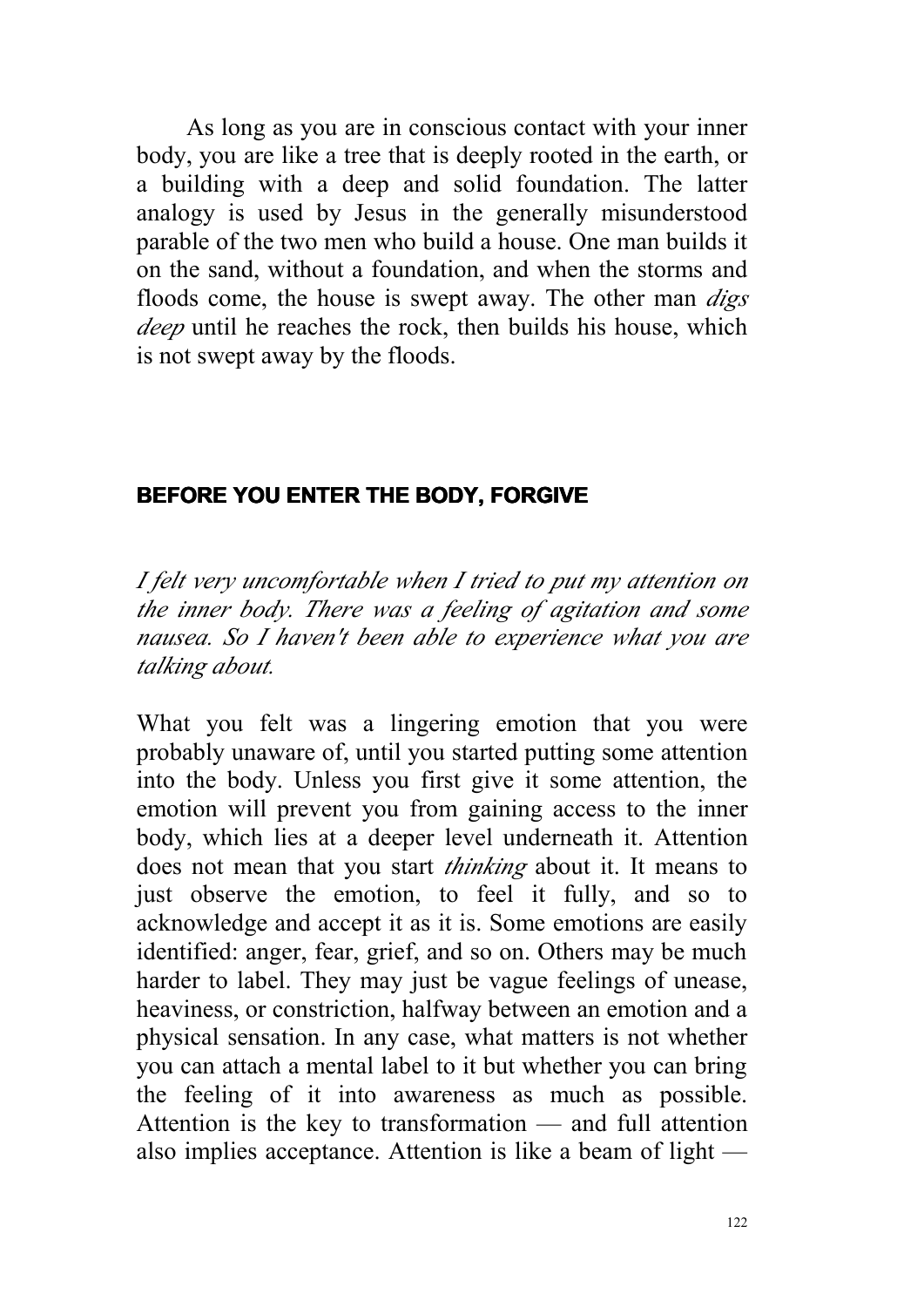the focused power of your consciousness that transmutes everything into itself.

In <sup>a</sup> fully functional organism, an emotion has <sup>a</sup> very short life span. It is like <sup>a</sup> momentary ripple or wave on the surface of your Being. When you are not in your body, however, an emotion can survive inside you for days or weeks, or join with other emotions of <sup>a</sup> similar frequency that have merged and become the pain-body, <sup>a</sup> parasite that can live inside you for years, feed on your energy, lead to physical illness, and make your life miserable (see Chapter 2).

So place your attention on feeling the emotion, and check whether your mind is holding on to <sup>a</sup> grievance pattern such as blame, self-pity, or resentment that is feeding the emotion. If that is the case, it means that you haven't forgiven. Nonforgiveness is often toward another person or yourself, but it may just as well be toward any situation or condition — past, presen<sup>t</sup> or future — that your mind refuses to accept. Yes, there can be nonforgiveness even with regard to the future. This is the mind's refusal to accep<sup>t</sup> uncertainty, to accep<sup>t</sup> that the future is ultimately beyond its control. Forgiveness is to relinquish your grievance and so to let go of grief. It happens naturally once you realize that your grievance serves no purpose excep<sup>t</sup> to strengthen <sup>a</sup> false sense of self. Forgiveness is to offer no resistance to life to allow life to live through you. The alternatives are pain and suffering, <sup>a</sup> greatly restricted flow of life energy, and in many cases physical disease.

The moment you truly forgive, you have reclaimed your power from the mind. Nonforgiveness is the very nature of the mind, just as the mind-made false self, the ego, cannot survive without strife and conflict. The mind cannot forgive. Only *you* can. You become present, you enter your body, you feel the vibrant peace and stillness that emanate from Being. That is why Jesus said: "Before you enter the temple, forgive."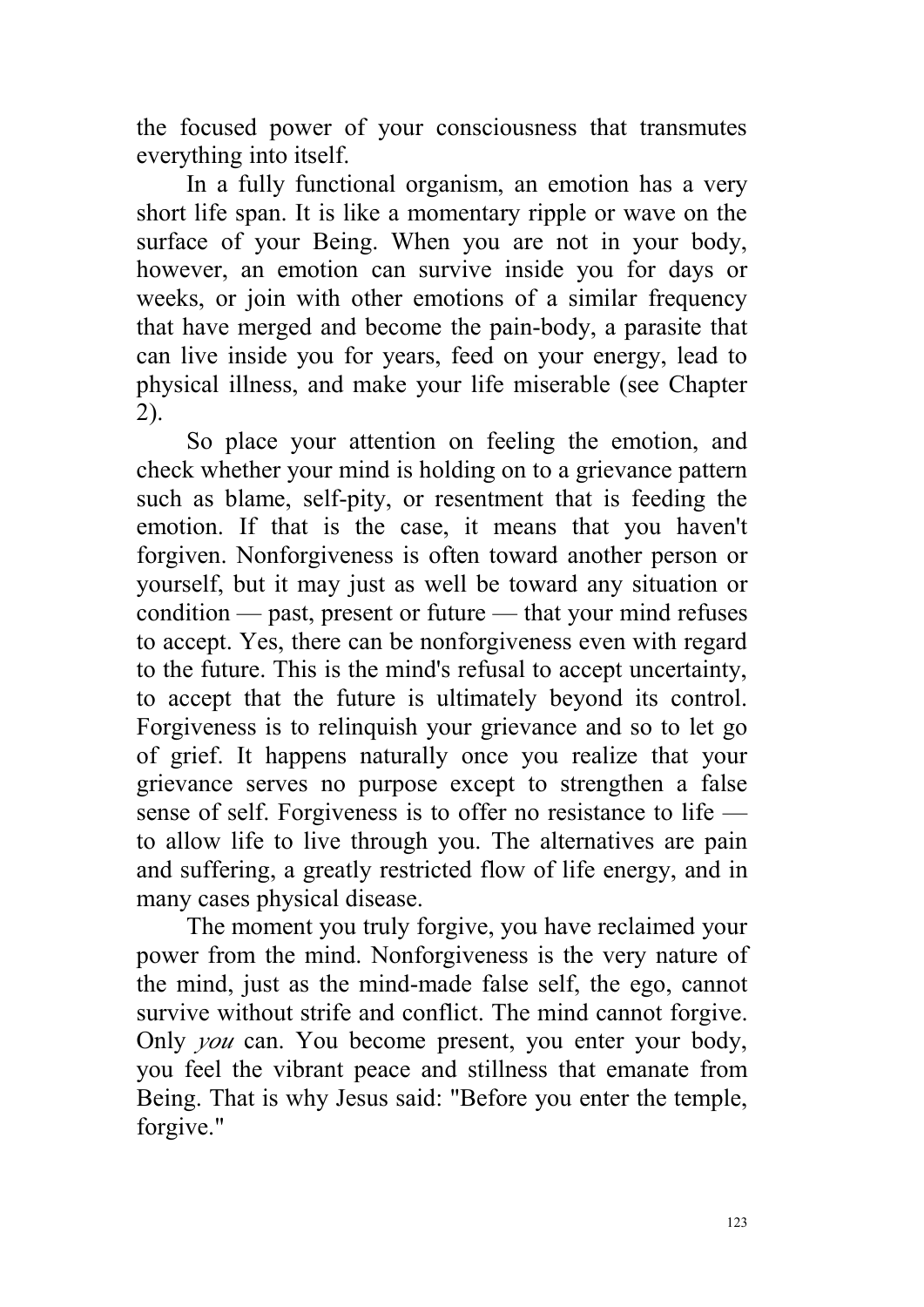#### **YOUR LINK WITH THE UNMANIFESTED UNMANIFESTED UNMANIFESTED**

*What is the relationship between presence and the inner body?*

Presence is pure consciousness — consciousness that has been reclaimed from the mind, from the world of form. The inner body is your link with the Unmanifested, and in its deepest aspect is the Unmanifested: the Source from which consciousness emanates as light emanates from the sun. Awareness of the inner body is consciousness remembering its origin and returning to the Source.

#### *Is the Unmanifested the same as Being?*

Yes. The word Unmanifested attempts, by way of negation, to express That which cannot be spoken, thought or imagined. It points to what it is by saying what it is not. Being, on the other hand, is <sup>a</sup> positive term. Please don't ge<sup>t</sup> attached to either of these words or start believing in them. They are no more than signposts.

*You said that presence is consciousness that has been reclaimed from the mind. Who does the reclaiming?*

You do. But since in your essence you are consciousness, we might as well say that it is an awakening of consciousness from the dream of form. This does not mean that your own form will instantly vanish in an explosion of light. You can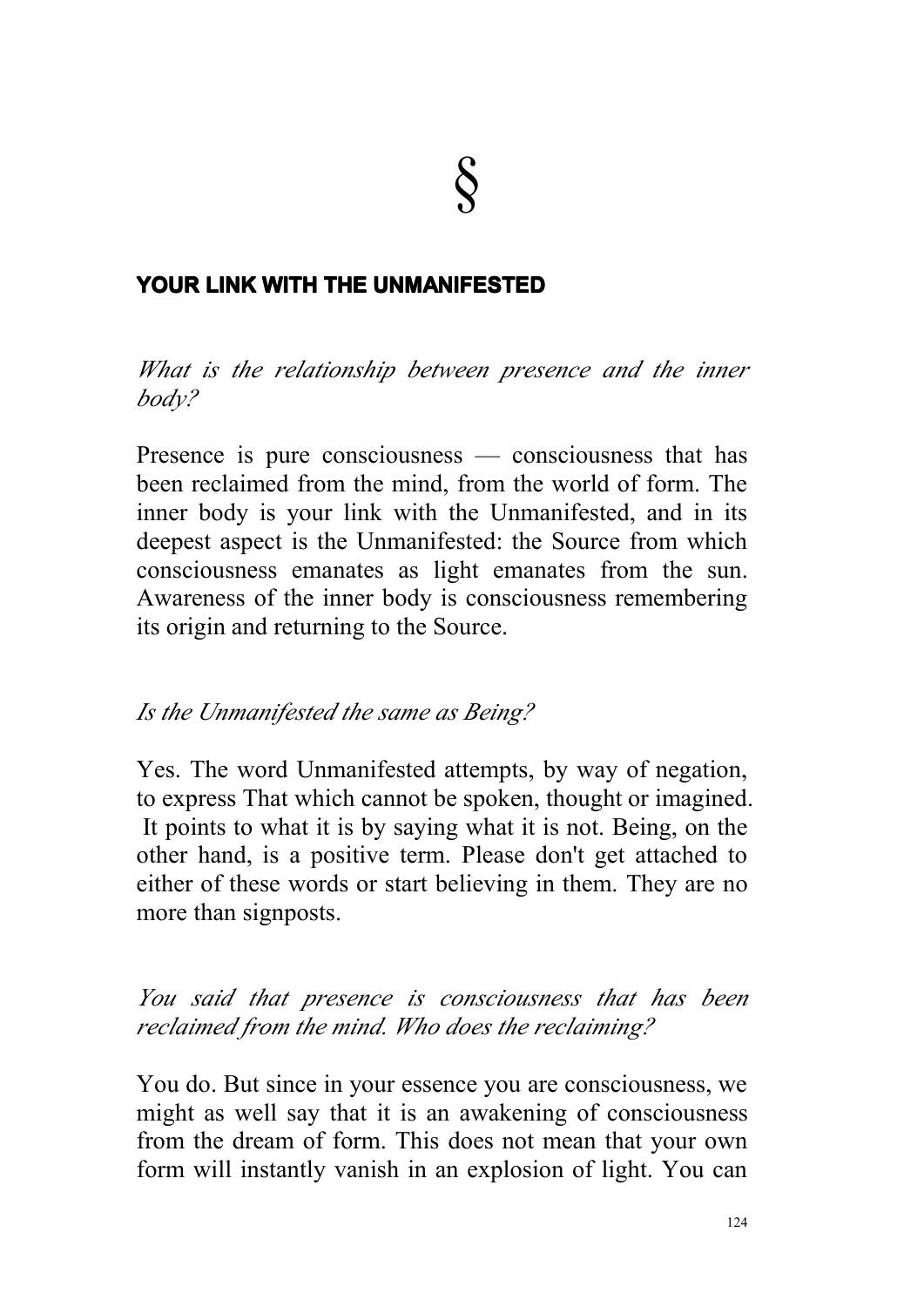continue in your presen<sup>t</sup> form ye<sup>t</sup> be aware of the formless and deathless deep within you.

*I must admit that this is way beyond my comprehension, and yet on some deeper level I seem to know what you are talking about. It's more like <sup>a</sup> feeling than anything else. Am I deceiving myself?*

No, you are not. Feeling will ge<sup>t</sup> you closer to the truth of who you are than thinking. I cannot tell you anything that deep within you don't already know. When you have reached <sup>a</sup> certain stage of inner connectedness, you recognize the truth when you hear it. If you haven't reached that stage yet, the practice of body awareness will bring about the deepening that is necessary.

#### **SLOWING DOWN THE AGING PROCESS**

In the meantime, awareness of the inner body has other benefits in the physical realm. One of them is <sup>a</sup> significant slowing down of the aging of the physical body.

Whereas the outer body normally appears to grow old and wither fairly quickly, the inner body does not change with time, except that you may feel it more deeply and become it more fully. If you are twenty years old now, the energy field of your inner body will feel just the same when you are eighty. It will be just as vibrantly alive. As soon as your habitual state changes from being out-of-the-body and trapped in your mind to being in-the-body and presen<sup>t</sup> in the Now, your physical body will feel lighter, clearer, more alive. As there is more consciousness in the body, its molecular structure actually becomes less dense. More consciousness means <sup>a</sup> lessening of the illusion of materiality.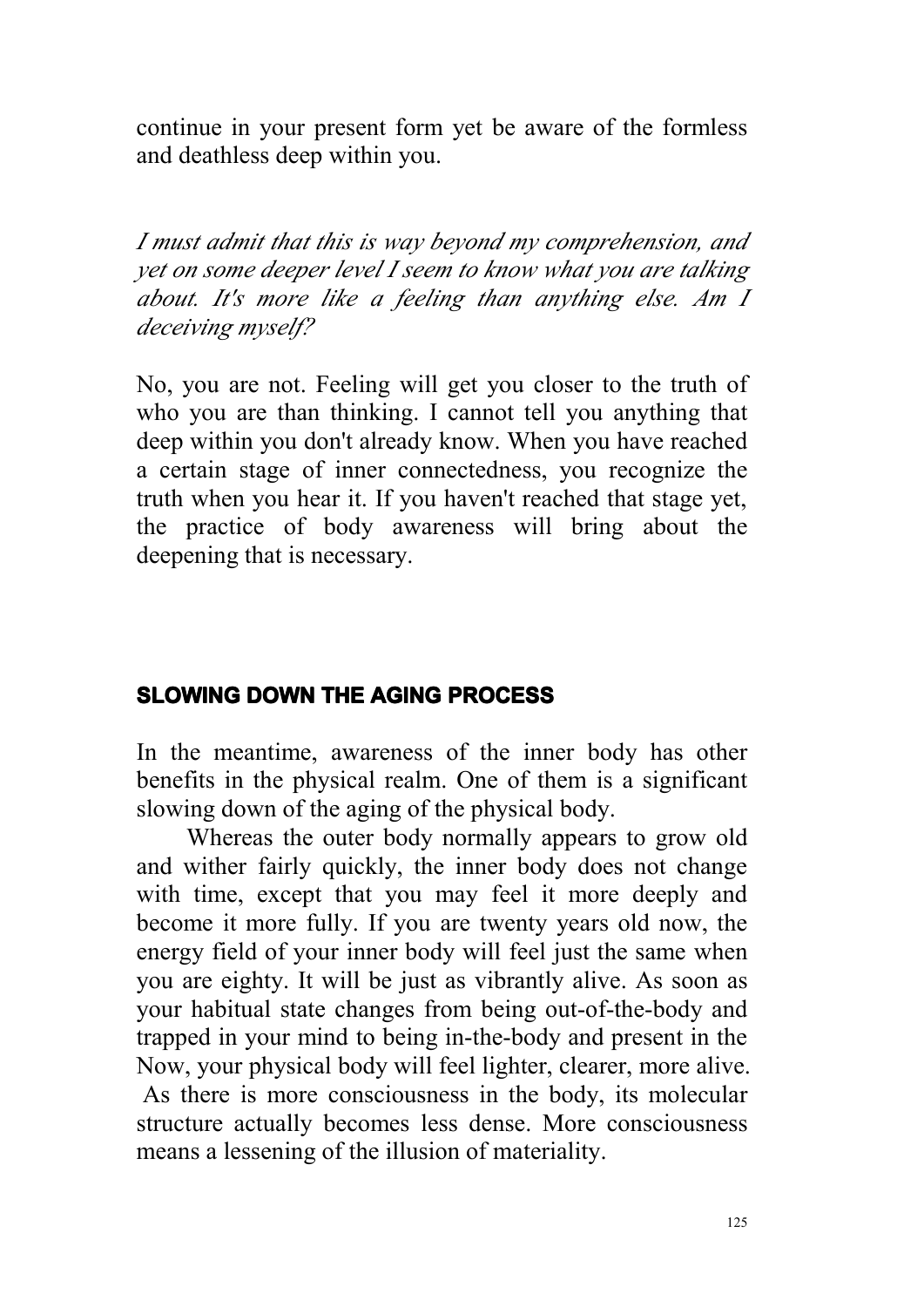When you become identified more with the timeless inner body than with the outer body, when presence becomes your normal mode of consciousness and pas<sup>t</sup> and future no longer dominate your attention, you do not accumulate time anymore in your psyche and in the cells of the body. The accumulation of time as the psychological burden of pas<sup>t</sup> and future greatly impairs the cells' capacity for self-renewal. So if you inhabit the inner body, the outer body will grow old at <sup>a</sup> much slower rate, and even when it does, your timeless essence will shine through the outer form, and you will not give the appearance of an old person.

#### *Is there any scientific evidence for this?*

Try it out and you will be the evidence.

# **STRENGTHENING STRENGTHENINGSTRENGTHENING THE IMMUNE SYSTEM**

Another benefit of this practice in the physical realm is <sup>a</sup> grea<sup>t</sup> strengthening of the immune system which occurs when you inhabit the body. The more consciousness you bring into the body, the stronger the immune system becomes. It is as if every cell awakens and rejoices. The body loves your attention. It is also <sup>a</sup> potent form of selfhealing. Most illnesses creep in when you are not presen<sup>t</sup> in the body. If the master is not presen<sup>t</sup> in the house, all kinds of shady characters will take up residence there. When you inhabit your body, it will be hard for unwanted guests to enter.

It is not only your physical immune system that becomes strengthened; your psychic immune system is greatly enhanced as well. The latter protects you from the negative mental-emotional force fields of others, which are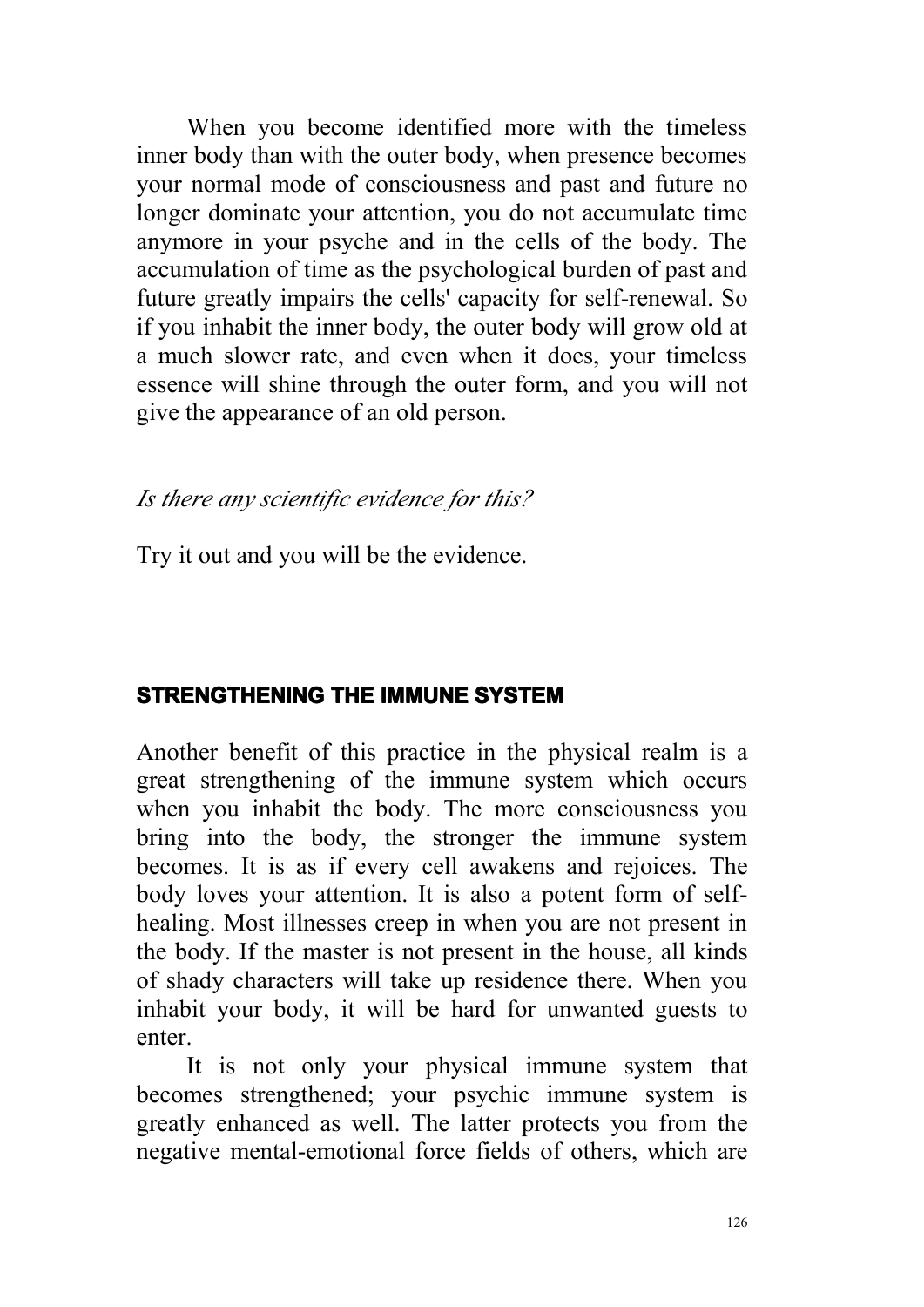highly contagious. Inhabiting the body protects you not by putting up <sup>a</sup> shield, but by raising the frequency vibration of your total energy field, so that anything that vibrates at <sup>a</sup> lower frequency, such as fear, anger, depression, and so on, now exists in what is virtually <sup>a</sup> different order of reality. It doesn't enter your field of consciousness anymore, or if it does you don't need to offer any resistance to it because it passes right through you. Please don't just accep<sup>t</sup> or reject what I am saying. Put it to the test.

There is <sup>a</sup> simple but powerful self-healing meditation that you can do whenever you feel the need to boost your immune system. It is particularly effective if used when you feel the first symptoms of an illness, but it also works with illnesses that are already entrenched if you use it at frequent intervals and with an intense focus. It will also counteract any disruption of your energy field by some form of negativity. However, it is not <sup>a</sup> substitute for the moment-tomoment practice of being in the body;, otherwise, its effect will only be temporary. Here it is.

When you are unoccupied for a few minutes, and especially last thing at night before falling asleep and first thing in the morning before getting up, "flood" your body with consciousness. Close your eyes. Lie flat on your back. Choose different parts of your body to focus your attention on briefly at first: hands, feet, arms, legs, abdomen, chest, head, and so on. Feel the life energy inside those parts as intensely as you can. Stay with each par<sup>t</sup> for fifteen seconds or so. Then let your attention run through the body like <sup>a</sup> wave <sup>a</sup> few times, from feet to head and back again. This need only take a minute or so. After that, feel the inner body in its totality, as asingle field of energy. Hold that feeling for <sup>a</sup> few minutes. Be intensely presen<sup>t</sup> during that time, presen<sup>t</sup> in every cell of your body. Don't be concerned if the mind occasionally succeeds in drawing your attention out of the body and you lose yourself in some thought. As soon as you notice that this has happened, just return your attention to the inner body.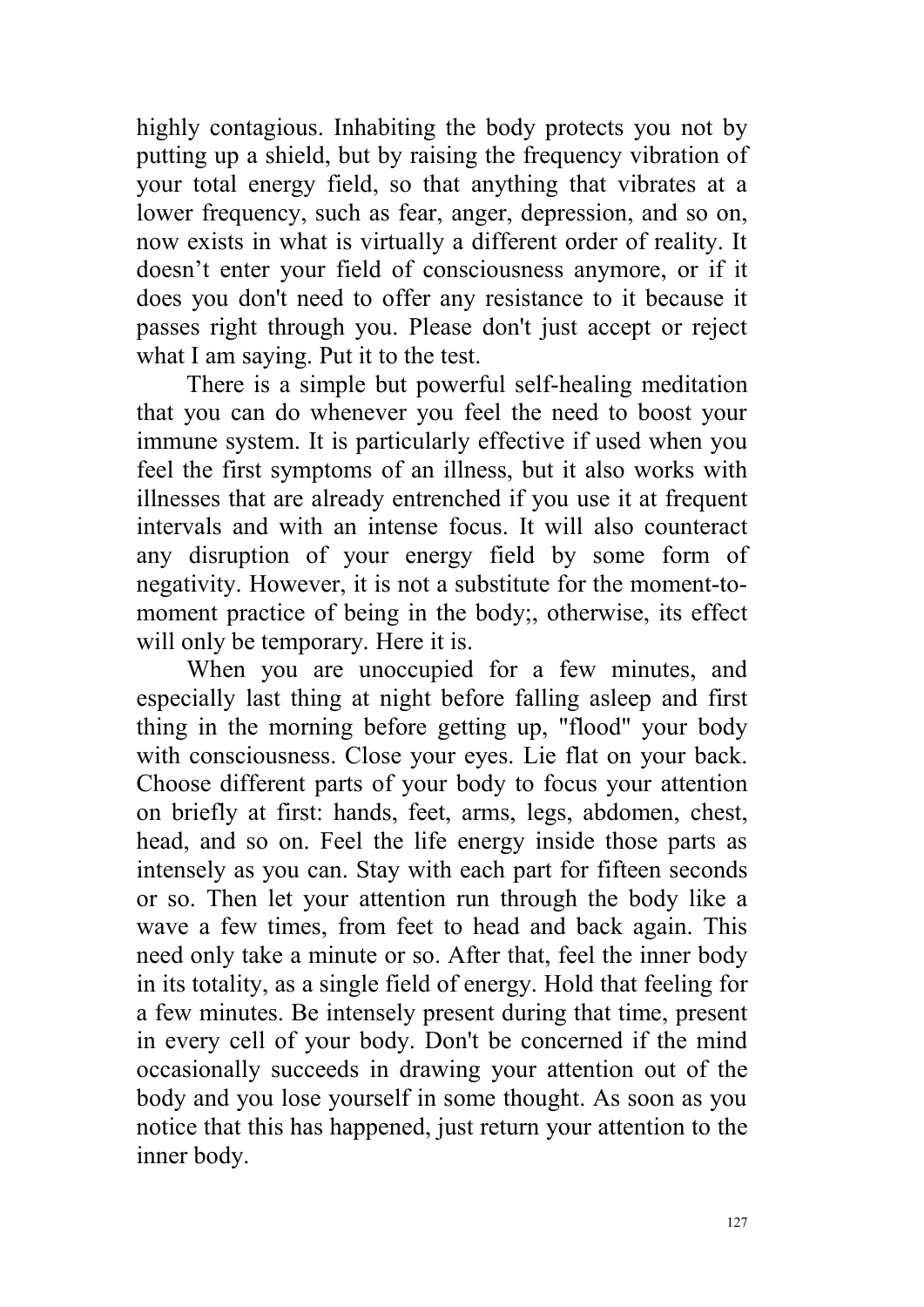# **LET THE BREATH TAKE YOU INTO THE BODY**

*At times, when my mind has been very active, it has acquired such momentum that I find it impossible to take my attention away fromit and feel the inner body. This happens particularly when I get into <sup>a</sup> worry or anxiety pattern. Do you have any suggestions?*

If at any time you are finding it hard to get in touch with the inner body, it is usually easier to focus on your breathing first. Conscious breathing, which is <sup>a</sup> powerful meditation in its own right, will gradually pu<sup>t</sup> you in touch with the body. Follow the breath with your attention as it moves in and out of your body. Breathe into the body, and feel your abdomen expanding and contracting slightly with each inhalation and exhalation. If you find it easy to visualize, close your eyes and see yourself surrounded by light or immersed in <sup>a</sup> luminous substance — <sup>a</sup> sea of consciousness. Then breathe in that light. Feel that luminous substance filling up your body and making it luminous also. Then gradually focus more on the feeling. You are now in your body. Don't ge<sup>t</sup> attached to any visual image.

§

# **CREATIVE CREATIVE USE OF MIND**

If you need to use your mind for <sup>a</sup> specific purpose, use it in conjunction with your inner body. Only if you are able to be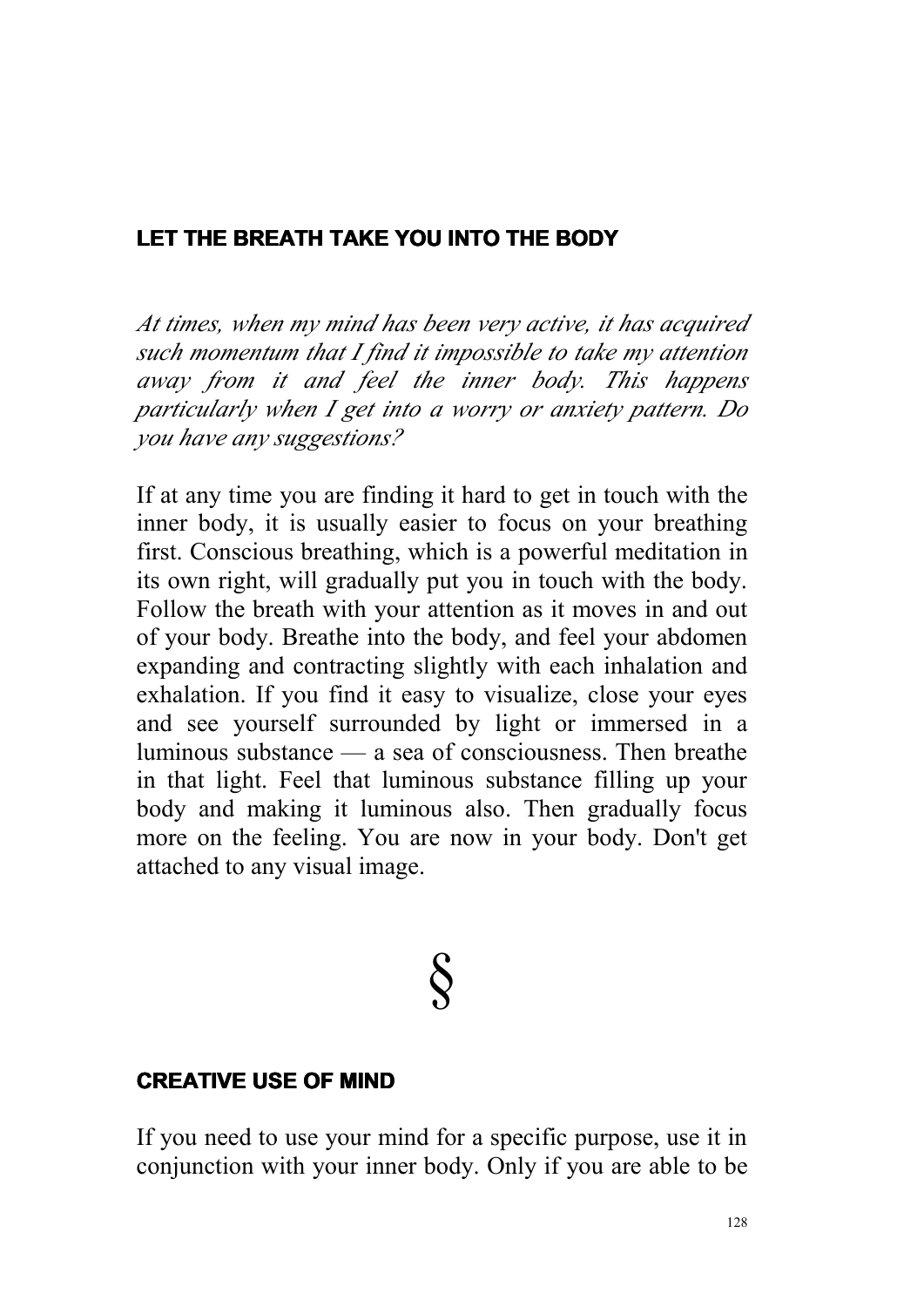conscious without thought can you use your mind creatively, and the easiest way to enter that state is through your body. Whenever an answer, a solution, or a creative idea is needed, stop thinking for <sup>a</sup> moment by focusing attention on your inner energy field. Become aware of the stillness. When you resume thinking, it will be fresh and creative. In any thought activity, make it <sup>a</sup> habit to go back and forth every few minutes or so between thinking and an inner kind of listening, an inner stillness. We could say. don't just think with your head, think with your whole body.

# §

#### **THE ART OF LISTENING LISTENING**

When listening to another person, don't just listen with your mind, listen with your whole body. Feel the energy field of your inner body as you listen. That takes attention away from thinking and creates <sup>a</sup> still space that enables you to truly listen without the mind interfering. You are giving the other person space — space to be. It is the most precious gift you can give. Most people don't know how to listen because the major par<sup>t</sup> of their attention is taken up by thinking. They pay more attention to that than to what the other person is saying, and none at all to what really matters: the Being of the other person underneath the words and the mind. Of course, you cannot feel someone else's Being excep<sup>t</sup> through your own. This is the beginning of the realization of oneness, which is love. At the deepest level of Being, you are one with all that is.

Most human relationships consist mainly of minds interacting with each other, not of human beings communicating, being in communion. No relationship can thrive in that way, and that is why there is so much conflict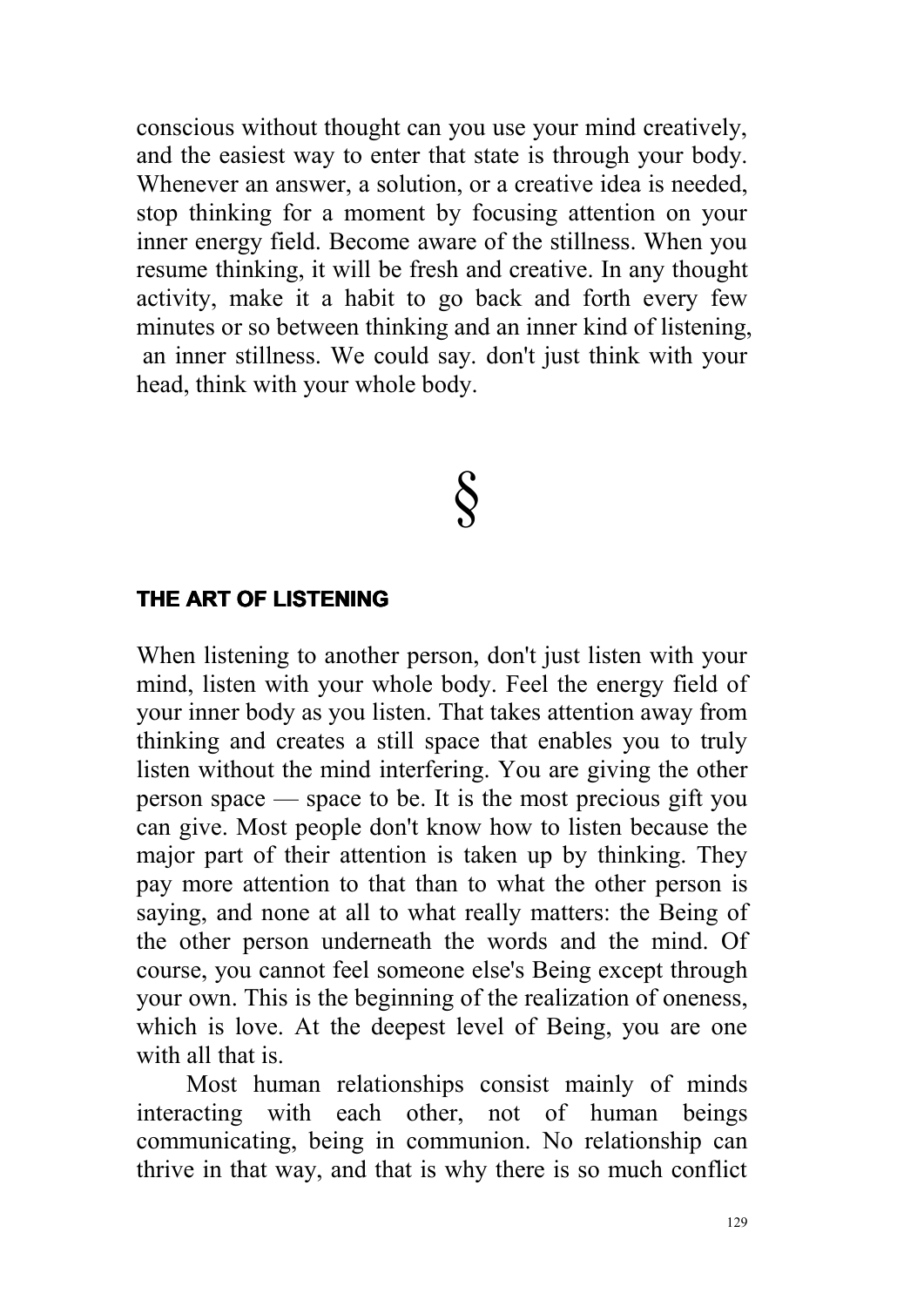in relationships. When the mind is running your life, conflict, strife and problems are inevitable. Being in touch with your inner body creates <sup>a</sup> clear space of no-mind within which the relationship can flower.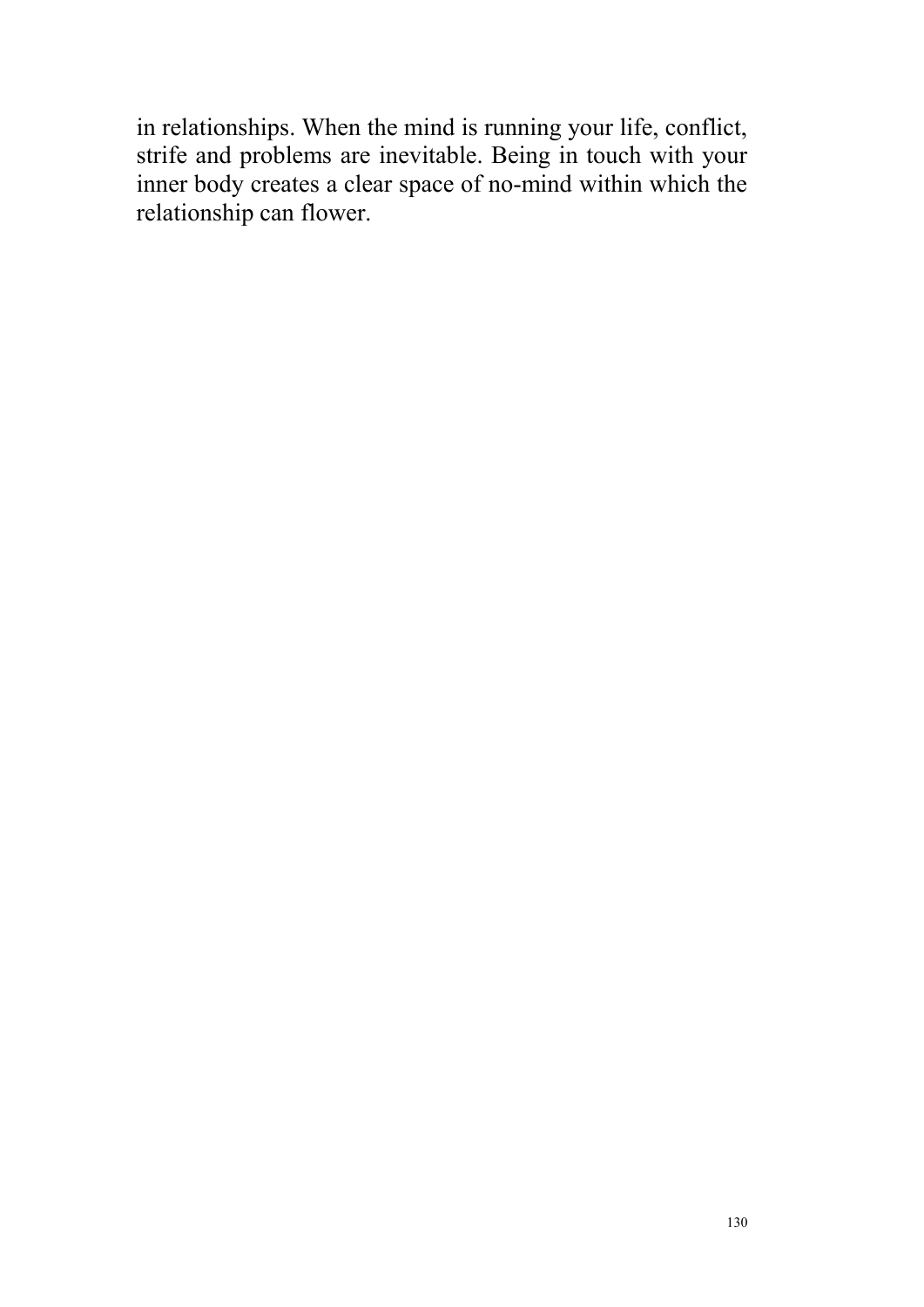### Chapter Seven

# **PORTALS PORTALSPORTALS PORTALSINTO THE UNMANIFESTED UNMANIFESTED UNMANIFESTEDUNMANIFESTED**

# **GOING DEEPLY INTO THE BODY**

I can feel the energy inside my body, especially in my arms and legs, but I don't seem to be able to go more deeply, as you suggested earlier. Make it into <sup>a</sup> meditation. It needn't take long. Ten to fifteen minutes of clock time should be sufficient. Make sure first that there are no external distractions such as telephones or people who are likely to interrupt you. Sit on a chair, but don't lean back. Keep the spine erect. Doing so will help you to stay alert. Alternatively, choose your own favorite position for meditation.

Make sure the body is relaxed. Close your eyes. Take <sup>a</sup> few deep breaths. Feel yourself breathing into the lower abdomen, as it were. Observe how it expands and contracts slightly with each in and out breath. Then become aware of the entire inner energy field of the body. Don't think about it — *feel* it. By doing this, you reclaim consciousness from the mind. If you find it helpful, use the "light" visualization I described earlier.

> When you can feel the inner body clearly as <sup>a</sup> single field of energy, let go, if possible, of any visual image and focus exclusively on the feeling. If you can, also drop any mental image you may still have of the physical body. All that is left then is an all-encompassing sense of presence or "beingness," and the inner body is felt to be without <sup>a</sup> boundary. Then take your attention even more deeply into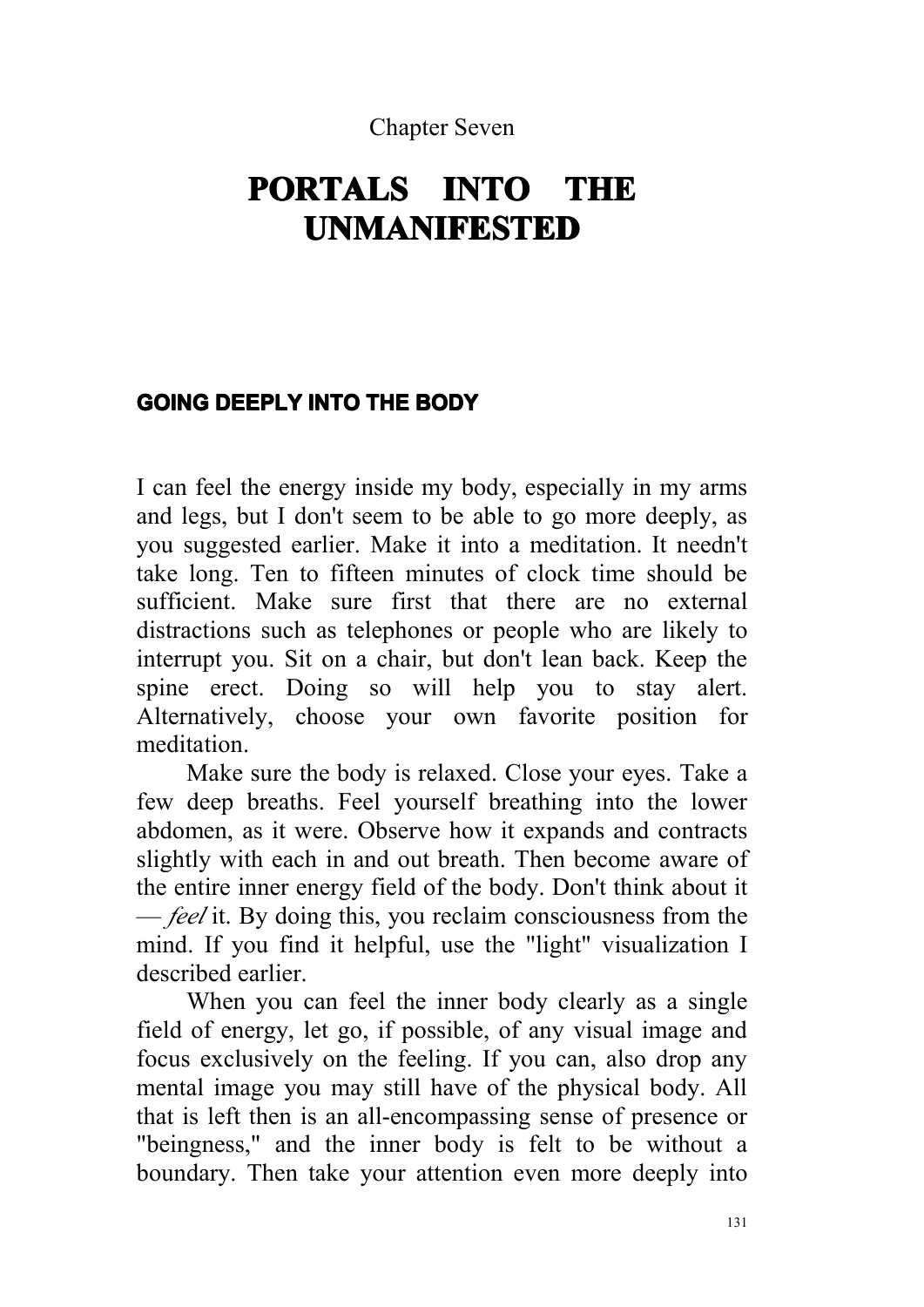that feeling. Become one with it. Merge with the energy field, so that there is no longer <sup>a</sup> perceived duality of the observer and the observed, of you and your body. The distinction between inner and outer also dissolves now, so there is no inner body anymore. By going deeply into the body, you have transcended the body.

Stay in this realm of pure Being for as long as feels comfortable; then become aware again of the physical body, your breathing and physical senses, and open your eyes. Look at your surroundings for <sup>a</sup> few minutes in <sup>a</sup> meditative way — that is, without labeling them mentally — and continue to feel the inner body as you do so.

# §

Having access to that formless realm is truly liberating. It frees you from bondage to form and identification with form. It is life in its undifferentiated state prior to its fragmentation into multiplicity. We may call it the Unmanifested, the invisible Source of all things, the Being within all beings. It is <sup>a</sup> realm of deep stillness and peace, but also of joy and intense aliveness. Whenever you are present, you become "transparent" to some extent to the light, the pure consciousness that emanates from this Source. You also realize that the light is not separate from who you are but constitutes your very essence.

#### **THE SOURCE OF CHI**

*Is the Unmanifested what in the East iscalled chi, <sup>a</sup> kind of*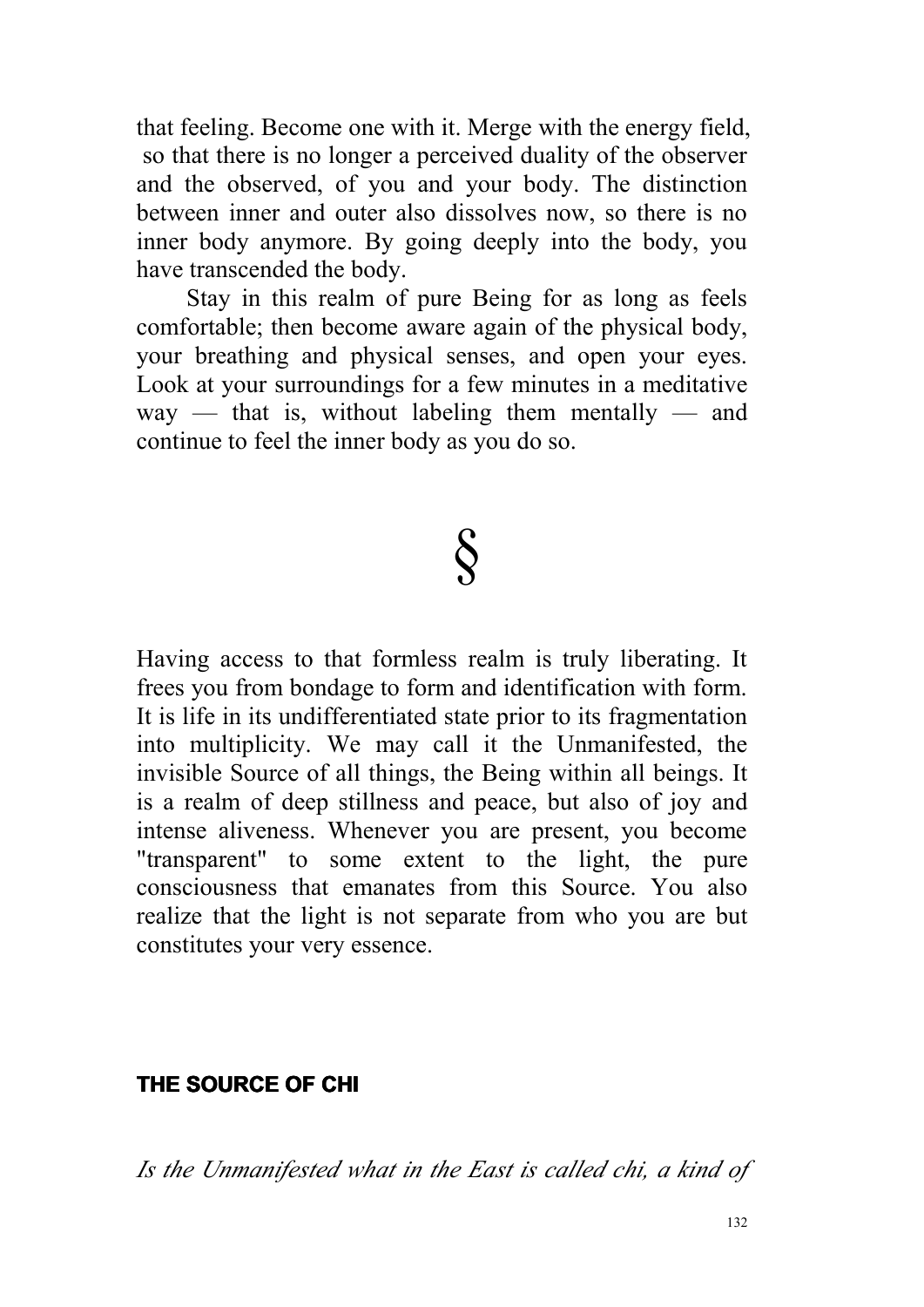No, it isn't. The Unmanifested is the source of chi. Chi is the inner energy, field of your body. It is the bridge between the outer you and the Source. It lies halfway between the manifested, the world of form, and the Unmanifested. Chi can be likened to <sup>a</sup> river or an energy stream. If you take the focus of your consciousness deeply into the inner body, you are tracing the course of this river back to its Source. Chi is movement; the Unmanifested is stillness. When you reach <sup>a</sup> point of absolute stillness, which is nevertheless vibrant with life, you have gone beyond the inner body and beyond chi to the Source itself: the Unmanifested. Chi is the link between the Unmanifested and the physical universe.

So if you take your attention deeply into the inner body, you may reach this point, this singularity, where the world dissolves into the Unmanifested and the Unmanifested takes on form as the energy stream of chi, which then becomes the world. This is the point of birth and death. When your consciousness is directed outward, mind and world arise. When it is directed inward, it realizes its own Source and returns home into the Unmanifested. Then, when your consciousness comes back to the manifested world, you reassume the form identity that you temporarily relinquished. You have <sup>a</sup> name, <sup>a</sup> past, <sup>a</sup> life situation, <sup>a</sup> future. But in one essential respect, you are not the same person you were before: You will have glimpsed <sup>a</sup> reality within yourself that is not "of this world," although it isn't separate from it, just as it isn't separate from you.

Now let your spiritual practice be this: As you go about your life, don't give 1oo percen<sup>t</sup> of your attention to the external world and to your mind. Keep some within. I have spoken about this already. Feel tile inner body even when engaged in everyday activities, especially when engaged in relationships or when you are relating with nature. Feel the stillness deep inside it. Keep the portal open. It is quite possible to be conscious of the Unmanifested throughout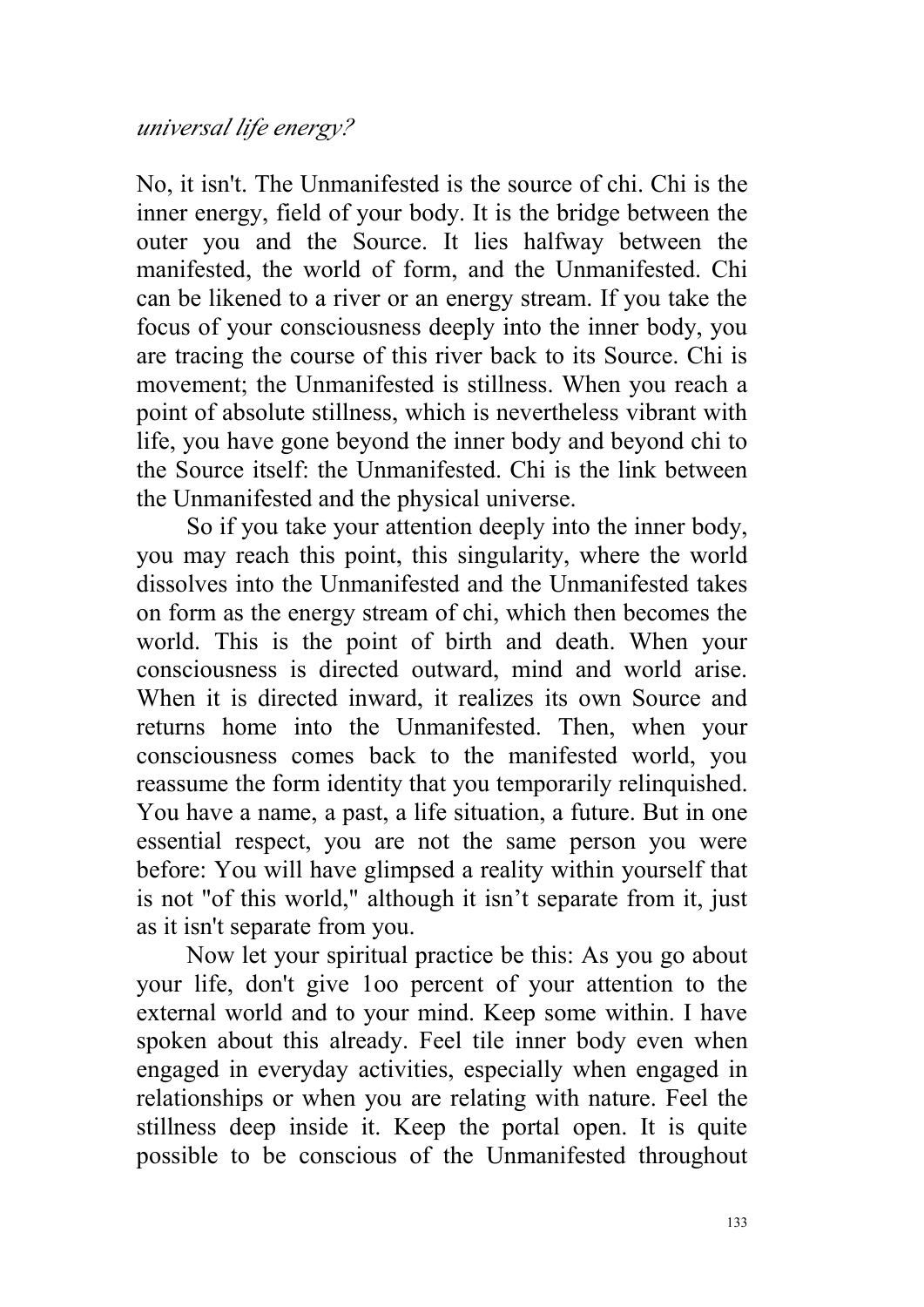your life. You feel it as <sup>a</sup> deep sense of peace somewhere in the background, <sup>a</sup> stillness that never leaves you, no matter what happens out here. You become <sup>a</sup> bridge between the Unmanifested and the manifested, between God and the world. This is the state of connectedness with the Source that we call enlightenment.

Don't ge<sup>t</sup> the impression that the Unmanifested is separate from the manifested. How could it be? It is the life within every form, the inner essence of all that exists. It pervades this world. Let me explain.

#### **DREAMLESS DREAMLESS DREAMLESS SLEEP**

You take <sup>a</sup> journey into the Unmanifested every night when you enter the phase of deep dreamless sleep. You merge with the Source. You draw from it the vital energy that sustains you for <sup>a</sup> while when you return to the manifested, the world of separate forms. This energy is much more vital than food: "Man does not live by bread alone." But in dreamless sleep, you don't go into it consciously. Although the bodily functions are still operating, "you" no longer exist in that state. Can you imagine what it would be like to go into dreamless sleep with full consciousness? It is impossible to imagine it, because that state has no content.

The Unmanifested does not liberate you until you enter it consciously. That's why Jesus did not say:. the truth will make you free, but rather: "You will know the truth, and the truth will make you free." This is not <sup>a</sup> conceptual truth. It is the truth of eternal life beyond form, which is known directly or not at all. But don't attempt to stay conscious in dreamless sleep. It is highly unlikely that you will succeed. At most, you may remain conscious during the dream phase, but not beyond that. This is called lucid dreaming, which may be interesting and fascinating, but it is not liberating.

So use your inner body as <sup>a</sup> portal through which you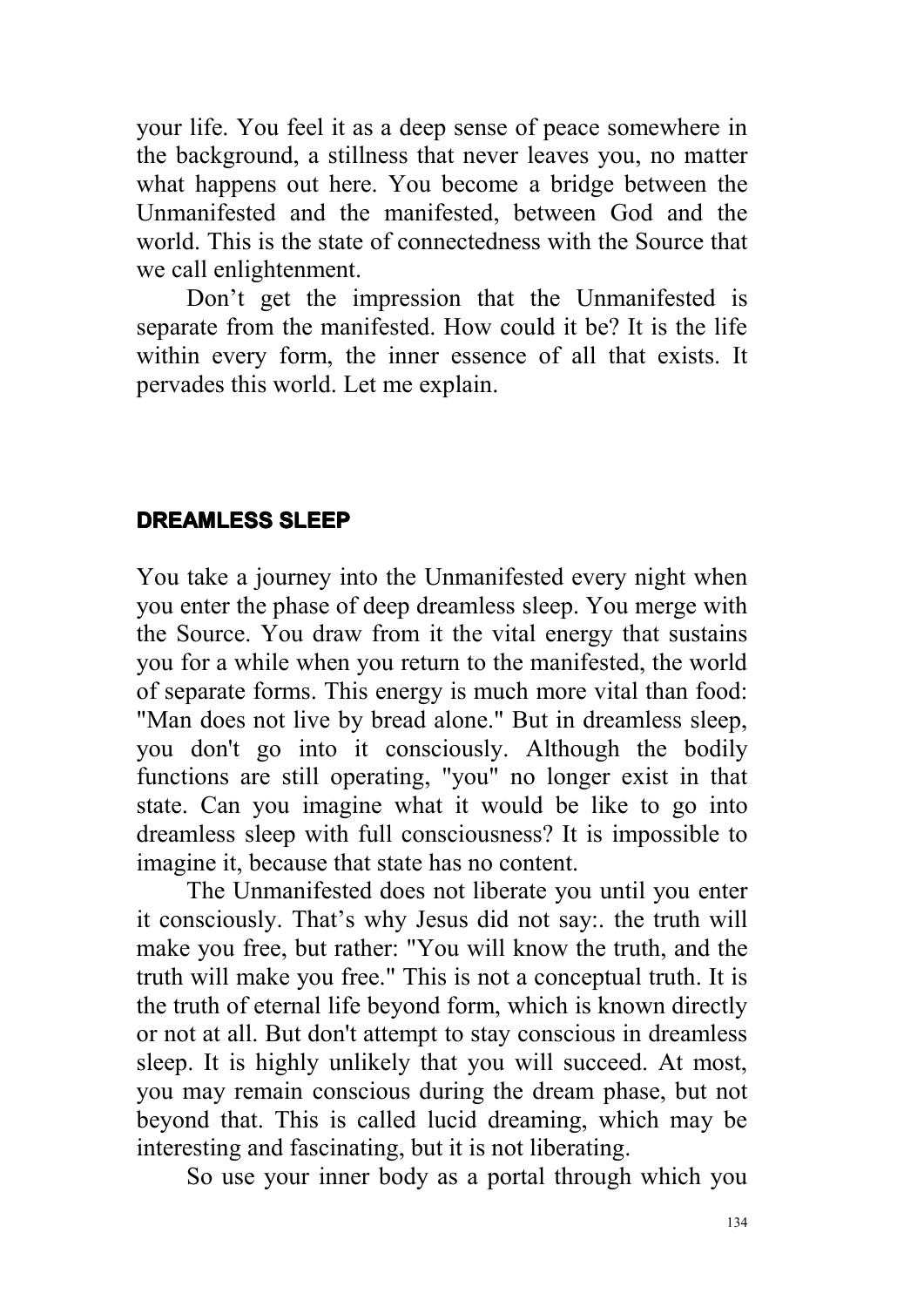enter the Unmanifested, and keep that portal open so that you stay connected with the Source at all times. It makes no difference, as far as the inner body is concerned, whether your outer physical body is old or young, frail or strong. The inner body is timeless. If you are not ye<sup>t</sup> able to feel the inner body, use one of the other portals, although ultimately they are all one. Some I have spoken about at length already, but I'll mention them again briefly here.

# **OTHER PORTALS PORTALS**

The Now can be seen as the main portal. It is an essential aspec<sup>t</sup> of every other portal, including the inner body. You cannot be *in your body* without being intensely presen<sup>t</sup> in the Now.

Time and the manifested are as inextricably linked as are the timeless Now and the Unmanifested. When you dissolve psychological time through intense present-moment awareness, you become conscious of the Unmanifested both directly and indirectly. Directly, you feel it as the radiance and power of your conscious presence — no content, just presence. Indirectly, you are aware of the Unmanifested in and through the sensory realm. In other words, you feel the God-essence in every creature, every flower, every stone, and you realize: 'All that is, is holy." This is why Jesus, speaking entirely from his essence or Christ identity, says in the Gospel of Thomas: "Split <sup>a</sup> piece of wood; I am there. Lift up <sup>a</sup> stone, and you will find me there."

Another portal into the Unmanifested is created through the cessation of thinking. This can start with <sup>a</sup> very simple thing, such as taking one conscious breath or looking, in <sup>a</sup> state of intense alertness, at <sup>a</sup> flower, so that there is no mental commentary running at the same time. There are many ways to create <sup>a</sup> gap in the incessant stream of thought.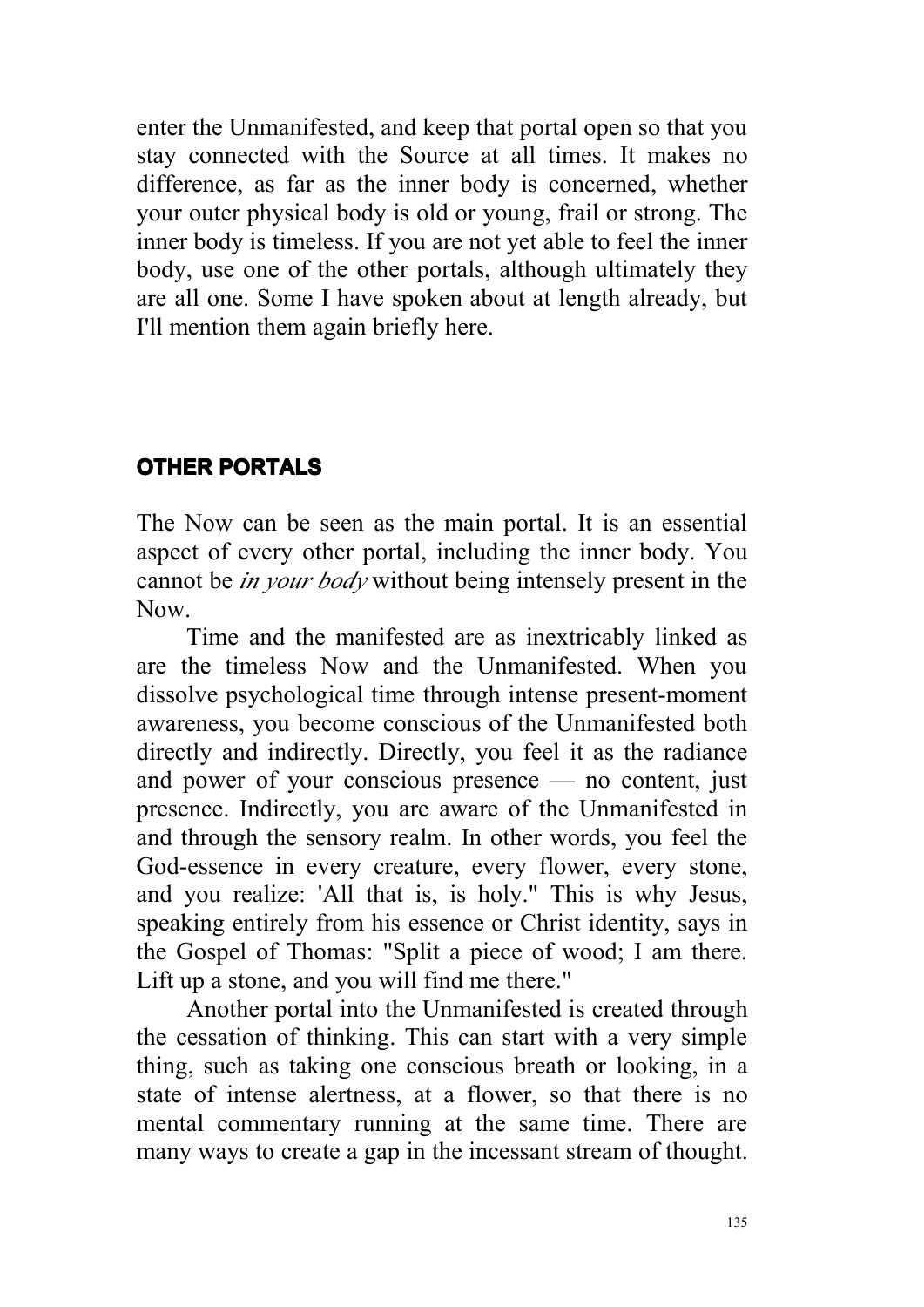This is what meditation is all about. Thought is part of the realm of the manifested. Continuous mind activity keeps you imprisoned in the world of form and becomes an opaque screen that prevents you from becoming conscious of the Unmanifested, conscious of the formless and timeless Godessence in yourself and in all things and all creatures. When you are intensely *present*, you don't need to be concerned about the cessation of thinking, of course, because the mind then stops automatically. That's why I said the Now is an essential aspec<sup>t</sup> of every other portal.

Surrender — the letting go of mental-emotional resistance to what is — also becomes <sup>a</sup> portal into the Unmanifested. The reason for this is simple: inner resistance cuts you off from other people, from yourself, from the world around you. It strengthens the feeling of separateness on which the ego depends for its survival. The stronger the feeling of separateness, themore you are bound to the manifested, to the world of separate forms. The more you are bound to the world of form, the harder and more impenetrable your form identity becomes. The portal is closed, and you are cut off from the inner dimension, the dimension of depth. In the state of surrender, your form identity softens and becomes somewhat "transparent," as it were, so the Unmanifested can shine through you.

It's up to you to open <sup>a</sup> portal in your life that gives you conscious access to the Unmanifested. Get in touch with the energy field of the inner body, be intensely present, disidentify from the mind, surrender to what is; these are all portals you can use — but you only need to use one.

#### *Surely love must also be one of those portals?*

No, it isn't. As soon as one of the portals is open, love is presen<sup>t</sup> in you as the "feeling-realization" of oneness. Love isn't a portal; ifs what comes through the portal into this world. As long as you are completely trapped in your form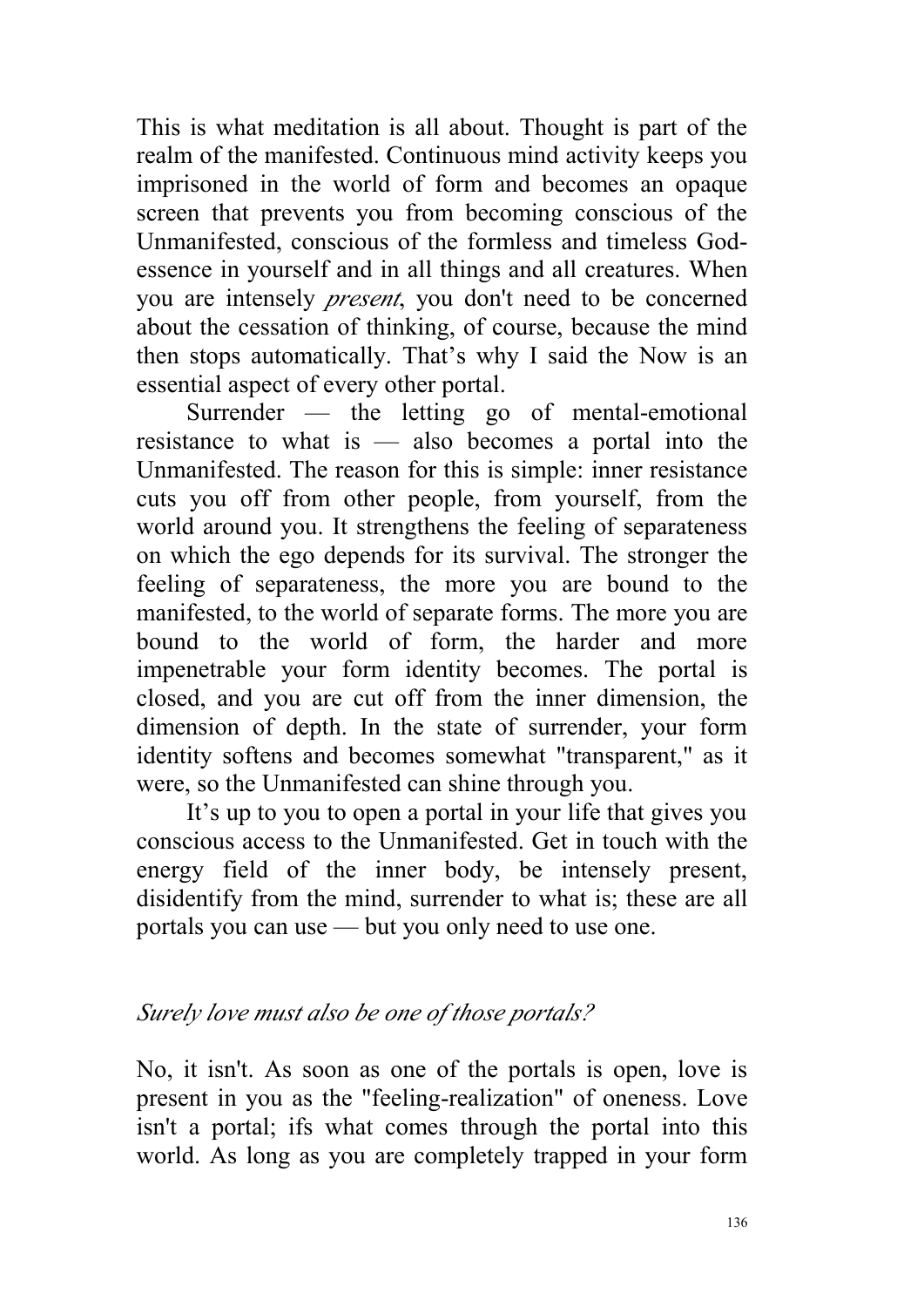identity, there can be no love. Your task is not to search for love but to find <sup>a</sup> portal through which love can enter.

### **SILENCE SILENCE SILENCE**

*Are there any other portals apart from those you just mentioned?*

Yes, there are. The Unmanifested is not separate from the manifested. It pervades this world, but it is so well disguised that almost everybody misses it completely. If you know where to look, you'll find it everywhere. A portal opens up every moment.

Do you hear that dog barking in the distance? Or that car passing by? Listen carefully. Can you feel the presence of the Unmanifested in that? You can't? Look for it in the silence out of which the sounds come and into which they return. Pay more attention to the silence than to the sounds. Paying attention to outer silence creates inner silence: the mind becomes still. A portal is opening up.

Every sound is born out of silence, dies back into silence, and during its life span is surrounded by silence. Silence enables the sound to be. It is an intrinsic but unmanifested par<sup>t</sup> 0fevery sound, every musical note, every song, every word. The Unmanifested is presen<sup>t</sup> in this world as silence. This is why it has been said that nothing in this world is so like God as silence. All you have to do is pay attention to it. Evenduring <sup>a</sup> conversation, become conscious of the gaps between words, the brief silent intervals between sentences. As you do that, the dimension of stillness grows within you. You cannot pay attention to silence without simultaneously becoming still within. Silence without, stillness within. You have entered the Unmanifested.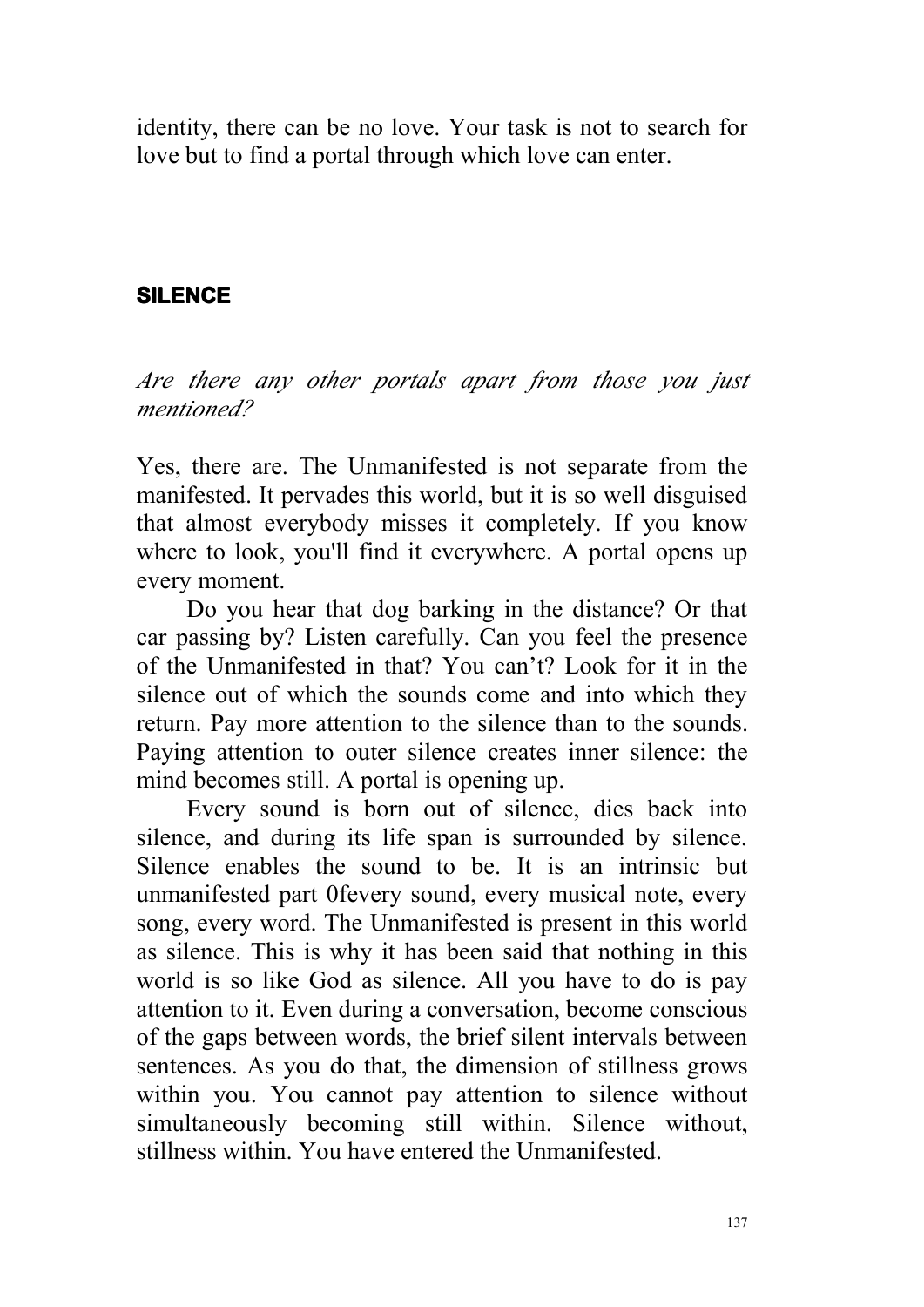## **SPACE**

Just as no sound can exist without silence, nothing can exist without nothing, without the empty space that enables it to be. Every physical object or body has come out of nothing, is surrounded by nothing, and will eventually return to nothing. Not only that, but even inside every physical body there is far more "nothing" than "something." Physicists tell us that the solidity of matter is an illusion. Even seemingly solid matter, including your physical body, is nearly 100 percen<sup>t</sup> empty space  $\sim$  so vast are the distances between the atoms compared to their size. What is more, even inside every atom there is mostly empty space. What is left is more like <sup>a</sup> vibrational frequency than particles of solid matter, more like <sup>a</sup> musical note. Buddhists have known that for over 2,500 years. "Form is emptiness, emptiness is form," states the *Heart Sutra*, one of the best known ancient Buddhist texts. The essence of all things is emptiness.

The Unmanifested is not only presen<sup>t</sup> in this world as silence; it also pervades the entire physical universe as space — from within and without. This is just as easy to miss as silence. Everybody pays attention to the things in space, but who pays attention to space itself?

> *You seem to be implying that "emptiness" or "nothing" is not just nothing, that there is some mysterious quality to it. What is this nothing?*

> You cannot ask such <sup>a</sup> question. Your mind is trying to make nothing into something. The moment you make it into something, you have missed it. Nothing — space — is the appearance of the Unmanifested as an externalized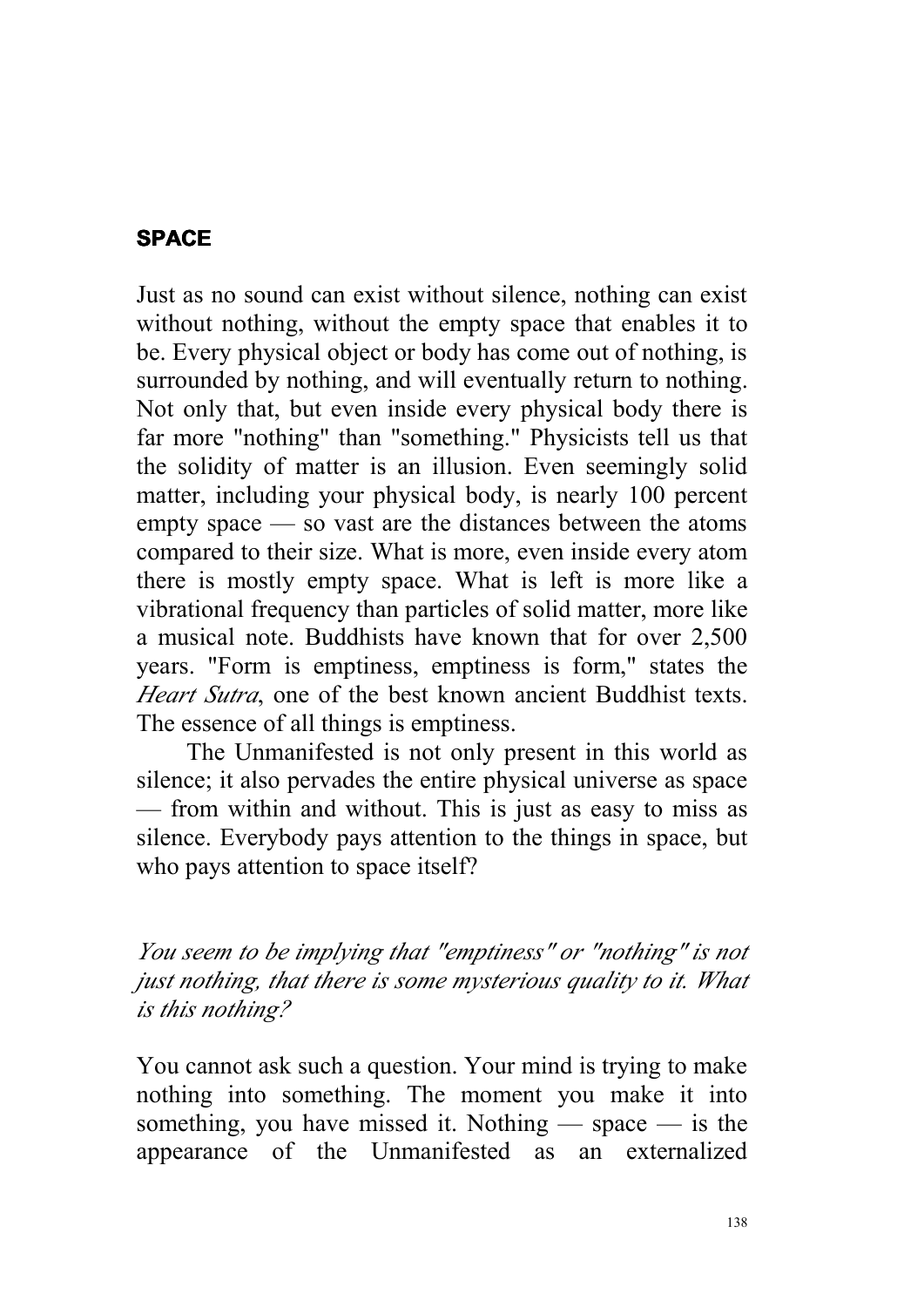phenomenon in <sup>a</sup> sense-perceived world. That's about as much as one can say about it, and even that is <sup>a</sup> kind of paradox. It cannot become an object of knowledge. You can't do <sup>a</sup> Ph.D. on "nothing." When scientists study space, they usually make it into something and thereby miss its essence entirely. Not surprisingly, the latest theory is that space isn't empty at all, that it is filled with some substance. Once you have <sup>a</sup> theory, ifs not too hard to find evidence to substantiate it, at least until some other theory comes along.

"Nothing" can only become <sup>a</sup> portal into the Unmanifested for you if you don't try to grasp or understand it.

#### *Isn't that what we are doing here ?*

Not at all. I am giving you pointers to show you how you can bring the dimension of the Unmanifested into your life. We are not trying to understand it. There is nothing to understand.

Space has no "existence." "To exist" literally means "to stand out." You cannot understand space because it doesn't standout. Although in itself it has no existence, it enables everything else to exist. Silence has no existence either, nor does the Unmanifested.

So what happens if you withdraw attention from the objects in space and become aware of space itself.> What is the essence of this room? The furniture, pictures, and so on are in the room, but they are not the room. The floor, walls, and ceiling define the boundary of the room, but they are not the room either. So what is the essence of the room? Space, of course, empty space. There would be no "room" without it. Since space is "nothing," we can say that what is not there is more important than what is there. So become aware of the space that is all around you. Don't think about it. Feel it, as it were. Pay attention to "nothing."

As you do that, <sup>a</sup> shift in consciousness takes place inside you. Here is why. The inner equivalent to objects in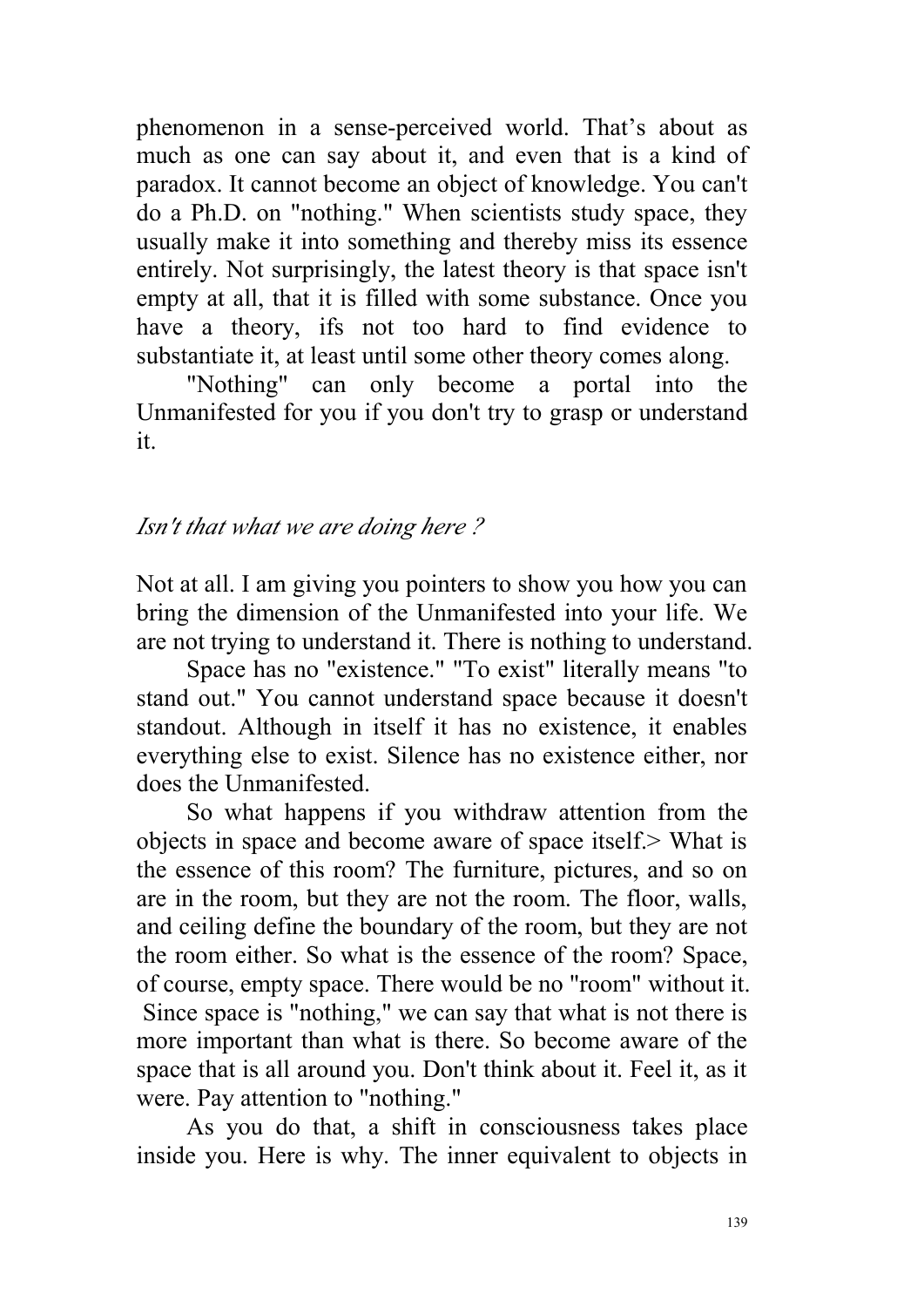space such as furniture, walls, and so on are your mind objects: thoughts, emotions, and the objects of the senses. And the inner equivalent of space is the consciousness that enables your mind objects to be, just as space allows all things to be. So if you withdraw attention from *things* objects in space — you automatically withdraw attention from your mind objects as well. In other words: You cannot think *and* be aware of space — or of silence, for that matter. By becoming aware of the empty space around you, you simultaneously become aware of the space of no-mind, of pure consciousness: the Unmanifested. This is how the contemplation of space can become <sup>a</sup> portal for you.

Space and silence are two aspects of the same thing, the same nothing. They are an externalization of inner space and inner silence, which is stillness: the infinitely creative womb of all existence. Most humans are completely unconscious of this dimension. There is no inner space, no stillness. They are out of balance. In other words, they know the world, or think they do, but they don't know God. They identify exclusively with their own physical and psychological form, unconscious of essence. And because every form is highly unstable, they live in fear. This fear causes <sup>a</sup> deep misperception of themselves and of other humans, <sup>a</sup> distortion in their vision of the world.

If some cosmic convulsion brought about the end of our world, the Unmanifested would remain totally unaffected by this. *A Course in Miracles* expresses this truth poignantly. "Nothing real canbe threatened. Nothing unreal exists. Herein lies the peace of God."

If you remain in conscious connection with the Unmanifested, you value, love, and deeply respec<sup>t</sup> the manifested and every life form in it as an expression of the One Life beyond form. You also know that every form is destined to dissolve again and that ultimately nothing out here matters all that much. You have "overcome the world," in the words of Jesus, or, as the Buddha put it, you have "crossed over to the other shore."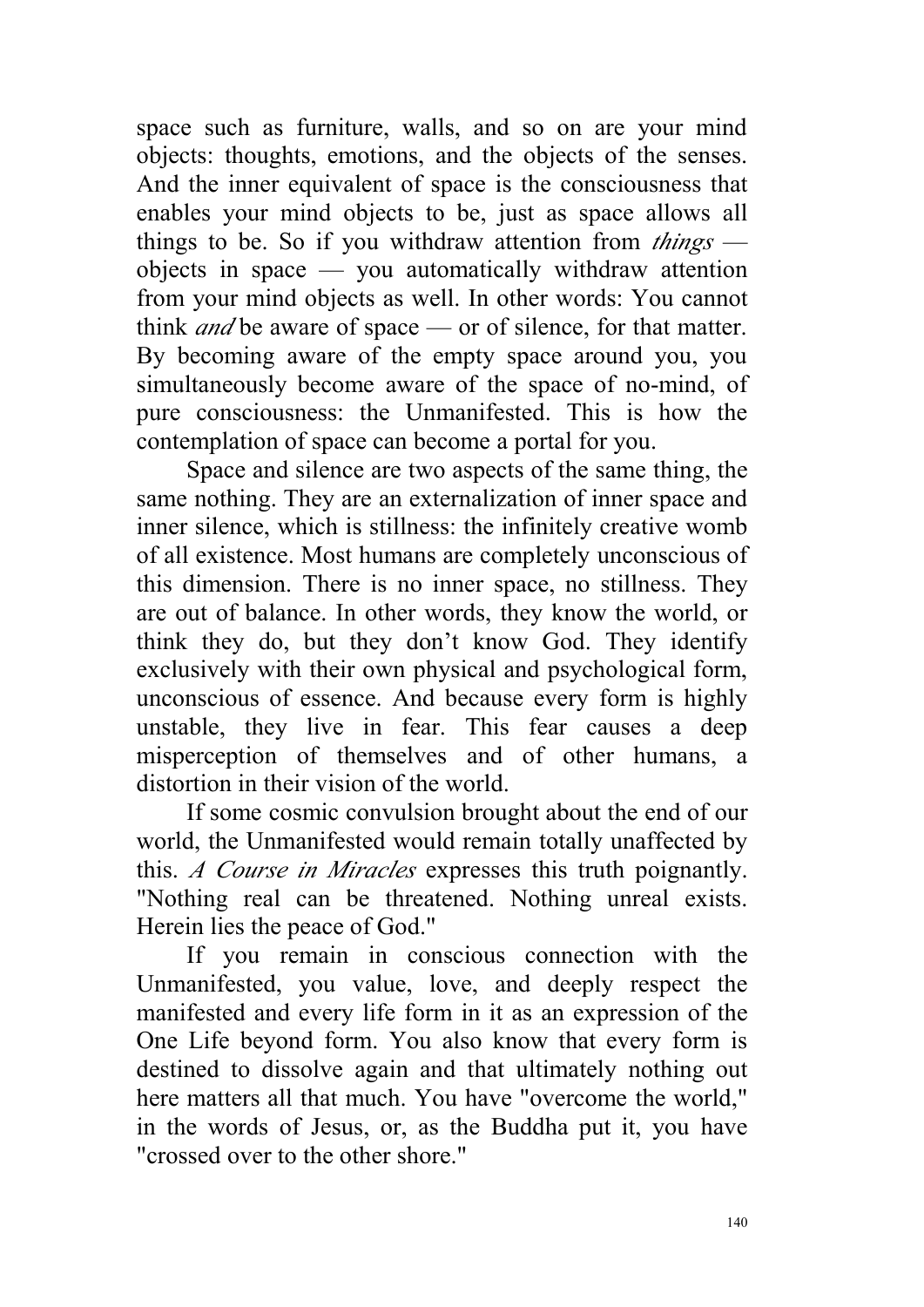# **THE TRUE NATURE OF SPACE AND TIME**

Now consider this: If there were nothing but silence, it wouldn't exist for you; you wouldn't know what it is. Only when sound appears does silence come into being. Similarly, if there were only space without any objects in space, it wouldn't exist for you. Imagine yourself as <sup>a</sup> point of consciousness floating in the vastness of space — no stars, no galaxies, just emptiness. Suddenly, space wouldn't be vast anymore; it would not be there at all. There would be no speed, no movement from here to there. At least two points of reference are needed for distance and space to come into being. Space comes into being the moment the One becomes two, and as "two" become the "ten thousand things," as Lao Tse calls the manifested world, space becomes more and more vast. So world and space arise simultaneously.

Nothing could *be* without space, ye<sup>t</sup> space is nothing. Before the universe came into being, before the "big bang" if you like, there wasn't <sup>a</sup> vast empty space waiting to be filled. There was no space, as there was no thing. There was only the Unmanifested — the One. When the One became "the ten thousand things," suddenly space seemed to be there and enabled the many to be. Where did it come from? Was it created by God to accommodate the universe? Of course not. Space is no-thing, so it was never created.

Go out on <sup>a</sup> clear night and look up at the sky. The thousands of stars you can see with the naked eye are no more than an infinitesimal fraction of what is there. Over 100 billion galaxies can already be detected with the most powerful telescopes, each galaxy an "island universe" with billions of stars. Yet what is even more awe-inspiring is the infinity of space itself, the depth and stillness that allows all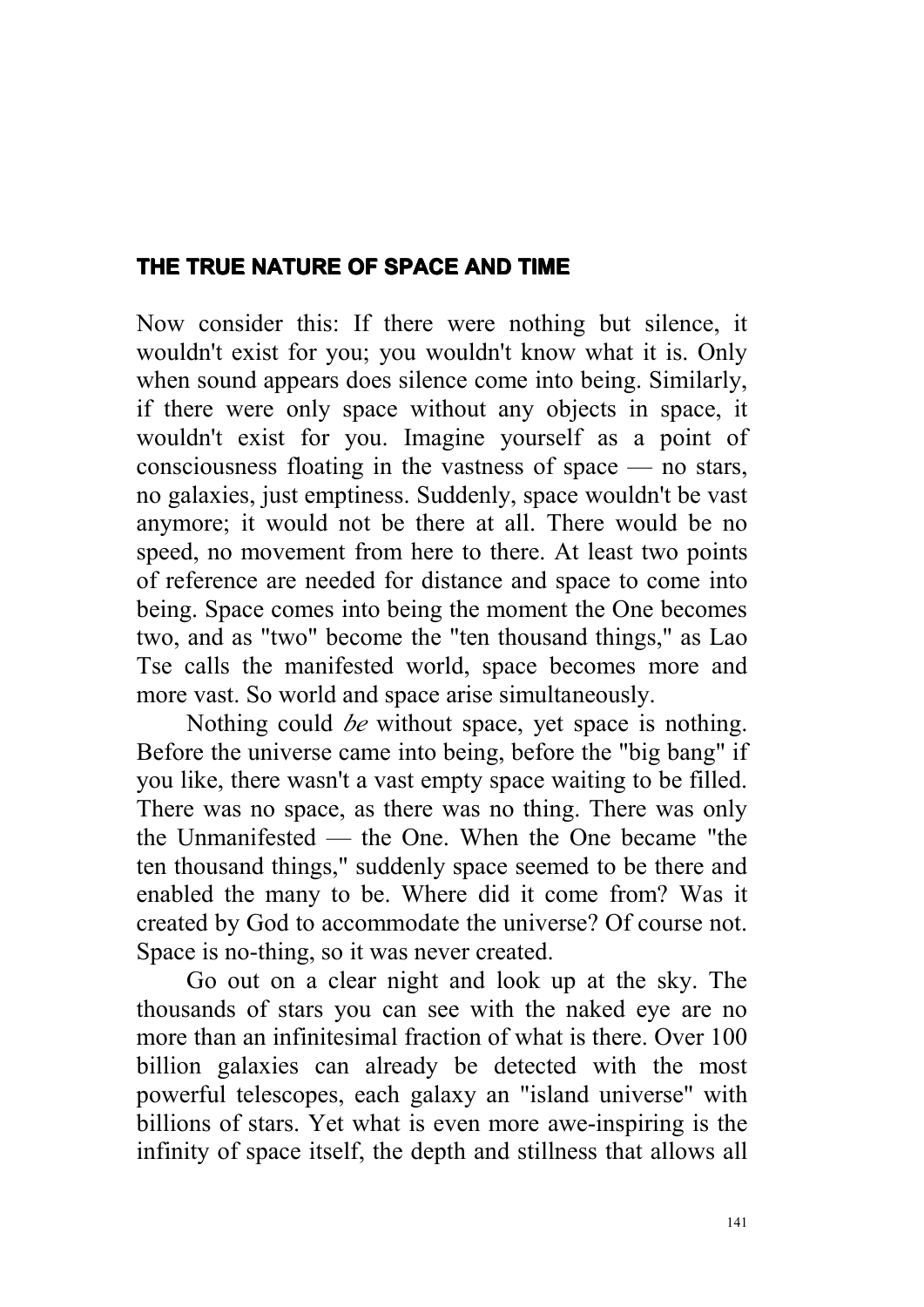of that magnificence to be. Nothing could be more aweinspiring and majestic than the inconceivable vastness and stillness of space, and ye<sup>t</sup> what is it? Emptiness, vast emptiness.

What appears to us as space in our universe perceived through the mind and the senses is the Unmanifested itself, externalized. It is the "body" of God. And the greatest miracle is this: That stillness and vastness that enables the universe to be, is not just out there in space  $-$  it is also within you. When you are utterly and totally present, you encounter it as the still inner space of no-mind. Within you, it is vast in depth, not in extension. Spacial extension is ultimately <sup>a</sup> misperception of infinite depth — an attribute of the one transcendental reality.

*According to Einstein, space and time are not separate. I don't really understand it, but I think he is saying that time is the fourth dimension of space. He calls it the "space-time continuum. "*

Yes. What you perceive externally as space and time are ultimately illusory, but they contain <sup>a</sup> core of truth. Theyare the two essential attributes of God, infinity and eternity, perceived as if they had an external existence outside you. Within you, both space and time have an inner equivalent that reveals their true nature, as well as your own. Whereas space is the still, infinitely deep realmof no-mind, the inner equivalent of time is presence, awareness of the eternal Now. Remember that there is no distinction between them. When space and time are realized within as the Unmanifested no-mind and presence — external space and time continue to exist for you, but they become much less important. The world, too, continues to exist for you, but it will not bind you anymore.

Hence, the ultimate purpose of the world lies not within the world but in transcendence of the world. Just as you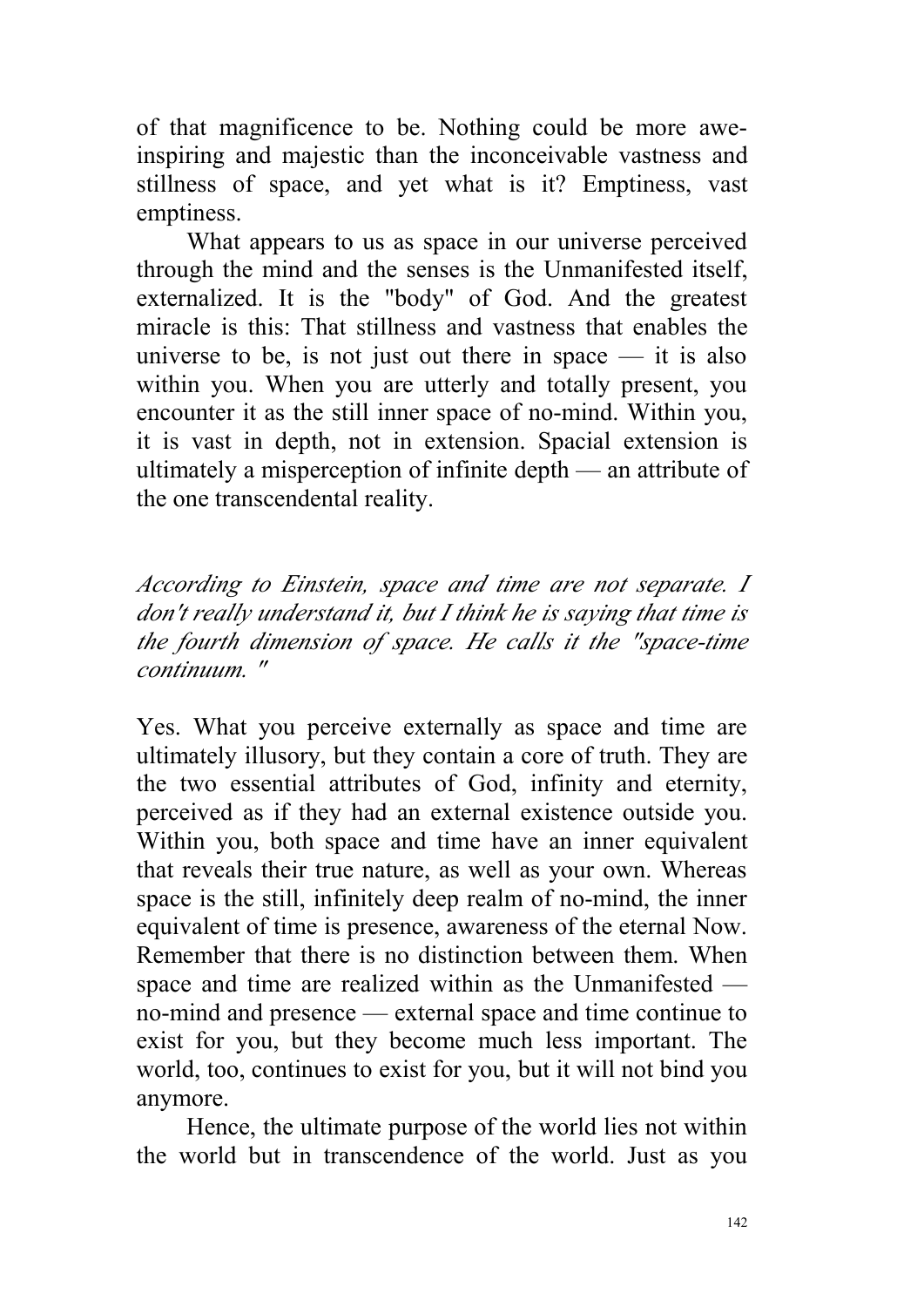would not be conscious of space if there were no objects in space, the world is needed for the Unmanifested to be realized. You may have heard the Buddhist saying: "If there were no illusion, there would be no enlightenment." It is through the world and ultimately through you that the Unmanifested knows itself. You are here to enable the divine purpose of the universe to unfold. *That is how important you are!*

#### **CONSCIOUS CONSCIOUS CONSCIOUSDEATH**

Apart from dreamless sleep, which I mentioned already, there is one other involuntary portal. It opens up briefly at the time of physical death. Even if you have missed all the other opportunities for spiritual realization during your lifetime, one last portal will open up for you immediately after the body has died.

There are countless accounts by people who had <sup>a</sup> visual impression of this portal as radiant light and then returned from what is commonly known as <sup>a</sup> near-death experience. Many of them also spoke of <sup>a</sup> sense of blissful serenity and deep peace. In the *Tibetan Book of theDead*, it is described as "the luminous splendor of the colorless light of Emptiness," which it says is "your own true self." This portal opens up only very briefly, and unless you have already encountered the dimension of the Unmanifested in your lifetime, you will likely miss it. Most people carry too much residual resistance, too much fear, too much attachment to sensory experience, too much identification with the manifested world. So they see the portal, turn away in fear, and then lose consciousness. Most of what happens after that is involuntary and automatic. Eventually, there will be another round of birth and death. Their presence wasn't strong enough ye<sup>t</sup> for conscious immortality.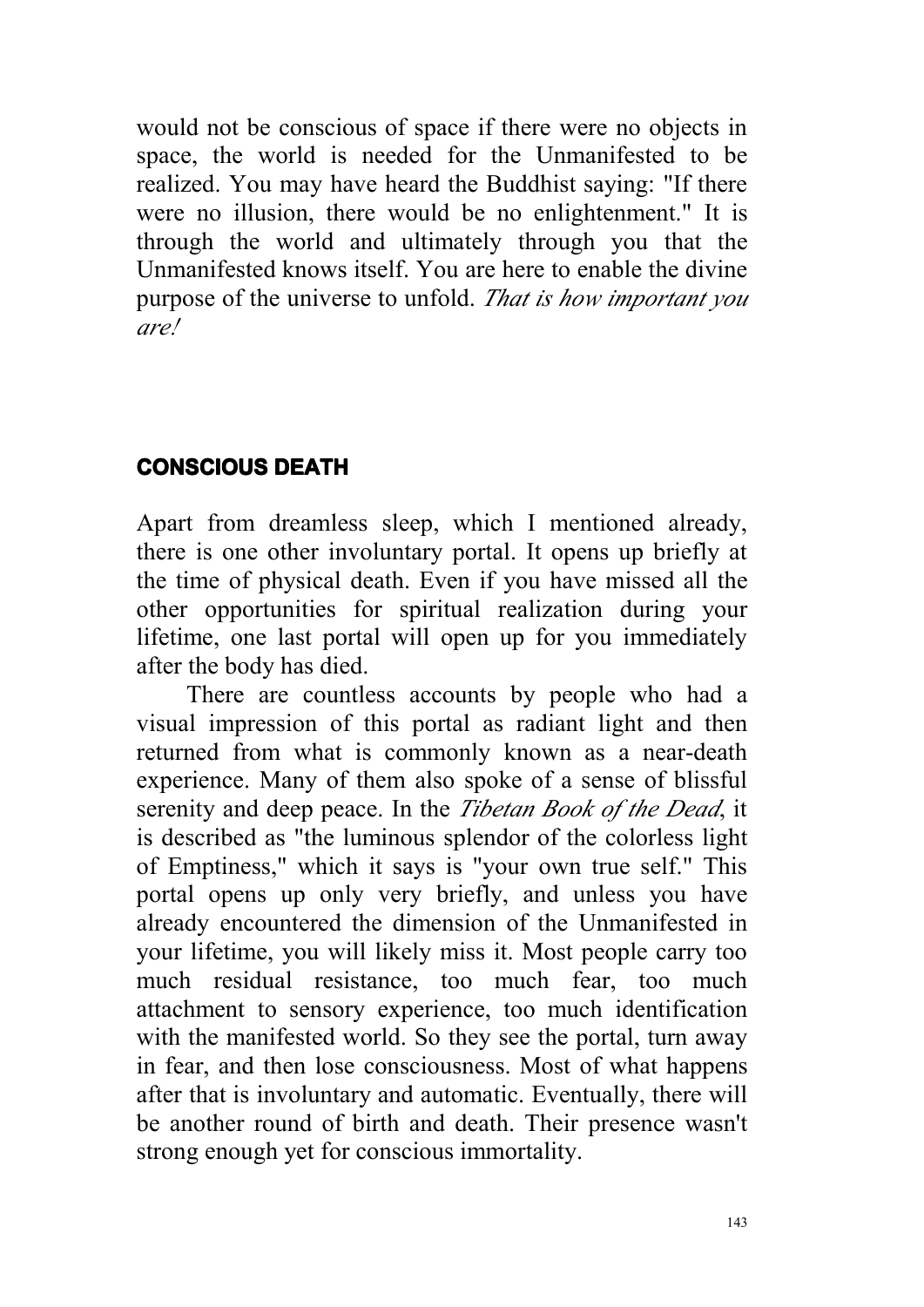### *So going through this portal does not mean annihilation?*

As with all the other portals, your radiant true nature remains, but not the personality. In any case, whatever is real or of true value in your personality is your true nature shining through. This is never lost. Nothing that is of value, nothing that is real, is ever lost.

Approaching death and death itself, the dissolution of the physical form, is always <sup>a</sup> grea<sup>t</sup> opportunity for spiritual realization. This opportunity is tragically missed most of the time, since we live in <sup>a</sup> culture that is almost totally ignorant of death, as it is almost totally ignorant of anything that truly matters.

Every portal is a portal of death, the death of the false self. When you go through it, you cease to derive your identity from your psychological, mind-made form. You then realize that death is an illusion, just as your identification with form was an illusion. The end of illusion — that's all that death is. It is painful only as long as you ding to illusion.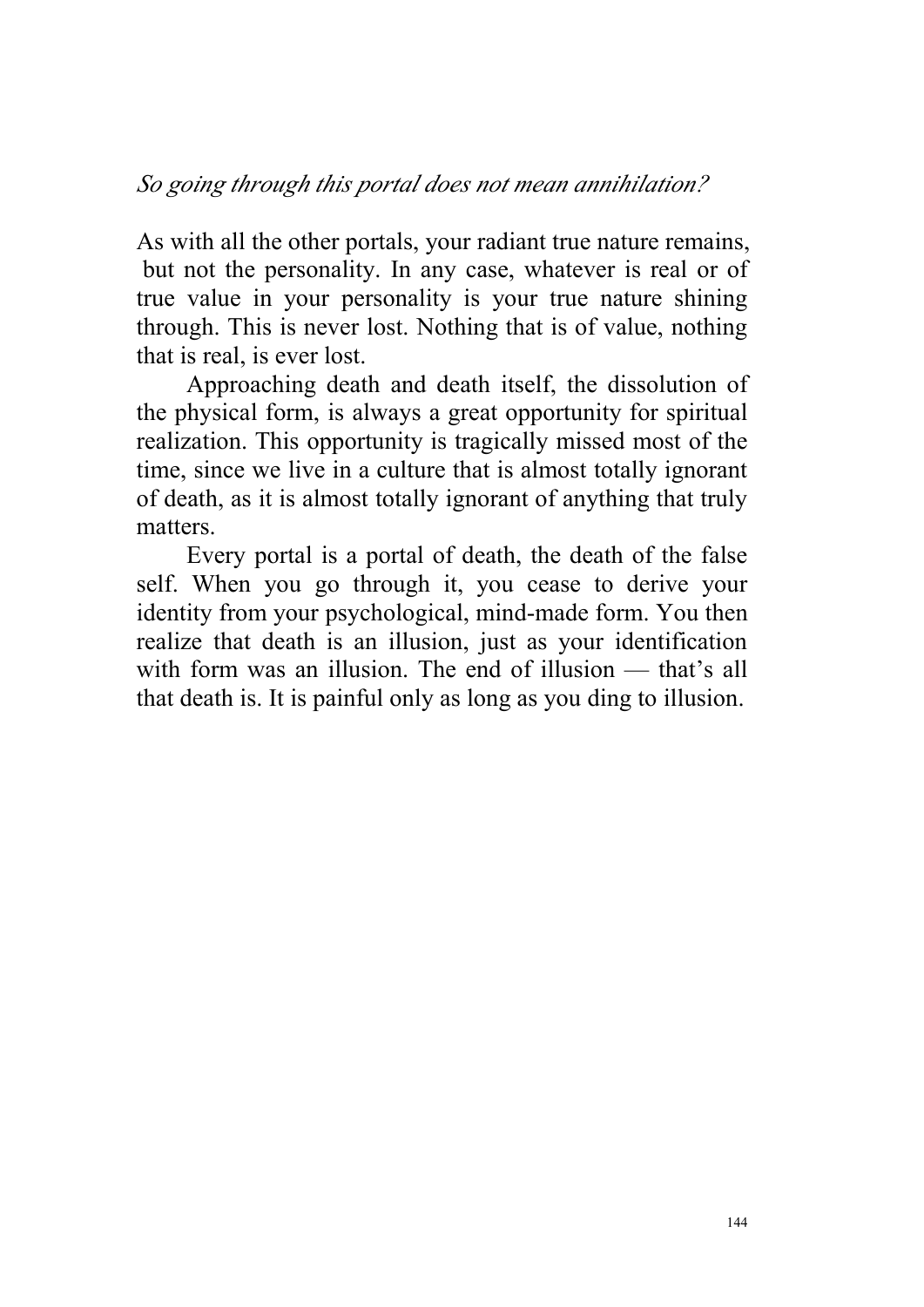# Chapter Eight

# **ENLIGHTENED RELATIONSHIPS**

# **ENTER THE NOW FROM WHEREVER WHEREVERYOU ARE**

*I always thought that true enlightenment is not possible except through love in <sup>a</sup> relationship between <sup>a</sup> man and <sup>a</sup> woman. Isn't this what makes us whole again? How can one's life be fulfilled until that happens?*

Is that true in your experience? Has this happened to you?

*Not yet, but how could it be otherwise? I know that it will happen.*

In other words, you are waiting for an event in time to save you. Is this not the core error that we have been talking about? Salvation is not elsewhere in place or time. It is here and now.

*What does that statement mean, "salvation is here and now"? I don't understand it. I don't evenknow what salvation means.*

Most people pursue physical pleasures or various forms of psychological gratification because they believe that those things will make them happy or free them from <sup>a</sup> feeling of fear or lack. Happiness may be perceived as <sup>a</sup> heightened sense of aliveness attained through physical pleasure, or <sup>a</sup> more secure and more complete sense of self attained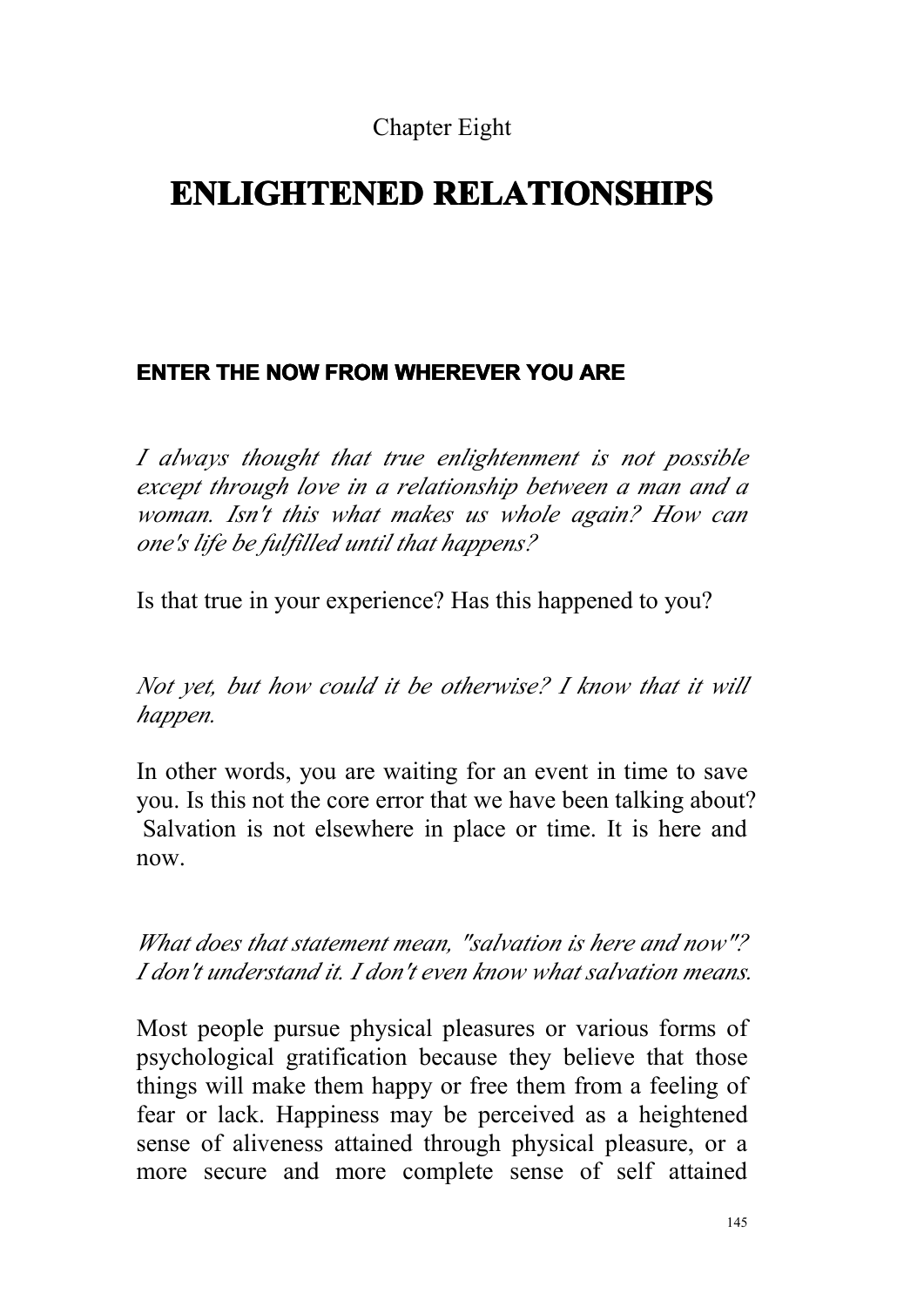through some form of psychological gratification. This is the search for salvation from <sup>a</sup> state of unsatisfactoriness or insufficiency. Invariably, any satisfaction that they obtain is short-lived, so the condition of satisfaction or fulfillment is usually projected once again onto an imaginary point away from the here and now. "When I obtain *this* or am free of *that* — then I will be okay." This is the unconscious mind-set that creates the illusion of salvation in the future.

> True salvation is fulfillment, peace, life in all its fullness. It is tobe who you are, to feel within you the good that has no opposite, the joy of Being that depends on nothing outside itself. It is felt not as <sup>a</sup> passing experience but as an abiding presence. In theistic language, it is to "know God" — not as something outside you but as your own innermost essence. True salvation is to know yourself as an inseparable par<sup>t</sup> of the timeless and formless One Life from which all that exists derives its being. True salvation is <sup>a</sup> state of freedom — from fear, from suffering, from <sup>a</sup> perceived state of lack and insufficiency and therefore from all wanting, needing, grasping, and dinging. It is freedom from compulsive thinking, from negativity, and above all from pas<sup>t</sup> and future as <sup>a</sup> psychological need. Your mind is telling you that you cannot ge<sup>t</sup> there from here. Something needs to happen, or you need to become this or that before you can be free and fulfilled. It is saying, in fact, that you need time — that you need to find, sort out, do, achieve, acquire, become, or understand something before you can be free or complete. You see time as the means to salvation, whereas in truth it is the greatest obstacle to salvation. You think that you can't ge<sup>t</sup> there from where and who you are at this moment because you are not ye<sup>t</sup> complete or good enough, but the truth is that here and now is the only point from where you *can* ge<sup>t</sup> there. You "get' there by realizing that you *are* there already. You find God the moment you realize that you don't need to seek God. So there is no only way to salvation: Any condition can be used, but no particular condition is needed. However, there is only one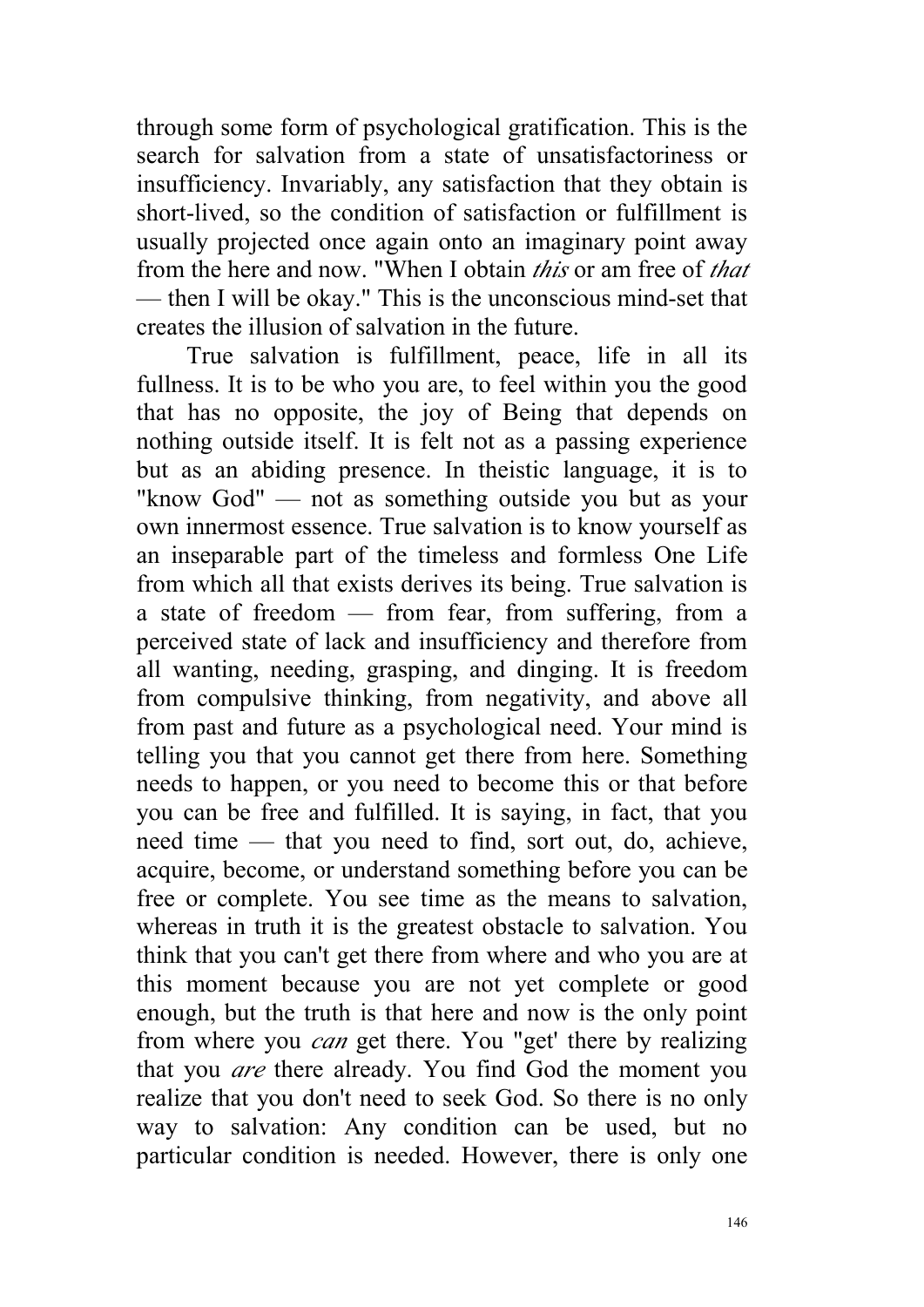point of access: the Now: There can be no salvation away from this moment. You are lonely and without <sup>a</sup> partner? Enter the Now from there. You are in <sup>a</sup> relationship? Enter the Now from there.

There is nothing you can ever do or attain that will ge<sup>t</sup> you closer to salvation than it is at this moment. This may be hard to grasp for <sup>a</sup> mind accustomed to thinking that everything worthwhile is in the future. Nor can anything that you ever didor that was done to you in the pas<sup>t</sup> preven<sup>t</sup> you from saying yes to what is and taking your attention deeply into the Now. You cannot do this in the future. You do it now or not at all.

# §

# **LOVE/HATE LOVE/HATE LOVE/HATELOVE/HATERELATIONSHIPS RELATIONSHIPS RELATIONSHIPS**

Unless and until you access the consciousness frequency of presence, all relationships, and particularly intimate relationships, are deeply flawed and ultimately dysfunctional. They may seem perfect for <sup>a</sup> while, such as when you are "in love," but invariably that apparent perfection gets disrupted as arguments, conflicts, dissatisfaction, and emotional or even physical violence occur with increasing frequency. It seems that most "love relationships" become love/hate relationships before long. Love can then turn into savage attack, feelings of hostility, or complete withdrawal of affection at the flick of <sup>a</sup> switch. This is considered normal. The relationship then oscillates for <sup>a</sup> while, <sup>a</sup> few months or <sup>a</sup> few years, between the polarities of "love" and hate, and it gives you as much pleasure as it gives you pain. It is not uncommon for couples to become addicted to those cycles. Their drama makes them feel alive. When <sup>a</sup> balance between the positive/negative polarities is lost and the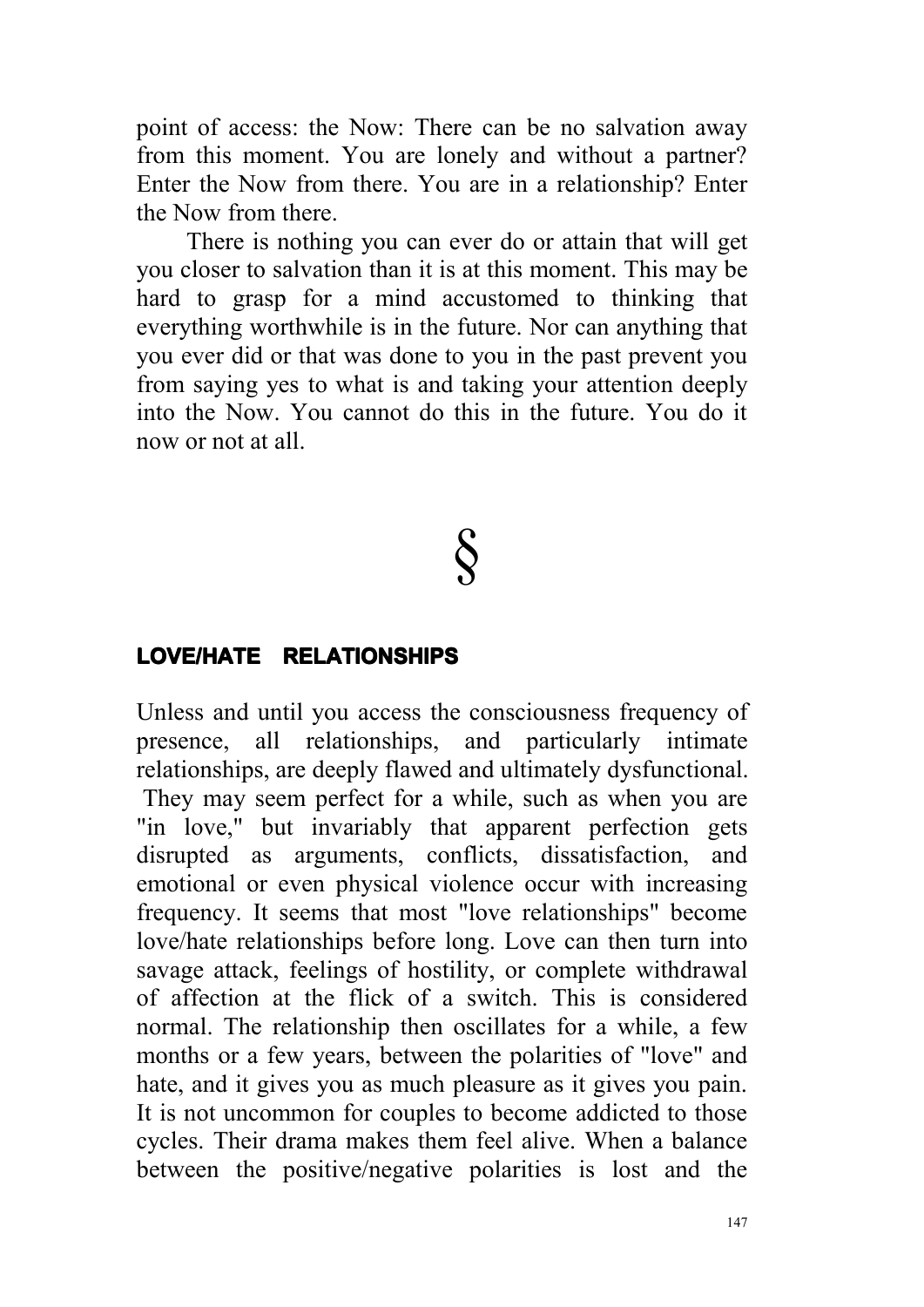negative, destructive cycles occur with increasing frequency and intensity, which tends to happen sooner or later, then it will not be long before the relationship finally collapses.

It may appear that if you could only eliminate the negative or destructive cycles, then all would be well and the relationship would flower beautifully — but alas, this is not possible. The polarities are mutually interdependent. You cannot have one without the other. The positive already contains within itself the as ye<sup>t</sup> unmanifested negative. Both are in fact different aspects of the same dysfunction. I am speaking here of what is commonly called romantic relationships — not of true love, which has no opposite because it arises from beyond the mind. Love as <sup>a</sup> continuous state is as ye<sup>t</sup> very rare — as rare as conscious human beings. Brief and elusive glimpses of love, however, are possible whenever there is <sup>a</sup> gap in the stream of mind.

The negative side of <sup>a</sup> relationship is, of course, more easily recognizable as dysfunctional than the positive one. And it is also easier to recognize the source of negativity in your partner than to see it in yourself. It can manifest in many forms: possessiveness, jealousy, control, withdrawal and unspoken resentment, the need to be right, insensitivity and self-absorption, emotional demands and manipulation, the urge to argue, criticize, judge, blame, or attack, anger, unconscious revenge for past pain inflicted by a parent, rage and physical violence.

On the positive side, you are "in love" with your partner. This is at first <sup>a</sup> deeply satisfying state. You feel intensely alive. Your existence has suddenly become meaningful because someone needs you, wants you, and makes you feel special, and you do the same for him or her. When you are together, you feel whole. The feeling can become so intense that the rest of the world fades into insignificance.

However, you may also have noticed that there is <sup>a</sup> neediness and <sup>a</sup> clinging quality to that intensity. You become addicted to the other person. He or she acts on you like <sup>a</sup> drug. You are on <sup>a</sup> high when the drug is available, but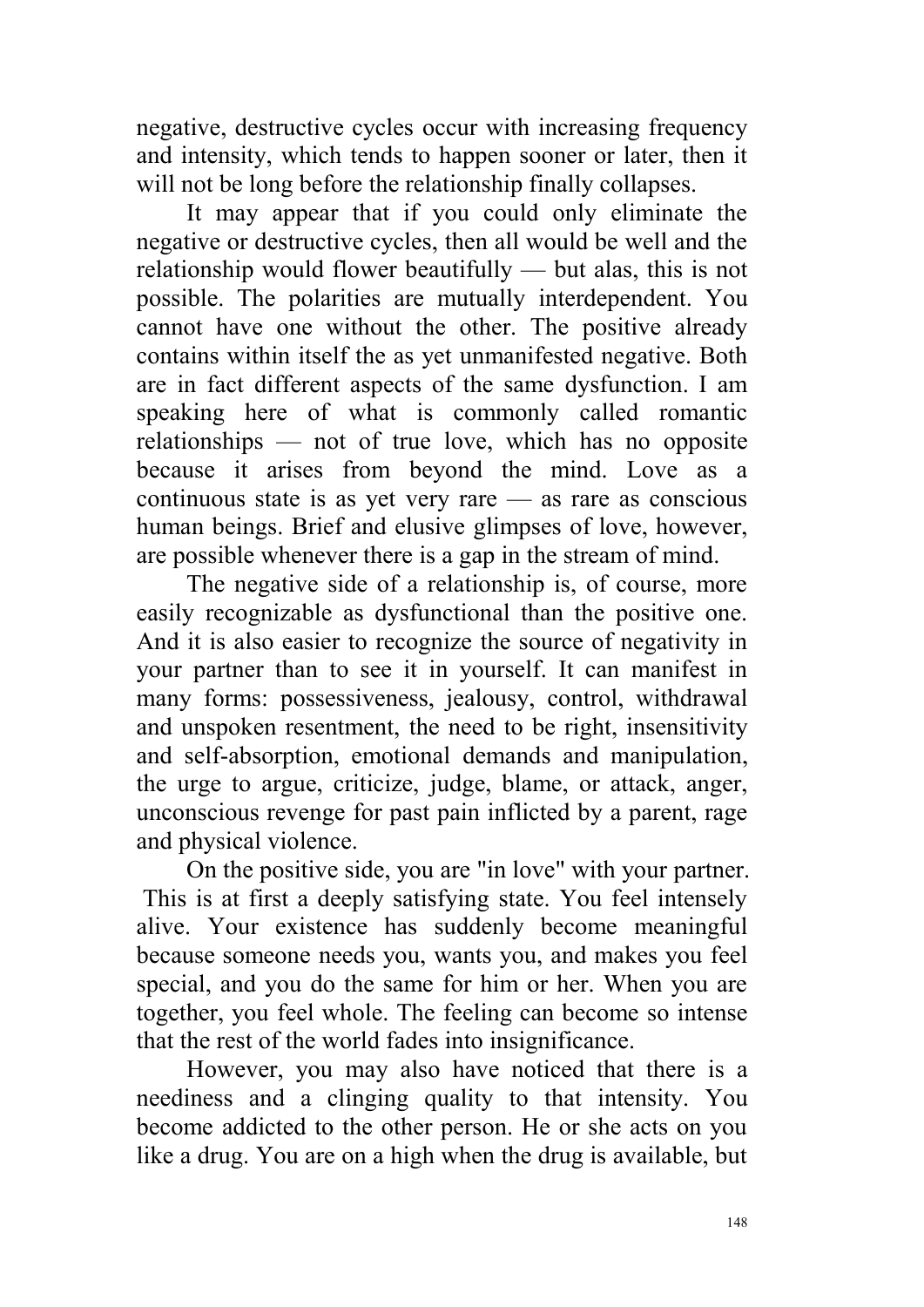even the possibility or the thought that he or she might no longer be there for you can lead to jealousy, possessiveness, attempts at manipulation through emotional blackmail, blaming and accusing — fear of loss. If the other person does leave you, this can give rise to the most intense hostility or the most profound grief and despair. In an instant, loving tenderness can turn into <sup>a</sup> savage attack or dreadful grief. Where is the love now? Can love change into its opposite in an instant? Was it love in the first place, or just an addictive grasping and clinging?

# **ADDICTION AND THE SEARCH FOR WHOLENESS WHOLENESS**

## *Why should we become addicted to another person?*

The reason why the romantic love relationship is such an intense and universally sought-after experience is that it seems to offer liberation from <sup>a</sup> deep-seated state of fear, need, lack, and incompleteness that is par<sup>t</sup> of the human condition in its unredeemed and unenlightened state. There is <sup>a</sup> physical as well as <sup>a</sup> psychological dimension to this state.

On the physical level, you are obviously not whole, nor will you ever be: You are either a man or a woman, which is to say, one-half of the whole. On this level, the longing for wholeness — the return to oneness — manifests as malefemale attraction, man's need for <sup>a</sup> woman, woman's need for <sup>a</sup> man. It is an almost irresistible urge for union with the opposite energy polarity. The root of this physical urge is <sup>a</sup> spiritual one: the longing for an end to duality, <sup>a</sup> return to the state of wholeness. Sexual union is the closest you can ge<sup>t</sup> to this state on the physical level. This is why it is the most deeply satisfying experience the physical realm can offer.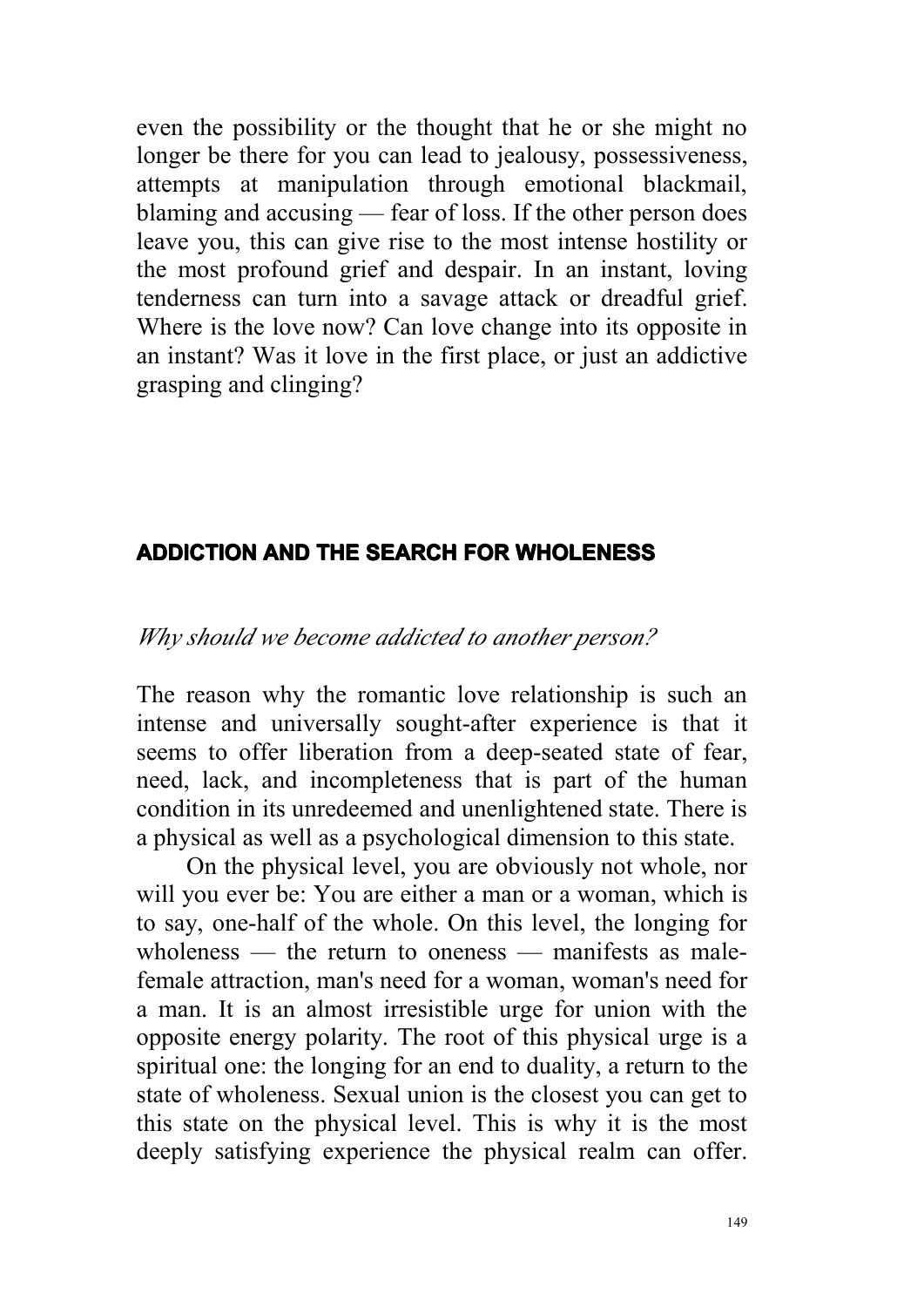But sexual union is no more than <sup>a</sup> fleeting glimpse of wholeness, an instant of bliss. As long as it is unconsciously sought as <sup>a</sup> means of salvation, you are seeking the end of duality on the level of form, where it cannot be found. You are given <sup>a</sup> tantalizing glimpse of heaven, but you are not allowed to dwell there, and find yourself again in <sup>a</sup> separate body.

On the psychological level, the sense of lack and incompleteness is, if anything, even greater than on the physical level. As long as you are identified with the mind, you have an externally derived sense of self. That is to say, you ge<sup>t</sup> your sense of who you are from things that ultimately have nothing to do with who you are: your social role, possessions, external appearance, successes and failures, belief systems, and so on. This false, mind-made self, the ego, feels vulnerable, insecure, and is always seeking new things to identify with to give it <sup>a</sup> feeling that it exists. But nothing is ever enough to give it lasting fulfillment. Its fear remains; its sense of lack and neediness remains.

But then that special relationship comes along. It seems to be the answer to all the ego's problems and to meet all its needs. At least this is how it appears at first. All the other things that you derived your sense of self from before, now become relatively insignificant. You now have <sup>a</sup> single focal point that replaces them all, gives meaning to your life, and through which you define your identity: the person you are "in love" with. You are no longer <sup>a</sup> disconnected fragment in an uncaring universe, or so it seems. Your world nowhas <sup>a</sup> center: the loved one. The fact that the center is outside you and that, therefore, you still have an externally derived sense of self does not seem to matter at first. What matters is that the underlying feelings of incompleteness, of fear, lack and unfulfillment so characteristic of the egoic state are no longer there — or are they? Have they dissolved, or do they continue to exist underneath the happy surface reality?

If in your relationships you experience both "love" and the opposite of love — attack, emotional violence, and so on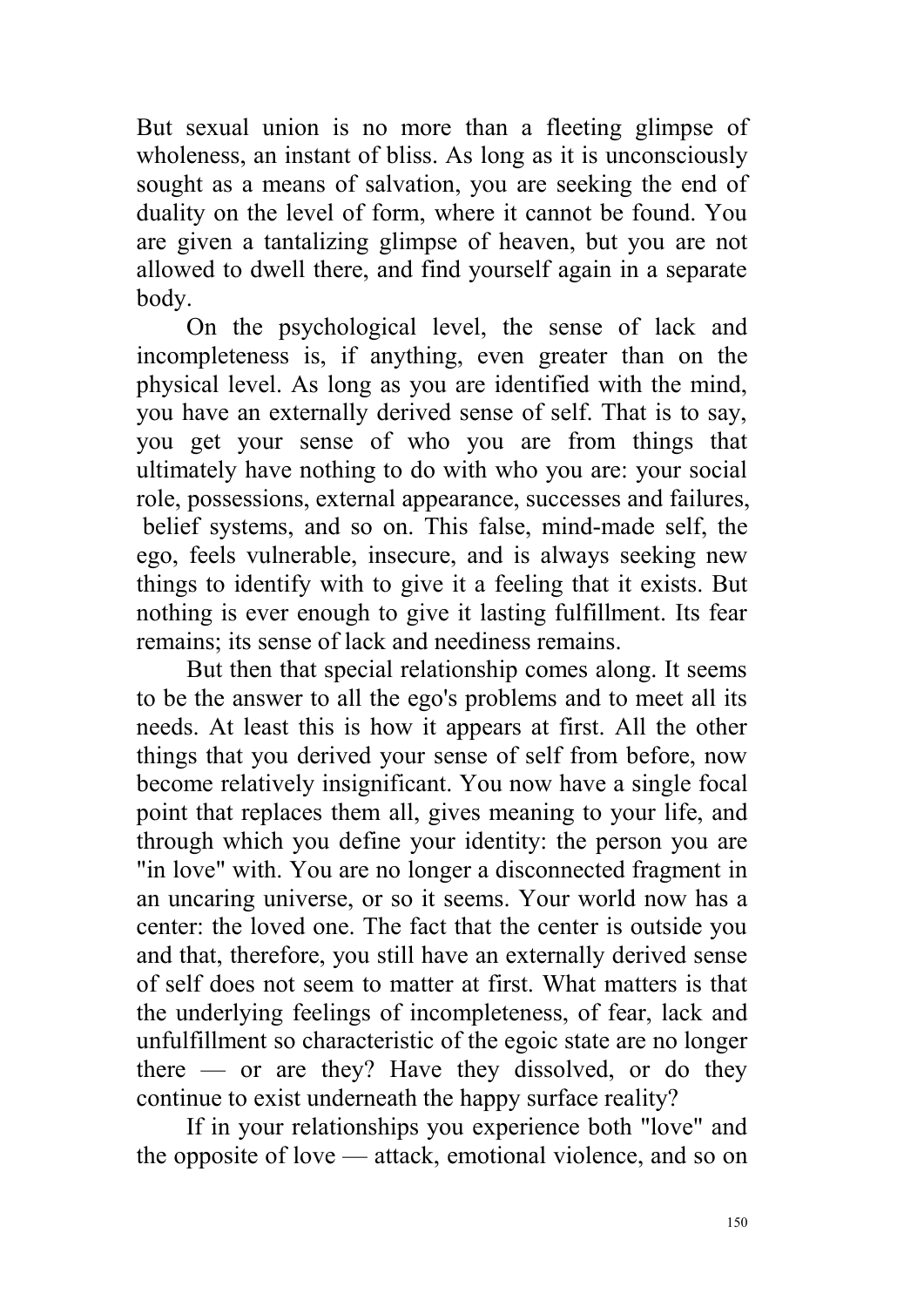— then it is likely that you are confusing ego attachment and addictive clinging with love. You cannot love your partner one moment and attack him or her the next. True love has no opposite. If your "love" has an opposite, then it is not love but <sup>a</sup> strong ego-need for <sup>a</sup> more complete and deeper sense of self, <sup>a</sup> need that the other person temporarily meets. It is the ego's substitute for salvation, and for <sup>a</sup> short time it almost does feel like salvation.

> But there comes <sup>a</sup> point when your partner behaves in ways that fail to meet your needs, or rather those of your ego. The feelings of fear, pain, and lack that are an intrinsic part of egoic consciousness but had been covered up by the "love relationship" now resurface. Just as with every other addiction, you are on <sup>a</sup> high when the drug is available, but invariably there comes <sup>a</sup> time when the drug no longer works for you. When those painful feelings reappear, you feel them even more strongly than before, and what is more, you now perceive your partner as the *cause* of those feelings. This means that you project them outward and attack the other with all the savage violence that is part of your pain. This attack may awaken the partner's own pain, and he or she may counter your attack. At this point, the ego is still unconsciously hoping that its attack or its attempts at manipulation will be sufficient punishment to induce your partner to change their behavior, so that it can use them again as <sup>a</sup> cover-up for your pain.

> Every addiction arises from an unconscious refusal to face and move through your own pain. Every addiction starts with pain and ends with pain. Whatever the substance you are addicted to — alcohol, food, legal or illegal drugs, or <sup>a</sup> person — you are using something or somebody to cover up your pain. That is why, after the initial euphoria has passed, there is so much unhappiness, so much pain in intimate relationships. They do not cause pain and unhappiness. They *bring out* the pain and unhappiness that is already in you. Every addiction does that. Every addiction reaches <sup>a</sup> point where it does not work for you anymore, and then you feel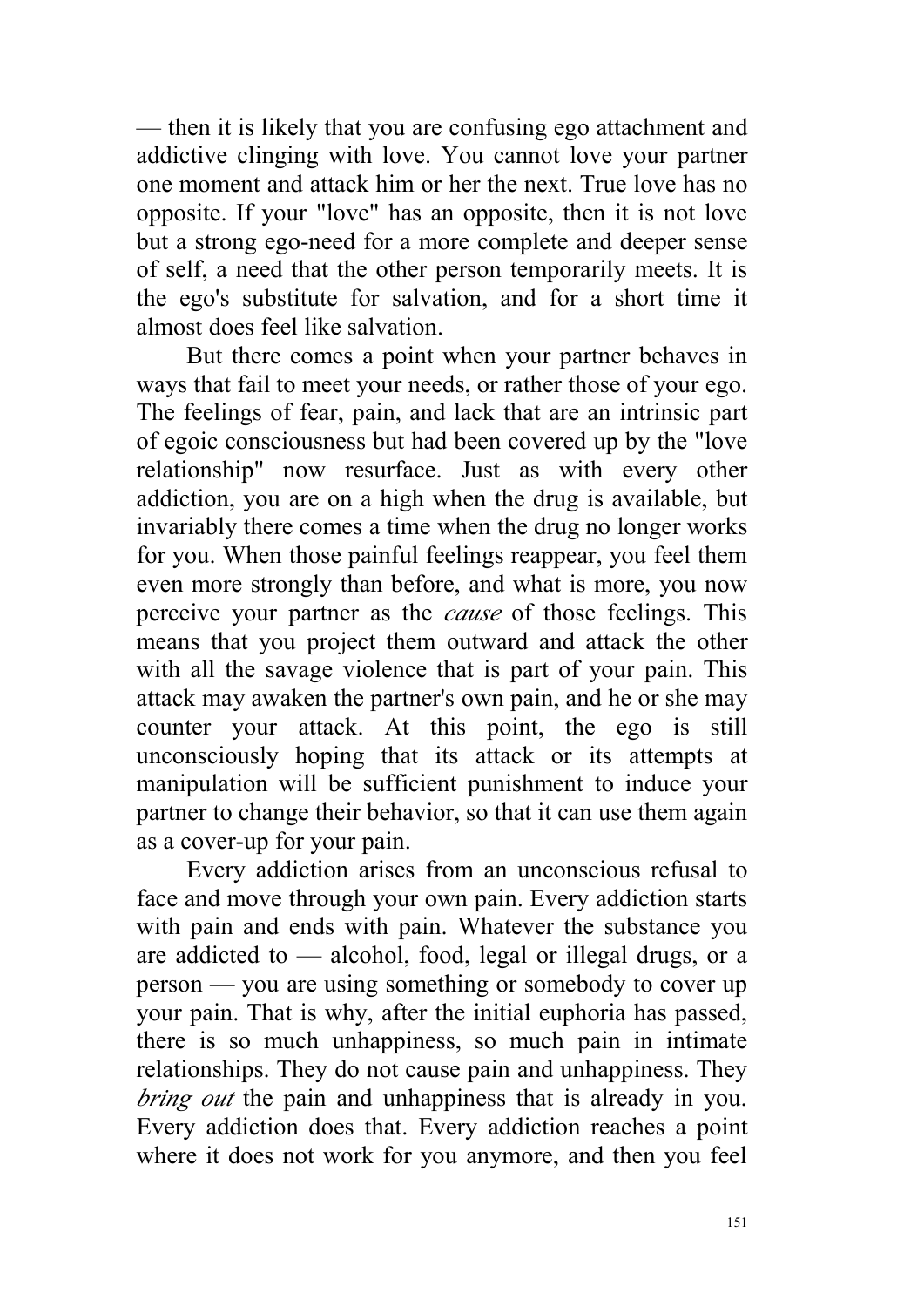the pain more intensely than ever.

This is one reason why most people are always trying to escape from the presen<sup>t</sup> moment and are seeking some kind of salvation in the future, The first thing that they might encounter if they focused their attention on the Now is their own pain, and this is what they fear. If they only knew how easy it is to access in the Now the power of presence that dissolves the pas<sup>t</sup> and its pain, the reality that dissolves the illusion. If they only knew how close they are to their own reality, how dose to God.

Avoidance of relationships in an attempt to avoid pain is not the answer either. The pain is there anyway. Three failed relationships in as many years are more likely to force you into awakening than three years on <sup>a</sup> desert island or shut away in your room. But if you could bring intense presence into your aloneness, that would work for you too.

# §

### **FROM ADDICTIVE TO ENLIGHTENED RELATIONSHIPS**

*Can we change an addictive relationship into <sup>a</sup> true one ?*

Yes. Being presen<sup>t</sup> and intensifying your presence by taking your attention ever more deeply into the Now:. Whether you are living alone or with <sup>a</sup> partner, this remains the key. For love to flourish, the light of your presence needs to be strong enough so that you no longer ge<sup>t</sup> taken over by the thinker or the pain-body and mistake them for who you are. To know yourself as the Being underneath the thinker, the stillness underneath the mental noise, the love and joy underneath the pain, is freedom, salvation, enlightenment. To disidentify from the pain-body is to bring presence into the pain and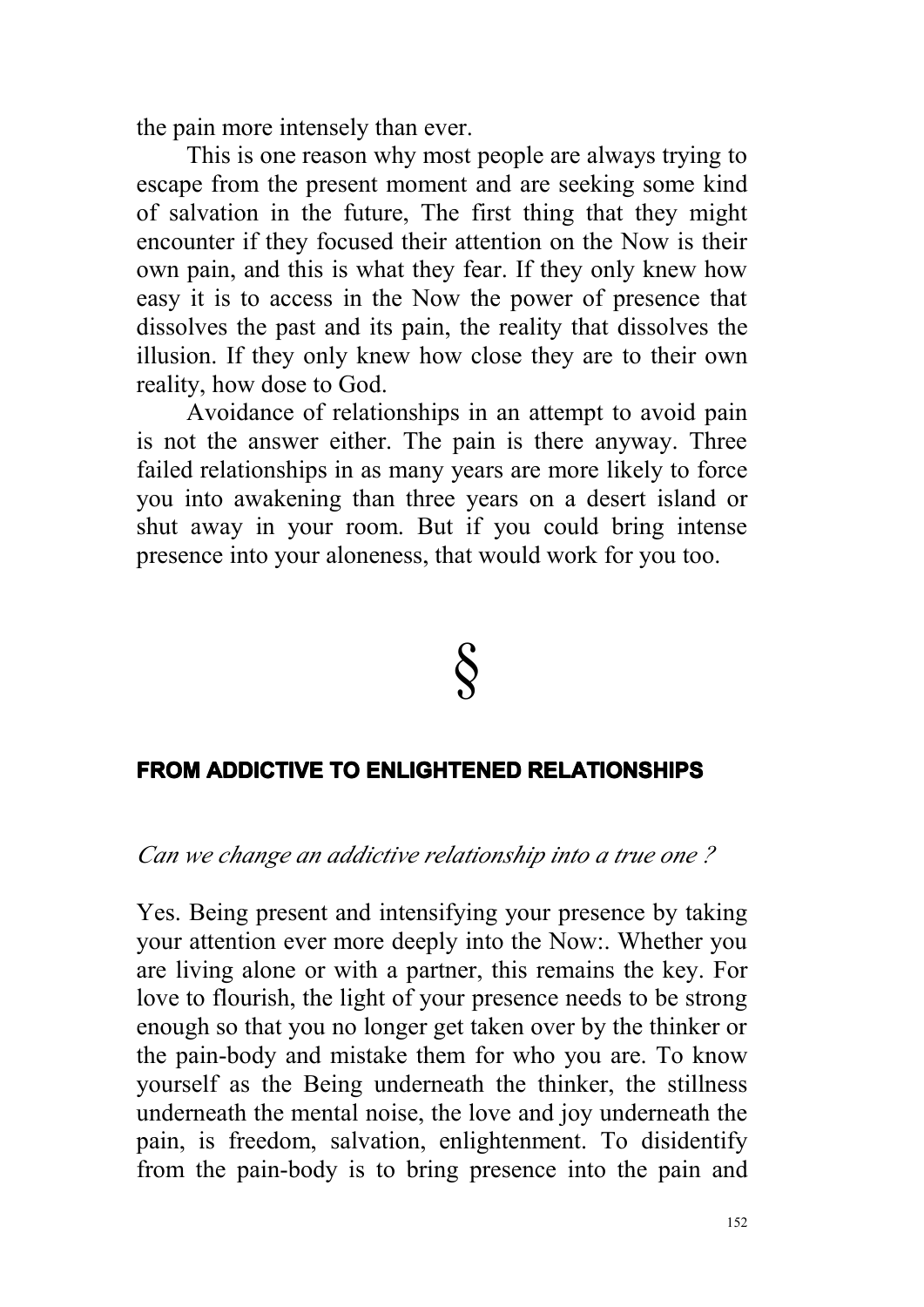thus transmute it. To disidentify from thinking is to be the silent watcher of your thoughts and behavior, especially the repetitive patterns of your mind and the roles played by the ego.

If you stop investing it with "selfness," the mind loses its compulsive quality, which basically is the compulsion to judge, and so to resist what *is*, which creates conflict, drama, and new pain. In fact, the moment that judgment stops through acceptance of what is, you are free of the mind. You have made room for love, for joy, for peace. First you stop judging yourself; then you stop judging your partner. The greatest catalyst for change in <sup>a</sup> relationship is complete acceptance of your partner as he or she is, without needing to judge or change them in any way. That immediately takes you beyond ego. All mind games and all addictive clinging are then over. There are no victims and no perpetrators anymore, no accuser and accused. This is also the end of all codependency, of being drawn into somebody else's unconscious pattern and thereby enabling it to continue. You will then either separate — in love — or move ever more deeply into the Now together — into Being. Can it be that simple? Yes, it is that simple.

Love is <sup>a</sup> state of Being. Your love is not outside; it is deep within you. You can never lose it, and it cannot leave you. It is not dependent on some other body, some external form. In the stillness of your presence, you can feel your own formless and timeless reality as the unmanifested life that animates your physical form. You can then feel the same life deep within every other human and every other creature. You look beyond the veil of form and separation. This is the realization of oneness. This is love.

What is God? The eternal One Life underneath all the forms of life. What is love? To feel the presence of that One Life deep within yourself and within all creatures. To be it. Therefore, all love is the love of God.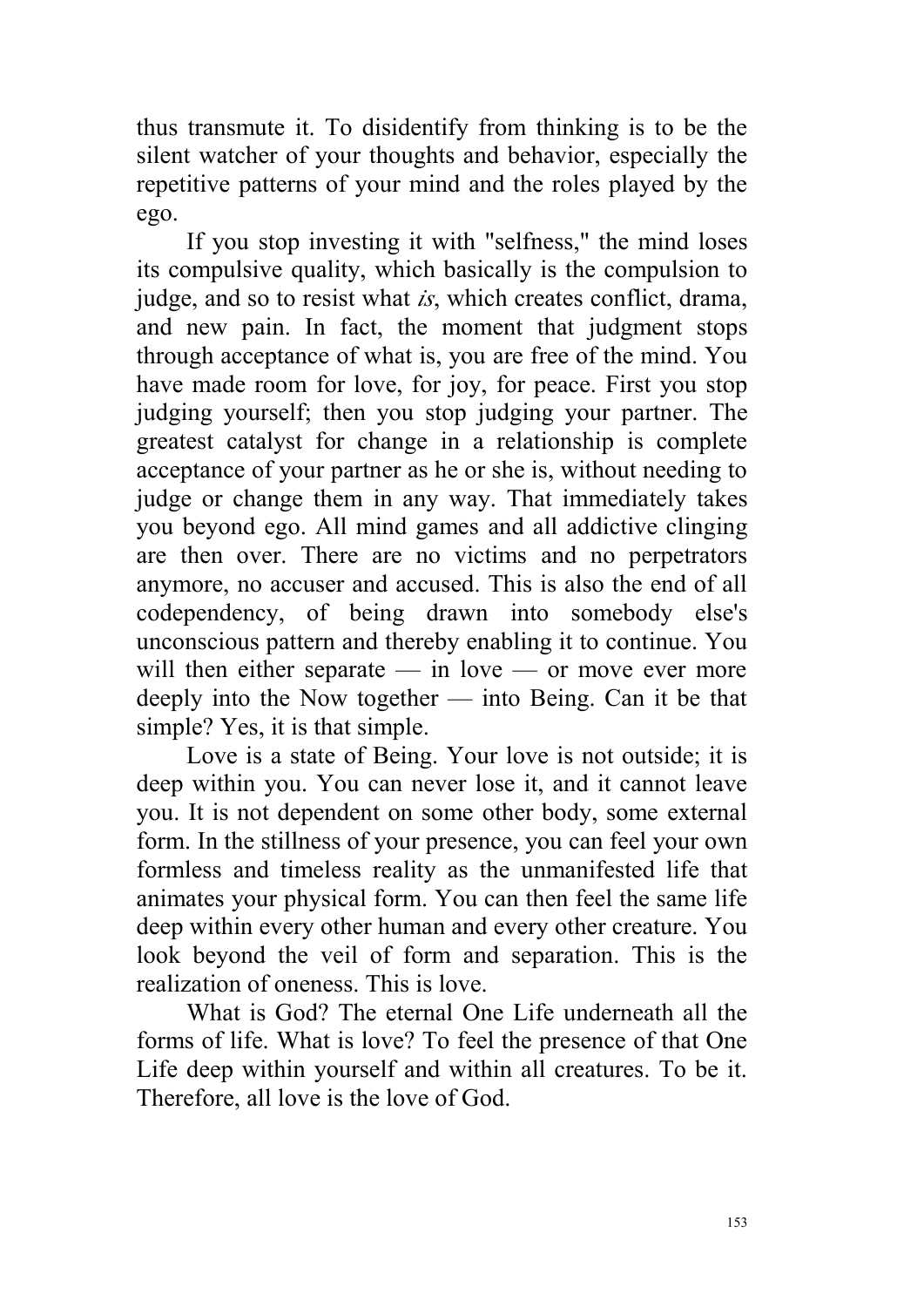Love is not selective, just as the light of the sun is not selective. It does not make one person special. It is not exclusive. Exclusivity is not the love of God but the "love" of ego. However, the intensity with which true love is felt can vary. There may be one person who reflects your love back to you more clearly and more intensely than others, and if that person feels the same toward you, it can be said that you are in <sup>a</sup> love relationship with him or her. The bond that connects you with that person is the same bond that connects you with the person sitting next to you on <sup>a</sup> bus, or with <sup>a</sup> bird, <sup>a</sup> tree, <sup>a</sup> flower. Only the degree of intensity with which it is felt differs.

Even in an otherwise addictive relationship, there may be moments when something more real shines through, something beyond your mutual addictive needs. These are moments when both your and your partner's mind briefly subside and the pain-body is temporarily in <sup>a</sup> dormant state. This may sometimes happen during physical intimacy, or when you are both witnessing the miracle of childbirth, or in the presence of death, or when one of you is seriously ill anything that renders the mind powerless. When this happens, your Being, which is usually buried underneath the mind, becomes revealed, and it is this that makes true communication possible.

True communication is communion — the realization of oneness, which is love. Usually, this is quickly lost again, unless you are able to stay presen<sup>t</sup> enough to keep out the mind and its old patterns. As soon as the mind and mind identification return, you are no longer yourself but <sup>a</sup> mental image of yourself, and you start playing games and roles again to ge<sup>t</sup> your ego needs met. You are <sup>a</sup> human mind again, pretending to be <sup>a</sup> human being, interacting with another mind, playing <sup>a</sup> drama called "love."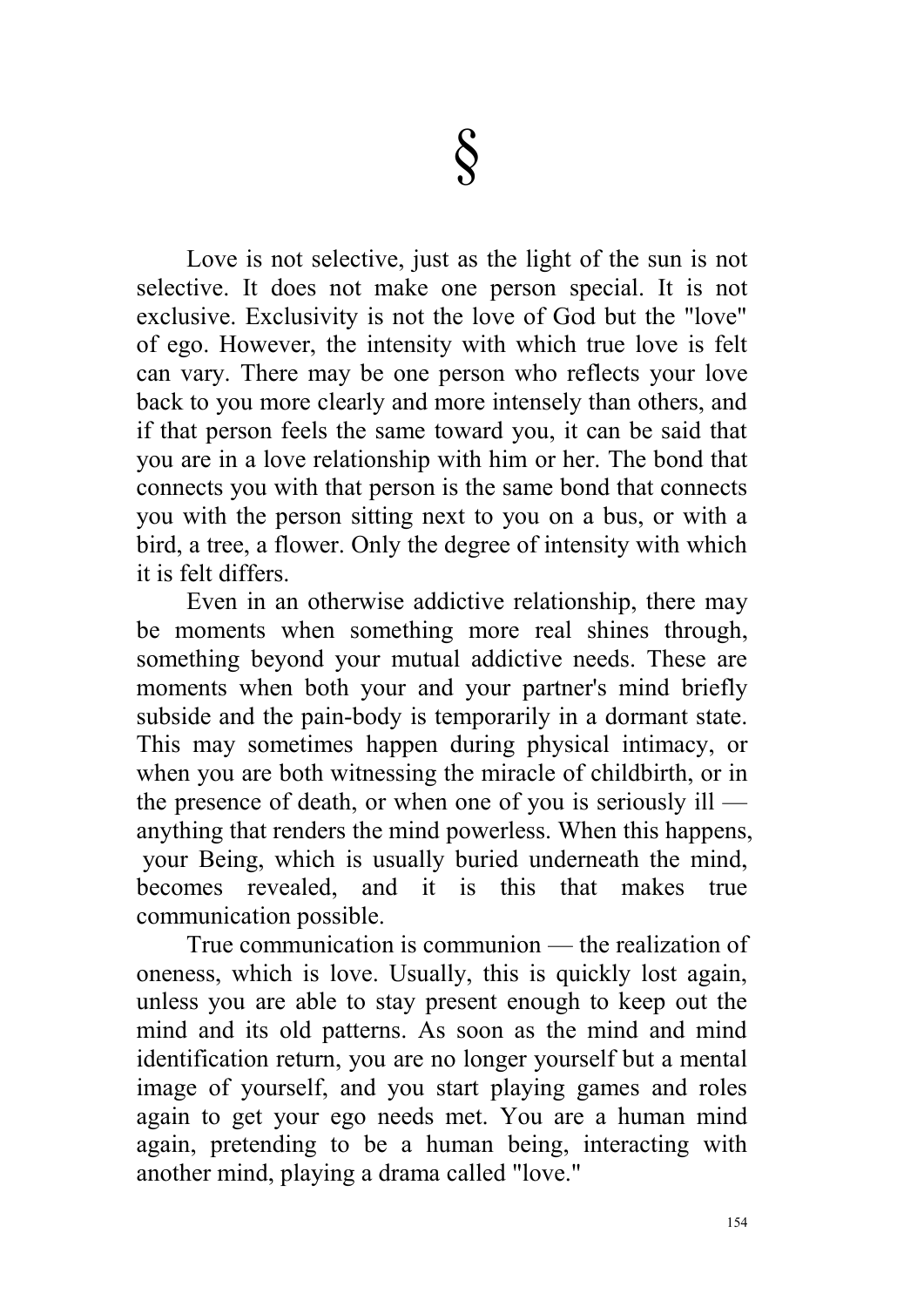Although brief glimpses are possible, love cannot flourish unless you are permanently free of mind identification and your presence is intense enough to have dissolved the pain-body — or you can at least remain presen<sup>t</sup> as the watcher. The pain-body cannot then take you over and so become destructive of love.

## **RELATIONSHIPS AS SPIRITUAL PRACTICE**

As the egoic mode of consciousness and all the social, political, and economic structures that it created enter the final stage of collapse, the relationships between men and women reflect the deep state of crisis in which humanity now finds itself. As humans have become increasingly identified with their mind, most relationships are not rooted in Being and so turn into <sup>a</sup> source of pain and become dominated by problems and conflict.

Millions are now living alone or as single parents, unable to establish an intimate relationship or unwilling to repea<sup>t</sup> the insane drama of pas<sup>t</sup> relationships. Others go from one relationship to another, from one pleasure-and-pain cycle to another, in search of the elusive goal of fulfillment through union with the opposite energy polarity. Still others compromise and continue to be together in <sup>a</sup> dysfunctional relationship in which negativity prevails, for the sake of the children or security, through force of habit, fear of being alone, or some other mutually "beneficial" arrangement, or even through the unconscious addiction to the excitement of emotional drama and pain.

However, every crisis represents not only danger but also opportunity. If relationships energize and magnify egoic mind patterns and activate the pain-body, as they do at this time, why not accep<sup>t</sup> this fact rather than try to escape from it? Why not cooperate with it instead of avoiding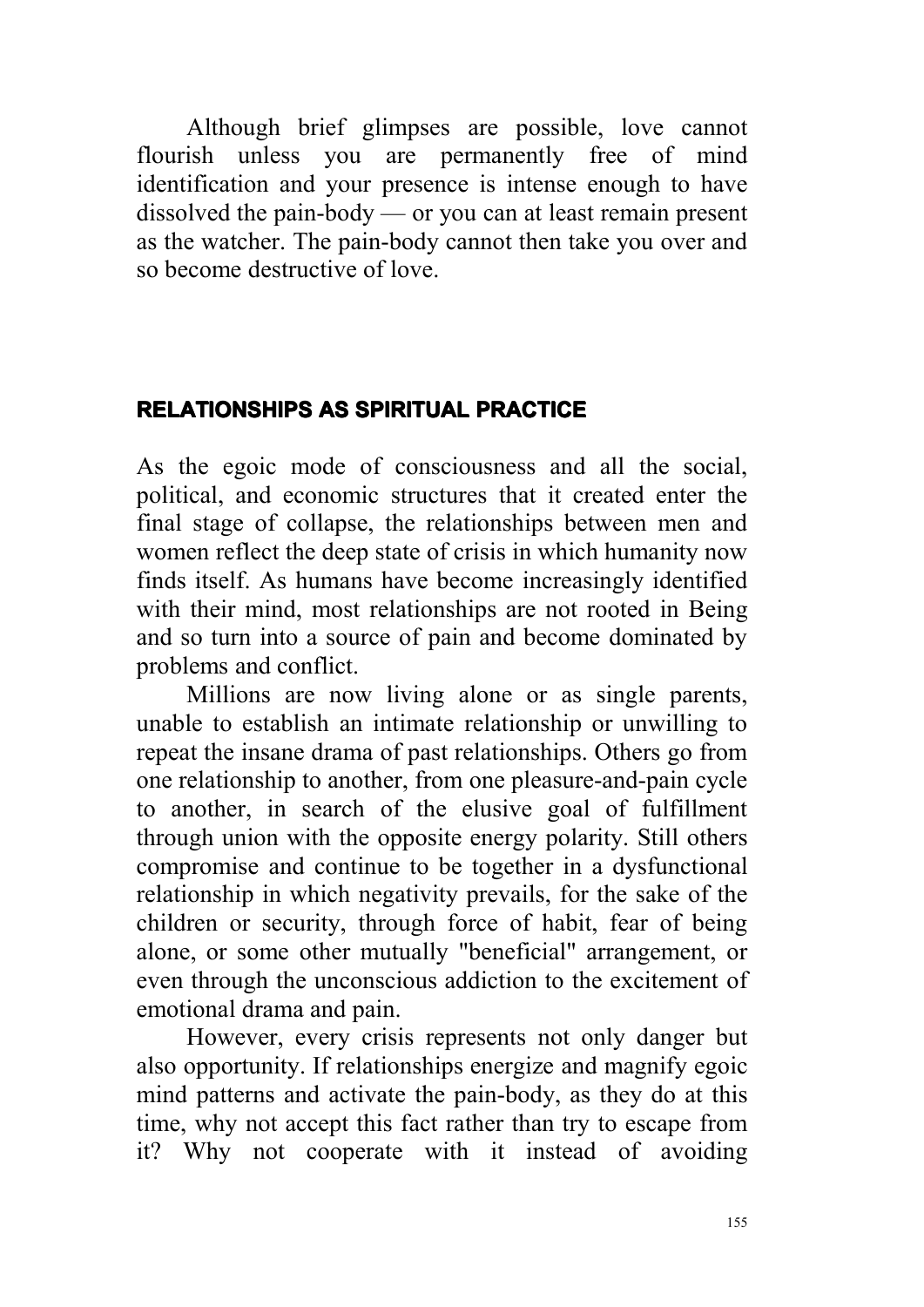relationships or continuing to pursue the phantom of an ideal partner as an answer to your problems or <sup>a</sup> means of felling fulfilled? The opportunity that is concealed within every crisis does not manifest until all the facts of any given situation are acknowledged and fully accepted. As long as you deny them, as long as you try to escape from them or wish that things were different, the window of opportunity does not open up, and you remain trapped inside that situation, which will remain the same or deteriorate further.

With the acknowledgment and acceptance of the facts also comes <sup>a</sup> degree of freedom from them. For example, when you know there is disharmony and you hold that "knowing," through your knowing <sup>a</sup> new factor has come in, and the disharmony cannot remain unchanged. When you know you are not at peace, your knowing creates <sup>a</sup> still space that surrounds your nonpeace in <sup>a</sup> loving and tender embrace and then transmutes your nonpeace into peace. As far as inner transformation is concerned, there is nothing you can do about it. You cannot transform yourself, and you certainly cannot transform your partner or anybody else. All you can do is create <sup>a</sup> space for transformation to happen, for grace and love to enter.

# §

So whenever your relationship is not working, whenever it brings out the"madness" in you and in your partner, be glad. What was unconscious is being brought up to the light. It is an opportunity for salvation. Every moment, hold the knowing of that moment, particularly of your inner state. If there is anger, know that there is anger. If there is jealousy, defensiveness, the urge to argue, the need to be right, an inner child demanding love and attention, or emotional pain of any kind — whatever it is, know the reality of that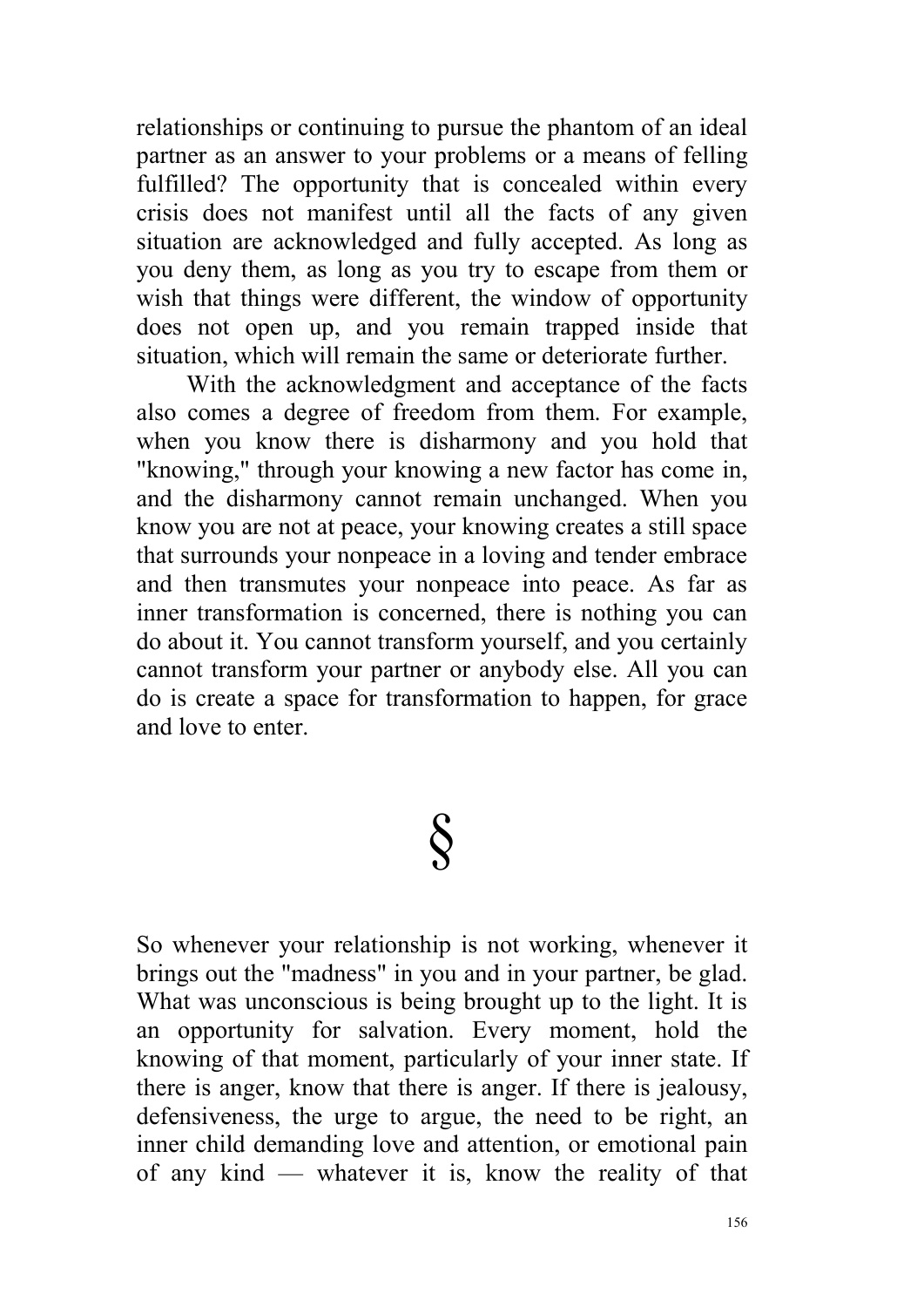moment and hold the knowing. The relationship then becomes your sadhana, your spiritual practice. If you observe unconscious behavior in your partner, hold it in the loving embrace of your knowing so that you won't react. Unconsciousness and knowing cannot coexist for long even if the knowing is only in the other person and not in the one who is acting out the unconsciousness. The energy form that lies behind hostility and attack finds the presence of love absolutely intolerable. If you react at all to your partner's unconsciousness, you become unconscious yourself. But if you then remember to know your reaction, nothing is lost.

Humanity is under grea<sup>t</sup> pressure to evolve because it is our only chance of survival as <sup>a</sup> race. This will affect every aspec<sup>t</sup> of your life and close relationships in particular. Never before have relationships been as problematic and conflict ridden as they are now. As you may have noticed, they are not here to make you happy or fulfilled. If you continue to pursue the goal of salvation through <sup>a</sup> relationship, you will be disillusioned again and again. But if you accep<sup>t</sup> that the relationship is here to make you *conscious* instead of happy, then the relationship *will* offer you salvation, and you will be aligning yourself with the higher consciousness that wants to be born into this world. For those who hold on to the old patterns, there will be increasing pain, violence, confusion, and madness.

*I suppose that it takes two to make <sup>a</sup> relationship into <sup>a</sup> spiritual practice, as you suggest. For example, my partner is still acting out his old patterns of jealousy and control. I have pointed this out many times, but he is unable to see it.*

How many people does it take to make your life into <sup>a</sup> spiritual practice? Never mind if your partner will not cooperate. Sanity — consciousness — can only come into this world through you. You do not need to wait for the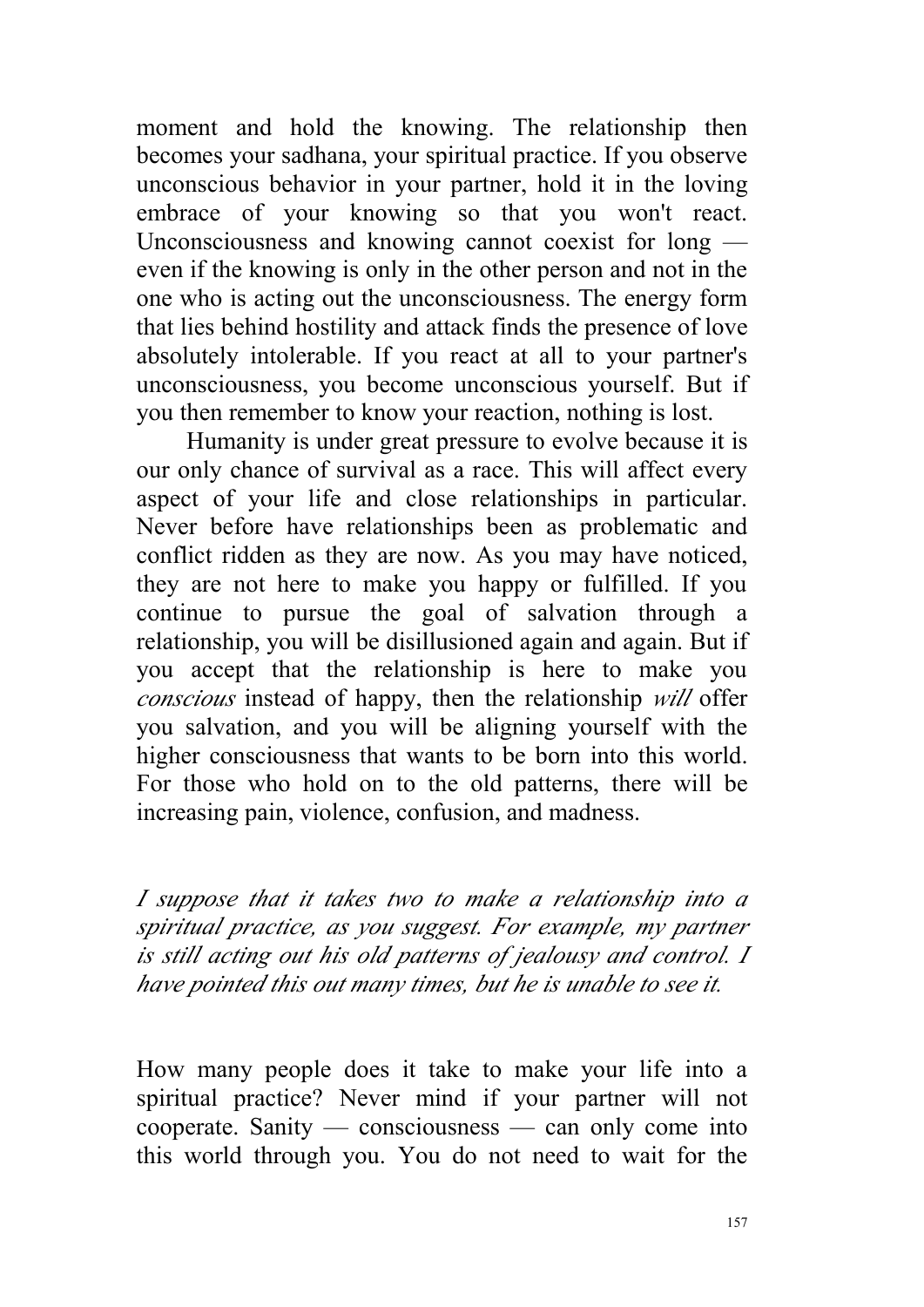world to become sane, or for somebody else to become conscious, before you can be enlightened. You may wait forever. Do not accuse each other of being unconscious. The moment you start to argue, you have identified with <sup>a</sup> mental position and are now defending not only that position but also your sense of self. The ego is in charge. You have become unconscious. At times, it may be appropriate to point out certain aspects of your partner's behavior. If you are very alert, very present, you can do so without ego involvement — without blaming, accusing, or making the other wrong.

When your partner behaves unconsciously, relinquish all judgment. Judgment is either to confuse someone's unconscious behavior with who they are or to project your own unconsciousness onto another person and mistake *that* for who they are. To relinquish judgment does not mean that you do not recognize dysfunction and unconsciousness when you see it. It means "being the knowing" rather than "being the reaction" and the judge. You will then either be totally free of reaction or you may react and still be the knowing, the space in which the reaction is watched and allowed to be. Instead of fighting the darkness, you bring in the light. Instead of reacting to delusion, you see the delusion ye<sup>t</sup> at the same time look through it. Being the knowing creates <sup>a</sup> clear space of loving presence that allows all things and all people to be as they are. No greater catalyst for transformation exists. If you practice this, your partner cannot stay with you *and* remain unconscious.

If you both agree that the relationship will be your spiritual practice, so much the better. You can then express your thoughts and feelings to each other as soon as they occur, or as soon as <sup>a</sup> reaction comes up, so that you do not create <sup>a</sup> time gap in which an unexpressed or unacknowledged emotion or grievance can fester and grow. Learn to give expression to what you feel without blaming. Learn to listen to your partner in an open, nondefensive way. Give your partner space for expressing himself or herself. Be present. Accusing, defending, attacking — all those patterns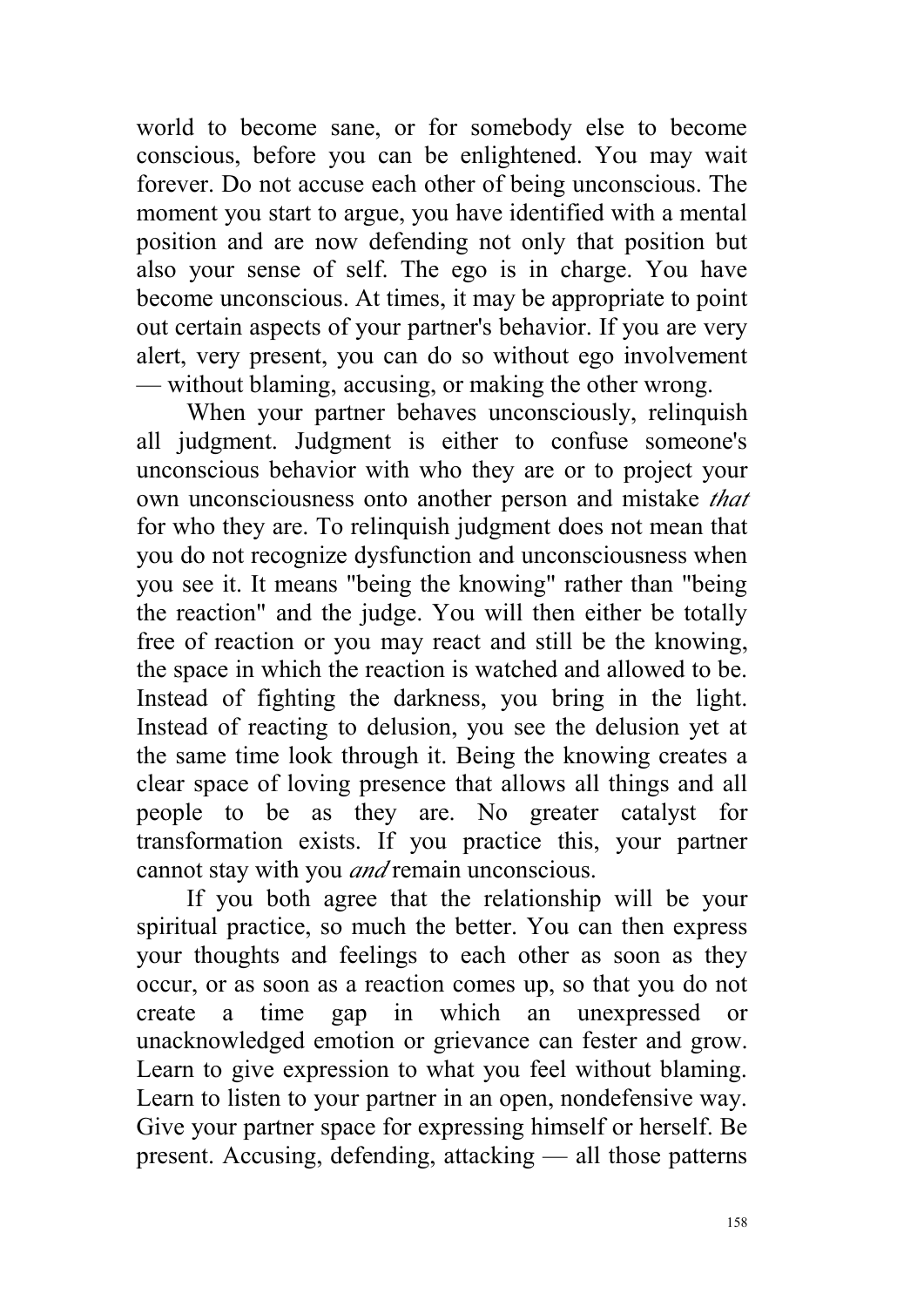that are designed to strengthen or protect the ego or to ge<sup>t</sup> its needs met will then become redundant. Giving space to others — and to yourself— is vital. Love cannot flourish without it. When you have removed the two factors that are destructive of relationships: When the pain-body has been transmuted and you are no longer identified with mind and mental positions, and if your partner has done the same, you will experience the bliss of the flowering of relationship. Instead of mirroring to each other your pain and your unconsciousness, instead of satisfying your mutual addictive ego needs, you will reflect back to each other the love that you feel deep within, the love that comes with the realization of your oneness with all that is. This is the love that has no opposite.

If your partner is still identified with the mind and the pain-body while you are already free, this will represen<sup>t</sup> <sup>a</sup> major challenge — not to you but to your partner. It is not easy to live with an enlightened person, or rather it is *so*easy that the ego finds it extremely threatening. Remember that the ego needs problems, conflict, and"enemies" to strengthen the sense of separateness on which its identity depends. The unenlightened partner's mind will be deeply frustrated because its fixed positions are not resisted, which means they will become shaky and weak, and there is even the "danger" that they may collapse altogether, resulting in loss of self. The pain-body is demanding feedback and not getting it. The need for argument, drama, and conflict is not being met. But beware: Some people who are unresponsive, withdrawn, insensitive, or cut off from their feelings may think and try to convince others that they are enlightened, or at least that there is "nothing wrong" with them and everything wrong with their partner. Men tend to do that more than women. They may see their female partners as irrational or emotional. But if you can feel your emotions, you are not far from the radiant inner body just underneath. If you are mainly in your head, the distance is much greater, and you need to bring consciousness into the emotional body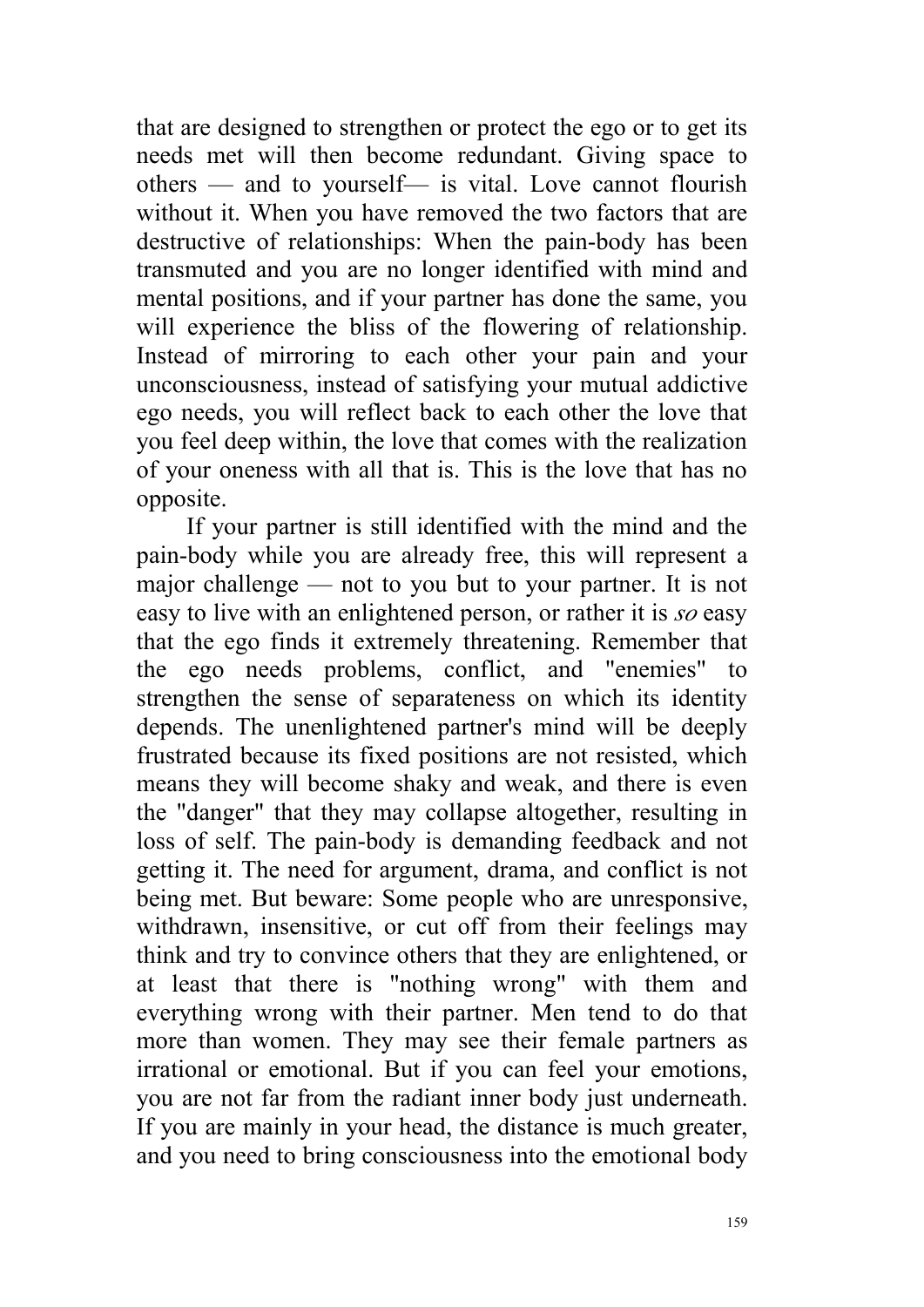before you can reach the inner body.

If there isn't an emanation of love and joy, complete presence and openness toward all beings, then it is not enlightenment. Another indicator is how <sup>a</sup> person behaves in difficult or challenging situations or when things "go wrong." If your "enlightenment" is egoic self-delusion, then life will soon give you <sup>a</sup> challenge that will bring out your unconsciousness in whatever form — as fear, anger, defensiveness, judgment, depression, and so on. If you are in <sup>a</sup> relationship, many of your challenges will come through your partner. For example, <sup>a</sup> woman may be challenged by an unresponsive male partner who lives almost entirely in his head. Shewill be challenged by his inability to *hear* her, to give her attention and space to be, which is due to his lack of presence. The absence of love in the relationship, which is usually more keenly felt by <sup>a</sup> woman than <sup>a</sup> man, will trigger the woman's pain-body, and through it she will attack her partner — blame, criticize, make wrong, and so on. This in turn now becomes his challenge. To defend himself against her pain-body's attack, which he sees as totally unwarranted, he will become even more deeply entrenched in his mental positions as he justifies, defends himself or counterattacks. Eventually, this may activate his own pain-body. When both partners have thus been taken over, <sup>a</sup> level of deep unconsciousness has been reached, of emotional violence, savage attack and counterattack. It will not subside until both pain-bodies have replenished themselves and then enter the dormant stage. Until the next time.

This is only one of an endless number of possible scenarios. Many volumes have been written, and many more could be written, about the ways inwhich unconsciousness is brought out in male-female relationships. But, as I said earlier, once you understand the root of the dysfunction, you do not need to explore its countless manifestations.

Let's briefly look again at the scenario I have just described. Every challenge that it contains is actually <sup>a</sup> disguised opportunity for salvation. At every stage of the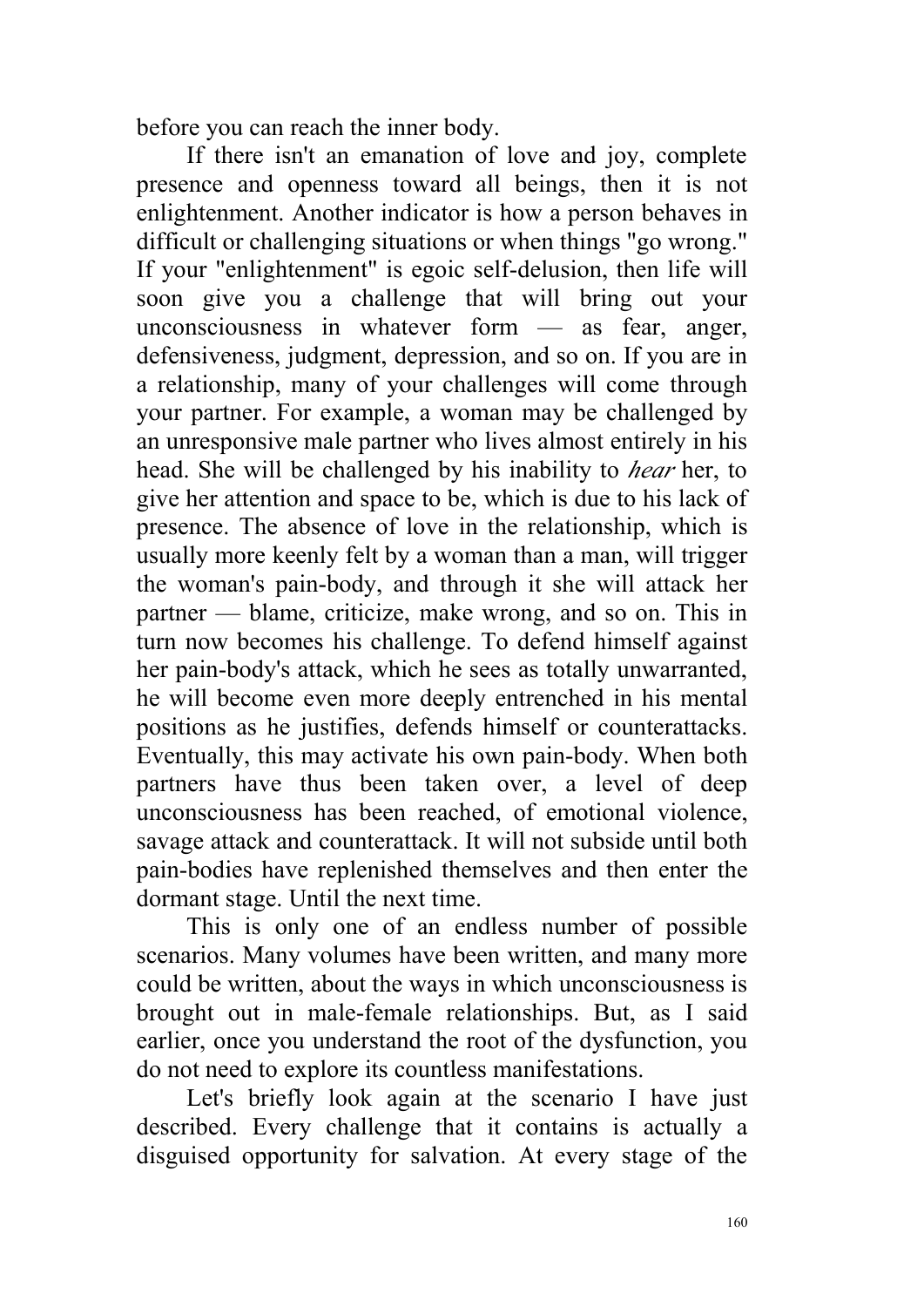unfolding dysfunctional process, freedom from unconsciousness is possible. For example, the woman's hostility could become <sup>a</sup> signal for the man to come out of his mind-identified state, awaken into the Now, become presen<sup>t</sup> — instead of becoming even more identified with his mind, even more unconscious. Instead of "being" the painbody, the woman could be the knowing that watches the emotional pain in herself, thus accessing the power of the Now and initiating the transmutation of the pain. This would remove the compulsive and automatic outward projection of it. She could then express her feelings toher partner. There is no guarantee, of course, that he will listen, but it gives him <sup>a</sup> good chance to become presen<sup>t</sup> and certainly breaks the insane cycle of the involuntary acting out of old mind patterns. If the woman misses that opportunity, the man could watch his own mental-emotional reaction to her pain, his own defensiveness, rather than *being* the reaction. He could then watch his own pain-body being triggered and thus bring consciousness into his emotions. In this way, <sup>a</sup> clear and still space of pure awareness would come into being the knowing, the silent witness, the watcher. This awareness does not deny the pain and ye<sup>t</sup> is beyond it. It allows the pain to be and ye<sup>t</sup> transmutes it at the same time. It accepts everything and transforms everything. A door would have opened up for her through which she could easily join him in that space.

If you are consistently or at least predominantly presen<sup>t</sup> in your relationship, this will be the greatest challenge for your partner. They will not be able to tolerate your presence for very long and stay unconscious. If they are ready, they will walk through the door that you opened for them and join you in that state. If they are not, you will separate like oil and water. The light is too painful for someone who wants to remain in darkness.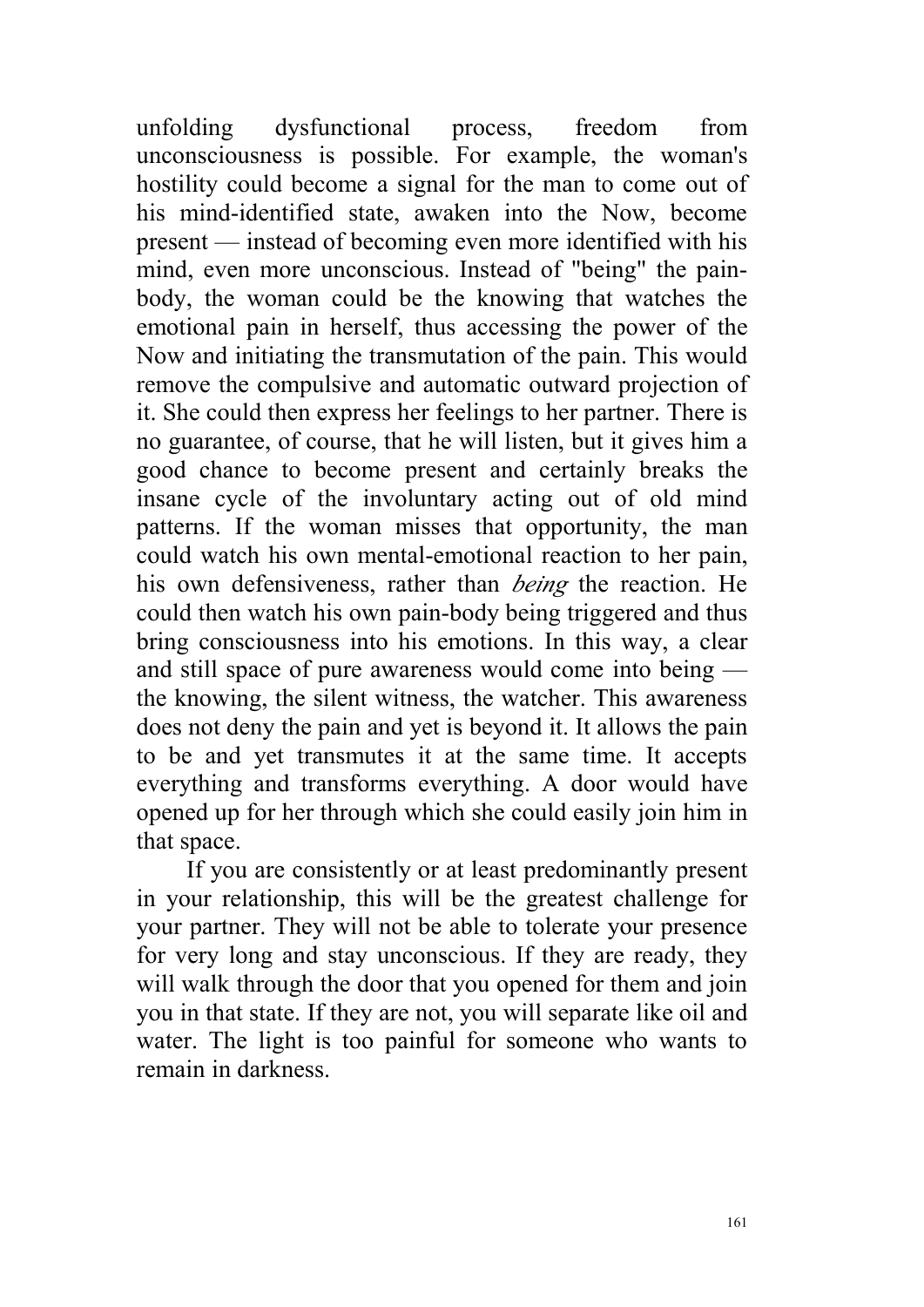### **WHY WOMEN ARE CLOSER TO ENLIGHTENMENT ENLIGHTENMENT**

*Are the obstacles toenlightenment the same for <sup>a</sup> man as for <sup>a</sup> woman?*

Yes, but the emphasis is different. Generally speaking, it is easier for <sup>a</sup> woman to feel and be in her body, so she is naturally closer to Being and potentially closer to enlightenment than <sup>a</sup> man. This is why many ancient cultures instinctively chose female figures or analogies to represent or describe the formless and transcendental reality. It was often seen as <sup>a</sup> womb that gives birth to everything in creation and sustains and nourishes it during its life as form. In the *Tao Te Ching*, one of the most ancient and profound books ever written, the *Tao*, which could be translated as *Being*, is described as "infinite, eternally present, the mother of the universe." Naturally, women are closer to it than men since they virtually "embody" the Unmanifested. What is more, all creatures and all things must eventually return to the Source. 'All things vanish into the Tao. It alone endures." Since the Source is seen as female, this is represented as the light and dark sides of the archetypal feminine in psychology and mythology. The Goddess or Divine Mother has two aspects: She gives life, and she takes life.

When the mind took over and humans lost touch with the reality of their divine essence, they started to think of God as <sup>a</sup> male figure. Society became male dominated, and the female was made subordinate to the male.

I am not suggesting <sup>a</sup> return to earlier female representations of the divine. Some people now use the term *Goddess* instead of *God*. They are redressing <sup>a</sup> balance between male and female that was lost <sup>a</sup> long time ago, and that is good. But it is still <sup>a</sup> representation and <sup>a</sup> concept, perhaps temporarily useful, just as <sup>a</sup> map or <sup>a</sup> signpost is temporarily useful, but more <sup>a</sup> hindrance than <sup>a</sup> help when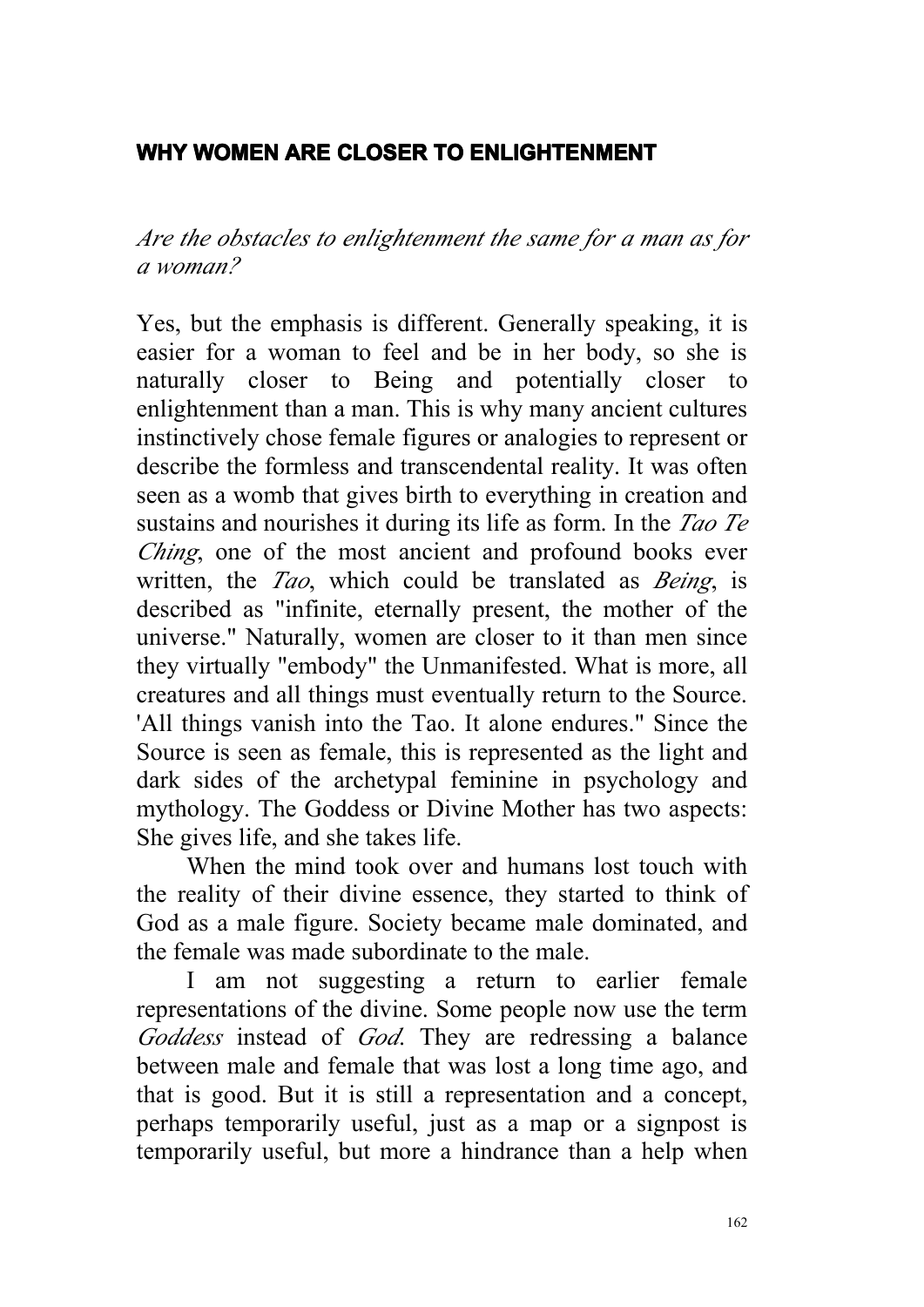you are ready to realize the reality beyond all concepts and images. What does remain true, however, is that the energy frequency of the mind appears to be essentially male. The mind resists, fights for control, uses, manipulates, attacks, tries to grasp and possess, and so on. This is why the traditional God is <sup>a</sup> patriarchal, controlling authority figure, an often angry man who you should live in fear of, as the Old Testament suggests. This God is <sup>a</sup> projection of the human mind.

To go beyond the mind and reconnect with the deeper reality of Being, very different qualities are needed: surrender, nonjudgment, an openness that allows life to be instead of resisting it, the capacity to hold all things in the loving embrace of your knowing. All these qualifies are much more closely related to the female principle. Whereas mind-energy is hard and rigid, Being-energy is soft and yielding and ye<sup>t</sup> infinitely more powerful than mind. The mind runs our civilization, whereas Being is in charge of all life on our planet and beyond. Being is the very Intelligence whose visible manifestation is the physical universe. Although women are potentially closer to it, men can also access it within themselves.

At this time, the vast majority of men as well as women are still in the grip of the mind: identified with the thinker and the pain-body. This, of course, is what prevents enlightenment and the flowering of love. As <sup>a</sup> general rule, the major obstacle for men tends tobe the thinking mind, and the major obstacle for women the pain-body, although in certain individual cases the opposite may be true, and in others the two factors may be equal.

#### **DISSOLVING THE COLLECTIVE FEMALE PAIN-BODY PAIN-BODY**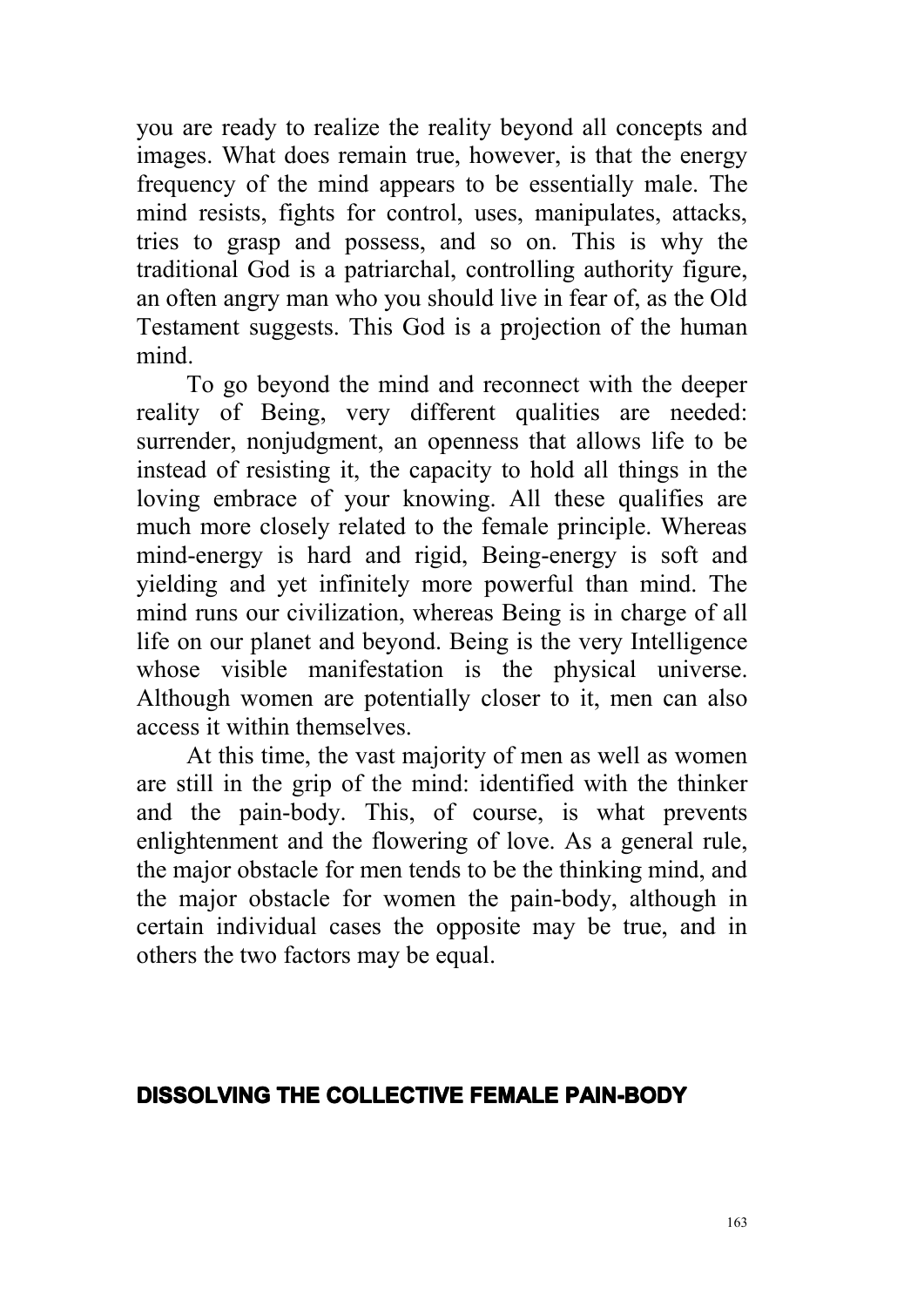The pain-body usually has <sup>a</sup> collective as well as <sup>a</sup> personal aspect. The personal aspec<sup>t</sup> is the accumulated residue of emotional pain suffered in one's own past. The collective one is the pain accumulated in the collective human psyche over thousands of years through disease, torture, war, murder, cruelty, madness, and so on. Everyone's personal pain-body also partakes of this collective pain-body. There are different strands in the collective pain-body. For example, certain races or countries in which extreme forms of strife and violence occur have <sup>a</sup> heavier collective pain-body than others. Anyone with <sup>a</sup> strong pain-body and not enough consciousness to disidentify from it will not only continuously or periodically be forced to relive their emotional pain but may also easily become either the perpetrator or the victim of violence, depending on whether their pain-body is predominantly active or passive. On the other hand, they may also be potentially closer to enlightenment. This potential isn't necessarily realized, of course, but if you are trapped in <sup>a</sup> nightmare you will probably be more strongly motivated to awaken than someone who is just caught in the ups and downs of an ordinary dream.

Apart from her personal pain-body, every woman has her share in what could be described as the collective female pain-body — unless she is fully conscious. This consists of accumulated pain suffered by women partly through male subjugation of the female, through slavery, exploitation, rape, childbirth, child loss, and so on, over thousands of years. The emotional or physical pain that for many women precedes and coincides with the menstrual flow is the painbody in its collective aspec<sup>t</sup> that awakens from its dormancy at that time, although it can be triggered at other times too. It restricts the free flow of life energy through the body, of which menstruation is <sup>a</sup> physical expression. Let's dwell on this for <sup>a</sup> moment and see how it can become an opportunity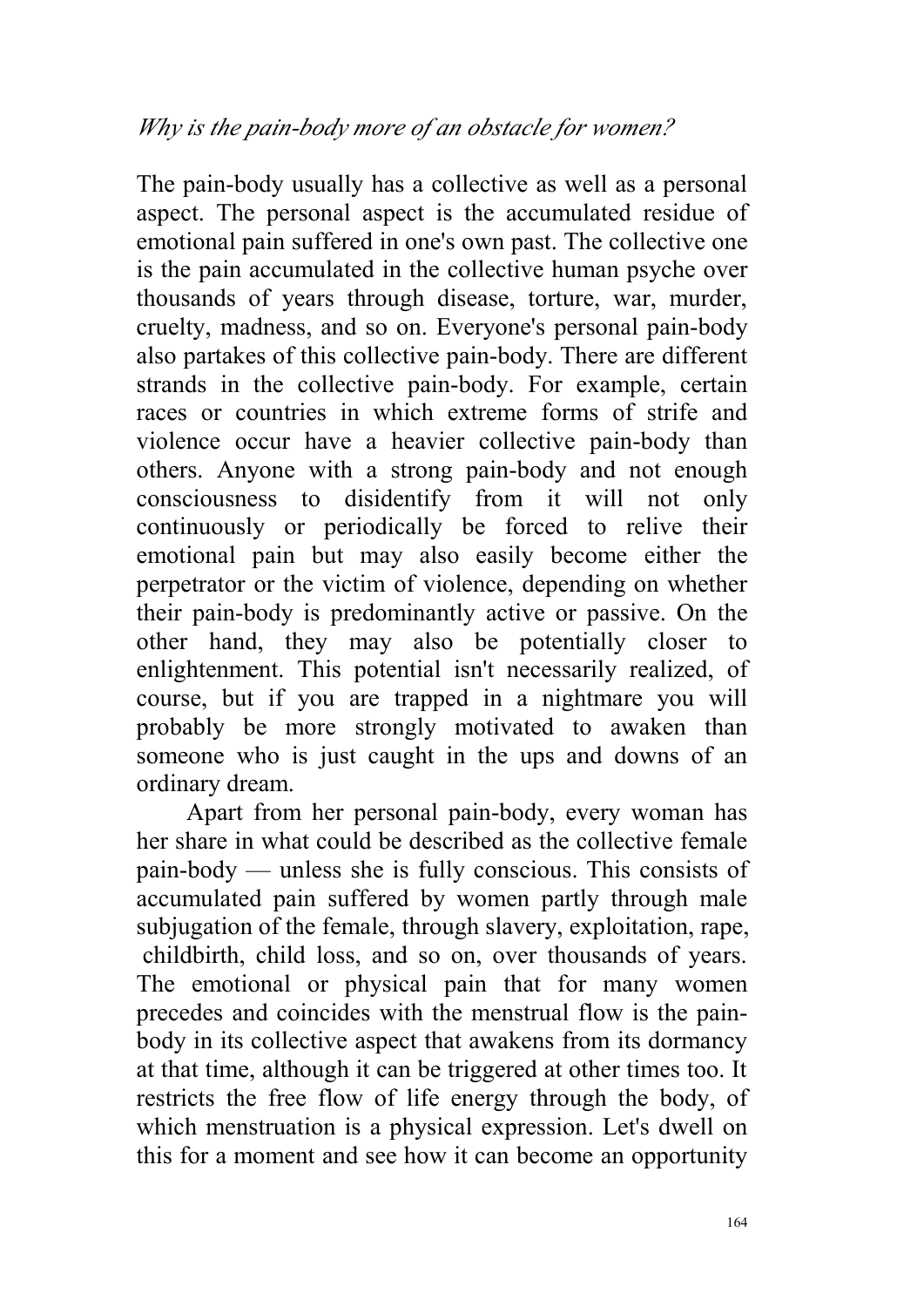for enlightenment.

Often <sup>a</sup> woman is "taken over" by the pain-body at that time. It has an extremely powerful energetic charge that can easily pull you into unconscious identification with it. You are then actively possessed by an energy field that occupies your inner space and pretends to be you — but, of course, is not you at all. It speaks through you, acts through you, thinks through you. It will create negative situations in your life so that it can feed on the energy. It wants more pain, in whatever form. I have described this process already. It can be vicious and destructive. It is pure pain, pas<sup>t</sup> pain — and it is not you.

The number of women who are now approaching the fully conscious state already exceeds that of men and will be growing even faster in the years to come. Men may catch up with them in the end, but for some considerable time there will be <sup>a</sup> gap between the consciousness of men and that of women. Women are regaining the function that is their birthright and, therefore, comes to them more naturally than it does to men: to be <sup>a</sup> bridge between the manifested world and the Unmanifested, between physicality and spirit. Your main task as a woman now is to transmute the pain-body so that it no longer comes between you and your true self, the essence of who you are. Of course, you also have to deal with the other obstacle to enlightenment, which is the thinking mind, but the intense presence you generate when dealing with the pain-body will also free you from identification with the mind.

The first thing to remember is this: As long as you make an identity for yourself out of the pain, you cannot become free of it. As long as par<sup>t</sup> of your sense of self is invested in your emotional pain, you will unconsciously resist or sabotage every attempt that you make to heal that pain. Why? Quite simply because you want to keep yourself intact, and the pain has become an essential par<sup>t</sup> of you. This is an unconscious process, and the only way to overcome it is to make it conscious.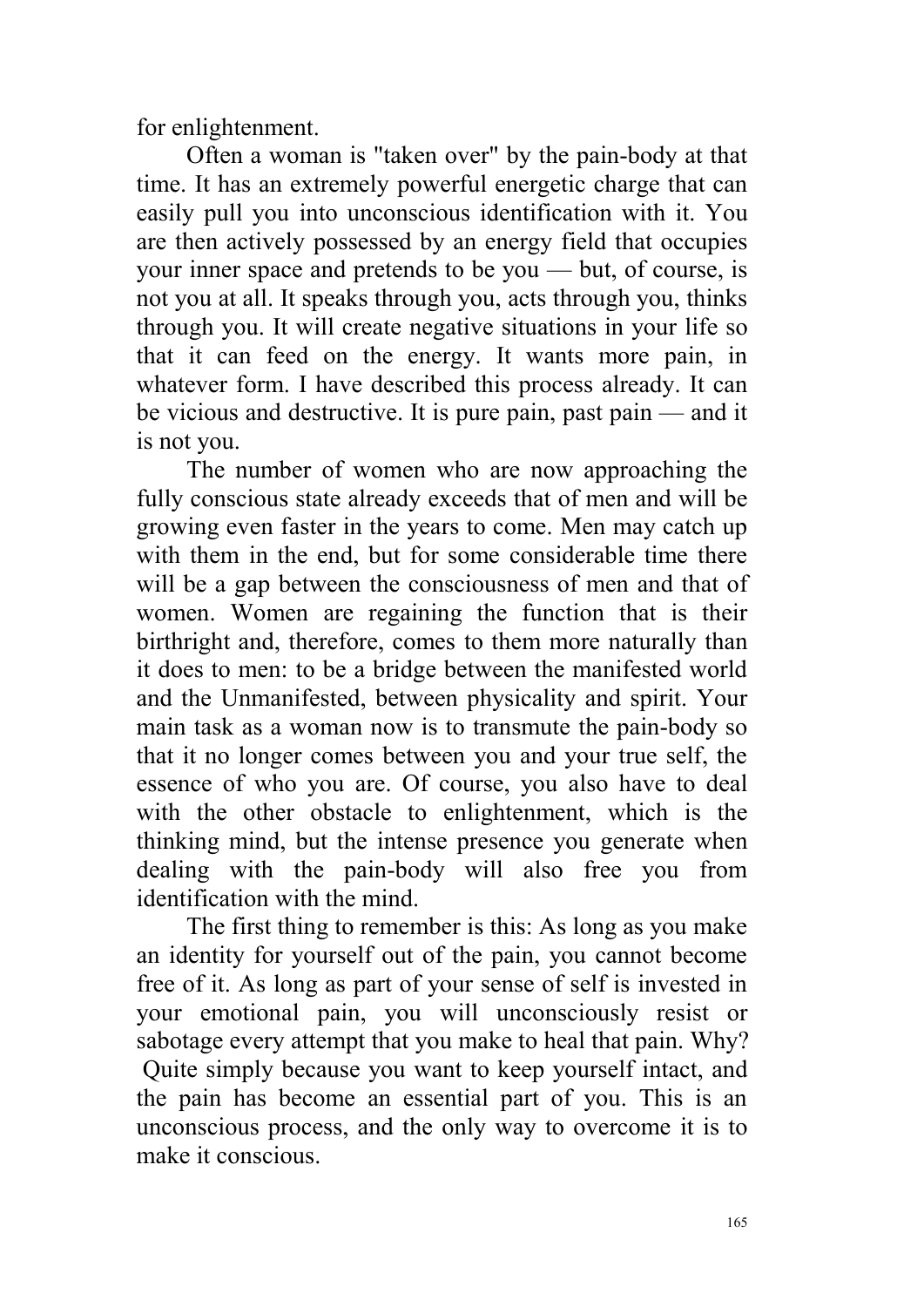To suddenly see that you are or have been attached to your pain can be quite <sup>a</sup> shocking realization. The moment you realize this, you have broken the attachment. The painbody is an energy field, almost like an entity, that has become temporarily lodged in your inner space. It is life energy that has become trapped, energy that is no longer flowing. Of course, the pain-body is there because of certain things that happened in the past. It/s the living pas<sup>t</sup> in you, and if you identify with it, you identify with the past. A victim identity is the belief that the pas<sup>t</sup> is more powerful than the present, which is the opposite of the truth. It is the belief that other people and what they did to you are responsible for who you are now, for your emotional pain or your inability to be your true self. The truth is that the only power there is, is contained within this moment: It is the power of your presence. Once you know that, you also realize that you are responsible for your inner space now nobody else is — and that the pas<sup>t</sup> cannot prevail against the power of the Now.

# §

So identification prevents you from dealing with the painbody. Some women who are already conscious enough to have relinquished their victim identity on the personal level are still holding on to <sup>a</sup> collective victim identity: "what men did to women." They are right — and they are also wrong. They are right inasmuch as the collective female pain-body is in large par<sup>t</sup> due to male violence inflicted on women and repression of the female principle throughout the planet over millennia. They are wrong if they derive a sense of self from this fact and thereby keep themselves imprisoned in a collective victim identity. If <sup>a</sup> woman is still holding on to anger, resentment, or condemnation, she is holding on to her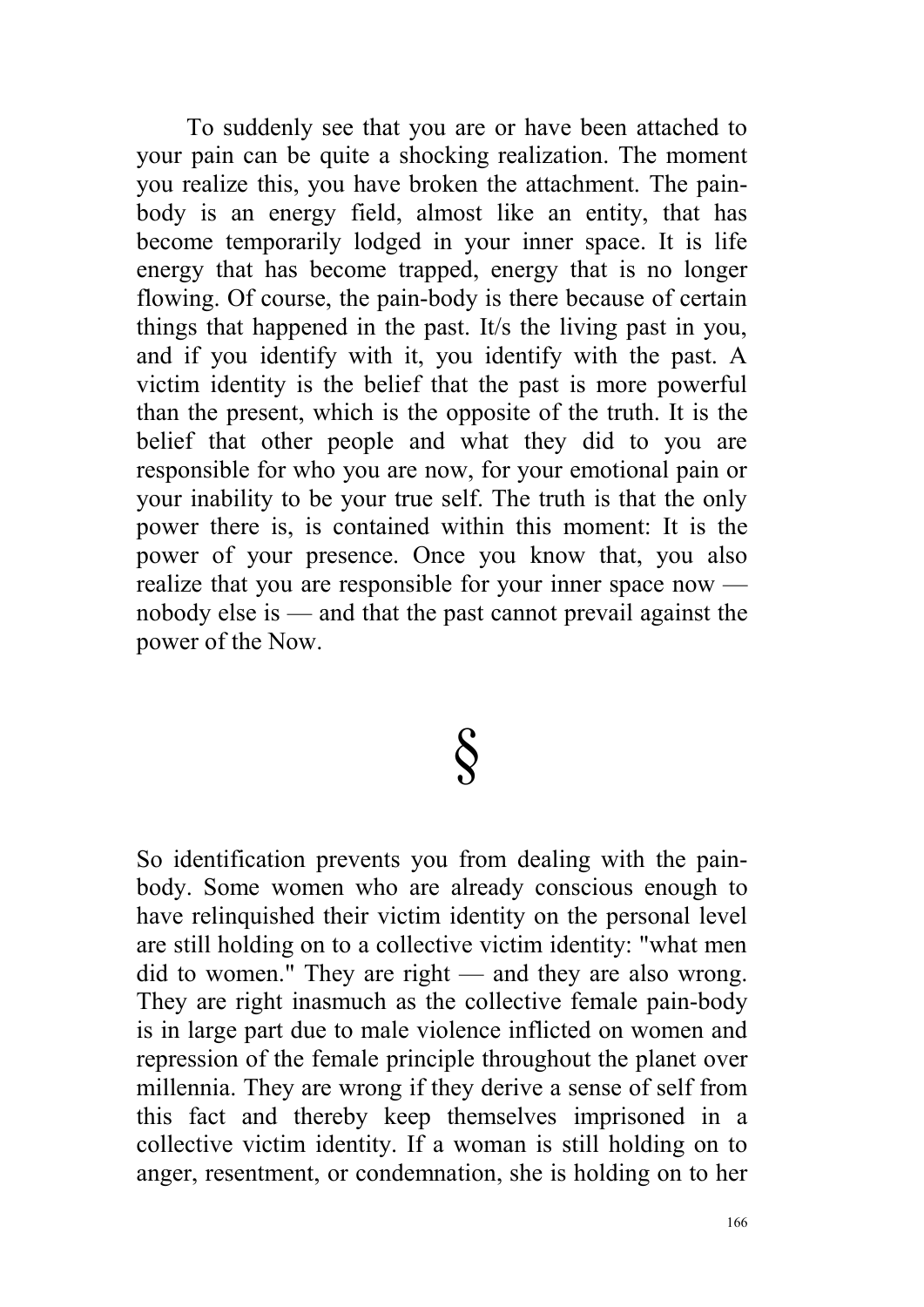pain-body. This may give her <sup>a</sup> comforting sense of identity, of solidarity with other women, but it is keeping her in bondage to the pas<sup>t</sup> and blocking full access to her essence and true power. If women exclude themselves from men, that fosters <sup>a</sup> sense of separation and therefore <sup>a</sup> strengthening of the ego. And the stronger the ego, the more distant you are from your true nature.

So do not use the pain-body to give you an identity. Use it for enlightenment instead. Transmute it into consciousness. One of the best times for this is during menses. I believe that, in the years to come, many women will enter the fully conscious state during that time. Usually, it is <sup>a</sup> time of unconsciousness for many women, as they are taken over by the collective female pain-body. Once you have reached <sup>a</sup> certain level of consciousness, however, you can reverse this, so instead of becoming unconscious you become more conscious. I have described the basic process already, but let me take you through it again, this time with special reference to the collective female pain-body.

When you know that the menstrual flow is approaching. before you feel the first signs of what is commonly called premenstrual tension, the awakening of the collective female pain-body, become very alert and inhabit your body as fully as possible. When the first sign appears, you need to be alert enough to "catch" it before it takes you over. For example, the first sign may be a sudden strong irritation or a flash of anger, or it maybe <sup>a</sup> purely physical symptom. Whatever it is, catch it before it can take over your thinking or behavior. This simply means putting the spotlight of your attention on it. If it is an emotion, feel the strong energy charge behind it. Know that it is the pain-body. At the same time, be the knowing; that is to say, be aware of your conscious presence and feel its power. Any emotion that you take your presence into will quickly subside and become transmuted. If it is a purely physical symptom, the attention that you give it will preven<sup>t</sup> it from turning into an emotion or <sup>a</sup> thought. Then continue to be alert and wait for the next sign of the pain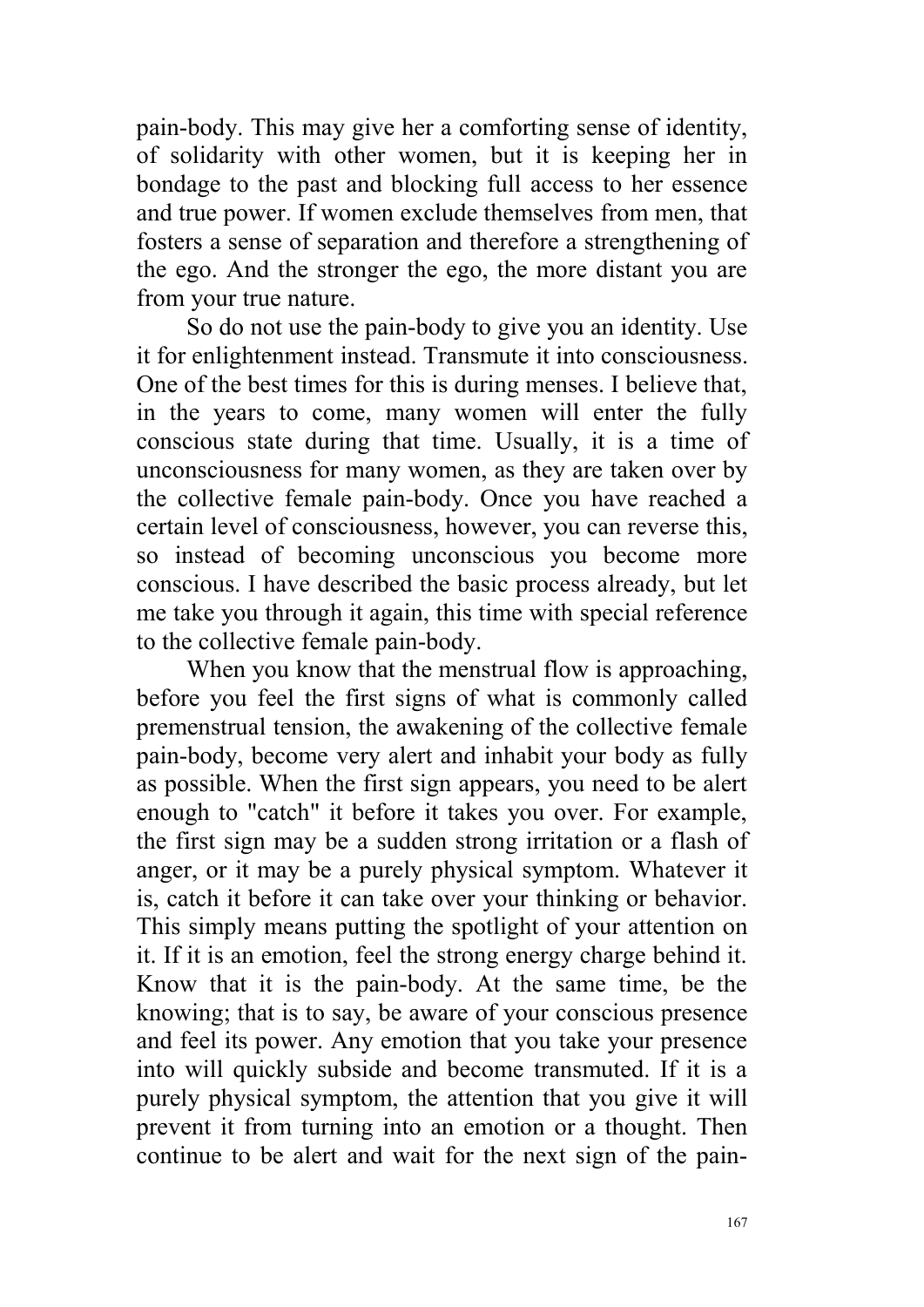body. When it appears, catch it again in the same way as before.

Later, when the pain-body has fully awakened from its dormant state, you may experience considerable turbulence in your inner space for <sup>a</sup> while, perhaps for several days. Whatever form this takes, stay present. Give it your complete attention. Watch the turbulence inside you. Know it is there. Hold the knowing, and be the knowing. Remember: do not let the pain-body use your mind and take over your thinking. Watch it. Feel its energy directly, inside your body. As you know, full attention means full acceptance.

Through sustained attention and thus acceptance, there comes transmutation. The pain-body becomes transformed into radiant consciousness, just as <sup>a</sup> piece of wood, when placed in or near a fire, itself is transformed into fire. Menstruation will then become not only <sup>a</sup> joyful and fulfilling expression of your womanhood but also <sup>a</sup> sacred time of transmutation, when you give birth to <sup>a</sup> new consciousness. Your true nature then shines forth, both in its female aspec<sup>t</sup> as the Goddess and in its transcendental aspec<sup>t</sup> as the divine Being that you are beyond male and female duality.

If your male partner is conscious enough, he can help you with the practice I have just described by holding the frequency of intense presence particularly at this time. If he stays presen<sup>t</sup> whenever you fall back into unconscious identification with the pain-body, which can and will happen at first, you will be able to quickly rejoin him in that state. This means that whenever the pain-body temporarily takes over, whether during menses or at other times, your partner will not mistake it for who you are. Even if the pain-body attacks him, as it probably will, he will not react to it as if it were "you," withdraw, or pu<sup>t</sup> up some kind of defense. He will hold the space of intense presence. Nothing else is needed for transformation. At other times, you will be able to do the same for him or help him reclaim consciousness from the mind by drawing his attention into the here and now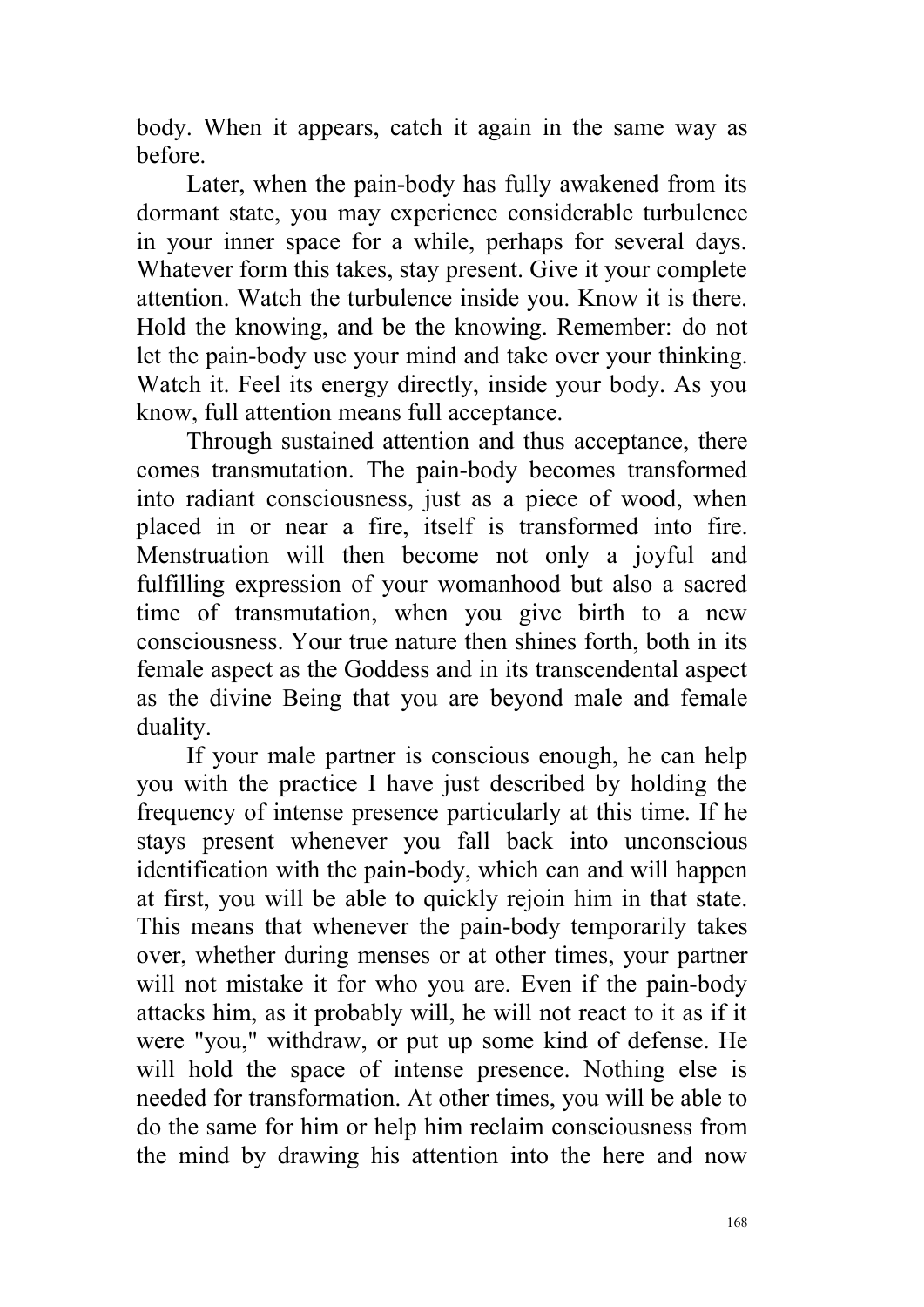whenever he becomes identified with his thinking.

In this way, <sup>a</sup> permanen<sup>t</sup> energy field of <sup>a</sup> pure and high frequency will arise between you. No illusion, no pain, no conflict, nothing that is not you, and nothing that is not love can survive in it. This represents the fulfillment of the divine, transpersonal purpose of your relationship. It becomes <sup>a</sup> vortex of consciousness that will draw in many others.

# §

#### **GIVE UP THE RELATIONSHIP RELATIONSHIP WITH YOURSELF YOURSELFYOURSELFYOURSELF**

*When one is fully conscious, would one still have <sup>a</sup> need for <sup>a</sup> relationship? Would <sup>a</sup> man still feel drawn to <sup>a</sup> woman? Would <sup>a</sup> woman still feel incomplete without <sup>a</sup> man?*

Enlightened or not, you are either <sup>a</sup> man or <sup>a</sup> woman, so on the level of your form identity you are not complete. You are one-half of the whole. This incompleteness is felt as malefemale attraction, the pull toward the opposite energy polarity, no matter how conscious you are. But in that state of inner connectedness, you feel this pull somewhere on the surface or periphery of your life. Anything that happens to you in that state feels somewhat like that. The whole world seems like waves or ripples on the surface or <sup>a</sup> vast and deep ocean. You are that ocean and, of course, you are also <sup>a</sup> ripple, but <sup>a</sup> ripple that has realized its true identity as the ocean, and compared to that vastness and depth, the world of waves and ripples is not all that important.

This does not mean that you don't relate deeply to other people or to your partner. In fact, you can relate deeply only if you are conscious of Being. Coming from Being, you are able to focus beyond the veil of form. In Being, male and female are one. Your form may continue to have certain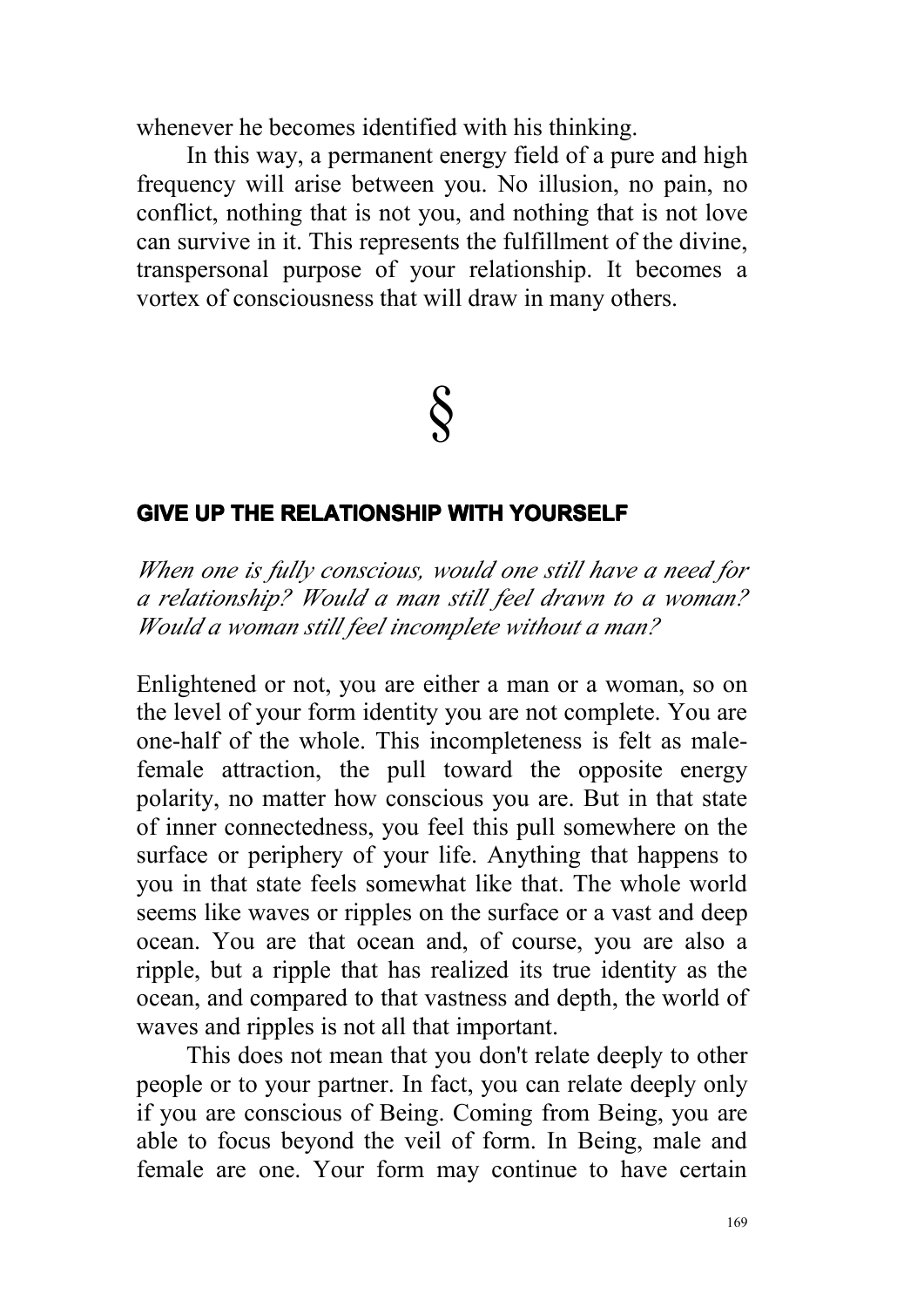needs, but Being has none. It is already complete and whole. If those needs are met, that is beautiful, but whether or not they are met makes no difference to your deep inner state. So it is perfectly possible for an enlightened person, if the need for the male or female polarity is not met, to feel <sup>a</sup> sense of lack or incompleteness on the outer level of his or her being, ye<sup>t</sup> at the same time be totally complete, fulfilled, and at peace within.

# *In the quest for enlightenment, is being gay <sup>a</sup> help or <sup>a</sup> hindrance, or does it not make any difference?*

As you approach adulthood, uncertainty about your sexuality followed by the realization that you are "different" from others may force you to disidentify from socially conditioned patterns of thought and behavior. This will automatically raise your level of consciousness above that of the unconscious majority, whose members unquestioningly take on board all inherited patterns. In that respect, being gay can be <sup>a</sup> help. Being an outsider to some extent, someone who does not "fit in" with others or is rejected by them for whatever reason, makes life difficult, but it also places you at an advantage as far as enlightenment is concerned. It takes you out of unconsciousness almost by force.

On the other hand, if you then develop <sup>a</sup> sense of identity based on your gayness, you have escaped one trap only to fall into another. You will play roles and games dictated by <sup>a</sup> mental image you have of yourself as gay. You will become unconscious. You will become unreal. Underneath your ego mask, you will become very unhappy. If this happens to you, being gay will have become <sup>a</sup> hindrance. But you always ge<sup>t</sup> another chance, of course. Acute unhappiness can be <sup>a</sup> grea<sup>t</sup> awakener.

*Is it not true that you need to have <sup>a</sup> good relationship with*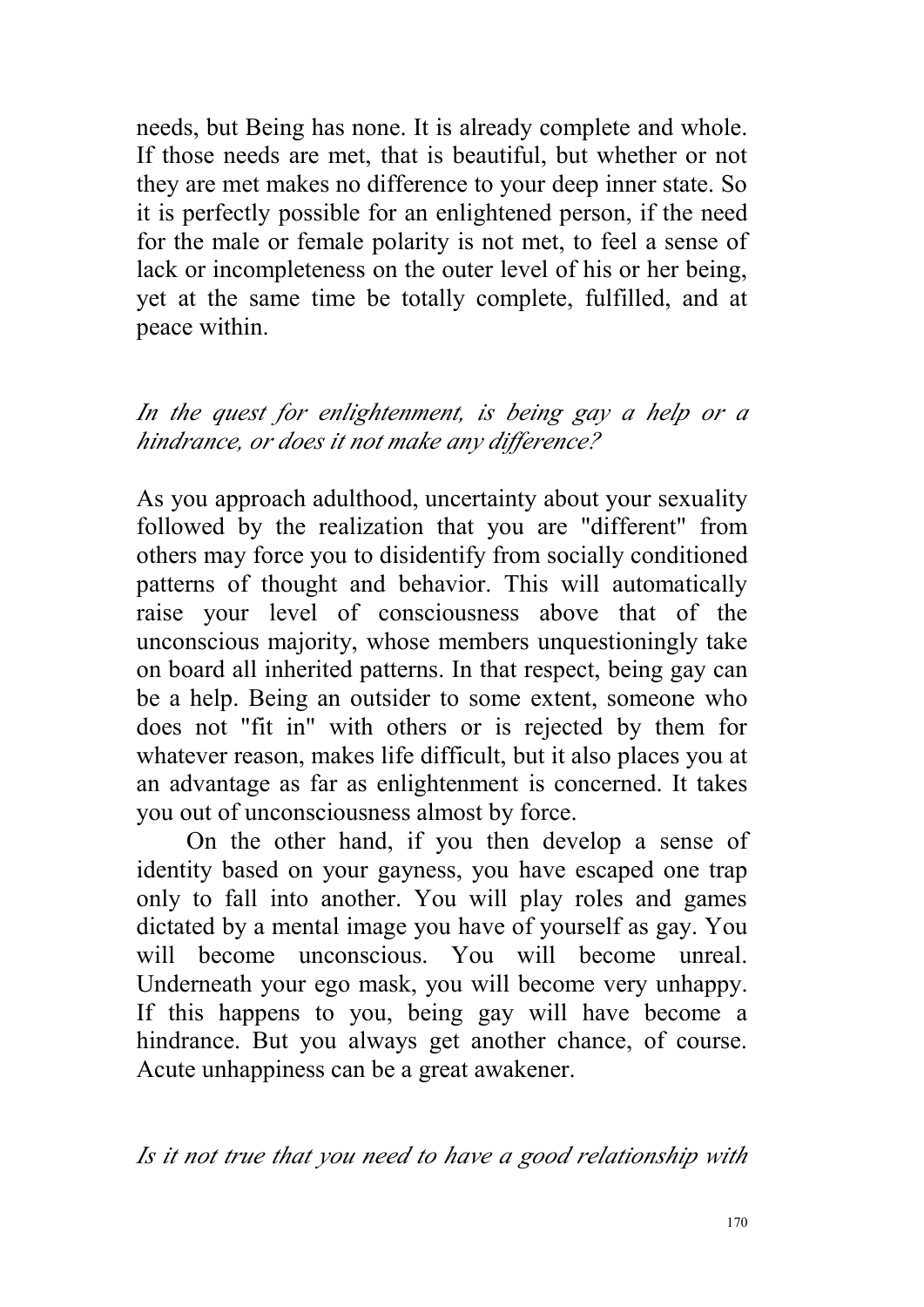# *yourself and love yourself before you can have <sup>a</sup> fulfilling relationship with another person ?*

If you cannot be at ease with yourself when you are alone, you will seek <sup>a</sup> relationship to cover up your unease. You can be sure that the unease will then reappear in some other form within the relationship, and you will probably hold your partner responsible for it.

All you really need to do is accep<sup>t</sup> this moment fully. You are then at ease in the here and nowand at ease with yourself.

But do you need to have <sup>a</sup> relationship with yourself at all? Why can't you just *be* yourself? When you have a relationship with yourself, you have split yourself into two: "I" and "myself," subject and object. That mind-created duality is the root cause of all unnecessary complexity, of all problems and conflict in your life. In the state of enlightenment, you *are* yourself — "you" and "yourself" merge into one. You do not judge yourself, you do not feel sorry for yourself, you are not proud of yourself, you do not love yourself, you do not hate yourself, and so on. The split caused by self-reflective consciousness is healed, its curse removed. There is no "self" that you need to protect, defend, or feed anymore. When you are enlightened, there is one relationship that you no longer have: the relationship with yourself. Once you have given that up, all your other relationships will be love relationships.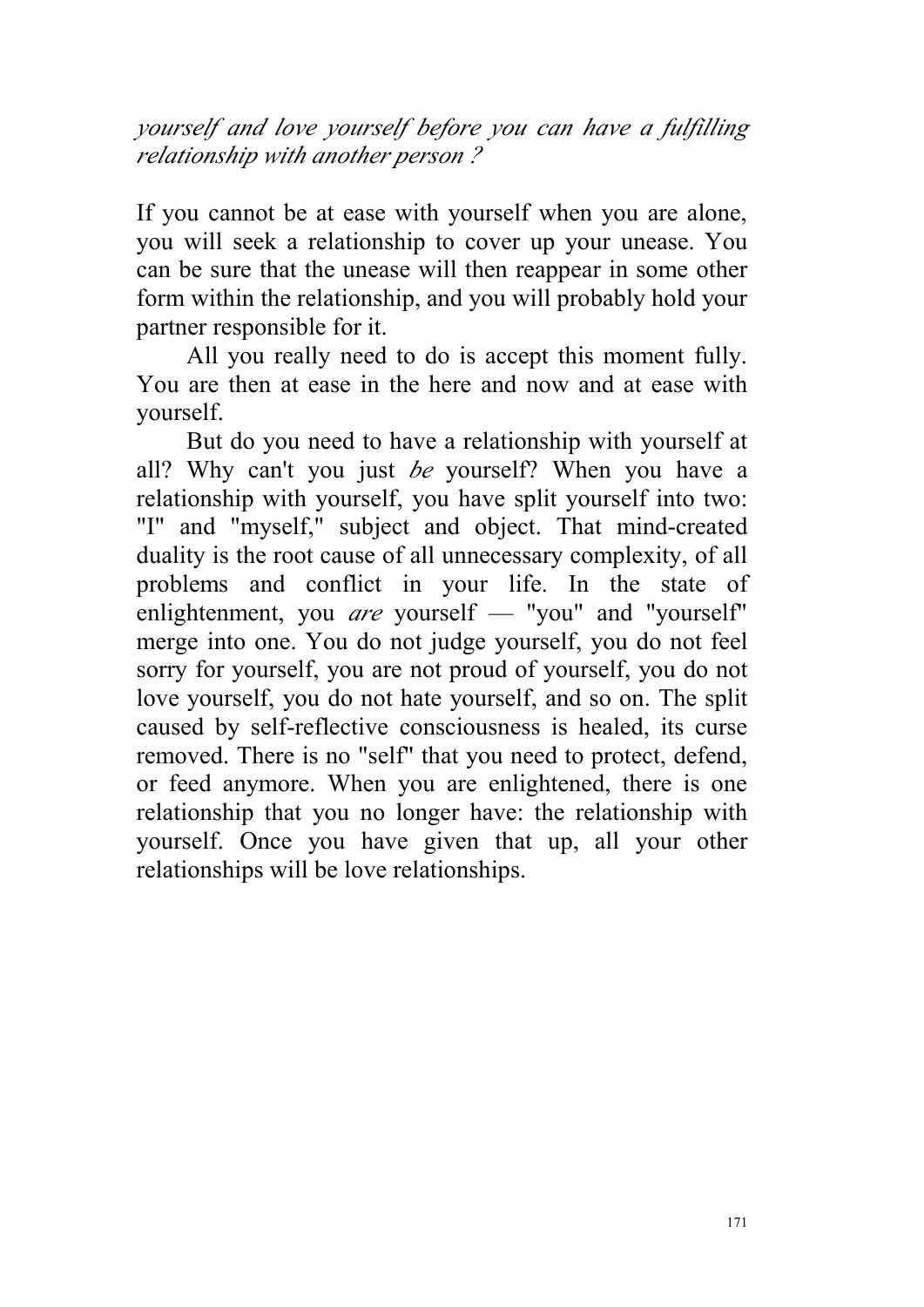# Chapter Nine

# **BEYOND HAPPINESS AND UNHAPPINESS UNHAPPINESS UNHAPPINESS UNHAPPINESS THERE IS PEACE**

# **THE HIGHER GOOD BEYOND GOOD AND BAD**

*Is there <sup>a</sup> difference between happiness and inner peace?*

Yes. Happiness depends on conditions being perceived as positive; inner peace does not.

*Is it not possible to attract only positive conditions into our life? If our attitude and our thinking are always positive, we would manifest only positive events and situations, wouldn't we?*

Do you truly know what is positive and what is negative? Do you have the total picture? There have been many people for whom limitation, failure, loss, illness, or pain in whatever form turned out to be their greatest teacher. It taught them to let go of false self-images and superficial ego-dictated goals and desires. It gave them depth, humility, and compassion. It made them more *real*.

Whenever anything negative happens to you, there is <sup>a</sup> deep lesson concealed within it, although you may not see it at the time. Even a brief illness or an accident can show you what is real and unreal in your life, what ultimately matters and what doesn't.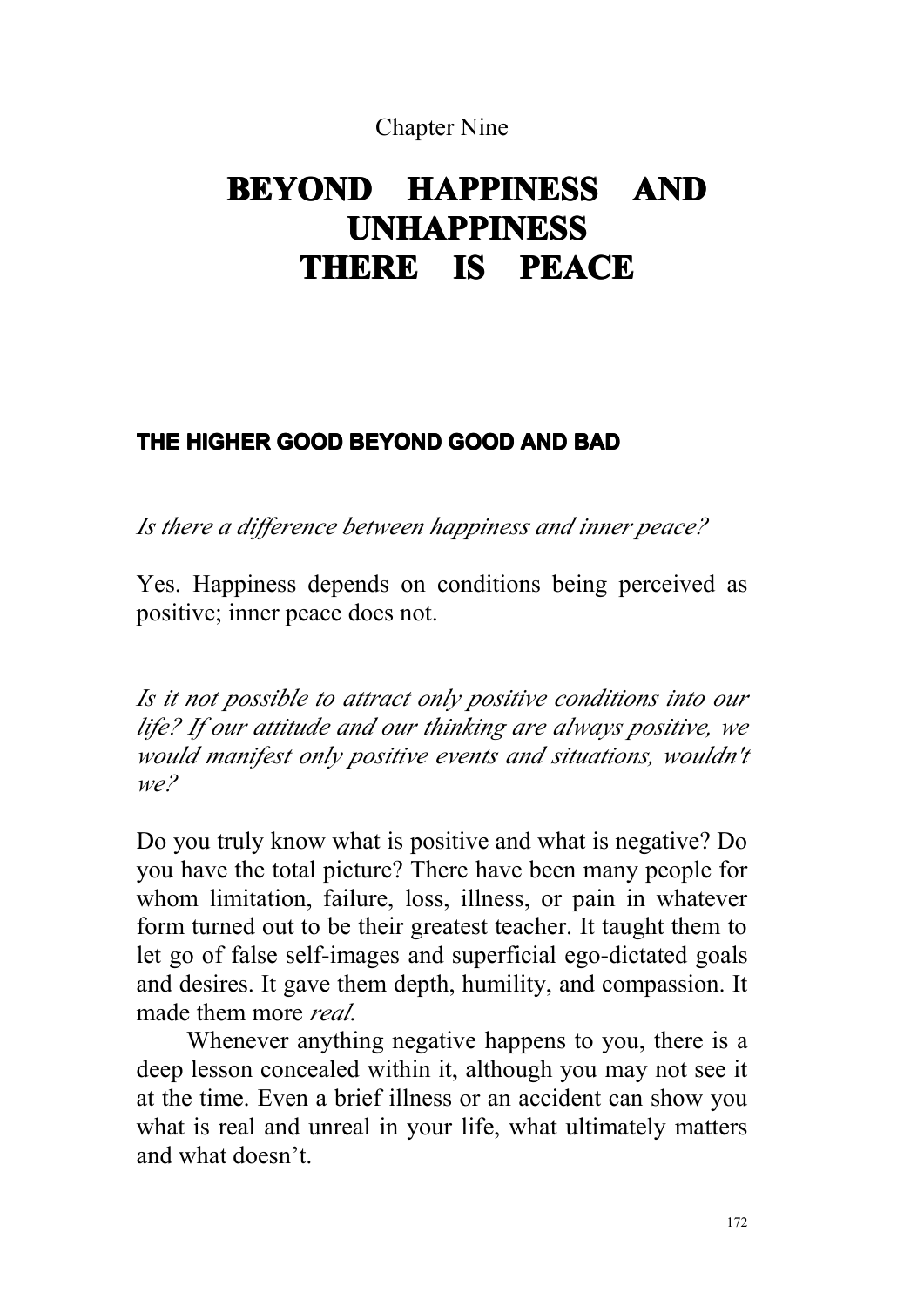Seen from <sup>a</sup> higher perspective, conditions *are* always positive. To be more precise: they are neither positive nor negative. They are as they are. Andwhen you live in complete acceptance of what is — which is the only sane way to live — there is no "good" or "bad" in your life anymore. There is only <sup>a</sup> higher good — which includes the "bad." Seen from the perspective of the mind, however, there is good-bad, like-dislike, love-hate. Hence, in the Book of Genesis, it is said that Adam and Eve were no longer allowed to dwell in "paradise" when they "ate of the tree of the knowledge of good and evil."

*This sounds to me like denial andself-deception. When something dreadful happens tome or someone close to me accident, illness, pain of some kind or death — I can pretend that it isn't bad, but the fact remains that it isbad, so why deny it?*

You are not pretending anything. You are allowing it to be as it is, that's all. This "allowing to be" takes you beyond the mind with its resistance patterns that create the positivenegative polarities. It is an essential aspec<sup>t</sup> of forgiveness. Forgiveness of the presen<sup>t</sup> is even more important than forgiveness of the past. If you forgive every moment allow it to be as it is — then there will be no accumulation of resentment that needs to be forgiven at some later time.

Remember that we are not talking about happiness here. For example, when <sup>a</sup> loved one has just died, or you feel your own death approaching, you cannot be happy. It is impossible. But you can be at peace. There may be sadness and tears, but provided that you have relinquished resistance, underneath the sadness you will feel <sup>a</sup> deep serenity, <sup>a</sup> stillness, <sup>a</sup> sacred presence. This is the emanation of Being, this is inner peace, the good that has no opposite.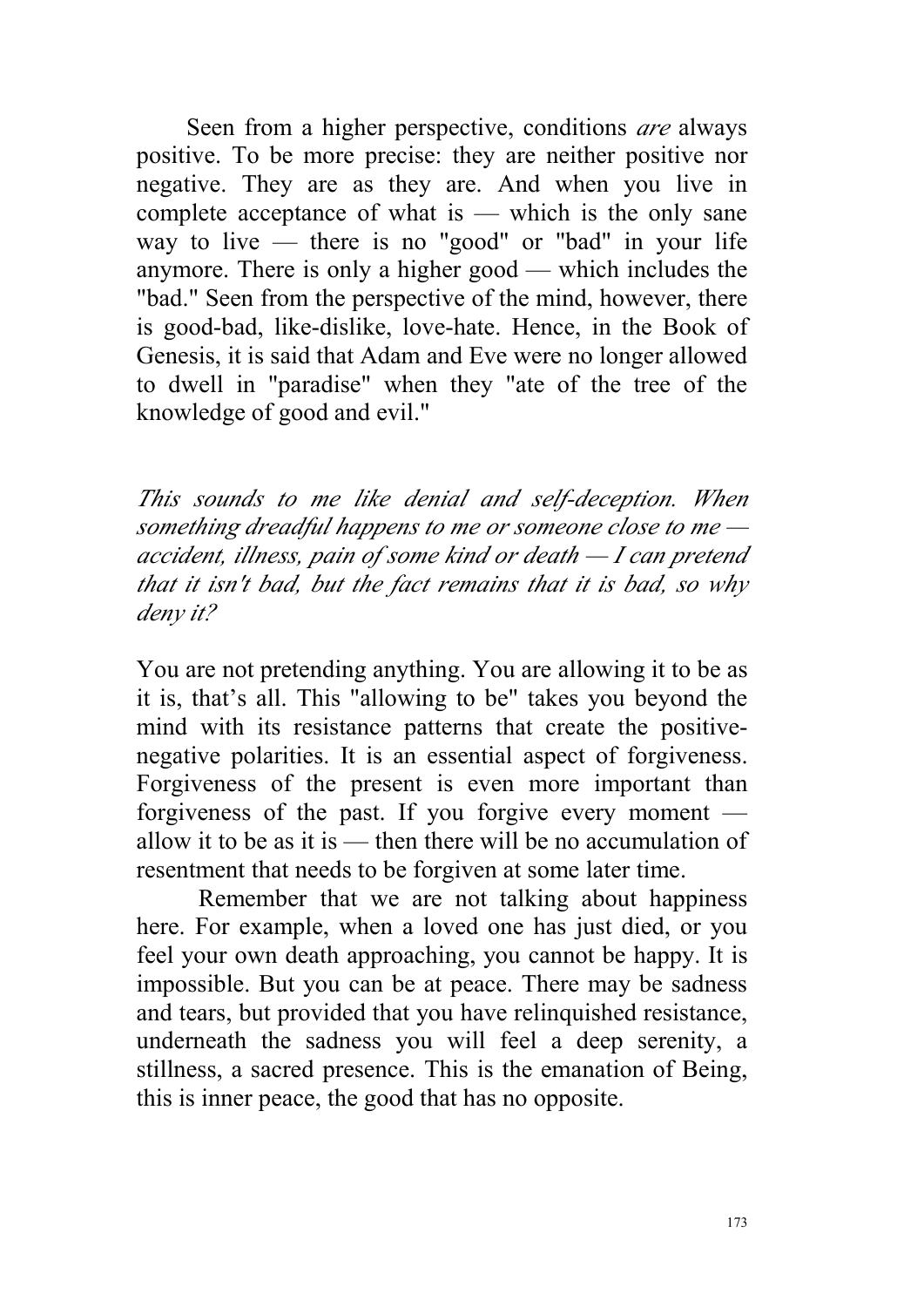*What if it is <sup>a</sup> situation that I can do something about? How can I allow it to be and change it at the same time?*

Do what you have to do. In the meantime, accep<sup>t</sup> what is. Since mind and resistance are synonymous, acceptance immediately frees you from mind dominance and thus reconnects you with Being. As <sup>a</sup> result, the usual ego motivations for "doing" — fear, greed, control, defending or feeding the false sense of self— will cease to operate. An intelligence much greater than the mind is now in charge, and so <sup>a</sup> different quality of consciousness will flow into your doing.

"Accept whatever comes to you woven in the pattern of your destiny, for what could more aptly fit your needs?" This was written 2,000 years ago by Marcus Aurelius, one of those exceedingly rare humans who possessed worldly power as well as wisdom.

It seems that most people need to experience <sup>a</sup> grea<sup>t</sup> deal of suffering before they will relinquish resistance and accep<sup>t</sup> — before they will forgive. As soon as they do, one of the greatest miracles happens: the awakening of Beingconsciousness through what appears as evil, the transmutation of suffering into inner peace. The ultimate effect of all the evil and suffering in the world is that it will force humans into realizing who they are beyond name and form. Thus, what we perceive as evil from our limited perspective is actually par<sup>t</sup> of the higher good that has no opposite. This, however, does not become true for you excep<sup>t</sup> through forgiveness. Until that happens, evil has not been redeemed and therefore remains evil.

Through forgiveness, which essentially means recognizing the insubstantiality of the pas<sup>t</sup> and allowing the presen<sup>t</sup> moment to be as it is, the miracle of transformation happens not only within but also without. A silent space of intense presence arises both in you and around you. Whoever or whatever enters that field of consciousness will be affected by it, sometimes visibly and immediately,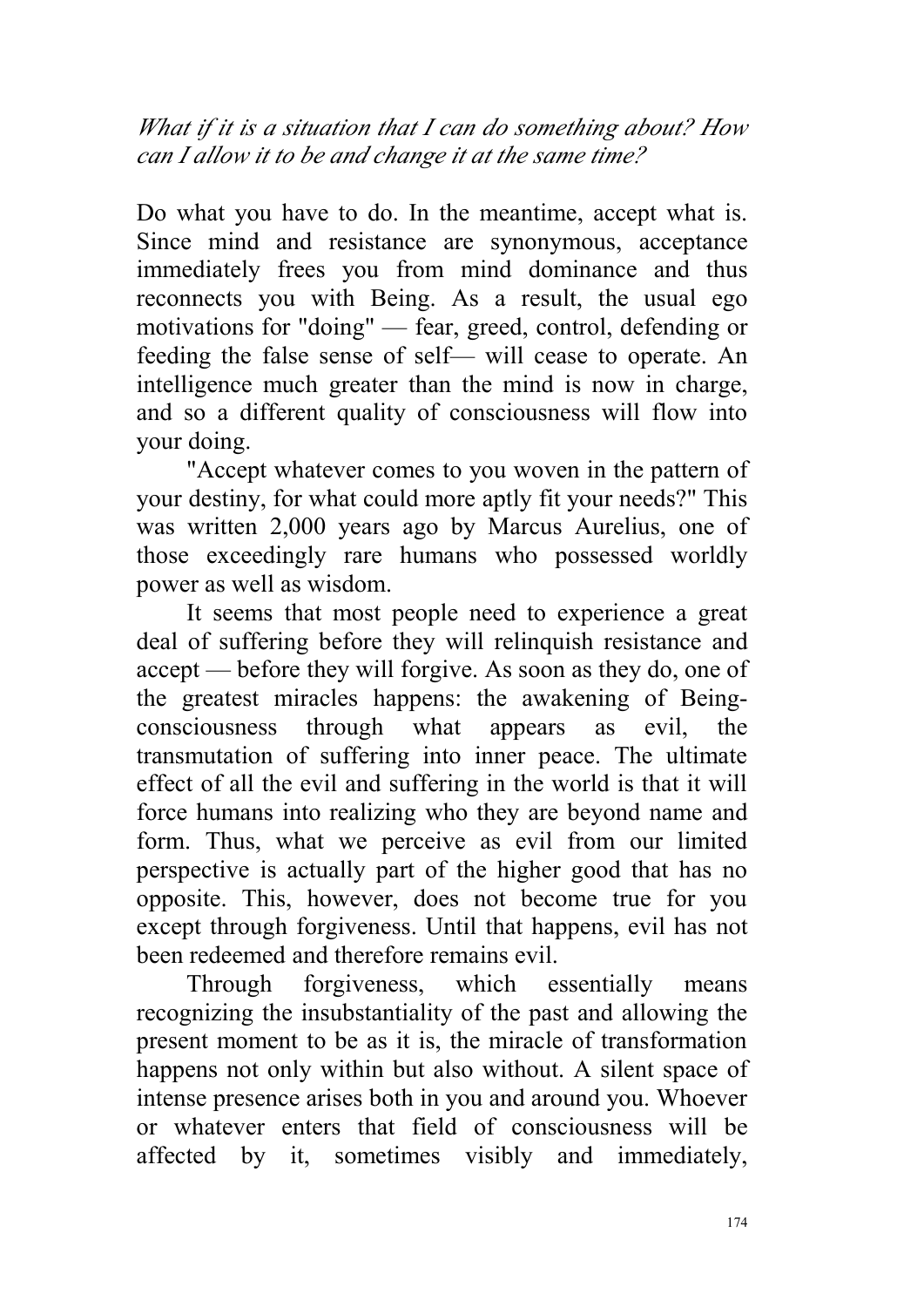sometimes at deeper levels with visible changes appearing at <sup>a</sup> later time. You dissolve discord, heal pain, dispel unconsciousness — without *doing* anything — simply by *being* and holding that frequency of intense presence.

# §

## **THE END OF YOUR LIFE DRAMA**

In that state of acceptance and inner peace, even though you may not call it "bad,' can anything still come into your life that would be called "bad" from <sup>a</sup> perspective of ordinary consciousness?

Most of the so-called bad things that happen in people's lives are due to unconsciousness. They are self-created, or rather ego-created. I sometimes refer to those things as "drama." When you are fully conscious, drama does not come into your life anymore. Let me remind you briefly how the ego operates and how it creates drama.

Ego is the unobserved mind that runs your life when you are not presen<sup>t</sup> as the witnessing consciousness, the watcher. The ego perceives itself as <sup>a</sup> separate fragment in <sup>a</sup> hostile universe, with no real inner connection to any other being, surrounded by other egos which it either sees as <sup>a</sup> potential threat or which it will attempt to use for its own ends. The basic ego patterns are designed to combat its own deep-seated fear and sense of lack. They are resistance, control, power, greed, defense, attack. Some of the ego's strategies are extremely clever, ye<sup>t</sup> they never truly solve any of its problems, simply because the ego itself is the problem.

When egos come together, whether in personal relationships or in organizations or institutions, "bad" things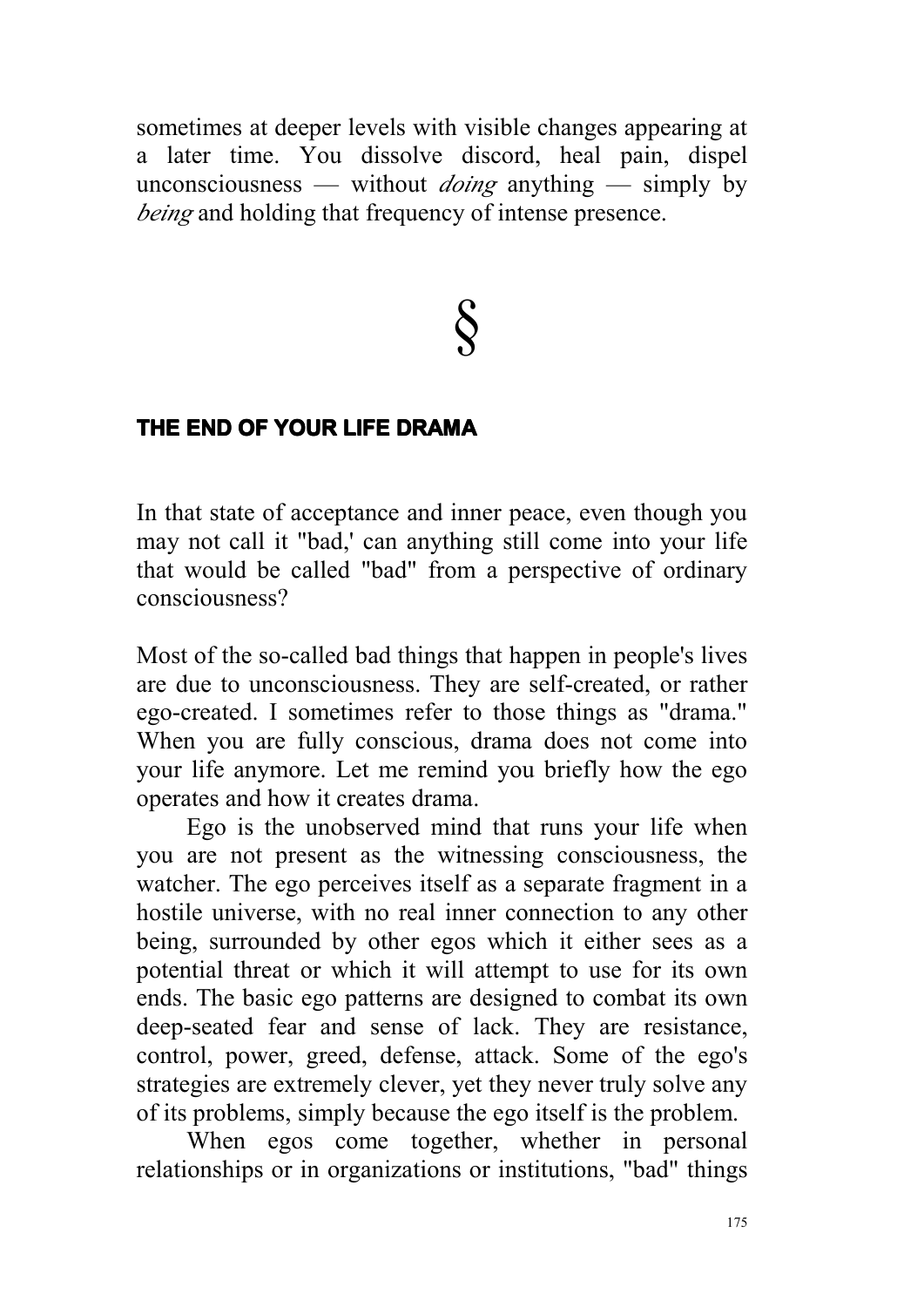happen sooner or later: drama of one kind or another, in the form of conflict, problems, power struggles, emotional or physical violence, and so on. This includes collective evils such as war, genocide, and exploitation — all due to massed unconsciousness. Furthermore, many types of illness are caused by the ego's continuous resistance, which creates restrictions and blockages in the flow of energy through the body. When you reconnect with Being and are no longer run by your mind, you cease to create those things. You do not create or participate in drama anymore.

Whenever two or more egos come together, drama of one kind or another ensues. But even if you live totally alone, you still create your own drama. When you feel sorry for yourself, that's drama. When you feel guilty or anxious, that's drama. When you let the pas<sup>t</sup> or future obscure the present, you are creating time, psychological time — the stuff out of which drama is made. Whenever you are not honoring the presen<sup>t</sup> moment by allowing it to be, you are creating drama.

Most people are in love with their particular life drama. Their story is their identity. The ego runs their life. They have their whole sense of self invested in it. Even their usually unsuccessful — search for an answer, <sup>a</sup> solution, or for healing becomes par<sup>t</sup> of it. What they fear and resist most is the end of their drama. As long as they *are* their mind, what they fear and resist most is their own awakening.

When you live in complete acceptance of what *is*, that is the end of all drama in your life. Nobody can even have an argument with you, no matter how hard he or she tries. You cannot have an argumen<sup>t</sup> with <sup>a</sup> fully conscious person. An argumen<sup>t</sup> implies identification with your mind and <sup>a</sup> mental position, as well as resistance and reaction to the other person's position. The result is that the polar opposites become mutually energized. These are the mechanics of unconsciousness. You can still make your point clearly and firmly, but there will be no reactive force behind it, no defense or attack. So it won't turn into drama. When you are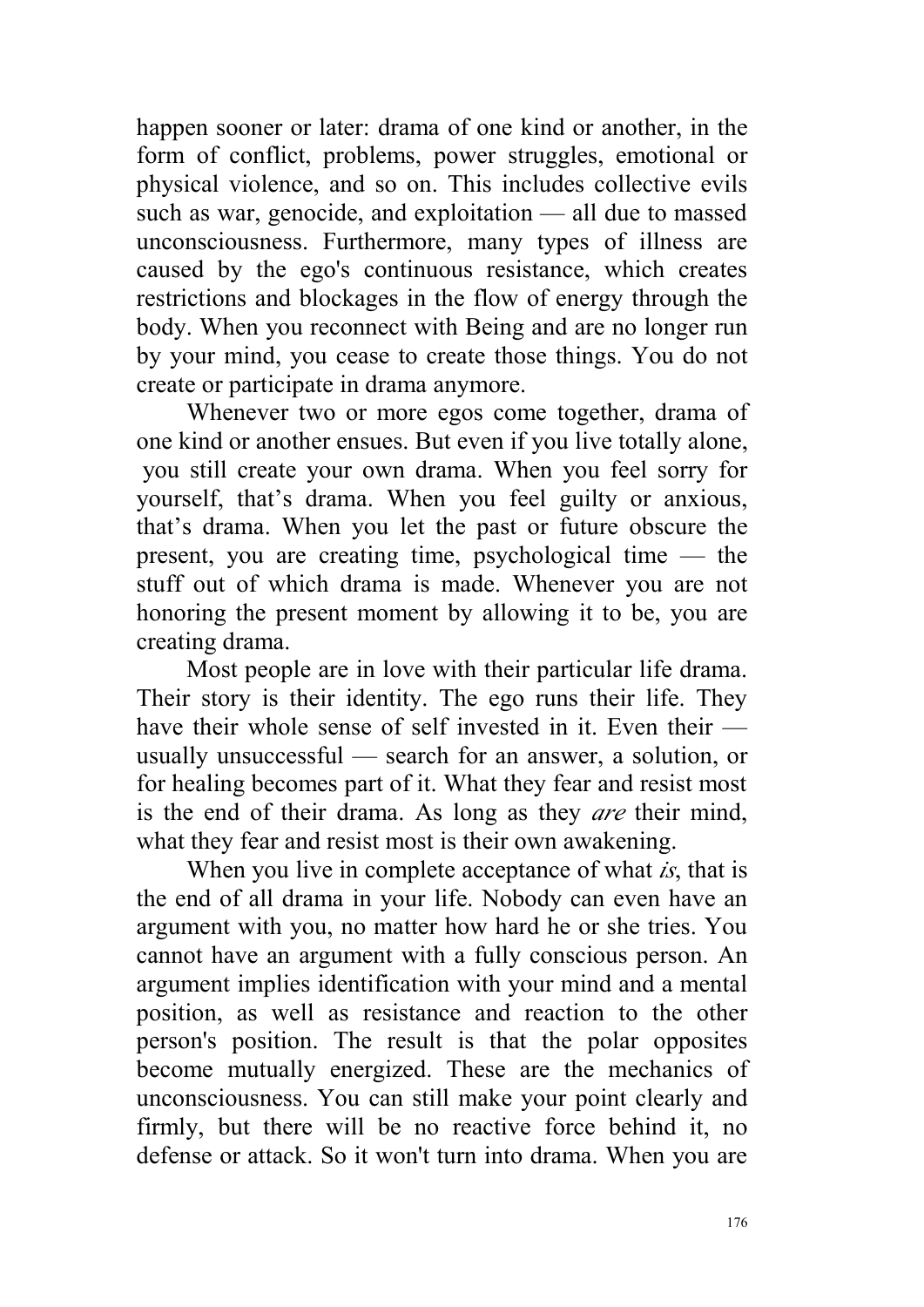fully conscious, you cease to be in conflict. "No one who is at one with himself can even conceive of conflict," states *A Course in Miracles*. This refers not only to conflict with other people but more fundamentally to conflict within you, which ceases when there is no longer any clash between the demands and expectations of your mind and what is.

# **IMPERMANENCE IMPERMANENCE IMPERMANENCEAND THE CYCLES OF LIFE**

However, as long as you are in the physical dimension and linked to the collective human psyche, physical pain although rare — is still possible. This is not to be confused with suffering, with mental-emotional pain. All suffering is ego-created and is due to resistance. Also, as long as you are in this dimension, you are still subject to its cyclical nature and to the law of impermanence of all things, but you no longer perceive this as "bad" — it just *is*.

Through allowing the "isness" of all things, <sup>a</sup> deeper dimension underneath the play of opposites reveals itself to you as an abiding presence, an unchanging deep stillness, an uncaused joy beyond good and bad. This is the joy of Being, the peace of God.

On the level of form, there is birth and death, creation and destruction, growth and dissolution, of seemingly separate forms. This is reflected everywhere: in the life cycle of <sup>a</sup> star or <sup>a</sup> planet, <sup>a</sup> physical body, <sup>a</sup> tree, <sup>a</sup> flower; in the rise and fall of nations, political systems, civilizations; and in the inevitable cycles of gain and loss in the life of an individual.

There are cycles of success, when things come to you and thrive, and cycles of failure, when they wither or disintegrate and you have to let them go in order to make room for new things to arise, or for transformation to happen. If you cling and resist at that point, it means you are refusing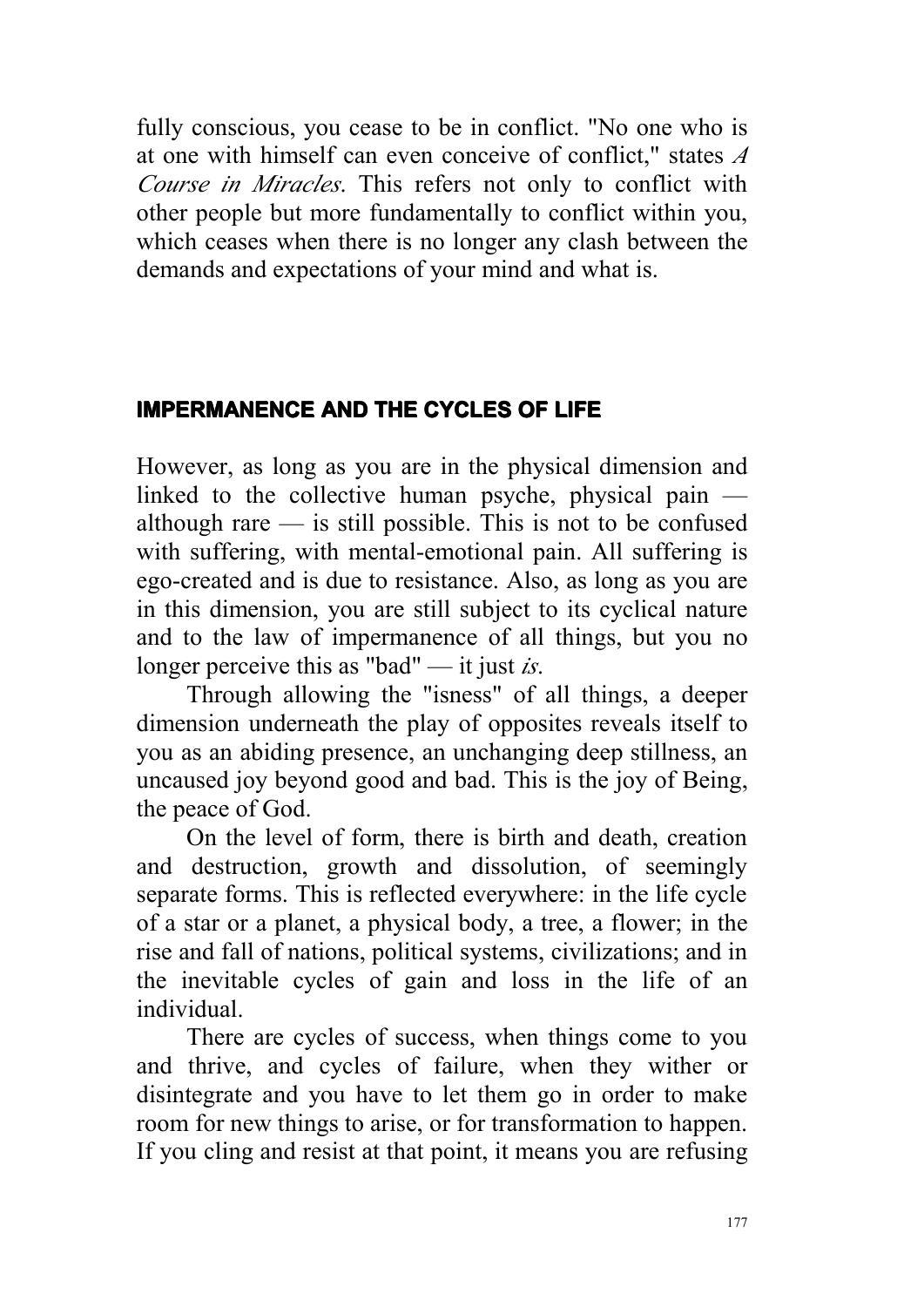to go with the flow of life, and you will suffer.

It is not true that the up cycle is good and the down cycle bad, excep<sup>t</sup> in the mind's judgment. Growth is usually considered positive, but nothing can grow forever. If growth, of whatever kind, were to go on and on, it would eventually become monstrous and destructive. Dissolution is needed for new growth to happen. One cannot exist without the other.

The down cycle is absolutely essential for spiritual realization. You must have failed deeply on some level or experienced some deep loss or pain to be drawn to the spiritual dimension. Or perhaps your very success became empty and meaningless and so turned out to be failure. Failure lies concealed in every success, and success in every failure. In this world, which is to say on the level of form, everybody "fails" sooner or later, of course, and every achievement eventually comes to naught. All forms are impermanent.

You can still be active and enjoy manifesting and creating new forms and circumstances, but you won't be identified with them. You do not need them to give you a sense of self. They are not your life — only your life situation.

Your physical energy is also subject to cycles. It cannot always be at a peak. There will be times of low as well as high energy. There will be periods when you are highly active and creative, but there may also be times when everything seems stagnant, when it seems that you are not getting anywhere, not achieving anything. A cycle can last for anything from <sup>a</sup> few hours toa few years. There are large cycles and small cycles within these large ones. Many illnesses are created through fighting against the cycles of low energy, which are vital for regeneration. The compulsion to do, and the tendency to derive your sense of self-worth and identity from external factors such as achievement, is an inevitable illusion as long as you are identified with the mind. This makes it hard or impossible for you to accept the low cycles and allow them to be. Thus, the intelligence of the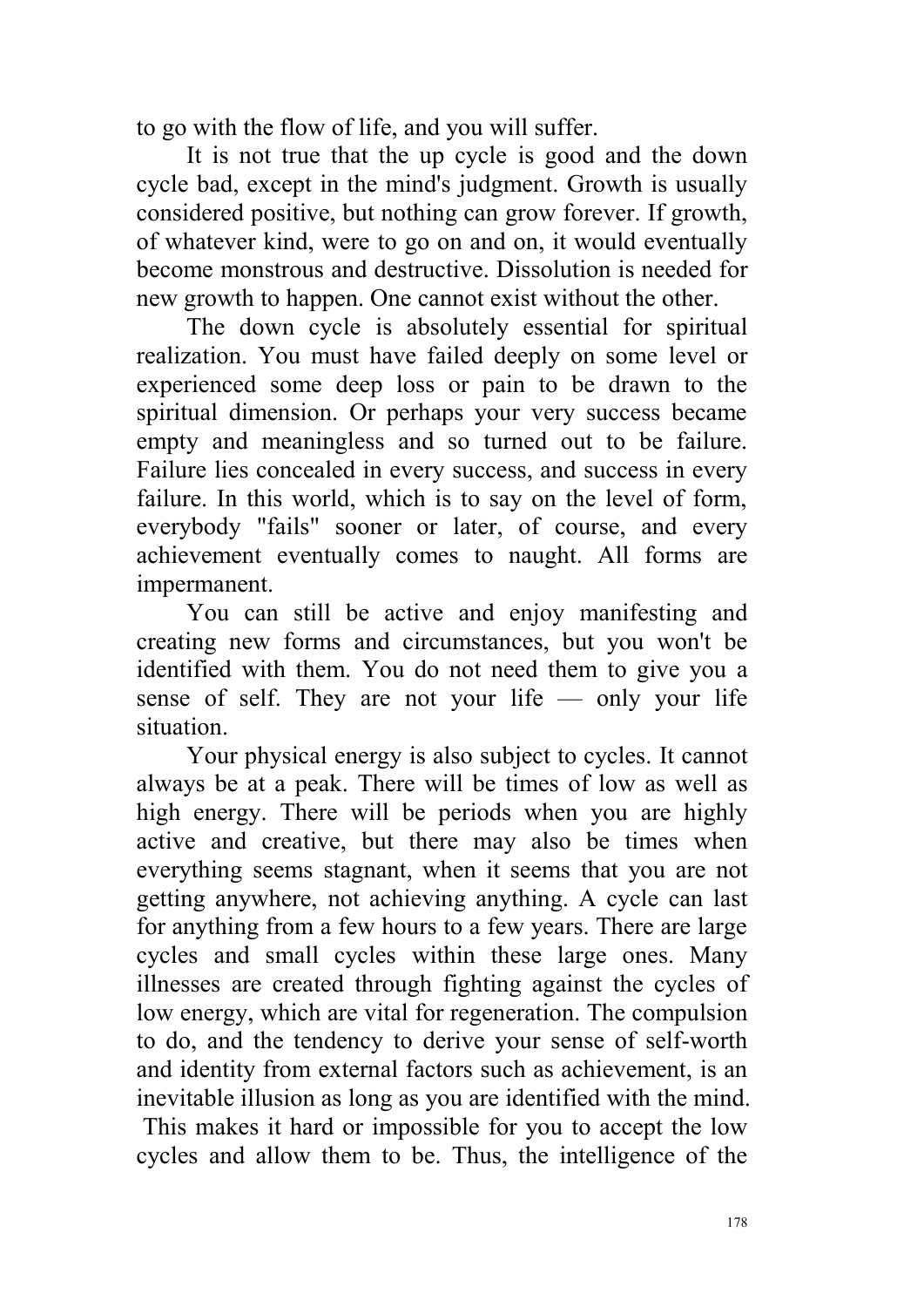organism may take over as <sup>a</sup> self-protective measure and create an illness in order to force you to stop, so that the necessary regeneration can take place.

The cyclical nature of the universe is closely linked with the impermanence of all things and situations. The Buddha made this <sup>a</sup> central par<sup>t</sup> of his teaching. All conditions are highly unstable and in constant flux, or, as he pu<sup>t</sup> it, impermanence is <sup>a</sup> characteristic of every condition, every situation you will ever encounter in your life. It will change, disappear, or nolonger satisfy you. Impermanence is also central to Jesus's teaching: "Do not lay up for yourselves treasures on earth, where moth and rust consume and where thieves break in and steal . . . ."

As long as <sup>a</sup> condition is judged as "good" by your mind, whether it be <sup>a</sup> relationship, <sup>a</sup> possession, <sup>a</sup> social role, <sup>a</sup> place, or your physical body, the mind attaches itself to it and identifies with it. It makes you happy, makes you feel good about yourself, and it may become par<sup>t</sup> of who you are or think you are. But nothing lasts in this dimension where moth and rust consume. Either it ends or it changes, or it may undergo <sup>a</sup> polarity shift: The same condition that was good yesterday or last year has suddenly or gradually turned into bad. The same condition that made you happy, then makes you unhappy. The prosperity of today becomes the empty consumerism of tomorrow. The happy wedding and honeymoon become the unhappy divorce or the unhappy coexistence. Or <sup>a</sup> condition disappears, so its absence makes you unhappy. When <sup>a</sup> condition or situation that themind as attached itself to and identified with changes or disappears, the mind cannot accep<sup>t</sup> it. It will cling to the disappearing condition and resist the change. It is almost as if <sup>a</sup> limb were being torn off your body.

We sometimes hear of people who have lost all their money or whose reputation has been ruined committing suicide. Those are the extreme cases. Others, whenever <sup>a</sup> major loss of one kind or another occurs, just become deeply unhappy or make themselves ill. They cannot distinguish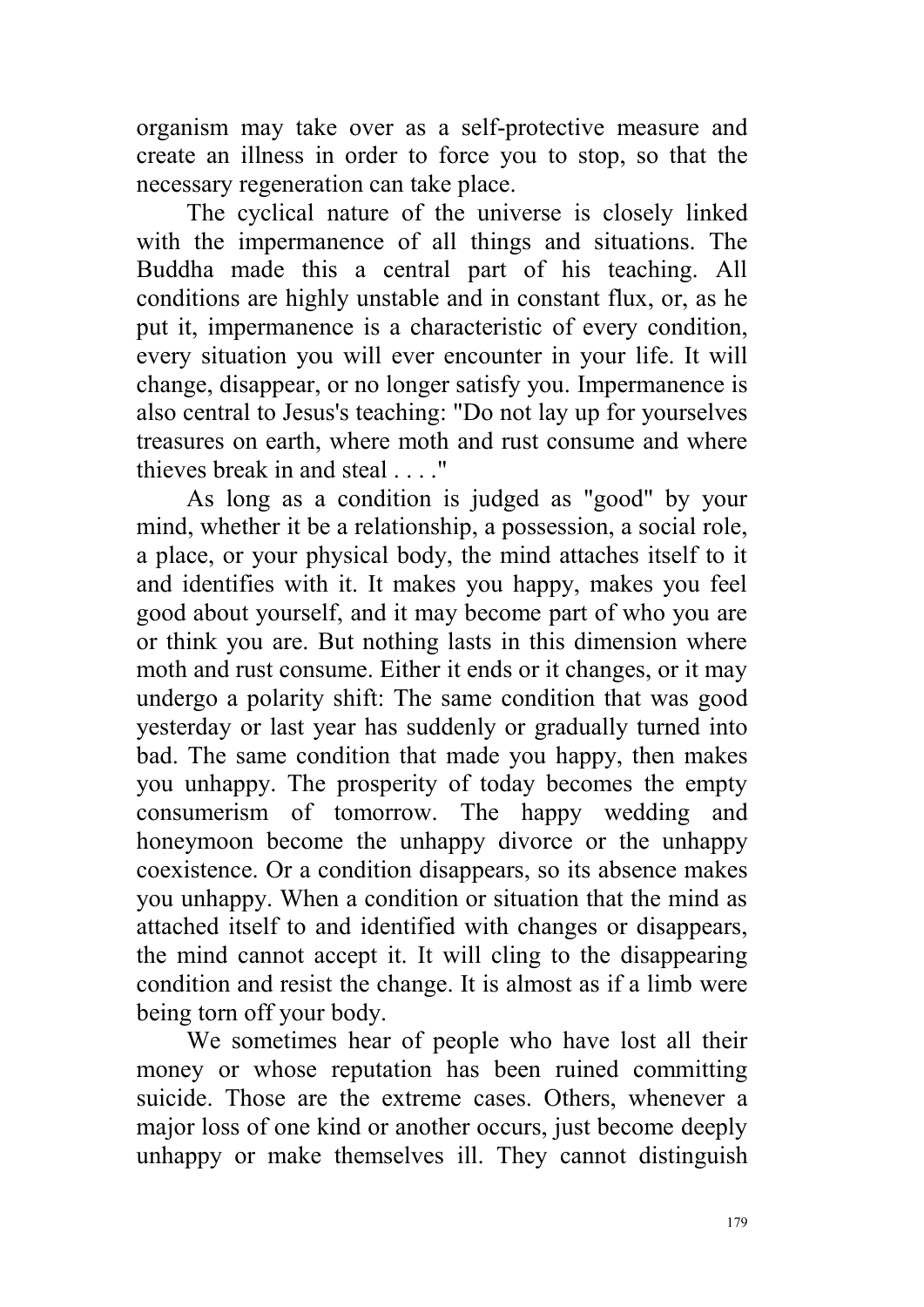between their life and their life situation. I recently read about <sup>a</sup> famous actress who died in her eighties. As her beauty started to fade and became ravaged by old age, she grew desperately unhappy and became <sup>a</sup> recluse. She, too, had identified with <sup>a</sup> condition: her external appearance. First, the condition gave her <sup>a</sup> happy sense of self, then an unhappy one. If she had been able to connect with the formless and timeless life within, she could have watched and allowed the fading of her external form from <sup>a</sup> place of serenity and peace. Moreover, her external form would have become increasingly transparent to the light shining through from her ageless true nature, so her beauty would not really have faded but simply become transformed into spiritual beauty. However, nobody told her that this is possible. The most essential kind of knowledge is not ye<sup>t</sup> widely accessible.

### §

The Buddha taught that even your happiness is dukkha — <sup>a</sup> Pali word meaning "suffering" or "unsatisfactoriness." It is inseparable from its opposite. This means that your happiness and unhappiness are in fact one. Only the illusion of time separates them.

This is not being negative. It is simply recognizing the nature of things, so that you don't pursue an illusion for the rest of your life. Nor is it saying that you should no longer appreciate pleasant or beautiful things or conditions. But to seek something through them that they cannot give — an identity, <sup>a</sup> sense of permanency and fulfillment — is <sup>a</sup> recipe for frustration and suffering. The whole advertising industry and consumer society would collapse if people became enlightened and no longer sought to find their identity through *things*. The more you seek happiness in this way, the more it will elude you. Nothing out there will ever satisfy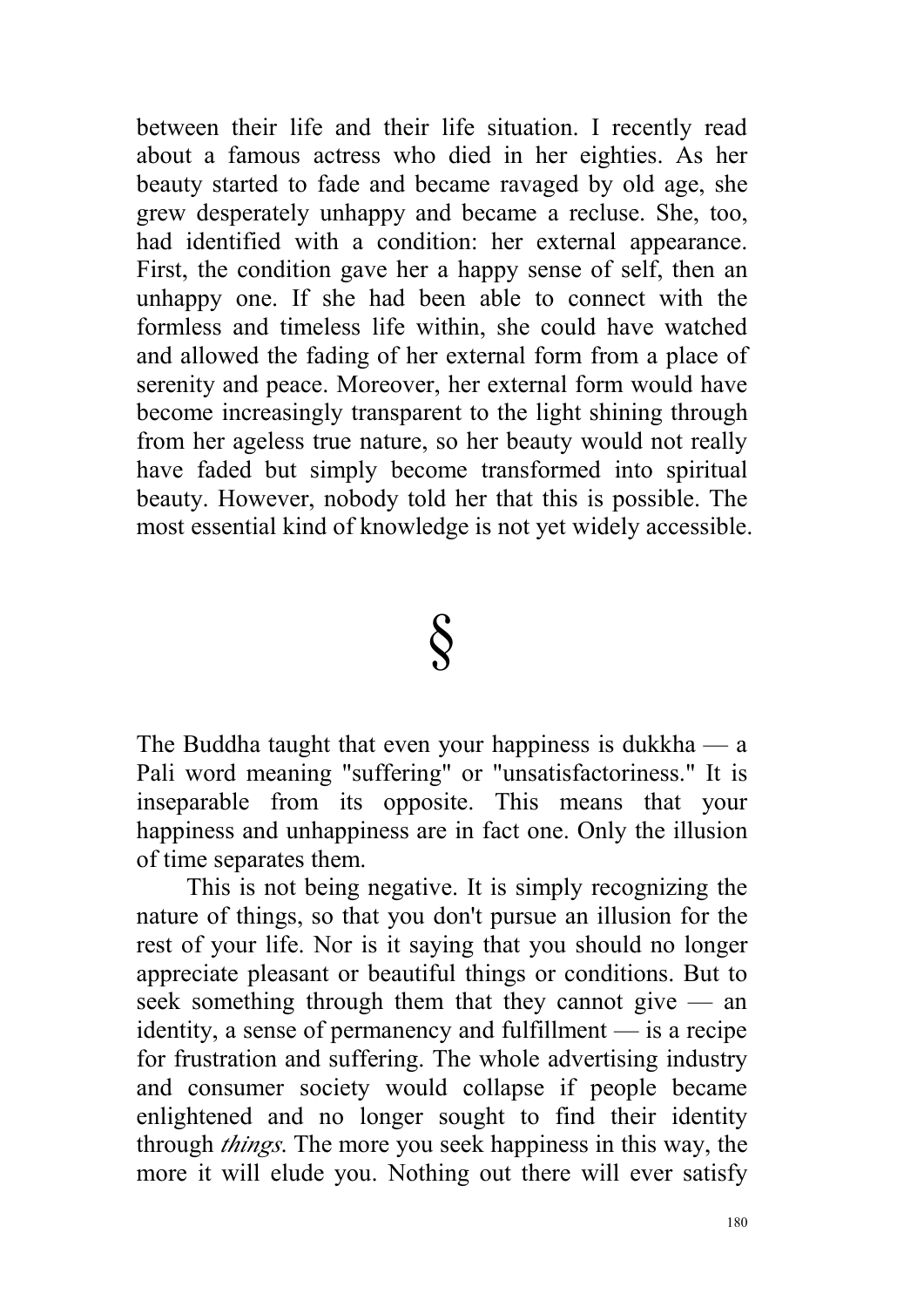you excep<sup>t</sup> temporarily and superficially, but you may need to experience many disillusionments before you realize that truth. Things and conditions can give you pleasure, but they will also give you pain. Things and conditions can give you pleasure, but they cannot give you joy. Nothing can *give* you joy. Joy is uncaused and arises from within as the joy of Being. It is an essential part of the inner state of peace, the state that has been called the peace of God. It is your natural state, not something that youneed to work hard for or struggle to attain.

Many people never realize that there can be no "salvation" in anything they do, possess, or attain. Those who do realize it often become world-weary and depressed: if nothing can give you true fulfillment, what is there left to strive for, what is the point in anything? The Old Testament prophet must have arrived at such <sup>a</sup> realization when he wrote "I have seen everything that is done under the sun, and behold, all is vanity and a striving after wind. " When you reach this point, you are one step away from despair — and one step away from enlightenment.

A Buddhist monk once told me: "All I have learned in the twenty years that I have been <sup>a</sup> monk I can sum up in one sentence: All that arises passes away. This I know." What he meant, of course, was this: I have learned to offer no resistance to what is; I have learned to allow the presen<sup>t</sup> moment to be and to accep<sup>t</sup> the impermanent nature of all things and conditions. Thus have I found peace.

To offer no resistance to life is tobe in <sup>a</sup> state of grace, ease, and lightness. This state is then no longer dependent upon things being in <sup>a</sup> certain way, good or bad. It seems almost paradoxical, ye<sup>t</sup> when your inner dependency on form is gone, the general conditions of your life, the outer forms, tend to improve greatly. Things, people, or conditions that you thought you needed for your happiness now come to you with no struggle or effort on your part, and you are free to enjoy and appreciate them — while they last. All those things, of course, will still pass away, cycles will come and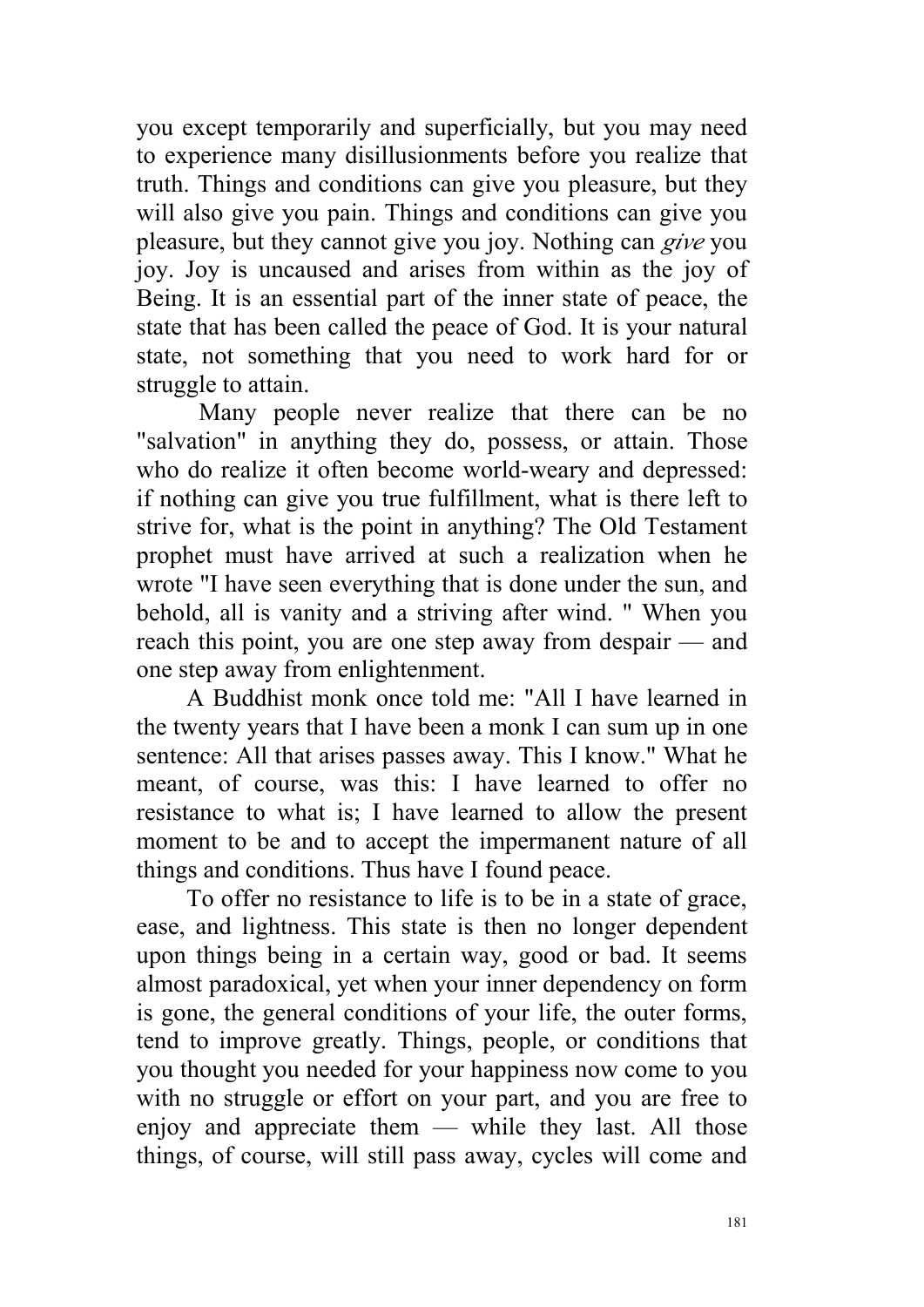go, but with dependency gone there is no fear of loss anymore. Life flows with ease.

The happiness that is derived from some secondary source is never very deep. It is only a pale reflection of the joy of Being, the vibrant peace that you find within as you enter the state of nonresistance. Being takes you beyond the polar opposites of the mind and frees you from dependency on form. Evenif everything were to collapse and crumble all around you, you would still feel <sup>a</sup> deep inner core of peace. You may not be happy, but you will be at peace.

## §

#### **USING AND RELINQUISHING RELINQUISHINGRELINQUISHINGNEGATIVITY NEGATIVITY**

All inner resistance is experienced as negativity in one form or another. All negativity *is* resistance. In this context, the two words are almost synonymous. Negativity ranges from irritation or impatience to fierce anger, from <sup>a</sup> depressed mood or sullen resentment to suicidal despair. Sometimes the resistance triggers the emotional pain-body, in which case even <sup>a</sup> minor situation may produce intense negativity, such as anger, depression, or deep grief.

The ego believes that through negativity it can manipulate reality and ge<sup>t</sup> what it wants. It believes that through it, it can attract <sup>a</sup> desirable condition or dissolve an undesirable one. *A Course in Miracles* rightly points out that, whenever you are unhappy, there is the unconscious belief that the unhappiness "buys" you what you want. If "you" the mind — did not believe that unhappiness works, why would you create it? The fact is, of course, that negativity does not work. Instead of attracting <sup>a</sup> desirable condition, it stops it from arising. Instead of dissolving an undesirable one, it keeps it in place. Its only "useful" function is that it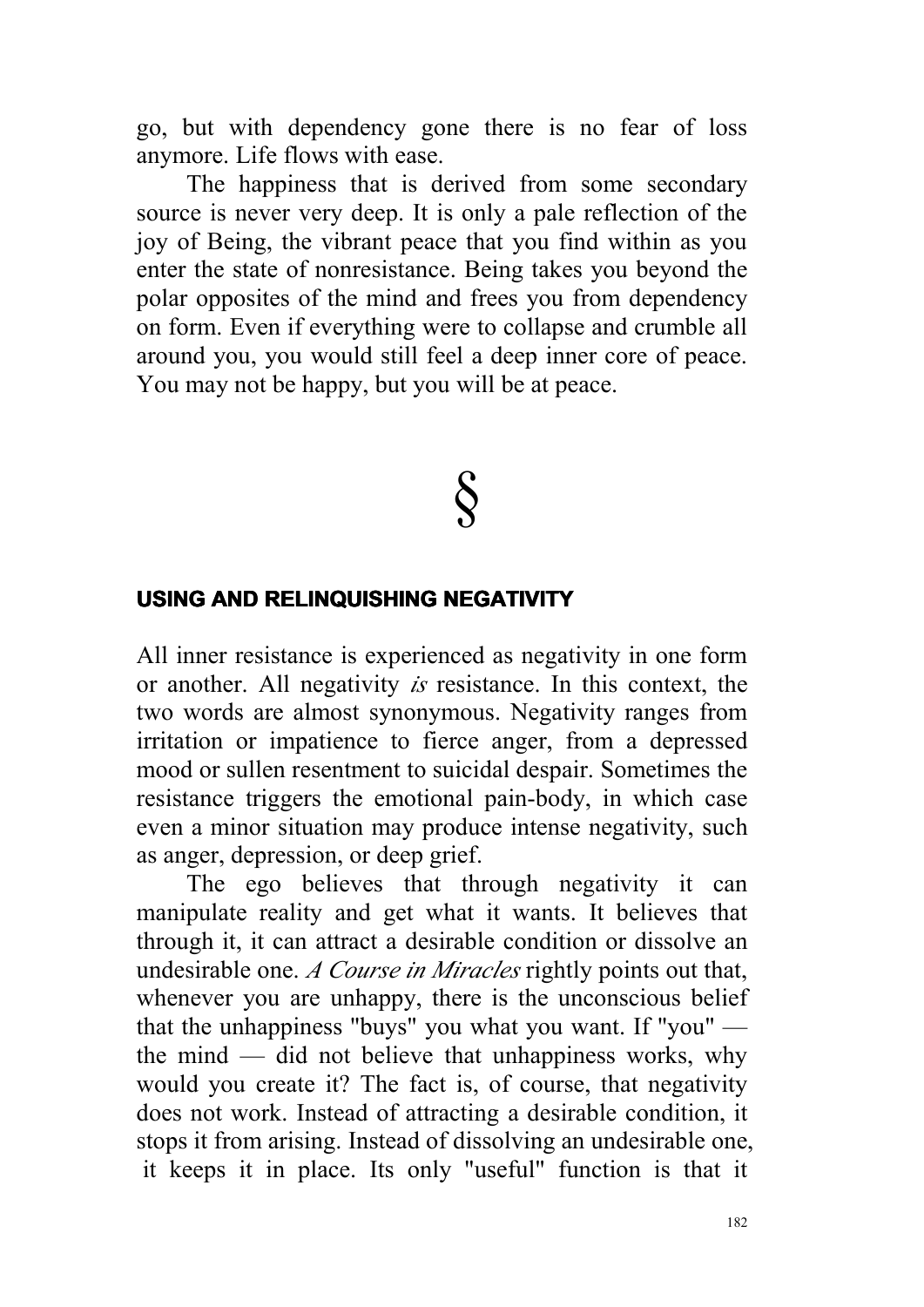strengthens the ego, and that is why the ego loves it.

Once you have identified with some form of negativity, you do not want to let go, and on <sup>a</sup> deeply unconscious level, you do not want positive change. It would threaten your identity as <sup>a</sup> depressed, angry, or hard-done-by person. You will then ignore, deny or sabotage the positive in your life. This is <sup>a</sup> common phenomenon. It is also insane.

Negativity is totally unnatural. It is a psychic pollutant, and there is <sup>a</sup> deep link between the poisoning and destruction of nature and the vast negativity that has accumulated in the collective human psyche. No other life form on the planet knows negativity, only humans, just as no other life form violates and poisons the Earth that sustains it. Have you ever seen an unhappy flower or <sup>a</sup> stressed oak tree? Have you come across <sup>a</sup> depressed dolphin, <sup>a</sup> frog that has <sup>a</sup> problem with self-esteem, <sup>a</sup> cat that cannot relax, or <sup>a</sup> bird that carries hatred and resentment? The only animals that may occasionally experience something akin to negativity or show signs of neurotic behavior are those that live in close contact with humans and so link into the human mind and its insanity.

Watch any plant or animal and let it teach you acceptance of what is, surrender to the Now. Let it teach you Being. Let it teach you integrity — which means to be one, to be yourself, to be real. Let it teach you how to live and how to die, and how not to make living and dying into <sup>a</sup> problem.

I have lived with several Zen masters — all of them cats. Even ducks have taught meimportant spiritual lessons. Just watching them is <sup>a</sup> meditation. How peacefully they float along, at ease with themselves, totally presen<sup>t</sup> in the Now, dignified and perfect as only <sup>a</sup> mindless creature can be. Occasionally, however, two ducks will ge<sup>t</sup> into <sup>a</sup> fight sometimes for no apparen<sup>t</sup> reason, or because one duck has strayed into another's private space. The fight usually lasts only for <sup>a</sup> few seconds, and then the ducks separate, swim off in opposite directions, and vigorously flap their wings <sup>a</sup>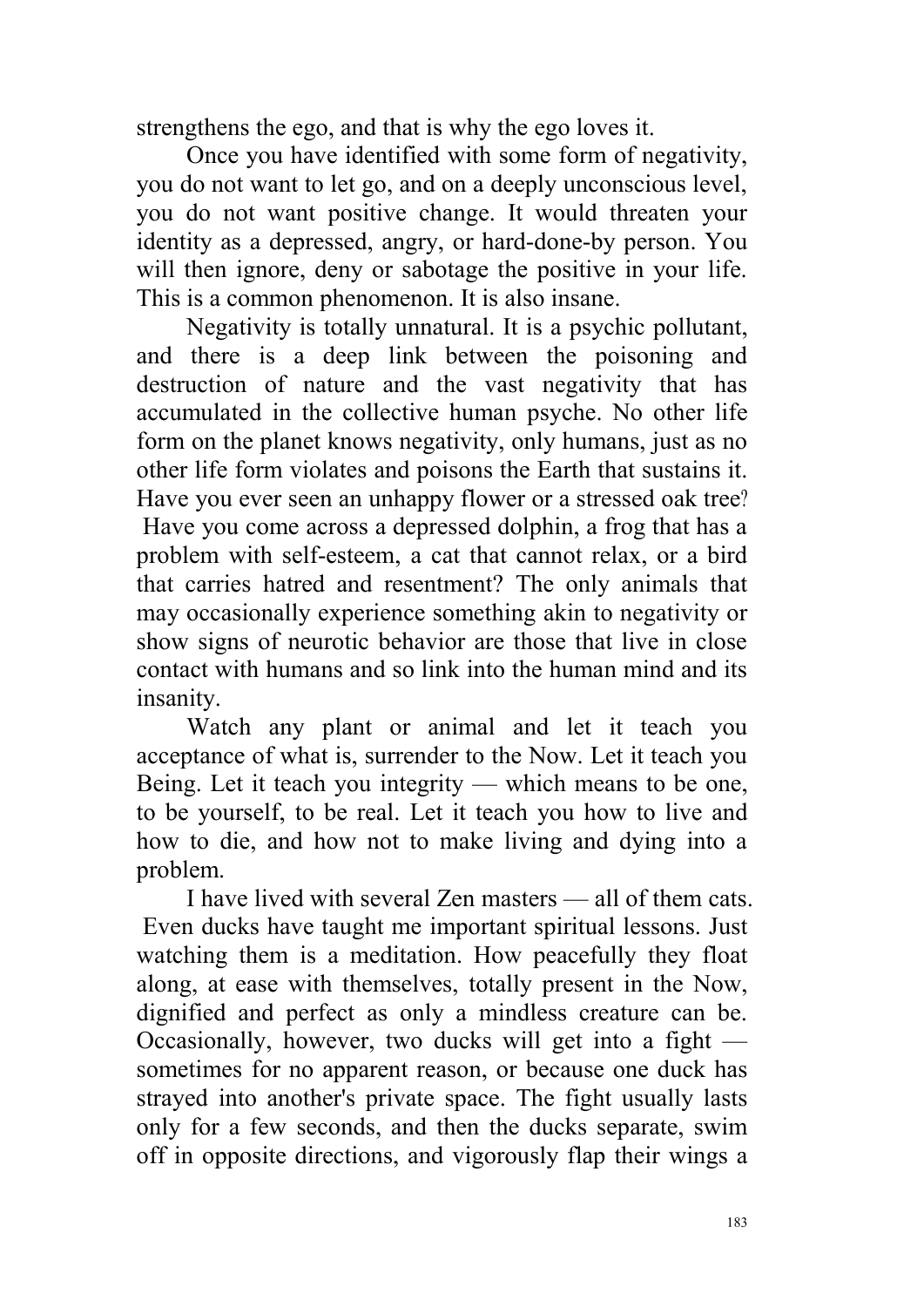few times. They then continue to swimon peacefully as if the fight had never happened. When I observed that for the first time, I suddenly realized that by flapping their wings they were releasing surplus energy, thus preventing it from becoming trapped in their body and turning into negativity. This is natural wisdom, and it is easy for them because they do not have <sup>a</sup> mind that keeps the pas<sup>t</sup> alive unnecessarily and then builds an identity around it.

*Couldn't <sup>a</sup> negative emotion also contain an important message? For example, if I often feel depressed, it may be <sup>a</sup> signal that there is something wrong with my life, and it may force me to look at my life situation and make some changes. So I* need to listen to what the emotion is telling me and not *just dismiss it as negative.*

Yes, recurring negative emotions do sometimes contain <sup>a</sup> message, as do illnesses. But any changes that you make, whether they have to do with your work, your relationships, or your surroundings, are ultimately only cosmetic unless they arise out of <sup>a</sup> change in your level of consciousness. And as far as that is concerned, it can only mean one thing: becoming more present. When you have reached <sup>a</sup> certain degree of presence, you don't need negativity anymore to tell you what is needed in your life situation. But as long as negativity is there, use it. Use it as <sup>a</sup> kind of signal that reminds you to be more present.

#### *How do we stop negativity from arising, and how do we get rid of it once it is there?*

As I said, you stop it from arising by being fully present. But don't become discouraged. There are as ye<sup>t</sup> few people on the planet who can sustain <sup>a</sup> state of continuous presence, although some are getting dose to it. Soon, I believe, there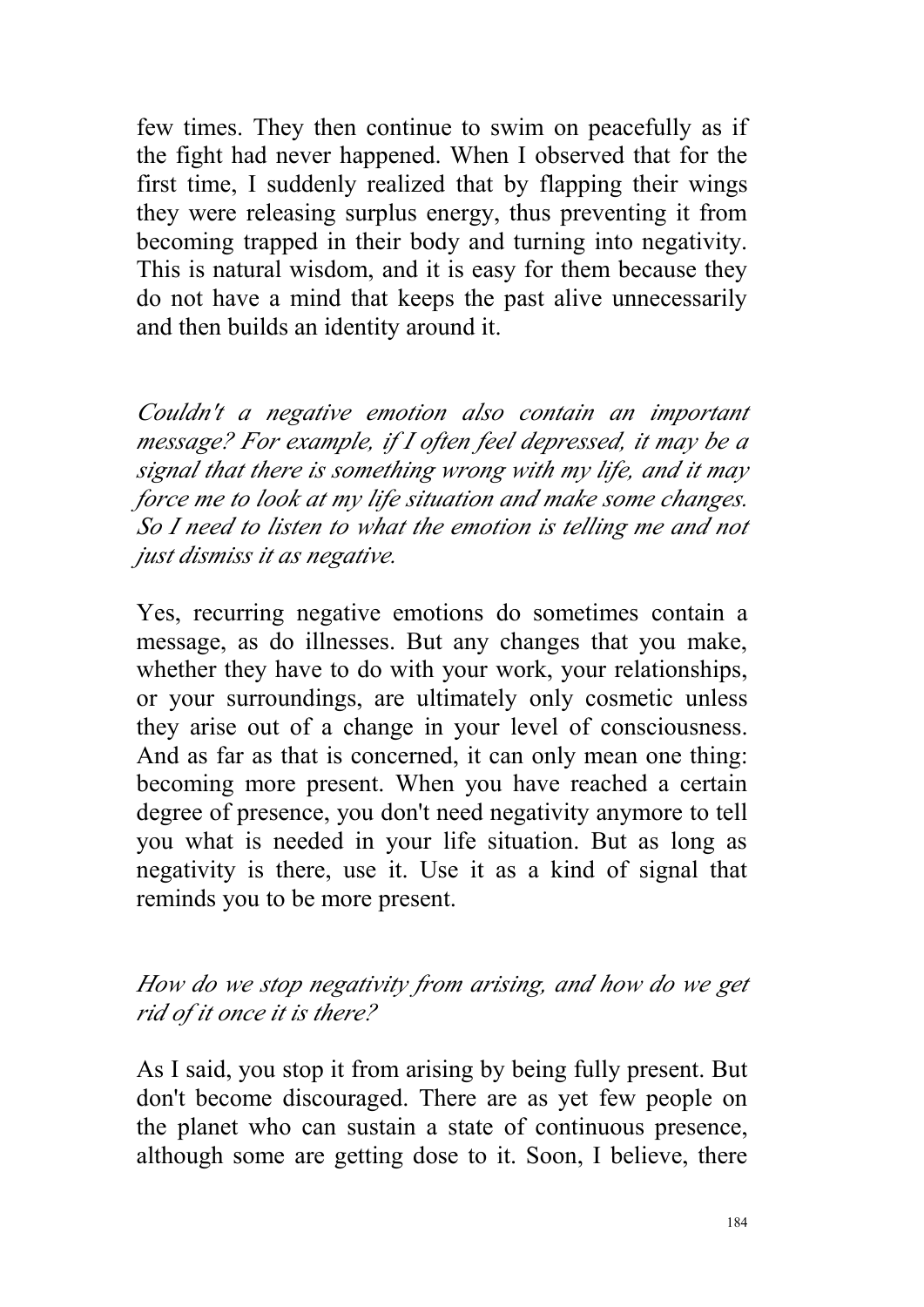will be many more.

Whenever you notice that some form of negativity has arisen within you, look on it not as <sup>a</sup> failure, but as <sup>a</sup> helpful signal that is telling you: "Wake up. Get out of your mind. Be present."

There is <sup>a</sup> novel by Aldous Huxley called *Island*, written in his later years when he became very interested in spiritual teachings. It tells the story of <sup>a</sup> man shipwrecked on <sup>a</sup> remote island cut off from the rest of the world. This island contains <sup>a</sup> unique civilization. The unusual thing about it is that its inhabitants, unlike those of the rest of the world, are actually sane. The first thing that the man notices are the colorful parrots perched in the trees, and they seem to be constantly croaking the words "Attention. Here and Now. Attention. Here and Now." We later learn that the islanders taught them these words in order to be reminded continuously to stay present.

So whenever you feel negativity arising within you, whether caused by an external factor, <sup>a</sup> thought, or even nothing in particular that you are aware of, look on it as <sup>a</sup> voice saying "Attention. Here and Now. Wake up." Even the slightest irritation is significant and needs to be acknowledged and looked at; otherwise, there will be <sup>a</sup> cumulative build-up of unobserved reactions. As I said before, you may be able to just drop it once you realize that you don't want to have this energy field inside you and that it serves no purpose. But then make sure that you drop it completely. If you cannot drop it, just accep<sup>t</sup> that it is there and take your attention into the feeling, as I pointed out earlier.

As an alternative to dropping <sup>a</sup> negative reaction, you can make it disappear by imagining yourself becoming transparent to the external cause of the reaction. I recommend that you practice it with little, even trivial, things first. Let's say that you are sitting quietly at home. Suddenly, there is the penetrating sound of <sup>a</sup> car alarm from across the street. Irritation arises. What is the purpose of the irritation?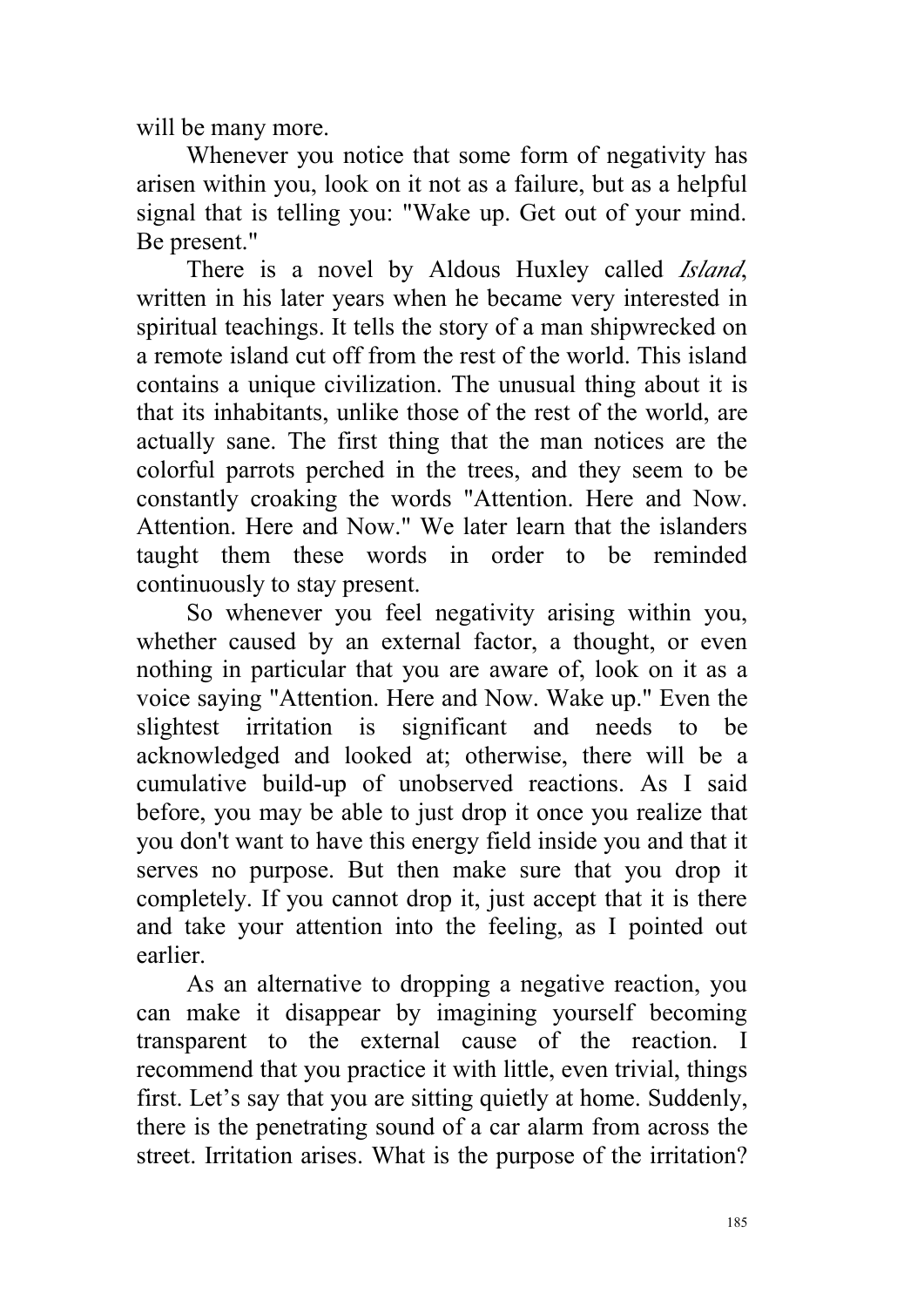None whatsoever. Why did you create it? You didn't. The mind did. It was totally automatic, totally unconscious. Why did the mind create it? Because it holds the unconscious belief that its resistance, which you experience as negativity or unhappiness in some form, will somehow dissolve the undesirable condition. This, of course, is <sup>a</sup> delusion. The resistance that it creates, the irritation or anger in this case, is far more disturbing than the original cause that it is attempting to dissolve.

All this can be transformed into spiritual practice. Feel yourself becoming transparent, as it were, without the solidity of <sup>a</sup> material body. Now allow the noise, or whatever causes <sup>a</sup> negative reaction, to pass right through you. It is no longer hitting <sup>a</sup> solid "wall" inside you. As I said, practice with little things first. The car alarm, the dog barking, the children screaming, the traffic jam. Instead of having <sup>a</sup> wall of resistance inside you that gets constantly and painfully hit by things that "should not be happening," let everything pass through you.

Somebody says something to you that is rude or designed to hurt. Instead of going into unconscious reaction and negativity, such as attack, defense, or withdrawal, you let it pass right through you. Offer no resistance. It is as if there is nobody there to ge<sup>t</sup> hurt anymore. That is forgiveness. In this way, you become invulnerable. You can still tell that person that his or her behavior is unacceptable, if that iswhat you choose to do. But that person no longer has the power to control your inner state. You are then in your power — not in someone else's, nor are you run by your mind. Whether it is a car alarm, a rude person, a flood, an earthquake, or the loss of all your possessions, the resistance mechanism is the same.

*I have been practicing meditation, I have been to workshops, I have read many books on spirituality, I try to be in <sup>a</sup> state of nonresistance — but if you ask me whether I have found*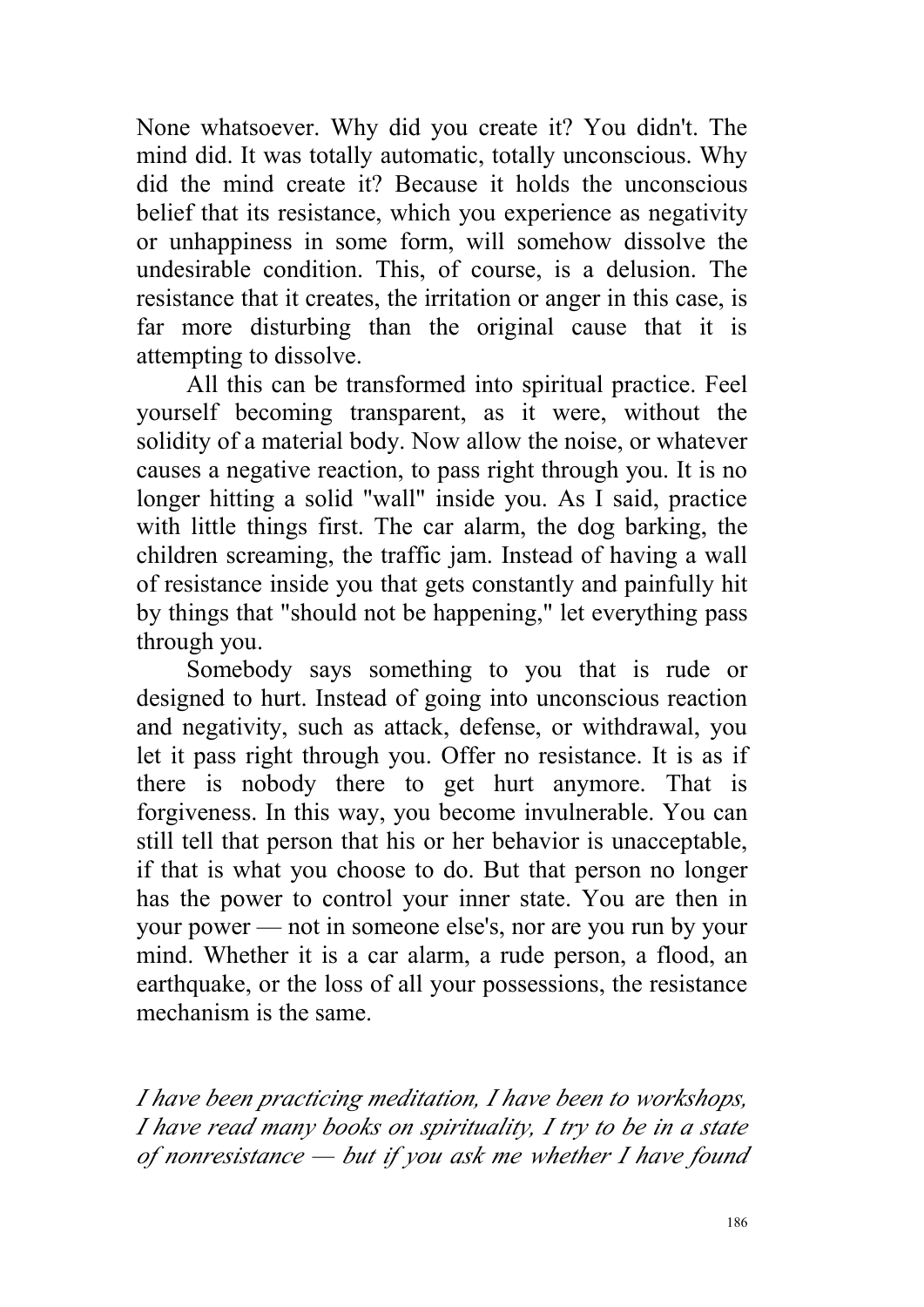*true and lasting inner peace, my honest answer would have to be "no. " Why haven't I found it? What else can I do?*

You are still seeking outside, and you cannot ge<sup>t</sup> out of the seeking mode. Maybe the next workshop will have the answer, maybe that new technique. To you I would say. Don't look for peace. Don't look for any other state than the one you are in now; otherwise, you will set up inner conflict and unconscious resistance. Forgive yourself for not being at peace. The moment you *completely* accept your nonpeace, your nonpeace becomes transmuted into peace. Anything you accep<sup>t</sup> fully will ge<sup>t</sup> you there, will take you into peace. This is the miracle of surrender.

# §

You may have heard the phrase "turn the other cheek," which <sup>a</sup> grea<sup>t</sup> teacher of enlightenment used 2,000 years ago. He was attempting to convey symbolically the secret of nonresistance and nonreaction. In this statement, as in all his others, he was concerned only with your inner reality, not with the outer conduct of your life.

Do you know the story of Banzan? Before he became <sup>a</sup> great Zen master, he spent many years in the pursuit of enlightenment, but it eluded him. Then one day, as he was walking in the marketplace, he overheard <sup>a</sup> conversation between <sup>a</sup> butcher and his customer. "Give me the best piece of meat you have," said the customer. And the butcher replied, "Every piece of meat I have is the best. There is no piece of meat here that is not the best." Upon hearing this, Banzan became enlightened.

I can see you are waiting for some explanation. When you accep<sup>t</sup> what *is*, every piece of meat — every moment is the best. That is enlightenment.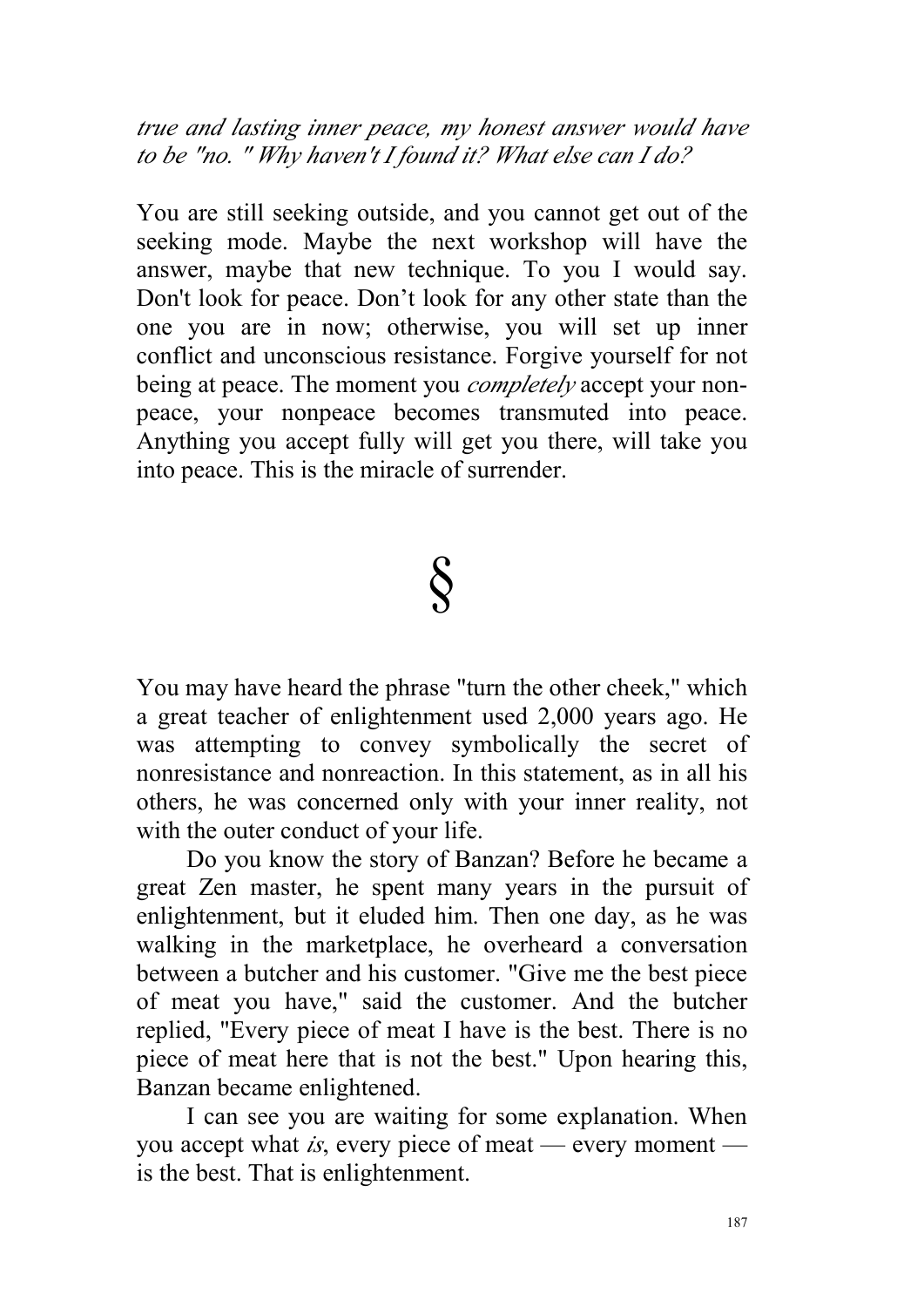#### **THE NATURE OF COMPASSION COMPASSION**

Having gone beyond the mind-made opposites, you become like <sup>a</sup> deep lake. The outer situation of your life and whatever happens there, is the surface of the lake. Sometimes calm, sometimes windy and rough, according to the cycles and seasons. Deep down, however, the lake is always undisturbed. You are the whole lake, not just the surface, and you are in touch with your own depth, which remains absolutely still. You don't resist change by mentally clinging to any situation. Your inner peace does not depend on it. You abide in Being — unchanging, timeless, deathless — and you are no longer dependent for fulfillment or happiness on the outer world of constantly fluctuating forms. You can enjoy them, play with them, create new forms, appreciate the beauty of it all. But there will be no need to attach yourself to any of it.

#### *When you become this detached, does it not mean that you also become remote from other human beings?*

On the contrary. As long as you are unaware of Being, the reality of other humans will elude you, because you have not found your own. Your mind will like or dislike their form, which is not just their body but includes their mind as well. True relationship becomes possible only when there is an awareness of Being. Coming from Being, you will perceive another person's body and mind as just <sup>a</sup> screen, as it were, behind which you can feel their true reality, as you feel yours. So, when confronted with someone else's suffering or unconscious behavior, you stay presen<sup>t</sup> and in touch with Being and are thus able to look beyond the form and feel the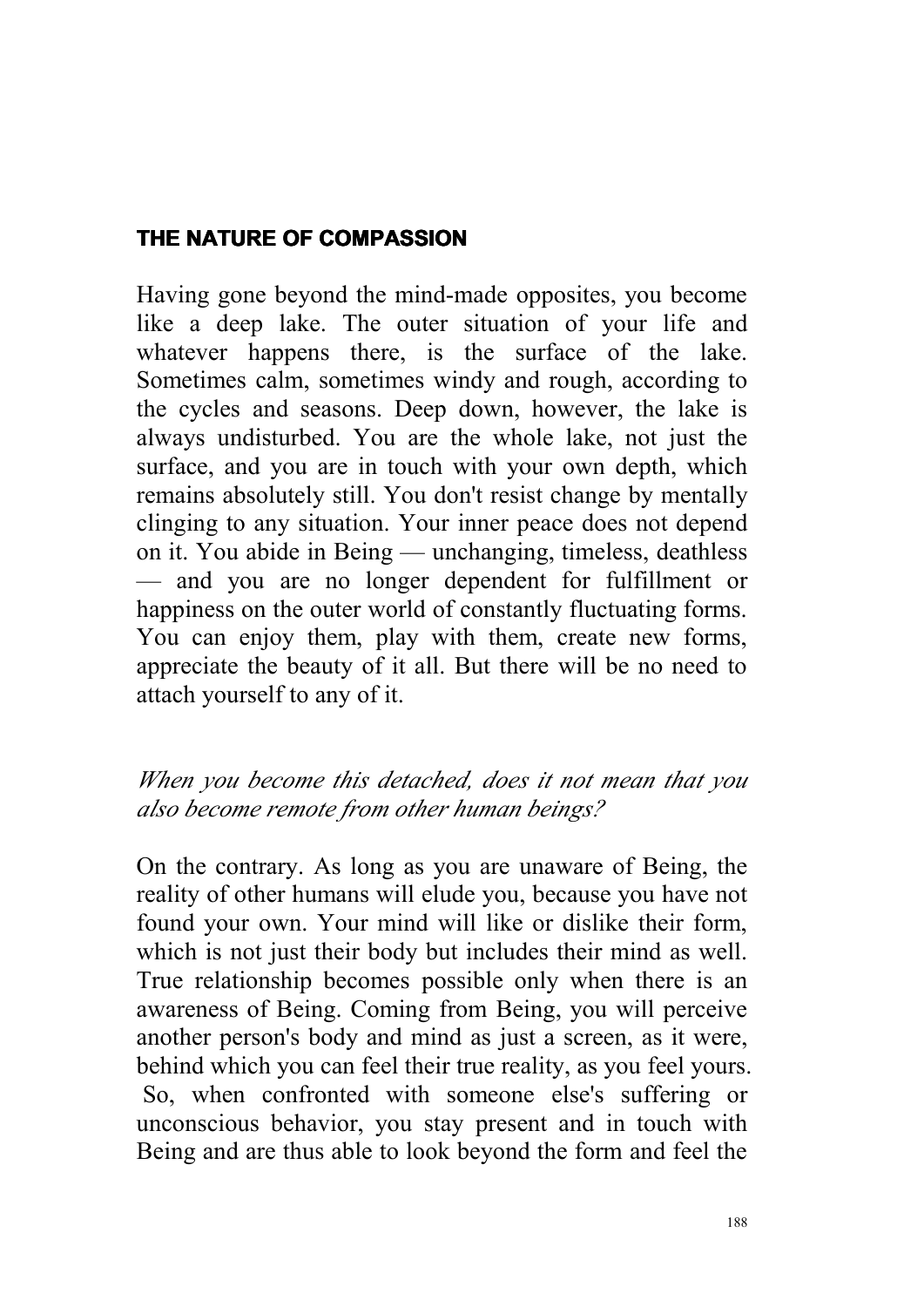other person's radiant and pure Being through your own. At the level of Being, all suffering is recognized as an illusion. Suffering is due to identification with form. Miracles of healing sometimes occur through this realization, by awakening Being-consciousness in others — if they are ready.

#### *Is that what compassion is?*

Yes. Compassion is the awareness of <sup>a</sup> deep bond between yourself and all creatures. But there are two sides to compassion, two sides to this bond. On the one hand, since you are still here as <sup>a</sup> physical body, you share the vulnerability and mortality of your physical form with every other human and with every living being. Next time you say "I have nothing in common with this person," remember that you have <sup>a</sup> grea<sup>t</sup> deal in common: A few years from now two years or seventy years, it doesn't make much difference — both of you will have become rotting corpses, then piles of dust, then nothing at all. This is <sup>a</sup> sobering and humbling realization that leaves little room for pride. Is this <sup>a</sup> negative thought? No, it is a fact. Why close your eyes to it? In that sense, there is total equality between you and every other creature.

> One of the most powerful spiritual practices is to meditate deeply on the mortality of physical forms, including your own. This is called: Die before you die. Go into it deeply. Your physical form is dissolving, is no more. Then <sup>a</sup> moment comes when all mind-forms or thoughts also die. Yet you are still there — the divine presence that you are. Radiant, fully awake. Nothing that was real ever died, only names, forms, and illusions.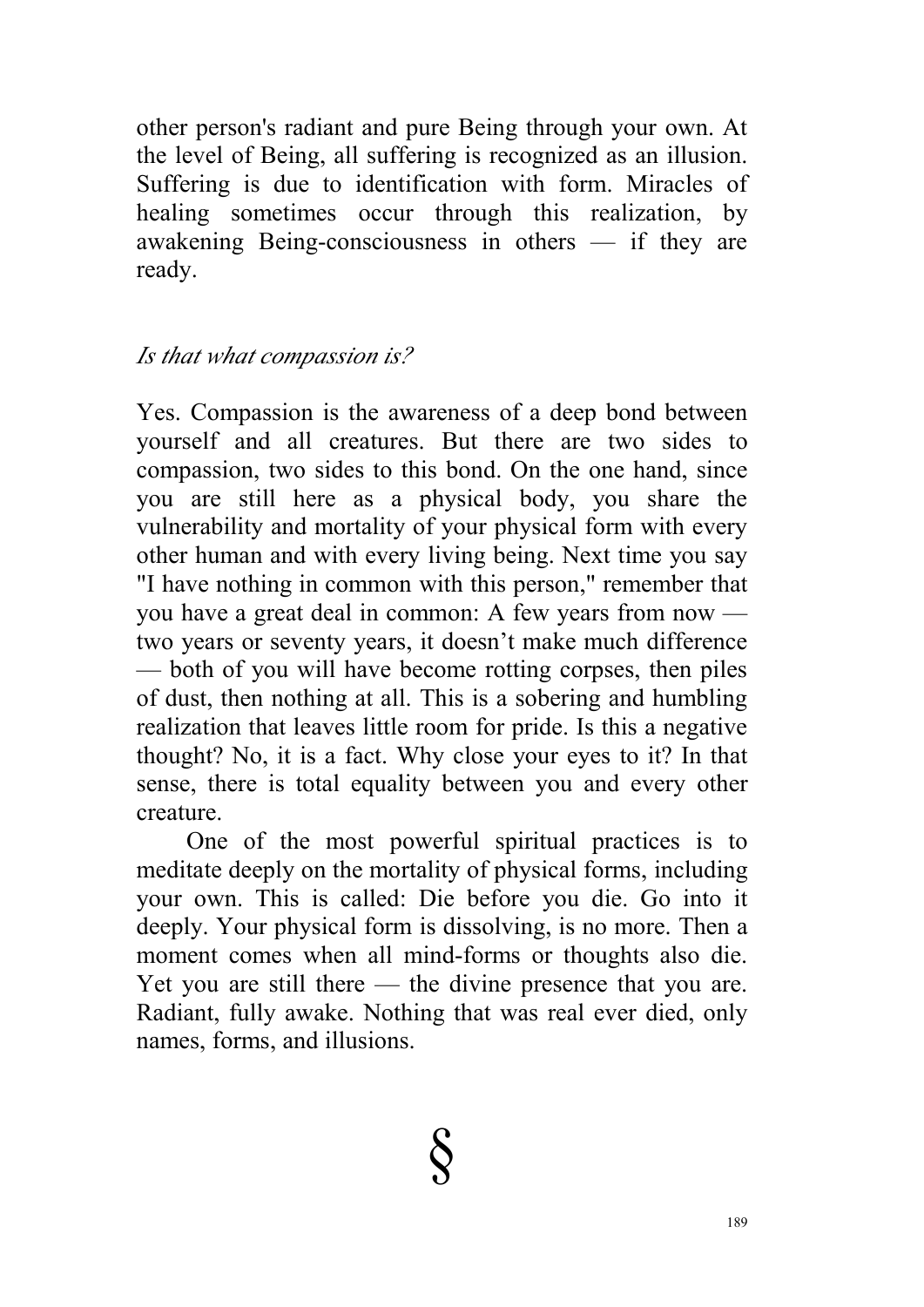The realization of this deathless dimension, your true nature, is the other side of compassion. On <sup>a</sup> deep feeling-level, you now recognize not only your own immortality but through your own that of every other creature as well. On the level of form, you share mortality and the precariousness of existence. On the level of Being, you share eternal, radiant life. These are the two aspects of compassion. In compassion, the seemingly opposite feelings of sadness and joy merge into one and become transmuted into <sup>a</sup> deep inner peace, This is the peace of God. It is one of the most noble feelings that humans are capable of, and it has grea<sup>t</sup> healing and transformative power. But true compassion, as I have just described it, is as ye<sup>t</sup> rare. To have deep empathy for the suffering of another being certainly requires <sup>a</sup> high degree of consciousness but represents only one side of compassion. It is not complete. True compassion goes beyond empathy or sympathy. It does not happen until sadness merges with joy, the joy of Being beyond form, the joy of eternal life.

#### **TOWARD A DIFFERENT DIFFERENT DIFFERENT DIFFERENTORDER OF REALITY REALITY REALITY**

*I don't agree that the body needs todie. I am convinced that we can achieve physical immortality. We believe in death and that's why the body dies.*

The body does not die because you believe in death. The body exists, or seems to, because you believe in death. Body and death are par<sup>t</sup> of the same illusion, created by the egoic mode of consciousness, which has no awareness of the Source of life and sees itself as separate and constantly under threat. So it creates the illusion that you are <sup>a</sup> body, <sup>a</sup> dense,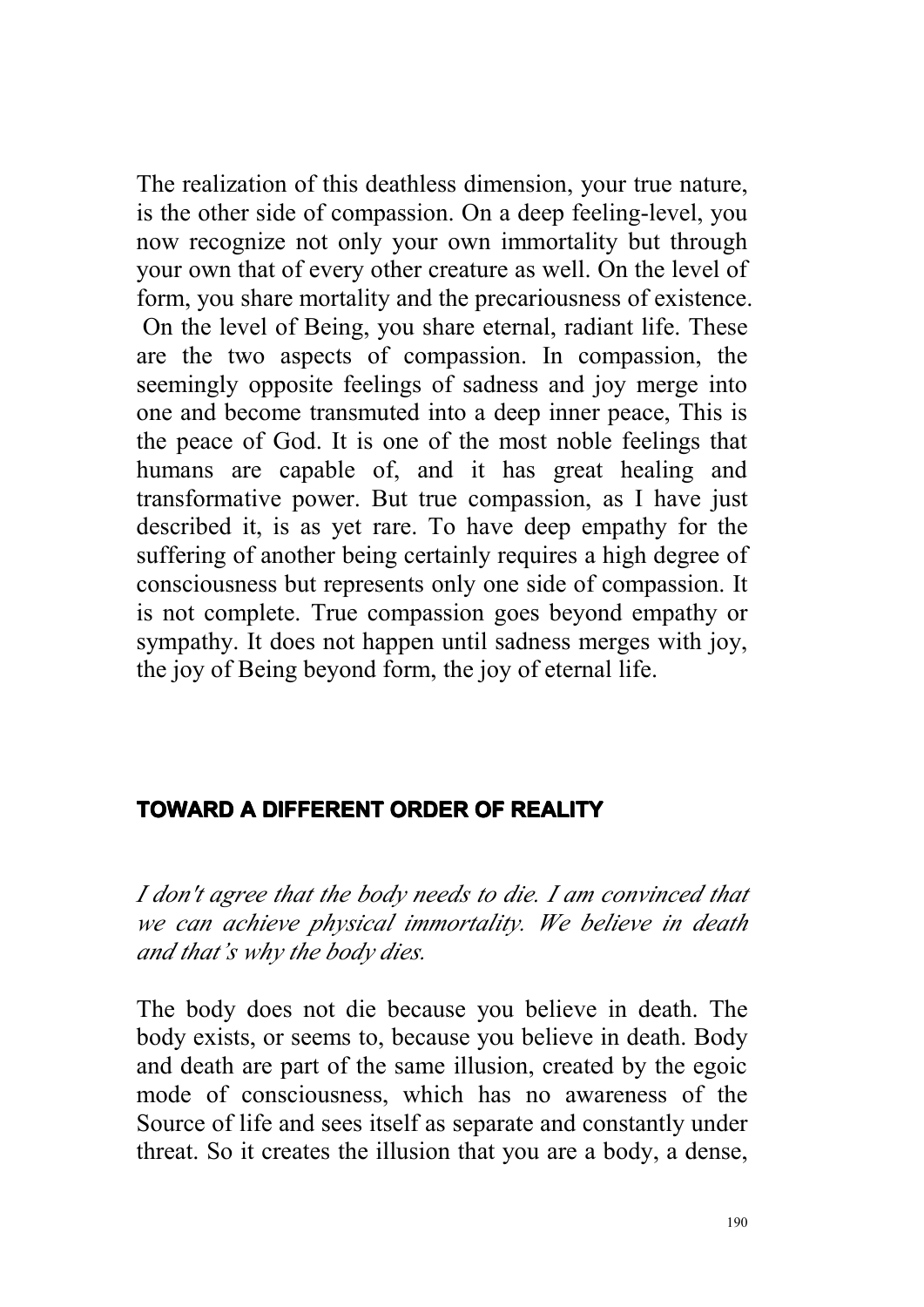physical vehicle that is constantly under threat.

To perceive yourself as <sup>a</sup> vulnerable body that was born and <sup>a</sup> little later dies — that's the illusion. Body and death: one illusion. You cannot have one without the other. You want to keep one side of the illusion and ge<sup>t</sup> rid of the other, but that is impossible. Either you keep all of it or you relinquish all of it.

However, you cannot escape from the body, nor do you have to. The body is an incredible misperception of your true nature. But your true nature is concealed somewhere within that illusion, not outside it, so the body is still the only point of access toit.

If you sawan angel but mistook it for <sup>a</sup> stone statue, all you would have to do is adjust your vision and look more closely at the "stone statue," not start looking somewhere else. You would then find that there never was <sup>a</sup> stone statue.

*If belief in death creates the body, why does an animal have <sup>a</sup> body? An animal doesn't have an ego, and it doesn't believe in death . . . .*

But it still dies, or seems to.

Remember that your perception of the world is <sup>a</sup> reflection of your state of consciousness. You are not separate from it, and there is no objective world out there. Every moment, your consciousness creates the world that you inhabit. One of the greatest insights that has come out of modern physics is that of the unity between the observer and the observed: the person conducting the experiment — the observing consciousness — cannot be separated from the observed phenomena, and <sup>a</sup> different way of looking causes the observed phenomena to behave differently. If you believe, on <sup>a</sup> deep level, in separation and the struggle for survival, then you see that belief reflected all around you and your perceptions are governed by fear. You inhabit <sup>a</sup> world of death and of bodies fighting, killing, and devouring each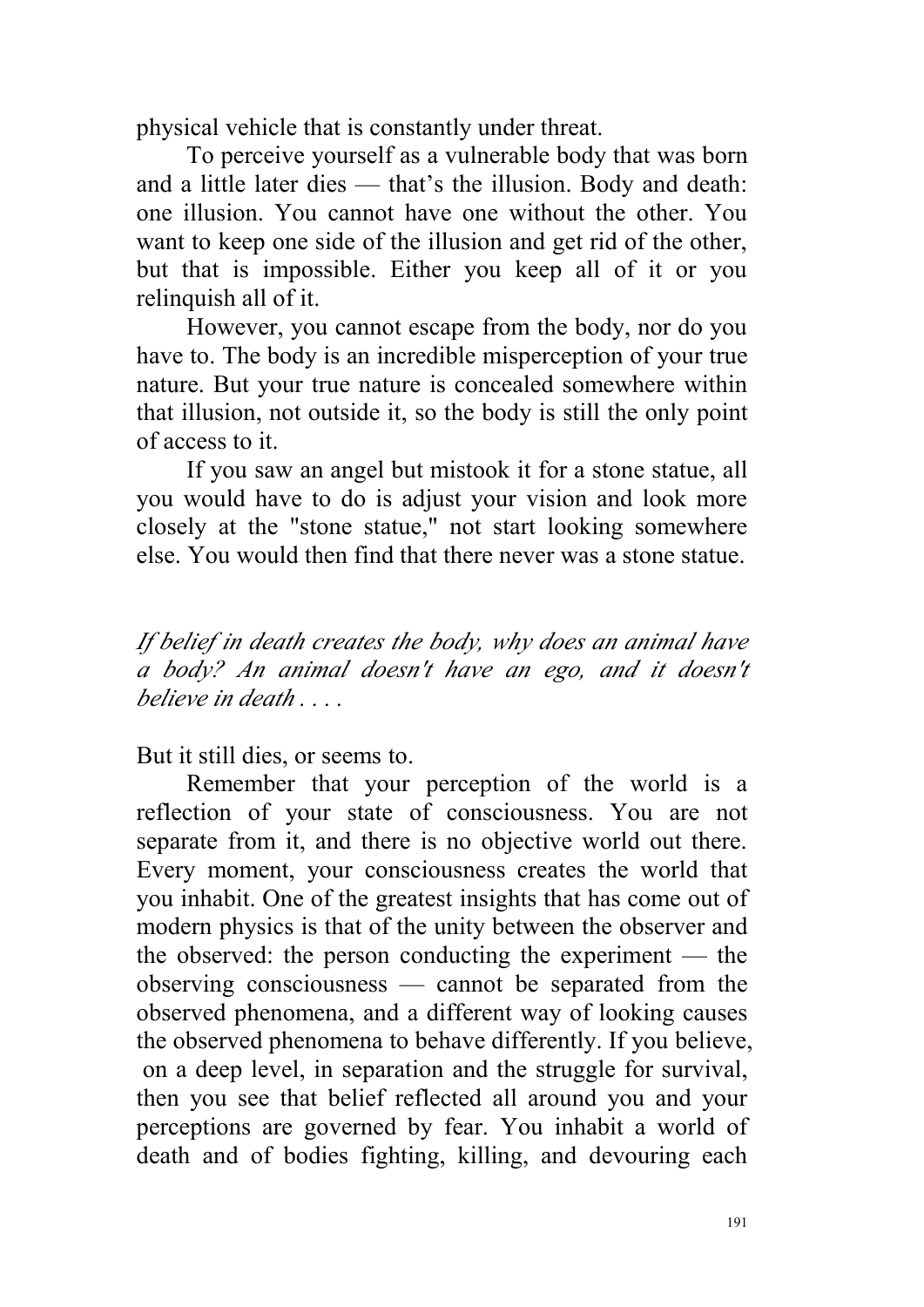other.

Nothing is what it seems to be. The world that you create and see through the egoic mind may seem <sup>a</sup> very imperfect place, even <sup>a</sup> vale of tears. But whatever you perceive is only <sup>a</sup> kind of symbol, likean image in <sup>a</sup> dream. It is how your consciousness interprets and interacts with the molecular energy dance of the universe. This energy is the raw material of so-called physical reality. You see it in terms of bodies and birth and death, or as <sup>a</sup> struggle for survival. An infinite number of completely different interpretations, completely different worlds, is possible and, in fact, exists all depending on the perceiving consciousness. Every being is <sup>a</sup> focal point of consciousness, and every such focal point creates its own world, although all those worlds are interconnected. There is <sup>a</sup> human world, an ant world, <sup>a</sup> dolphin world, and so on. There are countless beings whose consciousness frequency is so different from yours that you are probably unaware of their existence, as they are of yours. Highly conscious beings who are aware of their connectedness with the Source and with each other would inhabit <sup>a</sup> world that to you would appear as <sup>a</sup> heavenly realm — and ye<sup>t</sup> all worlds are ultimately one.

Our collective human world is largely created through the level of consciousness we call mind. Even within the collective human world there are vast differences, many different "sub-worlds," depending on the perceivers or creators of their respective worlds. Since all worlds are interconnected, when collective human consciousness becomes transformed, nature and the animal kingdom will reflect that transformation. Hence the statement in the Bible that in the coming age "The lion shall lie down with the lamb." This points to the possibility of a completely different order of reality.

The world as it appears to us now is, as I said, largely a reflection of the egoic mind. Fear being an unavoidable consequence of egoic delusion, it is <sup>a</sup> world dominated by fear. Just as the images in <sup>a</sup> dream are symbols of inner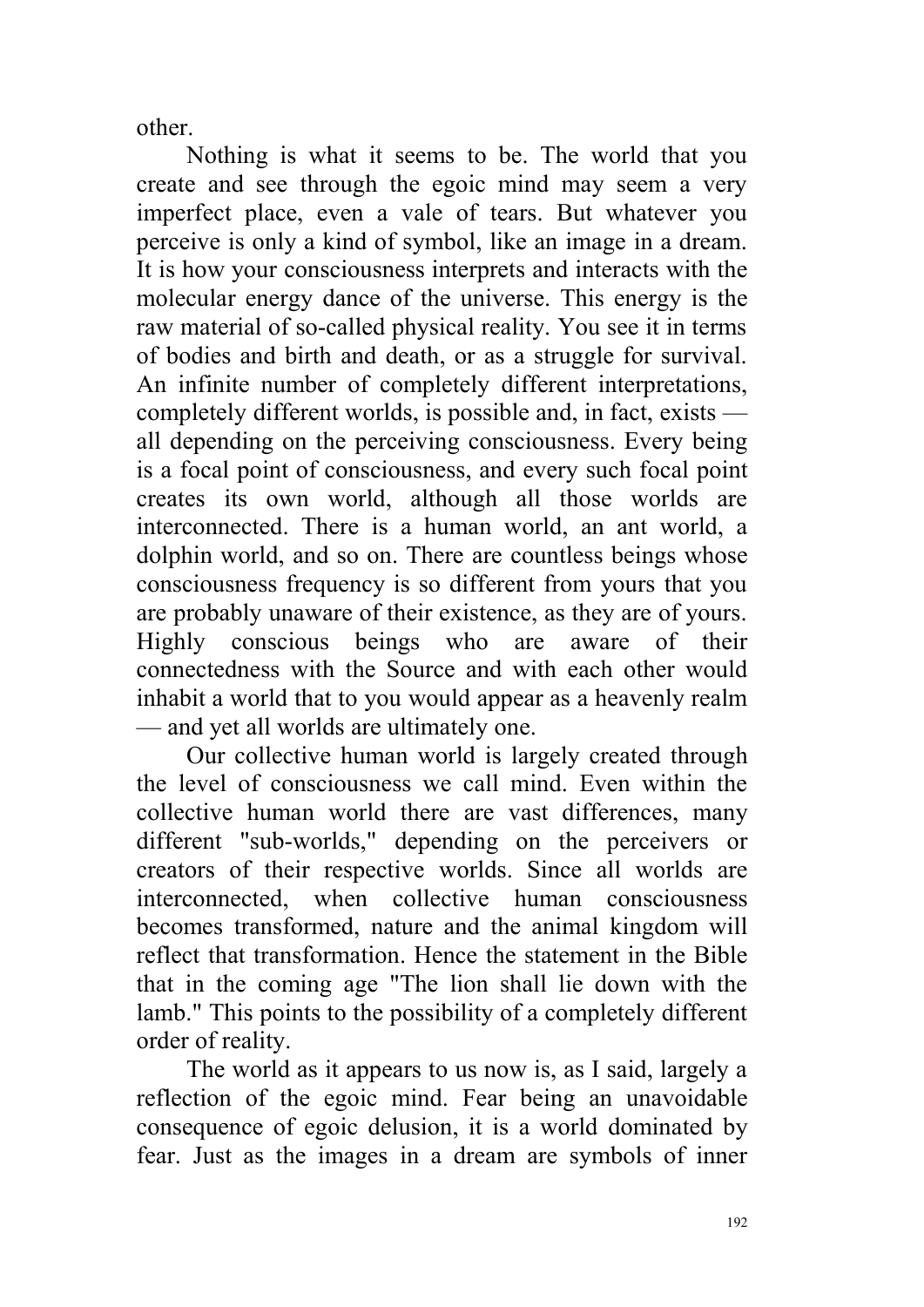states and feelings, so our collective reality is largely <sup>a</sup> symbolic expression of fear and of the heavy layers of negativity that have accumulated in the collective human psyche. Weare not separate from our world, so when the majority of humans become free of egoic delusion, this inner change will affect all of creation. You will literally inhabit <sup>a</sup> new world. It is <sup>a</sup> shift in planetary consciousness. The strange Buddhist saying that every tree and every blade of grass will eventually become enlightened points to the same truth. According to St. Paul, the whole of creation is waiting for humans to become enlightened. That is how I interpret his saying that "The created universe is waiting with eager expectation for God's sons to be revealed." St. Paul goes on to say that all of creation will become redeemed through this: "Up to the presen<sup>t</sup> . . . the whole created universe in all its parts groans as if in the pangs of childbirth."

What is being born is a new consciousness and, as its inevitable reflection, <sup>a</sup> new world. This is also foretold in the New Testament Book of Revelation: "Then I saw <sup>a</sup> new heaven and <sup>a</sup> new earth, for the first heaven and the first earth had passed away."

But don't confuse cause and effect. Your primary task is not to seek salvation through creating <sup>a</sup> better world, but to awaken out of identification with form. You are then no longer bound to this world, this level of reality. You can feel your roots in the Unmanifested and so are free of attachment to the manifested world. You can still enjoy the passing pleasures of this world, but there is no fear of loss anymore, so you don't need to cling to them. Although you can enjoy sensory pleasures, the craving for sensory experience is gone, as is the constant search for fulfillment through psychological gratification, through feeding the ego. You are in touch with something infinitely greater than any pleasure, greater than any manifested thing.

In <sup>a</sup> way, you then don't need the world anymore. You don't even need it to be different from the way it is.

It is only at this point that you begin to make <sup>a</sup> real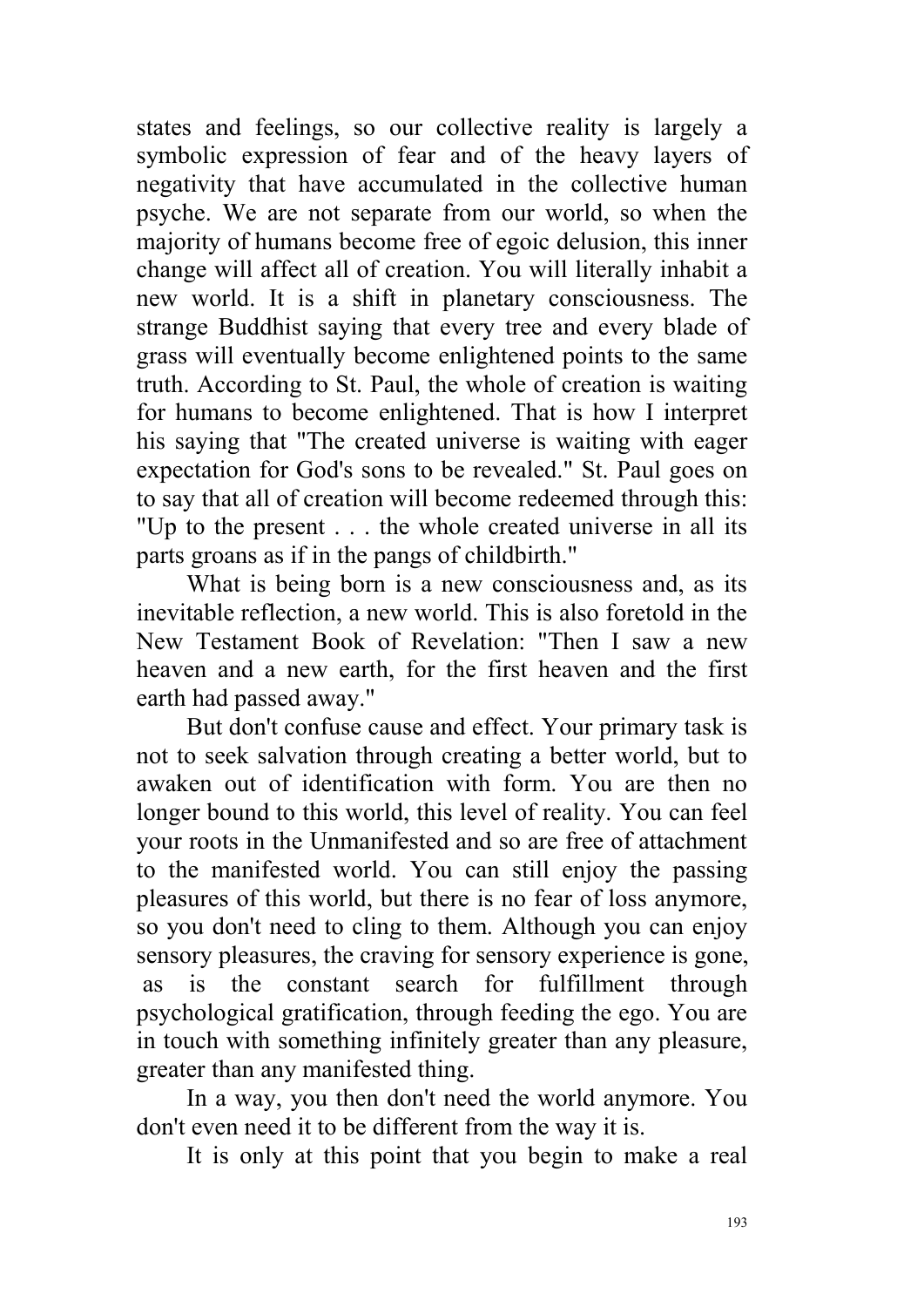contribution toward bringing about <sup>a</sup> better world, toward creating <sup>a</sup> different order of reality. It is only at this point that you are able to feel true compassion and to help others at the level of cause. Only those who have transcended the world can bring about <sup>a</sup> better world.

You may remember that we talked about the dual nature of true compassion, which is awareness of <sup>a</sup> common bond of shared mortality and immortality. At this deep level, compassion becomes healing in the widest sense. In that state, your healing influence is primarily based not on doing but on being. Everybody you come in contact with will be touched by your presence and affected by the peace that you emanate, whether they are conscious of it or not. When you are fully presen<sup>t</sup> and people around you manifest unconscious behavior, you won't feel theneed to react to it, so you don't give it any reality. Your peace is so vast and deep that anything that is not peace disappears into it as if it had never existed. This breaks the karmic cycle of action and reaction. Animals, trees, flowers will feel your peace and respond to it. You teach through being, through demonstrating the peace of God. You become the "light of the world," an emanation of pure consciousness, and so you eliminate suffering on the level of cause. You eliminate unconsciousness from the world.

§

This doesn't mean that you may not also teach through doing — for example, by pointing out how to disidentify from the mind, recognize unconscious patterns within oneself, and so on. But whoyou are is always <sup>a</sup> more vital teaching and <sup>a</sup> more powerful transformer of the world than what you say, and more essential even than what you do. Furthermore, to recognize the primacy of Being, and thus work on the level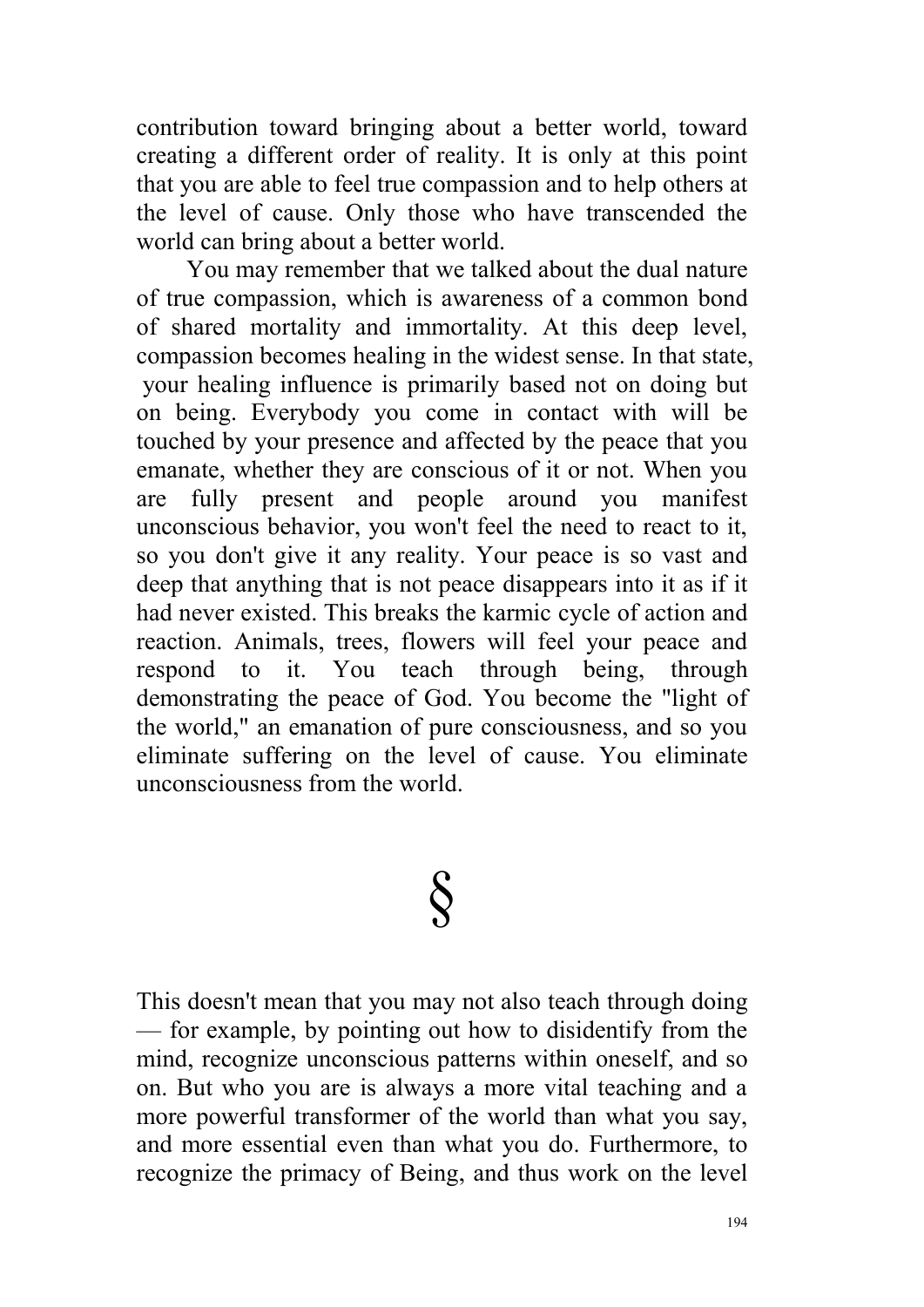of cause, does not exclude the possibility that your compassion may simultaneously manifest on the level of doing and of effect, by alleviating suffering whenever you come across it. When <sup>a</sup> hungry person asks you for bread and you have some, you will give it. But as you give the bread, even though your interaction may only be very brief, what really matters is this moment of shared Being, of which the bread is only <sup>a</sup> symbol. A deep healing takes place within it. In that moment, there is no giver, no receiver.

*But there shouldn't be any hunger and starvation in the first place. How can we create <sup>a</sup> better world without tackling evils such as hunger and violence first?*

All evils are the *effect* of unconsciousness. You can alleviate the effects of unconsciousness, but you cannot eliminate them unless you eliminate their cause. True change happens within, not without.

If you feel called upon to alleviate suffering in the world, that is a very noble thing to do, but remember not to focus exclusively on the outer; otherwise, you will encounter frustration and despair. Without <sup>a</sup> profound change in human consciousness, the world's suffering is <sup>a</sup> bottomless pit. So don't let your compassion become one-sided. Empathy with someone else's pain or lack and <sup>a</sup> desire to help need to be balanced with <sup>a</sup> deeper realization of the eternal nature of all life and the ultimate illusion of all pain. Then let your peace flow into whatever you do and you will be working on the levels of effect and cause simultaneously.

This also applies if you are supporting <sup>a</sup> movement designed to stop deeply unconscious humans from destroying themselves, each other, and the planet, or from continuing to inflict dreadful suffering on other sentient beings. Remember. Just as you cannot fight the darkness, so you cannot fight unconsciousness. If you try to do so, the polar opposites will become strengthened and more deeply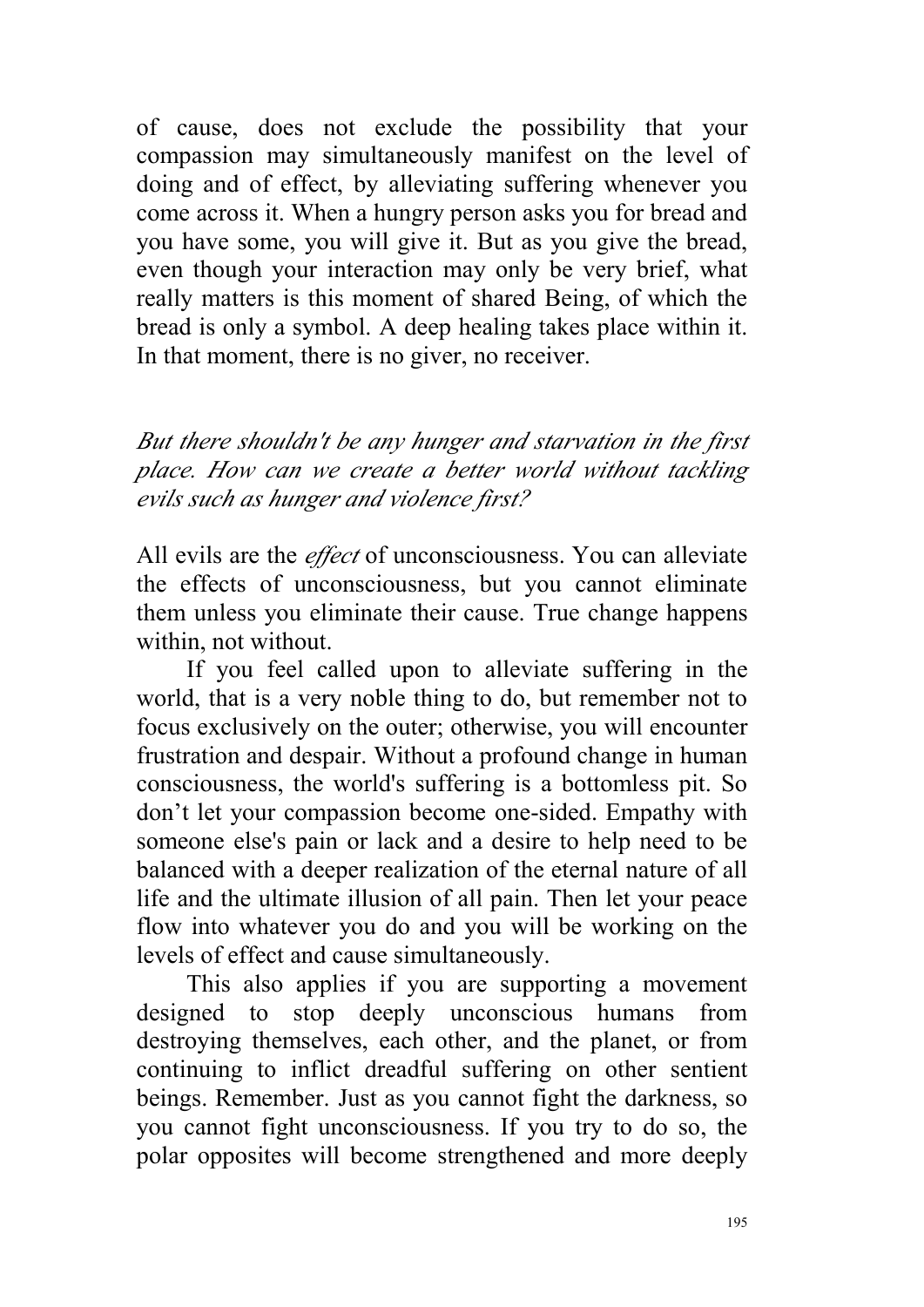entrenched. You will become identified with one of the polarities, you will create an "enemy," and so be drawn into unconsciousness yourself. Raise awareness by disseminating information, or at the most, practice passive resistance. But make sure that you carry no resistance within, no hatred, no negativity. "Love your enemies," said Jesus, which, of course, means "have no enemies."

Once you ge<sup>t</sup> involved in working on the level of effect, it is all too easy to lose yourself in it. Stay alert and very, very present. The causal level needs to remain your primary focus, the teaching of enlightenment your main purpose, and peace your most precious gift to the world.

Chapter Ten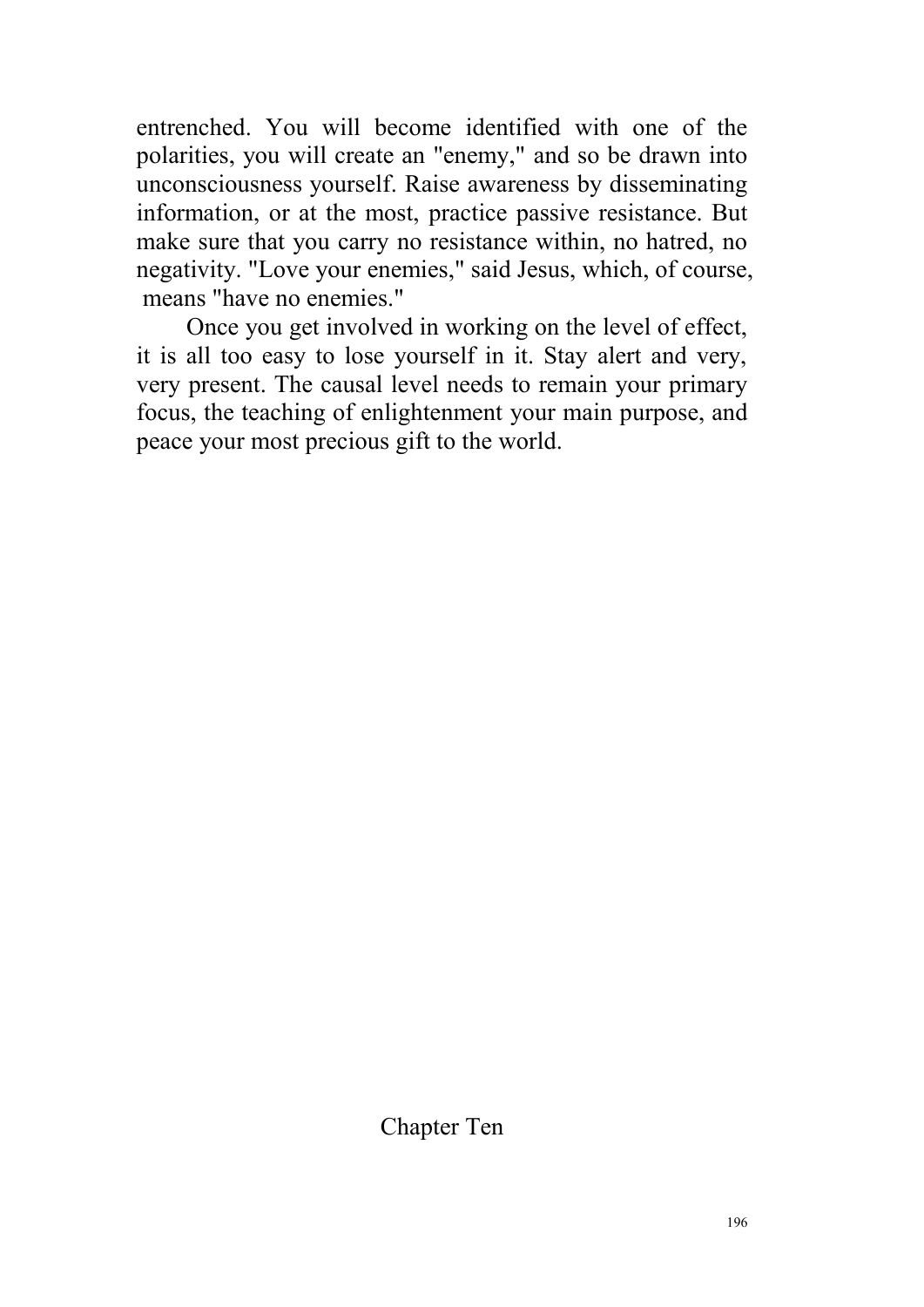### **THE MEANING MEANING OF SURRENDER SURRENDER SURRENDER SURRENDER**

#### **ACCEPTANCE ACCEPTANCE ACCEPTANCEACCEPTANCEOF THE NOW**

You mentioned "surrender" <sup>a</sup> few times. I don't like that idea. It sounds somewhat fatalistic. If we always accep<sup>t</sup> the way things are, we are not going to make any effort to improve them. It seems to me what progress is all about, both in our personal lives and collectively, is not to accep<sup>t</sup> the limitations of the presen<sup>t</sup> but to strive to go beyond them and create something better. If we hadn't done this, we would still be living in caves. How do you reconcile surrender with changing things and getting things done?

To some people, surrender may have negative connotations, implying defeat, giving up, failing to rise to the challenges of life, becoming lethargic, and so on. True surrender, however, is something entirely different. It does not mean to passively pu<sup>t</sup> up with whatever situation you find yourself in and to do nothing about it. Nor does it mean to cease making plans or initiating positive action.

Surrender is the simple but profound wisdom of *yielding* to rather than *opposing* the flow of life. The only place where you can experience the flow of life is the Now, so to surrender is to accep<sup>t</sup> the presen<sup>t</sup> moment unconditionally and without reservation. It is to relinquish inner resistance to what *is*. Inner resistance is to say "no" to what *is*, through mental judgment and emotional negativity. It becomes particularly pronounced when things "go wrong," which means that there is <sup>a</sup> gap between the demands or rigid expectations of your mind and what is. That is the pain gap. If you have lived long enough, you will know that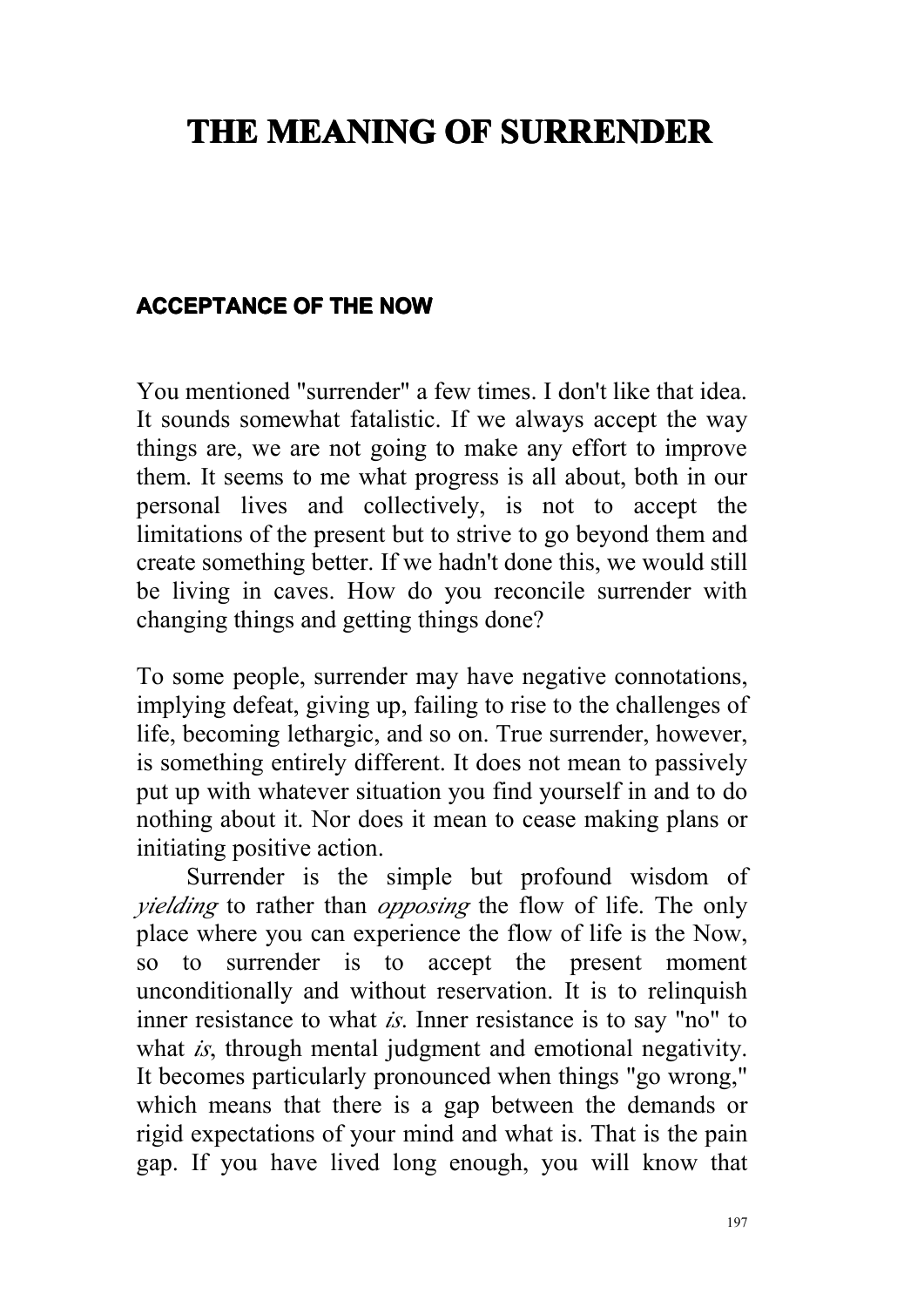things "go wrong" quite often. It is precisely at those times that surrender needs to be practiced if you want to eliminate pain and sorrow from your life. Acceptance of What is immediately frees you from mind identification and thus reconnects you with Being. Resistance *is* the mind.

Surrender is <sup>a</sup> purely inner phenomenon. It does not mean that on the outer level you cannot take action and change the situation. In fact, it is not the overall situation that you need to accep<sup>t</sup> when you surrender, but just the tiny segmen<sup>t</sup> called the Now.

For example, if you were stuck in the mud somewhere, you wouldn't say. "Okay, I resign myself to being stuck in the mud." Resignation is not surrender. You don't need to accep<sup>t</sup> an undesirable or unpleasant lifesituation. Nor do you need to deceive yourself and say that there is nothing wrong with being stuck in the mud. No. You recognize fully that you want to ge<sup>t</sup> out of it. You then narrow your attention down to the presen<sup>t</sup> moment without mentally labeling it in any way. This means that there is no judgment of the Now. Therefore, there is no resistance, no emotional negativity. You accep<sup>t</sup> the "isness" of this moment. Then you take action and do all that you can to ge<sup>t</sup> out of the mud. Such action I call positive action. It is far more effective than negative action, which arises out of anger, despair, or frustration. Until you achieve the desired result, you continue to practice surrender by refraining from labeling the Now.

Let me give you <sup>a</sup> visual analogy to illustrate the point I am making. You are walking along a path at night, surrounded by <sup>a</sup> thick fog. But you have <sup>a</sup> powerful flashlight that cuts through the fog and creates <sup>a</sup> narrow, dear space in front of you. The fog is your life situation, which includes pas<sup>t</sup> and future; the flashlight is your conscious presence; the dear space is the Now.

Non-surrender hardens your psychological form, the shell of the ego, and so creates <sup>a</sup> strong sense of separateness. The world around you and people in particular come to be perceived as threatening. The unconscious compulsion to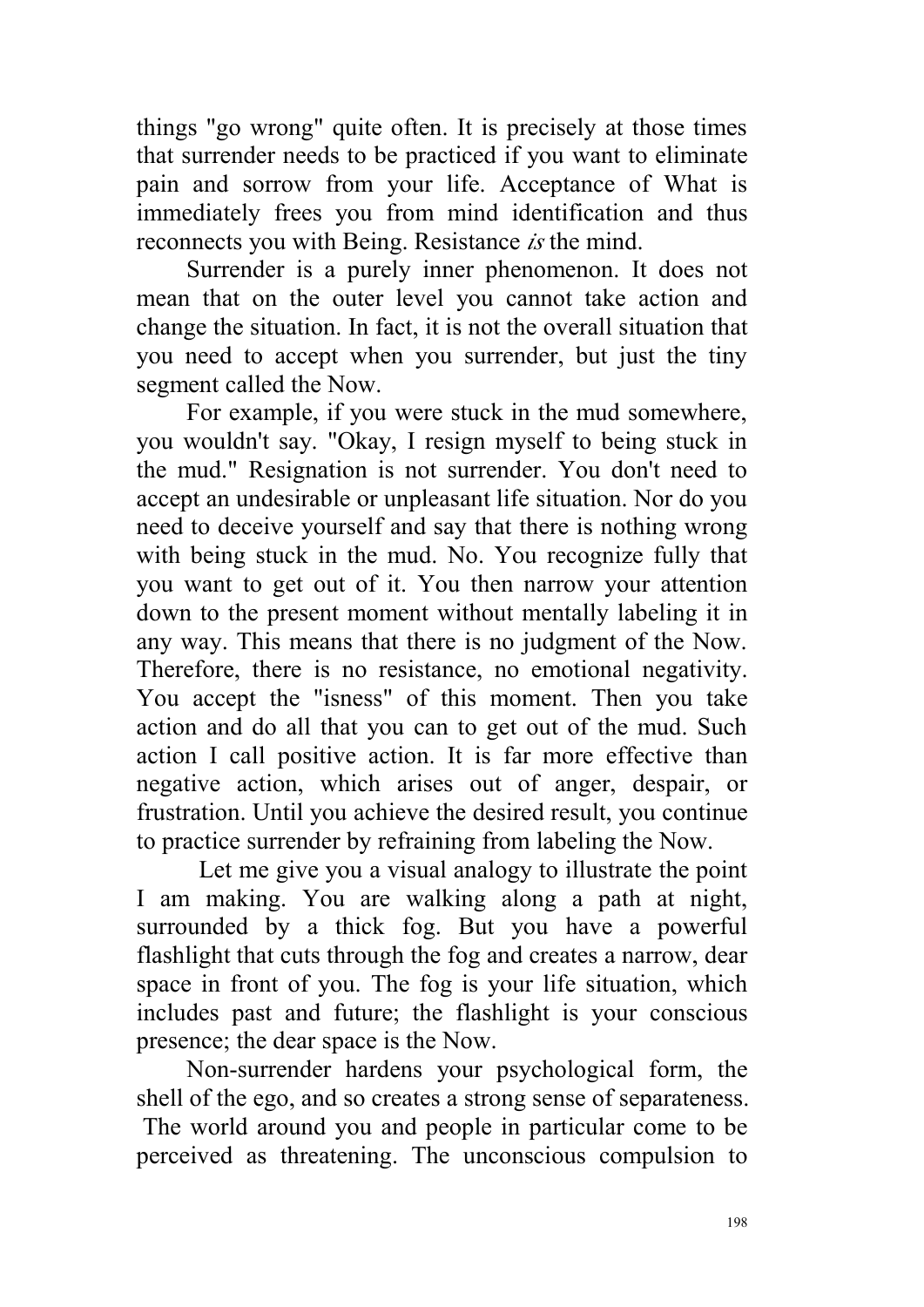destroy others through judgment arises, as does the need to compete and dominate. Even nature becomes your enemy and your perceptions and interpretations are governed by fear.

The mental disease that we call paranoia is only <sup>a</sup> slightly more acute form of this normal but dysfunctional state of consciousness.

Not only your psychological form but also your physical form — your body — becomes hard and rigid through resistance. Tension arises in different parts of the body, and the body as a whole contracts. The free flow of life energy through the body, which is essential for its healthy functioning, is greatly restricted. Bodywork and certain forms of physical therapy can be helpful in restoring this flow, but unless you practice surrender in your everyday life, those things can only give temporary symptom relief since the cause — the resistance pattern — has not been dissolved.

There is something within you that remains unaffected by the transient circumstances that make up your life situation, and only through surrender do you have access to it. It is your life, your very Being — which exists eternally in the timeless realm of the present. Finding this life is "the one thing that is needed" that Jesus talked about.

§

If you find your life situation unsatisfactory or even intolerable, it is only by surrendering first that you can break the unconscious resistance pattern that perpetuates that situation.

Surrender is perfectly compatible with taking action, initiating change or achieving goals. But in the surrendered state <sup>a</sup> totally different energy, <sup>a</sup> different quality, flows into your doing. Surrender reconnects you with the source-energy of Being, and if your doing is infused with Being, it becomes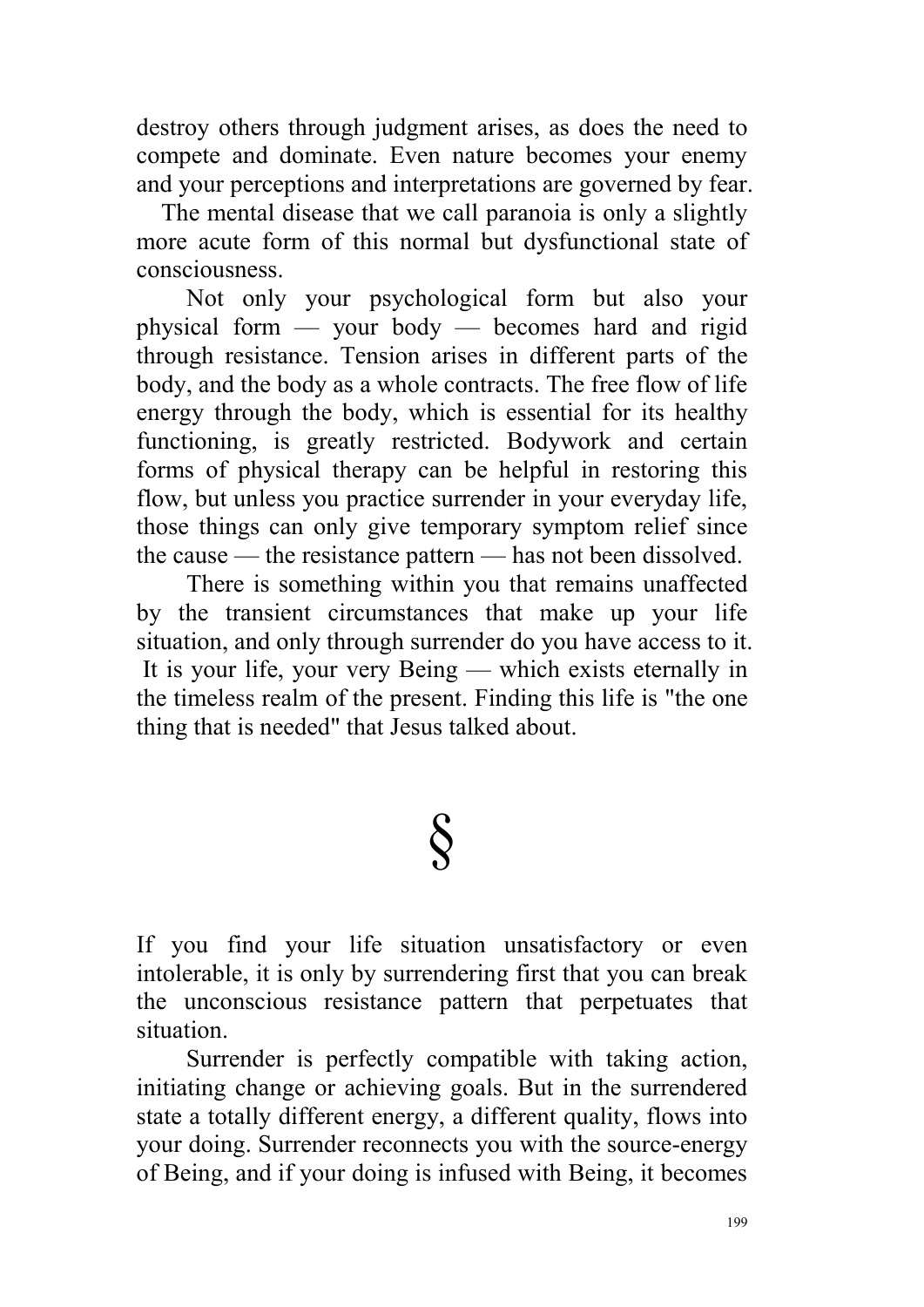<sup>a</sup> joyful celebration of life energy that takes you more deeply into the Now. Through nonresistance, the quality of your consciousness and, therefore, the quality of whatever you are doing or creating is enhanced immeasurably. The results will then look after themselves and reflect that quality. We could call this "surrendered action." It is not work as we have known it for thousands of years. As more humans awaken, the word work is going to disappear from our vocabulary, and perhaps <sup>a</sup> new word will be created to replace it.

It is the quality of your consciousness at this moment that is the main determinant of what kind of future you will experience, so to surrender is the most important thing you can do to bring about positive change. Any action you take is secondary. No truly positive action can arise out of an unsurrendered state of consciousness.

*I can see that if I am in <sup>a</sup> situation that is unpleasant or unsatisfactory and I completely accept the moment as it is, there will be no suffering or unhappiness. I will have risen above it. But I still can't quite see where the energy or motivation for taking action and bringing about change would come from if there isn't <sup>a</sup> certain amount of dissatisfaction.*

In the state of surrender, you see very clearly what needs to be done, and you take action, doing one thing at <sup>a</sup> time and focusing on one thing at <sup>a</sup> time. Learn fromnature: See how everything gets accomplished and how the miracle of life unfolds without dissatisfaction or unhappiness. That's why Jesus said: "Look at the lilies, how they grow; they neither toil nor spin."

If your overall situation is unsatisfactory or unpleasant, *separate out this instant* and surrender to what *is*. That's the flashlight cutting through the fog. Your state of consciousness then ceases to be controlled by external conditions. You are no longer coming from reaction and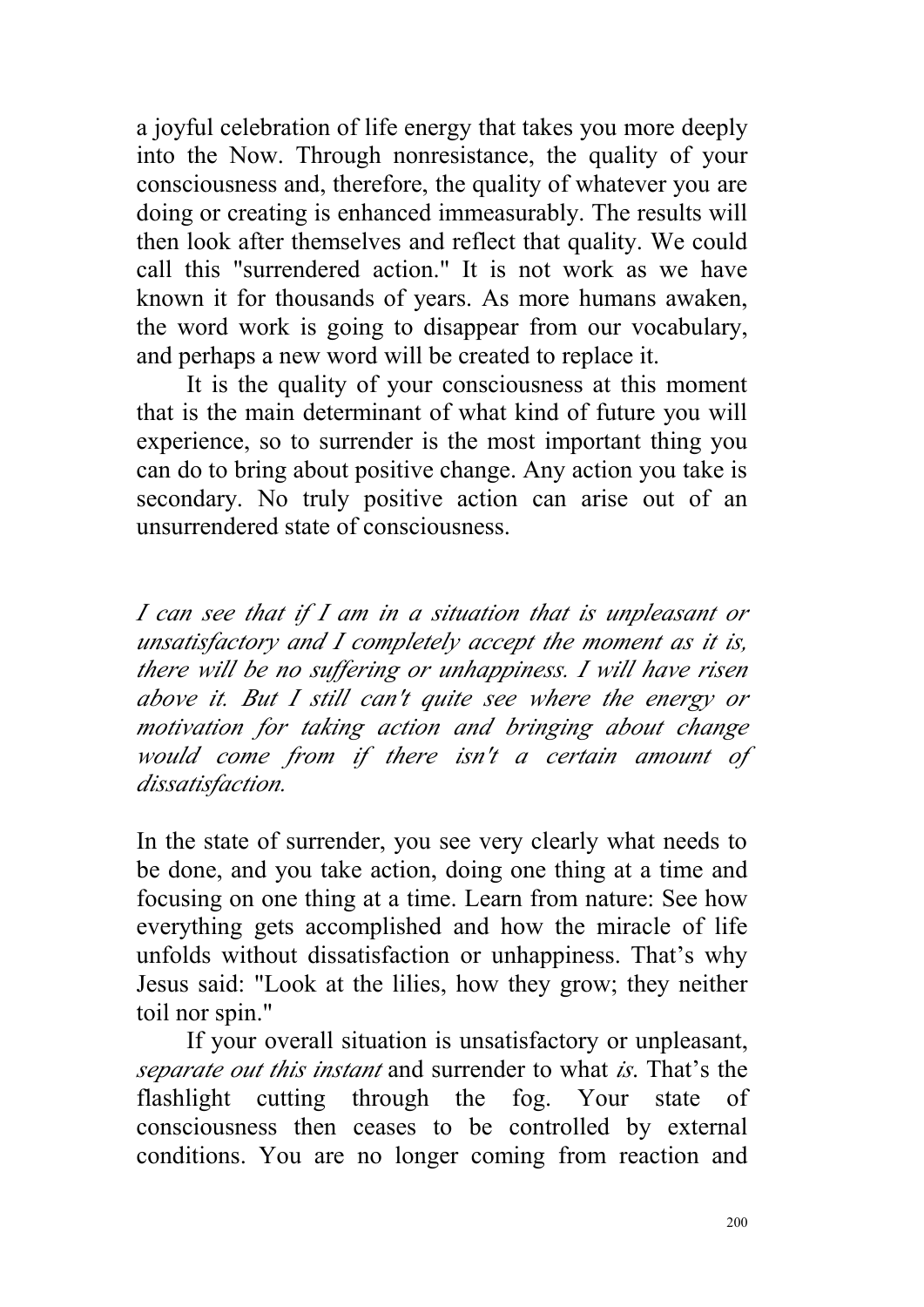resistance.

Then look at the specifics of the situation. Ask yourself, "Is there anything I can do to change the situation, improve it, or remove myself from it?" If so, you take appropriate action. Focus not on the 100 things that you will or may have to do at some future time but on the one thing that you can do now. This doesn't mean you should not do any planning. It may well be that planning is the one thing you can do now. But make sure you don't start to run "mental movies," project yourself into the future, and so lose the Now. Any action you take may not bear fruit immediately. Until it does — do not resist what is. If there is no action you can take, and you cannot remove yourself from the situation either, then use the situation to make you go more deeply into surrender, more deeply into the Now, more deeply into Being. When you enter this timeless dimension of the present, change often comes about in strange ways without the need for <sup>a</sup> grea<sup>t</sup> deal of doing on your part. Life becomes helpful and cooperative. If inner factors such as fear, guilt, or inertia prevented you from taking action, they will dissolve in the light of your conscious presence.

Do not confuse surrender with an attitude of "I can't be bothered anymore" or "I just don't care anymore." If you look at it closely, you will find that such an attitude is tainted with negativity in the form of hidden resentment and so is not surrender at all but masked resistance. As you surrender, direct your attention inward to check if there is any trace of resistance left inside you. Be very alert when you do so; otherwise, <sup>a</sup> pocket of resistance may continue to hide in some dark corner in the form of <sup>a</sup> thought or an unacknowledged emotion.

#### **FROM MIND ENERGY TO SPIRITUAL ENERGY**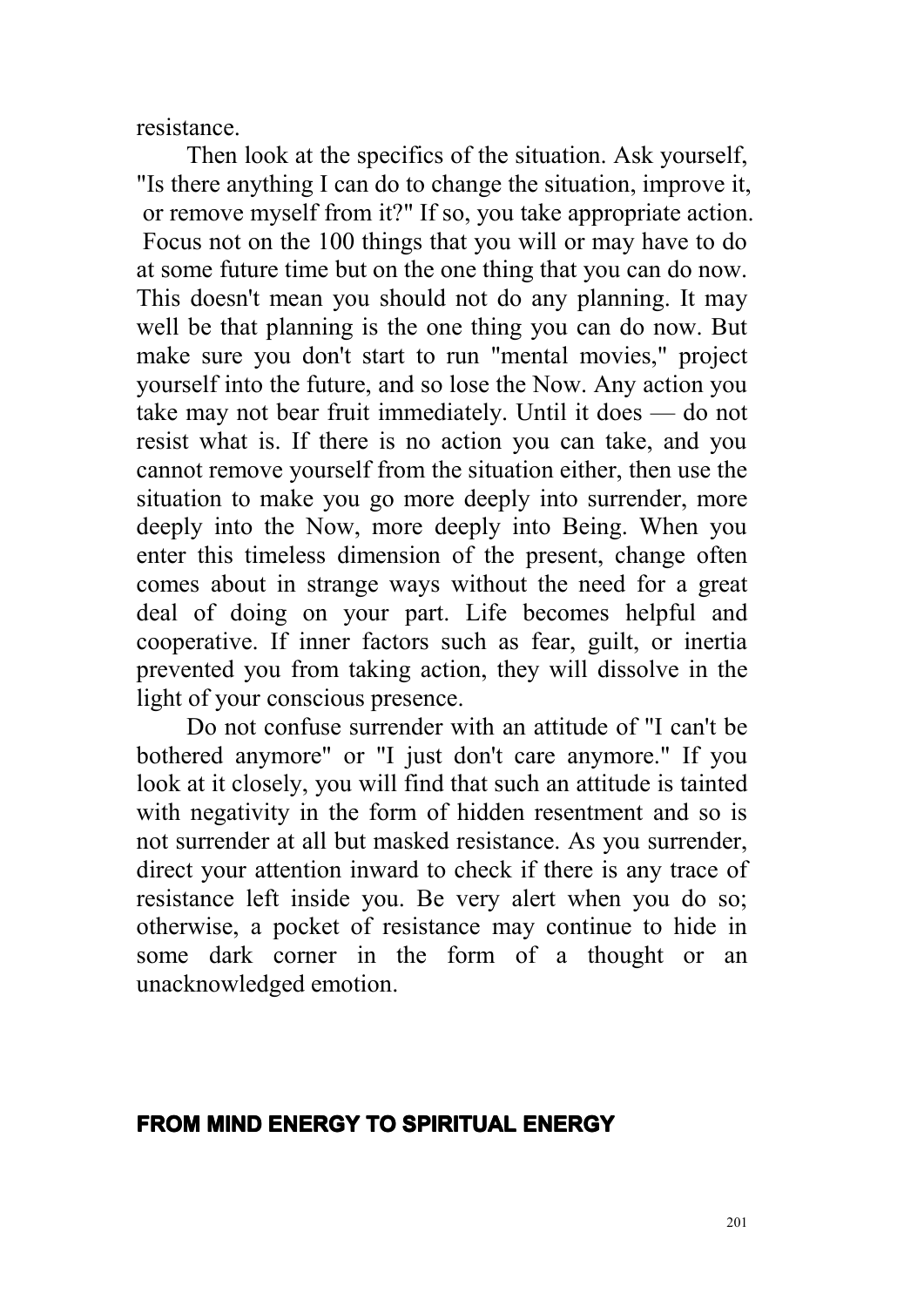*Letting go of resistance is easier said than done. I still don't see clearly how to let go. If you say it is by surrendering, the question remains: "How?"*

Start by acknowledging that there *is* resistance. *Be* there when it happens, when the resistance arises. Observe how your mind creates it, how it labels the situation, yourself, or others. Look at the thought process involved. Feel the energy of the emotion. By witnessing the resistance, you will see that it serves no purpose. By focusing all your attention on the Now, the unconscious resistance is made conscious, and that is the end of it. You cannot be conscious and unhappy, conscious and in negativity. Negativity, unhappiness, or suffering in whatever form means that there is resistance, and resistance is always unconscious.

#### *Surely I can be conscious of my unhappy feelings?*

Would you choose unhappiness? If you did not choose it, how did it arise? What is its purpose? Who is keeping it alive? You say that you are conscious of your unhappy feelings, but the truth is that you are identified with them and keep the process alive through compulsive thinking. All that is unconscious. If you were conscious, that is to say totally presen<sup>t</sup> in the Now, all negativity would dissolve almost instantly. It could not survive in your presence. It can only survive in your absence. Even the pain-body cannot survive for long in your presence. You keep your unhappiness alive by giving it time. That is its lifeblood. Remove time through intense present-moment awareness and it dies. But do you want it to die? Have you truly had enough? Who would you be without it?

Until you practice surrender, the spiritual dimension is something you read about, talk about, ge<sup>t</sup> excited about, write books about, think about, believe in — or don't, as the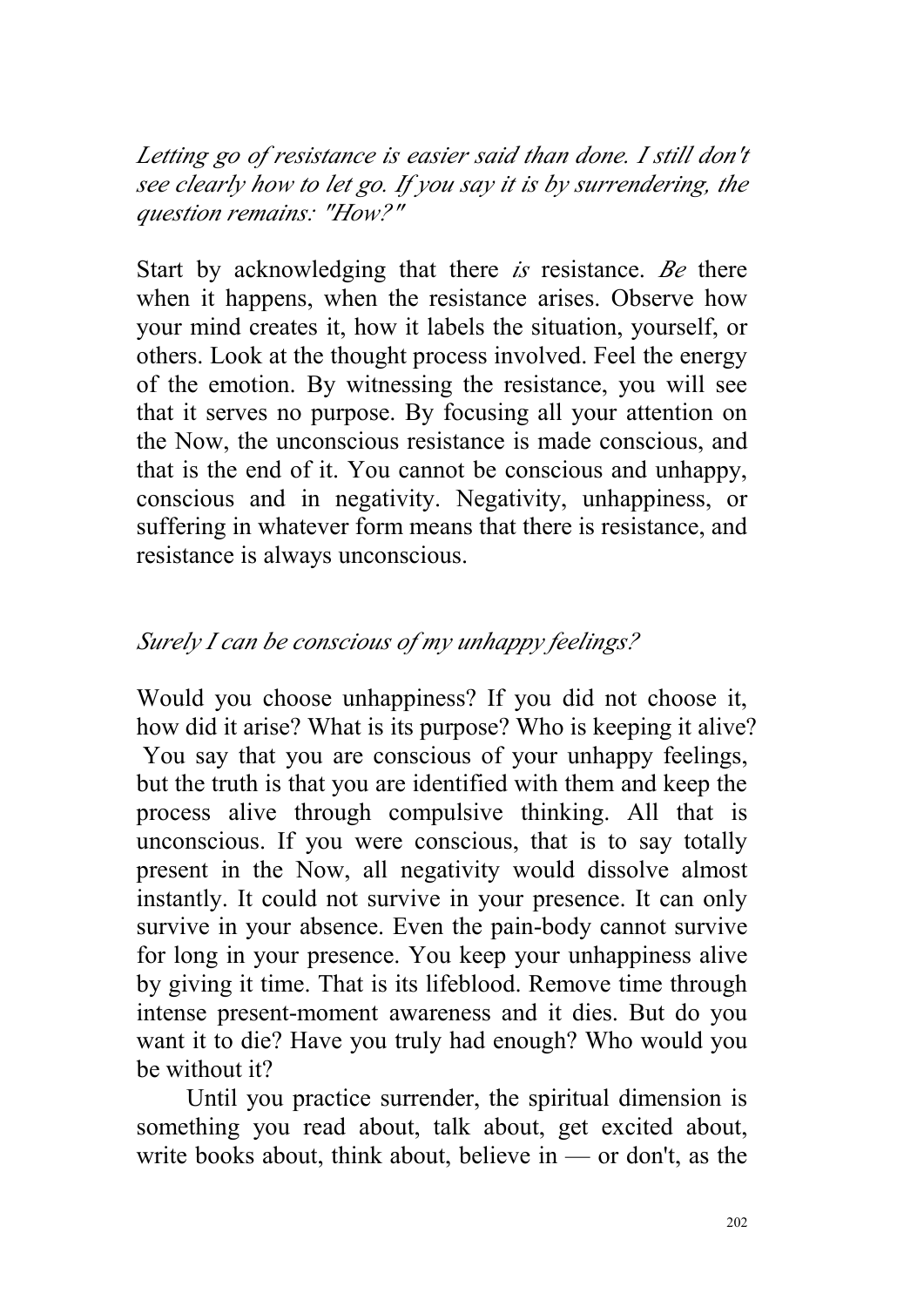case may be. It makes no difference. Not until you surrender does it become <sup>a</sup> living reality in your life. When you do, the energy that you emanate and which then runs your life is of <sup>a</sup> much higher vibrational frequency than the mind energy that still runs our world — the energy that created the existing social, political, and economic structures of our civilization, and which also continuously perpetuates itself through our educational systems and the media. Through surrender, spiritual energy comes into this world. It creates no suffering for yourself, for other humans, or any other life form on the planet. Unlike mind energy, it does not pollute the earth, and it is not subject to the law of polarities, which dictates that nothing can exist without its opposite, that there can be no good without bad. Those who run on mind energy, which is still the vast majority of the Earth's population, remain unaware of the existence of spiritual energy. It belongs to <sup>a</sup> different order of reality and will create <sup>a</sup> different world when <sup>a</sup> sufficient number of humans enter the surrendered state and so become totally free of negativity. If the Earth is to survive, this will be the energy of those who inhabit it.

Jesus referred to this energy when he made his famous prophetic statement in the Sermon on the Mount: "Blessed are the gentle; they shall have the earth for their possession." It is <sup>a</sup> silent but intense presence that dissolves the unconscious patterns of the mind. They may still remain active for <sup>a</sup> while, but they won't run your life anymore. The external conditions that were being resisted also tend to shift or dissolve quickly through surrender. It is <sup>a</sup> powerful transformer of situations and people. If conditions do not shift immediately, your acceptance of the Now enables you to rise above them. Either way, you are free.

#### **SURRENDER IN PERSONAL RELATIONSHIPS**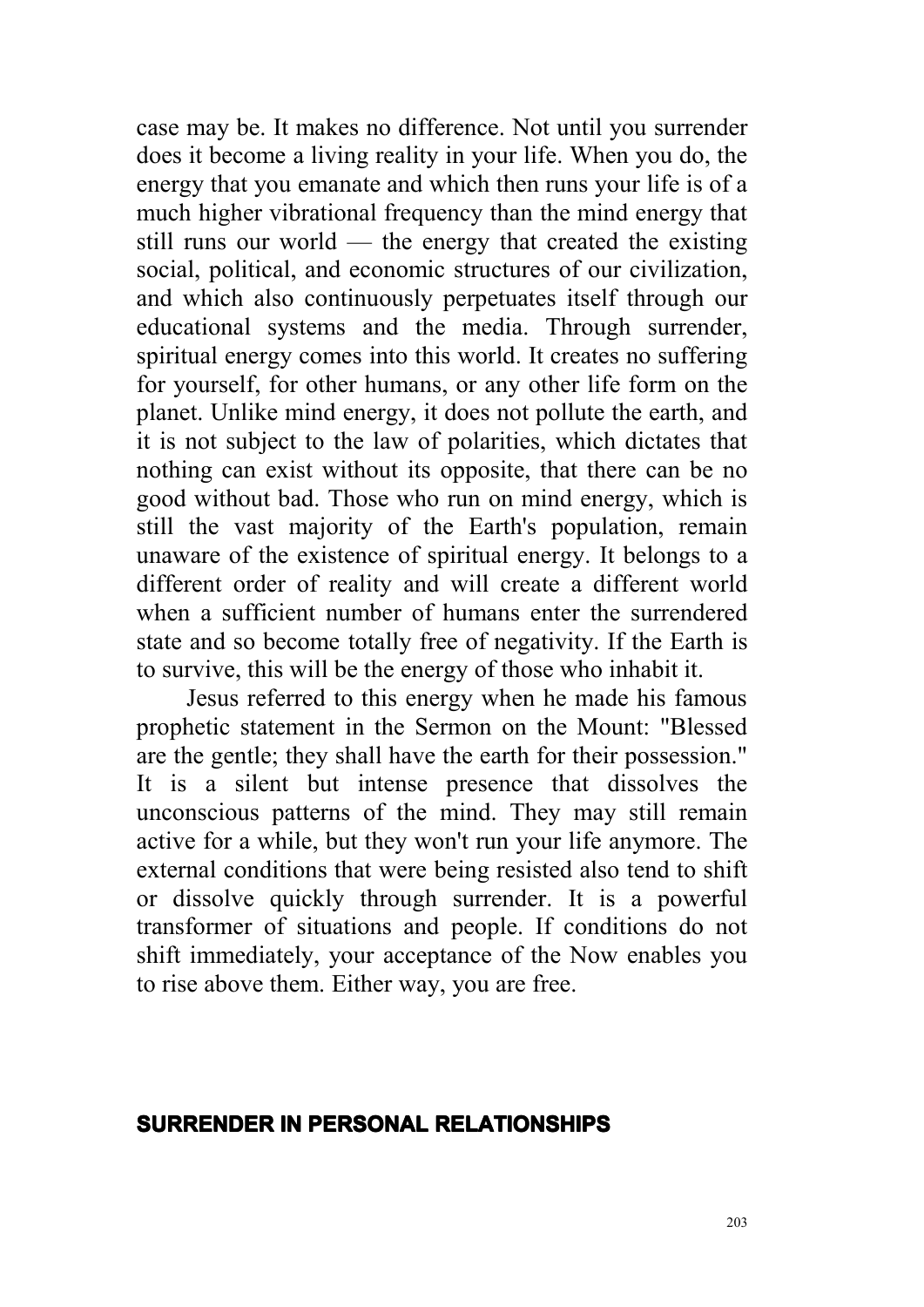*What about people who want to use me, manipulate or control me? Am I to surrender to them?* 

They are cut off from Being, so they unconsciously attempt to ge<sup>t</sup> energy and power from you. It is true that only an unconscious person will try to use or manipulate others, but it is equally true that only an unconscious person *can* be used and manipulated. If you resist or fight unconscious behavior in others, you become unconscious yourself. But surrender doesn't mean that you allow yourself to be used by unconscious people. Not at all. It is perfectly possible to say "no" firmly and clearly to <sup>a</sup> person or to walk away from <sup>a</sup> situation and be in <sup>a</sup> state of complete inner nonresistance at the same time. When you say "no" to <sup>a</sup> person or <sup>a</sup> situation, let it come not from reaction but from insight, from <sup>a</sup> clear realization of what is right or not right for you at that moment. Let it be <sup>a</sup> nonreactive "no," <sup>a</sup> high-quality "no," <sup>a</sup> "no" that is free of all negativity and so creates no further suffering.

*I am in <sup>a</sup> situation at work that is unpleasant. I have tried to surrender to it, but I find it impossible. A lot of resistance keeps coming up.*

If you cannot surrender, take action immediately. Speak up or do something to bring about <sup>a</sup> change in the situation or remove yourself from it. Take responsibility for your life. Do not pollute your beautiful, radiant inner Being nor the Earth with negativity. Do not give unhappiness in any form whatsoever <sup>a</sup> dwelling place inside you.

If you cannot take action, for example if you are in prison, then you have two choices left: resistance or surrender. Bondage or inner freedom from external conditions. Suffering or inner peace.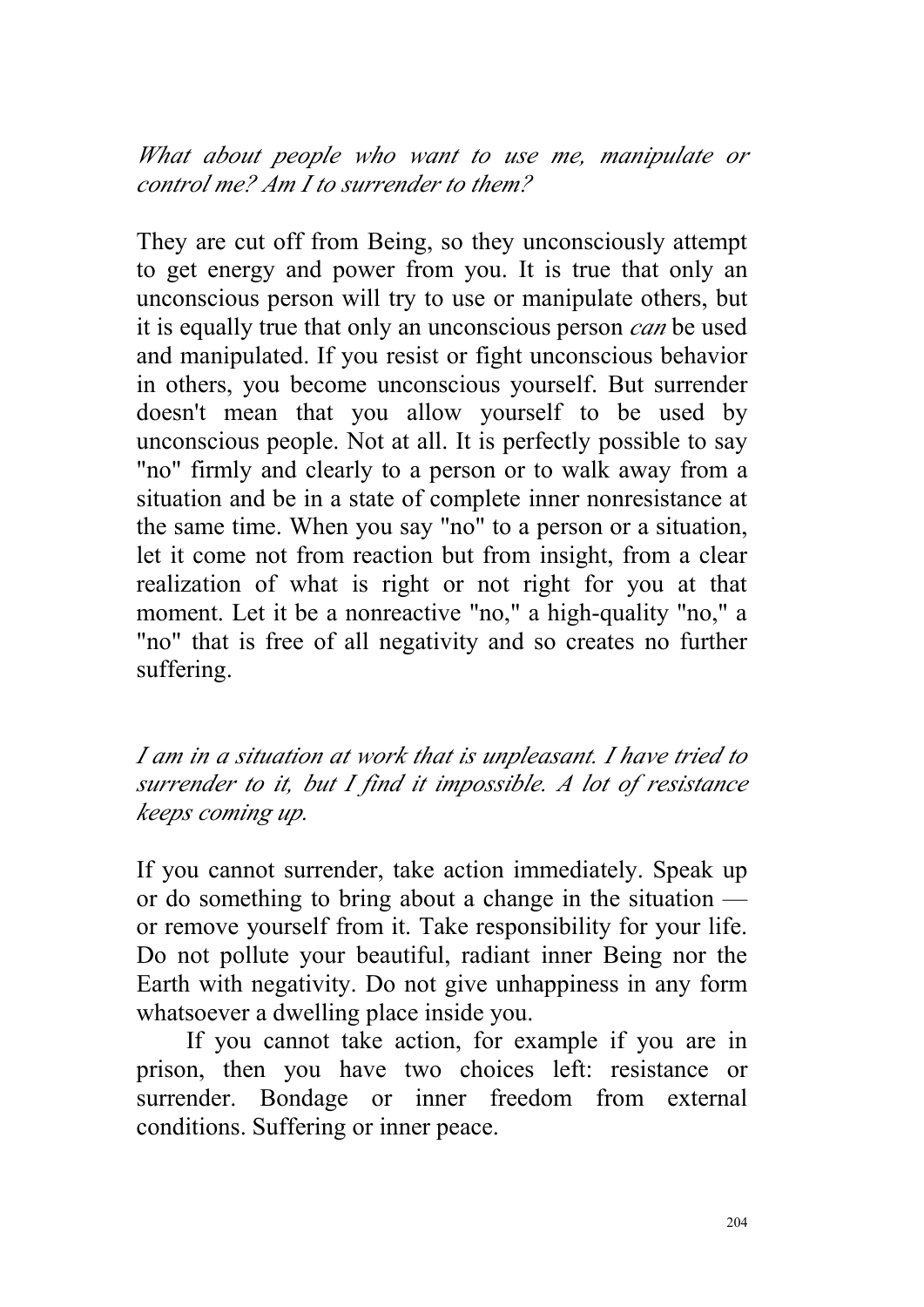*Is nonresistance also to be practiced in the external conduct of our lives, such as nonresistance to violence, or is it something that just concerns our inner life?*

You only need to be concerned with the inner aspect. That is primary. Of course, that will also transform the conduct of your outer life, your relationships, and so on.

Your relationships will be changed profoundly by surrender. If you can never accep<sup>t</sup> what *is*, by implication you will not be able to accep<sup>t</sup> anybody the way they are. You will judge, criticize, label, reject, or attempt to change people. Furthermore, if you continuously make the Now into <sup>a</sup> means to an end in the future, you will also make every person you encounter or relate with into <sup>a</sup> means to an end. The relationship — the human being — is then of secondary importance to you, or of no importance at all. What you can ge<sup>t</sup> out of the relationship is primary — be it material gain, <sup>a</sup> sense of power, physical pleasure, or some form of ego gratification.

Let me illustrate how surrender can work in relationships. When you become involved in an argumen<sup>t</sup> or some conflict situation, perhaps with <sup>a</sup> partner or someone close to you, start by observing how defensive you become as your own position is attacked, or feel the force of your own aggression as you attack the other person's position. Observe the attachment to your views and opinions. Feel the mental-emotional energy behind your need to be right and make the other person wrong. That's the energy of the egoic mind. You make it conscious by acknowledging it, by feeling it as fully as possible. Then one day, in the middle of an argument, you will suddenly realize that you have <sup>a</sup> choice, and you may decide to drop your own reaction just to see what happens. You surrender. I don't mean dropping the reaction just verbally by saying "Okay, you are right," with <sup>a</sup> look on your face that says, "I amabove all this childish unconsciousness." That's just displacing the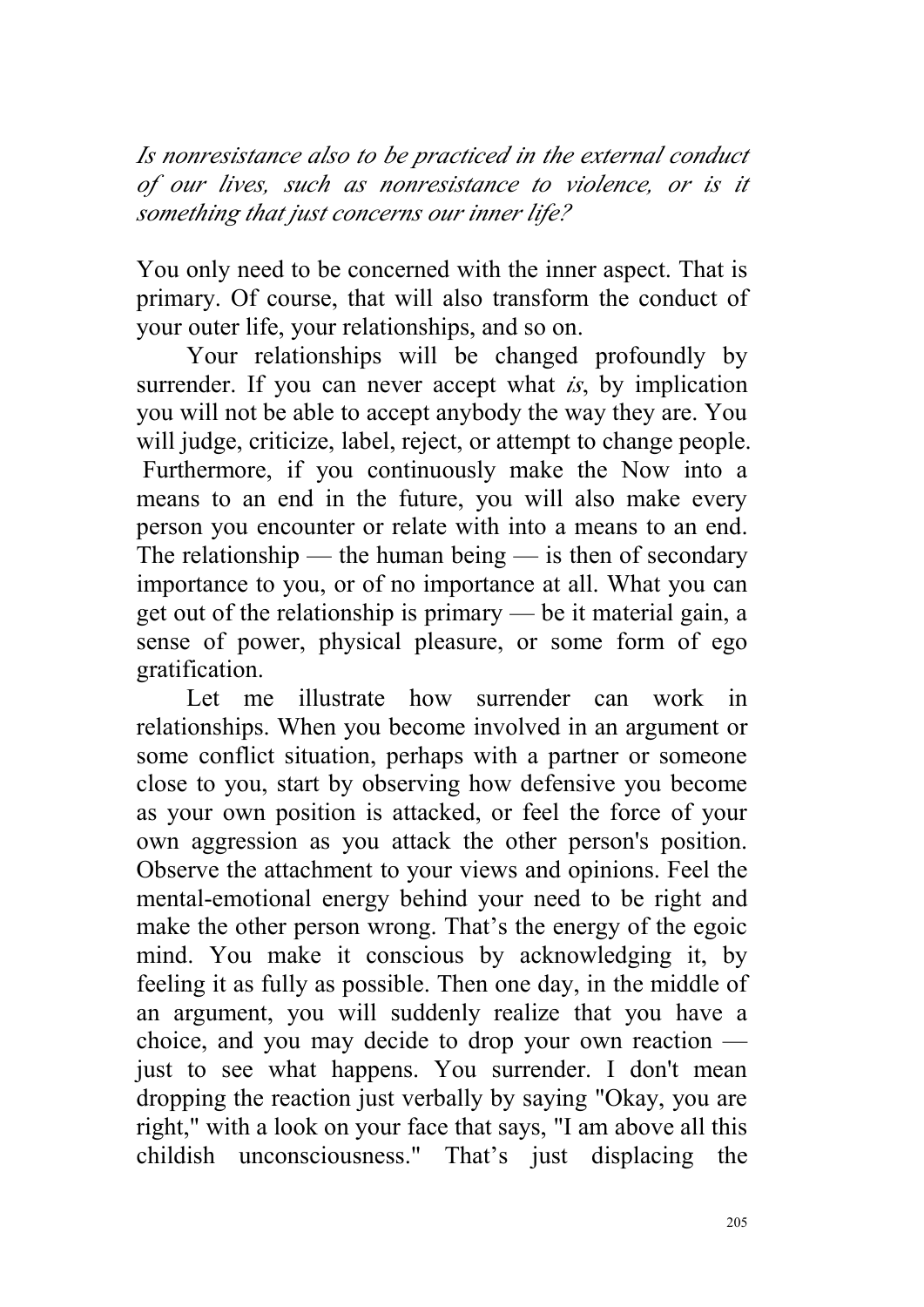resistance to another level, with the egoic mind still in charge, claiming superiority. I am speaking of letting go of the entire mental-emotional energy field inside you that was fighting for power.

The ego is cunning, so you have to be very alert, very present, and totally honest with yourself to see whether you have truly relinquished your identification with <sup>a</sup> mental position and so freed yourself from your mind. If you suddenly feel very light, clear and deeply at peace, that is an unmistakable sign that you have truly surrendered. Then observe what happens to the other person's mental position as you no longer energize it through resistance. When identification with mental positions is out of the way, true communication begins.

#### *What about nonresistance in the face of violence, aggression, and the like?*

Nonresistance doesn't necessarily mean doing nothing. All it means is that any "doing" becomes nonreactive. Remember the deep wisdom underlying the practice of Eastern martial arts: don't resist the opponent's force. Yield to overcome.

Having said that, "doing nothing" when you are in <sup>a</sup> state of intense presence is <sup>a</sup> very powerful transformer and healer of situations and people. In Taoism, there is <sup>a</sup> term called *wu wei*, which is usually translated as "actionless activity" or "sitting quietly doing nothing." In ancient China, this was regarded as one of the highest achievements or virtues. It is radically different from inactivity in the ordinary state of consciousness, or rather unconsciousness, which stems from fear, inertia, or indecision. The real "doing nothing" implies inner nonresistance and intense alertness.

On the other hand, if action is required, you will no longer react from your conditioned mind, but you will respond to the situation out of your conscious presence. In that state, your mind is free of concepts, including the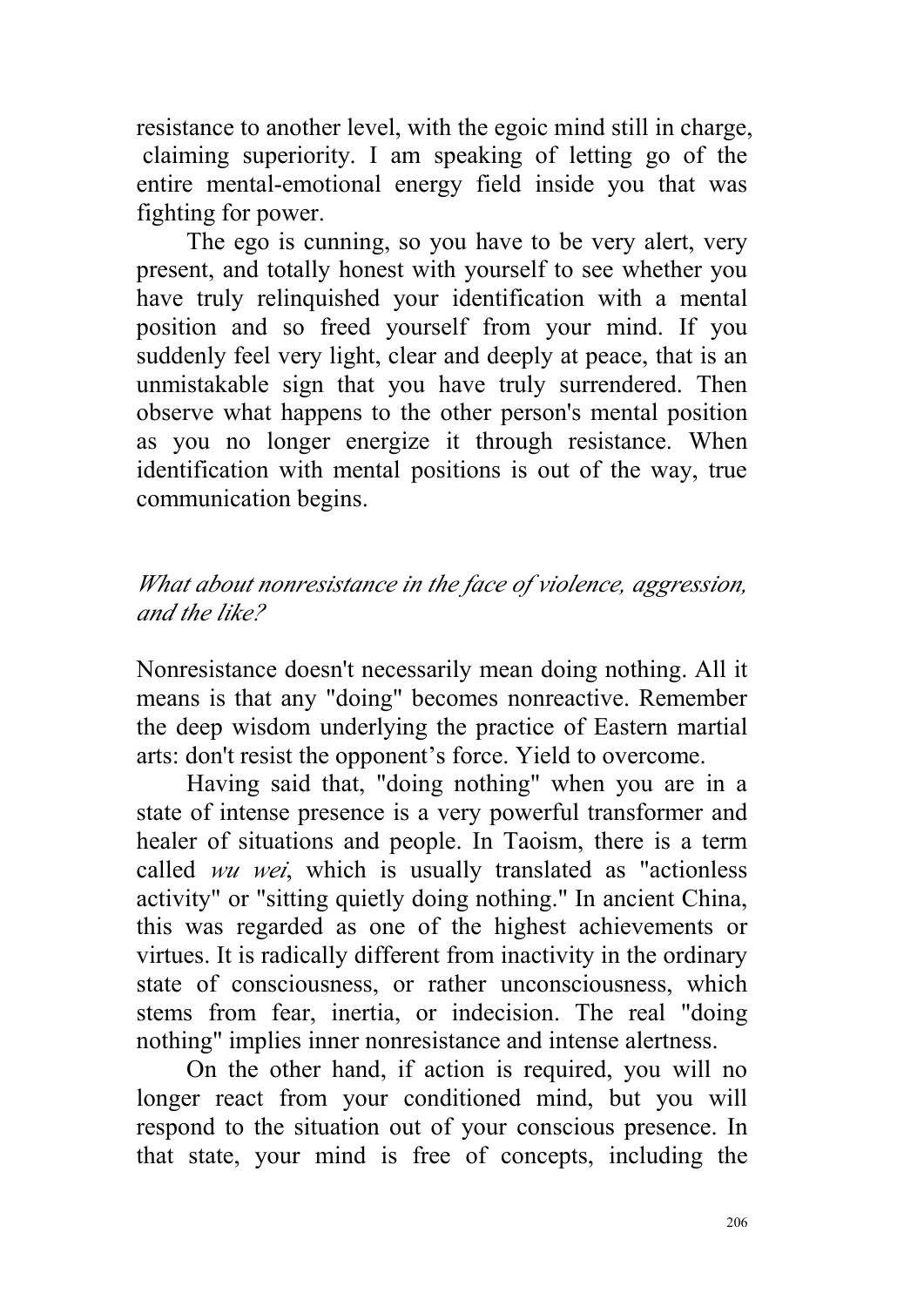concep<sup>t</sup> of nonviolence. So who can predict what you will do?

The ego believes that in your resistance lies your strength, whereas in truth resistance cuts you off from Being, the only place of true power. Resistance is weakness and fear masquerading as strength. What the ego sees as weakness is your Being in its purity, innocence, and power. What it sees as strength is weakness. So the ego exists in <sup>a</sup> continuous resistance-mode and plays counterfeit roles to cover up your "weakness," which in truth is your power.

Until there is surrender, unconscious role-playing constitutes <sup>a</sup> large par<sup>t</sup> of human interaction. In surrender, you no longer need ego defenses and false masks. You become very simple, very real. "That's dangerous," says the ego. "You'll ge<sup>t</sup> hurt. You'll become vulnerable." What the ego doesn't know, of course, is that only through the letting go of resistance, through becoming "vulnerable," can you discover your true and essential invulnerability.

#### **TRANSFORMING TRANSFORMING TRANSFORMING ILLNESS ILLNESS ILLNESSINTO ENLIGHTENMENT ENLIGHTENMENT**

*If someone is seriously ill and completely accepts their condition and surrenders to the illness, would they not have given up their will to get back to health? The determination to fight the illness would not be there any more, would it?*

Surrender is inner acceptance of what is without any reservations. We are talking about your *life* — this instant not the conditions or circumstances of your life, not what I call your life situation. We have spoken about this already.

With regard to illness, this is what it means. Illness is par<sup>t</sup> of your life situation. As such, it has <sup>a</sup> pas<sup>t</sup> and <sup>a</sup> future. Past and future form an uninterrupted continuum, unless the redeeming power of the Now is activated through your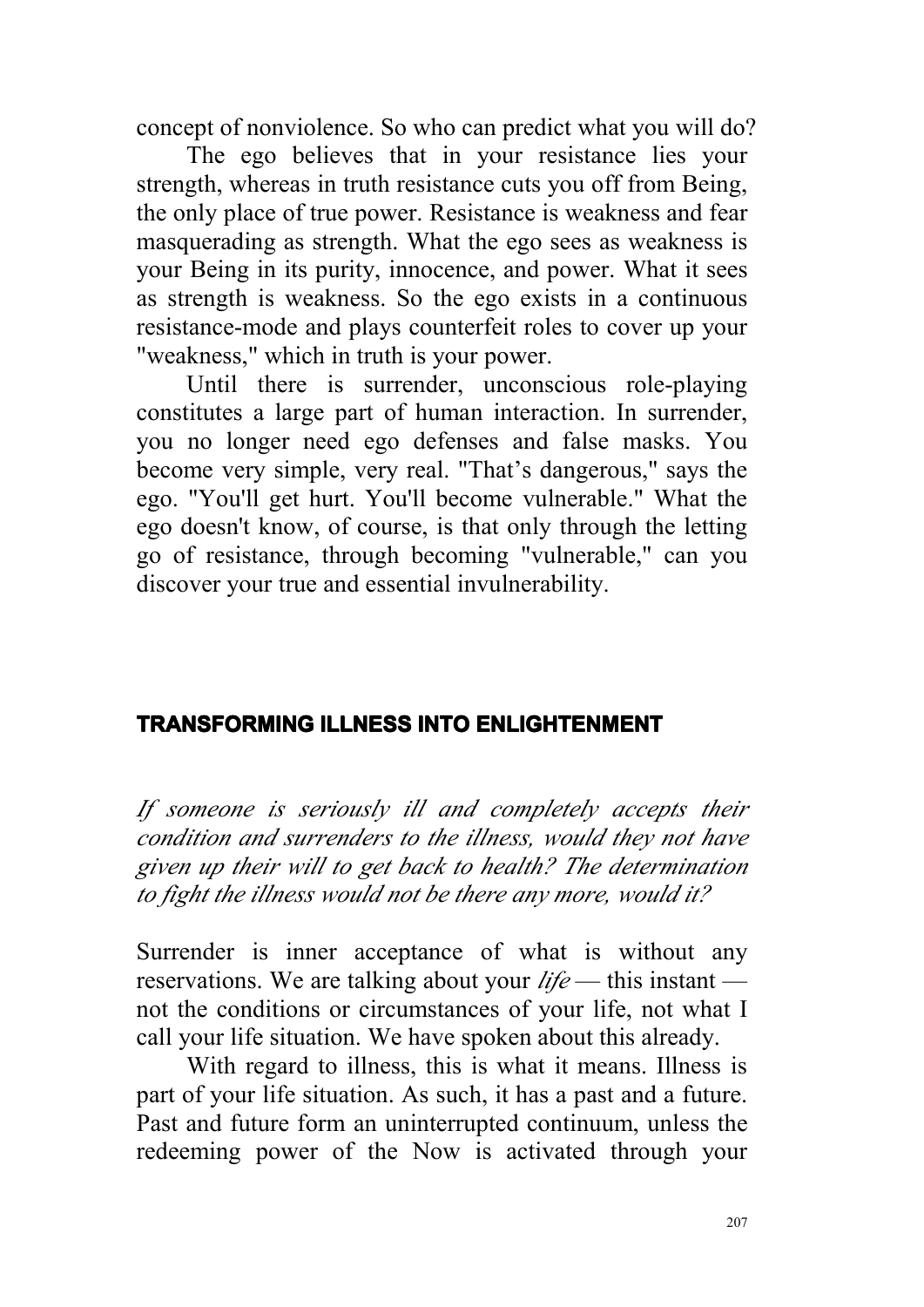conscious presence. As you know, underneath the various conditions that make up your life situation, which exists in time, there is something deeper, more essential: your Life, your very Being in the timeless Now.

As there are no problems in the Now, there is no illness either. The belief in <sup>a</sup> label that someone attaches to your condition keeps the condition in place, empowers it, and makes <sup>a</sup> seemingly solid reality out of <sup>a</sup> temporary imbalance. It gives it not only reality and solidity but also <sup>a</sup> continuity in time that it did not have before. By focusing on this instant and refraining from labeling it mentally, illness is reduced to one or several of these factors: physical pain, weakness, discomfort, or disability. *That* is what you surrender to — now. You do not surrender to the idea of "illness." Allow the suffering to force you into the present moment, into a state of intense conscious presence. Use it for enlightenment.

Surrender does not transform what *is*, at least not directly. Surrender transforms you. When you are transformed, your whole world is transformed, because the world is only <sup>a</sup> reflection. We spoke about this earlier.

If you looked in the mirror and did not like what you saw, you would have to be mad to attack the image in the mirror. That is precisely what you do when you are in a state of nonacceptance. And, of course, if you attack the image, it attacks you back. If you accept the image, no matter what it is, if you become friendly toward it, it cannot not become friendly toward you. This is how you change the world.

Illness is not the problem. *You* are the problem — as long as the egoic mind is in control. When you are ill or disabled, do not feel that you have failed in some way, do not feel guilty. Do not blame life for treating you unfairly, but do not blame yourself either. All that is resistance. If you have <sup>a</sup> major illness, use it for enlightenment. Anything "bad" that happens in your life — use it for enlightenment. Withdraw time from the illness. Do not give it any pas<sup>t</sup> or future. Let it force you into intense present-moment awareness — and see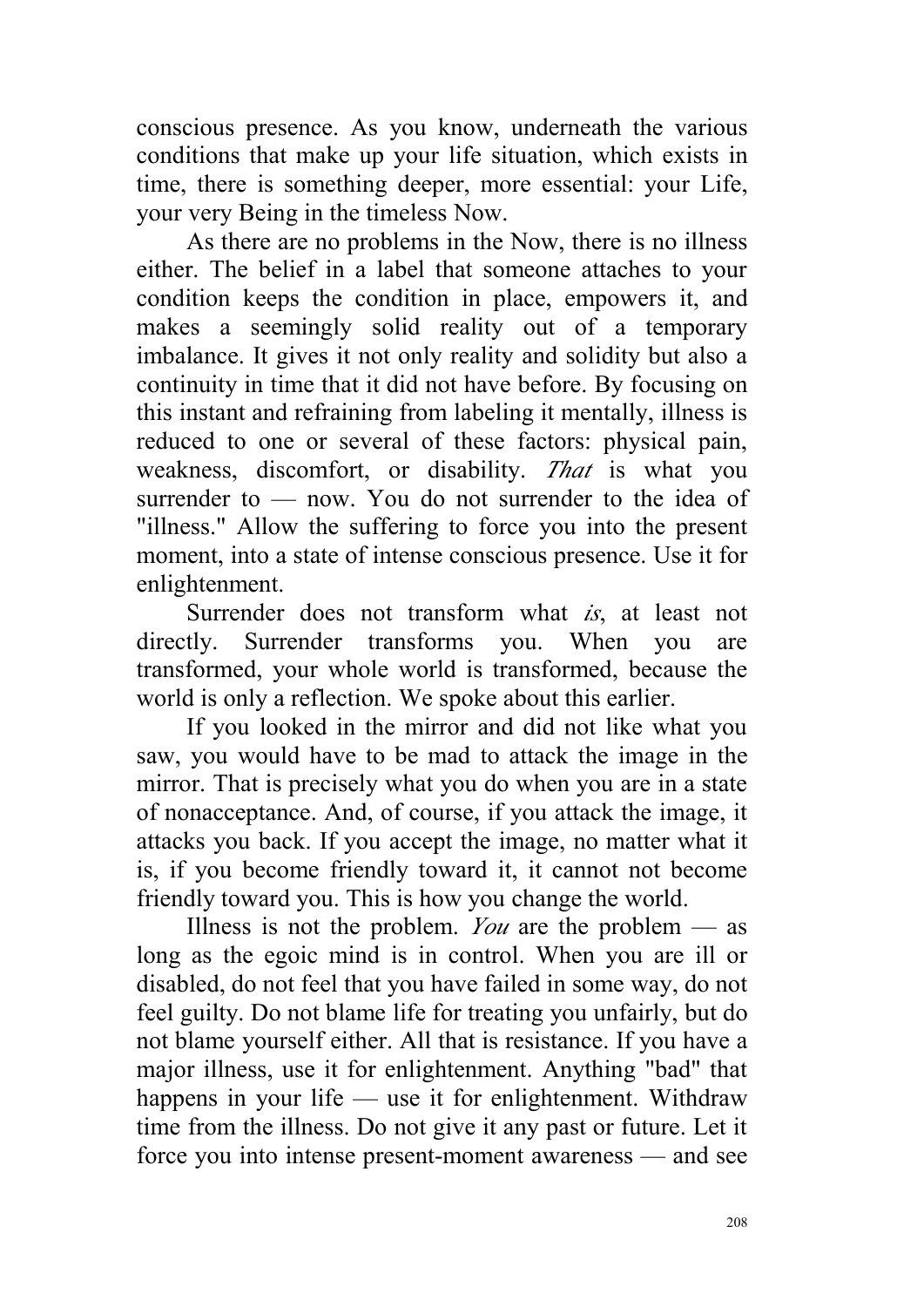what happens.

Become an alchemist. Transmute base metal into gold, suffering into consciousness, disaster into enlightenment.

Are you seriously ill and feeling angry nowabout what I have just said? Then that is a clear sign that the illness has become par<sup>t</sup> of your sense of self and that you are now protecting your identity — as well as protecting the illness. The condition that is labeled "illness" has nothing to do with who you truly are.

#### **WHEN DISASTER STRIKES**

As far as the still unconscious majority of the population is concerned, only <sup>a</sup> critical limit-situation has the potential to crack the hard shell of the ego and force them into surrender and so into the awakened state. A limit-situation arises when through some disaster, drastic upheaval, deep loss, or suffering your whole world is shattered and doesn't make sense anymore. It is an encounter with death, be it physical or psychological. The egoic mind, the creator of this world, collapses. Out of the ashes of the old world, <sup>a</sup> new world can then come into being.

There is no guarantee, of course, that even <sup>a</sup> limitsituation will do it, but the potential is always there. Some people's resistance to what *is* even intensifies in such <sup>a</sup> situation, and so it becomes <sup>a</sup> descent into hell. In others, there may only be partial surrender, but even that will give them <sup>a</sup> certain depth and serenity that were not there before. Parts of the ego shell break off, and this allows small amounts of the radiance and peace that lie beyond the mind to shine through.

Limit-situations have produced many miracles. There have been murderers in death row waiting for execution who, in the last few hours of their lives, experienced the egoless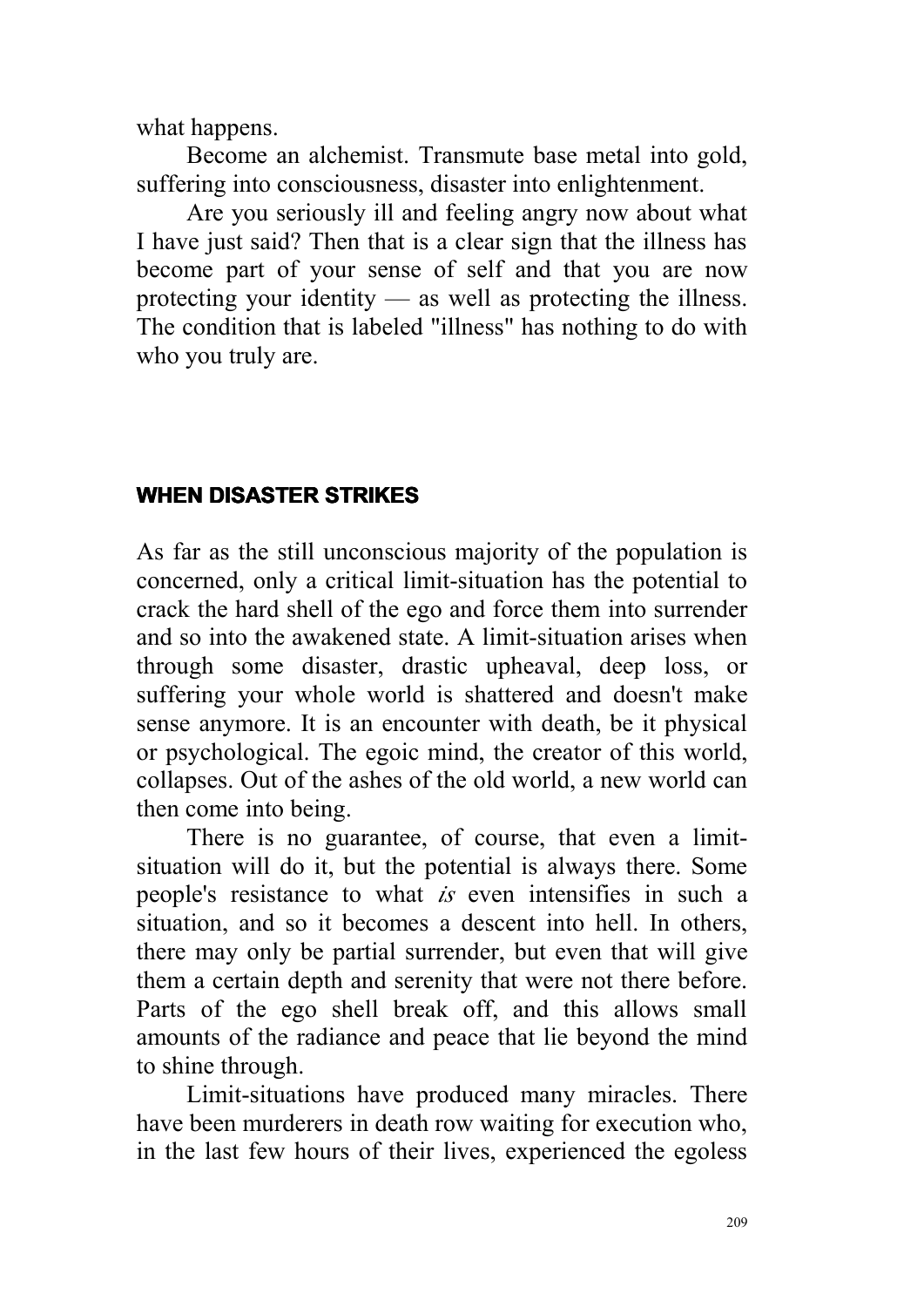state and the deep joy and peace that come with it. The inner resistance to the situation they found themselves in became so intense as to produce unbearable suffering, and there was nowhere to run and nothing to do to escape it, not even <sup>a</sup> mind-projected future. So they were forced into complete acceptance of the unacceptable. They were forced into surrender. In this way, they were able to enter the state of grace with which comes redemption: complete release from the past. Of course, it is not really the limit-situation that makes room for the miracle of grace and redemption but the act of surrender.

So whenever any kind of disaster strikes, or something goes seriously "wrong" — illness, disability, loss of home or fortune or of <sup>a</sup> socially defined identity, break-up or <sup>a</sup> close relationship, death or suffering of <sup>a</sup> loved one, or your own impending death — know that there is another side to it, that you are just one step away from something incredible: <sup>a</sup> complete alchemical transmutation of the base metal of pain and suffering into gold. That one step is called surrender.

I do not mean to say that you will become happy in such <sup>a</sup> situation. You will not. But fear and pain will become transmuted into an inner peace and serenity that come froma very deep place — from the Unmanifested itself. It is"the peace of God, which passes all understanding." Compared to that, happiness is quite <sup>a</sup> shallow thing. With this radiant peace comes the realization — not on the level of mind but within the depth of your Being — that you are indestructible, immortal. This is not <sup>a</sup> belief. It is absolute certainty that needs no external evidence or proof from some secondary source.

#### **TRANSFORMING TRANSFORMING SUFFERING INTO PEACE**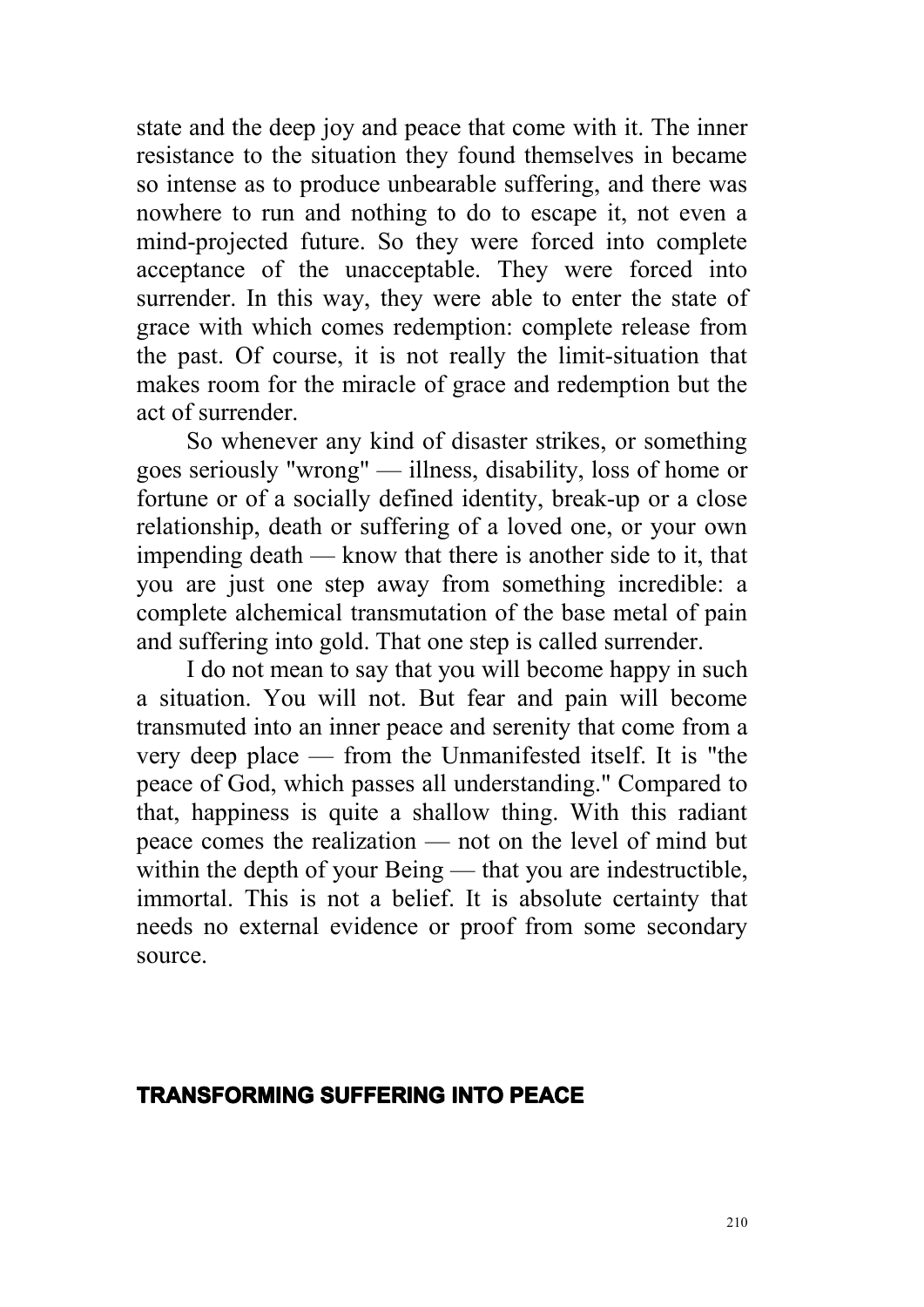*I read about <sup>a</sup> stoic philosopher in ancient Greece who, when he was told that his son had died in an accident, replied, "I knew he was not immortal." Is that surrender? If it is, I don't want it. There are some situations in which surrender seems unnatural and inhuman.*

Being cut off from your feelings is not surrender. But we don't know what his inner state was when he said those words. In certain extreme situations, it may still be impossible for you to accept the Now. But you always get a second chance at surrender.

Your first chance is to surrender each moment to the reality of that moment. Knowing that what *is* cannot be undone — because it already *is* — you say yes to what *is* or accep<sup>t</sup> what isn't. Then you do what you have to do, whatever the situation requires. If you abide in this state of acceptance, you create no more negativity, no more suffering, no more unhappiness. You then live in <sup>a</sup> state of nonresistance, a state of grace and lightness, free of struggle.

Whenever you are unable to do that, whenever you miss that chance — either because you are not generating enough conscious presence to preven<sup>t</sup> some habitual and unconscious resistance pattern from arising, or because the condition is so extreme as to be absolutely unacceptable to you — then you are creating some form of pain, some form of suffering. It may look as if the situation is creating the suffering, but ultimately this is not so — your resistance is.

Now here is your second chance at surrender: If you cannot accept what is outside, then accept what is *inside*. If you cannot accept the external condition, accept the internal condition. This means: Do not resist the pain. Allow it to be there. Surrender to the grief, despair, fear, loneliness, or whatever form the suffering takes. Witness it without labeling it mentally. Embrace it. Then see how the miracle of surrender transmutes deep suffering into deep peace. This is your crucifixion. Let it become your resurrection and ascension.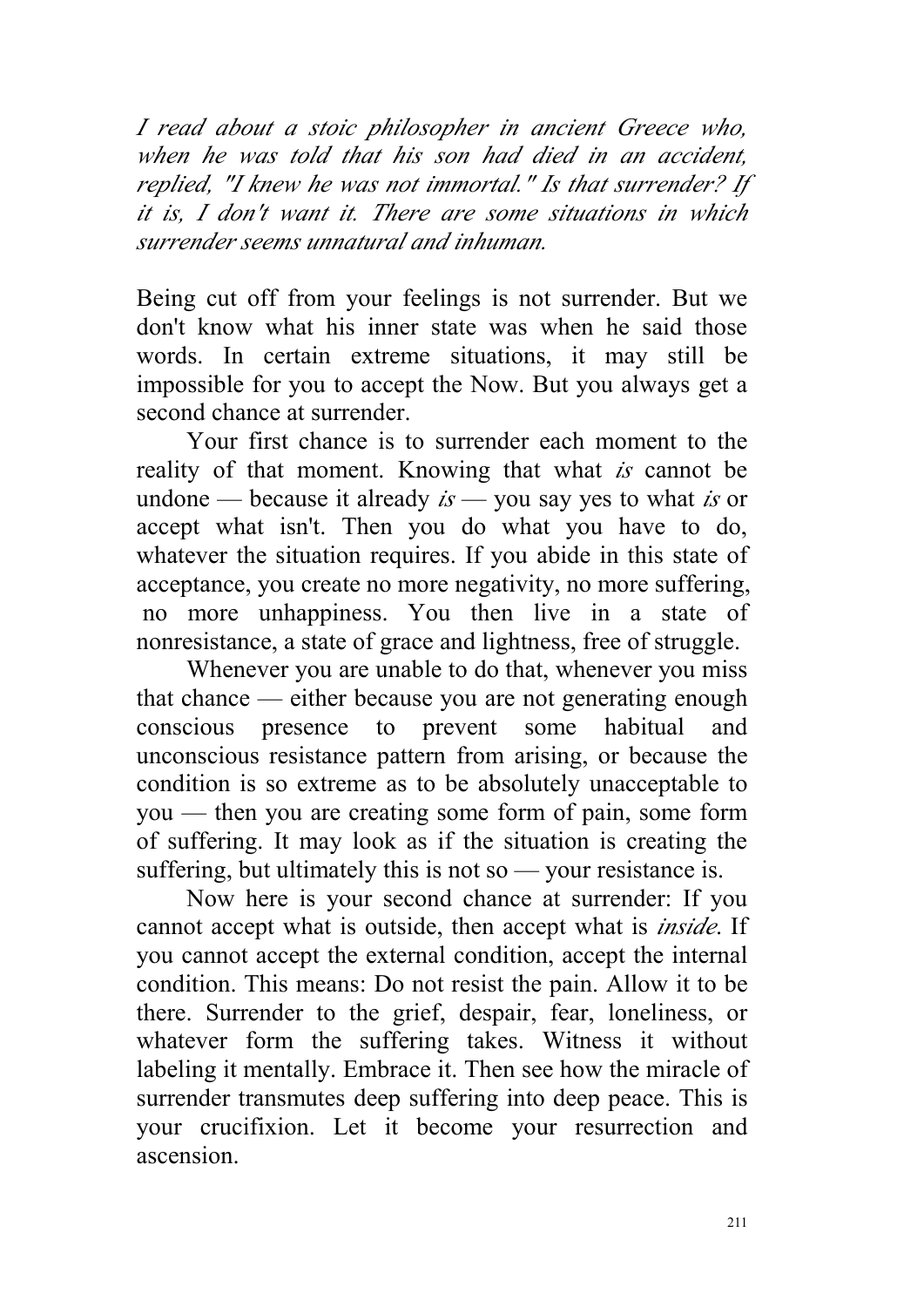*I do not see how one can surrender to suffering. As you yourself pointed out, suffering is non-surrender. How could you surrender to non-surrender?* 

Forget about surrender for <sup>a</sup> moment. When your pain is deep, all talk of surrender will probably seem futile and meaningless anyway.

When your pain is deep, you will likely have <sup>a</sup> strong urge to escape from it rather than surrender to it. You don't want to feel what you feel. What could be more normal? But there is no escape, no way out. There are many pseudo escapes — work, drink, drugs, anger, projection, suppression, and so on — but they don't free you from the pain. Suffering does not diminish in intensity when you make it unconscious. When you deny emotional pain, everything you do or think as well as your relationships become contaminated with it. You broadcast it, so to speak, as the energy you emanate, and others will pick it up subliminally. If they are unconscious, they may even feel compelled to attack or hurt you in some way, or you may hurt them in an unconscious projection of your pain. You attract and manifest whatever corresponds to your inner state.

When there is no way out, there is still always a way *through*. So don't turn away from the pain. Face it. Feel it fully. *Feel* it — don't *think* about it! Express it if necessary, but don't create <sup>a</sup> script in your mind around it. Give all your attention to the feeling, not to the person, event, or situation that seems to have caused it. Don't let the mind use the pain to create <sup>a</sup> victim identity for yourself out of it. Feeling sorry for yourself and telling others your story will keep you stuck in suffering. Since it is impossible to ge<sup>t</sup> away from the feeling, the only possibility of change is to move into it; otherwise, nothing will shift. So give your complete attention to what you feel, and refrain from mentally labeling it. As you go into the feeling, be intensely alert. At first, it may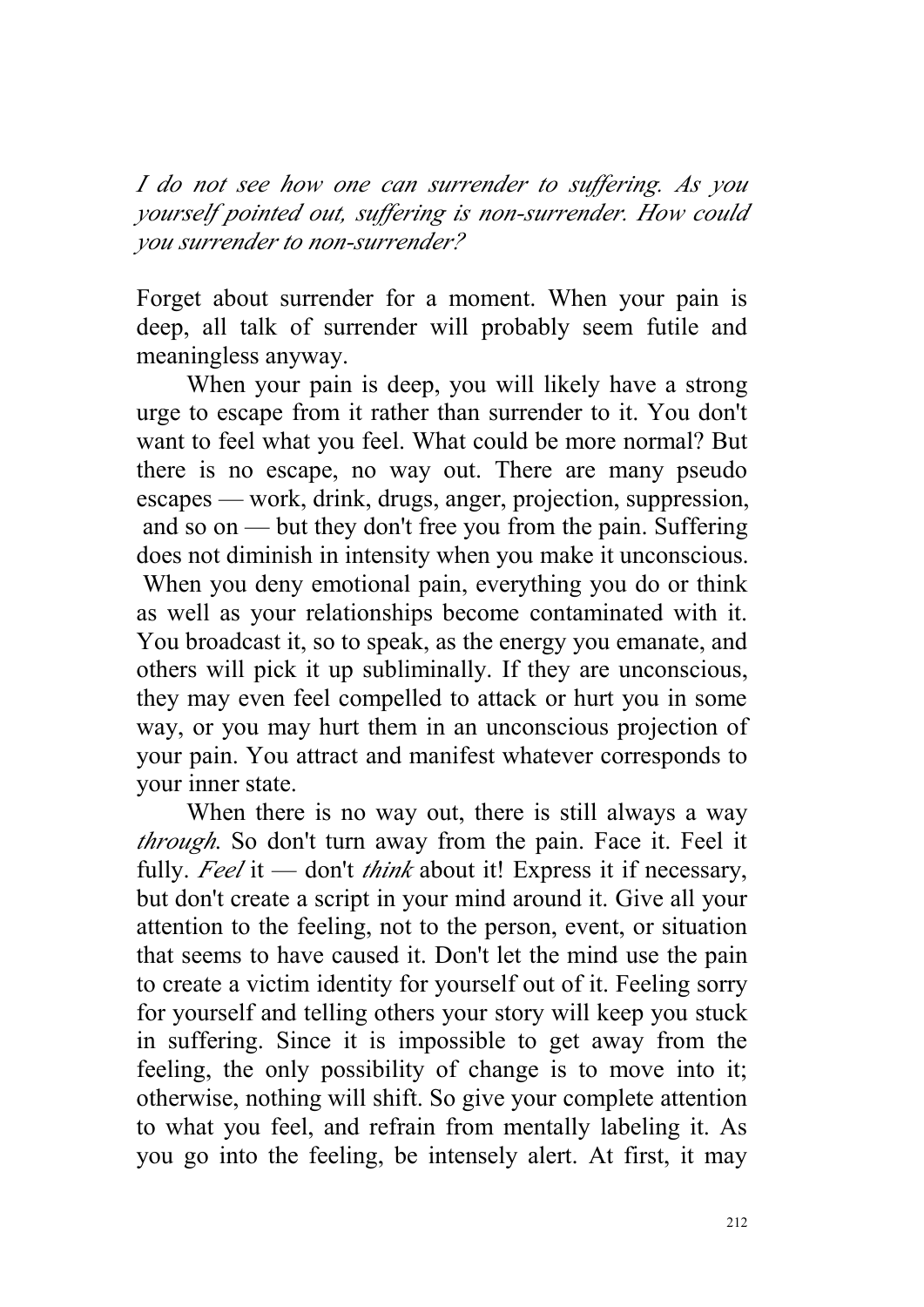seem like <sup>a</sup> dark and terrifying place, and when the urge to turn away from it comes, observe it but don't act on it. Keep putting your attention on the pain, keep feeling the grief, the fear, the dread, the loneliness, whatever it is. Stay alert, stay present — present with your whole Being, with every cell of your body. As you do so, you are bringing <sup>a</sup> light into this darkness. This is the flame of your consciousness.

At this stage, you don't need to be concerned with surrender anymore. It has happened already. How? Full attention is full acceptance, is surrender. By giving full attention, you use the power of the Now, which is the power of your presence. No hidden pocket of resistance can survive in it. Presence removes time. Without time, no suffering, no negativity, can survive.

The acceptance of suffering is <sup>a</sup> journey into death. Facing deep pain, allowing it to be, taking your attention into it, is to enter death consciously. When you have died this death, you realize that there is no death  $-$  and there is nothing to fear. Only the ego dies. Imagine <sup>a</sup> ray of sunlight that has forgotten it is an inseparable par<sup>t</sup> of the sun and deludes itself into believing it has to fight for survival and create and cling to an identity other than the sun. Would the death of this delusion not be incredibly liberating?

Do you want an easy death? Would you rather die without pain, without agony? Then die to the pas<sup>t</sup> every moment, and let the light of your presence shine away the heavy, time-bound self you thought of as "you."

#### **THE WAY OF THE CROSS**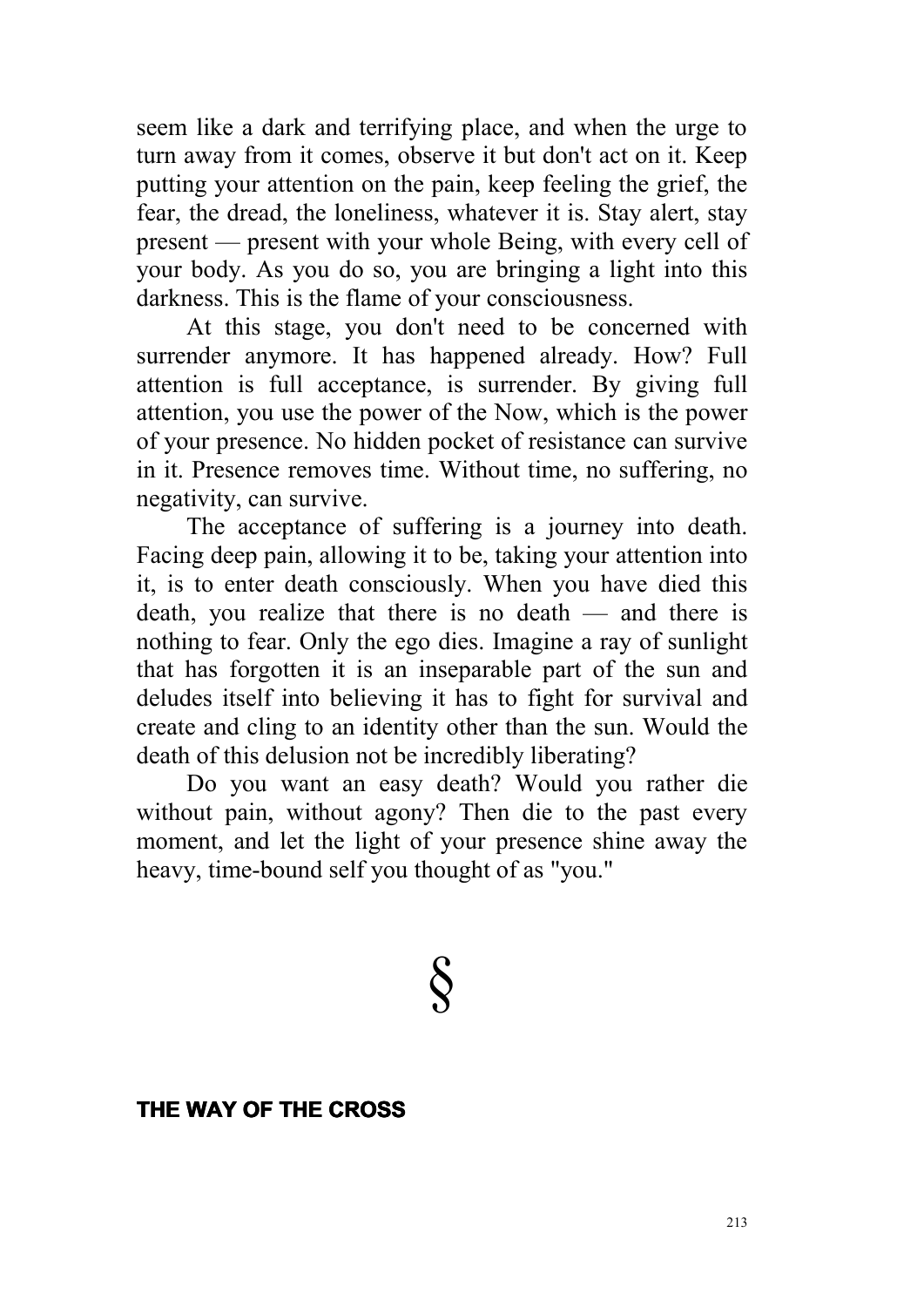*There are many accounts of people who say they have found God through their deep suffering, and there is the Christian expression "the way of the cross, " which I suppose points to the same thing.*

We are concerned with nothing else here.

Strictly speaking, they did not find God through their suffering, because suffering implies resistance. They found God through surrender, through total acceptance of what is, into which they were forced by their intense suffering. They must have realized on some level that their pain was selfcreated. How do you equate surrender with finding God? Since resistance is inseparable from the mind, relinquishment of resistance — surrender — is the end of the mind as your master, the impostor pretending to be "you," the false god. All judgment and all negativity dissolve. The realm of Being, which had been obscured by the mind, then opens up. Suddenly, <sup>a</sup> grea<sup>t</sup> stillness arises within you, an unfathomable sense of peace. And within that peace, there is grea<sup>t</sup> joy. And within that joy, there is love. And at the innermost core, there is the sacred, the immeasurable, That which cannot be named.

I don't call it finding God, because how can you find that which was never lost, the very life that you are? The word God is limiting not onlybecause of thousands of years of misperception and misuse, but also because it implies an entity other than you. God is Being itself, not <sup>a</sup> being. There can be no subject-object relationship here, no duality, no you *and* God. God-realization is the most natural thing there is. The amazing and incomprehensible fact is not that you can become conscious of God but that you are not conscious of God.

The way of the cross that you mentioned is the old way to enlightenment, and until recently it was the only way. But don't dismiss it or underestimate its efficacy. It still works.

The way of the cross is <sup>a</sup> complete reversal. It means that the worst thing in your life, your cross, turns into the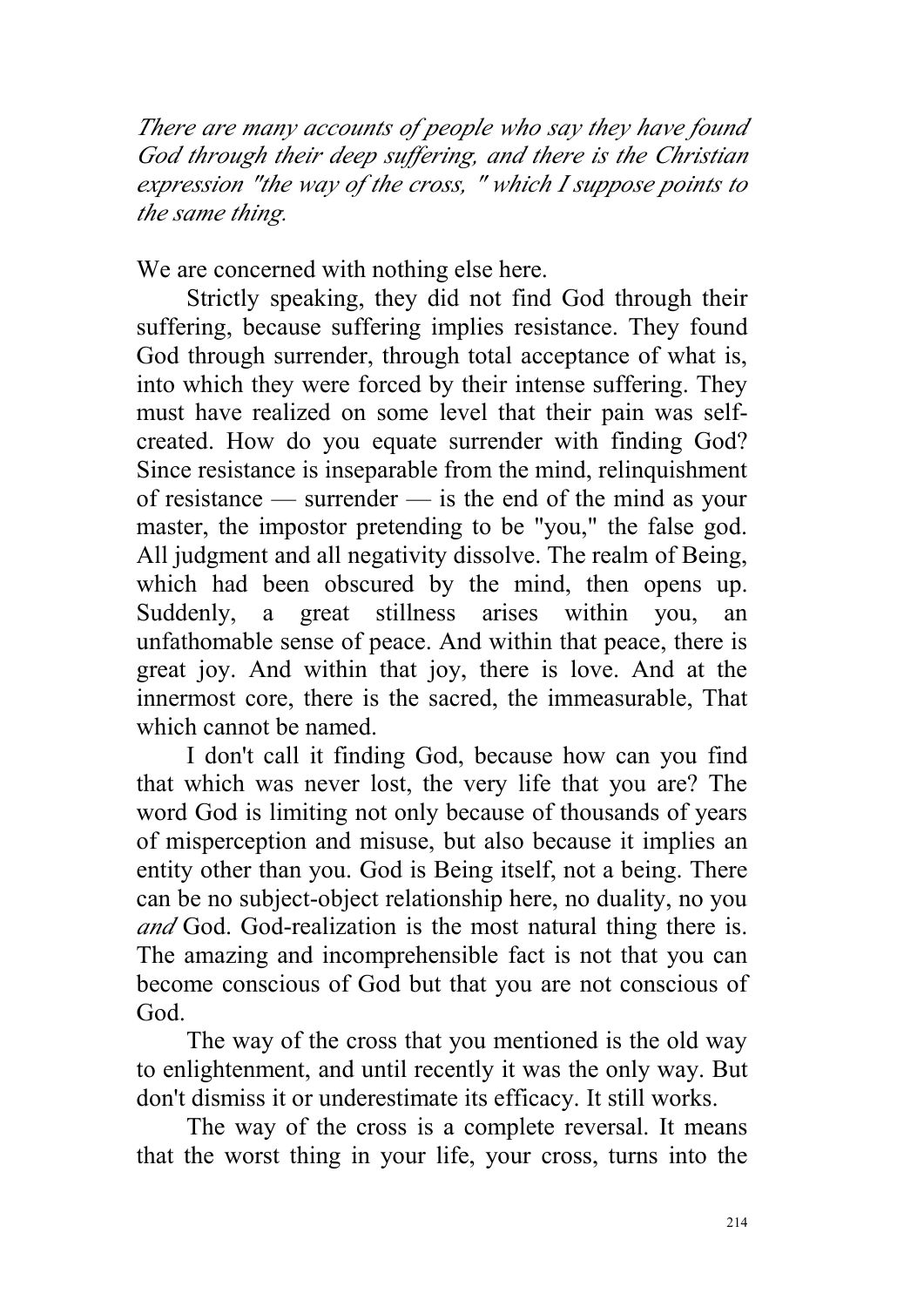best thing that ever happened to you, by forcing you into surrender, into "death," forcing you to become as nothing, to become as God — because God, too, is no-thing.

At this time, as far as the unconscious majority of humans is concerned, the way of the cross is still the only way. They will only awaken through further suffering, and enlightenment as <sup>a</sup> collective phenomenon will be predictably preceded by vast upheavals. This process reflects the workings of certain universal laws that govern the growth of consciousness and thus was foreseen by some seers. It is described, among other places, in the Book of Revelation or Apocalypse, though cloaked in obscure and sometimes impenetrable symbology. This suffering is inflicted not by God but by humans on themselves and on each other as well as by certain defensive measures that the Earth, which is <sup>a</sup> living, intelligent organism, is going to take to protect herself from the onslaught of human madness.

However, there is <sup>a</sup> growing number of humans alive today whose consciousness is sufficiently evolved not to need any more suffering before the realization of enlightenment. You may be one of them.

Enlightenment through suffering — the way of the cross — means to be forced into the kingdom of heaven kicking and screaming. You finally surrender because you can't stand the pain anymore, but the pain could go on for <sup>a</sup> long time until this happens. Enlightenment consciously chosen means to relinquish your attachment to pas<sup>t</sup> and future and to make the Now the main focus of your life. It means choosing to dwell in the state of presence rather than in time. It means saying yes to what is. You then don't need pain anymore. How much more time do you think you will need before you are able to say "I will create no more pain, no more suffering?" How much more pain do you need before you can make that choice?

> If you think that you need more time, you will ge<sup>t</sup> more time — and more pain. Time and pain are inseparable.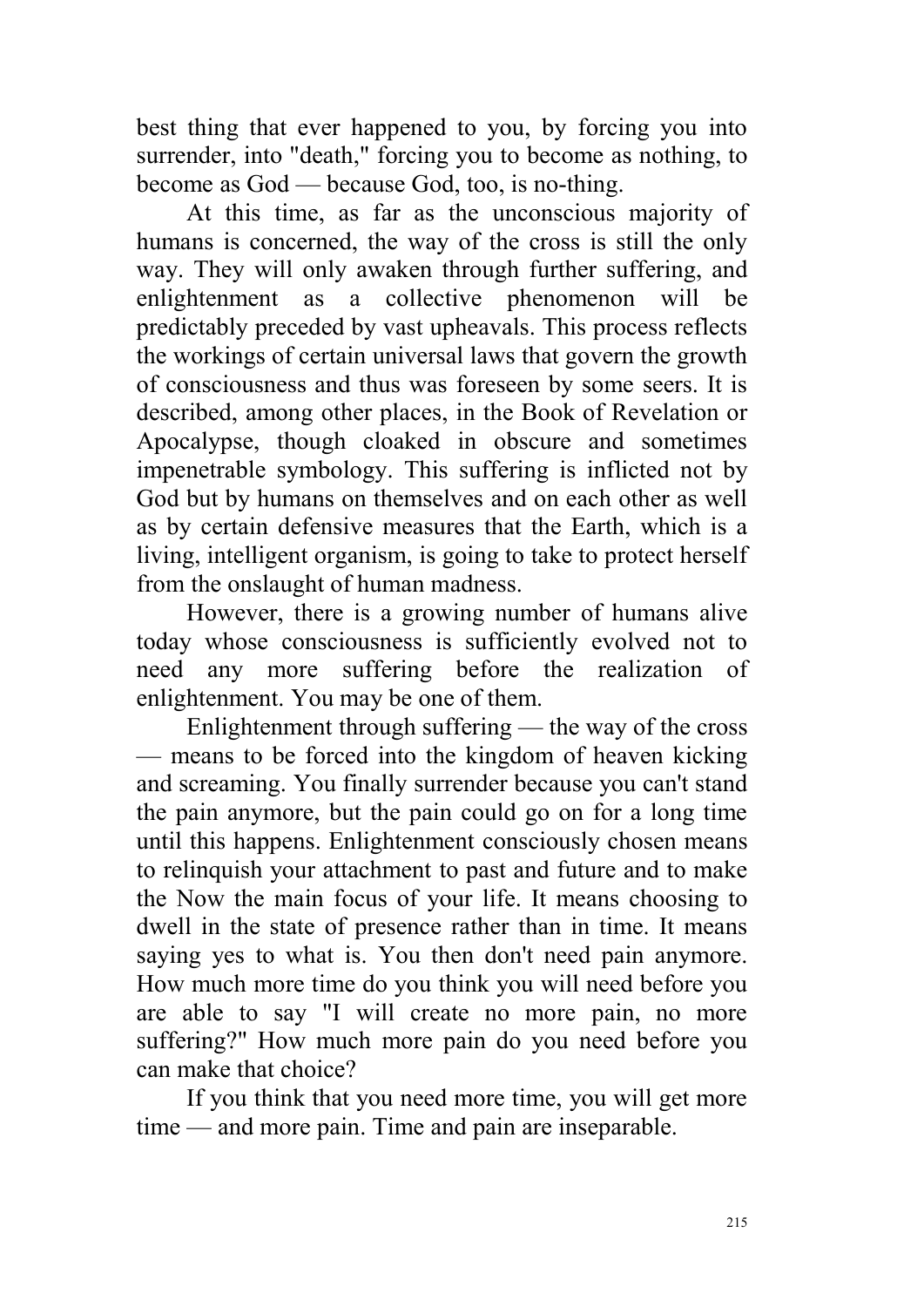## **THE POWER TO CHOOSE**

*What about all those people who, it seems, actually want to suffer? I have <sup>a</sup> friend whose partner is physically abusive toward her, and her previous relationship was of <sup>a</sup> similar kind. Why does she choose such men, and why is she refusing to get out of that situation now? Why do so many people actually choose pain?*

I know that the word *choose* is a favorite New Age term, but it isn't entirely accurate in this context. It is misleading to say that somebody "chose" <sup>a</sup> dysfunctional relationship or any other negative situation in his or her life. Choice implies consciousness — <sup>a</sup> high degree of consciousness. Without it, you have no choice. Choice begins the moment you disidentify from the mind and its conditioned patterns, the moment you become present. Until you reach that point, you are unconscious, spiritually speaking. This means that you are compelled to think, feel, and act in certain ways according to the conditioning of your mind. That is why Jesus said: "Forgive them, for they know not what they do." This is not related to intelligence in the conventional sense of the word. I have met many' highly intelligent and educated people who were also completely unconscious, which is to say completely identified with their mind. In fact, if mental development and increased knowledge are not counterbalanced by <sup>a</sup> corresponding growth in consciousness, the potential for unhappiness and disaster is very great.

Your friend is stuck in <sup>a</sup> relationship with an abusive partner, and not for the first time. Why? No choice. The mind, conditioned as it is by the past, always seeks to recreate what it knows and is familiar with. Even if it is painful, at least it is familiar. The mind always adheres to the known.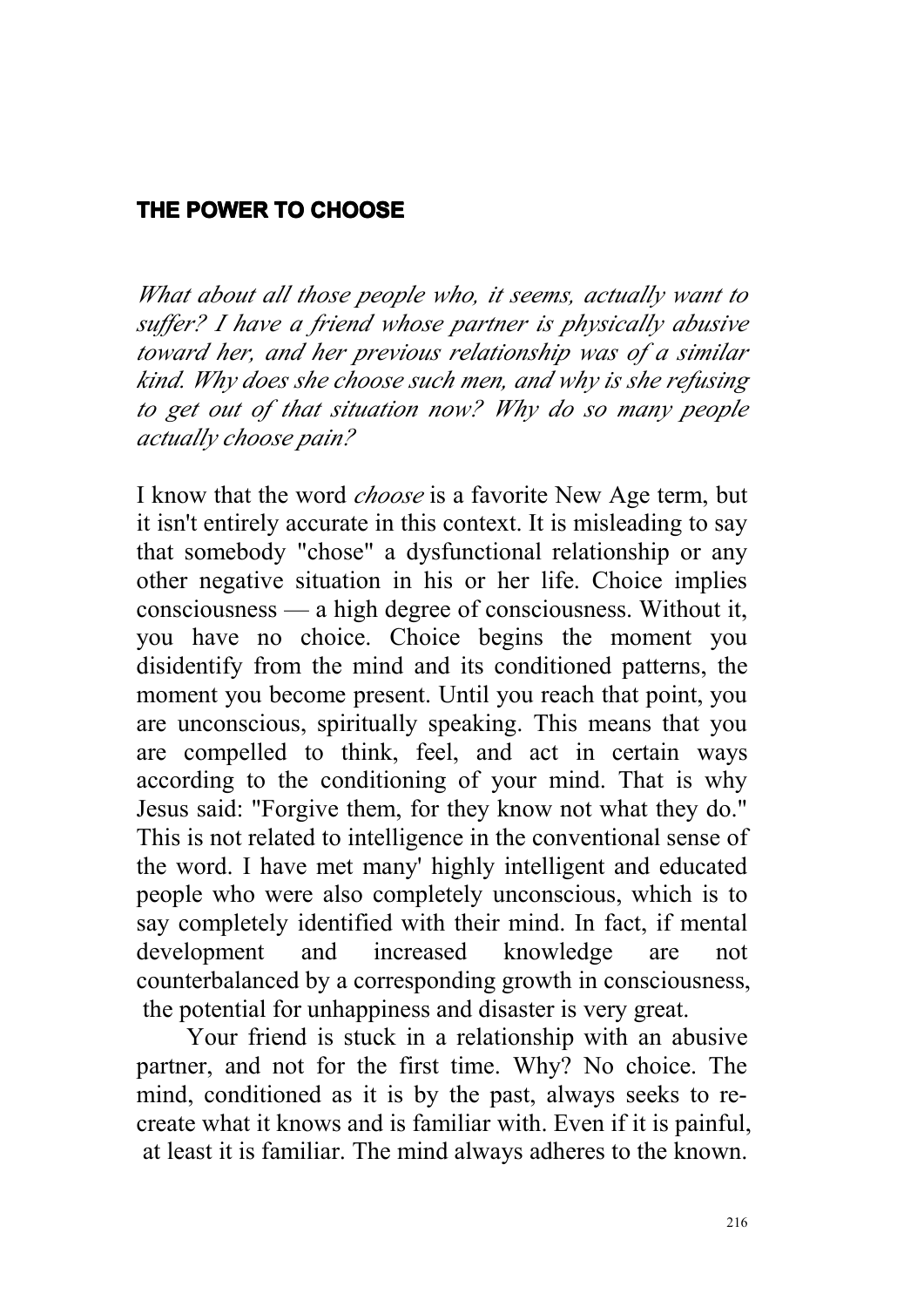The unknown is dangerous because it has no control over it. That's why the mind dislikes and ignores the presen<sup>t</sup> moment. Present-moment awareness creates <sup>a</sup> gap not only in the stream of mind but also in the past-future continuum. Nothing truly new and creative can come into this world excep<sup>t</sup> through that gap, that clear space of infinite possibility.

So your friend, being identified with her mind, may be re-creating <sup>a</sup> pattern learned in the pas<sup>t</sup> in which intimacy and abuse are inseparably linked. Alternatively, she may be acting out <sup>a</sup> mind pattern learned in early childhood according to which she is unworthy and deserves to be punished. It is possible, too, that she lives <sup>a</sup> large par<sup>t</sup> of her life through the pain-body, which always seeks more pain on which to feed. Her partner has his own unconscious patterns, which complement hers. Of course her situation is selfcreated, but who or what is the self that is doing the creating? A mental-emotional pattern from the past, no more. Why make <sup>a</sup> self out of it? If you tell her that she has chosen her condition or situation, you are reinforcing her state of mind identification. But is her mind pattern who she is? Is it her self? Is her true identity derived from the past? Show your friend how to be the observing presence behind her thoughts and her emotions. Tell her about the pain-body and how to free herself from it. Teach her the art of inner-body awareness. Demonstrate to her the meaning of presence. As soon as she is able to access the power of the Now, and thereby break through her conditioned past, she *will* have <sup>a</sup> choice.

Nobody *chooses* dysfunction, conflict, pain. Nobody chooses insanity. They happen because there is not enough presence in you to dissolve the past, not enough light to dispel the darkness. You are not fully here. You have not quite woken up yet. In the meantime, the conditioned mind is running your life.

Similarly, if you are one of the many people who have an issue with their parents, if you still harbor resentment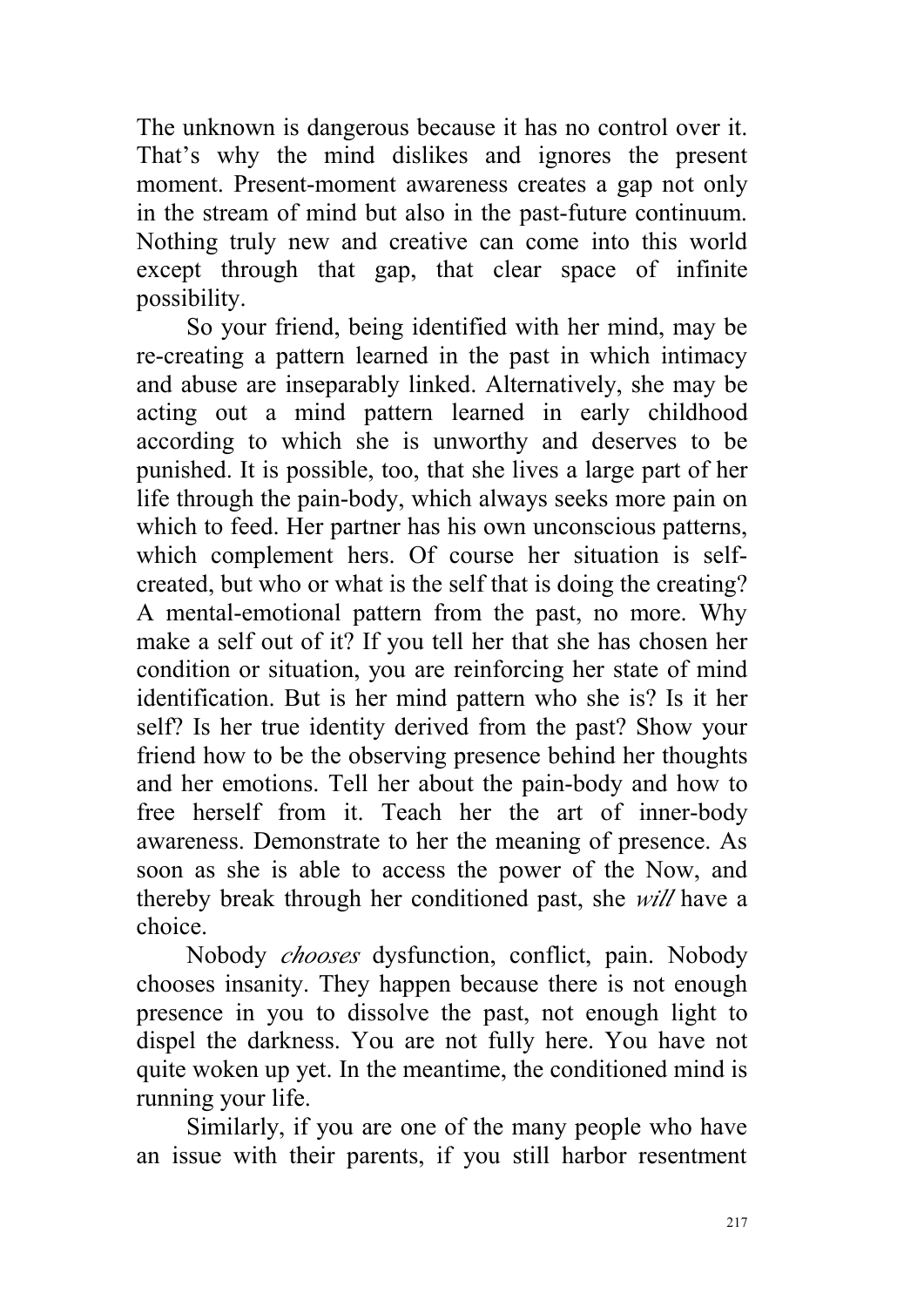about something they did or didnot do, then you still believe that they had <sup>a</sup> choice — that they could have acted differently. It always *looks* as if people had <sup>a</sup> choice, but that is an illusion. As long as your mind with its conditioned patterns runs your life, as long as you *are* your mind, what choice do you have? None. You are not even there. The mind-identified state is severely dysfunctional. It is <sup>a</sup> form of insanity. Almost everyone is suffering from this illness in varying degrees. The moment you realize this, there can be no more resentment. How can you resent someone's illness? The only appropriate response is compassion.

*So that means nobody is responsible for what they do? I don't like that idea.*

If you are run by your mind, although you have no choice you will still suffer the consequences of your unconsciousness, and you will create further suffering. You will bear the burden of fear, conflict, problems, and pain. The suffering thus created will eventually force you out of your unconscious state.

*What you say about choice also applies to forgiveness, I suppose. You need to be fully conscious and surrender before you can forgive.*

"Forgiveness" is <sup>a</sup> term that has been in use for 2,000 years, but most people have <sup>a</sup> very limited view of what it means. You cannot truly forgive yourself or others as long as you derive your sense of self from the past. Only through accessing the power of the Now, which is your own power, can there be true forgiveness. This renders the pas<sup>t</sup> powerless, and you realize deeply that nothing you ever didor that was ever done to you could touch even in the slightest the radiant essence of who you are. The whole concep<sup>t</sup> of forgiveness